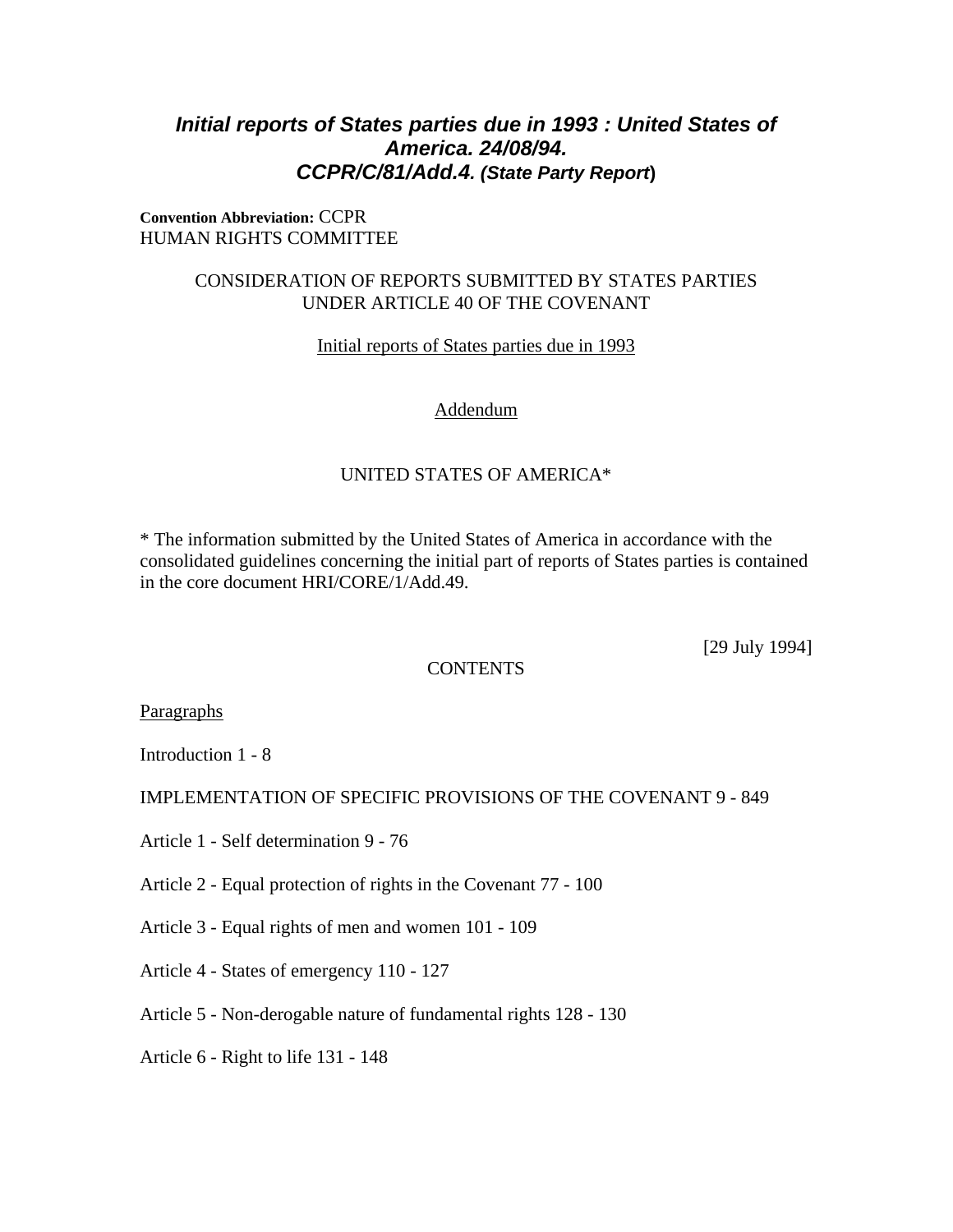Article 7 - Freedom from torture or cruel, inhuman or degrading treatment or punishment 149 - 187

- Article 8 Prohibition of slavery 188 202
- Article 9 Liberty and security of person 203 258
- Article 10 Treatment of persons deprived of their liberty 259 299
- Article 11 Freedom from imprisonment for breach of contractual obligation 300
- Article 12 Freedom of movement 301 311
- Article 13 Expulsion of aliens 312 361
- Article 14 Right to fair trial 362 507
- Article 15 Prohibition of ex post facto laws 508 512
- Article 16 Recognition as a person under the law 513 514
- Article 17 Freedom from arbitrary interference with privacy, family, home 515 544
- Article 18 Freedom of thought, conscience and religion 545 579

Article 19 - Freedom of opinion and expression 580 - 595

Article 20 - Prohibition of propaganda relating to war or racial, national or religious hatred 596 - 606

- Article 21 Freedom of assembly 607 612
- Article 22 Freedom of association 613 654
- Article 23 Protection of the family 655 696
- Article 24 Protection of children 697 740
- Article 25 Access to the political system 741 819
- Article 26 Equality before the law 820 822
- Article 27 The rights of minorities to culture, religion and language 823 849

#### Annexes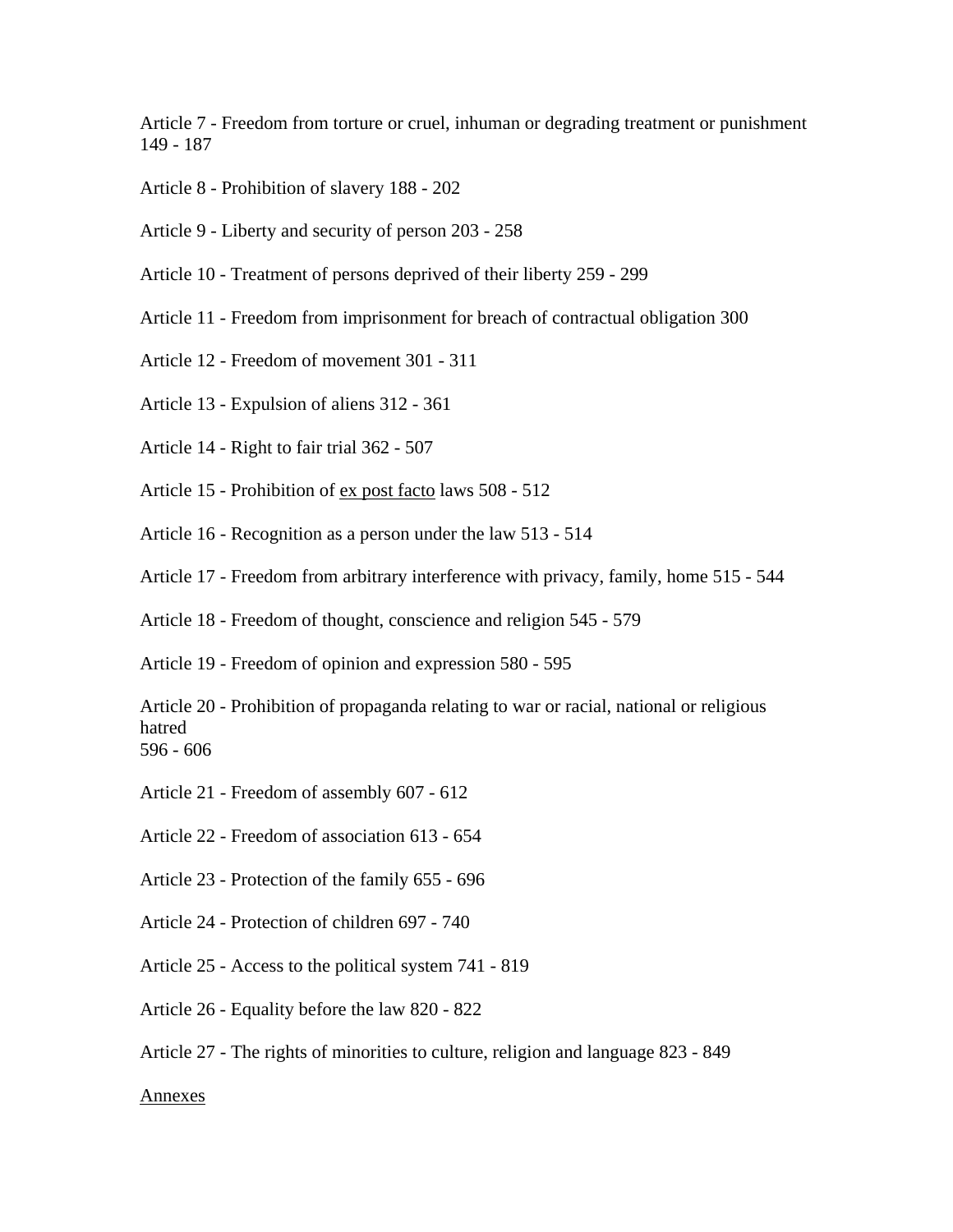I. Abbreviations

II. Glossary

III. Ratification of the Covenant by the U.S. Senate

### Introduction

1. The U.S. Constitution is the central instrument of American government and the supreme law of the land. For over 200 years it has guided the evolution of governmental institutions and has provided the basis for political stability, individual freedom, economic growth and social progress. It contains specific guarantees of the most important rights and freedoms necessary to a democratic society. These rights are principally found in the Bill of Rights, which consists of the first 10 amendments to the Constitution, adopted in 1791, only 2 years after the Constitution itself was approved. They include, among others, freedom of religion, speech, press, and assembly, the right to trial by jury, and a prohibition on unreasonable searches and seizures. Other significant protections have been added by subsequent amendments. Many of these rights parallel those addressed in the International Covenant on Civil and Political Rights. While originally formulated as limitations on the authority of the federal government, these protections have to a great extent been interpreted over time to apply against all forms of government action, including the governments and officials of the 50 constituent states and subordinate governmental entities. The Constitution thus provides binding and effective standards of human rights protection against actions of all levels of government throughout the nation.

2. The Constitution was designed to protect the people against the abuse of authority by distributing the power of the federal government among three separate but co-equal branches (the executive, the legislative and the judicial). Each branch was given specific responsibilities and prerogatives as well as a certain ability to limit or counter the authority of the other two branches. This system of "checks and balances" serves as a guarantee against potential excesses by any one branch.

3. Moreover, the federal government established by the Constitution is a government of limited authority and responsibility. Those powers not delegated to the federal government were specifically reserved to the states and the people. The resulting division of authority, which characterizes the federal system in the United States means that state and local governments exercise significant responsibilities in many areas, including matters such as education, public health, business organization, work conditions, marriage and divorce, the care of children and exercise of the ordinary police power. The prerogatives of the states in this regard are so well established that even two neighbouring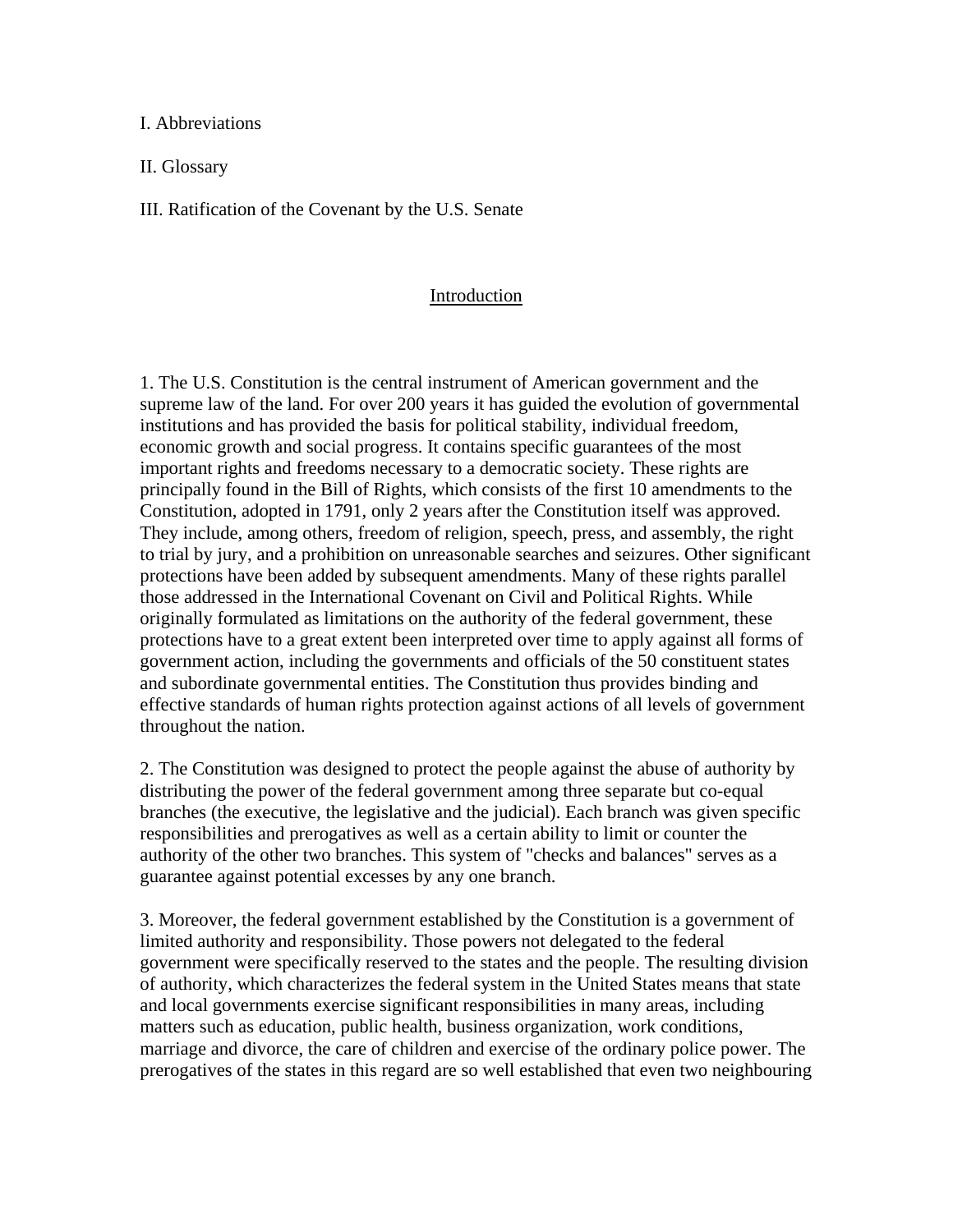states frequently have widely varying laws and practices on the same subjects. Some areas covered by the Covenant fall into this category.

4. For this reason, and because article 50 expressly extends the provisions of the Covenant to all parts of federal states, the United States included in its instrument of ratification an understanding to the effect that the U.S. will carry out its obligations thereunder in a manner consistent with the federal nature of its form of government. More precisely, the understanding states:

> "That the United States understands that this Covenant shall be implemented by the Federal Government to the extent that it exercises legislative and judicial jurisdiction over the matters covered therein and otherwise by the state and local governments; to the extent that state and local governments exercise jurisdiction over such matters, the Federal Government shall take measures appropriate to the Federal system to the end that the competent authorities of the state or local governments may take appropriate measures for the fulfilment of the Covenant."

This provision is not a reservation and does not modify or limit the international obligations of the United States under the Covenant. Rather, it addresses the essentially domestic issue of how the Covenant will be implemented within the U.S. federal system. It serves to emphasize domestically that there was no intent to alter the constitutional balance of authority between the federal government on the one hand and the state and local governments on the other, or to use the provisions of the Covenant to federalize matters now within the competence of the states. It also serves to notify other States Parties that the United States will implement its obligations under the Covenant by appropriate legislative, executive and judicial means, federal or state, and that the federal government will remove any federal inhibition to the abilities of the constituent states to meet their obligations in this regard.

5. Although there is a growing body of federal criminal law and procedure, criminal law is still largely a matter of state competence, and the precise rules, procedures and punishments vary from state to state. In all states, however, as well as at the federal level, criminal law and procedure must meet the minimum standards provided by the U.S. Constitution, and those standards apply to all individuals regardless of nationality or citizenship.

6. State constitutions and laws also limit the actions of state and local governmental units and officials in order to secure individual rights. State and local officials must always meet the basic federal constitutional standards. In addition, they must comply with the applicable state and local law, which in many instances provides even greater protection to the individual. Because of the large number of such provisions, this report emphasizes the common federal standards with occasional reference to some state and local provisions.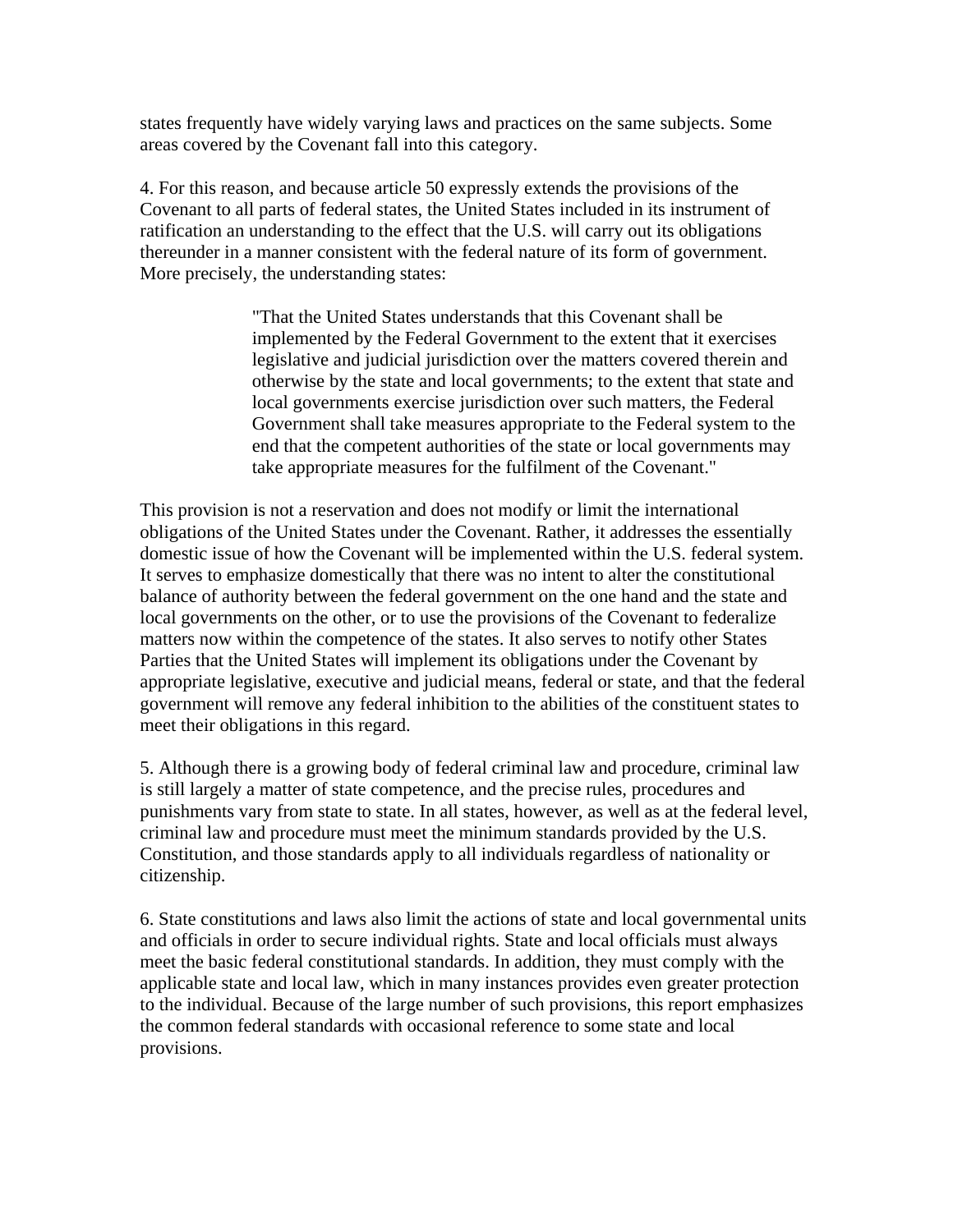7. The rights protected by the Covenant are, for the most part, guaranteed by the U.S. Constitution and federal statutes. The U.S. Constitution applies to the actions of officials at all levels of government. Some federal laws control only the actions of federal officials and agencies; others apply generally to federal, state and local officials. The differences will be noted where relevant to the discussion of specific articles.

8. In ratifying the Covenant, the United States declared "[T]he provisions of Articles 1 through 27 are not self-executing". This declaration did not limit the international obligations of the United States under the Covenant. Rather, it means that, as a matter of domestic law, the Covenant does not, by itself, create private rights directly enforceable in U.S. courts. As indicated throughout this report, however, the fundamental rights and freedoms protected by the Covenant are already guaranteed as a matter of U.S. law, either by virtue of constitutional protections or enacted statutes, and can be effectively asserted and enforced by individuals in the judicial system on those bases. For this reason it was not considered necessary to adopt special implementing legislation to give effect to the Covenant's provisions in domestic law. In some cases, it was considered necessary to take a substantive reservation to specific provisions of the Covenant, or to clarify the interpretation given to a provision through adoption of an understanding. These reservations and understandings are discussed in the following text under the articles to which they refer.

### IMPLEMENTATION OF SPECIFIC PROVISIONS OF THE COVENANT

### Article 1 - Self-determination

9. The basic principle of self-determination is at the core of American political life, as the nation was born in a struggle against the colonial regime of the British during the eighteenth century. The right to self-determination, set forth in article 1 of the Covenant, is reflected in Article IV, Section 4 of the U.S. Constitution, which obliges the federal government to guar-an-tee to every State a "Republican Form of Government". Implicitly, this article ensures that every state will be governed by popularly elected officials. Similarly, Articles I and II of the Constitution, as amended by the Twelfth, Seventeenth, Twentieth, Twenty-second, and Twenty-third Amendments to the Constitution, and the second clause of the Fourteenth Amendment, describe in detail the manner by which the national government is to be elected. The right to vote in federal, state, and local elections is also implicit, for it is the "essence of a democratic society". Reynolds v. Sims, 377 U.S. 533, 555 (1964). The states are permitted to set the qualifications for voting, but the states are limited by the Fifteenth, Nineteenth, Twentyfourth, and Twenty-sixth Amendments from restricting the franchise on the basis of race, colour, previous condition of servitude, sex, failure to pay a poll tax, or for being under any age except 18 years. Hence, the people of the United States are free in law and in practice to determine their "political status" within the structure of the Constitution, and to change the Constitution itself through amendment. There have been 27 such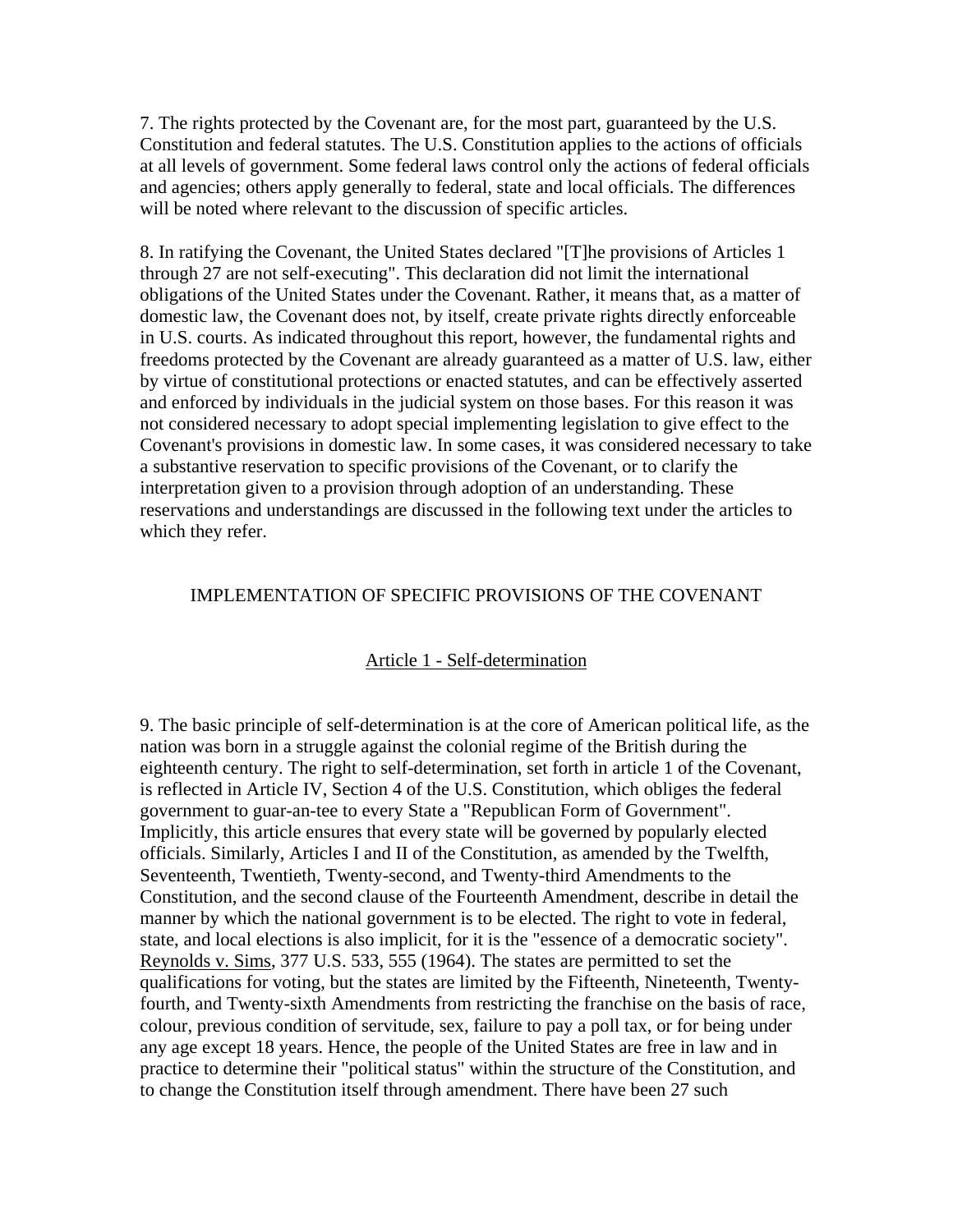amendments since the founding of the Republic, beginning with the Bill of Rights (Amendments I-X) in 1791.

10. The right to pursue economic and cultural development is not mentioned, in such terms, in the U.S. Constitution, yet it is among the most fundamental principles that define American society. The essential civil and political rights guaranteed by the Constitution and the Covenant, and a free market economy, provide the basis for free and liberal pursuit of economic or cultural development, with virtually no restraint save for those necessary to protect public safety and welfare.

11. Property rights are specifically protected by the Fifth and Fourteenth Amendments, which guarantee that neither the states nor the federal government may deprive one of property without due process or take property for public use without fair compensation. The Constitution does not, however, protect persons or corporations from reasonable economic regulation by both the states and the federal government. Cultural life, on the other hand, is generally protected by the First Amendment guarantees of freedom of speech and association which are very broadly construed, as discussed below in connection with Articles 18, 19, 21 and 22.

### The Insular Areas

12. The United States includes a number of Insular Areas, each of which is unique and constitutes an integral part of the U.S. political family. Persons born in these areas are U.S. citizens (U.S. nationals in the case of American Samoa). Local residents, including U.S. citizens born elsewhere who have moved to these areas, elect their own local governments and make and are ruled by their own local laws. They are free to move to other parts of the United States and enjoy the protections for individual liberty that the Bill of Rights guarantees to all Americans. Guam, the Virgin Islands, American Samoa and Puerto Rico each are represented in the U.S. House of Representatives by an elected delegate. Other than the right to vote on the final passage of a bill or resolution, the delegate from each Insular Area enjoys the same privileges and exercises the same powers as a member of Congress from one of the states.

13. The United States considers Guam, the U.S. Virgin Islands, and American Samoa as still "non-self-governing" for purposes of Article 73 of the Charter of the United Nations. Although these areas are in fact self-governing at the local level, as described below, they have not yet completed the process of achieving self-determination. By contrast, the States of Alaska and Hawaii, as well as the Commonwealth of Puerto Rico, all of which used to be "non-self-governing" for purposes of Article 73, have completed acts of selfdetermination through which they have resolved the terms of their respective relationships with the rest of the United States. Similarly, the Commonwealth of the Northern Mariana Islands, the Federated States of Micronesia and the Republic of the Marshall Islands, all of which were once part of the Trust Territory of the Pacific Islands, have completed the process of self-determination.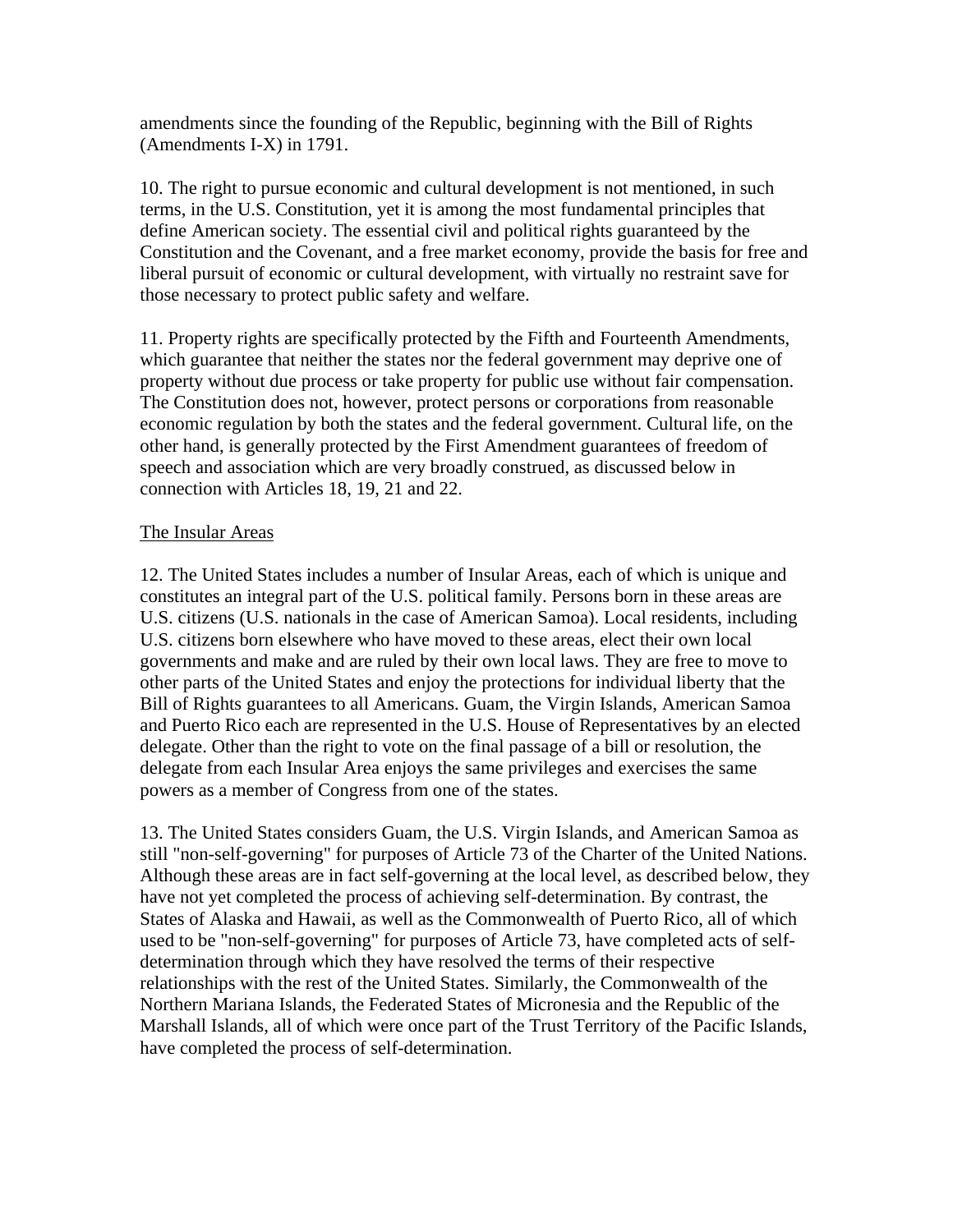14. The Commonwealth of Puerto Rico. The largest and most populous of the U.S. Insular Areas, Puerto Rico was acquired by the United States in 1899 after the Spanish-American War. Between 1900 and 1950, Congress provided for the governance of Puerto Rico through Organic Acts. In 1950, Congress enacted legislation which authorized Puerto Rico to organize its own government and adopt a constitution. Puerto Rico did so, and its constitution became effective on 25 July 1952, at which time Puerto Rico achieved the status of a Commonwealth of the United States. Since then, the question of Puerto Rico's relationship to the United States has continued to be a matter of public debate and discussion. Most recently, the people of Puerto Rico expressed their views in a public referendum in November 1993; continuation of the current commonwealth arrangement received the greatest support, although nearly as many votes were cast in favour of statehood. By contrast, a small minority of some 5 per cent chose independence.

15. Guam. Guam was acquired by the United States in 1899 after the Spanish-American War and, with the exception of the period of occupation during the Second World War, was administered by the Navy until 1950. In 1950, Congress enacted the Guam Organic Act, providing for the civil government of Guam. 48 U.S.C. sections 1421-1425. It includes a Bill of Rights that parallels the guarantees of individual liberty in the Constitution and it grants U.S. citizenship to the people of Guam. Since 1968, the executive branch of Guam's Government, consisting of the Governor and the Lieutenant Governor, have been popularly elected. Legislative authority is exercised by a unicameral legislature of 21 members elected every two years. Judicial power is vested in local Guamanian courts and in the U.S. District Court for Guam.

16. The U.S. Virgin Islands. The U.S. States Virgin Islands were purchased from Denmark in 1916. They are governed in accordance with an Organic Act that Congress enacted in 1936 and revised in 1954. Both the Organic Act and the revised Organic Act included a Bill of Rights paralleling U.S. constitutional protections for individual rights. The people of the Virgin Islands have been U.S. citizens since 1927. Since 1968, the Governor and the Lieutenant Governor have been popularly elected. Legislative power is vested in a unicameral legislature composed of 15 senators elected every 2 years. Judicial power is vested in a local court system and in the U.S. District Court for the Virgin Islands.

17. American Samoa. The United States acquired American Samoa through Deeds of Cession executed by its Chiefs in 1900 and 1904 and ratified by Congress in 1929. Unlike the situation with Guam and the Virgin Islands, Congress has not enacted an Organic Act for American Samoa. Instead, it provided for the delegation of executive authority to the Secretary of the Interior. In 1967, the Secretary approved the constitution of American Samoa, which provides for the functioning of its local government. A subsequent federal statute, 48 U.S.C. section 1662a, prohibits any amendments or modification to the constitution without the consent of Congress. The constitution of American Samoa includes a Bill of Rights that substantially parallels the Bill of Rights in the U.S. Constitution.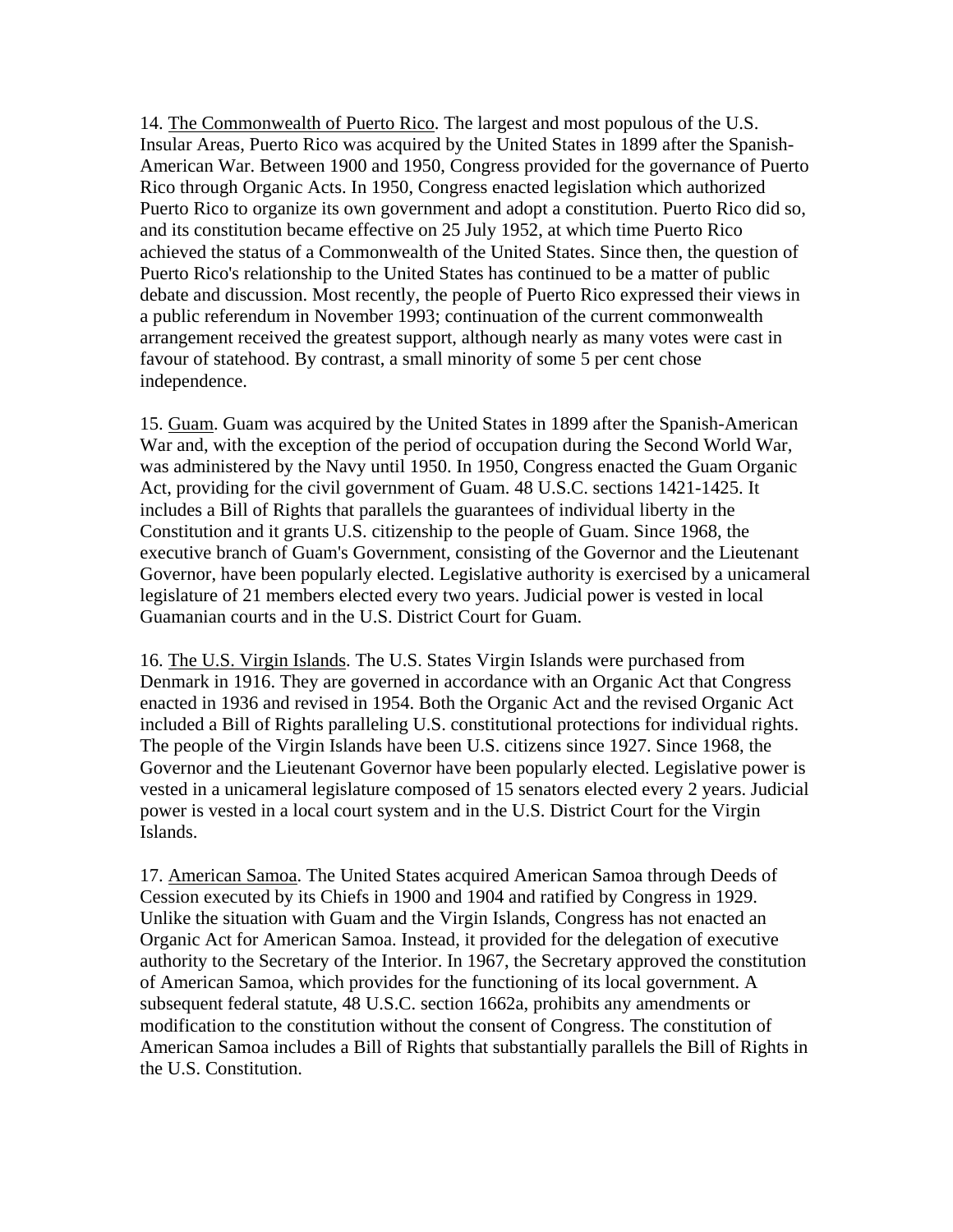18. Residents of American Samoa are U.S. nationals. A "national of the United States" is (1) a citizen of the United States or (2) "a person, who though not a citizen of the United States owes permanent allegiance to the United States". Immigration and Naturalization Act, section 101 (a)(22), 8 U.S.C. section 1101 (a)(22). Only the inhabitants of American Samoa and Swains Island are non-citizen nationals. A U.S. national is not an alien. "The term 'alien' means any person not a citizen or national of the United States." INA section 101 (a)(3), 8 U.S.C. section 1101 (a)(3). A non-citizen national who becomes a resident of any state and is otherwise eligible may become a citizen. INA section 325, 8 U.S.C. section 1436.

19. The Governor and Lieutenant Governor of American Samoa have been popularly elected since 1978. Legislative powers of the American Samoa are vested in a bicameral body known as the Fono. The judiciary consists of a system of local courts and of the High Court of American Samoa. The Chief Justice and Associate Justice of the High Court are appointed by the Secretary of the Interior. There is no federal court with general jurisdiction over American Samoa. American Samoa has tended to oppose the establishment of a federal court due to concern that it could have a negative impact on certain aspects of traditional Samoan culture, known as Fa'a Samoa, such as communal land ownership patterns.

20. The Commonwealth of the Northern Mariana Islands. At one time a component of the Trust Territory of the Pacific Islands, the Commonwealth of the Northern Mariana Islands (CNMI) elected to become part of the United States political family through a Covenant enacted in 1976. In accordance with the Covenant, the CNMI adopted a constitution which became effective in 1978. The Covenant and the constitution incorporate the protections of the U.S. Bill of Rights and guarantee U.S. citizenship for residents of the CNMI.

21. Under its constitution, the CNMI is governed by a popularly elected Governor, Lieutenant Governor, and bicameral legislature. Judicial power is vested in the CNMI's local court system and in the U.S. District Court for the Northern Mariana Islands. The CNMI is represented in Washington, D.C. by a popularly elected Resident Representative to the United States. The Resident Representative serves a four-year term but is not a member of Congress.

22. The Trust Territory of the Pacific Islands. In 1947, following the Second World War, the United States entered into a Trusteeship Agreement with the United Nations Security Council under which the United States was designated trustee of more than 2,100 islands in the Western Pacific formerly subject to the Japanese mandate. Over time, the Trust Territory of the Pacific Islands (TTPI) was divided into four geographically distinct areas: the Northern Mariana Islands, the Marshall Islands, the Federated States of Micronesia, and Palau.

23. As discussed above, the Northern Mariana Islands chose in 1976 to become a Commonwealth of the United States. The Marshall Islands and the Federated States of Micronesia each chose to become independent, sovereign nations in a relationship of free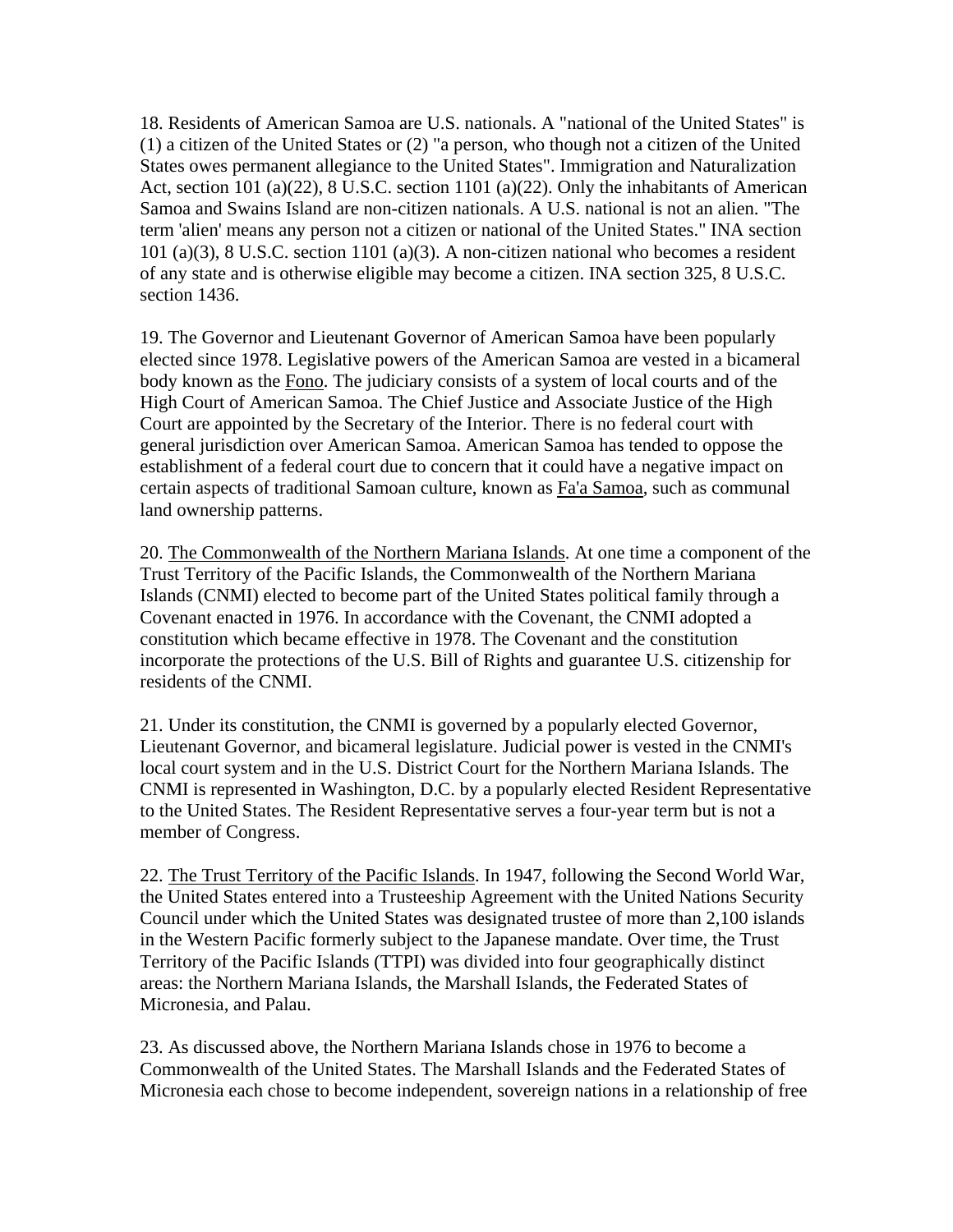association with the United States. In December 1990, they became States Members of the United Nations. Thus, the sole remaining entity of the Trust Territory is the Republic of Palau.

24. Palau is still subject to the United Nations Trusteeship Agreement, and accordingly, it continues to be governed under the authority of the Secretary of the Interior of the United States. Under the constitution of Palau and pursuant to the Secretary's Order No. 3142 of 15 October 1990, the Secretary has delegated executive, legislative, and judicial authority to the local government of Palau. The United States recognized the constitution and government of Palau in 1980. The government consists of a popularly elected President and Vice President, a bicameral legislature known as the OEK, and a local judicial system. A body known as the Council of Chiefs advises the President on matters concerning traditional law and custom. Palau is composed of 16 states, each of which has its own local government and constitution.

25. In 1986, the government of Palau and the Government of the United States signed a Compact of Free Association, which was enacted into law by the U.S. Congress in the same year. The Compact was ratified by the people of Palau in a plebiscite in November 1993, which should soon lead to the termination of the Trusteeship and independence for Palau.

### Native Americans

26. Introduction. The United States is home to a wide variety of indigenous people or groups who, despite their ethnic, cultural and linguistic diversity, are generally referred to as Native Americans. Many are organized as tribes, some of which have obtained official recognition by the federal government while others have not. For purposes of this report, the term also includes special status groups such as Alaska Natives and native Hawaiians. The term "Alaska Natives" includes Inuits (sometimes referred to as Eskimos), Indians, and Aleuts. Native Hawaiians are not a federally recognized Indian tribe or group. The lifestyles of Native Americans vary widely, from those in which traditional culture is still largely practised (over 100,000 Native Americans still speak their native languages) to those who have been largely or completely assimilated into urban modernity.

27. In the 1990 census, 1.9 million individuals, or less than 1 per cent of the population, identified themselves as Native Americans. The largest tribes or ethnic groups among these self-identified Native Americans were the Cherokee, Navajo, native Hawaiians, Chippewa and Sioux. The states with the largest Native American populations include Oklahoma, California, Arizona, Hawaii and New Mexico. The highest proportion of Native Americans to the rest of the population occurs in Alaska (15.6 per cent). Approximately half of the total Native American population lives on or near a reservation. The largest land-holding tribes are the Navajo (whose land is located in Arizona, New Mexico and Utah and covers an area larger than 9 of the 50 states), Tohono O'odham, Pine Ridge, Cheyenne River, and San Carlos. In total, Native American tribes and individuals own between 50 and 60 million acres of land. In addition, Alaskan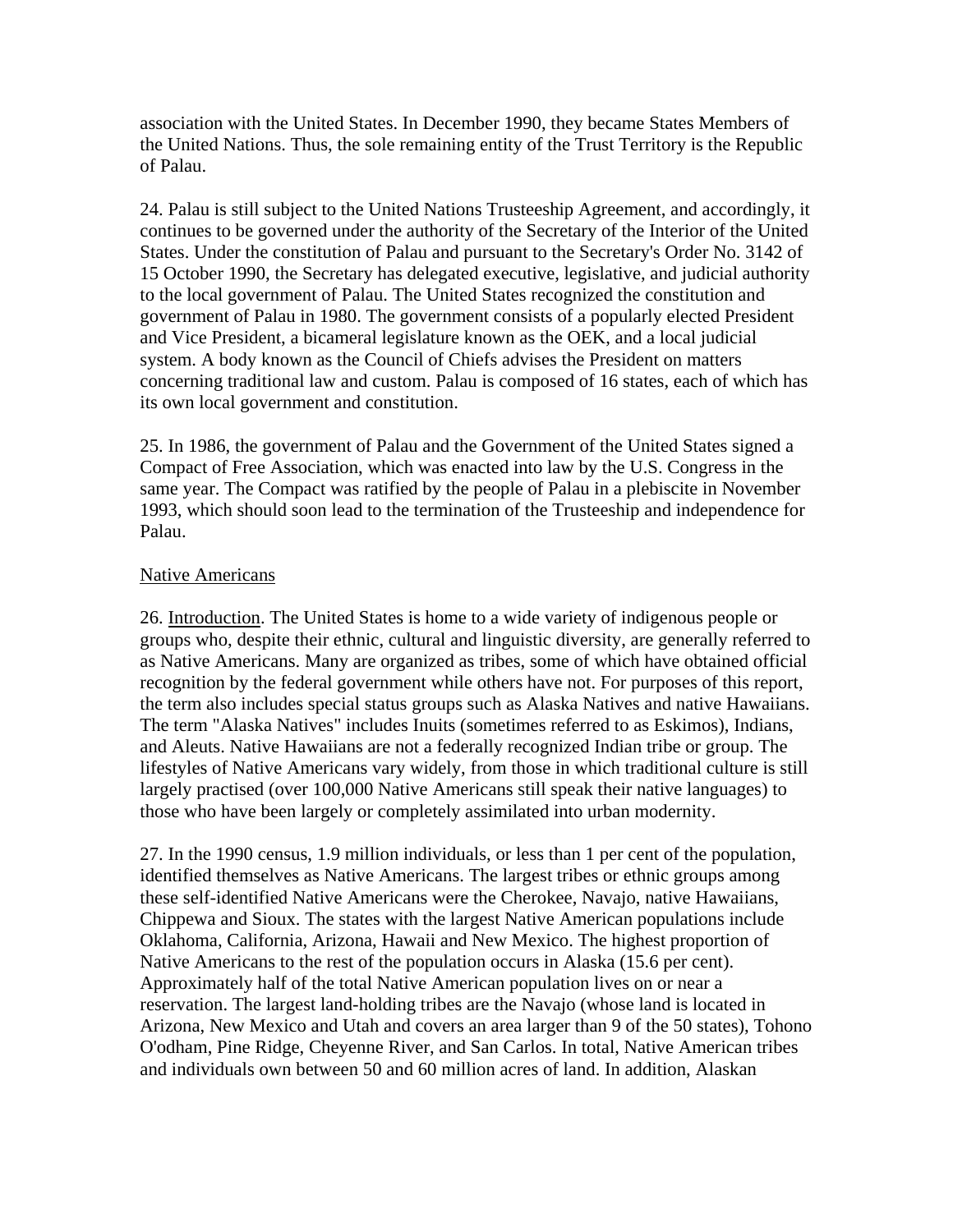natives own another 44 million acres of land as a result of the Alaska Native Claims Settlement Act.

28. Of all Native American tribes, 542 are federally recognized, including 223 Alaska villages and regional tribes. The term "tribe" here refers to the political and institutional mechanisms of tribal authorities which exercise jurisdiction over reservation or other tribal lands. The members of a tribe, as individuals, are U.S. citizens with the same rights as other U.S. citizens and may live where they choose. Within the area of tribal jurisdiction, however, the tribe itself generally is the governing authority and not a state or other local government. Tribes enjoy considerable autonomy even with respect to the federal government. Federally recognized tribes are eligible to participate in specified programmes funded and administered by the Bureau of Indian Affairs (BIA) in the Department of the Interior. Since 1978, 150 groups have notified the BIA of the intention to seek federal recognition. As of mid-1994, 73 groups had submitted letters of intent to petition; 26 petitions were incomplete; 9 petitions were under active consideration; 5 were ready for active consideration; 7 required legislation; and 30 had been resolved (9 acknowledged as tribes; 13 denied; 5 legislatively determined; and 3 otherwise addressed).

29. The Alaska Native Claims Settlement Act identified 44 million Alaskan acres as Native controlled and owned, and extinguished Natives' claims to most of the rest of Alaska. Native Hawaiians have sought ownership and control over land and acknowledgement of Native American status for some time but without success.

30. Under U.S. law, Native American tribes are distinct, independent political communities, which retain all aspects of their sovereignty not withdrawn by treaty or statute or by implication as a result of their status. See United States v. Wheeler, 435 U.S. 313 (1978); Washington v. Confederated Tribes of the Colville Indian Reservation, 447 U.S. 134 (1980). Perhaps the most fundamental principle of the law governing the relationship between the United States and Native American tribes is the principle that the powers vested in Native American tribes are inherent powers of a limited sovereignty which has never been extinguished. They are not, in general, delegated powers granted by acts of Congress.

31. Although Native American tribes are currently accorded a substantial measure of autonomy and self-governance, there are still many areas of difficulty and controversy in their relationships with federal and state governments. Despite some improvements, Native Americans are far more likely to live in poverty and suffer high rates of disease, suicide and homicide than the majority of U.S. citizens. According to the 1990 census, 31 per cent of Native Americans lived below the poverty level. In 1991 the unemployment rate for Native Americans was 45 per cent. Native Americans experience disproportionately high rates of mortality from tuberculosis, alcoholism, accidents, diabetes, homicide, suicide, pneumonia and influenza.

32. Historical background. Some scholars have estimated the Native American population of the United States to have been as high as 10 million persons at the time of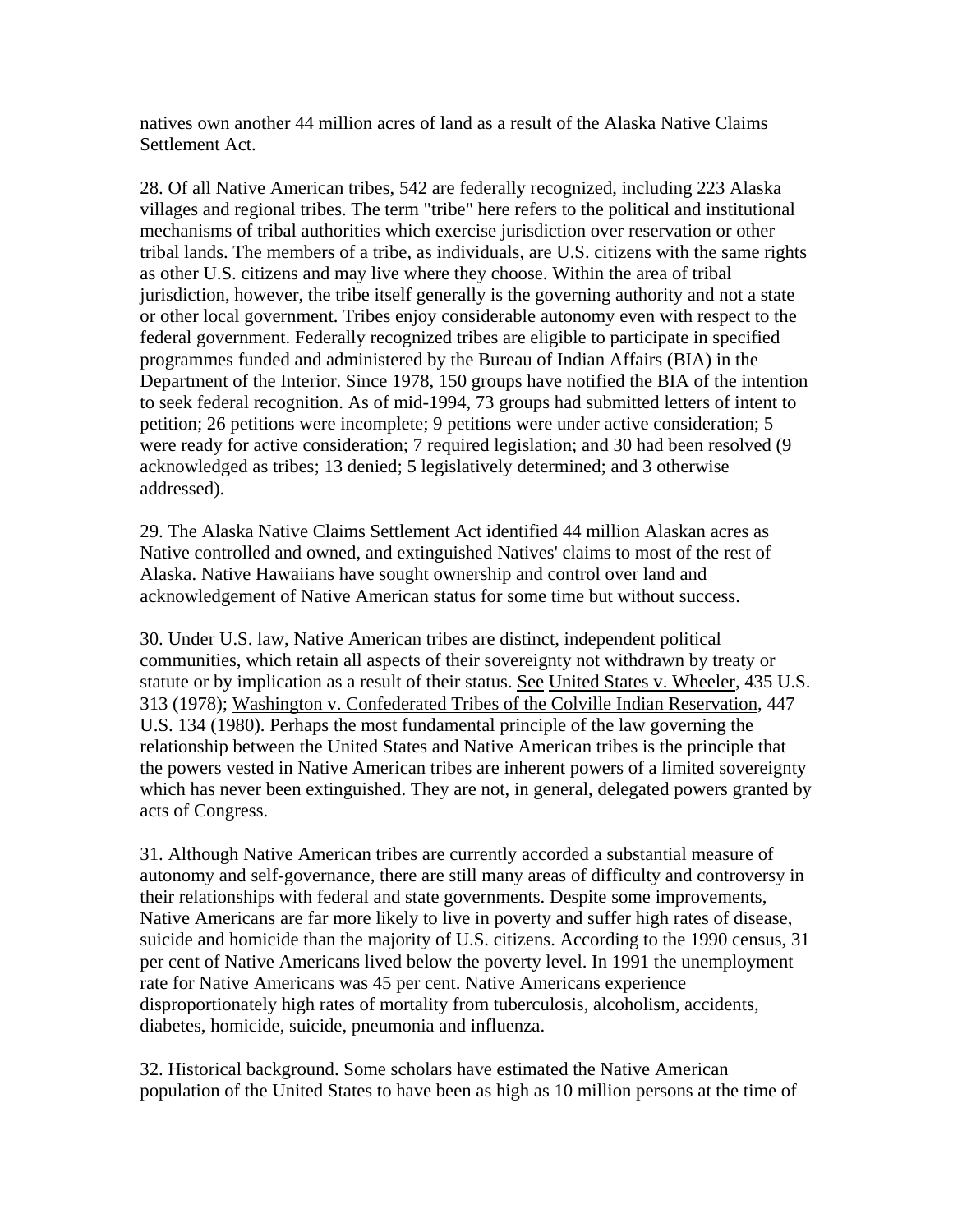initial European contact. The basis of indigenous social and political organization was tribal. Tribes ranged from small semi-nomadic bands to large, highly organized and sophisticated communities. Tribes were self-governing entities with clearly understood socio-political rankings or hierarchies. They had systems of social and political control to perform or regulate subsistence and economic activity (including trading with other tribes), distribute wealth, recognize land boundaries, conduct war and regulate domestic and other aspects of intragroup relations.

33. The organizers of government of the United States recognized the self-governance of Indian groups. The Constitution vests in the federal government the exclusive authority to regulate commerce with Native American tribes. Art. 1, section 8, cl. 3. The First Congress acted promptly to exercise this authority, enacting the Indian Trade and Intercourse Act of 1790, 1 Stat. 137. Further, President Washington and the First Congress reached agreement that the treaty-making power of the federal government extended to treaties with Native American tribes, establishing the precedent that Native American treaties - like those with foreign nations - needed Senate approval before they could take effect.

34. As the largely European immigrant population of the United States increased and moved westward, there was increasing tension and violence between settlers and Native Americans. Opting to resolve the situation by accommodating the settlers, the federal government between 1815 and 1845 sought to remove eastern tribes from their tribal homelands. However, with the continued westward push of immigrant settlement, further removal became impossible. In the 1850s, the federal government adopted a new policy of assignment of tribes to permanent reservations. Reservations were intended to be for the exclusive use of Native Americans, providing a fixed and permanent home under the superintendence of a tribal agent. Comm'r of Indian Affairs Annual Rept., S. Exec. Doc. No. 1, 33d Cong., 2d Sess. 225 (1854). Confinement to reservations was often strenuously opposed by tribes, leading to a series of military conflicts that extended through the 1870s.

35. By 1880, there were serious doubts about the reservation policy. Economically and socially, most reservations were not successful. There was widespread destitution in tribal country and significant corruption in the administration of the federal Native American service. Political reformers came to favour allotment of land to individual Indians as a response to these problems and as the vehicle to assimilate Indians into mainstream society. Economic interests in the western states supported allotment because it promised to open additional land to settlement.

36. In 1887, the General Allotment Act authorized the Secretary of the Interior to allot tracts of reservation land to individual Native Americans - 80 acres (approximately 32.3 hectares) to an individual and 160 acres (64.7 hectares) to a family. The allotted land was to be held in trust by the United States for a period of 25 years; thereafter a fee patent was to be issued. Consistent with the philosophy underlying the allotment policy, legislative and administrative policies accompanying allotment strongly discouraged tribal selfgovernment and traditional cultural and religious practices.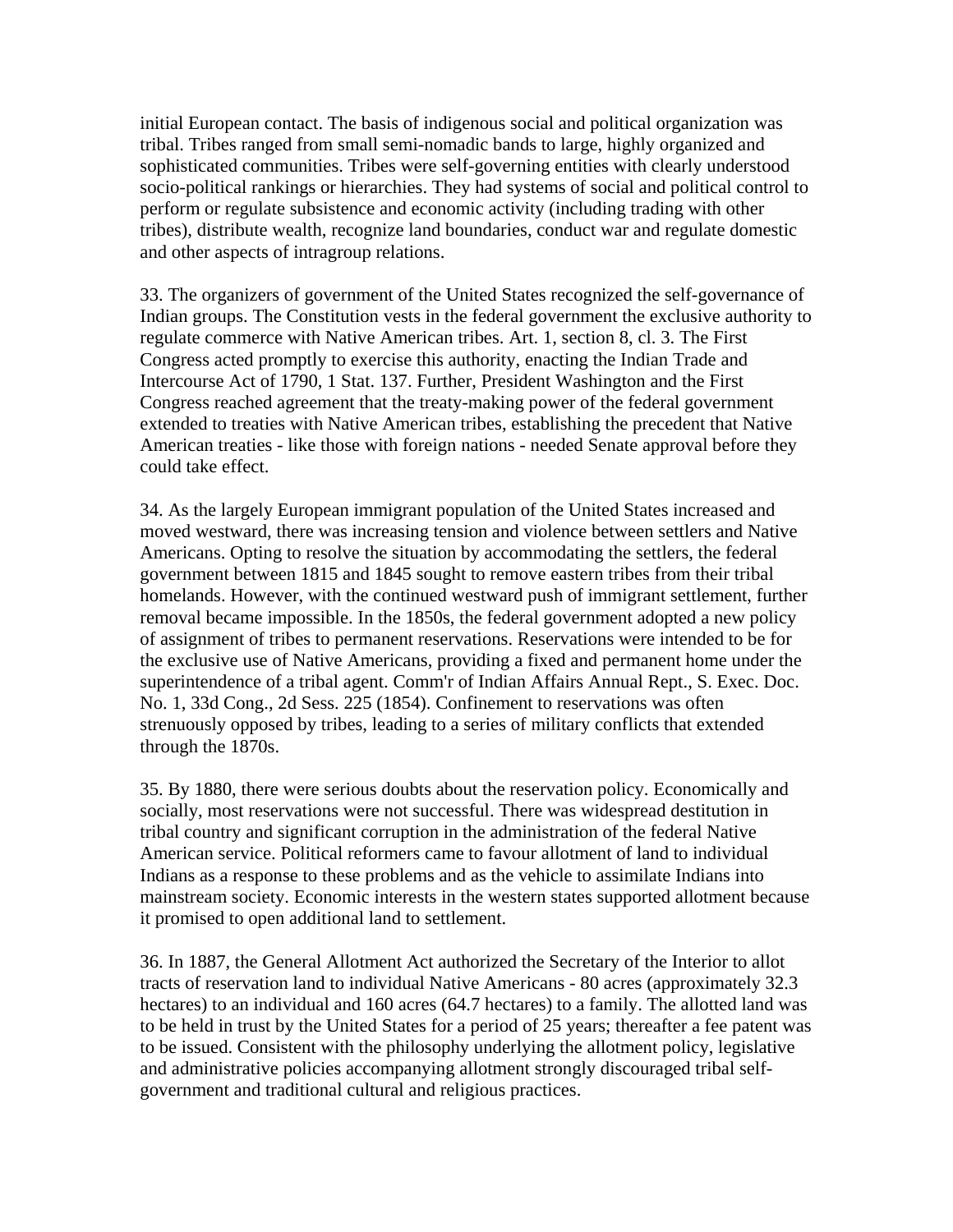37. The General Allotment Act and subsequent allotment legislation resulted in a significant diminution of Native American land holdings. Of 40 million acres allotted to individuals, some 27 million acres were lost by sale or foreclosure between 1887 and 1934. An additional 60 million acres were sold to non-Native American homesteaders or corporations as "surplus" or were ceded outright. In total, Native American land holdings declined from 138 million acres in 1887 to 48 million acres in 1934.

38. In 1934, the policies of assimilation and allotment were rejected with the enactment by Congress of the Indian Reorganization Act (IRA). See 25 U.S.C. sections 461-479. The overriding purpose of the Act was to establish "machinery whereby Indian tribes would be able to assume greater self-government, both politically and economically". Morton v. Mancari, 417 U.S. 535, 542 (1974). The IRA took a community-based approach to preservation of a tribal land base and reorganization of tribal governments. The Act stopped allotment and contained provisions to stabilize tribal land holdings and for the acquisition in trust of additional trust lands for Native American reservations. It provided that tribes could organize for their common welfare, adopt constitutions and bylaws, and form tribal corporations, with the power to own, hold, manage, and operate property and businesses.

39. However, in the late 1940s, federal policy shifted again, with congressional and executive reports proposing renewed policies of assimilation. In 1953, House Concurrent Resolution 108 declared as congressional policy the termination of federal control and supervision over Native American tribes and the freeing of tribes and their members "from all disabilities and limitations specially applicable to Indians". The Indian Reorganization Act was not repealed, but individual acts were passed to implement the new policy for individual tribes or groups of tribes. Specific arrangements varied from tribe to tribe, but these acts typically required tribal approval before the sale or encumbrance of tribal land. For most purposes, the federal trust relationship was ended for terminated tribes, and tribes and their individual members were made subject to state jurisdiction. Eligibility for special federal services for tribes and tribal members was ended.

40. The impact of termination on these tribes was devastating. Tribes often went from prosperity to poverty. Many terminated tribes saw their land sold. The termination act stripped tribes of their exemption from taxation, and tribal leaders were forced to begin to sell ancestral tribal land to pay the taxes. By the 1960s, many tribes faced the loss of their land, tribal identity, and culture.

41. By 1970, however, national policy had shifted once again, this time toward a goal of tribal self-determination. The new policy was first articulated in a 1970 message to Congress by President Nixon. The message called for rejection of the extremes of both termination and excessive tribal dependence on the federal government. The message said that the "time has come to break decisively with the past and to create the conditions for a new era in which the Indian future is determined by Indian acts and Indian decisions" and proposed a new policy of self-determination "to strengthen the Indian's sense of autonomy without threatening his sense of community". H.Doc. 91-363, 91st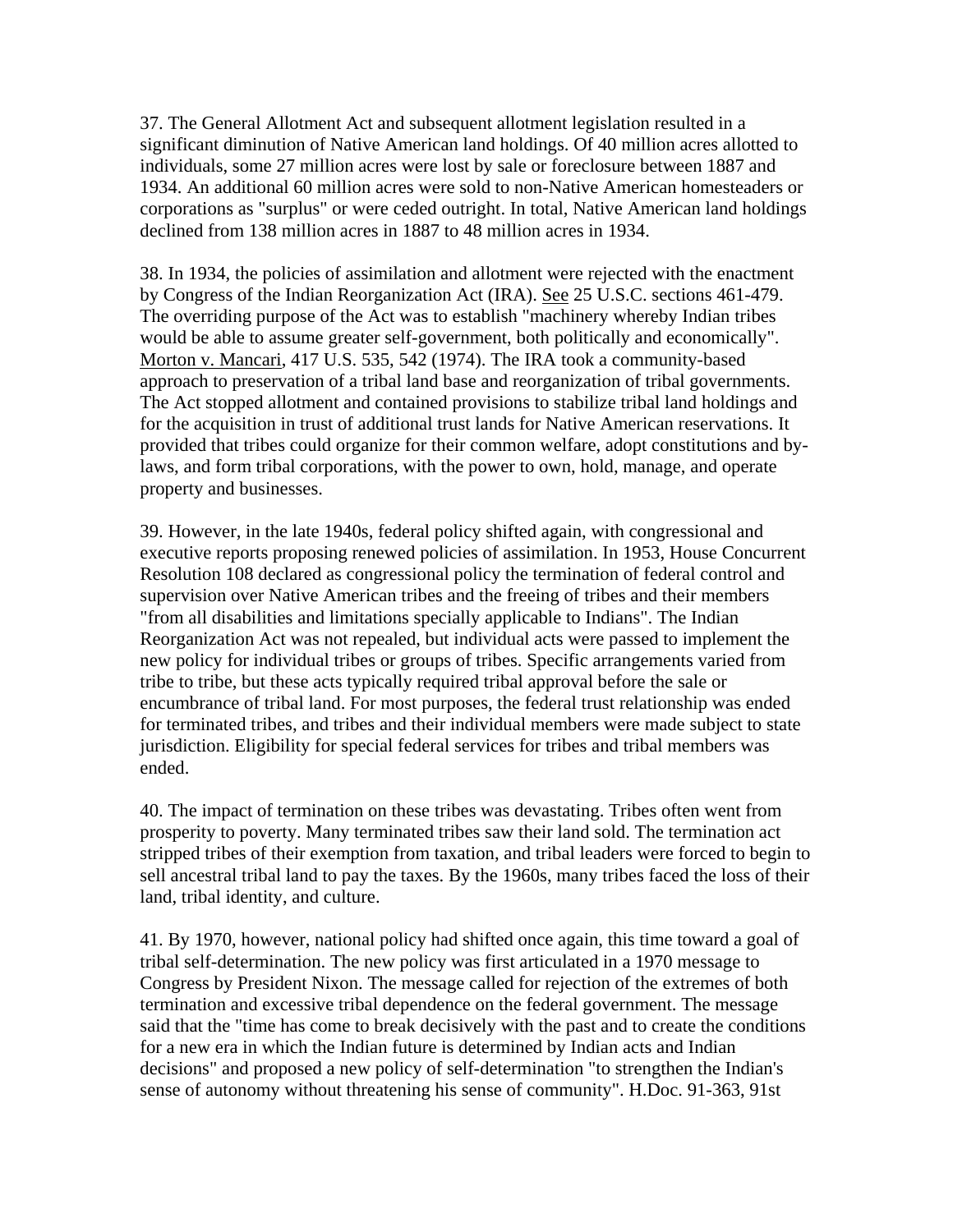Cong., 2d Sess. 1-3 (1970). This new policy found expression in the Indian Self-Determination Act, discussed below.

42. Current policy. Current policy continues and builds upon this policy of tribal "selfdetermination" as expressed by President Clinton on 29 April 1994, in a meeting with tribal leaders. The President signed two memoranda: one instructing all government agencies to cooperate wherever possible in meeting the need for eagle feathers in the traditional practices of Native Americans, and the other directing federal agencies to ensure that they interact with tribes on a government-to-government basis.

43. In terms of legal status, Native American tribes are recognized as "unique aggregations possessing attributes of sovereignty over both their members and their territory". United States v. Mazurie, 419 U.S. 544, 557 (1974). "The sovereignty that Indian tribes retain is of a unique and limited character ... . In sum, Indian tribes still possess those aspects of sovereignty not withdrawn by treaty or statute, or by implication as a necessary result of their dependent status (i.e., by virtue of their being within and part of the United States)." United States v. Wheeler, 435 U.S. 313, 323 (1977).

44. In recent decisions, the U.S. Supreme Court has recognized the inherent right of tribes to tax non-Native Americans doing business within their territories, Merrion v. Jicarilla Apache Tribe, 455 U.S. 130 (1982), and the immunity of Native Americans and their property from state taxation, McClanahan v. Arizona State Tax Comm'n, 411 U.S. 164 (1973), and Bryan v. Itasca County, 426 U.S. 373 (1976). The Supreme Court has also upheld the right of tribal courts to make the initial determinations as to the scope of their own jurisdiction. National Farmers Union Insurance Companies v. Crow Tribe of Indians, 471 U.S. 845 (1985).

45. The Supreme Court has recognized that, as a general rule, states lack authority to exercise their civil, regulatory laws on Native American territory. California v. Cabazon Band of Mission Indians, 480 U.S. 202 (1987). A tribe's authority to regulate land use within the boundaries of its territories has been found to vary depending on the character of the territory. Brendale v. Confederated Tribes and Bands of the Yakima Indian Nation, 492 U.S. 408 (1989); South Dakota v. Bourland, 113 S.Ct. 2309 (1993). As a guiding principle for these decisions, the Supreme Court has stated that the "exercise of tribal power beyond what is necessary to protect tribal self-government or to control internal relations is inconsistent with the dependent status of the tribes, and so cannot survive without express congressional delegation". Montana v. United States, 450 U.S. 544, 564 (1981).

46. The Supreme Court has held that tribal courts are the proper forum for the adjudication of civil disputes involving Native Americans and non-Native Americans arising on a reservation. Fisher v. District Court, 424 U.S. 382 (1976). "Tribal authority over the activities of non-Indians on reservation lands is an important part of tribal sovereignty", and, as a result, "[c]ivil jurisdiction over such activities presumptively lies in the tribal courts, unless affirmatively limited by a specific treaty provision or federal statute". Iowa Mutual Ins. Co. v. LaPlante, 480 U.S. 9, 18 (1987).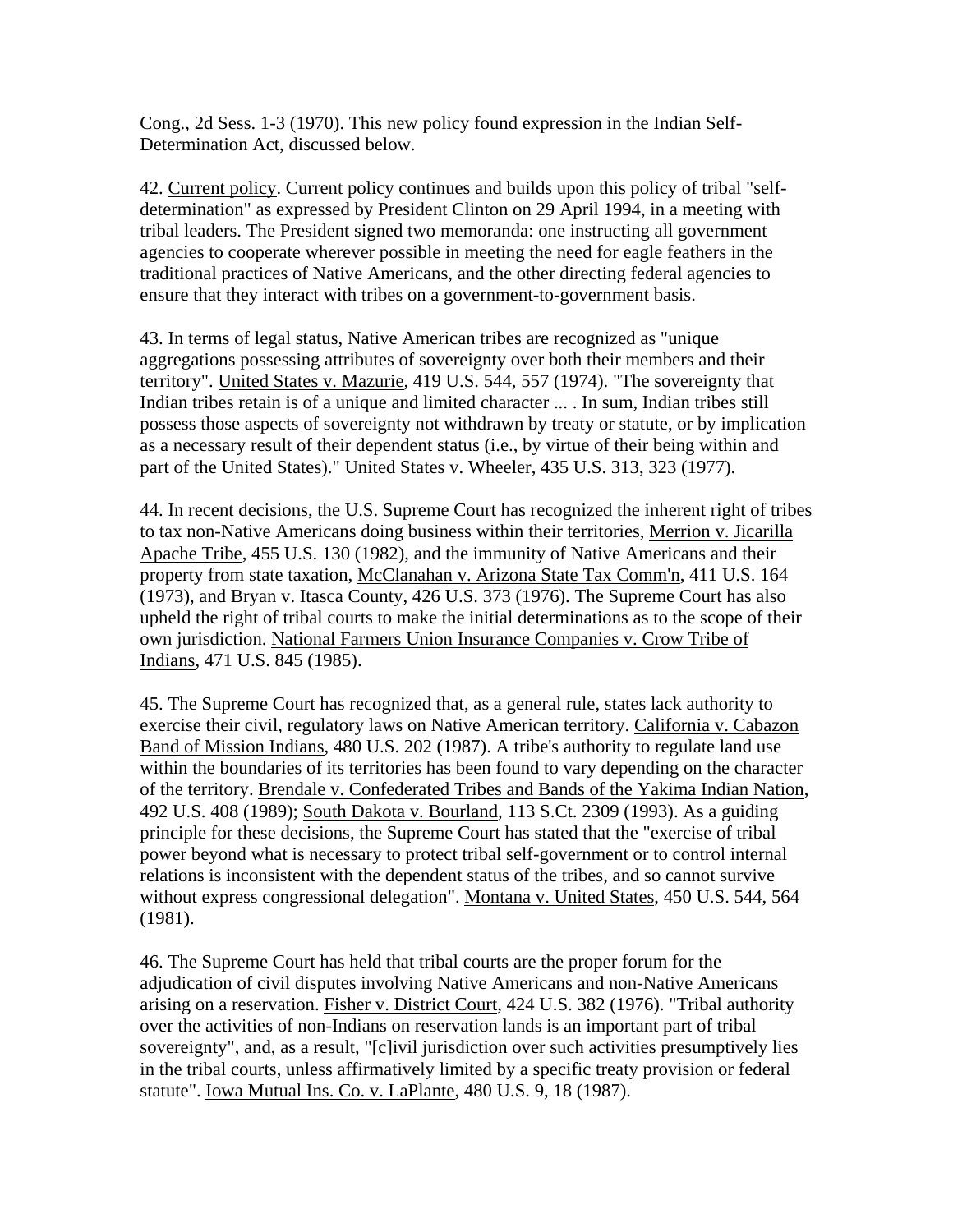47. In the area of criminal jurisdiction, Congress during the 1950s gave several of the states authority to exercise concurrent jurisdiction on Indian reservations. 18 U.S.C. section 1162; 28 U.S.C. section 1360. In 1968 Congress limited the tribal exercise of criminal jurisdiction to misdemeanours. 25 U.S.C. section 1302(7). The Supreme Court subsequently concluded that tribes do not have criminal jurisdiction over non-Indians. Oliphant v. Suquamish Indian Tribe, 435 U.S. 191 (1978). It also concluded that tribes do not have criminal jurisdiction over non-member Indians. Duro v. Reina, 495 U.S. 676 (1990). In 1990, however, Congress effectively reversed the Duro decision, recognizing the unique nature of the Indian communities. See Act of 5 November 1990, 104 Stat. 1893; Act of 9 October 1991, 105 Stat 616; Act of 28 October 1991, 105 Stat. 646.

48. Indian Self-Determination Act. In the 1970 message on Indian policy mentioned above, then-President Nixon called for legislation to allow tribes to take over control and operation of federally funded and administered Indian programmes from the Department of the Interior and what is now the Department of Health and Human Services. In 1975, Congress enacted the Indian Self-Determination and Education Assistance Act (ISDEA), 25 U.S.C. sections 450, et seq. The Act declares it to be the policy of the United States to assure "maximum Indian participation in the direction of educational as well as other federal services to Indian communities so as to render such services more responsive to the needs and desires of those communities". 25 U.S.C. section 450a(a).

49. The ISDA directs the Secretaries of the Interior and Health and Human Services to enter into contracts or grants with Indian tribes and organizations to plan, conduct, or administer programmes that the Secretaries are authorized to administer for the benefit of Indians. Contracts designated as mature contracts may be for an indefinite term, and reporting requirements are minimal. The Act specifically provides that it neither affects the sovereign immunity of Indian tribes nor requires the termination of any existing trust responsibility of the United States with respect to Indian people. In 1991, the Bureau of Indian Affairs within the Department of the Interior (BIA) distributed \$481,228,608 to 414 Indian tribal contractors under the provisions of the ISDA.

50. Self-Governance Demonstration Project. In 1988 amendments to the ISDA, Congress established a Self-Governance Research and Demonstration Project involving 20 Indian tribes. Title III, Pub. L. No. 100-472, 102 Stat. 2296 (1988). The purpose of the Self-Governance Project is to allow tribes greater flexibility in administering their own programmes and services with minimal federal governmental involvement. The participant tribes sign a self-governance compact with the government and are allowed to redesign BIA programmes and redistribute funding according to tribal priorities. The tribes in the demonstration programme operate BIA programmes with only limited requirements to adhere to federal regulations and record-keeping requirements. In December 1991, Congress increased to 30 the number of tribes eligible to participate in the Self-Governance Project and extended the demonstration period from 1993 to 1996. Pub. L. No. 102-184, 105 Stat. 1278 (1991). Congress is currently considering legislation to make the project permanent.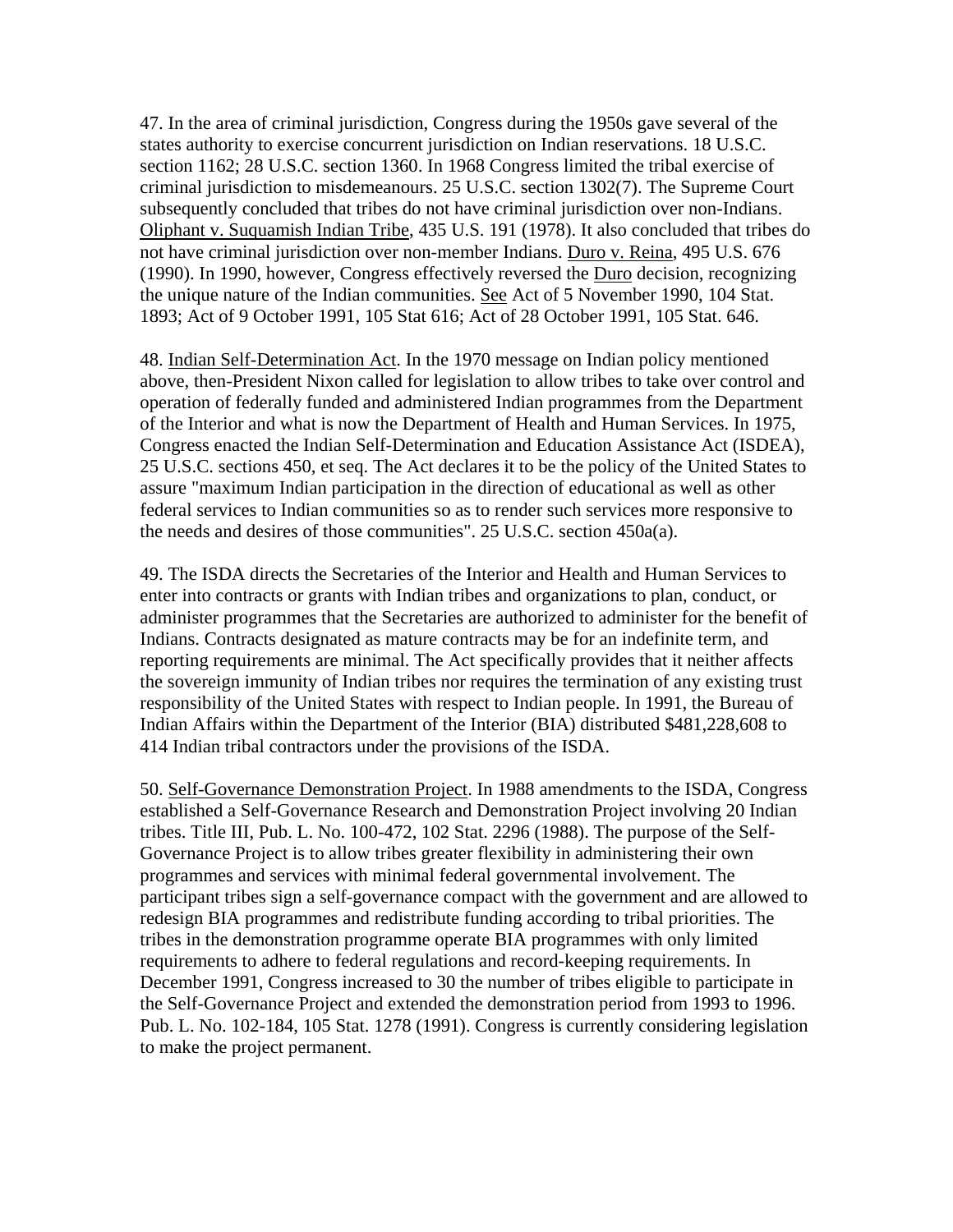51. Recognition of tribes. After the abandonment of the termination policy in the 1960s and 1970s, the federal relationship with many of the "terminated" tribes was restored, beginning with the Menominee Tribe in 1973. Menominee Restoration Act, 25 U.S.C. section 903-903f. During the same period, there was a growing awareness of, and interest among, other groups of Indian descendants not formally recognized as tribes by the federal government in asserting their tribal status, tribal treaty rights, or tribal land claims. Many groups of these Indian descendants sought recognition from the federal government.

52. In 1978, the Department of the Interior established a programme within the Bureau of Indian Affairs to standardize the recognition process and provide substantive criteria for determining whether a group of Indian descendants existed as an Indian tribe. Previously, such determinations had been made on an ad hoc basis. The programme included an effort to identify all groups interested in petitioning to establish their tribal status. The effort ultimately identified 150 groups of Indian descendants with an interest in establishing tribal status.

53. The acknowledgement process requires documentation of specific criteria including that the group has been viewed as Indian since historical times, lives in community, and exercises political authority over its members. Thus far, the status of 30 groups has been resolved either by the Department of the Interior or through special legislation.

54. Indian natural resources. Indian tribes retain considerable control over natural resources and wealth, with some added protection by the federal government through the establishment of a trust. The federal trust responsibility to the Indian tribes has its roots in the assertion by the federal government that it has the power to control the sale of Indian land to non-Indians. The policy was first asserted by Great Britain in the Royal Proclamation of 1763, which stated that only the Crown could take lands from the Indians. The policy continued after independence in the Indian Trade and Intercourse Act, passed by the First Congress in 1790 and is now codified in 25 U.S.C. section 177. The courts have held that along with the power to control the disposition of the land comes the responsibility to manage the land for the benefit of the Indian owners and with the same care and skill that a person of ordinary prudence would exercise in dealing with his or her own property. United States v. Mason, 412 U.S. 391, 398 (1973).

55. The United States also has a more general trust relationship with the Indian people, United States v. Mitchell, 463 U.S. 206, 225 (1983) (Mitchell II), and that relationship creates an overriding duty to deal fairly with all Indians. Morton v. Ruiz, 415 U.S. 199, 236 (1974). The trust obligation is a strict fiduciary standard that applies to all departments of the government that deal with Indians, not just the departments specifically charged with responsibility for Indian affairs. If Indians believe the government is not acting in accordance with its trust responsibilities, they may seek injunctive relief from the courts to compel the government to perform its duties or, if damage has already occurred, they may obtain damages through a breach of trust action. Mitchell II, 463 U.S. at 226-28.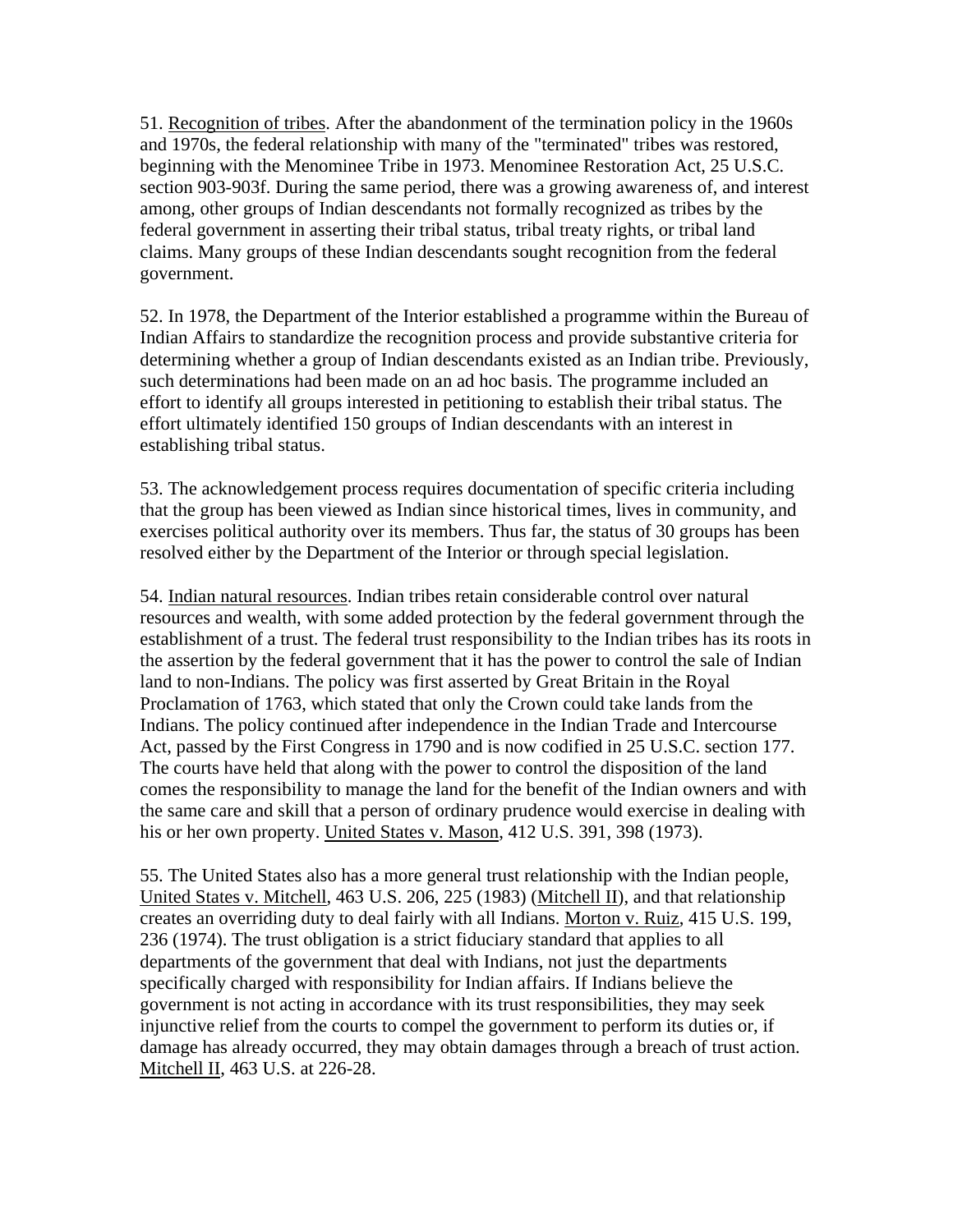56. Land. According to a 1990 Bureau of Indian Affairs report, tribes and individual Native Americans own between 50 and 60 million acres of trust or restricted land. This represents 2.34 per cent of the total land base in the United States. Federal law specifically prohibits the alienation of tribal trust lands absent the consent of the federal government. 25 U.S.C. section 177. It is the intent of the statutory restraint on alienation of Native American lands to insulate such lands from the full impact of market forces, preserving the land base for the furtherance of Native American values. Inherent in this federal policy is the view that preservation of a substantial land base is essential to the existence of tribal society and culture.

57. Prior to the 1930s, federal policies had the effect of diminishing the Native American land base. As indicated above, between 1887 and 1934 Native American land holdings declined from 138 million acres to 48 million acres. However, the 1934 Indian Reorganization Act contained provisions to stabilize the Indian land base. More recently, the Congress enacted the Indian Land Consolidation Act of 1983 to assist tribes in addressing the allotment policy. 25 U.S.C. sections 2201-11. The Act authorizes tribes to establish land consolidation areas where tribes are assisted in acquiring and exchanging land in order to consolidate their holdings. The Act also provided that especially small fractionated interests in allotted land owned by individuals do not pass to the owners' heirs, but return to the tribe upon the death of those individuals. This latter provision of the Act was found to violate the constitutional rights of Native American landowners in Hodel v. Irving, 481 U.S. 704 (1987). The Act has been amended to address this decision, but constitutional challenges to the amended Act are currently pending in the courts.

58. Enforcement of land rights against third parties. Federal law has attempted to protect tribal possessory rights against intrusion by third parties by restraining and punishing various types of trespass. Ordinary trespass remedies are available to Native American tribes to prevent trespasses upon their land and to recover damages for injuries arising out of such trespasses. Accordingly, actions may be maintained for ejectment, for injunctions against intrusions and to recover damages for trespass on, or injury to, tribal lands. See Oneida County v. Oneida Indian Nation, 470 U.S. 226 (1985).

59. Possessory suits or damage actions involving tribal possessory rights may be commenced either by the tribe itself or by the federal government acting on behalf of the tribe. Basically these claims allege that (i) the affected tribe has a superior property interest in the subject land (i.e. aboriginal or recognized title), (ii) the Non-intercourse Act provides that no transfer of tribal lands is valid unless approved by the federal government, (iii) subsequent to the Act certain tribal lands were conveyed to third parties without specific governmental approval, (iv) these conveyances are in violation of the Act and thus, invalid, and (v) the affected tribe is now entitled, despite the passage of time, to return of the land and/or to damages for trespasses committed by those who wrongfully occupied the land. Oneida County, supra.

60. In instances where the federal government has been requested but has been unwilling to take action on behalf of the tribe, the courts have been willing to order the commencement of a possessory action on the theory that the federal trusteeship over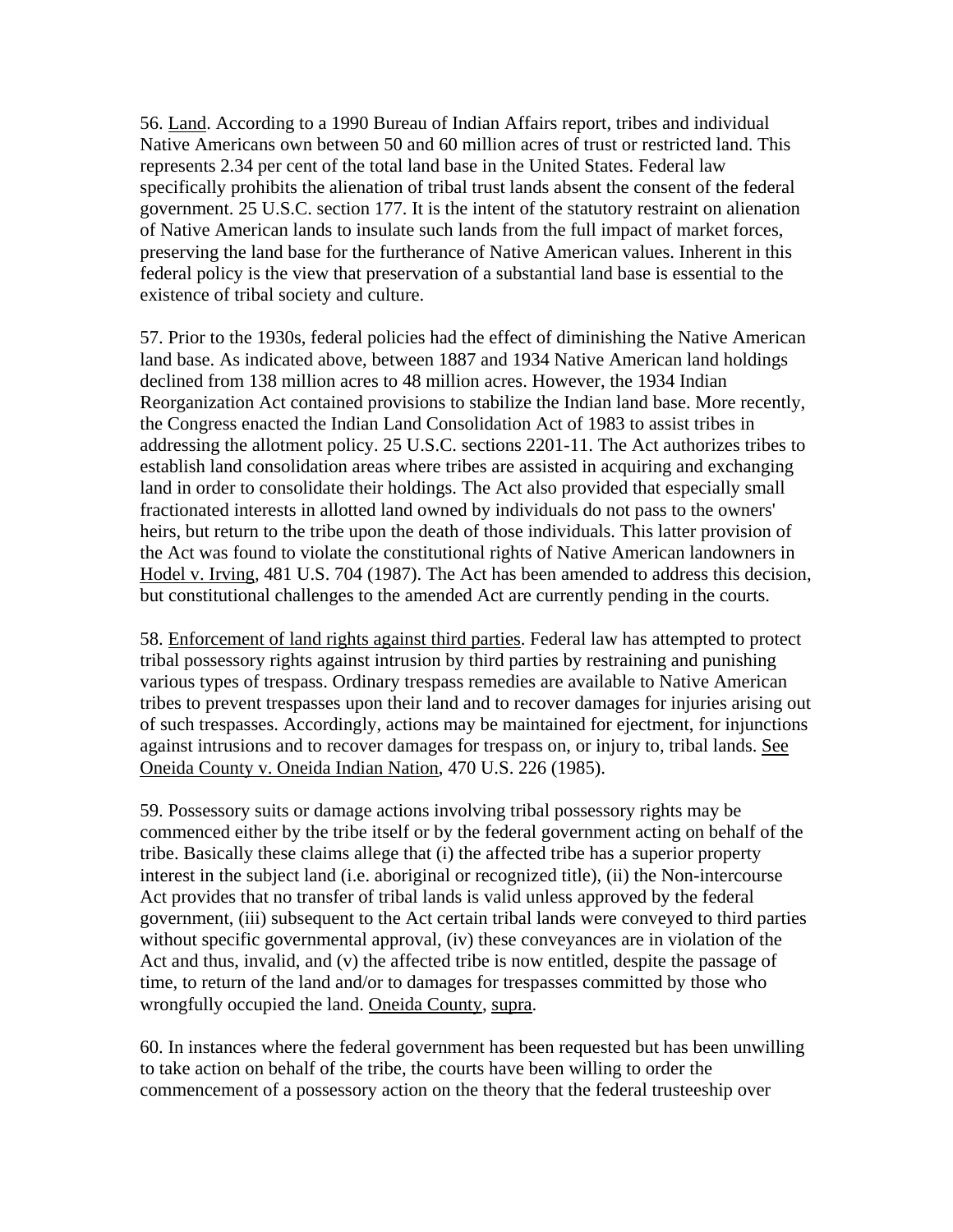Native American lands created by the statutory restraints on alienation imposes an affirmative obligation to protect Indian possessory rights. In tribal possessory actions commenced directly by the tribe, the tribe may assert any and all positions, claims, and defences that would have been available had the suit been commenced by the federal government. Joint Tribal Council of the Passamaquoddy Tribe v. Morton, 528 F.2d 370 (1st Cir. 1975).

61. Indian land rights claims against the United States. The great bulk of aboriginal Native American land in what is now the United States passed out of indigenous ownership before 1890 by cession pursuant to treaty or taking by the federal government. The right of Native Americans to obtain compensation for or recovery of this land differs from their rights against third parties.

62. Aboriginal Indian interest in land derives from the fact that the various tribes occupied and exercised sovereignty over lands at the time of occupation by white people. This interest does not depend upon formal recognition of the aboriginal title, and gives the tribes the right to occupy and possess the land. Aboriginal title gives a tribe the right to possess land as against third parties until and unless Congress specifically extinguishes the right.

63. Congress may recognize or extinguish aboriginal rights. Once aboriginal rights are recognized by Congress, then the tribe has title that cannot be extinguished without a clear and specific action by Congress in a treaty, statute or executive order, and compensation for the extinguishment of the right. Oneida Indian Nation v. County of Oneida, 414 U.S. 661 (1974); United States ex rel. Hualapai Indians v. Santa Fe Pacific Railroad, 314 U.S. 339 (1941). However, by law, Congress is not obligated to pay compensation to the tribes when it extinguishes aboriginal Indian rights that have not been recognized by Congress. See Johnson v. M'Intosh, 21 U.S. (8 Wheat.) 543 (1823).

64. Despite this legal doctrine, compensation has in fact been paid by the United States for many Indian land cessions at the time they were made, although the compensation often has been less than adequate. In this century, additional provision has been made for cases in which no or inadequate compensation was paid. In the first half of the twentieth century, special jurisdictional statutes gave some tribes the right to sue in the Court of Claims for compensation for land taking. In 1946, Congress adopted the Indian Claims Commission Act, 25 U.S.C. sections 70, et seq., which provided for a quasi-judicial body, the Indian Claims Commission (ICC), to open up unresolved Indian claims against the United States, a large portion of which involved claims for taken lands. The Act authorized claims "arising from the taking by the United States, whether as a result of a Treaty of cession or otherwise, of lands owned or occupied by the claimant without the payment for such lands of compensation agreed to by the claimant", as well as claims "not recognized by any existing rule of law or equity" based on general principles of fair and honourable dealings. 25 U.S.C. section 70a.

65. The ICC provided a forum for suits against the United States Government that would otherwise have been barred by time and sovereign immunity, and in some respects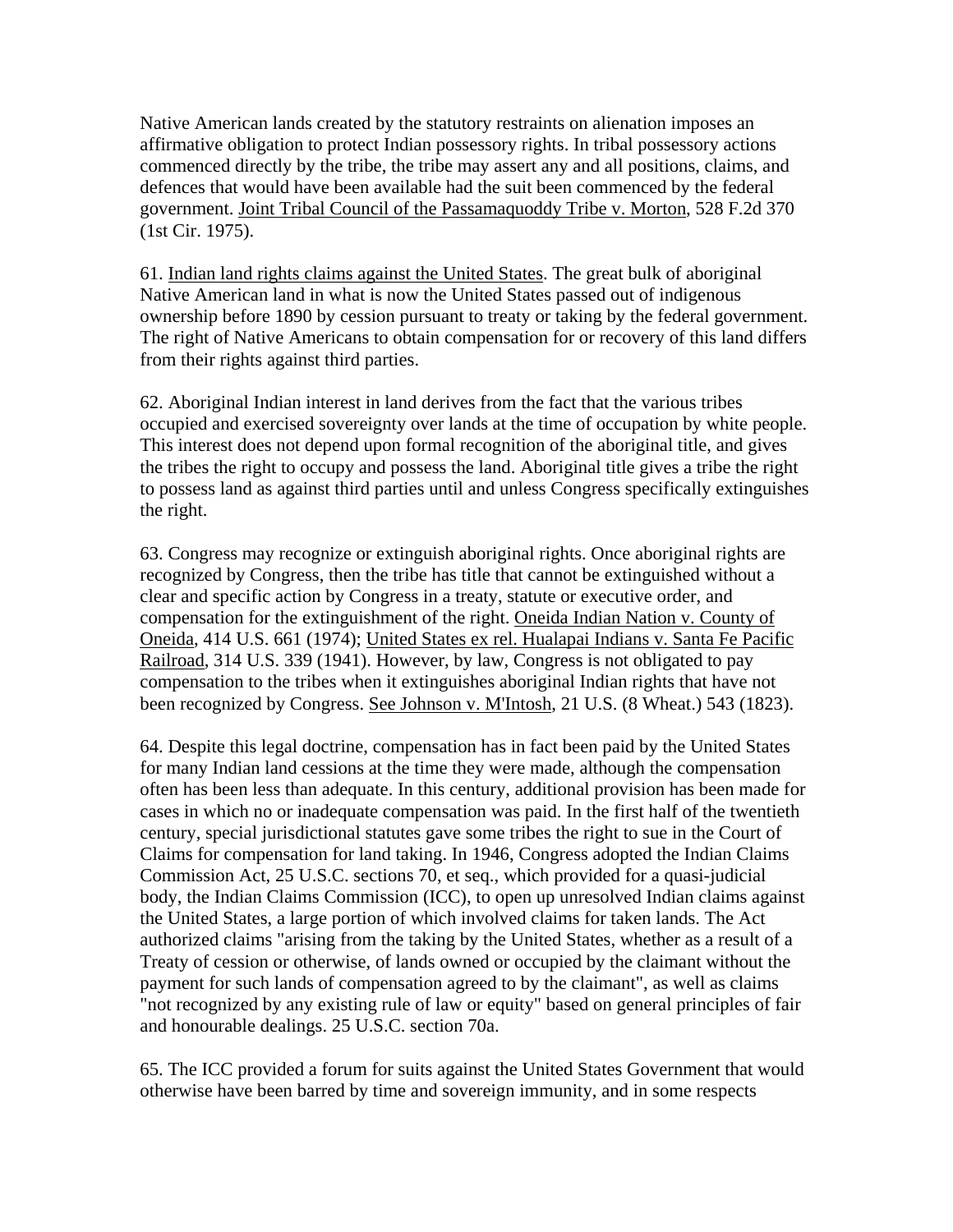provided Indians with special benefits that would not ordinarily have been available under regular court rules and procedures. Recovery of compensation did not depend on proof of recognized title; compensation was available even if a tribe's property interest was aboriginal only. Further, compensation was available if a tribe's interest in land was found to have been taken for less than adequate compensation. However, the wording of the Act and its legislative history made clear that only financial compensation was contemplated by Congress; the ICC had no authority to restore land rights that had been extinguished. Osage Nation v. United States, 1 Indian Claims Commission 54 (1948), reversed on other grounds, 119 Ct.Cl. 592, cert. denied, 342 U.S. 896 (1951).

66. Water. Generally, Indian water rights are based on the federal or Indian reserved rights legal doctrine first enunciated by the U.S. Supreme Court in Winters v. United States, 207 U.S. 564 (1908). Winters held that the establishment of an Indian reservation includes an implicit reservation of water necessary to provide a permanent home for Indians. The holding followed the recognized rule that treaties are not grants of rights to Indians, but grants of rights from them and a reservation of those rights not granted. United States v. Winans, 198 U.S. 371, 381 (1905). In Winters, the Supreme Court recognized that in establishing reservations, not only did the United States reserve water for Indians, but the Indians themselves also reserved their aboriginal right to "command of the lands and water". 207 U.S. at 576.

67. Indian reserved water rights differ from water rights held by non-Indians under state law in a number of key respects. For example, Indian water rights are not based on the amount of water a tribe has historically put to use or "appropriated". Rather, the quantity of water that a tribe is entitled to is an amount sufficient to carry out the purpose of making the reservation a permanent home base for Indian people. Included within this measure is water for domestic, commercial, industrial, recreational, hunting and fishing, and agricultural purposes. The water right is broad enough "to satisfy the future as well as the present needs of the Indian[s]". Arizona v. California, 373 U.S. 546, 600 (1963). Another unique aspect of an Indian reserved water right is that it is not forfeited through non-use, so that a tribe's water rights are protected from usurpation by its non-Indian neighbours during those periods of time when the tribe is unable, because of economic or other constraints, to use its water.

68. Hunting and fishing rights. Through international treaties and domestic legislation, Congress and the executive branch have sought to ensure conservation of wildlife yet recognize the essential rights of Indians to hunt and fish to maintain their culture. In the contiguous 48 states where Indian tribes had reserved hunting and fishing rights in treaties, litigation in federal court provided the primary means of protecting Indian hunting and fishing rights. In the early 1970s, the United States initiated litigation against the states of Washington, Oregon, and Michigan to define and protect from state regulation the treaty fishing rights of many tribes. The cases have recognized legitimate conservation needs but, at the same time, by protecting the tribes' right to regulate the fishery free of state controls, the litigation has done a great deal to preserve and enhance fundamental tribal rights.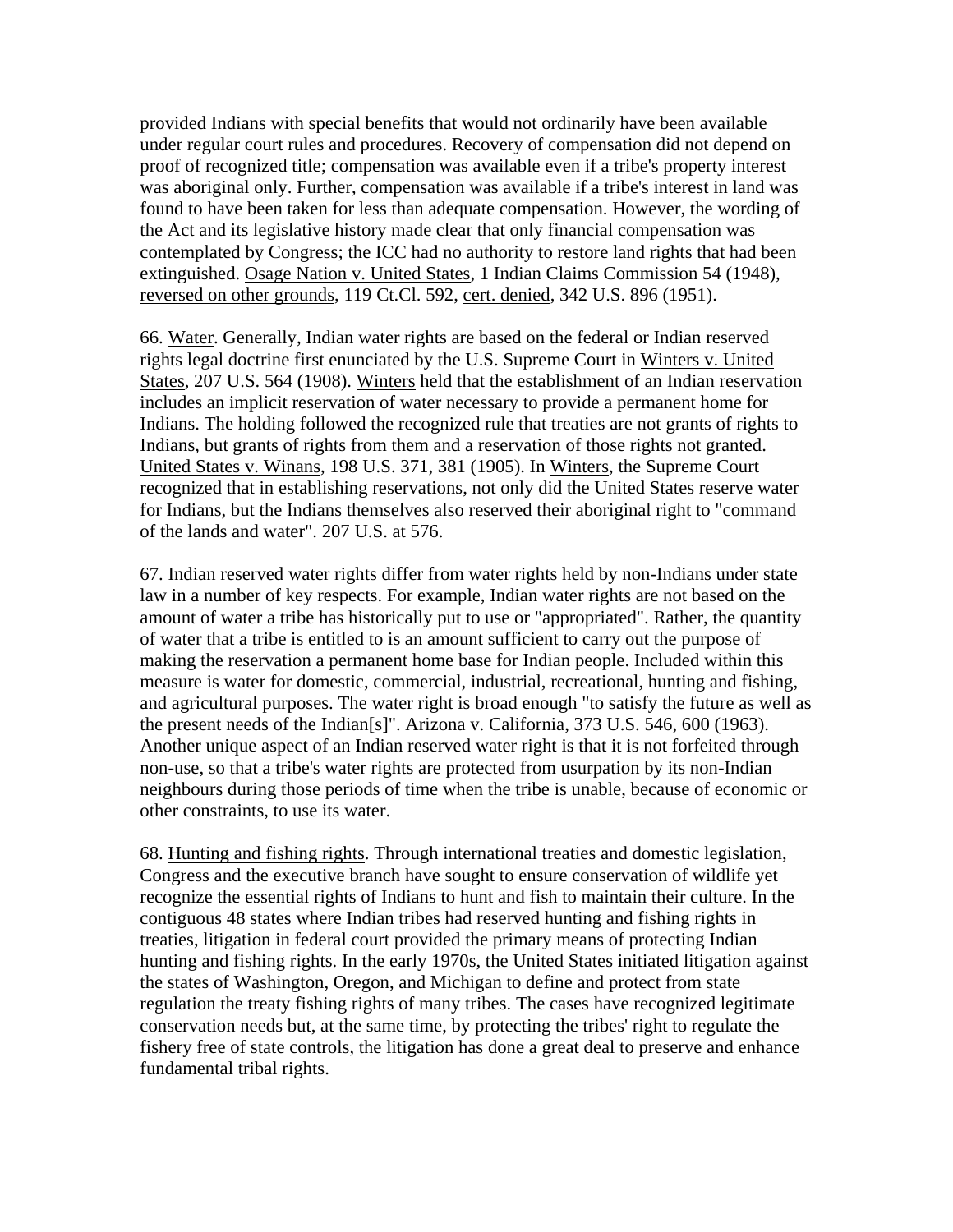69. In addition to U.S. Government participation in hunting and fishing rights litigation on behalf of the tribes, the BIA has provided tribes with funding to support the tribes' own litigation and funding to develop their own fish and game management capabilities and resources. Congress has enacted legislation to make the income derived from treaty fishing tax exempt thereby providing some measure of economic protection to preserve the cultural activity of treaty fishing.

70. In Alaska, although aboriginal hunting and fishing rights were extinguished, certain statutory provisions exempt Alaska Natives from many wildlife management statutes and mandate a subsistence priority for rural Alaskans.

71. Minerals. Decisions of the U.S. Supreme Court in the 1930s established that the miner-als in, on, or under Indian-owned land were constituent elements of the land and thus owned by the Indians who own the land. United States v. Shoshone Tribe, 304 U.S. 111, 116 (1938); British-American Oil Prod. Co. v. Board of Equalization, 299 U.S. 159, 164-65 (1936). Minerals currently being produced are primarily oil, gas, and coal. Other minerals known to exist on Indian lands include shale, gilsonite, uranium, gypsum, helium, copper, iron, zinc, lead, phosphate, asbestos, and bentonite. Mineral resources in, on, or under lands owned by any individual Indian or Alaska Native or any Indian tribe, the title to which is held in trust by the United States or subject to a restraint on alienation imposed by the United States, are subject to development and disposition under statutes and regulations of the United States. These statutes and regula-tions provide that while the individual Indian or Indian tribe is the lessor, the Secretary of the Interior must approve the lease or other minerals agreement before it is effective. Poafpybitty v. Skelly Oil Co., 390 U.S. 365, 372 (1968); Quantum Exploration, Inc. v. Clark, 780 F.2d 1457, 1459 (9th Cir. 1986). The regulations are detailed and cover items such as durational requirements, rental and royalty rates, acreage restrictions, environmental requirements, and operating requirements. See 25 C.F.R. Part 211 (Leasing of Tribal Lands for Mining); 25 C.F.R. Part 212 (Leasing of Allotted Lands for Mining). Under this comprehensive system of statutes and regulations applicable to Indian mineral resourc-es, the United States has a fiduciary obligation toward Indians with respect to management of Indian mineral resources. Pawnee v. United States, 830 F.2d 187, 190 (Fed. Cir. 1987), cert. denied, 486 U.S. 1032 (1987); Assiniboine and Sioux Tribes v. Board of Oil and Gas Conservation, 792 F.2d 782, 794 (9th Cir. 1986).

72. Indian mineral resources can be developed under two different statutory schemes. The first is a leasing system where the individual Indian or Indian tribe may lease its mineral resource to a developer. 25 U.S.C. sections 396-396g. The second statutory scheme was established in 1982 with the enactment of the Indian Mineral Development Act, codified at 25 U.S.C. sections 2101-08. The purpose of that Act was to allow Indian tribes to enter into various kinds of agreements for the development of their mineral resources. Tribes wishing to have greater respon-sibility, oversight, and flexibility in the control and develop-ment of their own mineral resources can negotiate innovative, flexible business arrangements under the Act. The tribes are not limited to the leases and the restrictions on leasing that are present under the 1938 leasing statute.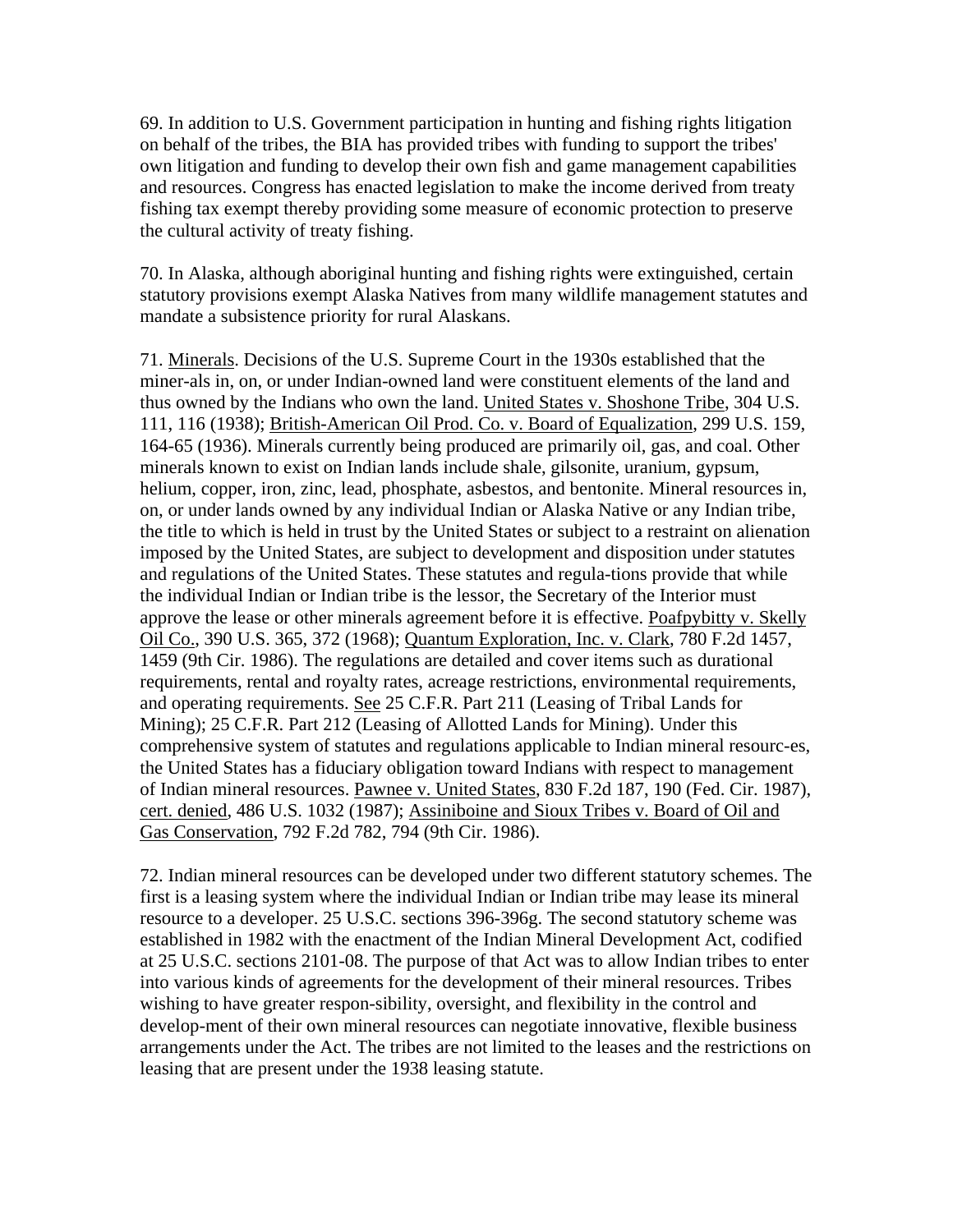73. Under either statutory scheme, Indian lands are not treated as federal public lands for purposes of mineral regulation. The principal goal of the Department of the Interior in Indian mineral resource management is not to further federal energy policies, but rather to assist Indian landowners in deriving maximum economic benefit from their resources consistent with sound conservation, environmental, and cultural practices.

74. Timber. Indian tribes have full equitable ownership in timber located on tribal reservation lands. United States v. Algoma Lumber Co., 305 U.S. 415, 420 (1939). The question of tribal ownership of timber resources was unresolved until the 1938 decision of the U.S. Supreme Court in United States v. Shoshone Tribe, 304 U.S. 111, 116 (1938), which held that timber was a constituent element of the land and owned by the tribe unless the treaty with the tribe specified otherwise.

75. Individual Indians and Indian tribes generally may not sell the timber on their land without the approval of the Secretary of the Interior. The U.S. Congress authorized the sale of standing timber in 1910. 25 U.S.C. sections 406, 407. Under these statutes, timber may be sold in accordance with regulations promulgated by the Secretary of the Interior found at 25 C.F.R. Part 163. The regulations state that the objectives with respect to management of Indian forest lands are to preserve commercial forest lands in a perpetually productive state, develop a sales programme supported by written tribal objectives and a long-range multiple use plan, develop resources for jobs and income, regulate water runoff and soil erosion, and preserve wildlife, recreational, cultural, aesthetic, and tradi-tional values. 25 C.F.R. section 163.3. In Mitchell v. United States, 463 U.S. 206 (1983), these statutes and regulations were held to create a fiduciary relationship between the government and Indian timber owners.

76. In 1990, the U.S. Congress declared that the United States has a trust responsibility toward Indian forest lands when it passed the National Indian Forest Resources Management Act. 25 U.S.C. section 3101-20. The Act reaffirmed the existing Native American forest land management objectives and established some new programme directions. The purposes of the Act are to allow both the Department of the Interior and the Native Americans to participate in the management of Indian forest lands in a manner consistent with the Secretary's trust responsibility and with the objectives of the Indian owners; to provide educa-tional and training opportunities to increase the number of Indians working in forestry programmes on Indian lands; and to authorize the necessary appropriations to carry out the protec-tion, conservation, utilization, management, and enhancement of Indian forest lands objectives of the Act.

### Article 2 - Equal protection of rights in the Covenant

77. As a general principle, all individuals within the United States are afforded the enjoyment of the rights enumerated in the International Covenant on Civil and Political Rights as a matter of law without regard to race, colour, sex, language, religion, political or other opinion, national or social origin, property, birth or other status. Judicial interpretation of the guarantees in the U.S. Constitution has led to the development of an extensive body of decisional law covering a broad spectrum of governmental activity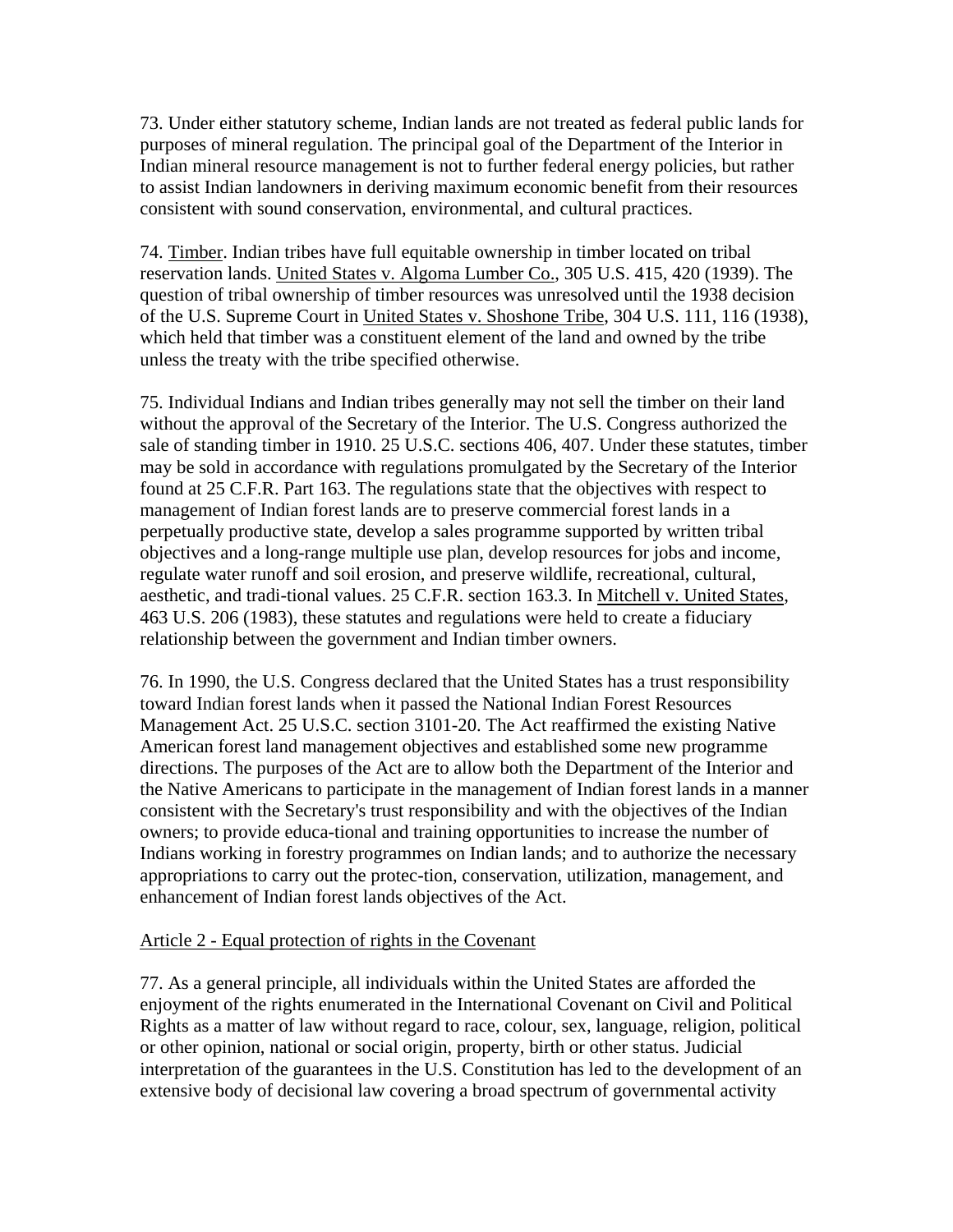according to a number of well-accepted canons. The right of individuals to challenge governmental actions in court, and the power of the judiciary to invalidate those actions that fail to meet the constitutional standards, provides an effective method for ensuring equal protection of the law in practice. In addition, a number of significant antidiscrimination statutes provide additional protection for the civil and political rights of persons within the United States. While the remainder of this section of the report addresses domestic law regarding the principle of equal protection, the United States is none the less committed to the international principle of equal protection and is actively moving toward ratification of the International Convention on the Elimination of All Forms of Racial Discrimination and the Convention on the Elimination of All Forms of Discrimination Against Women.

78. Equal protection. Most of the substantive rights enumerated in the Covenant have exact or nearly exact analogues in the U.S. Constitu-tion, as is discussed more fully in those portions of this report dealing with each of the 26 articles. In addition, and of particular relevance to article 2, the Constitution guarantees "equal protection" to all. This principle derives from the Fourteenth Amendment's guarantee that no state may "deny to any person within its jurisdiction the equal protec-tion of the laws", and the Fifth Amendment's guarantee that "no person shall be deprived of life, liberty, or property, without due process of law", which has been read to incorporate an "equal protection" com-ponent. Bolling v. Sharpe, 347 U.S. 497 (1954). These constitutional provisions limit the power of government with respect to all persons subject to U.S. jurisdiction. As interpreted and applied by the U.S. Supreme Court, the doctrine of equal protection applies not only with respect to the rights protected by the Covenant, but also to the provision of government services and benefits such as education, employment and housing.

79. The substantive guaran-tees of the Constitution are often implemented without reference to equal protection. For example, the Supreme Court recently held that a local government could not constitutionally prohibit animal sacrifices that are part of a religious ritual, although the government could pass neutral laws to protect animals from torture, or to protect public health. Church of the Lukumi Babalu Aye, Inc. v. City of Hialeah, 113 S.Ct. 2217 (1993). While the group that practises the sacrifices may be identifiable racially and ethnically, the case was decided squarely under the First Amendment protection of religious freedom. The Court did not discuss the issues in terms of ethnic non-discrimination and equal protection.

80. Classifications. Under the doctrine of equal protection, it has long been recognized that the government must treat persons who are "similarly situated" on an equal basis, but can treat persons in different situations or classes in different ways with respect to a permissible state purpose. The general rule is that legislative classifications are presumed valid if they bear some reasonable relation to a legitimate governmental purpose. McGowan v. Maryland, 366 U.S. 420, 425-36 (1961). The most obvious example is economic regulation. Both state and federal governments are able to apply different rules to different types of economic activities, and the courts will review such regulation under a very deferential standard. See, e.g. Williamson v. Lee Optical Co., 348 U.S. 483 (1955).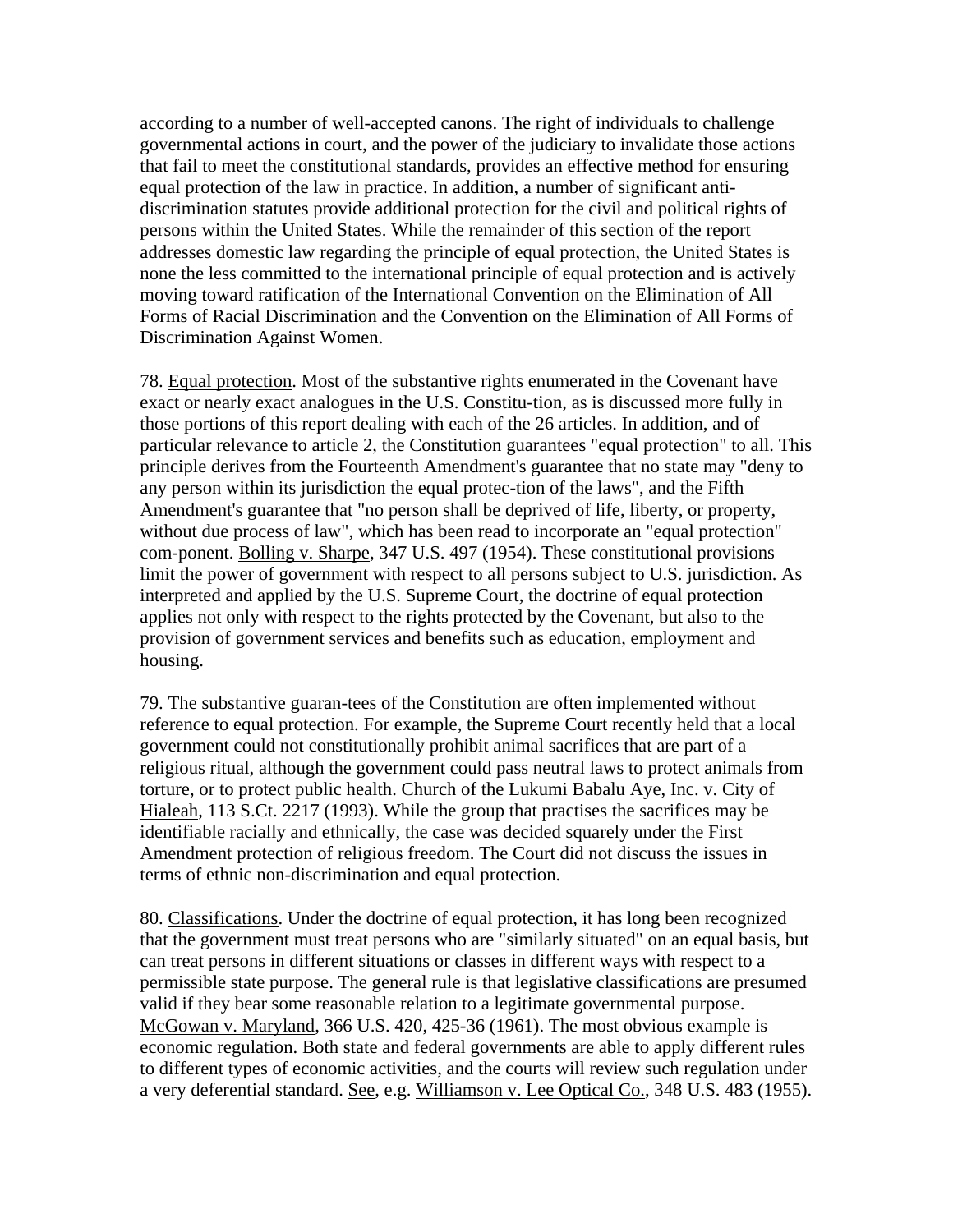Similarly, the way in which a state government chooses to allocate its financial resources among categories of needy people will be reviewed under a very deferential standard. Dandridge v. Williams, 397 U.S. 471 (1970).

81. Suspect classifications. On the other hand, certain distinctions or classifications have been recognized as inherently invidious and therefore have been subjected to more exacting scrutiny and judged against more stringent requirements. For example, classification on the basis of racial distinctions is automatically "suspect" and must be justified as necessary to a compelling governmental purpose. Korematsu v. United States, 323 U.S. 214 (1944); Brown v. Board of Education, 347 U.S. 483 (1954); McLaughlin v. Florida, 379 U.S. 184 (1961); Loving v. Virginia, 388 U.S. 1 (1967). Laws which purposely discriminate against racial minorities, whether in the fields of housing, voting, employment, education or other areas, have rarely been upheld under this higher standard. When intentional discrimination on the basis of race or national origin can be inferred from a legislative scheme or discerned in legislative history, it is as forbidden as overt use of a racial classification. Village of Arlington Heights v. Metropolitan Housing Dev. Corp., 429 U.S. 252 (1977); Takahashi v. Fish and Game Comm'n, 334 U.S. 410 (1948). Unlawful intentional discrimination has sometimes been inferred simply from the impact of a law. For example, in Yick Wo v. Hopkins, 118 U.S. 356 (1886), the Supreme Court found impermissible discrimination where all of some 200 Chinese applicants were denied permits to operate laundries while virtually all non-Chinese applicants were granted permits under the same statute.

82. In addition to distinctions based on race, colour and national origin, distinctions based on gender, illegitimacy and alienage have all been accorded special status under the Equal Protection clauses, though legislative classifications of the last three types are typically less difficult to justify than classifications by race, colour, or national origin. For example, in Craig v. Boren, 429 U.S. 190 (1976), the Court stated that classifications by gender must "substantially further important government objectives", and struck down a state statute setting a higher drinking age for men than women. In Levy v. Louisiana, 391 U.S. 68 (1968), the Court held that a state statute that did not permit illegitimate children to sue for wrongful death was "invidiously" discriminatory because there was no link between the children's illegitimacy and the alleged wrong to their mother. And in Graham v. Richardson, 403 U.S. 365 (1971), the Court struck down state statutes denying welfare benefits to resident aliens and to aliens who had not resided in the state for 15 years.

83. By contrast, the courts have not read the Constitution's Equal Protection clauses to require compelling justifications for classifications based on property or economic status, San Antonio School District v. Rodriguez, 411 U.S. 1 (1973); age, Massachusetts Bd. of Retirement v. Murgia, 427 U.S. 307 (1976); or disability, Cleburne v. Cleburne Living Center, Inc., 473 U.S. 432 (1985). Thus, distinctions based on such characteristics will be assessed against less stringent standards but may still be found to violate the equal protection doctrine when not rationally related to a legitimate governmental purpose. Disability and age discrimination have also been addressed by statute, as discussed below.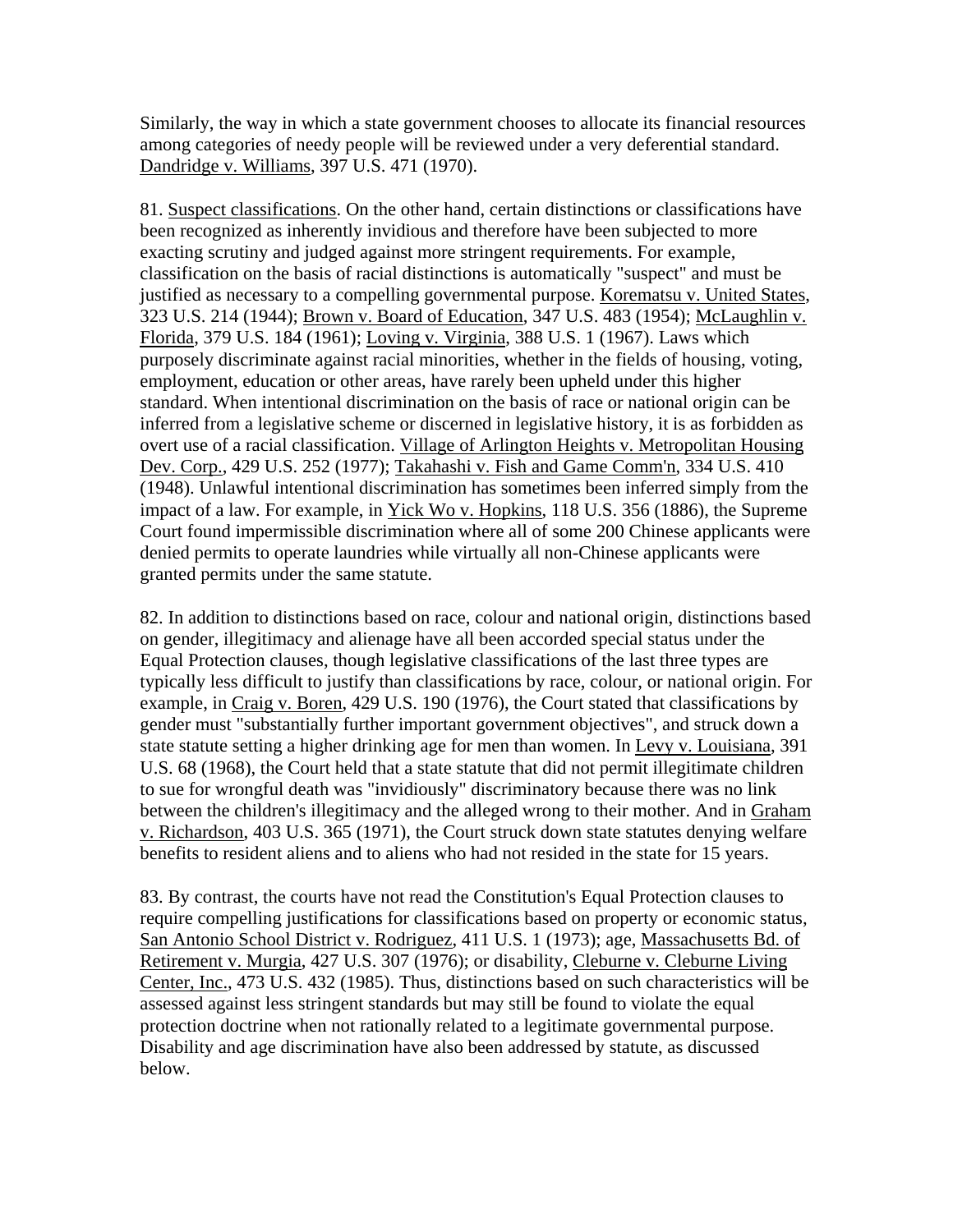84. Fundamental interest. Where a so-called "fundamental interest" is at stake, the Supreme Court has subjected legislative classifications to "strict scrutiny" despite the absence of a suspect classifi-cation. This explains why, in the cases involving the right to vote (including fair apportionment) and the due process cases (right to counsel, etc.), the Court has found invidious discrimination even though the basis for that discrimination is not race, national origin, sex, or any other suspect class. What makes a right "fundamental" is not always clear. The fundamental rights are not necessarily those found in other provisions of the Constitution; indeed, those other rights can be protected without reference to equal protection. More likely, the rights are the ones not found in the Constitution except by inference, such as the right to procreation. See Skinner v. Oklahoma, 316 U.S. 535 (1942) (sterilization of persons convicted of grand larceny but not embezzlers).

85. Corrective or affirmative action. In recent years, the question has frequently arisen whether legislation may classify by race for purposes of compensating for past racial discrimination. The general rule that has evolved is that because race is a "suspect classification", in this context as in all others, it will be subject to "strict scrutiny" by the courts. City of Richmond v. Croson, 488 U.S. 469 (1989). However, where an employer or other entity has engaged in racial discrimination in the past, it will generally be permitted (and may sometimes be required) to accord narrowly tailored racial preferences for a limited period of time, to correct the effects of its past conduct. See Wygant v. Jackson Bd. of Educ., 476 U.S. 267 (1986). Greater latitude for racially based remedies has been permitted when Congress has acted under the enabling clause of the Fourteenth Amendment than when states or political subdivisions have given a racial preference. See, e.g. Fullilove v. Klutznick, 448 U.S. 448 (1980) (upholding congressionally mandated set-aside of percentage of federal grant to be spent through minority contractors).

86. Specific issues. Although, as noted above, issues of discrimination involving rights protected by the Covenant are often addressed through suits to vindicate a constitutional right other than equal protection, equal protection has sometimes been invoked directly in connection with certain guarantees specified in the Covenant, such as the following:

(a) Poverty and due process. The Fifth and Fourteenth Amendments assure "due process of law" as well as "equal protection of the law". Obviously, economic status can affect the right to a fair trial and a reasonably effective appeal. In this area, courts have weighed the essentiality of certain elements of the justice system and, on occasion, found it a denial of equal protection for the state to fail to pay for the necessary assistance - e.g., to provide counsel, Douglas v. California, 372 U.S. 353 (1963); Gideon v. Wainwright, 372 U.S. 335 (1963); and transcripts Griffin v. Illinois, 351 U.S. 12 (1956). Similarly, the Supreme Court has held that a person's probation cannot be revoked merely because he is unable to pay restitution, Bearden v. Georgia, 461 U.S. 660 (1983). All states and the federal government have mechanisms for providing legal counsel to indigent defendants in the criminal process;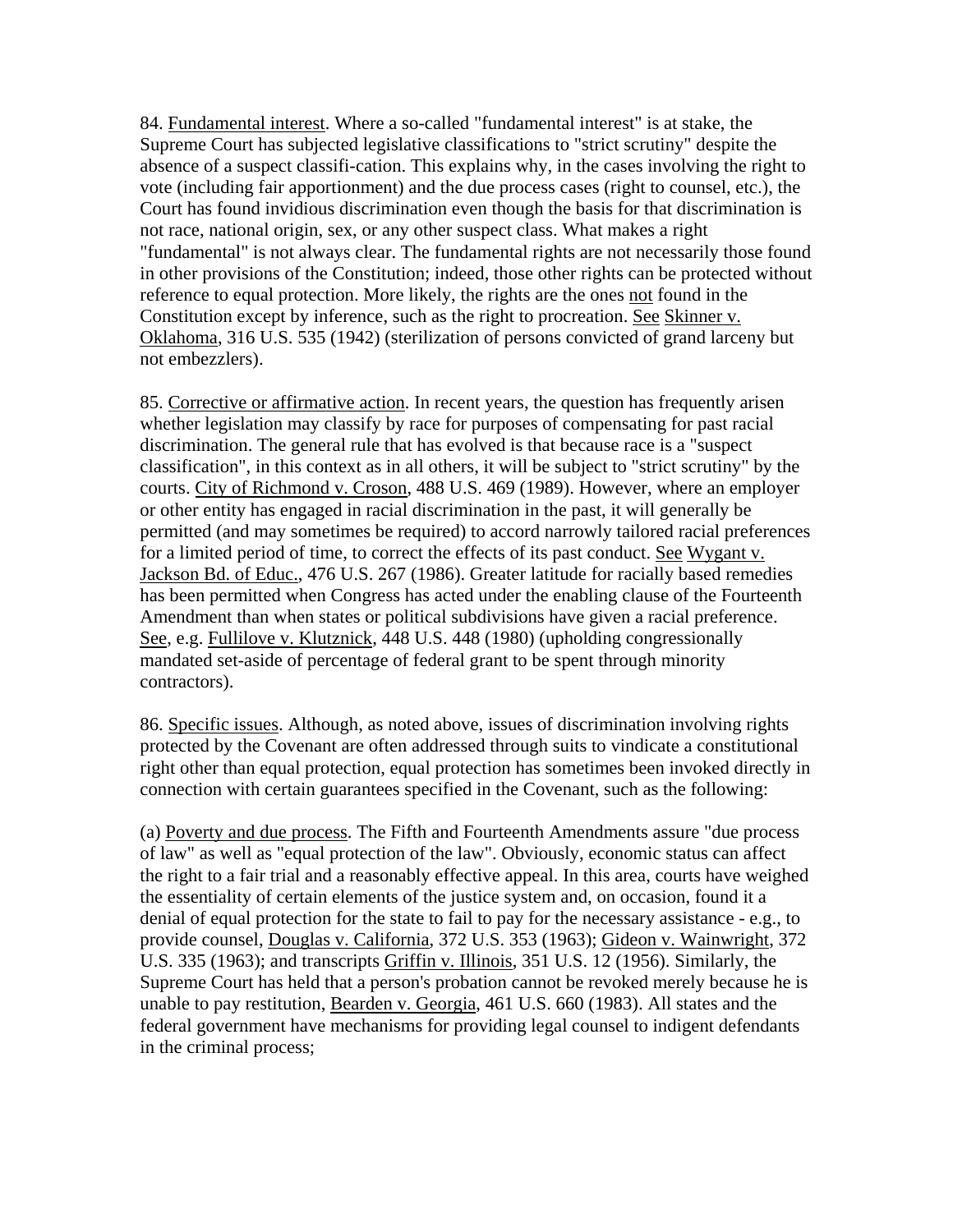(b) Race and due process. Even in the nineteenth century it was clear that racial discrimination in jury selection affected the due process rights of African Americans, Strauder v. West Virginia, 100 U.S. 303 (1879). Reading the Equal Protection clauses in conjunction with the constitutional guarantee of Due Process, the Supreme Court has repeatedly held that it is a violation to discriminate in preparation of jury lists on the basis of race or national origin, Neal v. Delaware, 103 U.S. 370 (1880); Hernandez v. Texas, 347 U.S. 475 (1954). That prohibition has been extended to the exercise of peremptory challenges in petit jury selection, Batson v. Kentucky, 476 U.S. 79 (1986), and, most recently, to peremptory challenges on the basis of sex, J.E.B. v. Alabama Ex Rel. T.B., 62 U.S.L.W. 4219 (April 19, 1994). While that prohibition has not been extended to encompass other statuses (e.g. low-income), a separate line of cases has interpreted the Sixth Amendment right to a fair trial and a jury of one's peers to encompass a right to be tried by a jury drawn from a venire from which no "identifiable group" has been systematically excluded. Williams v. Florida, 399 U.S. 78 (1970); Duncan v. Louisiana, 391 U.S. 145 (1968). Moreover, the Court has recognized that the potential jurors also have a cognizable right not to be discriminated against. Carter v. Jury Comm'n of Greene County, 39 U.S. 320 (1970); Georgia v. McCollum, 112 S.Ct. 2348 (1992);

(c) Race and the death penalty. Legal attacks on the death penalty have generally been based on the Eighth Amendment's prohibition of cruel and unusual punishment. In recent years, however, there have been efforts to demonstrate that in operation, the death penalty is unequally applied on the basis of race. Numerous defendants have attempted, so far without success, to show that the discretionary elements in the process of sentencing a defendant to death have had the effect of discrimination by race of defendant or race of victim. See McCleskey v. Kemp, 481 U.S. 279 (1987) (where petitioner could not demonstrate that he personally had been discriminated against, statistics suggesting systemic inequities could not be used to overturn death sentence). This issue is also the subject of considerable public debate and political consideration and is currently under study in the U.S. Congress;

(d) Race and the right to form families. The Supreme Court has relied upon the Equal Protection Clause to invalidate state bans on intermarriage, Loving v. Virginia, 388 U.S. 1 (1967), and to prevent courts dealing in child custody from implementing societal prejudices, Palmore v. Sidoti, 466 U.S. 429 (1984).

87. State action. Operating alone, the constitutional Equal Protection clauses protect one only against discriminatory treatment by a government entity, or by persons acting "under colour of law". Thus, the doctrine does not reach purely private conduct in which there is no governmental involvement. Whether or not in any particular situation there is sufficient "state action" to bring a discriminatory practice under the constitutional Equal Protection clauses represents a complicated jurisprudence in its own right. See, e.g. Moose Lodge No. 107 v. Irvis, 407 U.S. 163 (1972).

88. Federal statutes. Congress has supplemented the constitutional guarantees of equal protection to encompass certain private actions by exercising its powers under the "commerce clause" and under the "enabling" clauses of the Thirteenth, Fourteenth, and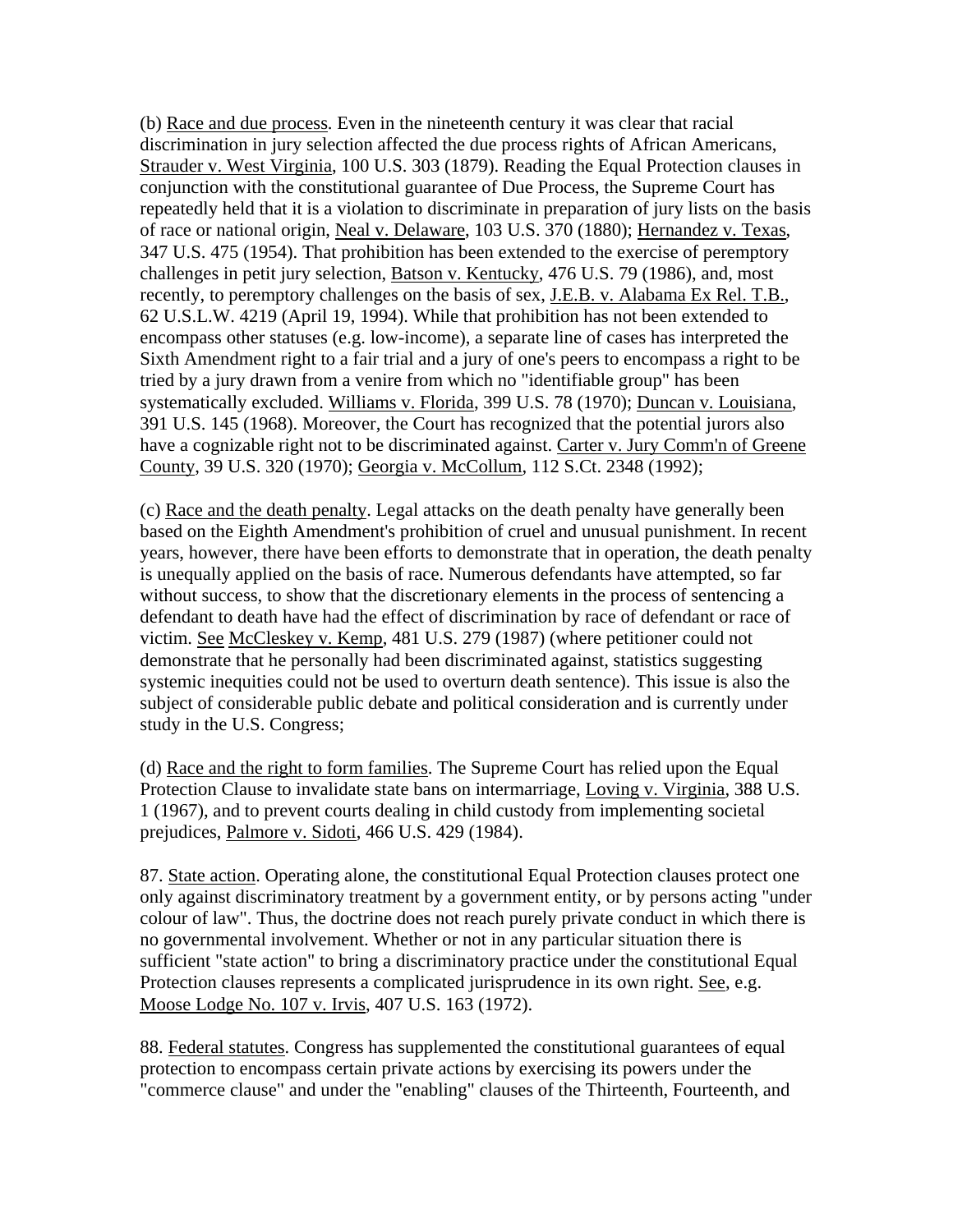Fifteenth Amendments. After the Civil War, Congress implemented the Thirteenth Amendment by passing laws prohibiting private racial discrimination in property and contractual relationships. 42 U.S.C. sections 1981 and 1982. Most of the federal civil rights laws were passed in and after 1964 on the basis of the commerce clause as well as the post-Civil War amendments. These statutes prohibit discrimination in areas beyond those covered by the Covenant, including privately owned public accommodations, private and federal, state or local governmental employment, federally assisted programmes, and private and public housing. Where the statutes cover ground already protected by the Constitution, they add remedies that did not exist before. Moreover, these statutes prohibit discrimination on the basis of statuses other than, and in addition to, the ones protected under the Equal Protection clauses of the Constitution. Thus, in addition to race, colour, national origin, and sex (in most instances), these statutes include religion (but not in federally assisted programmes), age, familial status (housing only) and disability.

89. Virtually every federal agency is involved in promoting or enforcing equal protection guarantees. Although the federal civil rights statutes and implementing regulations are too numerous to provide an exhaustive list, some of the principal statutes are described below. Because these statutes were passed at different times to address different problems, no two cover precisely the same ground. For example, Title II of the Civil Rights Act of 1964, prohibiting discrimination in places of public accommodation and amusement (hotels, restaurants, cinemas) does not mention "sex" as a protected category. Title II, moreover, does not protect against discrimination by race in ordinary retail stores. On the other hand, the Americans with Disabilities Act, passed in 1990, requires that retail stores as well as places of public amusement be accessible to persons with disabilities. Some of the gaps in coverage are filled in by state and local constitutions, laws, and ordinances.

90. Title VI of the Civil Rights Act of 1964, 42 U.S.C. sections 2000d et seq., prohibits discrimination on the basis of race, colour, or national origin in programmes or activities receiving federal financial assistance. Title IX of the Education Amendments of 1972, 20 U.S.C. sections 1681 et seq., and implementing regulations at 34 C.F.R. Part 106, prohibits discrimination on the basis of sex in federally funded education programmes or activities. Section 504 of the Rehabilitation Act of 1973, 29 U.S.C. section 794, prohibits discrimination on the basis of disability in programmes or activities receiving federal financial assistance. The Age Discrimination Act of 1975, 42 U.S.C. sections 6101-7, prohibits discrimination on the basis of age in programmes or activities receiving federal financial assistance.

91. Title VII of the Civil Rights Act of 1964, 42 U.S.C. sections 2000e et seq., prohibits public and private employers (with certain exceptions including the federal government and small private businesses) from discriminating on the basis of race, colour, religion, sex or national origin in their employment practices. The Age Discrimination in Employment Act of 1967, 29 U.S.C. sections 621 et seq., similarly bars discrimination in employment on the basis of age.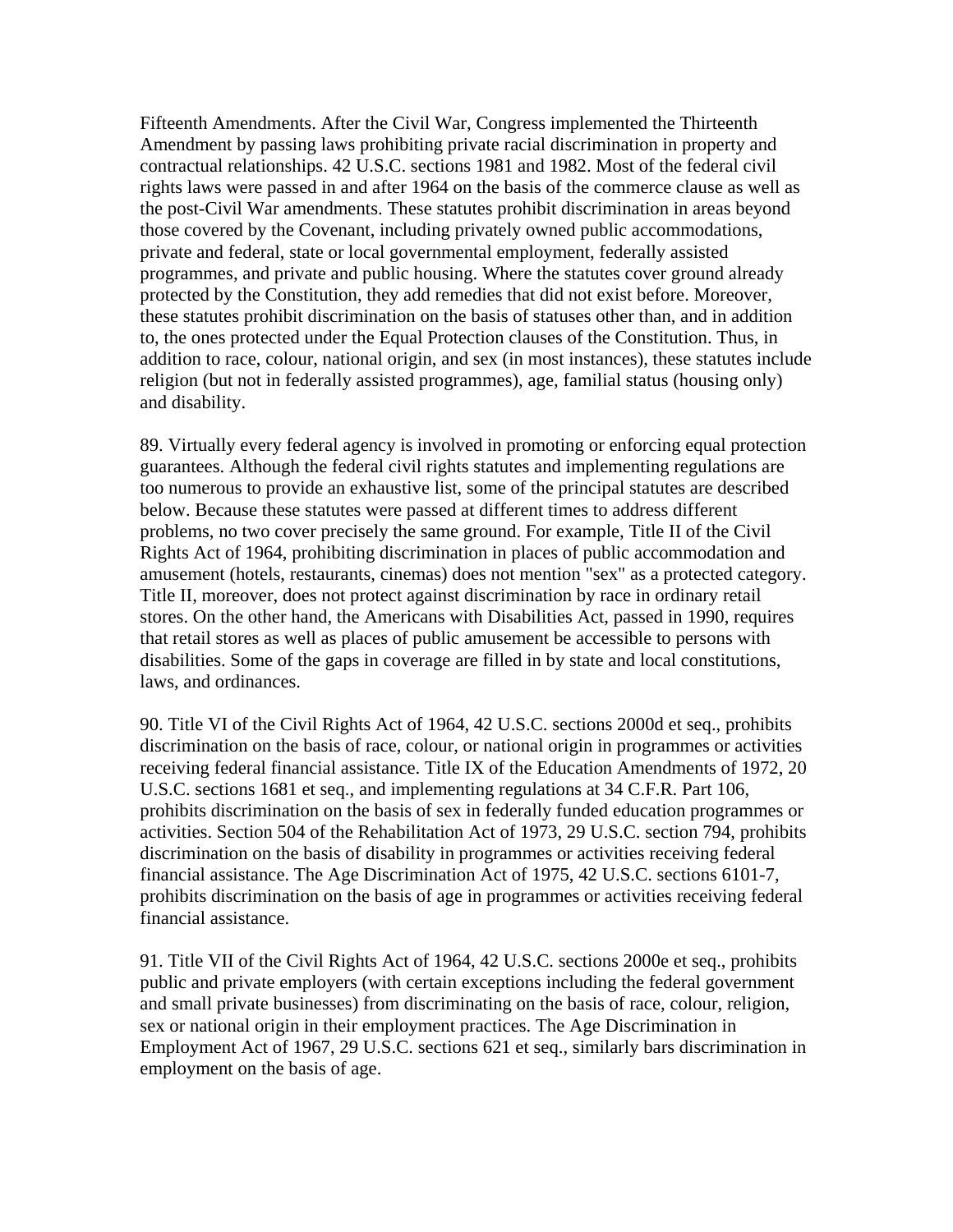92. Section 503 of the Rehabilitation Act of 1973, 29 U.S.C. section 793, requires employers with federal contracts or subcontracts of more than \$10,000 to take affirmative action to employ and advance in employment qualified individuals with disabilities. Executive Order 11246, as amended, prohibits most federal contractors and subcontractors and federally assisted contractors and subcontractors from discriminating in employment decisions on the basis of race, colour, sex, religion or national origin. The Vietnam-Era Veterans' Readjustment Assistance Act of 1974, 38 U.S.C. section 4212, requires that employers with federal contracts or subcontracts of \$10,000 or more provide equal opportunity and affirmative action for Vietnam-era veterans and certain disabled veterans of all wars. The Americans with Disabilities Act of 1990 (ADA), 42 U.S.C. sections 12101 et seq., bars discrimination in employment practices by employers (with exceptions similar to those under Title VII, supra) against qualified individuals with disabilities. The ADA also requires that steps be taken to make "public entities" such as public transit, and "public accommodations", which includes many private commercial establishments, accessible to disabled individuals.

93. The Fair Housing Act, 42 U.S.C. section 3601 et seq., and implementing regulations at 24 C.F.R. Parts 100-125, prohibits discrimination based on race, colour, religion, sex, national origin, handicap and familial status in activities relating to the sale, rental, financing and advertising of housing and in the provision of services and facilities in connection with housing. The Act applies both to public and private housing and defines "familial status" to include one or more persons under the age of 18 being domiciled with a parent or other person having legal custody of such individual or individuals.

94. Additionally, many federal agencies administer programmes designed to enhance opportunities for women, minorities, and other groups. For example, the U.S. Department of Education administers grant programmes designed to encourage and assist the participation of minorities and women in elementary, secondary and higher education programmes. These include bilingual education programmes, magnet schools, desegregation assistance centres, women's educational equity programmes, financial aid for students who are minorities or women, and grants to strengthen historically African-American colleges and universities. The U.S. Department of Labor monitors and enforces compliance with the non-discrimination provisions applicable to federal contractors and apprenticeship programmes, including affirmative action programmes for women and minorities, and promotes the placement of Native Americans with federal contractors.

95. Aliens. Under U.S. immigration law, an alien is "any person not a citizen or national of the United States". See 8 U.S.C. section 1101(a)(3). Aliens living in the United States, even though not U.S. citizens, generally enjoy the constitutional and Covenant rights and protections of citizens, including the right to life; freedom from torture or cruel, inhuman or degrading treatment or punishment; prohibition of slavery; the right to liberty and security of person; the right to humane treatment for persons deprived of their liberty; freedom from imprisonment for breach of contractual obligation; freedom of movement; the right to fair trial; prohibition of ex post facto laws; recognition as a person under the law; freedom from arbitrary interference with privacy, family and home in the United States; freedom of thought, conscience and religion; freedom of opinion and expression;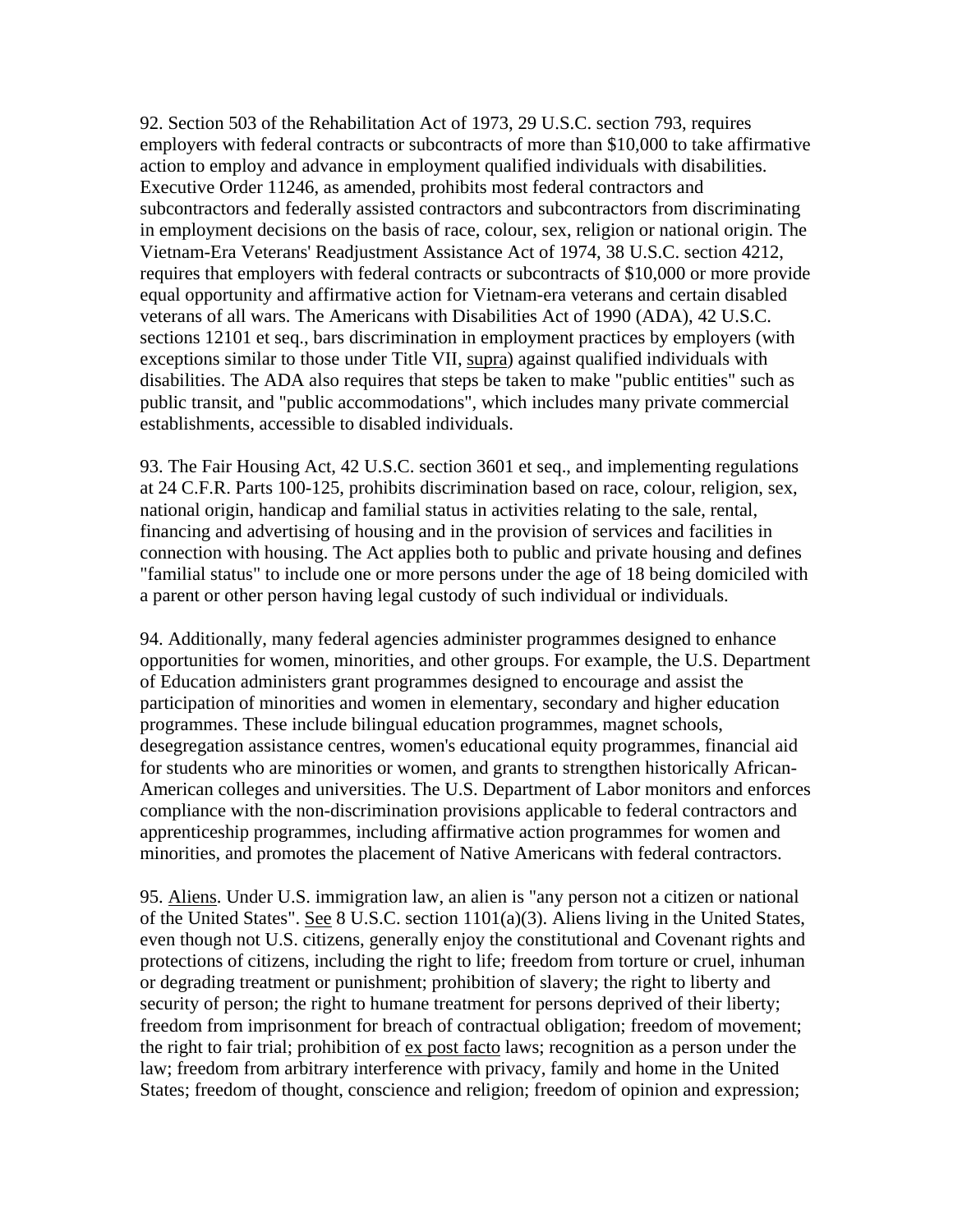freedom of assembly; and freedom of association. "Aliens, even aliens whose presence in this country is unlawful, have long been recognized as 'persons' guaranteed due process of law by the Fifth and Fourteenth Amendments", Plyer v. Doe, 457 U.S. 202, 210 (1982); see also Kwong Hai Chew v. Colding, 344 U.S. 590, 596 (1953) (resident aliens are persons within the protection of the Fifth Amendment and may not be deprived of life, liberty or property without due process); Wong Wing v. United States, 163 U.S. 228, 238 (1896) (aliens accused of a crime are entitled to Fifth and Sixth Amendment rights).

96. Aliens enjoy equal protection rights as well, but distinctions between illegal aliens and others do not require as strong justifications as distinctions between citizens and aliens lawfully in the United States. Distinctions between resident aliens and citizens require more justification, but not the compelling state interests required for distinctions based on race. The longer an alien has been in the United States and the more legitimate the alien's immigration status, the more equivalent the alien's equal protection rights are to those of a U.S. citizen. Consistent with article 25 of the Covenant, aliens are generally precluded from voting or holding federal elective office. A number of federal statutes, some of which are discussed above, prohibit national origin discrimination in various contexts.

97. State Constitutions. Roughly 27 states currently have "equal protection clauses" in their constitutions. Unlike the Fourteenth Amendment to the United States Constitution, the state equal protection guarantees often incorporate other rights by reference. For example, the Connecticut clause (constitution, art. I, sect. 20) provides: "No person shall be denied the equal protection of the law nor be subjected to segregation or discrimination in the exercise or enjoyment of his or her civil or political rights because of religion, race, colour, ancestry, national origin, or sex". Whether the "civil or political rights" are restricted, under this kind of clause, to rights enumerated elsewhere in the state constitution, depends upon the state judiciary's interpretation. As a practical matter, the Fourteenth Amendment provides a minimum below which no state can go in according equal protection. The states can extend but not contract what the federal Constitution demands.

98. Remedies. U.S. law provides extensive remedies and avenues for seeking compensation and redress for alleged discrimination and denial of constitutional and related statutory rights, including:

(a) A person claiming to have been denied a constitu-tional or, in some instances, a statutory right, may bring a civil action in federal court under 42 U.S.C. section 1983, which states:

> "Every person who, under colour of any statute, ordinance, regulation, custom, or usage of any State or Territory or the District of Columbia subjects, or causes to be subjected, any citizen of the United States or other person within the jurisdiction thereof to the deprivation of any rights, privileges, or immunities secured by the Constitution and laws, shall be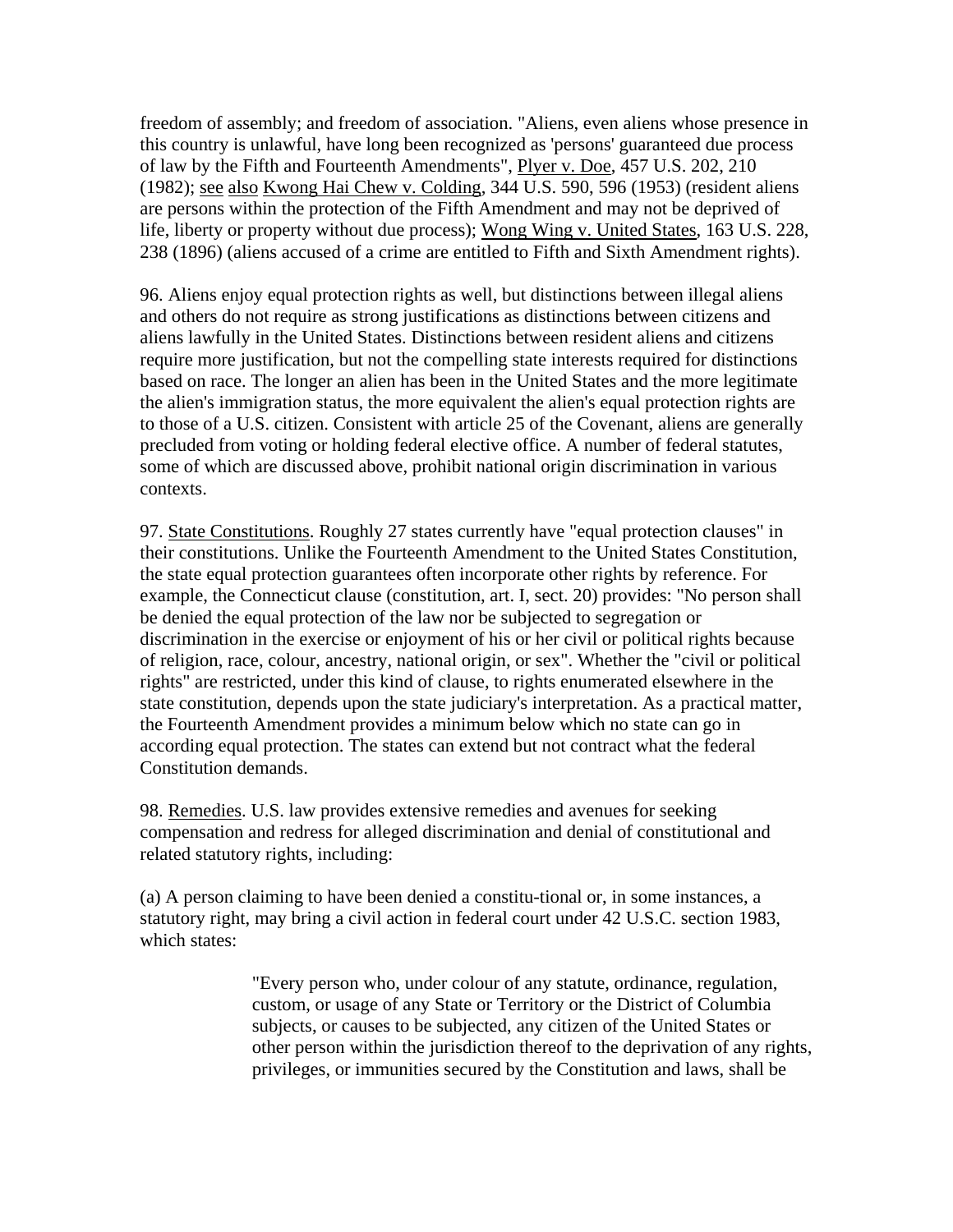liable to the party injured in an action at law, suit in equity, or other proper proceeding for redress..."

Only "state actions" or actions "under colour of state law" are subject to section 1983. These include actions by federal, state and local officials. Some officials, however, are subject to absolute or qualified immunity. Judges, for example, enjoy absolute immunity. Bradley v. Fisher, 80 U.S. 335 (1872). Other officials enjoy qualified immunity, which is designed to protect the discretion of officials in the exercise of their official functions. Qualified immunity will not be afforded, however, if the officials violated clearly established statutory or constitutional rights of which a reasonable person would have known. Harlow v. Fitzgerald, 457 U.S. 800 (1982). While prosecutors enjoy absolute immunity from suit for their involvement in the judicial phase of the criminal process, they are afforded only qualified immunity for law enforcement functions. Burns v. Reed, 500 U.S. 478 (1991). The Fourteenth Amendment's Due Process and Equal Protection clauses, as well as other constitutional rights, are enforced under section 1983 in hundreds of federal suits every year. The most common relief under section 1983 is damages, subject only to rules about official immunity. Injunctive relief is also available and widely used as relief under this provision. All states have judicial procedures by which official action may be challenged, though the procedure may go by various names (such as "petition for review");

(b) Federal officials may be sued directly under provisions of the Constitution, subject only to doctrines of immunity. See Bivens v. Six Unknown Named Agents, 403 U.S. 388 (1971); Davis v. Passman, 442 U.S. 228 (1979);

(c) Conspiracies to deny civil rights, apart from being subject to criminal prosecution, may be attacked civilly under 42 U.S.C. section 1985. However, where the right is one enumerated in the Constitution as being secured only from "state action", there must be official actors in the conspiracy, or it cannot be reached under that statute. Brotherhood of Carpenters and Joiners of America, Local 610, AFL-CIO v. Scott, 463 U.S. 825 (1983);

(d) Section 2 of the Voting Rights Act of 1965, as amended, may be enforced by a private suit to vindicate denials of Fifteenth Amendment rights, i.e. intentional denials or limitations on the right to vote or to exercise an effective vote. (See the discussion under art. 25.);

(e) Where Congress has so provided, the federal govern-ment, through the Attorney General, may bring civil actions to enjoin acts or patterns of conduct that violate some constitutional rights. Thus, as indicated below, the Attorney General can sue under the Civil Rights of Institutionalized Persons Act to vindicate the rights of persons involuntarily committed to prisons, jails, hospitals, and institutions for the mentally retarded. Similarly, section 2 of the Voting Rights Act of 1965, as amended, authorizes the Attorney General to bring suit to vindicate the right to vote without discrimination based on race;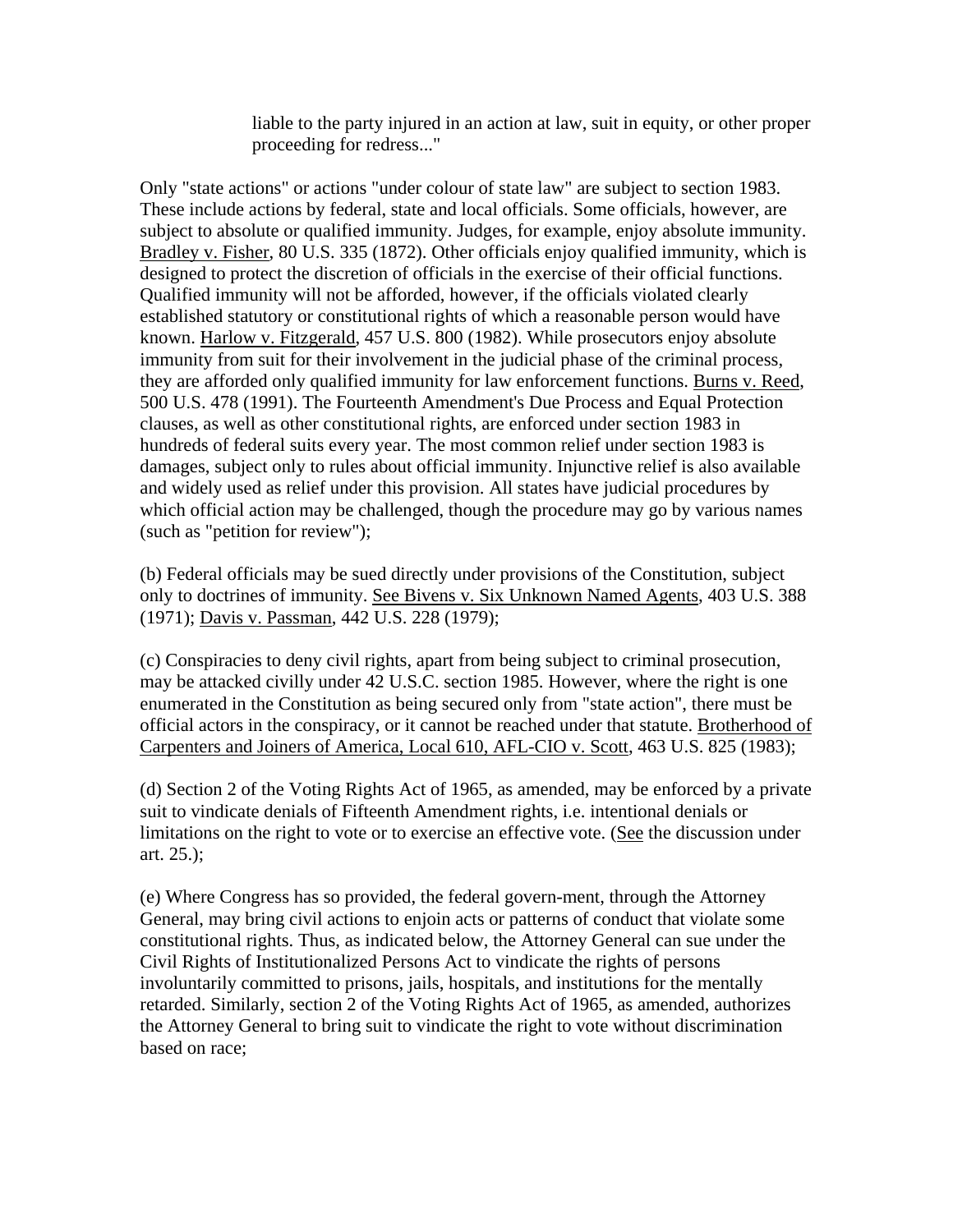(f) A person whose alleged injury resembles one actionable at common law (such as the deprivation of life addressed by art. 6) may sue the United States for damages under the Federal Tort Claims Act (FTCA), 28 U.S.C. section 1346(b), 2671 et seq., or sue the states under analogous state statutes. The FTCA waives the sovereign immunity of the United States with respect to certain torts. "Discretionary" acts, and many "intentional" torts are not included, but the Act does waive the sovereign immunity of the United States with respect to claims arising out of assault, battery, false imprisonment, false arrest, abuse of process, or malicious prosecution based on the acts or omissions of "investigative or law enforcement officers" of the U.S. Government. The Act defines "investigative or law enforcement officer" as an officer of the United States who is empowered by law to execute searches, to seize evidence, or to make arrests for violations of federal law; this definition may include Department of Defense personnel being used in a law enforcement capacity;

(g) Any person prosecuted under a statute or in conjunction with a governmental scheme (such as jury selection) which he or she believes to be unconstitutional may challenge that statute as part of the defence. This may be done in the context of federal or state prosecutions. Even in civil actions, the defendant may pose a constitutional challenge to the statute that forms the basis of the suit. Any court, from the lowest to the United States Supreme Court, may consider such a claim of unconstitu-tionality, though normally it must be raised at the earliest opportunity to be considered at all. The United States Supreme Court has the discretion to review nearly all cases coming from the lower federal courts or from the states' highest courts;

(h) Detention pursuant to a statute believed to be unconstitutional or as a result of a procedure that allegedly violated a constitutional right may be challenged by a writ of habeas corpus in state and/or federal court. To a limited degree, post-conviction relief is also available by state and federal writs of habeas corpus or, in the case of federal convictions, by a motion for relief from a sentence (see 28 U.S.C. section 2241-55). All states have similar remedies as part of their criminal procedure;

(i) The federal government may prosecute criminally the violations of some civil rights. Section 241 of Title 18, U.S. Code, prohibits conspiracies to interfere with rights secured to all inhabitants of the United States by the Constitu-tion, by federal laws, and by federal court decisions interpreting both of them. Section 242 of Title 18 prohibits any act "under colour of law" that interferes with a protected right. Abuse of police power, denying rights guaranteed by the Bill of Rights but most often denials of due process, can be reached under these statutes, subject to doctrines of immunity. The government may also bring criminal prosecutions for use of force or threat of force to violate a person's rights under the 1964 Civil Rights Act. 18 U.S.C. section 245;

(j) In addition to the remedies discussed above, federal, state and local officials, as well as private persons, who violate the rights of others may be subject to prosecution under a host of generic federal and state criminal statutes (see, for example, the discussion under art. 6). U.S. Department of Defense personnel may also be subject to criminal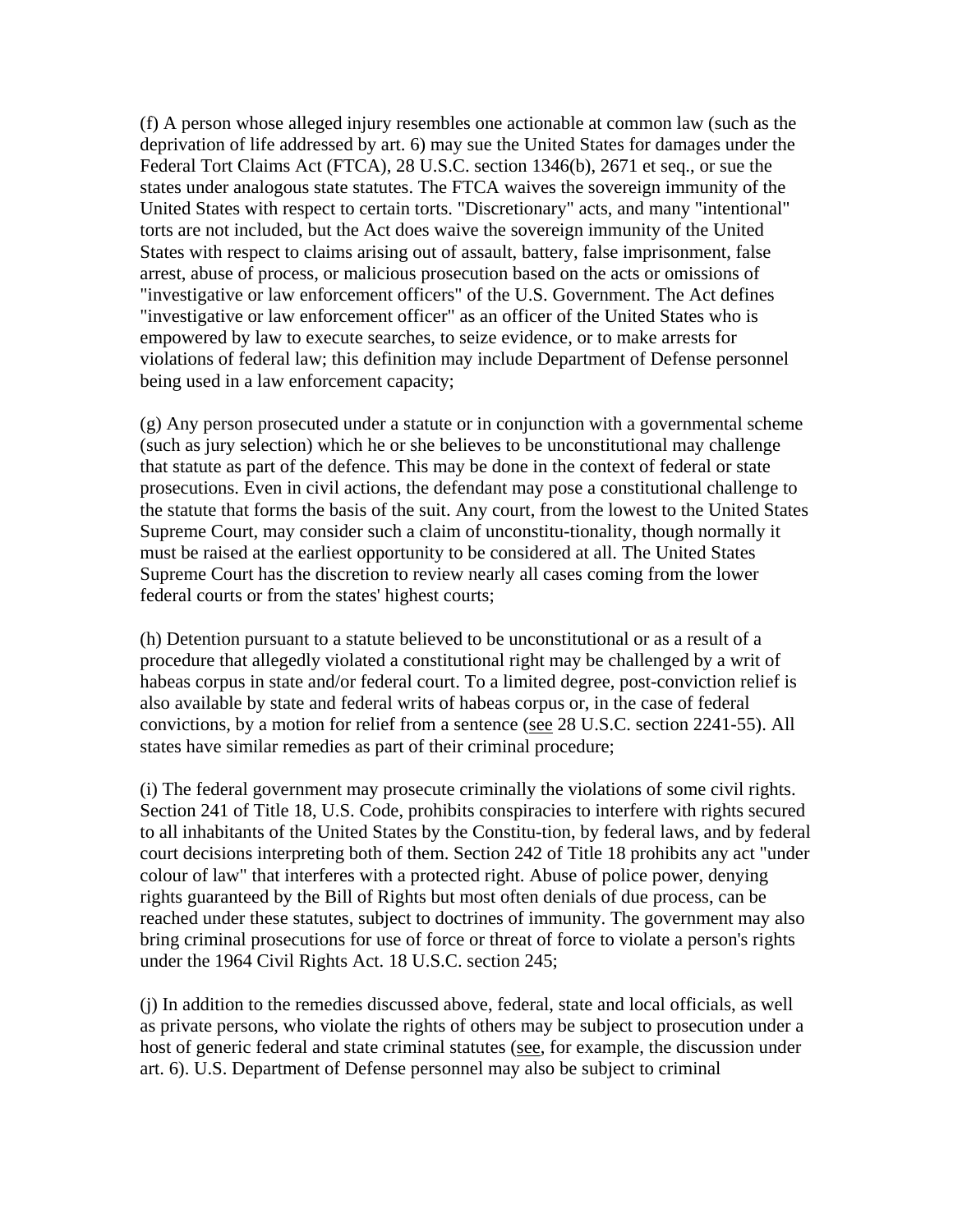prosecution under the Uniform Code of Military Justice (10 U.S.C. section 801-946) of the U.S. Code.

99. Publicity and education. People in the United States are very aware of their rights. As discussed in Part I, the text of the Covenant, as well as its legislative history in the United States and numerous commentaries, are available to any interested person through libraries, congressional and other publications and computer databases. Throughout the United States, students at all levels receive extensive instruction in fundamental civil and political rights. The federal government has sent copies of the Covenant to the attorneys general of each state and constituent unit in the United States, with the request that they be further distributed to all relevant officials, and U.S. government officials have participated in a number of public presentations highlighting the significance of U.S. ratification. This report will be widely distributed by the U.S. Government, bar associations, and human rights organizations.

100. U.S. understandings. Despite the strength and breadth of the equal protection guarantees afforded all individuals under the Constitution and the various federal and state statutory schemes, the prohibitions against non-discrimination in U.S. law are not open-ended. Discrimination is prohibited only for specific statuses, and there are exceptions which allow for distinctions. For example, even under the generally protective Age Discrimination Act of 1975, 42 U.S.C. section 6101-07, age may be taken into account in certain circumstances. In addition, U.S. law permits additional distinctions, such as between citizens and non-citizens and between different categories of noncitizens, especially in the context of the immigration laws. Noting that the Human Rights Committee itself has acknowledged, in General Comment 18, that not all differentiation of treatment constitutes discrimination, the United States felt it appropriate to state clearly, through an understanding included in its instrument of ratification:

> "That the Constitution and laws of the United States guarantee all persons equal protection of the law and provide extensive protections against discrimination. The United States understands distinctions based upon race, colour, sex, language, religion, political or other opinion, national or social origin, property, birth or any other status - as those terms are used in Article 2, paragraph 1 and Article 26 - to be permitted when such distinctions are, at minimum, rationally related to a legitimate governmental objective."

In addition, the United States stated its understanding that the prohibition in paragraph 1 of article 4 upon discrimination in time of emergency based "solely" on status of race, colour, sex, language, religion or social origin does not prohibit distinctions that may have a disproportionate effect upon persons of a particular status.

### Article 3 - Equal rights of men and women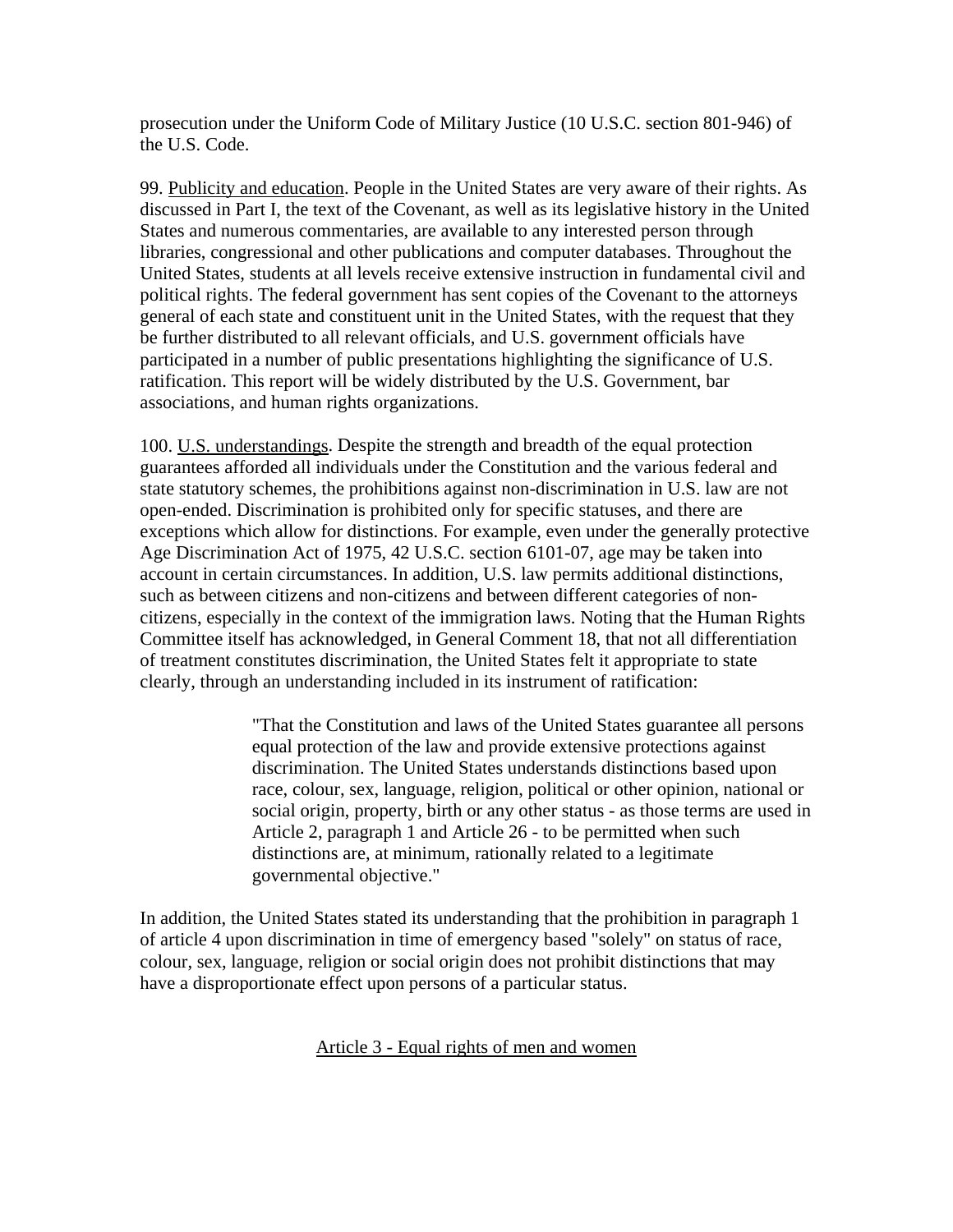101. Constitutional protections. The rights enumerated in the Covenant and provided by U.S. law are guaranteed equally to men and women in the United States. With the adoption in 1920 of the Nineteenth Amendment, which guaranteed women the right to vote, the principal constitutional impediment to the equality of men and women was eliminated. Over the past 30 years, women in the United States have made significant strides at gaining social and economic equality with men, although further progress needs to be made.

102. As discussed under article 2, the U.S. Constitution explicitly guarantees men and women equality before the law through the Equal Protection and Due Process clauses of the Fourteenth and Fifth Amendments. As interpreted by the U.S. Supreme Court, these provisions prohibit both the federal government and the states from arbitrarily or irrationally discriminating on the basis of gender. For example, the Supreme Court has declared unconstitutional a state law giving preference to males over females in the appointment of administrators for the estates of individuals who have died intestate. Reed v. Reed, 404 U.S. 71 (1971). The Court found that the preference constituted the "very kind of arbitrary choice forbidden in the Equal Protection Clause". Id. at 76.

103. The legal standard by which the U.S. Supreme Court has judged gender distinctions has evolved over time. One year after the Reed decision, the court ruled that denying benefits for the husbands of women in the military, while providing them to the wives of similarly situated men in the military, violated the Fifth Amendment. Frontiero v. Richardson, 411 U.S. 677 (1973). The following year, however, the Court upheld a sexbased distinction in a law that provided a benefit - a property tax exemption - for widows but not for similarly situated widowers. Kahn v. Shevin, 416 U.S. 351 (1974). The Court found that the distinction was permissible because it was "reasonably designed to further the state policy of cushioning the financial impact of spousal loss upon the sex for which that loss imposes a disproportionately heavy burden". Id. at 355.

104. In Craig v. Boren, 429 U.S. 190 (1976), the Court articulated the standard which has governed the field of gender distinctions ever since: "To withstand constitutional challenge ... classifications by gender must serve important governmental objectives and must be substantially related to achievement of those objectives". 429 U.S. at 197. See also, Taylor v. Louisiana, 419 U.S. 522 (1975); Califano v. Goldfarb, 430 U.S. 199 (1977).

105. It is virtually certain that the Supreme Court would strike down any significant distinction between men and women in the enjoyment of the civil and political rights secured by the Covenant, either under the substantive right involved or as a matter of equal protection.

106. Equal Rights Amendment (ERA). An amendment to the U.S. Constitution to introduce a separate Equal Protection clause specifically addressing gender equality was first proposed in 1923 and thereafter in subsequent Congresses. In 1972, the Equal Rights Amendment (ERA) passed the U.S. Congress. However, in the succeeding 10 years, an insufficient number of states ratified the measure, and it accordingly expired in 1982.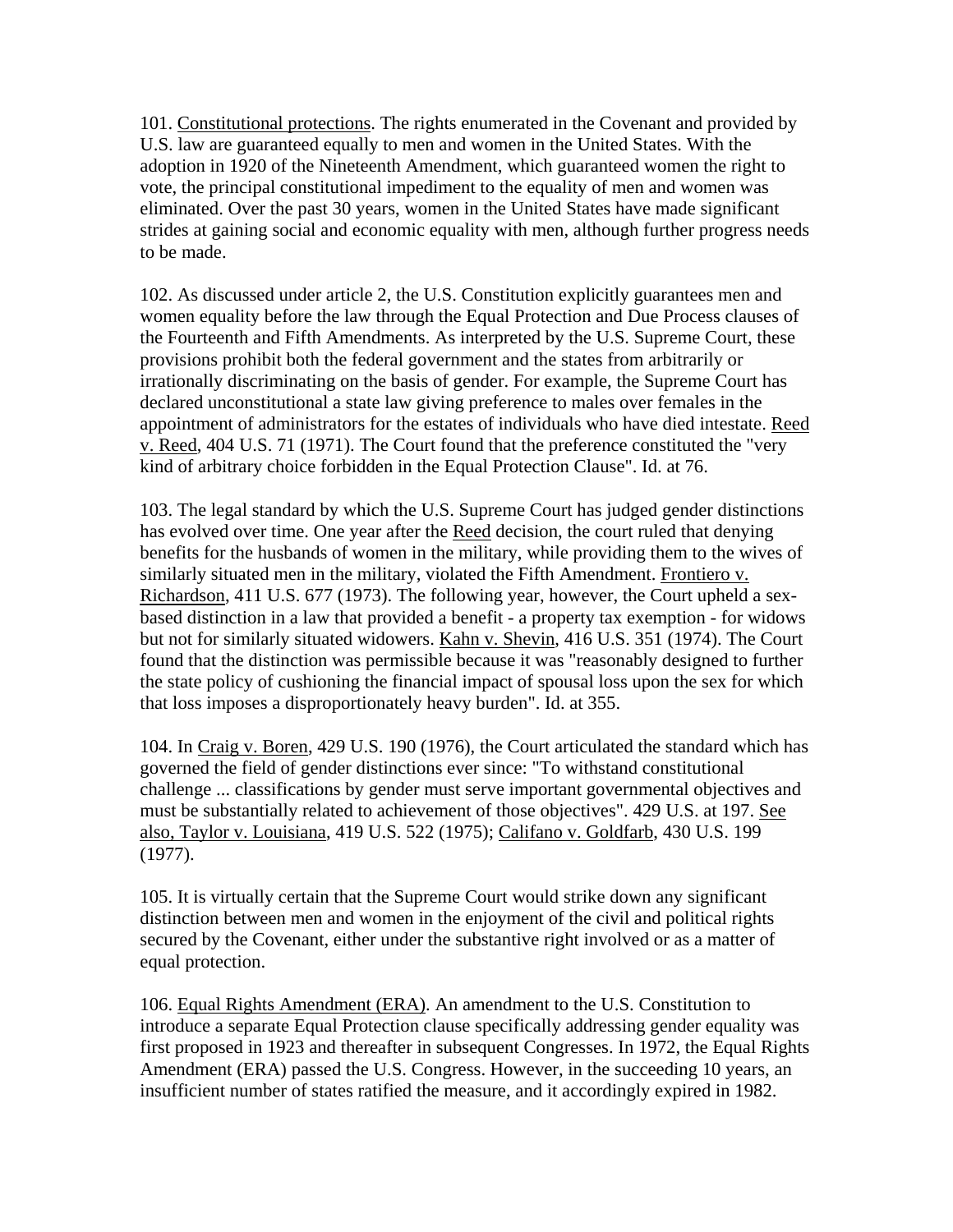None the less, to date 16 states have adopted the ERA as part of their state constitutions. Most of the state ERA's provide simply that "[e]quality of rights under the law shall not be denied or abridged by the state on account of sex". See, e.g. Colorado, article II, section 29; Hawaii, article I, section 3; Illinois, article I, section 18; Maryland, DR 46; New Mexico, article II, section 18. Other states have added the ERA provision to their broader constitutional equal protection clauses. For example, the Alaska Constitution provides that "[n]o person is to be denied the enjoyment of any civil or political right because of race, colour, creed, sex, or national origin". Alaska article I, section 3. See also, Connecticut, article I, section 20 and Massachusetts, article LVI.

107. Federal statutes and programmes. Many federal civil rights statutes and programmes including those discussed under article 2 address discrimination on the basis of sex.

108. Justice Department review. Beginning in 1976, the U.S. Department of Justice conducted a review of federal statutes and regulations and of the policies, practices and procedures of federal agencies in order to identify provisions that discriminated on the basis of gender. See Final Report of the Attorney General to the President and Domestic Policy Council Pursuant to E.O. 12336 (April 1986). Most of the statutory provisions identified were not substantively discriminatory, and the majority of the others had little practical impact. For example, 14 U.S.C. sections 371-73 provided that only "male citizens" could be designated as aviation cadets in the U.S. Coast Guard. Although the statute was technically in effect, the aviation cadet programme to which it applied was no longer operated. The few statutes that did have significant sex-based distinctions were subject to challenge on constitutional grounds as discussed above. See, e.g. Califano v. Goldfarb, 430 U.S. 199 (1977).

109. Family law. Family law, discussed in detail with respect to articles 23 and 24, is an area which currently invites substantial debate over gender equality. In that field, women have historically been discriminated against in terms of the inequity which has persisted in the marital relationship and in divorce and custody settlements. Women still bear the majority of responsibility for child-rearing both within and outside of the marriage setting, and often are unable to enforce child-support orders or alimony awards, resulting in poverty or extreme hardship. However, the 1970s ushered in a movement of sweeping reforms, resulting in far more equitable marital property, alimony, and child custody laws. These reforms are further discussed under articles 23 and 24.

#### Article 4 - States of emergency

110. Unlike many countries, the United States does not have a constitutional or legal regime either for declaring "states of emergency" or otherwise for imposing emergency rule by the executive branch. The U.S. military does not exercise criminal jurisdiction over civilian persons within the United States.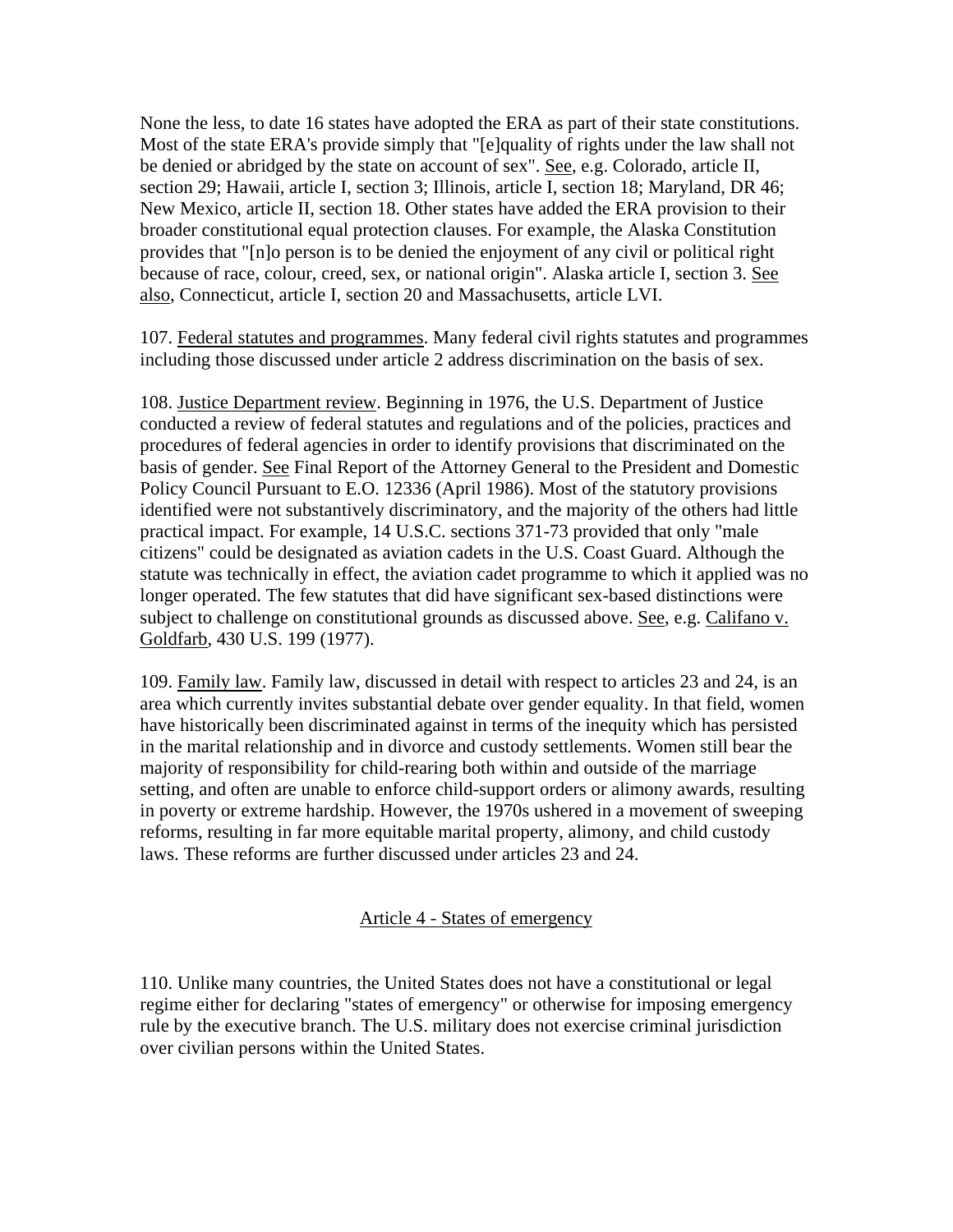111. Federal level. The U.S. Constitution and implementing federal statutes do authorize the President in limited and clearly defined circumstances to use federal troops to control domestic violence, suppress insurrections and enforce federal law. These laws do not, however, authorize the executive branch to suspend or interfere with the normal operations of the other branches of the national government (the Congress and the judiciary) or to permit derogations from fundamental rights. Indeed, with only one limited exception (the right of habeas corpus, which Congress may temporarily suspend when public safety so requires), constitutional rights remain in effect at all times.

112. Article IV, section 4 of the Constitution imposes on the federal government the obligation to protect a state "on Application of the [State] Legislature, or of the [State] Executive (when the Legislature cannot be convened) against domestic Violence". Article I, section 8 authorizes the Congress "[t]o provide for calling forth the Militia to execute the Laws of the Union, suppress Insurrections and repel Invasion". This is the basis for intervention by federal troops or marshals in civil disorders occurring within the states.

113. The Constitution also provides, in article II, section 3, that the President "shall take Care that the Laws be faithfully executed". This provision has been interpreted to grant the President authority to enforce federal laws through extraordinary means if the President determines that unlawful obstructions or rebellion make it impracticable to enforce the laws of the United States by the ordinary course of judicial proceedings.

114. Chapter 15 of Title 10, U.S. Code, defines the scope of the constitutional grants of emergency powers. Pursuant to the President's authority under article IV, section 4 of the Constitution, section 331 of Title 10 provides authority to the President to dispatch troops on request of the state's governor or legislature. The sending of troops is not, however, automatically triggered by the request of a state pursuant to this section. The President must use his own judgement as to whether the situation warrants the use of armed forces. Traditionally, three conditions have existed before troops have been sent: (i) the actual existence of domestic violence, (ii) a statement that the violence is beyond the control of the state authorities, and (iii) a proper request from the state governor or legislature.

115. Sections 332 and 333 of Title 10 provide authority for the President to dispatch troops without state request in order to enforce federal law, prevent obstruction of the execution of federal law, carry out federal court orders or protect civil rights. These provisions overlap to some extent, but both are aimed at violence or insurrection obstructing or interfering with the enforcement of federal laws within a state. Section 332 is aimed generally at resistance to the carrying out of federal laws; section 333 is concerned with the forcible interference with the civil rights of individuals and with violence aimed at preventing the enforcement of court orders. These provisions were invoked by the President to enforce racial desegregation orders in certain states during the 1950s and 1960s.

116. Section 334 of Title 10 requires that, in all cases in which the President deems it necessary to use armed forces pursuant to his authority under Title 10, the President must issue a proclamation ordering the insurgents to disperse. Such proclamations are followed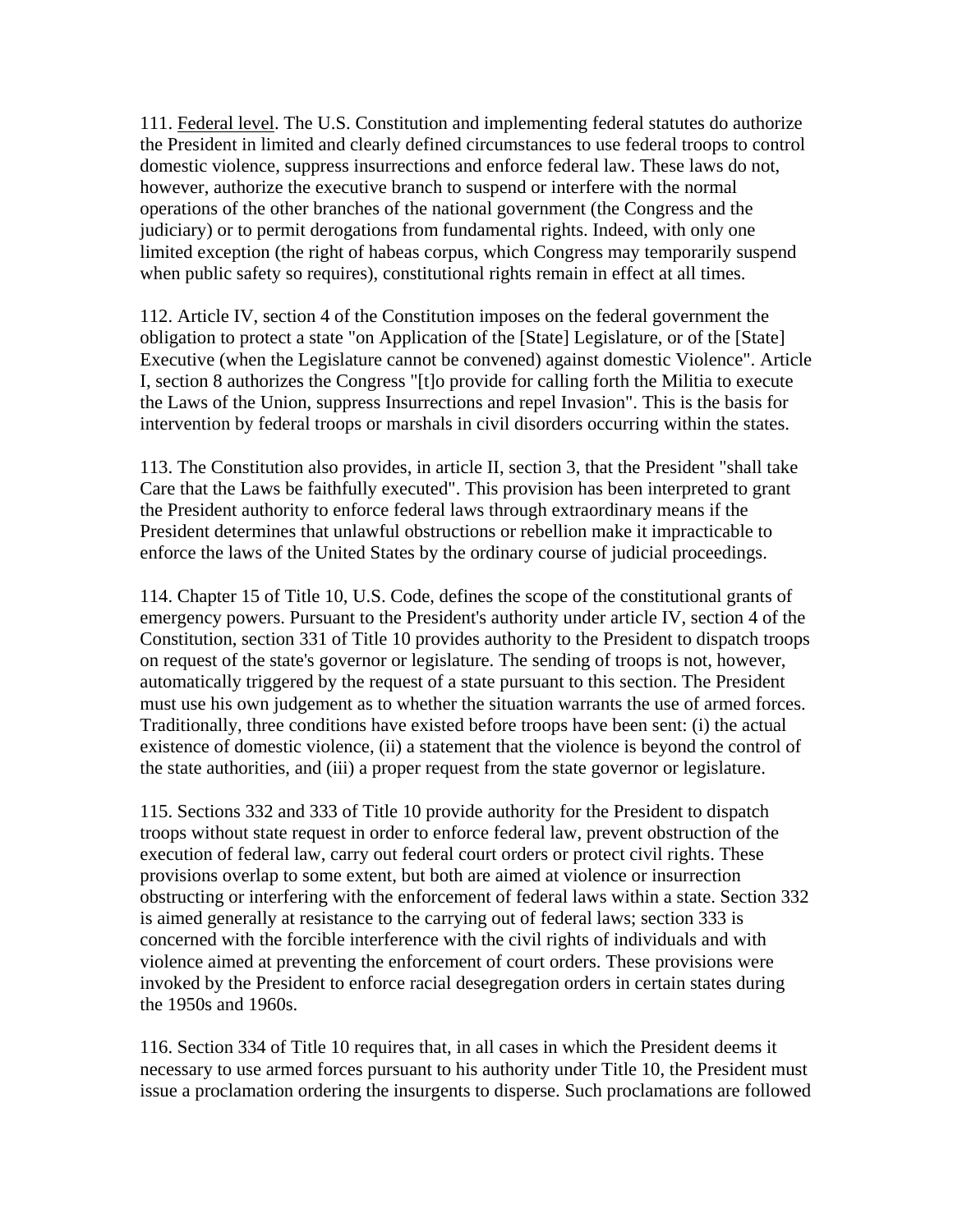by an executive order directing the appropriate use of the armed forces to suppress the violence. They are also subject to Congressional oversight.

117. In addition to the President's Title 10 authority, there are further statutory grants of emergency powers to the President. The National Emergencies Act, 50 U.S.C. sections 1601 et seq., confers upon the President the authority to declare national emergencies and establishes procedures to be followed by the President in exercising emergency power. 50 U.S.C. sections 1601 et seq. Most importantly, the Act requires the President to report to Congress on actions taken and funds expended pursuant to a declaration of national emergency. The Act further allows Congress to terminate such states of emergency by enacting into law a joint resolution. This Act has typically been used in conjunction with the International Emergency Economic Powers Act (IEEPA, described in the next paragraph) to impose economic sanctions against other nations, rather than to deal with domestic or national security emergencies.

118. IEEPA, 50 U.S.C. sections 1701 et seq., allows the President, upon determination that an unusual and extraordinary threat exists, to issue executive orders investigating, regulating or prohibiting certain international transactions. In addition, the President may issue executive orders investigating, regulating, and otherwise affecting a wide variety of transactions in which foreign interests are implicated. In practice, the use of IEEPA has been primarily limited to the implementation of economic sanctions (often mandated by the United Nations) on the territory of the United States. IEEPA also imposes congressional reporting requirements upon the President. The Congress may terminate an IEEPA emergency power granted to the President by passing a joint resolution pursuant to certain provisions of the National Emergencies Act.

119. Most of the President's other congressionally mandated emergency powers, particularly in the case of natural disasters, are delegated to the Federal Emergency Management Agency (FEMA). These powers include, among others, his authority under the Disaster Relief and Emergency Assistance Act, 42 U.S.C. sections 5121 et seq.; the Fire Prevention and Control Act, 15 U.S.C. sections 2201 et seq.; the Flood Disaster Protection Act, 50 U.S.C. sections 4001 et seq.; the Federal Civil Defense Act, 50 U.S.C. sections 2251 et seq.; and the Earthquake Hazards Reduction Act, 42 U.S.C. sections 7701 et seq. FEMA acts as the focal point for all planning, preparedness, mitigation, response and recovery actions for such catastrophic domestic emergencies. FEMA has no authority to suspend or infringe constitutional rights in the exercise of its duties. The Agency's purpose is to coordinate emergency activities at the national, state, and local levels, fund emergency programmes and provide technical guidance and training.

120. The Posse Comitatus Act, 18 U.S.C. section 1385, forbids the President to use the armed forces to "execute" the laws except where authorized by the Constitution or by another act of Congress. 18 U.S.C. section 1385. Under the Act, prohibited actions include interdiction of vehicles, vessels, and aircraft; searches and seizures; arrests and "stop and frisk" actions; surveillance or pursuit of individuals; investigation; and interrogation. Thus, in a disaster relief situation, absent any other legislation, federal troops must avoid a direct law enforcement role. They may, however, render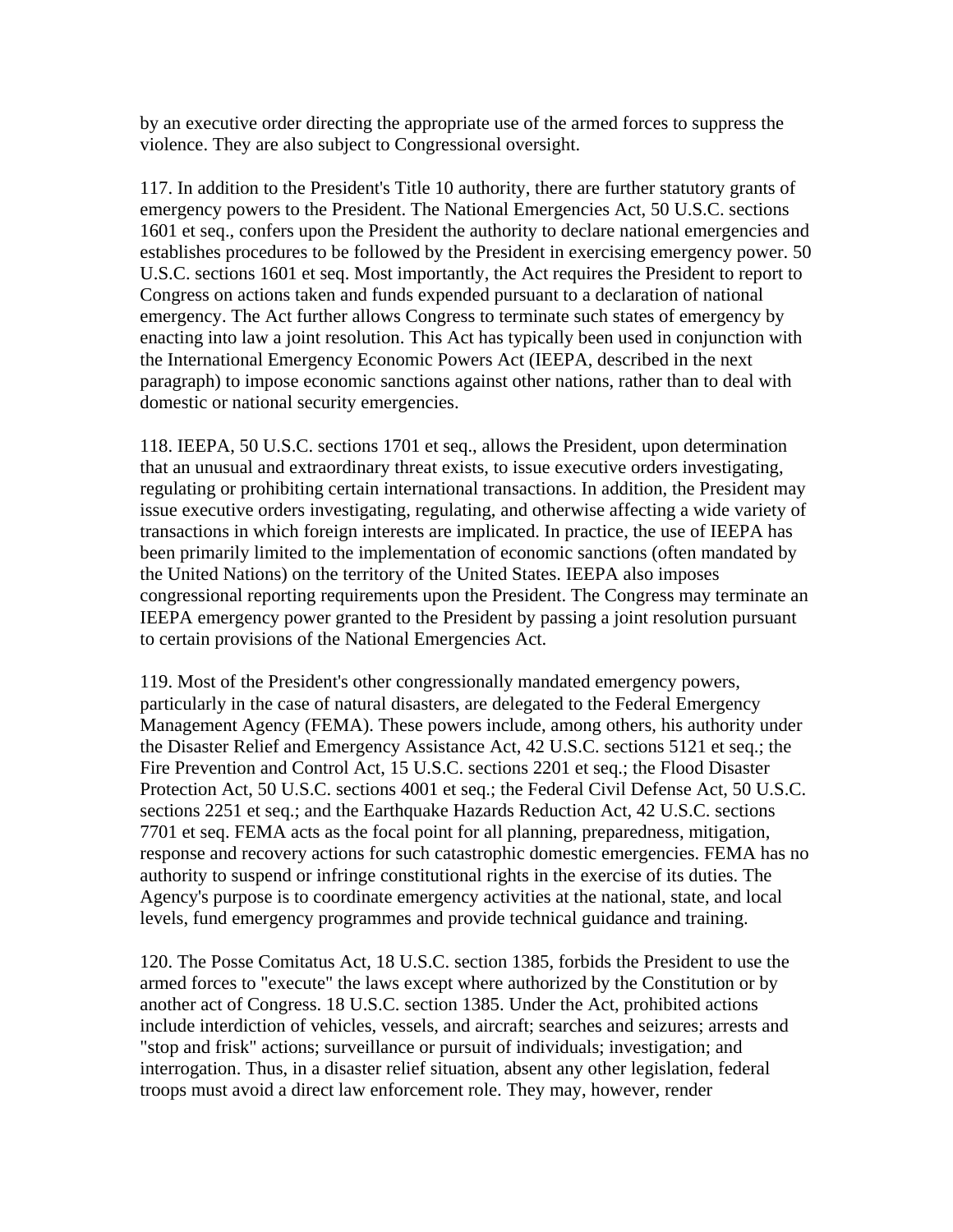humanitarian assistance, including the provision of emergency medical care to civilians and the destruction of explosives found in civilian communities.

121. State and local levels. At the state and local levels, a wide variety of emergency authorities permit the state executive branches (state governors, city mayors, county executives) to take emergency actions. These authorities are based on the general police power that is reserved to the states under the U.S. Constitution. In an emergency situation, a state may take reasonable actions necessary to preserve public health, safety and welfare, even if those actions incidentally infringe on otherwise protected rights. For example, states may impose curfews in situations of civil unrest or to prevent sabotage and espionage in times of war, establish quarantines during an epidemic, restrict water usage during a severe drought, and even regulate interest rates during times of economic emergency. These various state-imposed regimes may not, however, limit constitutional rights or infringe on the non-derogable rights specified in article 4 of the Covenant.

122. Judicial review. The federal courts have the power to review the exercise of emergency powers by the federal or state authorities, and have exercised considerable judicial scrutiny in this area. Judicial review has included examination of both substantive authority and procedural issues. As a general rule, cases in which the exercise of emergency power has resulted in the restriction of individual rights have been subjected to careful judicial review. See, e.g. Ex parte Milligan, 71 U.S. (4 Wall.) 2 (1886) (voiding a presidential order suspending habeas corpus); Youngstown Sheet  $\&$ Tube v. Sawyer, 343 U.S. 579 (1952) (invalidating the seizure of steel mills pursuant to Presidential order during the Korean War); Dames & Moore v. Regan, 453 U.S. 654 (1981) (judicial review of constitutionality of President's orders regarding disposition of blocked Iranian assets under IEEPA).

123. Emergency powers in practice. Two recent examples of the use of federal emergency powers include the 1992 Los Angeles riots and the aftermath of Hurricane Andrew in 1992. In response to the riots and after receiving a request from the Governor of California, the President, pursuant to the authority vested in him by the Constitution and laws of the United States, including 10 U.S.C., chapter 15, issued a proclamation ordering all persons engaged in acts of violence to cease and desist. Immediately following the proclamation, the President issued an executive order directing federal law enforcement officers and the armed forces, including elements of the National Guard, to suppress the violence.

124. Throughout the emergency, the Department of Justice remained the lead federal agency, coordinating the response of all other federal agencies involved, including the Department of Defense (DOD). Although military forces had the authority to engage in direct law enforcement activities, for the most part they did not do so. Because the worst rioting had ended prior to the arrival of federal troops and because military commanders preferred not to involve soldiers in searches, arrests, pursuits, and other direct law enforcement activities, the military's principal role was to increase the security of the area, thereby deterring further rioting. Civilian agencies continued to perform the majority of law enforcement activities.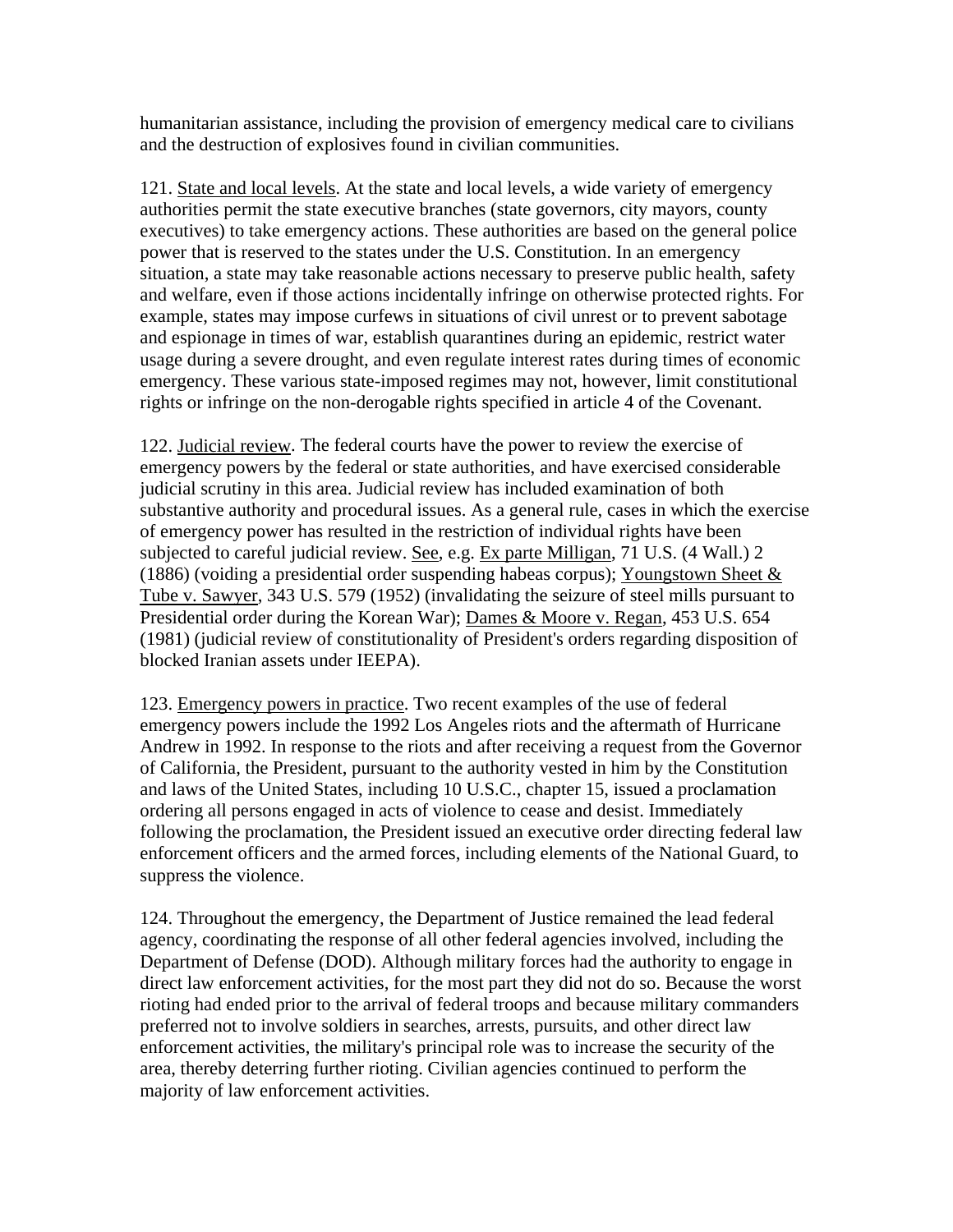125. In response to the devastation of Hurricane Andrew in August 1992, the President declared a major disaster under the Stafford Disaster Relief Act (42 U.S.C. sections 5121- 5203) for certain counties in southern Florida. When it became apparent that significant federal assistance would be needed in the disaster area and following a request from the Governor of Florida, the President authorized DOD to deploy a significant force to the disaster area to provide humanitarian relief.

126. Pursuant to the Stafford Act and the Federal Response Plan, the Federal Emergency Management Agency (FEMA) was the lead federal agency and had the authority to coordinate the activities of all federal agencies, including DOD. FEMA tasked DOD to provide assistance requested by state officials, and the joint task force had no authority to engage in relief activities other than as directed by FEMA. Unlike the Los Angeles deployment, the federal troops in Florida were not authorized to engage in law enforcement activities.

127. U.S. understanding. In keeping with its general understanding of the requirements of equal protection, as discussed in connection with article 2, the United States submitted the following understanding with respect to paragraph 1 of article 4 of the Covenant:

> "The United States further understands the prohibition in paragraph 1 of Article 4 upon discrimination, in time of public emergency, based 'solely' on the status of race, colour, sex, language, religion or social origin not to bar distinctions that may have a disproportionate effect upon persons of a particular status."

In other words, distinctions having a "disproportionate effect" upon persons of a particular status, but not in fact based on that status at all, are not necessarily prohibited. Thus, for example, a curfew could be imposed as appropriate in view of safety requirements even if, due to patterns of residence, this affected certain groups more than others.

### Article 5 - Non-derogable nature of fundamental rights

128. The United States was founded on basic principles of human rights from which it cannot deviate. In particular, the rights guaranteed in the U.S. Constitution, which substantially reflect the principles embodied in the Covenant, are the supreme law of the land. These guarantees represent a foundation that can never be broken. Congress and the states may protect rights to a greater extent, but never to a lesser extent than the Constitution provides. In some instances, that foundation already provides greater protection than the Covenant. Therefore, the United States could never restrict fundamental human rights on the pretext that the Covenant does not recognize such rights or recognizes them to a lesser extent.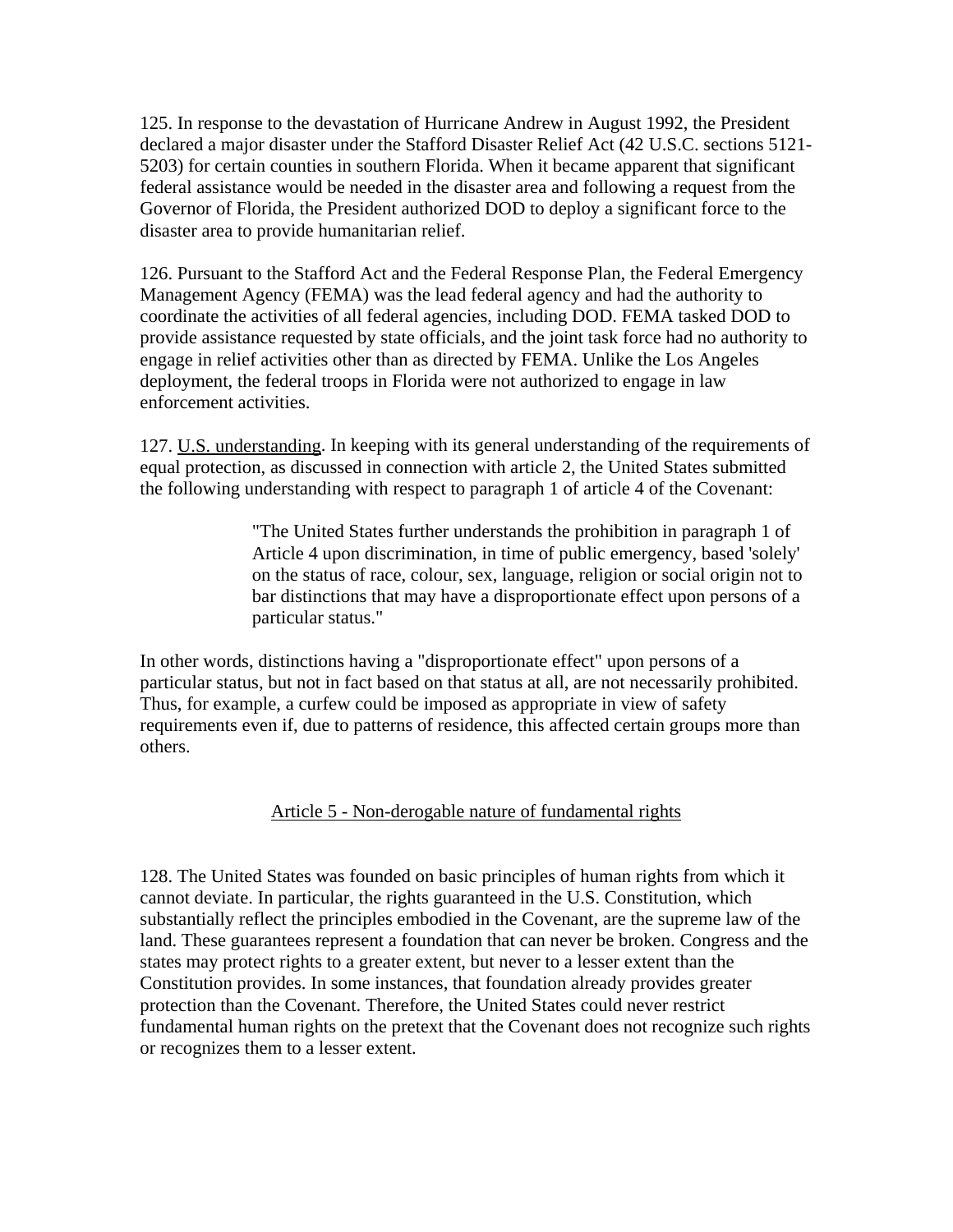129. Furthermore, as the Covenant has been declared non-self-executing for purposes of U.S. laws, it could never be invoked in any judicial context to limit existing rights. More specifically, with respect to actions taken by the executive branch and the Congress, the United States declared in ratifying the Covenant:

> "It is the view of the United States that States Party to the Covenant should wherever possible refrain from imposing any restrictions or limitations on the exercise of the rights recognized and protected by the Covenant, even when such restrictions and limitations are permissible under the terms of the Covenant. For the United States, Article 5, paragraph 2, which provides that fundamental human rights existing in any State Party may not be diminished on the pretext that the Covenant recognizes them to a lesser extent, has particular relevance to Article 19, paragraph 3, which would permit certain restrictions on the freedom of expression. The United States declares that it will continue to adhere to the requirements and constraints of its Constitution in respect to all such restrictions and limitations."

130. The United States conditioned its ratification on this declaration to emphasize that it will continue to adhere to the constraints of its Constitution in respect to all restrictions and limitations of civil and political rights. Furthermore, the United States also made this declaration to indicate as clearly as possible its belief that as a general rule States Party should resort to such restrictions only under the most unusual and compelling circumstances.

# Article 6 - Right to life

131. Right to life, freedom from arbitrary deprivation. This right is protected by the federal and state constitutions and law. The Fifth Amendment to the U.S. Constitution provides that "no person shall ... be deprived of life, liberty, or property, without due process of law". The Fourteenth Amendment provides that "no State shall ... deprive any person of life, liberty, or property, without due process of law". These provisions incorporate the constitutional recognition of every human's inherent right to life and the doctrine that this right shall be protected by law. The Fifth and Fourteenth Amendments also make unconstitutional the state-engineered disappearance of individuals.

132. The value of human life is further protected by the criminal codes of the U.S. Government, the 50 states, the several U.S. territories, and other constituent jurisdictions which all criminalize the arbitrary and unjustified deprivation of life. Each jurisdiction has statutes that penalize murder and impose the most severe criminal penalties for homicide that is accompanied by specific aggravating factors.

133. The federal statutes protecting life and penalizing the deprivation of life with sentences of either capital punishment or life imprisonment include the following: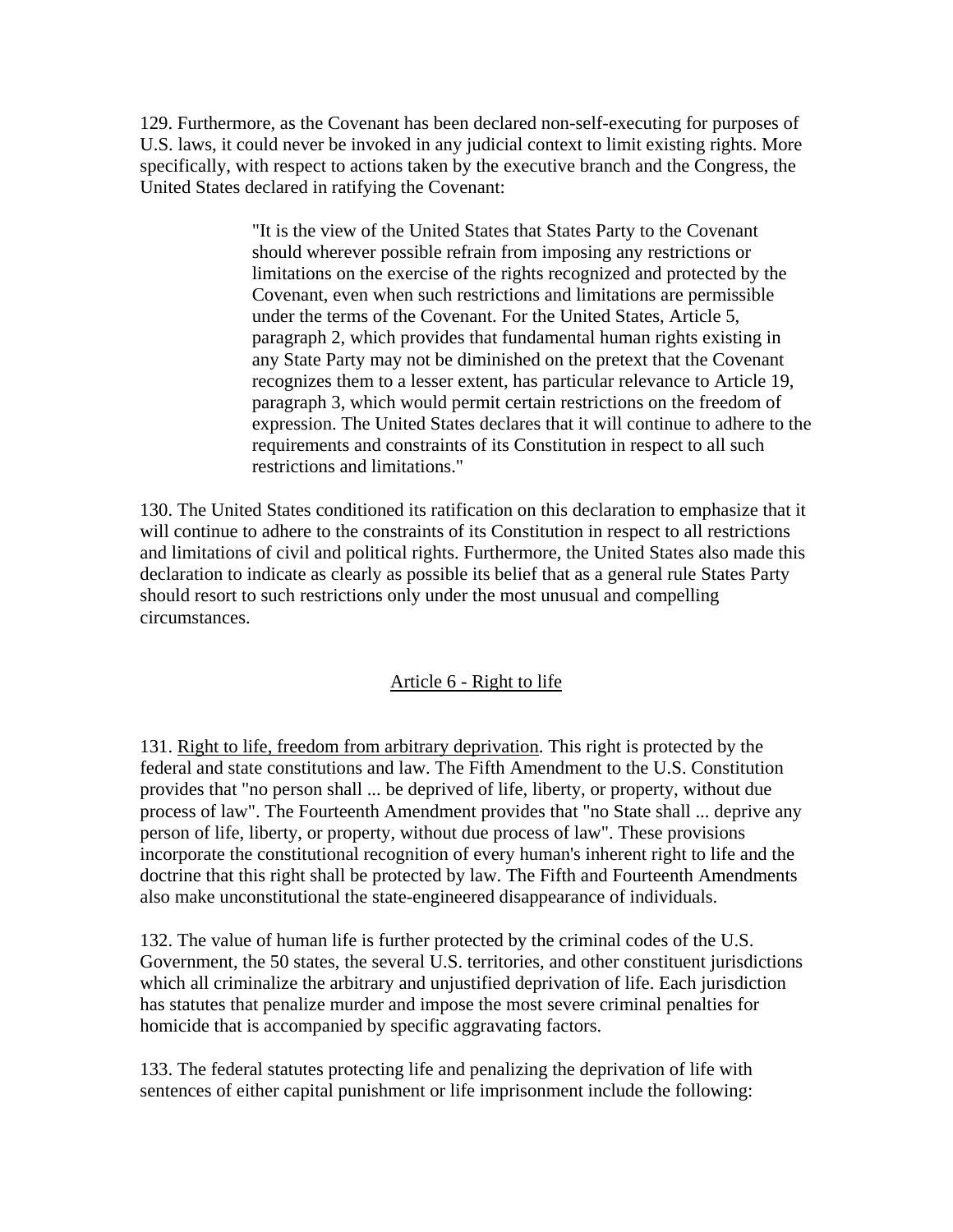First degree murder (18 U.S.C. section 1111);

Killing a witness (18 U.S.C. section 1512(a));

Assassination of the President, President-elect, Vice-President, or one of a limited group of other persons under the statute (18 U.S.C. section 1751); Murder by any person engaged in a continuing criminal drug enterprise or the murder of a law enforcement official during the commission of a drug felony  $(21$  U.S.C. section  $848(e)$ ;

Wilful destruction of an aircraft or motor vehicle with the intent to endanger the safety of any person on board, which has resulted in the death of any person (18 U.S.C. section 34);

Wilfully derailing, disabling, exploding, or causing a train wreck, that results in death (18 U.S.C. section 1992);

Offences involving the transportation of explosive material with the knowledge that it will be used to kill, injure or intimidate (18 U.S.C. section  $844(d)$ :

Destruction of U.S. Government property by fire or through the use of explosives that results in death (18 U.S.C. section 844(f));

The mailing of injurious articles with intent to kill or injure and that results in death (18 U.S.C. section 1716);

Genocide (18 U.S.C. section 1091(b)), which includes killing, seriously wounding, or inflicting other specified types of destruction upon members of a national, ethnic, racial, or religious group with the specific intent to destroy that group completely or in substantial part;

Terrorism (18 U.S.C. section 2331), which consists of killing a U.S. national outside the United States, or while outside the United States, attempting to kill or engaging in a conspiracy to kill a U.S. national; the statute requires a written certification by a high-ranking official of the Department of Justice "that, in the judgment of the certifying official, such offence was intended to coerce, intimidate, or retaliate against a

government or a civilian population" (18 U.S.C. section 2332(d));

Conspiracy to cause the death of another (18 U.S.C. section 1117); Killing or attempting to kill an "internationally protected person" (18) U.S.C. section 1116), including but not limited to heads of state and foreign ministers and accompanying members of their families if in a country other than their own; and representatives, officers, agents, and employees of the United States or a foreign government, or international organization, entitled under international law to protection. The alleged offender must be present within the United States. His or her nationality is irrelevant;

Treason, under a statute that provides that "[w]hoever, owing allegiance to the United States, levies war against them or adheres to their enemies, giving them aid and comfort within the United States or elsewhere" (18 U.S.C. section 2381);

Espionage (18 U.S.C. section 794); and

Air piracy where death results (49 U.S.C. section 1472(i), (n)).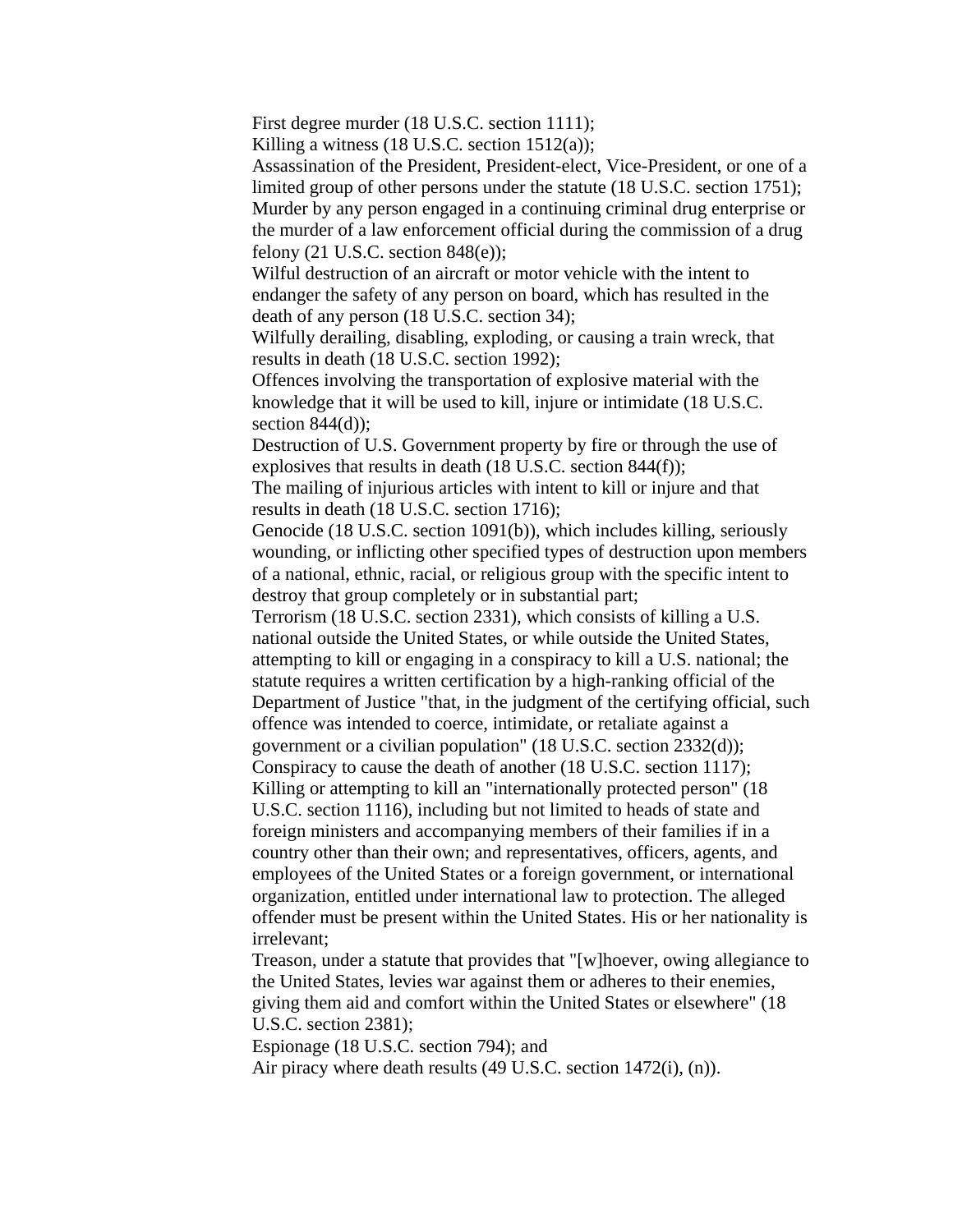The Uniform Code of Military Justice also proscribes capital punishment for certain offences. 10 U.S.C. sections 801 et seq.

134. The U.S. Code also proscribes attempted murder, which is punishable by a term of 20 years' imprisonment (18 U.S.C. section 1113), and manslaughter, defined as the unlawful killing of a human being without malice (18 U.S.C. section 1112). Voluntary manslaughter is a killing that occurs during a sudden quarrel or in the heat of passion; involuntary manslaughter occurs during the commission of an unlawful act not amounting to a felony, a lawful act in an unlawful manner, or a lawful act that, without due caution and circumspection, might produce death.

135. Other crimes, such as arson and kidnapping, carry severe penalties that are augmented when they jeopardize human life and even more severe penalties when a death results. For example, arson carries a federal penalty of five years' imprisonment, but an arson that places a life in jeopardy is punishable by 20 years' imprisonment. See 18 U.S.C. section 81. Similarly, the penalties for assaults are increased from 3 years' to 10 years' imprisonment when the assault is committed by the use of a deadly or dangerous weapon. The punishment for certain serious drug offences also is enhanced when the offender uses a firearm. 18 U.S.C. section 924(c)(1).

136. Every state also criminalizes deliberate acts that result in death or serious threat to life. However, offences may vary in detail from state to state. State criminal laws concerning murder, manslaughter, and conspiracy are essentially similar to the federal law; the most severe punishments are allocated to the acts committed with the most particular intent to cause death. At present, the statutes of 37 states provide the death penalty for murder and, in a few of these states, for other offences, almost all for offences resulting in death.

137. The issue of race and the death penalty is discussed under article 2; death-row conditions are discussed under article 7.

138. Official use of force. The protection of the right to life is also implicated in statutes regulating the official use of force. Prison guards, sheriffs, police, and other state officials who abuse their power through excessive use of force may be punished under 18 U.S.C. sections 241 and 242, discussed under article 2. Where law enforcement officials are involved in using excessive force, individually or in a conspiracy, victims are protected with respect to the rights secured by the Fourth, Eighth, and Fourteenth Amendments to the United States Constitution. Which amendment is involved depends upon the status of the victim as an arrestee (Fourth Amendment), a pretrial detainee (Fourteenth Amendment), or a convicted prisoner (Eighth Amendment). Graham v. Connor, 490 U.S. 386 (1989).

139. Death penalty. The sanction of capital punishment continues to be the subject of strongly held and publicly debated views in the United States. The majority of citizens through their freely elected officials have chosen to retain the death penalty for the most serious crimes, a policy which appears to represent the majority sentiment of the country.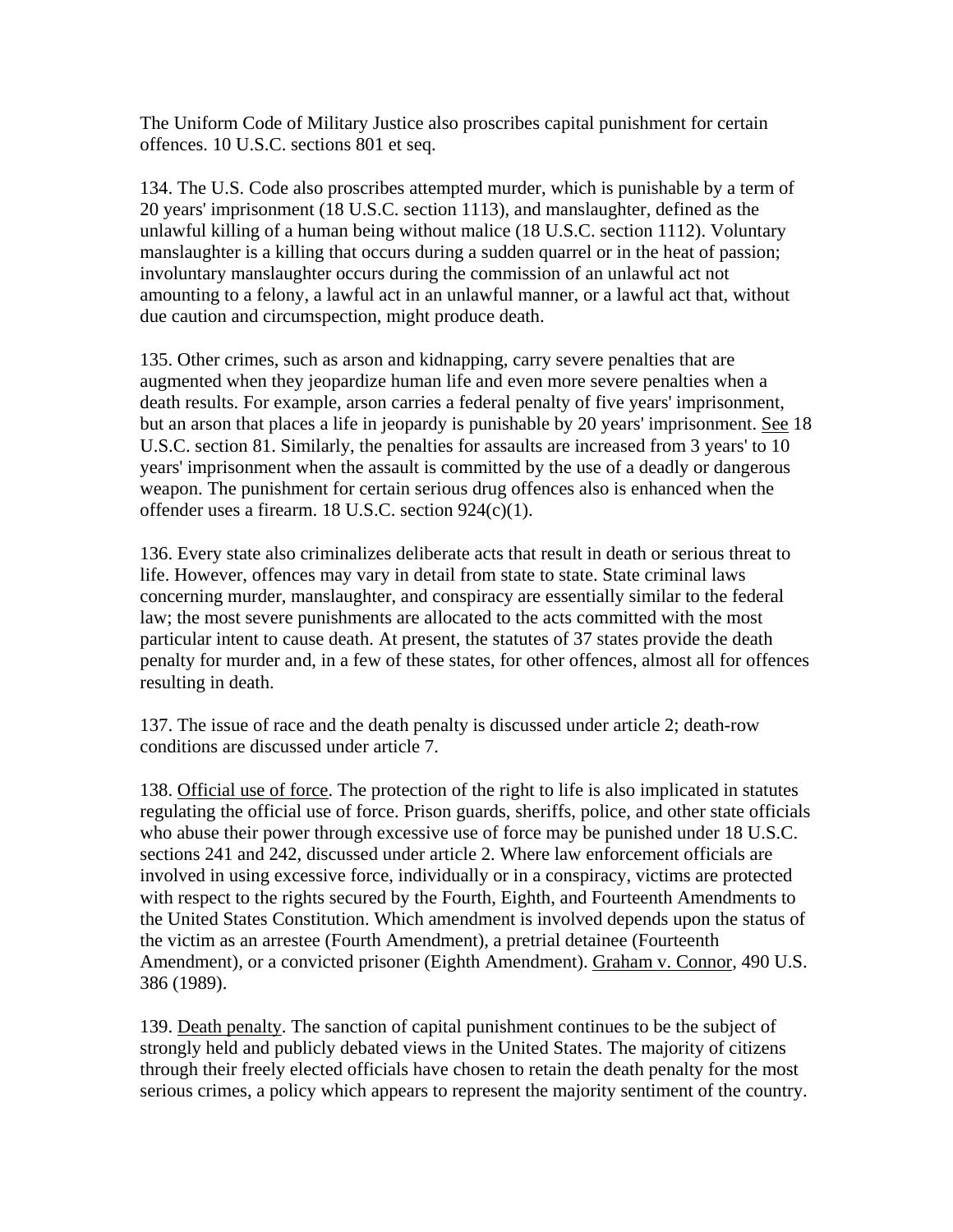In addition, federal law provides for capital punishment for certain very serious federal crimes. Capital punishment is only carried out under laws in effect at the time of the offence and after exhaustive appeals. The U.S. Supreme Court has held that the Eighth Amendment to the U.S. Constitution (which proscribes cruel and unusual punishment) does not prohibit capital punishment. Gregg v. Georgia, 428 U.S. 153 (1976) (plurality opinion). However, the death penalty is available for only the most egregious crimes and, because of its severity, warrants unique treatment that other criminal sentences do not require.

140. First, it cannot be imposed even for serious crimes - such as rape, kidnapping, or robbery - unless they result in the death of the victim. Coker v. Georgia, 433 U.S. 584 (1977); Enmund v. Florida, 458 U.S. 782, 797 (1982); Eberheart v. Georgia, 433 U.S. 917 (1977); Hooks v. Georgia, 433 U.S. 917 (1977). Moreover, it is not enough for imposition of capital punishment that the crime resulted in death; the crime must also have attendant aggravating circum-stances. In other words, restrictions on imposition of the death penalty are tied to a constitutional requirement that the punishment not be disproportionate to the personal culpability of the wrongdoer, Tison v. Arizona, 481 U.S. 137, 149 (1987), and the severity of the offence, Coker v. Georgia, 433 U.S. 584, 592 (1977) (death penalty is disproportionate punishment for crime of rape).

141. Thus, offences set forth in several federal statutes (e.g., first degree murder) that were enacted before 1968, the date of the decision in United States v. Jackson, 390 U.S. 570, in theory carry a death penalty, but because the crimes are not narrowed sufficiently by statutorily required aggravating circumstances, the death penalty in fact may not be imposed for those crimes.

142. As noted elsewhere, the <u>ex post facto</u> clause of the Constitution bars the retroactive increase in penalties available in criminal cases. In operation, it thus forbids the Government from imposing a death penalty on an offender for a crime that, at the time of its commission, was not subject to capital punishment.

143. The death penalty cannot be carried out unless imposed in a judgement issued by a competent court and subject to appellate review. Of the 36 states with capital punishment statutes at the end of 1991, 34 provided for an automatic review of each death sentence and 31 provided also for automatic review of the conviction. Those that do not mandate automatic review authorize review when the defendant wishes to appeal. The fact that a state appellate court reviews each death sentence to determine whether it is proportionate to other sentences imposed for similar crimes reduces the likelihood that the death penalty will be inflicted arbitrarily and capriciously so as to constitute cruel and unusual punishment. Gregg v. Georgia, 428 U.S. 153 (1976). Typically the review is undertaken regardless of the defendant's wishes and is conducted by the state's highest appellate court. In the states not providing automatic review, the defendant can appeal the sentence, the conviction, or both. If an appellate court vacates either the sentence or the conviction, it may remand the case to the trial court for additional proceedings or for retrial. As a result of resentencing or retrial, it is possible for the death sentence to be reimposed.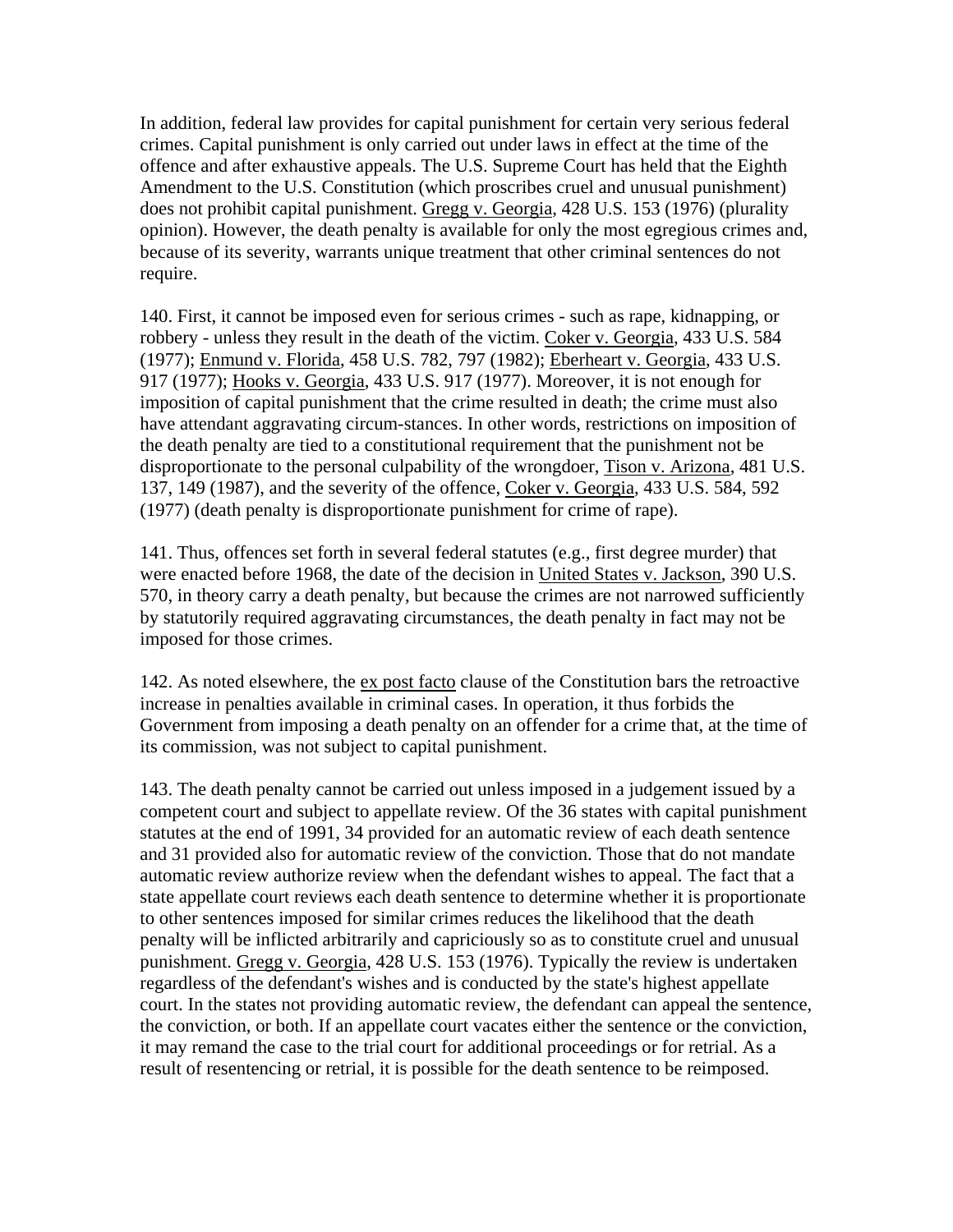144. Finally, the U.S. Supreme Court has found that where a sentencing jury may impose capital punishment, the jury must be informed if the defendant is parole ineligible, in other words where a life prison sentence could not result in parole. Simmons v. South Carolina, 114 S.Ct. 2187 (1994) (plurality).

145. Right to seek pardon or commutation. Under the U.S. system, no state may prohibit acts of executive clemency, including amnesty, pardon, and commutation of sentence. Gregg v. Georgia, 428 U.S. 153, 199 (1976). Indeed, in a recent Supreme Court decision, Herrera v. Collins, 113 S.Ct. 853 (1993), the Court recognized the availability of executive clemency for persons facing the death penalty whose convictions have been affirmed, whose collateral appeal rights have been exercised and exhausted, and who thereafter present a newly articulated claim of factual innocence.

146. Genocide. The United States is a party to the Convention on the Prevention and Punishment of the Crime of Genocide, and has fully implemented its obligations under that Convention. The United States Code makes genocide a federal criminal offence punishable by life imprisonment. The implementing statute, 18 U.S.C. section 1091(b), defines genocide to include killing, seriously wounding, or inflicting other specified types of destruction upon members of a national, ethnic, racial, or religious group with the specific intent to destroy that group completely or in sub-stantial part.

147. U.S. reservation. The application of the death penalty to those who commit capital offences at ages 16 and 17 continues to be subject to an open debate in the United States. In the United States the death penalty may be imposed on wrongdoers who were 16 or 17 years of age at the time of the offence. The Supreme Court ruled that it is unconstitutional to impose a death penalty upon a person who was 15 years of age when he committed the offence (Thompson v. Oklahoma, 487 U.S. 815 (1988) (plurality opinion)), but it has approved under the Eighth Amendment the imposition of a death penalty on a wrongdoer who was 16 years of age at the time of the murder (Stanford v. Kentucky, 492 U.S. 361 (1989)). Four of the nine Justices dissented in the latter case, contending that execution of an offender under 18 years of age is disproportionate and unconstitutional. Id. at 403. A more recent Supreme Court decision addressing the issue noted that of 36 states whose laws permitted capital punishment at the time of the decision, 12 declined to impose it on persons 17 years of age or younger, and 15 declined to impose it on 16-year-olds. Stanford v. Kentucky, 492 U.S. 361 (1989).

148. Because approximately half the states have adopted legislation permitting juveniles aged 16 and older to be prosecuted as adults when they commit the most egregious offences, and because the Supreme Court has upheld the constitutionality of such laws, the United States took the following reservation to the Covenant:

> "The United States reserves the right, subject to its Constitutional constraints, to impose capital punishment on any person (other than a pregnant woman) duly convicted under existing or future laws permitting the imposition of capital punishment, including such punishment for crimes committed by persons below eighteen years of age."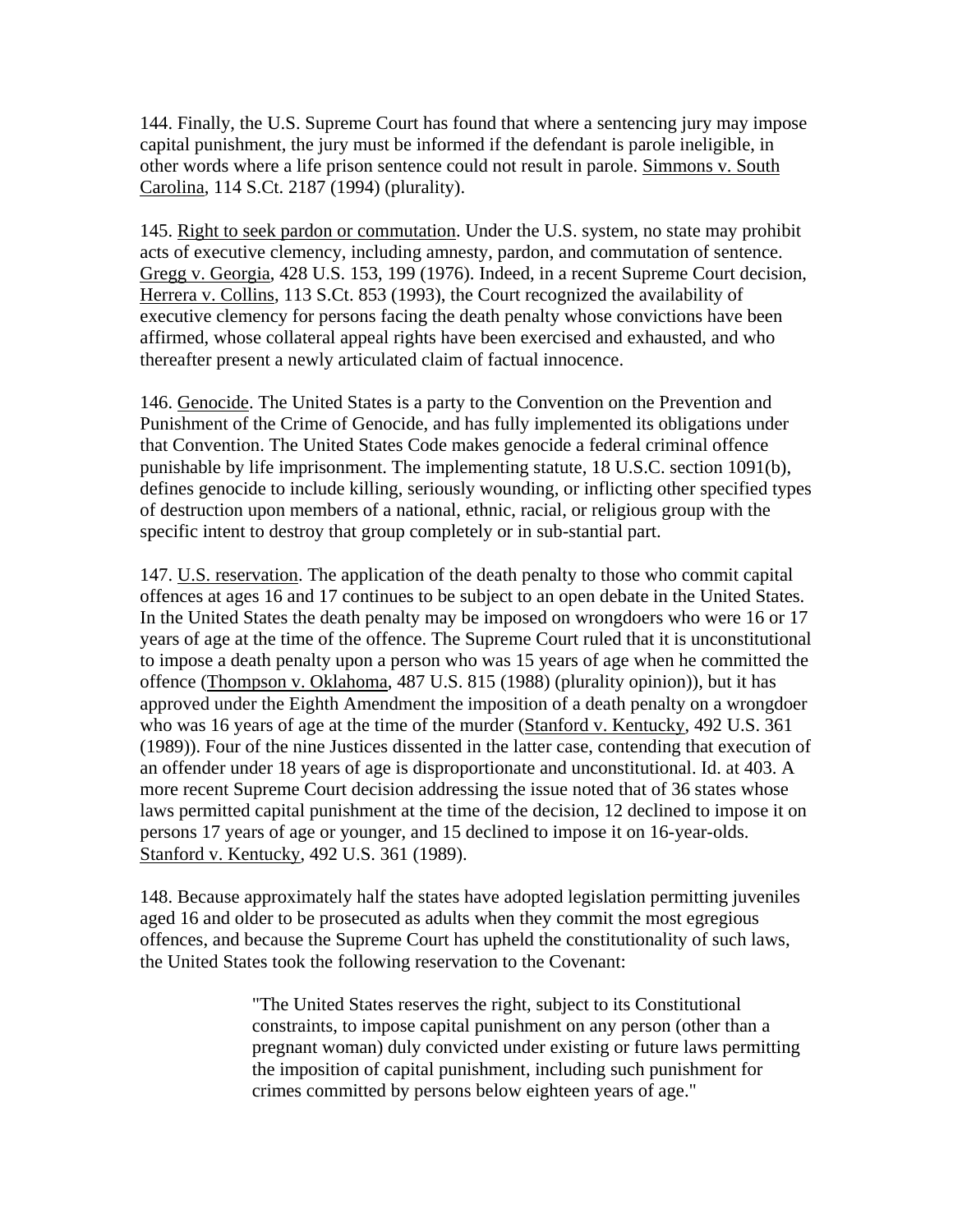### Article 7 - Freedom from torture, or cruel, inhuman

#### or degrading treatment or punishment

149. Torture. U.S. law prohibits torture at both the federal and state levels. As this report is being prepared, the U.S. is completing the process of ratifying the U.N. Convention against Torture and Other Cruel, Inhuman or Degrading Treatment or Punishment. Torture has always been prohibited by the Eighth Amendment to the U.S. Constitution. As a consequence, torture is unlawful in every jurisdiction of the United States, and "[e]xcessive bail shall not be required, nor excessive fines imposed, nor cruel and unusual punishments inflicted". U.S. Constitution, Amendment VIII.

150. Cruel, inhuman or degrading treatment or punishment. The Eighth Amendment to the U.S. Constitution (applicable to actions of the federal government) and the Fourteenth Amendment (making the Eighth Amendment applicable to the states) prohibit cruel and unusual punishment. Cruel and unusual punishments include uncivilized and inhuman punishments, punishments that fail to comport with human dignity, and punishments that include physical suffering. Furman v. Georgia, 408 U.S. 238 (1972). Since the prohibition of cruel, inhuman or degrading treatment or punishment and the promotion of humane treatment consistent with human dignity are intertwined, the discussion in this section relates also to paragraph 1 of article 10. Because the scope of the constitutional protections differs from the provisions of article 7, the U.S. conditioned its ratification upon a reservation discussed below.

151. Basic rights of prisoners. The U.S. Supreme Court has applied the constitutional prohibition against cruel and unusual punishment not only to the punishments provided for by statute or imposed by a court after a criminal conviction, but also to prison conditions and treatment to which a prisoner is subjected during the prisoner's period of incarceration. See Estelle v. Gamble, 429 U.S. 97 (1976). Prisoners may not be denied an "identifiable human need such as food, warmth, or exercise". Rhodes v. Chapman, 452 U.S. 337 (1981). Accordingly, prisoners must be provided "nutritionally adequate food, prepared and served under conditions which do not present an immediate danger to the health and well being of the inmates who consume it". Ramos v. Lane, 639 F.2d 559 (10th Cir. 1980), cert. denied, 450 U.S. 1041 (1981). Prisoners must also be provided medical care, although an inadvertent failure to provide medical care does not rise to the level of a constitutional violation. Rather, it is prison officials' "deliberate indifference to a prisoner's serious illness or injury" that constitutes cruel and unusual punishment. Estelle v. Gamble, 429 U.S. 97 (1976). Prison officials have a duty to protect prisoners from violence inflicted by fellow prisoners. Hudson v. Palmer, 468 U.S. 517 (1984). Because prisons are by definition dangerous places, prison administrators are responsible to victims only if they had prior knowledge of imminent harm. Finally, prisoners must not be subject to excessive use of force. Force may be applied "in a good faith effort to maintain or restore discipline", but may not be used "maliciously and sadistically to cause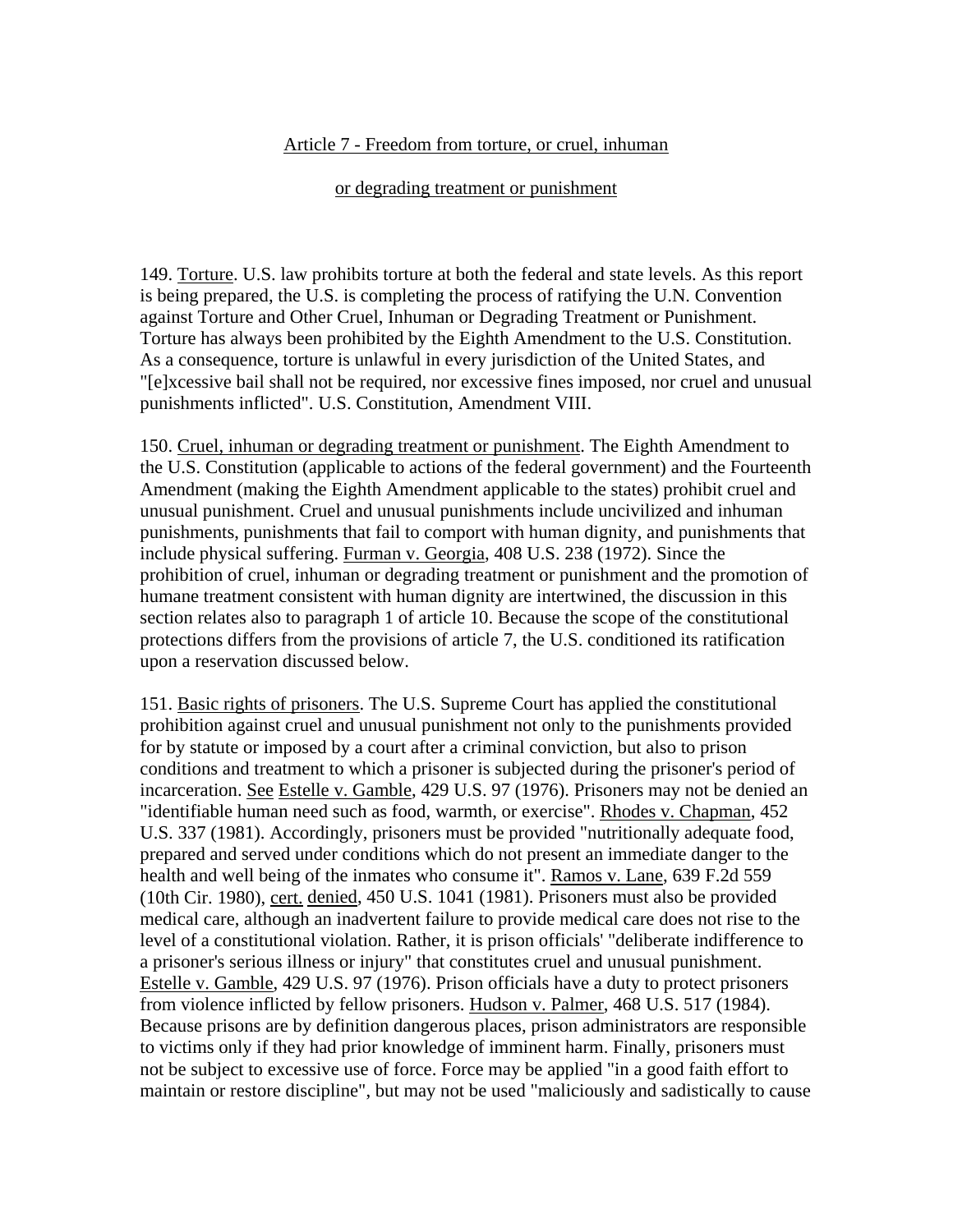harm". Whitley v. Abers, 475 U.S. 312, 320-21 (1986). It does not matter whether the force results in serious injury. Hudson v. McMillan, 112 S.Ct. 995 (1992).

152. The Department of Justice can criminally prosecute any prison official who wilfully causes a convicted prisoner to be subjected to cruel and unusual punishment under 18 U.S.C. section 241 and/or section 242. In addition, certain federal and state statutes call for affirmative protection of the interests of prisoners. For example, 18 U.S.C. section 4042 imposes a duty upon the Attorney General to provide suitable quarters and provide for the safekeeping, care, and subsistence of all persons charged with or convicted of offences against the United States, and to provide for the protection, instruction, and discipline of such persons.

153. The Attorney General may also initiate civil actions under the Civil Rights of Institutionalized Persons Act when there is reason to believe that a person, acting on behalf of a state or locality, has subjected institutionalized persons (including persons in facilities for nursing or custodial care, for juvenile and pretrial detainees, and for the mentally or physically ill, disabled, or handicapped, as well as correctional facilities) to "egregious or flagrant conditions which deprive such persons of any rights, privileges or immunities secured or protected by the Constitution or laws of the United States causing such persons to suffer grievous harm". 42 U.S.C. section 1997a.

154. Prisoners who have been subjected to cruel and unusual punishment may file a civil suit to recover damages from the individuals who inflicted such punishment. Where the perpetrators are agents of the federal government, these suits are based on the legal precedent established by the case of Bivens v. Six Unknown Federal Narcotic Agents, 403 U.S. 388 (1971), in which the Supreme Court held that officials of the federal government may be held personally liable for actions undertaken in their official capacity. Prisoners also may sue the federal government under the Federal Tort Claims Act, 28 U.S.C. sections 2671, et seq. Where the perpetrators are agents of state or local governments, the victim may sue under 42 U.S.C. section 1983.

155. Solitary confinement and special security measures. Convicted prisoners may be subjected to special security measures and segregation (i.e., physical separation from the general prison population) only in unusual circumstances. Such measures may be employed for punitive reasons or as a means of maintaining the safety and security of inmates and staff in the institution. No conditions of confinement, including segregation, may violate the proscription of the Eighth Amendment, nor may they violate the prisoners' rights to due process and access to the courts under the Fifth and Fourteenth Amendments.

156. All correctional systems in the U.S. have codes of conduct that govern inmate behaviour, and all have systems for imposing sanctions when inmates violate this code. These disciplinary systems are essential to ensuring the security and good order of correctional institutions. Inmates are provided a copy of the code of conduct immediately upon their arrival at a correctional institution, and additional copies are maintained in the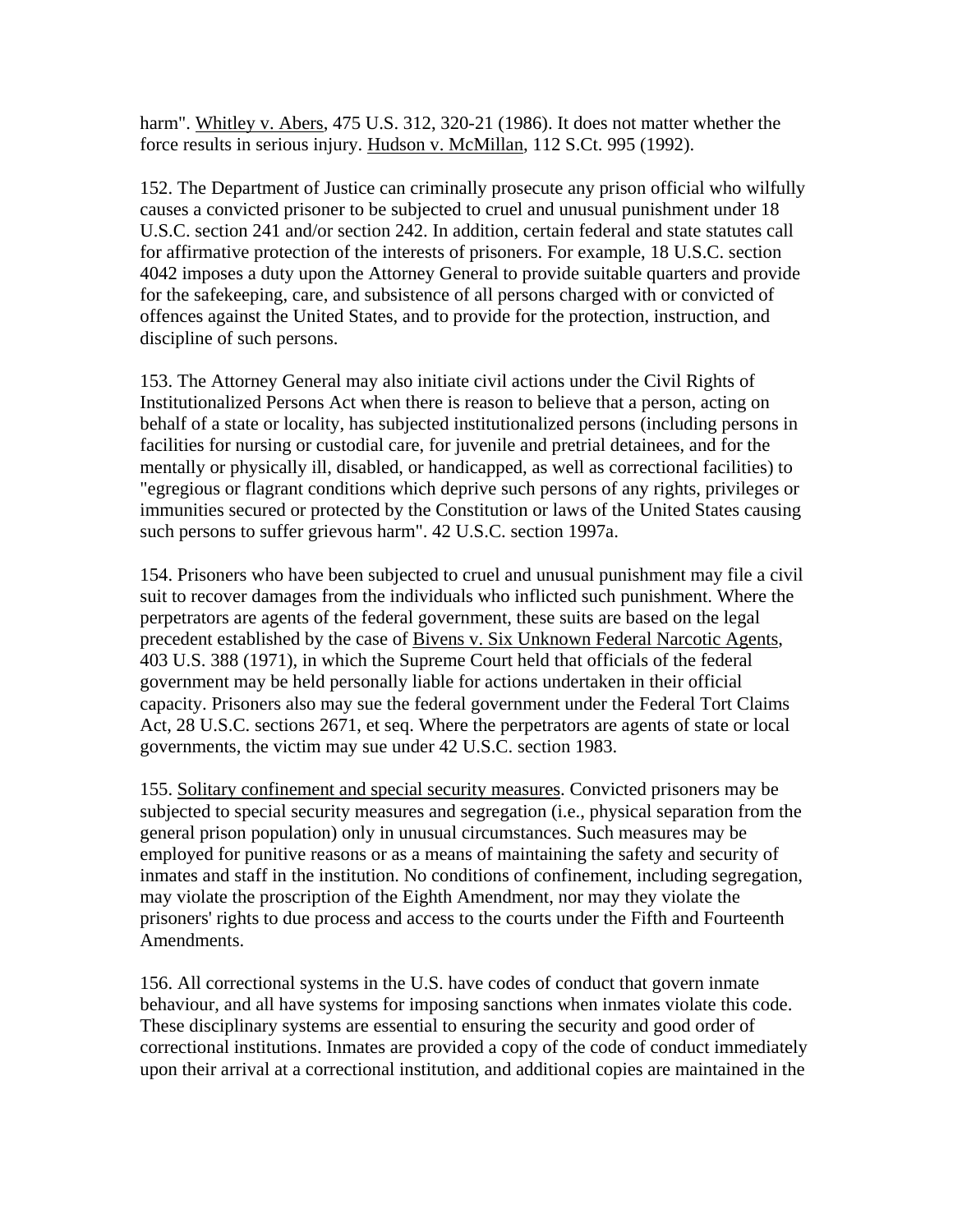inmate law libraries. The prison disciplinary process is administered internally, but there are important constitutional requirements that provide guidance.

157. Segregation is one of the sanctions that may be imposed upon an inmate who, it has been determined, has violated the code of conduct. Before this sanction may be imposed, the inmate is entitled to due process protection emanating from the Fifth and Fourteenth Amendments of the Constitution and recognized by the Supreme Court in Wolff v. McDonnell, 418 U.S. 539 (1974). Specifically, an inmate must be provided written notice of the claimed violation and a written statement of the evidence relied upon in the disciplinary action taken; inmates must be permitted at least 24 hours to prepare for his or her appearance before the disciplinary officer or committee; inmates must be permitted to call witnesses at the hearing or at the least introduce written statements from witnesses; and must be permitted to seek assistance from a fellow inmate or from staff if he or she is illiterate or does not understand the proceedings. In addition, an impartial decision maker must preside over the hearing. If, after the preceding procedures have been followed, the disciplinary officer concludes that the inmate is deserving of punishment, segregation is one of many possible sanctions. The prisoner is given a specific term to remain in segregation (generally no more than 60 days), and this sentence may be appealed to higher level officials within the department of corrections. As with every other aspect of his or her imprisonment, the inmate has the opportunity to file suit in court.

158. Inmates may also be separated from the general prisoner population as the result of a classification decision. Prison administrators may determine that, based on a host of factors, an inmate's presence in general population would pose a substantial threat of harm to him/herself or others and the inmate therefore must be removed. This decision must be documented. Because this removal is an administrative rather than a punitive measure, it is usually not necessary to comply with the requirements of Wolff v. McDonnell delineated above. As a general matter, prison administrators may transfer prisoners to any correctional institution at any time for any reason. See Olim v. Wakinekona, 461 U.S. 238 (1983). But, if the prisoner's conditions of confinement are dramatically altered as a result of the classification decision, he or she may be entitled to some due process protection. See Vitek v. Jones, 445 U.S. 480 (1980) (requiring due process procedures for prisoners being transferred from a prison to a mental hospital).

159. Prisoners may also be segregated for medical reasons. This frequently occurs when inmates have communicable diseases. In such cases, the fact and duration of the segregation is determined by medical staff.

160. Segregation is not solitary confinement. The segregation unit in a prison separates, or segregates, certain prisoners from those who are in general population. Inmates in segregation are not permitted to eat in the dining hall; rather, they are served in their cells. They are not permitted to report to their work assignments, nor are they permitted to attend school. They are permitted to exercise (though they may not be permitted to do so out of doors) and they are permitted to read and to correspond. Depending upon the reason for their segregation, they may be permitted to listen to the radio and watch television if available. Some rights and privileges may not be abridged by virtue of an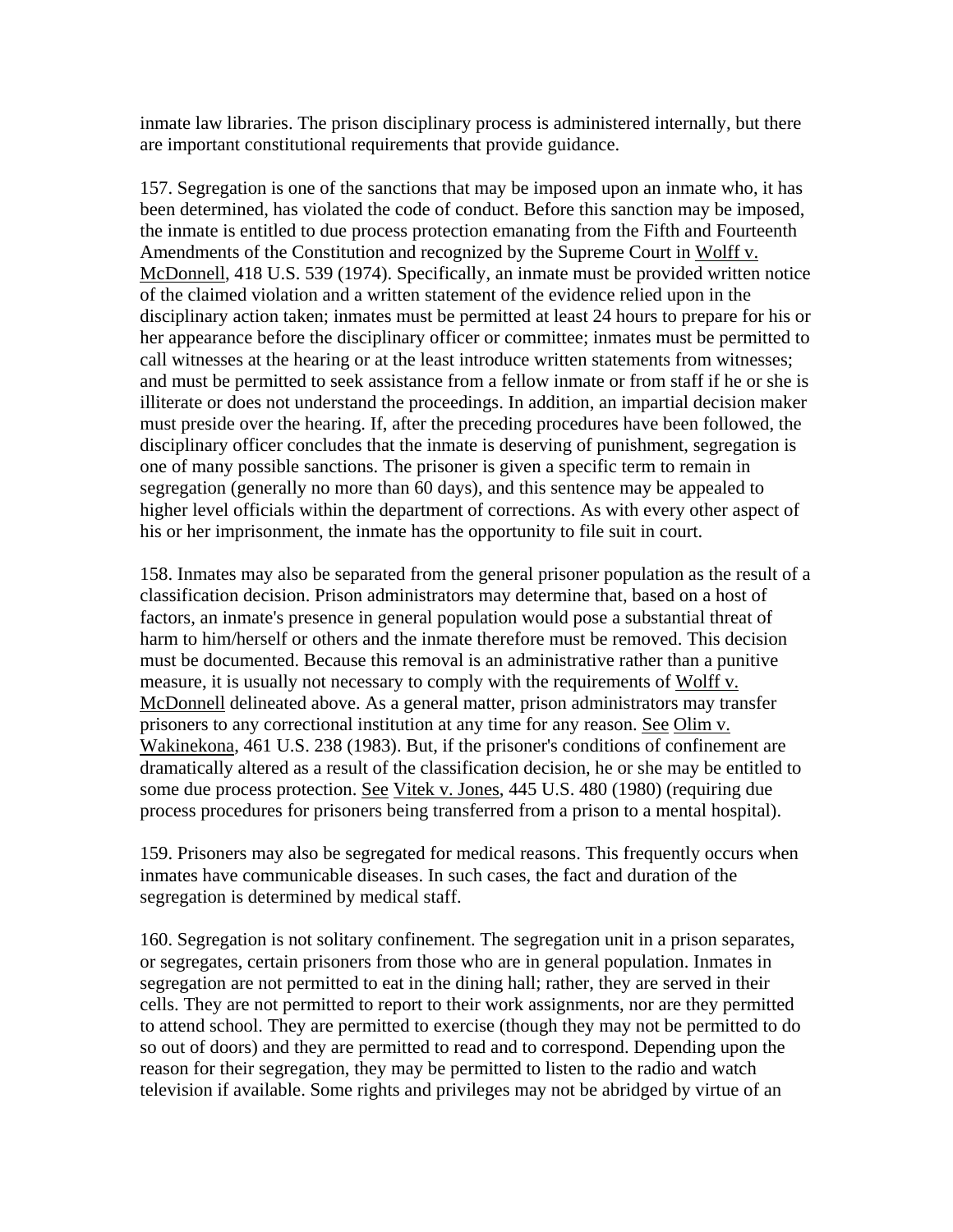inmate's placement in segregation, whatever the reason for such placement. First, they must be permitted to correspond with persons outside the prison in the same fashion as prisoners in general population. Second, they must be allowed visits with friends or relatives, and to make telephone calls. Inmates must also be permitted access to the law library, their legal papers, and their attorney. Finally, they must be given appropriate medical care, food, clothing, and other basic necessities.

161. Inmates held in segregation have limited contact with other inmates and with staff, but under no circumstances will they be denied all human contact. For the duration of their stay in segregation, inmates are carefully monitored by medical and mental health personnel to ensure they do not suffer detrimental effects.

162. Visitation. Prison administrators are afforded great deference in assessing what type of restrictions are necessary to maintain order and control in a correctional institution. Prison administrators could, within the strictures of the Constitution, prohibit prisoners from visiting with friends or family members. See Kentucky Department of Corrections v. Thompson, 490 U.S. 454 (1989); Meachum v. Fano, 427 U.S. 215 (1976). As the Supreme Court observed in Price v. Johnson, 334 U.S. 266 (1948), "lawful incarceration brings about the necessary withdrawal or limitation of many privileges and rights, a retraction justified by the considerations underlying our prison system". Neither the prisoners nor the members of the public have a constitutional right to visit persons in prison. Nevertheless, prison administrators everywhere in the United States permit visitation, and most even encourage family members and friends to visit. The Federal Bureau of Prisons encourages visiting by family, friends, and community groups to maintain the morale of the inmate and to develop closer relationships between the inmate and family members or others in the community. 28 C.F.R. section 540.40. The number of visits prisoners are allowed each month, the duration of each visit, and the number of visitors allowed at any given time are all established by department of corrections' regulations which are made available to the inmates. In addition to visits with friends and family members, prisoners are permitted to meet with their attorneys, members of the clergy, and sometimes members of the media.

163. Prisoners may be restricted from visiting for a limited period of time as a sanction for violating prison rules of conduct. In many prison systems, however, including the Federal Bureau of Prisons, visits will be suspended only for violation of regulations specifically concerned with visitation guidelines or orderliness and security in the visiting room. See 28 C.F.R. section 540.50(c).

164. Restrictions are imposed on the visitors as well as on the prisoners; such restrictions vary depending upon the security level of the correctional institution and the classification status of the inmate. For example, inmates in maximum security prisons may be permitted only non-contact visits where the visitor and the prisoner are separated by a pane of glass and must speak to one another using a telephone. Prisoners in medium or minimum security institutions can often sit side-by-side in the visiting room and the prisoners can hold their children. In some prisons visits are held outside, weather permitting. Inmates in segregation may be required to wear restraints, such as handcuffs,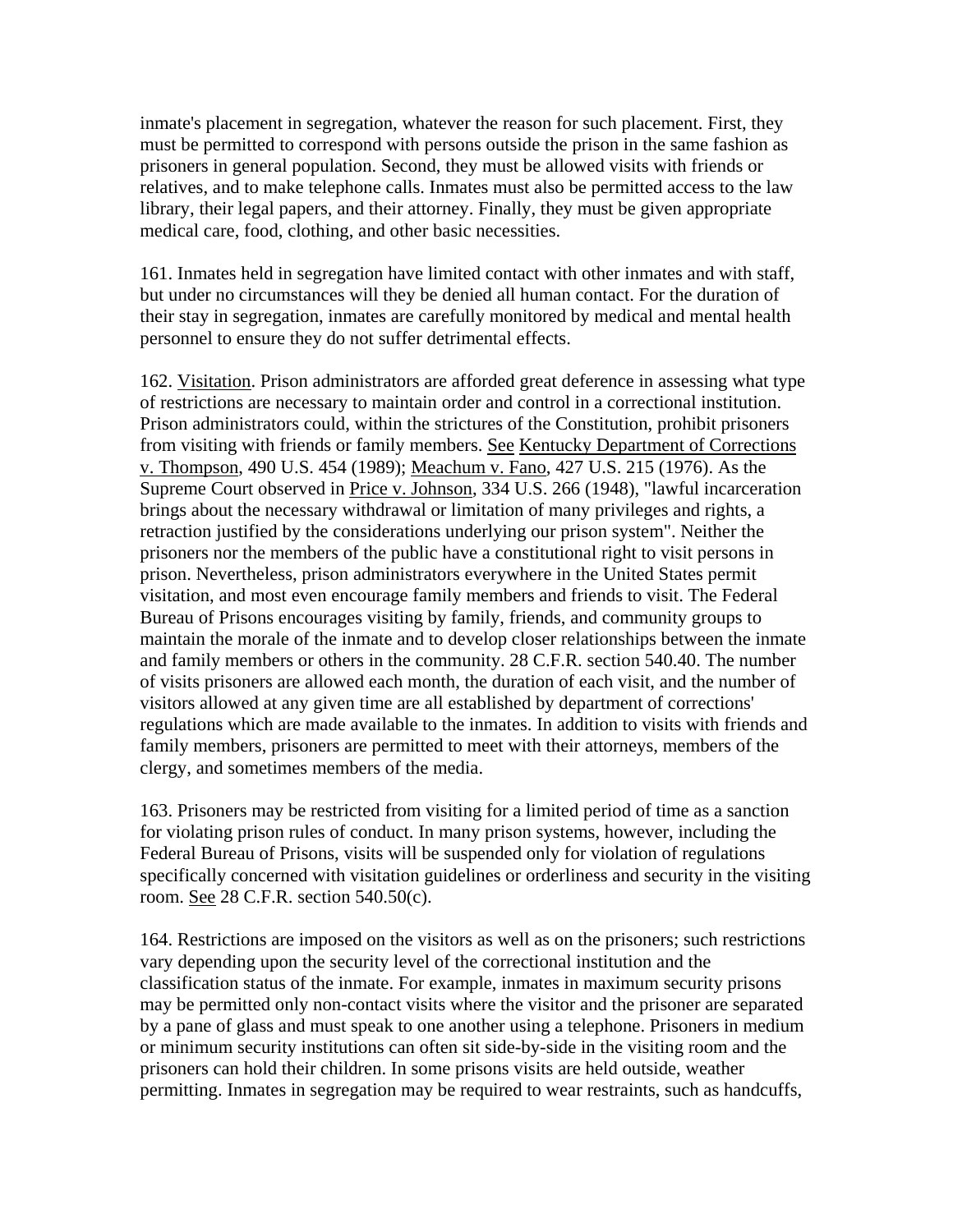during the visits. All prisoners are required to submit to a strip search prior to and immediately after a visit. This procedure prevents the admission of contraband into the prison. Visitors are generally required to pass through a metal detector; sometimes they are required to submit to a pat search of their person and their belongings. In rare circumstances visitors may be subjected to a strip search. Of course, visitors may opt not to visit rather than undergo these procedures.

165. In most correctional systems in the country, visitors are prohibited from bringing items to prisoners, such as food, papers, clothes, etc. Procedures exist for processing incoming items, but in order to maintain security the items may not be passed directly to the prisoner. There are other restrictions on what may transpire during visits. For example, sexual contact is usually not permitted, though in some prisons the inmates are permitted to kiss the visitor once upon first seeing them and once more prior to the end of the visit. On the other hand, many systems allow conjugal visits.

166. Death row. As discussed under article 6, the U.S. Supreme Court has ruled that the death penalty is not in and of itself cruel and unusual punishment. For many years, the Court set aside sentences of death that were imposed under a procedure that allowed prejudice and discrimination to be factors in determining the sentence. Furman v. Georgia, 408 U.S. 238 (1972). Since that decision, many states and the federal government have created new death penalty laws that have withstood Supreme Court scrutiny. As of 20 April 1994, there were approximately 2,848 prisoners on death row, all of whom had been convicted of murder. In 1993, 38 prisoners were executed, bringing to 240 the total of all prisoners executed since 1976, the year the Supreme Court reinstated the death penalty. See Gregg v. Georgia, 428 U.S. 153 (1976).

167. In the states that have prisoners under sentence of death, various protection are afforded to ensure that their treatment is neither cruel, unusual, or inhumane. The living conditions and treatment of such prisoners are guided by department of corrections' regulations unique to each state, but there are some general principles that apply universally. Most departments of corrections house death penalty prisoners in a separate wing of a maximum security prison to ensure that these prisoners do not mingle with prisoners in the general population. Death row inmates spend a great majority of time in their cells. In some states they are permitted to work and to attend programmes and activities, and in all states they are given time for recreation. Most death row inmates have access to educational programmes though in many cases they are self-study programmes. All death row inmates are given access to library books, legal resources and other resources. They are also permitted to make purchases from the commissary. Inmates under sentence of death spend a great deal of time pursuing hobbies such as arts and crafts, drawing, and bible study. They are permitted to visit with family members and friends as well as attorneys. In some states the visits are non-contact, and in many states the visits take place in an area removed from the general population visits. Finally, death row inmates are permitted to correspond with persons outside the institution and to make telephone calls.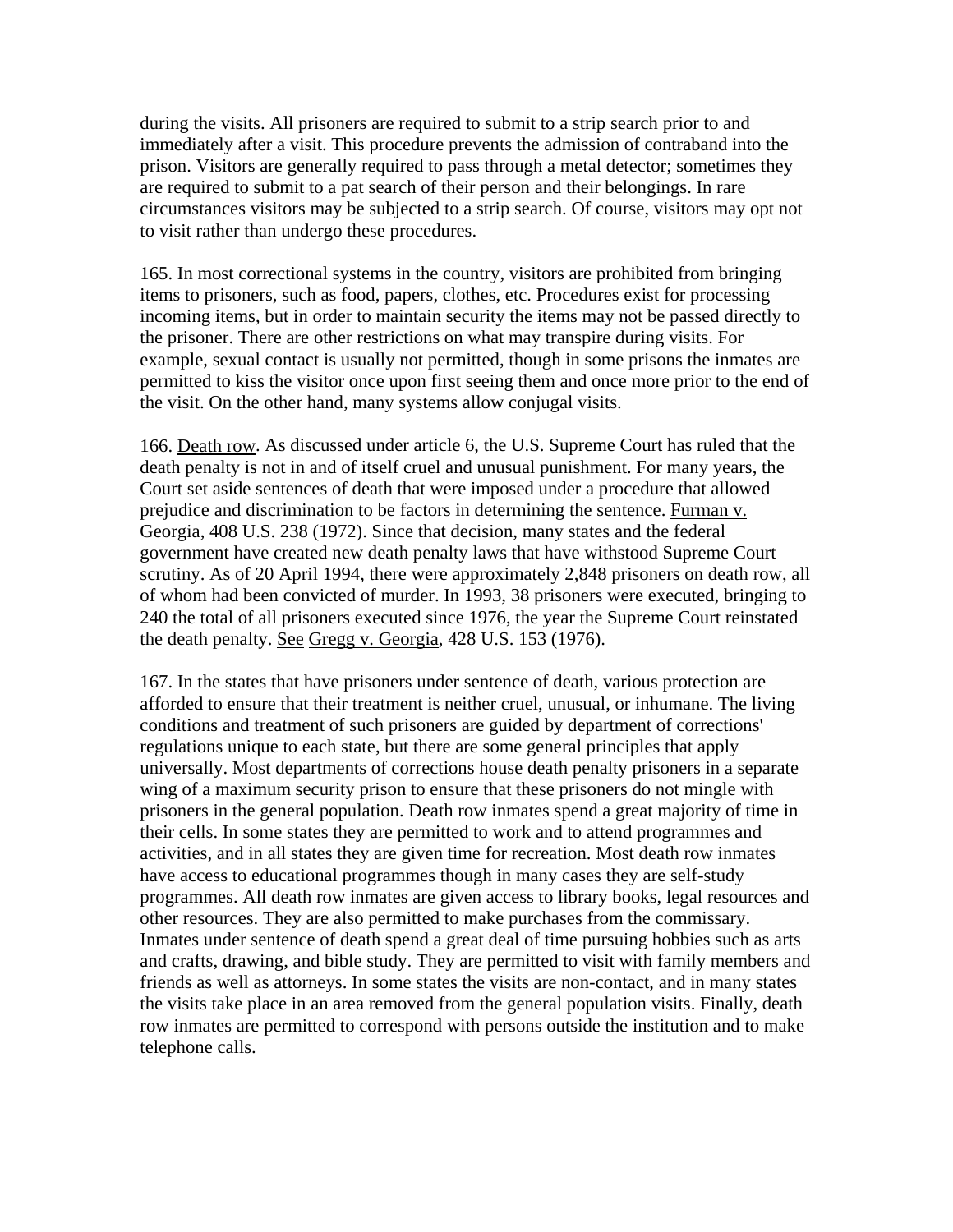168. Currently, in nearly every state death row inmates live in single-person cells, though population pressures may cause this to change. There is always concern regarding the mental health and psychological state of death row inmates. Accordingly, in many states these inmates are reviewed by a psychologist or psychiatrist on a regular basis, and in all states inmates have access to such professionals upon request. Death row inmates have access to religious services and activities, though generally such activities take place in the individual's cell or in an area separated from the general population. Staff selected to work with death row inmates are generally very experienced; a 1991 study by the American Corrections Association and the National Institute of Justice revealed that staff working these positions had, on average, seven years' experience. Only a few states provide specialized training for staff who work with death-sentenced inmates, though most correctional administrators specially select staff who are particularly professional and mature.

169. Death row inmates have access to the same types of recourse available to other inmates to redress grievances. They can file a formal grievance through the internal administrative remedy process, they can file suit in court, and they can write to the news media and legislators.

170. Pretrial detention. Persons detained pretrial or otherwise have not been convicted of a crime and therefore, under the Fifth and Fourteenth Amendments, they have a right to remain free from "punishment" of any type. Id. The mere fact of detention, however, does not in and of itself constitute "punishment", nor do the "[l]oss of freedom of choice and privacy [that] are inherent incidents of confinement". Bell v. Wolfish, 441 U.S. 520 (1979). Pretrial detainees may be subject to restrictions and conditions accompanying such confinement that are necessary to maintain order and security at the institution, but they may not be subjected to any restrictions that are imposed for the purpose of punishment. Pretrial and other detainees are thus treated differently than convicted inmates, and correctional workers are informed of these differences through training and institution policies. In addition, although the Eighth Amendment does not apply directly to detainees, courts have determined that detainees enjoy equivalent protection with regard to conditions of detention.

171. Persons detained by the federal government may be housed in local jails, federal detention centres, or special units within federal correctional institutions. The staff at a local jail may be state or local police officers, or they may be correctional officers. At federal facilities the staff are always federal correctional officers. The latter group are trained correctional officers who are instructed regarding appropriate treatment. Federal pretrial detainees are, to the extent practicable, housed separately from convicted persons. 18 U.S.C. section 3142 (i). Standards promulgated by the American Correctional Association require that facilities provide for "the separate management" of detainees (witnesses, civil inmates, etc.) from the general offender population.

172. Psychiatric hospitals. As discussed under article 9, individuals with mental illness may be committed to psychiatric hospitals through either involuntary or voluntary commitment procedures for the purpose of receiving mental health services. Patients are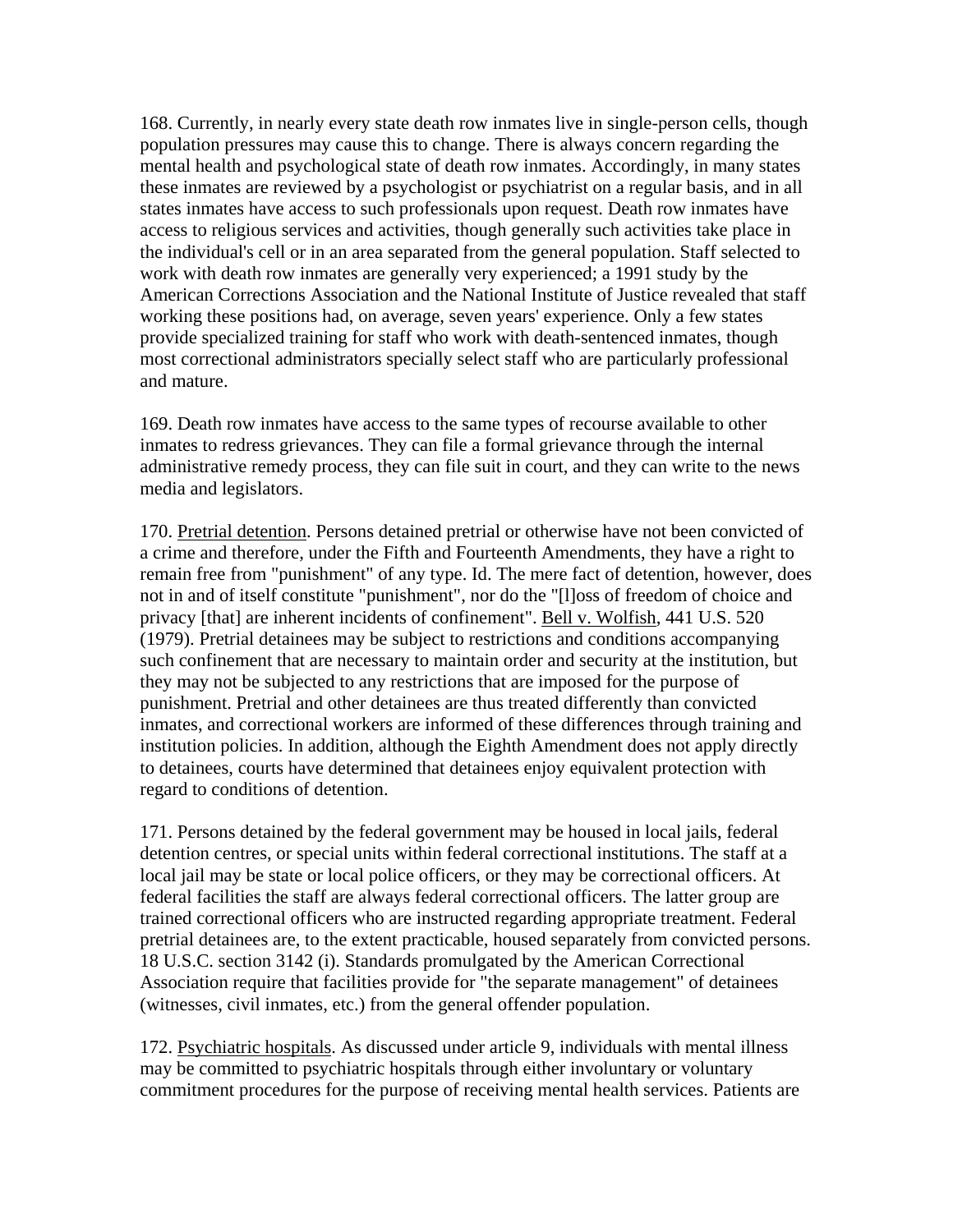afforded Fourteenth Amendment substantive due process protection designed to ensure that conditions of confinement do not violate their constitutional rights. In Youngberg v. Romeo, 457 U.S. 307 (1982), the Supreme Court held that all institutionalized persons, including mental patients, are entitled to adequate food, clothing, shelter, medical care, reasonable safety, and freedom from undue bodily restraint.

173. Complaints tend to focus on inadequate conditions of confinement, i.e. lack of adequate staff and staff supervision of patients, inadequate medical and psychiatric care, overuse and misuse of medication, lack of adequate services for geriatric patients, and unsanitary conditions. In addition to private remedies which are available to mental patients, federal statutes require each state to establish a "protection and advocacy" system to monitor state psychiatric hospitals and to make appropriate arrangements for individual patients with various problems and difficulties. See 42 U.S.C. sections 10801 et seq. (Protection and Advocacy Systems for individuals with Mental Illness). Moreover, pursuant to the Civil Rights of Institutionalized Persons Act, 42 U.S.C. sections 1997, et seq., the Attorney General has authority to investigate, and file civil lawsuits as necessary, based on the belief that conditions in a state-operated psychiatric hospital are subjecting patients to a pattern or practice of deprivations of their constitutional rights. Since the enactment of the statute in 1980, some 62 facilities holding mentally disabled persons have been investigated and relief sought, as appropriate.

174. Corporal punishment in public schools. While corporal punishment is rare in the U.S. educational system, the U.S. Supreme Court decided, in Ingraham v. Wright, 430 U.S. 651 (1977), that teachers may impose reasonable but not excessive force to discipline a child. Therefore, it is not cruel and unusual punishment for schools to use corporal punishment. However, students may sue for assault and battery if the punishment is excessive. By 1993, 25 states in the United States had banned corporal punishment. Additionally, hundreds of cities and school boards in those states that do allow corporal punishment have banned it. The federal government's role in this area is limited to protection from discrimination on the basis of race, sex, national origin, disability, or age in the imposition of corporal punishment.

175. Military justice system. Article 55 of the Uniform Code of Military Justice specifically prohibits punishment by flogging, or by branding, marking, or tattooing on the body, or any other cruel or unusual punishment. The article also prohibits the use of irons, single or double, except for the purpose of safe custody. If a commanding officer were to subject a service member to such punishment, the commanding officer (as well as the individuals who actually carried out the punishment) would be subject to courtmartial for maltreatment (art. 92) and assault (art. 128), at the very least. A service member might also pursue a civil tort action, for money damages, against the perpetrator. A commanding officer who orders the illegal punishment would be acting outside the scope of his position and would be individually liable for the intentional infliction of bodily and emotional harm.

176. U.S. reservation. The extent of the constitutional provisions discussed above is arguably narrower in some respects than the scope of article 7. For example, the Human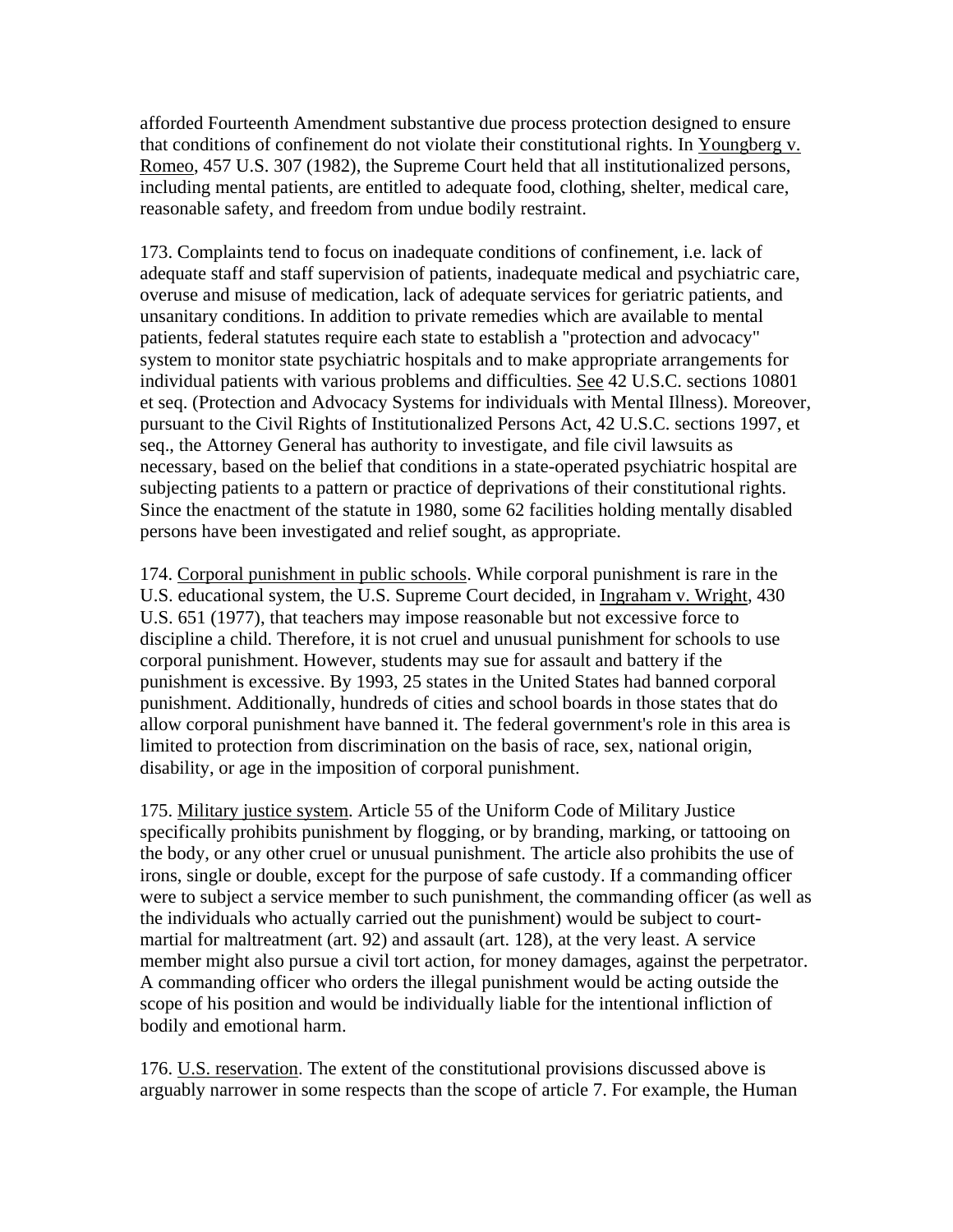Rights Committee adopted the view that prolonged judicial proceedings in cases involving capital punishment might constitute cruel, inhuman or degrading treatment or punishment in contravention of this standard. The Committee has also indicated that the prohibition may extend to such other practices as corporal punishment and solitary confinement.

177. As such proceedings and practices have repeatedly withstood judicial review of their constitutionality in the United States, it was determined to be appropriate for the United States to condition its acceptance of the United Nations Convention against Torture and Other Cruel, Inhuman or Degrading Treatment or Punishment on a formal reservation to the effect that the United States considers itself bound to the extent that "cruel, inhuman treatment or punishment" means the cruel and unusual treatment or punishment prohibited by the Fifth, Eighth and/or Fourteenth Amendments to the Constitution of the United States. For the same reasons, and to ensure uniformity of interpretation as to the obligations of the United States under the Covenant and the Torture Convention on this point, the United States took the following reservation to the Covenant:

> "The United States considers itself bound by Article 7 to the extent that 'cruel, inhuman or degrading treatment or punishment' means the cruel and unusual treatment or punishment prohibited by the Fifth, Eighth and/or Fourteenth Amendments to the Constitution of the United States."

178. Medical or scientific experimentation. Non-consensual experimentation is illegal in the U.S. Specifically, it would violate the Fourth Amendment's proscription against unreasonable searches and seizures (including seizing a person's body), the Fifth Amendment's proscription against depriving one of life, liberty or property without due process, and the Eighth Amendment's prohibition against the infliction of cruel and unusual punishment.

179. Comprehensive control of unapproved drugs is vested by statute in the federal Food and Drug Administration (FDA). The general use of such drugs is prohibited, see 21 U.S.C. section 355(a), but the FDA permits their use in experimental research under certain conditions. 21 U.S.C. sections 355(i), 357(d); 21 C.F.R. section Part 50. The involvement of human beings in such research is prohibited unless the subject or the subject's legally authorized representative has provided informed consent, with the limited exceptions described below. The FDA regulations state in detail the elements of informed consent. 21 C.F.R. sections 50.41-50.48.

180. An exception is made where the human subject is confronted by a life-threatening situation requiring use of the test article, legally effective consent cannot be obtained from the subject, time precludes consent from the subject's legal representative, and there is no comparable alternative therapy available. The Commissioner of the FDA may also determine that obtaining consent is not necessary if the appropriate Department of Defense official certifies that informed consent is not feasible in a specific military operation involving combat or the immediate threat of combat. This regulatory exception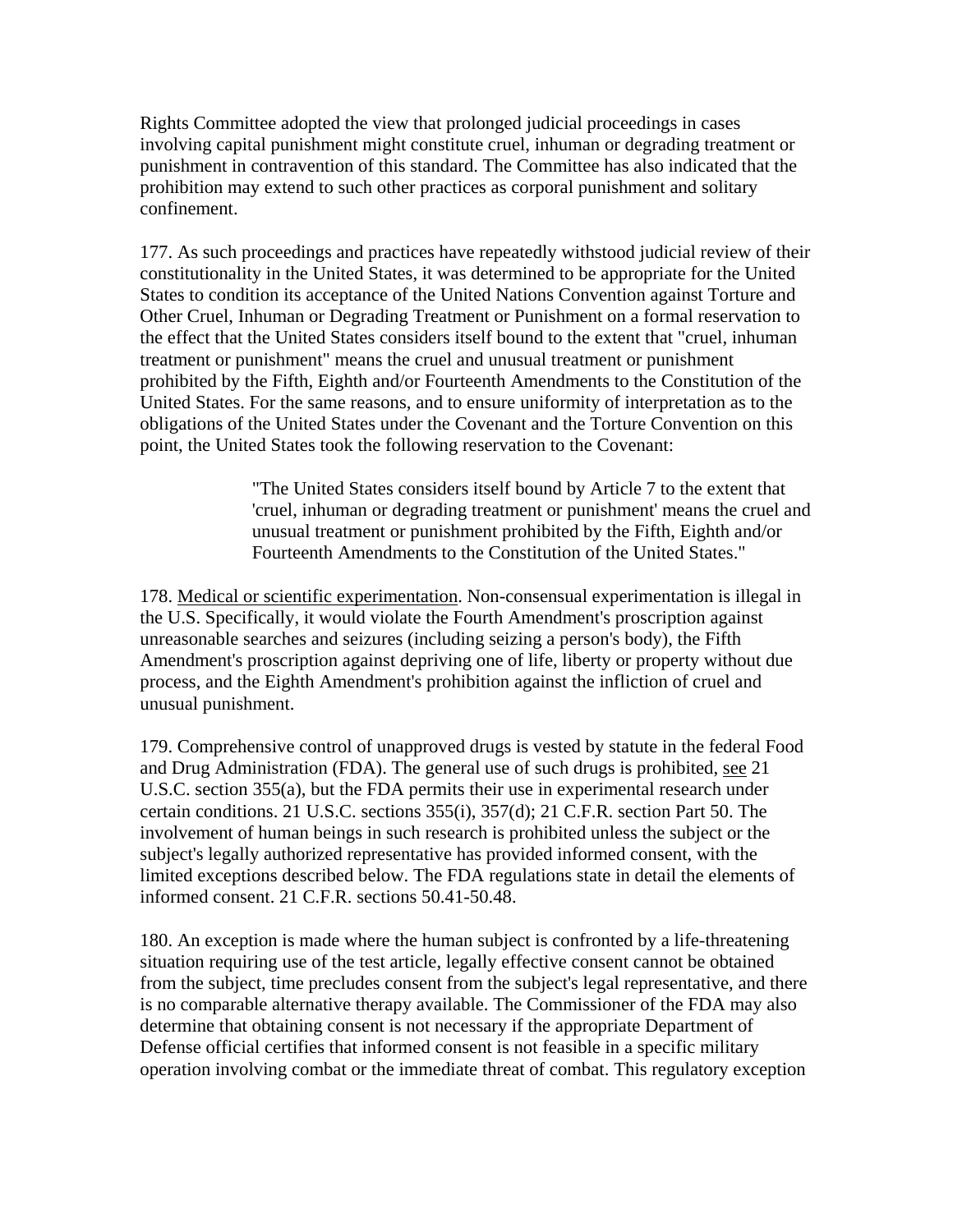has been challenged in litigation and upheld as consistent with the governing statutes and the U.S. Constitution. Doe v. Sullivan, 938 F.2d 1370 (D.C. Cir. 1991).

181. The United States has also undertaken substantial efforts to diagnose and redress injuries that may have been caused by past exposure to potentially dangerous military agents. Thus, it continues to fund epidemiological studies in an attempt to resolve lingering scientific and medical uncertainty surrounding the long-term health effects of exposure to herbicides containing dioxin and to ionizing radiation. It has also provided military veterans with an expeditious means of obtaining compensation for claims based on exposure to such herbicides during service in the Republic of Viet Nam, or exposure to ionizing radiation during atmospheric nuclear tests or the American occupation of Hiroshima and Nagasaki, and has established guidelines for evaluating and applying the latest scientific evidence. The Veterans Dioxin and Radiation Exposure Compensation Standards Act, Pub. L. No. 98-542, 98 Stat. 2727 (1984). Civilian residents of the relevant areas put at risk by nuclear testing or employed in uranium mining can also recover sizeable compensation if they have developed any of a number of specified diseases. Radiation Exposure Compensation Act, Pub. L. No. 101-426, 104 Stat. 920 (1990).

182. In December 1993, it became widely known that between 1944 and 1974 the United States Government conducted and sponsored a number of experiments involving exposure of humans to radiation. While certain experiments resulted in valuable medical advances including radiation treatment for cancer and the use of isotopes to diagnose illnesses, a number of the experiments may not have been conducted according to modern-day ethical guidelines. Moreover, the majority of the records of the experiments were kept secret for years. The United States Government has taken a number of steps to investigate the propriety of the experiments. For instance, the Department of Energy established a centralized information centre in Washington, D.C., that holds 270,000 records on nuclear testing and 7,000 records on all types of human experiments, and identified approximately 2,500 records of human radiation experiments and placed them in public reading rooms around the country. By executive order in January 1994, the President established the Advisory Committee on Human Radiation Experiments, which is charged with investigating the propriety and ethics of all human radiation experiments conducted by the Government, and determining whether researchers obtained informed consent from their subjects. Currently, the U.S. Congress and the Executive Branch are considering to what extent compensation may be appropriate in various cases.

183. Experimentation on prisoners is restricted by the Fourth, Fifth, and Eighth Amendments to the United States Constitution, by statutes, and by agency rules and regulations promulgated in response to such provisions. As a general matter, in the United States, "[e]very human being of adult years or sound mind has a right to determine what shall be done with his own body ...". Schloendorff v. Society of New York Hospitals, 211 N.Y. 125, 105 N.E. 92, 93 (1914). Accordingly, prisoners are almost always free to consent to any regular medical or surgical procedure for treatment of their medical conditions. Consent must be "informed": the inmate must be informed of the risks of the treatment; must be made aware of alternatives to the treatment; and must be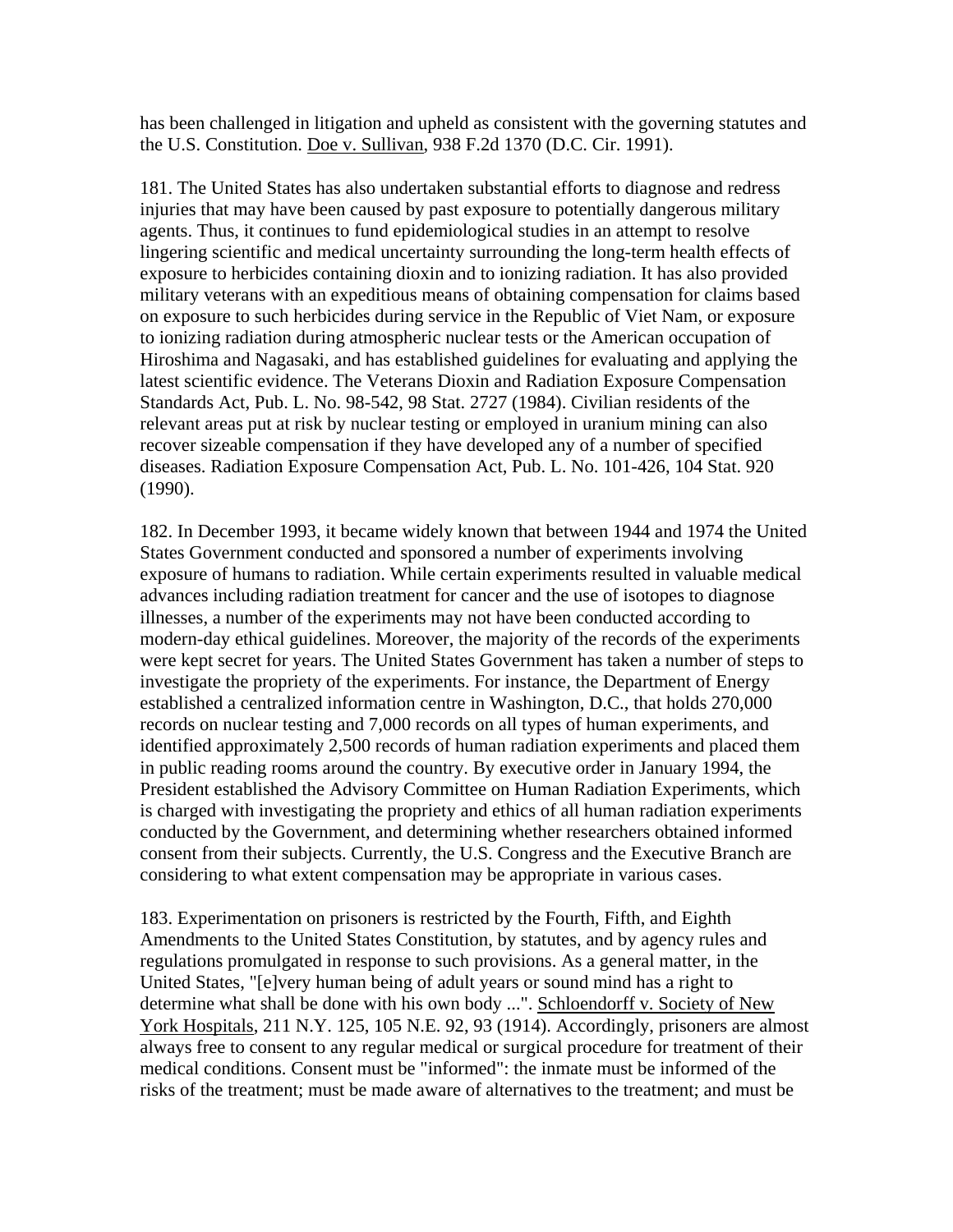mentally competent to make the decision. But due to possible "coercive factors, some blatant and some subtle, in the prison milieu", (James J. Gobert and Neil P. Cohen, Rights of Prisoners, New York: McGraw Hill, Inc., 1981, pp. 350-51) prison regulations generally do not permit inmates to participate in medical and scientific research.

184. The Federal Bureau of Prisons prohibits medical experimentation or pharmaceutical testing of any type on all inmates in the custody of the Attorney General who are assigned to the Bureau of Prisons. 28 C.F.R. section 512.11(c).

185. Moreover, the federal government strictly regulates itself when conducting, funding, or regulating research in prison settings. An Institutional Review Board, which approves and oversees all research done in connection with the federal government, must have at least one prisoner or prisoner representative if prisoners are to be used as subjects in the study. Research involving prisoners must present no more than a minimal risk to the subject, and those risks must be similar to risks accepted by non-prisoner volunteers. See 28 C.F.R. Part 46. Furthermore, guidelines established by the Department of Health and Human Services provide that the research proposed must fall into one of four categories:

> "(1) Study of the possible causes, effects, and processes of incarceration, and of criminal behaviour, provided that the study presents no more than a minimal risk and no more than inconvenience to the subject; (2) Study of prisons as institutional structures or of prisoners as incarcerated persons, provided that the study presents no more than minimal risk and no more than inconvenience to the subject; (3) Research on conditions particularly affecting prisoners as a class; (4) Research on practices, both innovative and accepted, which have the intent and reasonable probability of improving the health and well-being of the subject."

45 C.F.R. section 46.306(a)(2).

186. Similar standards have been developed within the broader correctional community that strictly limit the types of research conducted in prisons, even with an inmate's consent. For example, in its mandatory requirements for institutional accreditation, the American Correctional Association (ACA) stipulates that:

> "Written policy and practice prohibit the use of inmates for medical, pharmaceutical, or cosmetic experiments. This policy does not preclude individual treatment of an inmate based on his or her need for a specific medical procedure that is not generally available (emphasis added)."

Mandatory Standard 3-4373, Section E, "Health Care", in Standards for Adult Correctional Institutions, 3rd ed., Laurel, Maryland: American Correctional Association, January 1990, p. 126.

The commentary accompanying this mandatory regulation reads: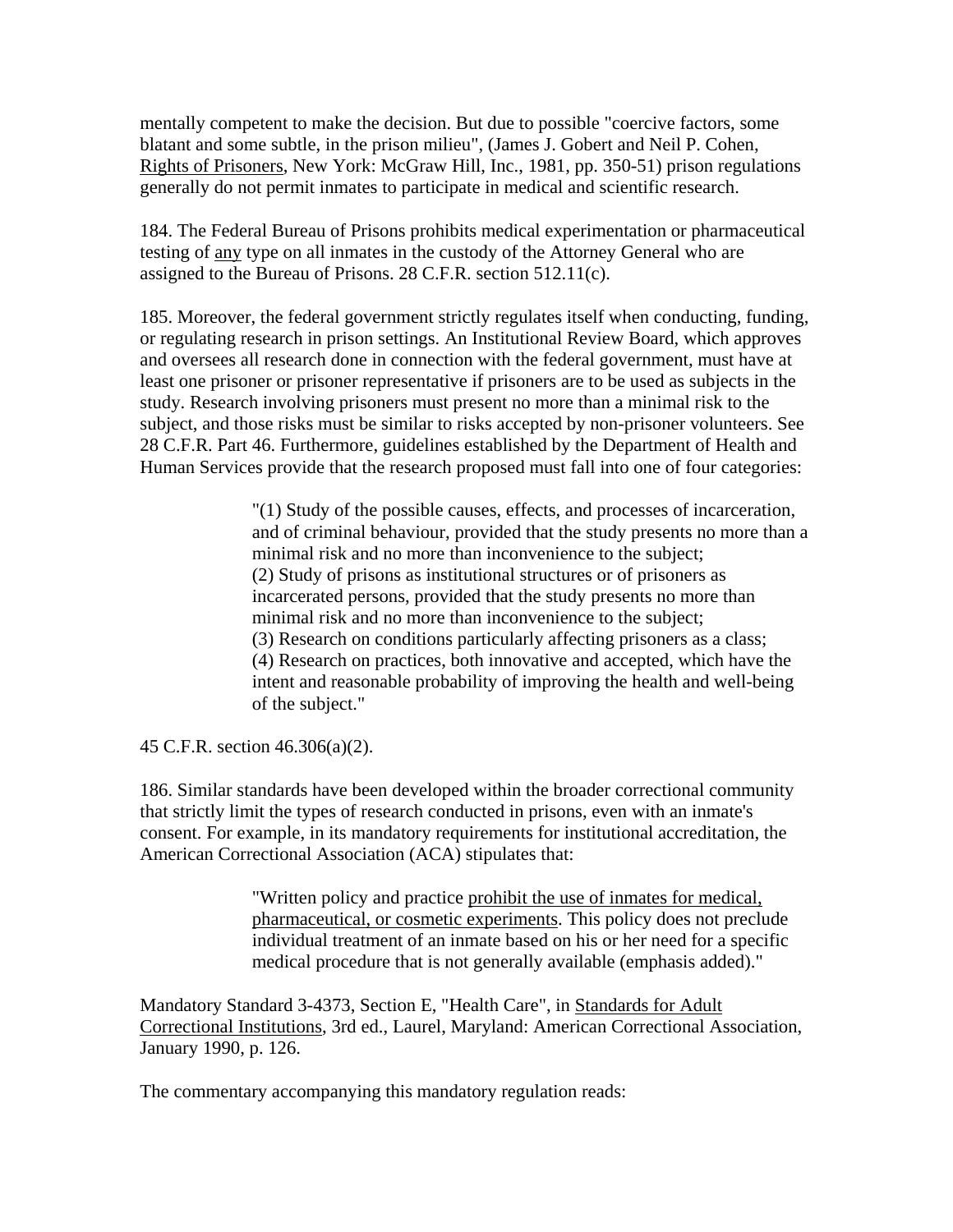"Experimental programmes include aversive conditioning, psychosurgery, and the application of cosmetic substances being tested prior to sale to the general public. An individual's treatment with a new medical procedure by his or her physician should be undertaken only after the inmate has received full explanation of the positive and negative features of the treatment."

(Id.)

187. Non-medical, academic research on inmates is normally allowable in federal and state prisons with the inmate's express consent. This type of research normally consists of inmate interviews and surveys. Inmates are not required to participate in any research activities other than those conducted by correctional officials for purposes of inmate classification, designation, or ascertaining inmate programme needs (e.g., employment preparation, educational development, and substance abuse and family counselling).

#### Article 8 - Prohibition of slavery

188. Slavery and involuntary servitude. Abolition of the institution of slavery in the United States dates from President Lincoln's Emancipation Proclamation, effective in 1863, and the Thirteenth Amendment to the U.S. Constitution adopted in 1865. The Thirteenth Amendment also prohibits the holding of a person in involuntary servitude. The U.S. Department of Justice prosecutes involuntary servitude cases under three statutes designed to implement the Thirteenth Amendment, 18 U.S.C. sections 1581, 1583, and 1584, and under 18 U.S.C. section 241, which criminalizes conspiracies to interfere with the exercise of constitutional rights. In this context, 18 U.S.C. section 241 criminalizes conspiracies to interfere with a person's Thirteenth Amendment right to be free from involuntary servitude. The other involuntary servitude statutes make unlawful: (i) holding or returning a person to a condition of peonage (section 1581); (ii) carrying a person away to or enticing a person to involuntary servitude (section 1583); and (iii) holding a person to a condition of involuntary servitude (section 1584). Peonage is a form of involuntary servitude based on real or alleged indebtedness.

189. In 1988, the U.S. Supreme Court defined involuntary servitude to mean a condition of servitude in which the victim is forced to do labour for another individual through the use or threatened use of physical or legal coercion. United States v. Kozminski, 487 U.S. 931 (1988). Thus, Department of Justice prosecutions of involuntary servitude require evidence showing the use or threatened use of physical or legal coercion by the defendant as a sufficient means of holding the victim to a condition of forced labour. Psychological coercion alone used to hold a person to forced labour does not constitute involuntary servitude. Id. at 948-49. Evidence of coercive measures such as withholding a victim's mail or isolating the victim from members of his family in an effort to dissuade the victim from leaving his place of labour is not by itself sufficient for an involuntary servitude conviction. How-ever, the age, mental competency, or other specific character-istics of a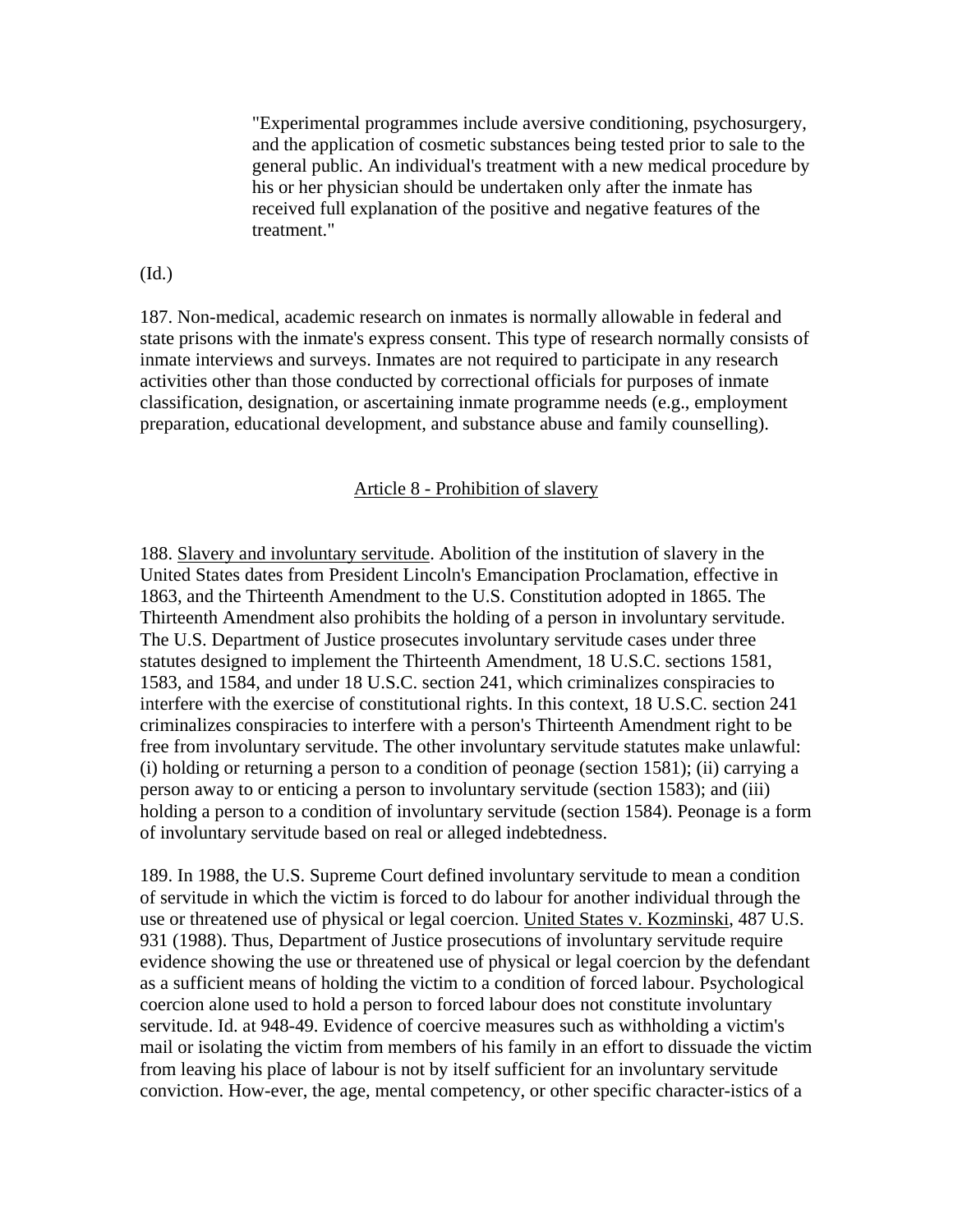victim may be relevant in determining whether a particular type or a certain degree of physical or legal coercion is sufficient to hold that victim to involuntary servitude. Id. at 948. For example, a child who is told he can go home through a strange area at night may be subject to physical coercion where an adult would not be, and an illegal immigrant threatened with deportation may be subject to legal coercion where a citizen of the United States would not be.

190. Unfortunately, cases of involuntary servitude continue to arise under these statutes. The Department of Justice's enforcement efforts in recent years have principally involved two categories of prosecutions: (1) migrant worker cases; and (2) cases involv-ing persons with particular vulnerabilities.

191. The migrant worker cases typically involve the recruitment of workers through deceit or force to perform agricultural work at a labour camp. The workers are generally informed after a few days that they are being charged for meals, shelter, and other necessities and that they may not leave until they have worked off their debts. The operators of the camp often employ threats and acts of violence to create a climate of fear and intimidation that prevents the workers from leaving the camp.

192. In United States v. Warren, a 1983 prosecution in the Middle District of Florida, four defendants were convicted of holding persons to involuntary servitude by picking up individuals under false pretences, delivering them to labour camps in North Carolina and Florida, requiring them to work long hours for little or no pay, and keeping them in the camps through poverty, threats and acts of violence. The government introduced evidence at trial to show that disobedient workers were beaten, threatened with a gun or a smouldering piece of rubber hose, and denied food or medicine as punishment for failure to work as expected by the camp operators. Several workers were able to leave the camp only after a nun arranged for them to obtain money from family members whom the workers had been unable to contact on their own. The Eleventh Circuit Court of Appeals upheld the convictions. United States v. Warren, 772 F.2d 827 (11th Cir. 1985).

193. The "vulnerable person" cases typically involve victims whom the defendants are able to hold in a condition of involuntary servitude based in part on some specific characteristic of the victim. Persons with particular vulnerabilities include illegal immigrants, elderly or very young persons and mentally retarded persons.

194. In United States v. Vargas, a 1991 prosecution in the Southern District of California, three defendants were convicted on one count of holding a person to involuntary servitude. Claudia Vargas recruited 17-year-old Juanita Hernandez-Ortiz, in Mexico City, Mexico, in 1989 to work as a maid for her family, first in Mexico and then in the United States. The defendants originally agreed to send money to Ms. Hernandez' family, to give her room and board, and, eventually, to send her to school. Instead, the Vargases forced Ms. Hernandez to enter the country illegally, then took all of her identification documents and threatened to turn her over to immigration officials. Throughout 1990 and 1991, the defendants' physical abuse of Ms. Hernandez escalated. Raul Vargas on one occasion used a broom handle to beat Ms. Hernandez, and his mother tore clumps of hair from Ms.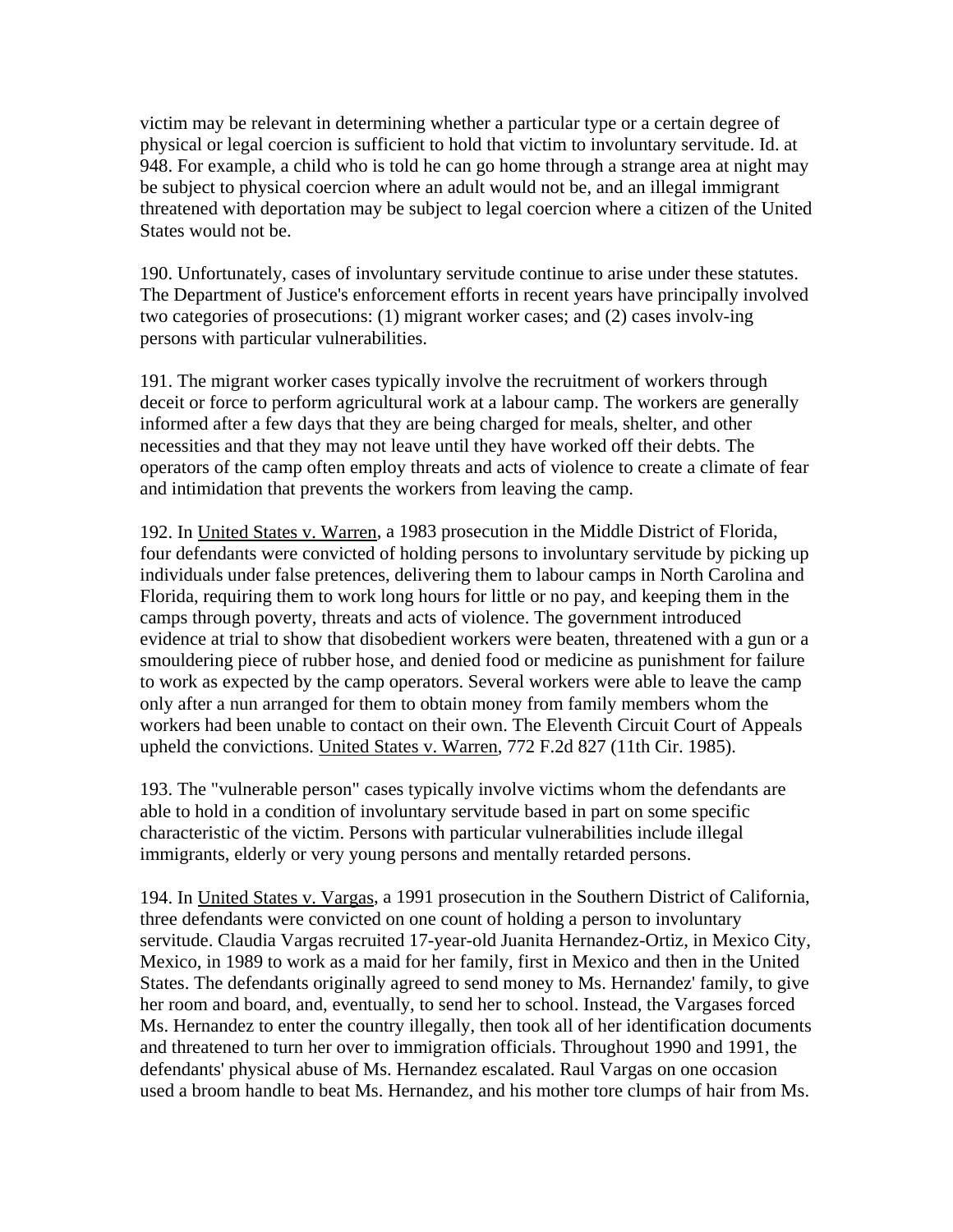Hernandez' head. By April 1990, the defendants were forcing Ms. Hernandez to live in the garage, locking her in with little or no food when they would be gone for days at a time. A county child protective services worker eventually took Ms. Hernandez from the Vargas home.

195. Migrant worker and vulnerable person cases are not the only involuntary servitude prosecutions pursued by the Department of Justice. In United States v. Lewis, the Department prosecuted eight leaders of a religious sect known as the House of Judah for their activities in forming and monitoring work details among the male children who lived on the sect's compound in rural western Michigan. The sect leaders, including prophet William Lewis (also known as My Lord Prophet) and members of his leadership council prohibited members from leaving the compound, assigned persons to patrol the perimeter of the compound with weapons, and publicly beat members who refused to obey commands, attempted to leave or otherwise displeased sect leaders. The young male children were assigned to work details and were beaten when they did not work or performed their work poorly. Twelve-year-old John Yarbough died five days after one of the beatings he received for failing to report for assigned work. All seven defendants who went to trial were convicted on charges of conspiring to hold John Yarbough to involuntary servitude and of holding John Yarbough and others to involuntary servitude; the eighth defendant pleaded guilty prior to trial. United States v. Lewis, 644 F. Supp. 1391 (W.D. Mich. 1986).

196. One of the major issues in the Lewis case was how the presence of the children's parents, also members of the sect, at the compound affected the defendants' culpability. In affirming the convictions in Lewis, the Sixth Circuit Court of Appeals held that the defendants did not share the immunity of the children's parents based on the parents' right to discipline their children. United States v. King, 840 F.2d 1276, 1280 (6th Cir. 1988).

197. In another case involving the holding of children in involuntary servitude, United States v. Van Brunt, the Department of Justice successfully prosecuted eight defendants who were leaders of a pseudo-religious/athletic cult based in Los Angeles, California, and Clackamas County, Oregon. These defendants were indicted in Oregon on charges involving the systematic physical abuse of over 50 children. The children were coerced into performing arduous athletic accom-plishments to attract corporate financial support and sponsorship for the cult. All the children of cult members were allegedly abused, including the daughter of Eldridge Broussard, the group's founder and leader, who died as a result of a severe beating. A few months later, following the indictment, Eldridge Broussard died of natural causes. All seven of the remaining defendants pleaded guilty a month before trial was scheduled and were sentenced to serve prison terms of 2¼ years to over 8 years.

198. Since 1977, the Department of Justice has prosecuted 28 involuntary servitude cases involving 100 defendants. The cases have resulted in 36 convictions and 46 guilty pleas.

199. Hard labour. Hard labour is no longer available as a criminal sanction under federal criminal law, though it remains a possible punishment under the Uniform Code of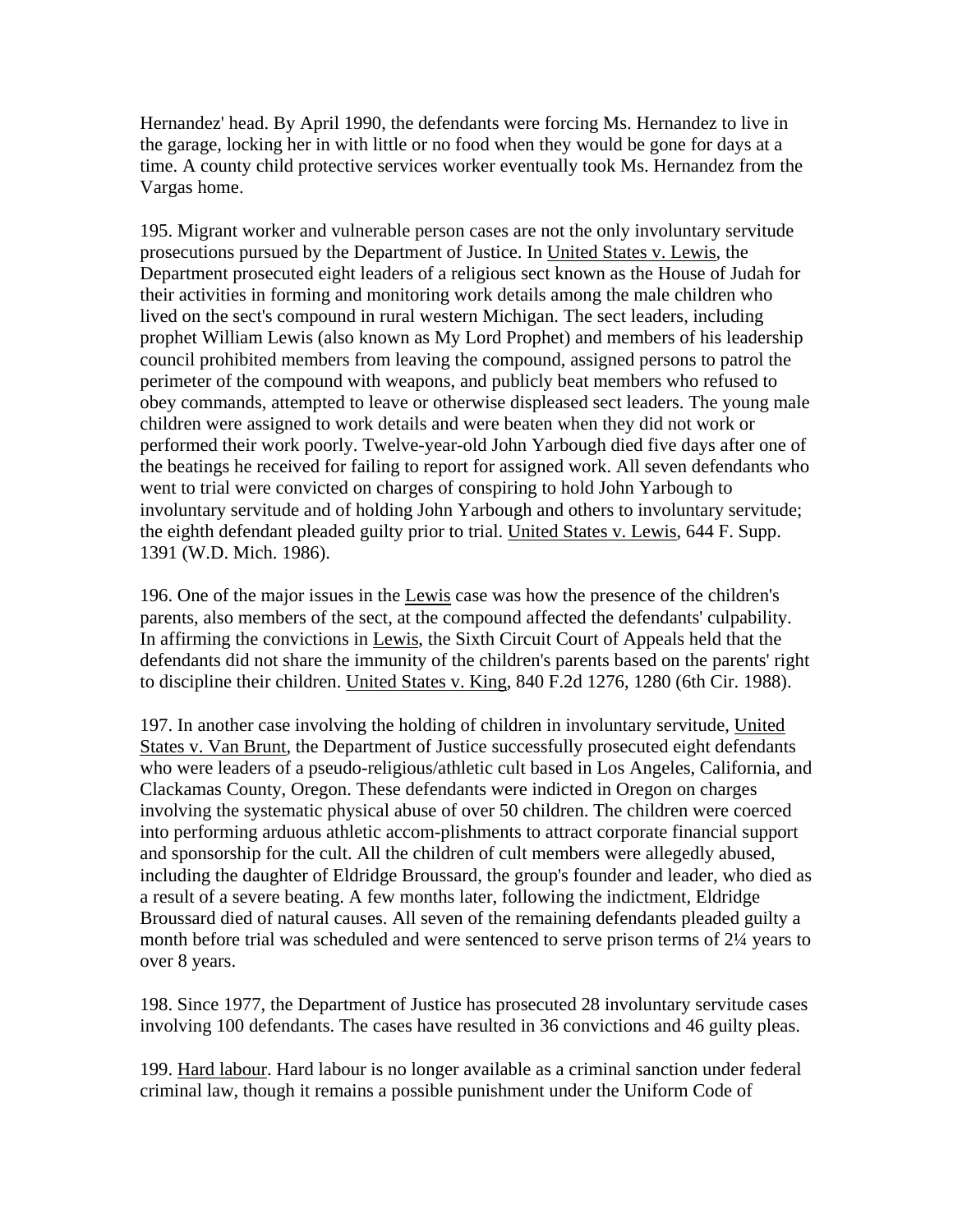Military Justice and some state laws. In these jurisdictions, a judge may sentence a person to "a term of imprisonment with hard labour". There is no specific constitutional or statutory prohibition against hard labour. The Eighth Amendment, as discussed above, prohibits the infliction of any punishment that is "cruel and unusual". While hard labour does not necessarily constitute cruel and unusual punishment, prison work requirements which compel inmates to perform physical labour which is beyond their strength, endangers their lives, or causes undue pain constitute cruel and unusual punishment. Ray v. Mabry, 556 F.2d 881 (8th Cir. 1977). The Supreme Court has, on more than one occasion, found hard labour to be an excessive punishment grossly disproportionate to the crime for which it was imposed. Weems v. United States, 217 U.S. 349 (1910).

200. Several states possess the statutory authority to place offenders in programmes that employ "hard labour". While the term "hard labour" has remained unaltered in a few states, the U.S. military services, and some U.S. territories, "hard labour ... [is] not correspondent to work in the stocks or other eighteenth century punishments which were then considered reasonable". Justiniano Matos v. Gaspar Rodriguez, 440 F. Supp. 673, 675 (D. Puerto Rico 1976). In theory, "hard labour" refers to a form of punishment and suggests more than mere institution work assignments. In practice, however, the jobs assigned to prisoners sentenced to "hard labour" are often the very same as those assigned to prisoners sentenced to a term of imprisonment. In the majority of states and territories where the "hard labour" terminology has survived, courts and corrections agencies have translated the sanction into modern community corrections programmes (halfway house placement, work release, boot camps, etc.). There are typically four placement alternatives for offenders sentenced under hard labour statutes: (i) correctional institution work crew, (ii) work release programme with a local building contractor, public agency, sanitation crew, etc., (iii) apprenticeship programme with a mentor skilled in a particular trade, or (iv) vocational training.

201. An example of a work programme where an offender could be placed is provided by the Home Builders Institute (HBI), the educational arm of the National Association of Homebuilders. HBI provides a "Project Trade" programme for adult offenders in prison and a "Job Corps" programme for juveniles in trouble. Offenders typically receive remedial education, vocational training, counselling, and health care. These programmes are designed "to turn America's hardest-to-employ" into productive, independent citizens through classroom and work assignments in 11 separate construction trade training programmes. See HBI "Project Trade Abstract", Washington, D.C., Home Builders Institute.

202. Forced labour. The United States does not engage in practices of forced labour. On 7 June 1991, the United States ratified International Labour Organisation Convention No. 105 concerning the abolition of forced labour. The Convention, which entered into force for the U.S. on 25 September 1992, requires ratifying states to undertake to suppress and not make use of forced labour in five specific cases: as a means of political coercion or education, or as punishment for holding or expressing political views or views ideologically opposed to the established political, social or economic system; as a method of mobilizing and using labour for purposes of economic development; as a means of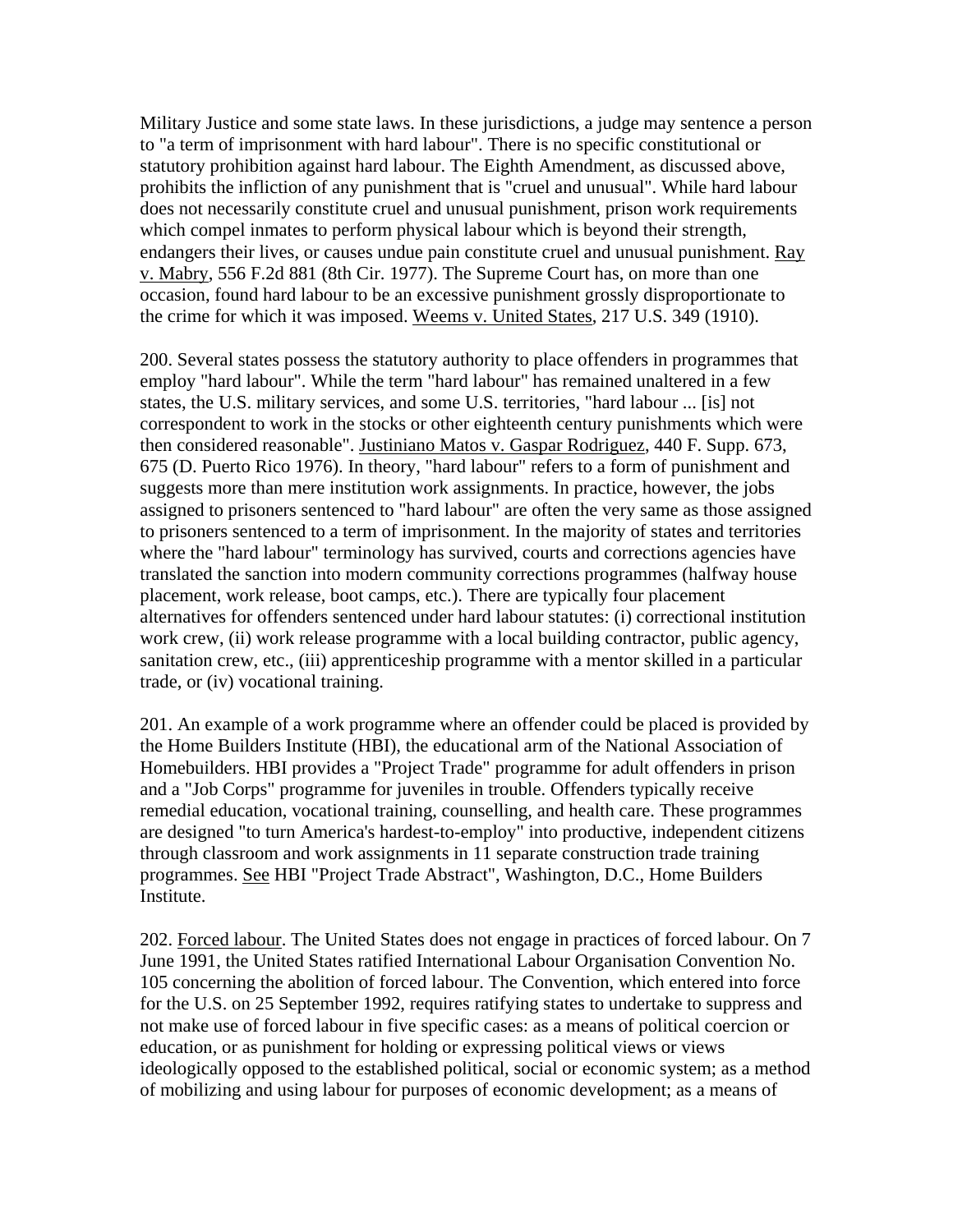labour discipline; as punishment for having participated in strikes; and as a means of racial, social, national or religious discrimination.

## Article 9 - Liberty and security of person

203. Arrest and detention: general. Both the U.S. Constitution and a number of statutes and rules of criminal procedure protect individuals against arbitrary arrest and detention. The Constitution greatly restricts the ability of the government at all levels to infringe on the liberty of its citizens; several provisions bear directly on the power to arrest and detain. The Fifth Amendment provides that no person shall be "deprived of ... liberty ... without due process of law". Similarly, the Fourteenth Amendment provides that no state shall "deprive any person of ... liberty ... without due process of law". The Fourth Amendment provides that all persons shall be free from unreasonable searches and seizures, and "no Warrants shall issue, but upon probable cause, supported by Oath or affirmation, and particularly describing the place to be searched, and the persons or things to be seized". Finally, the Sixth Amendment provides that in all criminal prosecutions, the accused shall be given a "speedy and public trial, by an impartial jury of the state", and persons shall be "informed of the nature and cause of the accusation" brought against them. These constitutional protections apply (with one exception not relevant to this inquiry) to the states under the Due Process clause of the Fourteenth Amendment. See Wolf v. Colorado, 338 U.S. 25, 27-28, 33 (1949); Malloy v. Hogan, 378 U.S. 1, 8 (1964) (Fifth Amendment privilege against self-incrimination); Benton v. Maryland, 395 U.S. 784, 793-96 (1969) (Fifth Amendment double jeopardy clause); Hurtado v. California, 110 U.S. 516, 535 (1884) (Fifth Amendment due process clause); Klopfer v. North Carolina, 386 U.S. 213, 222-23 (1967) (Sixth Amendment speedy trial clause); Gideon v. Wainwright, 372 U.S. 335, 342 (1963) (Sixth Amendment right to counsel).

204. The constitutional provisions described above form the bases for strict rules regarding the arrest and detention of suspects in the United States; these rules are applied and enforced at all levels of government. First, persons may be detained upon a finding that there is probable cause to believe they have committed a crime. A judicial officer must authorize such detention either by issuing a warrant for the person's arrest, or by approving such arrest shortly after it occurs. Subsequently, the judicial officer must authorize the continued detention of the person following a hearing wherein it is determined whether there is reason to believe the suspect will flee from justice or will pose a threat to the public if released. There is usually a presumption that the person shall be released pending trial with or without executing an appearance bond although exceptions may exist where the crime is particularly heinous. See, e.g., 18 U.S.C. sections 3142 et seq.

205. Additionally, states through their separate laws guarantee that individuals will not be arbitrarily arrested and detained by state author-ities and also require prompt notification of charges and a speedy trial. States are obligated at a minimum to adhere to the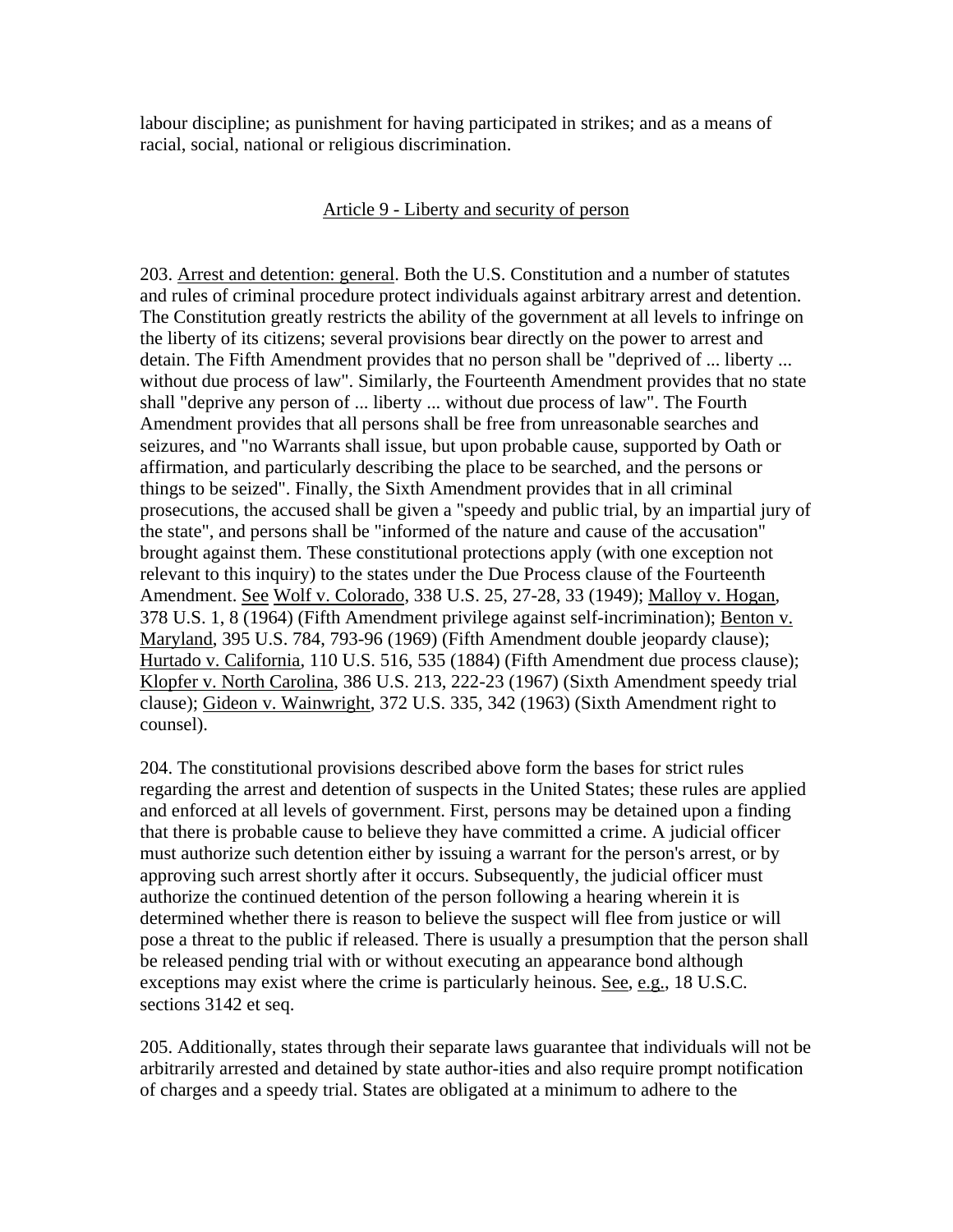requirements of the U.S. Constitution, but they may adopt greater protections in their own statutes or state constitutions.

206. Arrest. In the United States, a person ordinarily may be deprived of liberty for only a brief period unless such person (i) has been formally arrested and charged, by complaint or indictment, with a crime, or (ii) refuses to obey a lawful court order (but only for as long as he refuses to obey). The primary protection against the government's unwarranted deprivation of a person's liberty is in the Fourth Amendment to the Constitution. It provides:

> "The right of the people to be secure in their persons, houses, papers, and effects, against unreasonable searches and seizures, shall not be violated, and no warrants shall issue, but upon probable cause, supported by oath or affirmation, and particularly describing the place to be searched, and the persons or things to be seized."

207. The Fourth Amendment requires two things: (i) the arrest must be "reasonable" and (ii) an arrest effected by a warrant must be backed by a showing, under oath, of probable cause and a particular description of the person to be arrested. The "seizure" of a person under the Fourth Amendment can include a formal arrest or a detention by government officials where, under the totality of the circum-stances, the person reasonably believes that he or she is not free to leave. United States v. Menden-hall, 446 U.S. 544, 554 (1980).

208. The Fourth Amendment does not require that an arrest be effected by a judicially authorized warrant. Whether the arrest is made with or without a warrant, the Amendment requires that there be probable cause. Probable cause exists when the police have knowledge or information of facts and circumstances sufficient to allow a person of reasonable caution to believe that an offence has been or is being committed by the person to be arrested. Beck v. Ohio, 379 U.S. 89, 91 (1964); Brinegar v. United States, 338 U.S. 160, 175-76 (1949). In this respect, U.S. law and practice does not permit "preventive detention".

209. A police officer may arrest a person without first securing a warrant or a complaint if, for example, he observes the person engaged in the commission of a crime. However, the officer must then promptly swear out a complaint before a judge or magistrate. Fed. R. Crim. P. 3 describes a complaint as "a written statement of the essen-tial facts constituting the offence charged". In addition, a person who has been arrested or otherwise subject to significant restraints on his liberty is entitled to a hearing before a judge or magistrate; the judicial officer determines whether a prudent person would conclude that there is probable cause to believe that the accused committed the offence. Gerstein v. Pugh, 420 U.S. 103 (1975).

210. If the police officer seeks a warrant prior to arrest, a judicial officer will issue a warrant or summons if he finds (in the complaint or affidavits appended to the complaint) probable cause to believe that the defendant committed the alleged crime. Under Fed. R.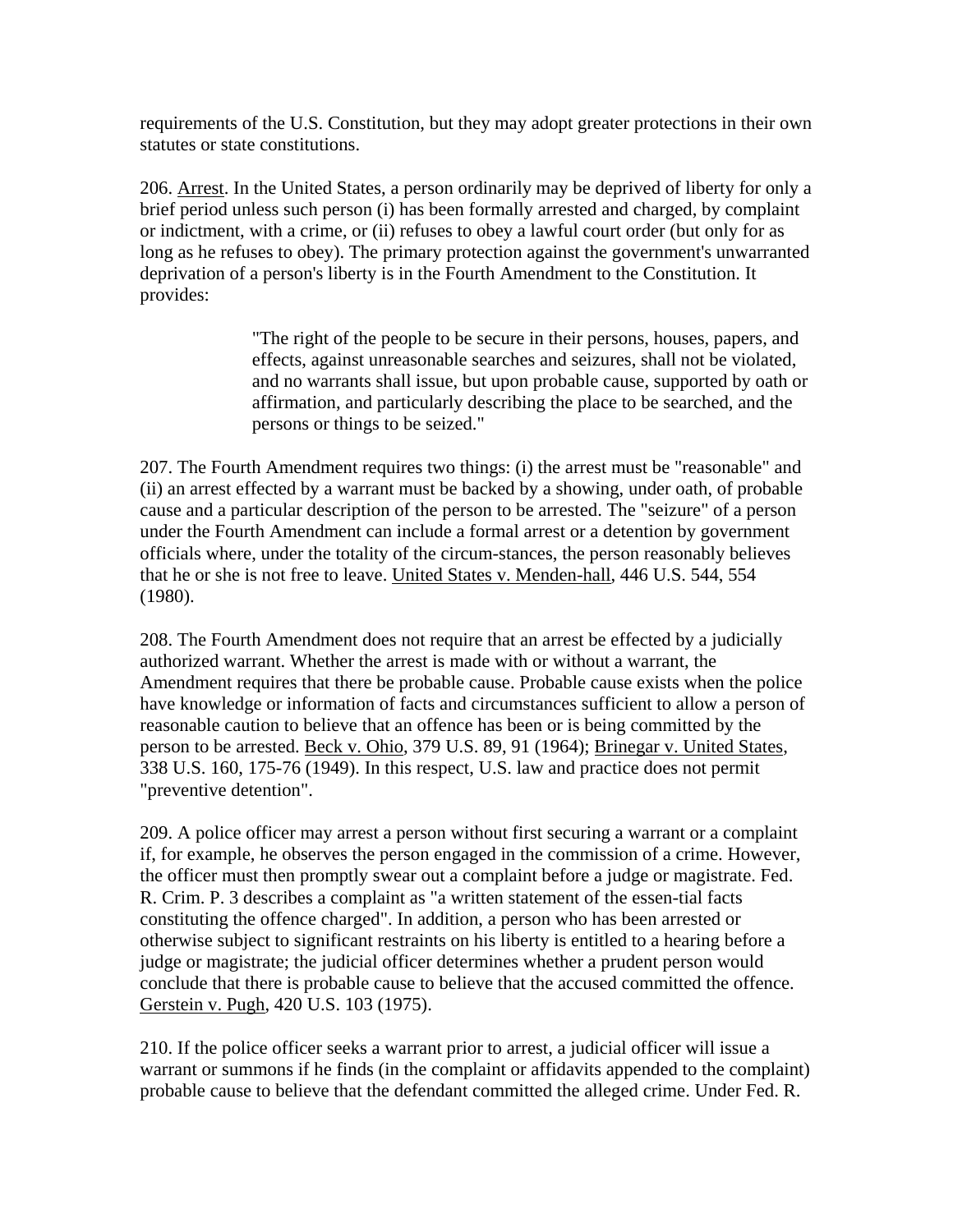Crim. P. 4(c), the warrant must describe with particularity the person to be arrested and the offence, and it must direct that the person then be brought before the nearest available magistrate.

211. The requirement that arrests not be effected absent probable cause and that an independent and neutral judicial officer make the probable cause determination goes far to protecting against arbitrary detention in criminal cases. Nor may a person be arrested, whether or not he is to be detained in custody, without being promptly informed of the basis for the arrest and detention.

212. Reasons for arrest and detention. Federal law requires that the arrestee must be given a copy, immediately upon arrest, of the arrest warrant (if the arresting officer has a copy) or, at a minimum, must be informed of the offence charged and given an opportunity to see the warrant as soon as practicable. Fed. R. Crim. P. 4(d)(3). In the case of warrantless arrest, the arresting authority generally must inform the arrestee of the cause of his arrest. State practice is similar. There may be exceptions for state arrests, however, in the limited circumstances where the arrest is for an offence committed in the actual presence of the arresting officer or person, or the officer arrests the person after an immediate and hot pursuit or after an escape. See, e.g. People v. Beard, 46 Cal.2d 278, 294 P.2d 29 (1956).

213. Right to counsel. In addition, the requirement that the accused be provided assistance of counsel promptly in a criminal case protects against arbitrary detention. First, under the Fifth Amendment and the rule imposed by the Supreme Court in Miranda v. Arizona, 384 U.S. 436, 444, 478-79 (1966), before questioning a person in "custody", police officers - state and federal - must inform the person that he or she has a right to remain silent, that any statements he or she makes can be used against him or her at a criminal trial, that he or she has the right to the presence of a lawyer, and that if he or she cannot afford a lawyer one will be appointed. "Custody" for purposes of Miranda does not necessarily require that the person be formally arrested and charged; it is sufficient if his or her freedom of action has been deprived in any significant way. Miranda, 384 U.S. at 444. Nor does it matter whether the custodial interrogation is focusing on a major crime or a minor violation. Some types of detention, however, may be so insignificant, such as a routine traffic stop, that Miranda warnings are not required because the defendant is not deemed in custody. Berkemer v. McCarthy, 468 U.S. 420, 441-2 (1984).

214. By operation of Miranda, once a person requests the assistance of a lawyer during questioning the interrogation must stop until counsel is provided. Edwards v. Arizona, 451 U.S. 477, 484-85 (1981). While there is no requirement that counsel be promptly provided, there can be no continued custodial interrogation without counsel. In the event the person in custody wishes to speak with an attorney and is denied the opportunity to do so, any evidence the police obtain - either directly or as a "fruit" of the initial statement as a con-sequence of the denial of counsel will be excluded at trial.

215. In addition to the requirement under Miranda that persons in custodial interrogation situations be informed of their right not to answer questions and their right to the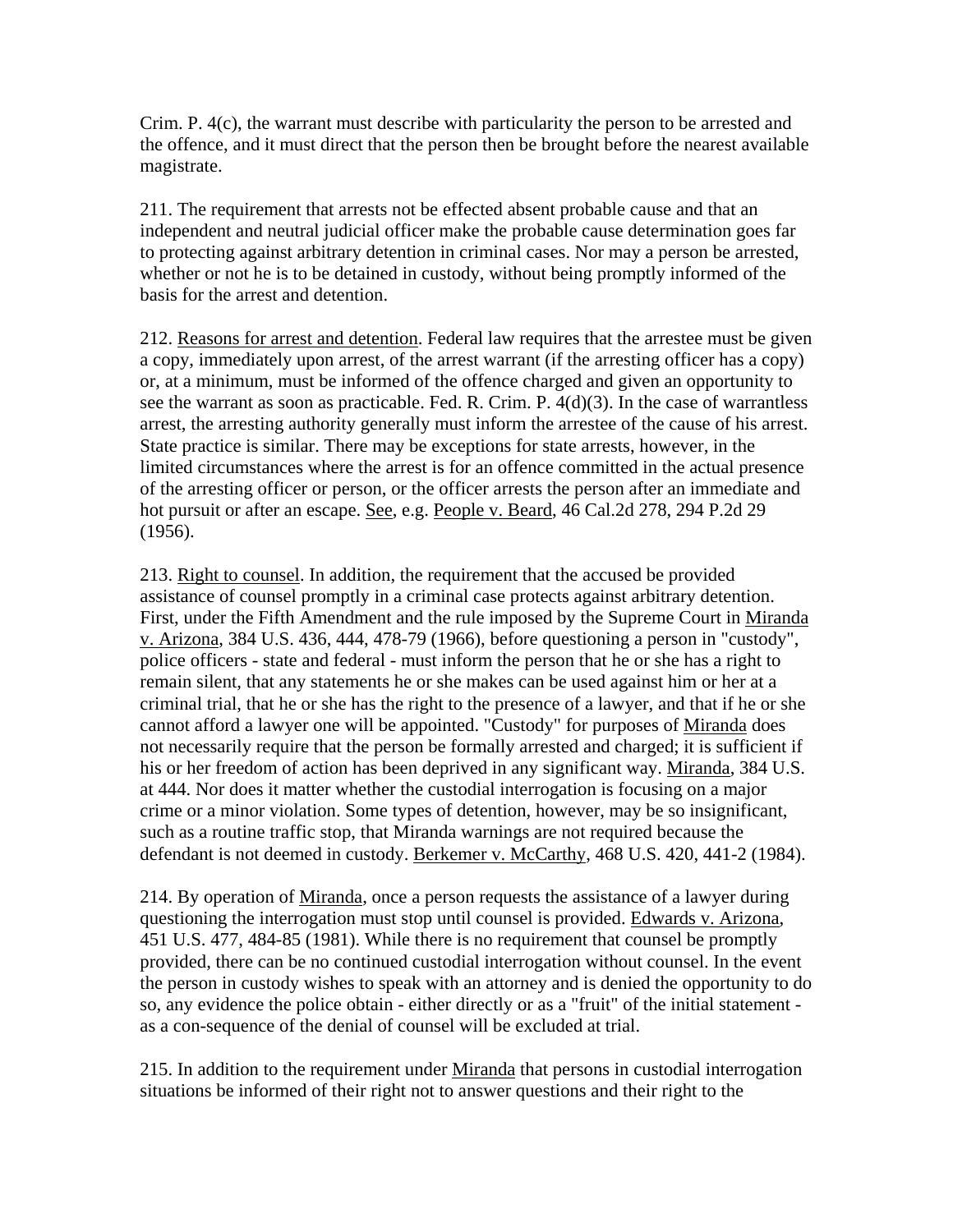presence of an attorney, the Sixth Amendment requires that "in all criminal prosecu-tions, the accused shall ... have the Assistance of Counsel for his defence". The Supreme Court has ruled that the Sixth Amend-ment right to counsel is triggered by the initiation of adver-sarial judicial proceedings against the accused, either by formal charge, preliminary hearing, indictment, information, or arraign-ment. Kirby v. Illinois, 406 U.S. 682, 689 (1972). This provision applies to the states as well. Gideon v. Wainwright, 372 U.S. 335 (1963).

216. The protections of Miranda v. Arizona as well as Gideon v. Wainwright and other Sixth Amendment cases generally are invoked to guarantee that persons who are not already represented will receive the assistance of counsel. Should a detainee already have an attorney and wish to contact that attorney, no statute or rule prohibits him from doing so, even though that person's constitutional right to counsel may not yet have attached. If for some reason the request to contact his attorney is not immediately honoured, the government will be barred from using as evidence any statements the detainee made to officers in response to questioning after the attempt to contact the lawyer; the government also cannot use information derived from those statements.

217. Initial appearance. At both the federal and state levels, all persons who have been arrested or detained must be brought before a judicial officer promptly even when the arrest has been made pursuant to a warrant issued upon a finding of probable cause. Officers who arrest a person without a warrant must bring that person before a magistrate for a judicial find-ing of probable cause within a reasonable time. Gerstein v. Pugh, 420 U.S. 103 (1975). Though "reason-able time" is undefined, the Supreme Court has held that it generally cannot be more than 48 hours, see County of Riverside v. McLaughlin, 111 S.Ct. 1661 (1991). Some states may apply more stringent statutory or constitutional requirements to bar detention for even that length of time. If there is "unreasonable delay" in bringing the arrested person before a magistrate or judge for this initial appearance, confessions or statements obtained during this delay period may be excluded from evidence at trial.

218. Not all delay over 48 hours will be deemed unreasonable. For example, the Supreme Court suggested in one case that a delay of three days over a three-day holiday weekend was not violative of the person's due process rights. Baker v. McCollan, 443 U.S. 137, 145 (1979). In other instances, for example when the police seek to check the defendant's story, delay greater than 48 hours may also be found to be reasonable. Mallory v. United States, 354 U.S. 449, 455 (1957).

219. In arrests for violations of federal law, Fed. R. Crim. P. 5 requires that an arresting officer bring the accused before the nearest available magistrate without unnecessary delay. If a federal magistrate or judge is not available, the person must be brought before a state or local official. See 18 U.S.C. section 3041; Fed. R. Crim. P. 5(a). At this proceeding, called an "initial appearance", the judge or magistrate informs the accused of the charges against him, informs the suspect of his right to remain silent and the consequences if he chooses to make a statement, his right to request an attorney or retain counsel of his choice, and of the general circumstances under which he may obtain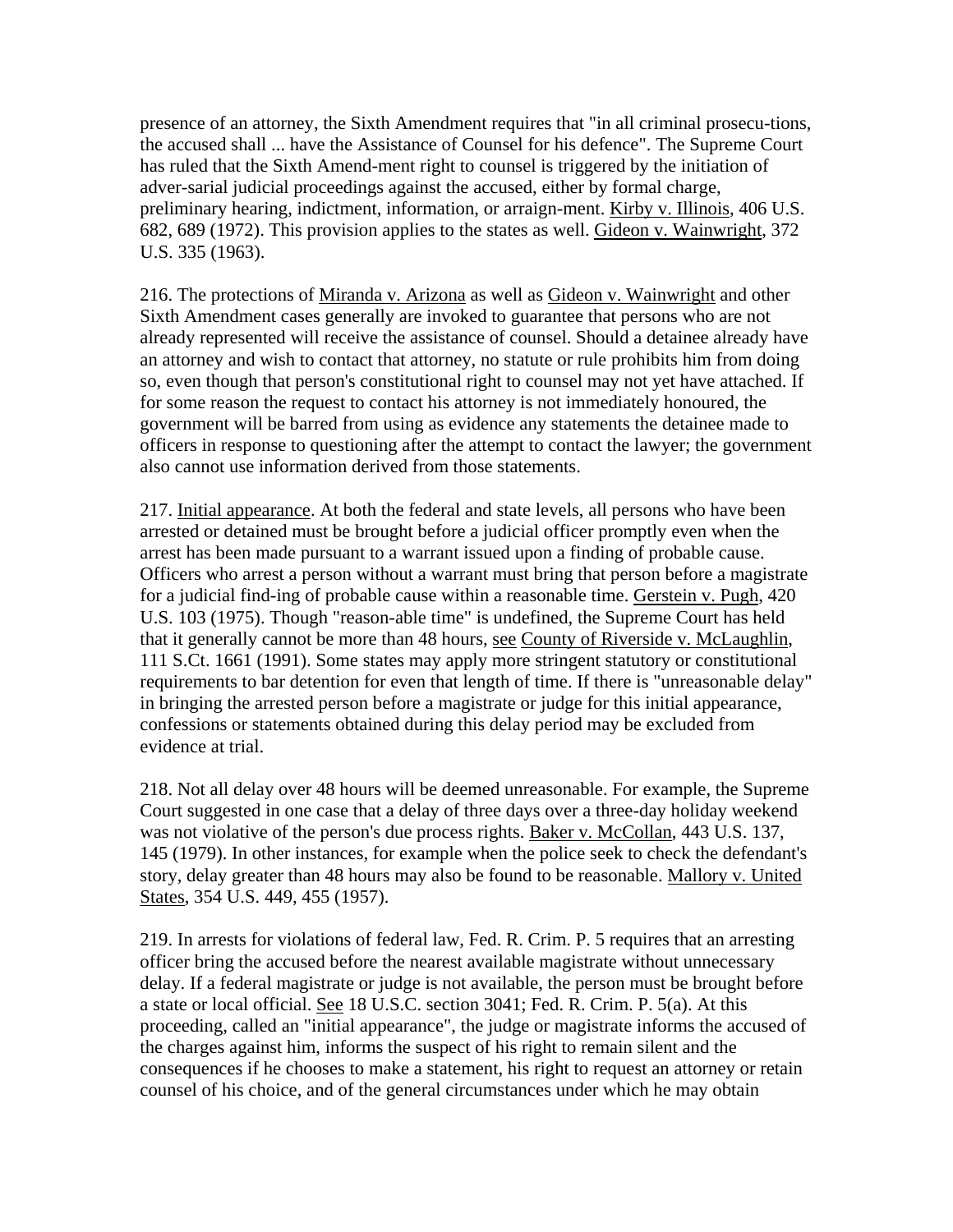pretrial release. Fed. R. Crim. P. 5(c). The magistrate will also inform the accused of his right to a preliminary hearing, assuming that the person has not yet been indicted by a grand jury, and allow reasonable time to consult with his attorney. Fed. R. Crim. P. 5(c).

220. Pretrial release. In the federal system and the various states, the general rule is that persons awaiting trial will not be detained in custody unless the judicial officer cannot be assured that there are conditions of release that will reasonably guarantee the safety of the public and the appearance of the person at the criminal trial. Since the amount of bail is not the only factor in determining the risk that a charged person would flee before trial, his financial status may not be the overriding concern. Courts frequently take into account such other factors as the seriousness of the crime (and the severity of the penalty the person is likely to face if convicted), the strength of the evidence, and the individual's ties to the community in assessing the likelihood that he will appear at his trial.

221. A person lacking the financial means to secure release by a cash bond or by arranging for a bail bondsman to act as a surety may be released on other conditions which might reason-ably guarantee appearance at trial. Such conditions may include requirements to report regularly to a designated law enforcement or pretrial services agency, to limit his travels or remain under house arrest, to comply with a curfew, and the like. The court may also impose conditions of release that are designed to protect the public safety, such as prohibitions against contacting or associating with certain individuals.

222. If release on bail is ordered, the amount of bail should be set at a figure sufficient to guarantee the person's availability at trial. Stack v. Boyle, 342 U.S. 1, 4 (1951). A person with fewer assets would, theoretically, be as unwilling to forfeit all his property as a person with substantial assets. Under that analysis, bail could be set at a much lower figure for the detainee of lesser wealth. However, as a practical matter courts may have less confidence in ordering low bail or alternatives to the pledging of property for persons who pose a risk of flight for other reasons, such as the aforementioned severity of the crime and lack of community ties, and who also lack substantial financial assets that would be risked by pretrial flight.

223. In federal courts, the Bail Reform Act, 18 U.S.C. sections 3141 et seq., provides that, except for the categories of particularly dangerous persons or persons likely to flee if not detained, defendants awaiting trial can be released on personal recog-ni-zance, upon the execution of an unsecured appearance bond, or upon other conditions. The other conditions may include a requirement that the defendant remain in the custody of a designated custodian or that the defendant's movements be subject to electronic monitoring, that the defendant restrict his travel outside the jurisdiction, that the defendant post a cash bond or pledge property as security for his promise to appear at trial, or that the defendant execute a bail bond with a solvent surety.

224. The Bail Reform Act also provides that when a judicial officer "finds that no condition or combination of cond-itions will reasonably assure the appearance of the person as required and the safety of any other person and the community, he shall order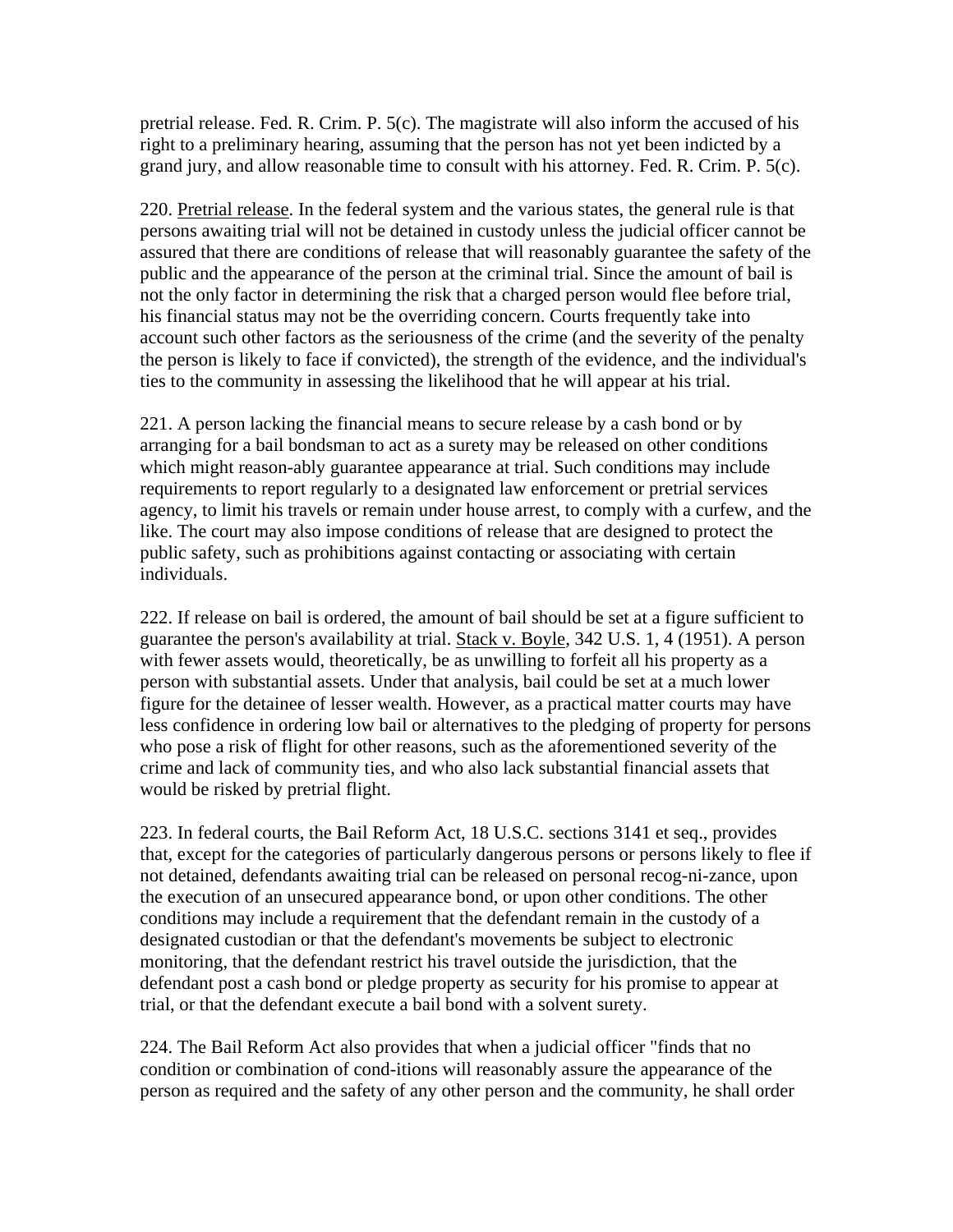the detention of the person prior to trial". 18 U.S.C. section 3141(e). In certain circumstances the statute allows a rebuttable presumption against release pending trial. 18 U.S.C. section 3142(e),(f)(1). The rebuttable presump-tion arises if (i) within the past five years the defendant while released pending trial on another matter, had committed a crime of violence, a crime for which the maximum sentence was life imprisonment or the death penalty, a serious drug felony, or (in conjunction with other circumstances) any other felony, or (ii) the judge finds probable cause to believe that the defendant committed a serious drug or firearms felony. Subject to rebuttal by the defendant, the court shall find that no condition or combination of conditions will reasonably assure the appearance of the person if released before trial or the safety of any other person and the community. The court may also deny release pending trial if it finds a serious risk of flight or that the defendant will obstruct or attempt to obstruct justice, or threaten or attempt to threaten, injure, or intimidate a prospective witness or juror. 18 U.S.C. section  $3142(f)(2)$ .

225. At a detention hearing under the statute, the arrested person has the right to counsel, to cross-examine witnesses called by the government, and to testify and present witnesses and evidence on his behalf. If after the hearing the judicial officer finds that no conditions of pretrial release can reasonably ensure the safety of other persons and the community, he must state his findings of fact in writing and support his conclusions with "clear and convincing evidence". 18 U.S.C. section 3142(f), (i). The statute further spells out the factors that the judicial officer must consider: the nature and seriousness of the charge, the strength of the government's evidence, the detained person's background and characteristics, and the nature and seriousness of the danger that would be posed if the detained person was released. 18 U.S.C. section 3142(g).

226. A person subject to pretrial detention - either because the individual cannot "make" the bail which has been set or because the court has declined to release him under any circumstances - may appeal to a higher court. Stack v. Boyle, supra. Under federal law, if the person is ordered detained by a magistrate, he may file a motion with the district court for revocation or amendment of the order. The statute requires that the motion shall be determined "promptly". 18 U.S.C. section 3145(b). If the district court denies the motion, he may appeal the order to the court of appeals. That appeal too shall be determined "promptly". 18 U.S.C. section 3145(c). The remedy of appeal is guaranteed to persons regardless of their ability to pay for an attorney; an indigent defendant who wishes to appeal the decision will be assisted by court-provided counsel, and the indigent appellant will not have to pay any court costs or filing fees in order to perfect his appeal.

227. Approximately 62 per cent of federal offenders were released prior to disposition of their cases in 1990. Of those who were not released, two thirds were denied bail and were detained after a hearing at which it was determined that they posed a danger to the community. Defendants denied pretrial release because of their potential danger were held an average of 88 days before disposition of their cases.

228. State procedures for setting and making bail are relatively similar to the federal process, although there are significant variations in law and practice among the 50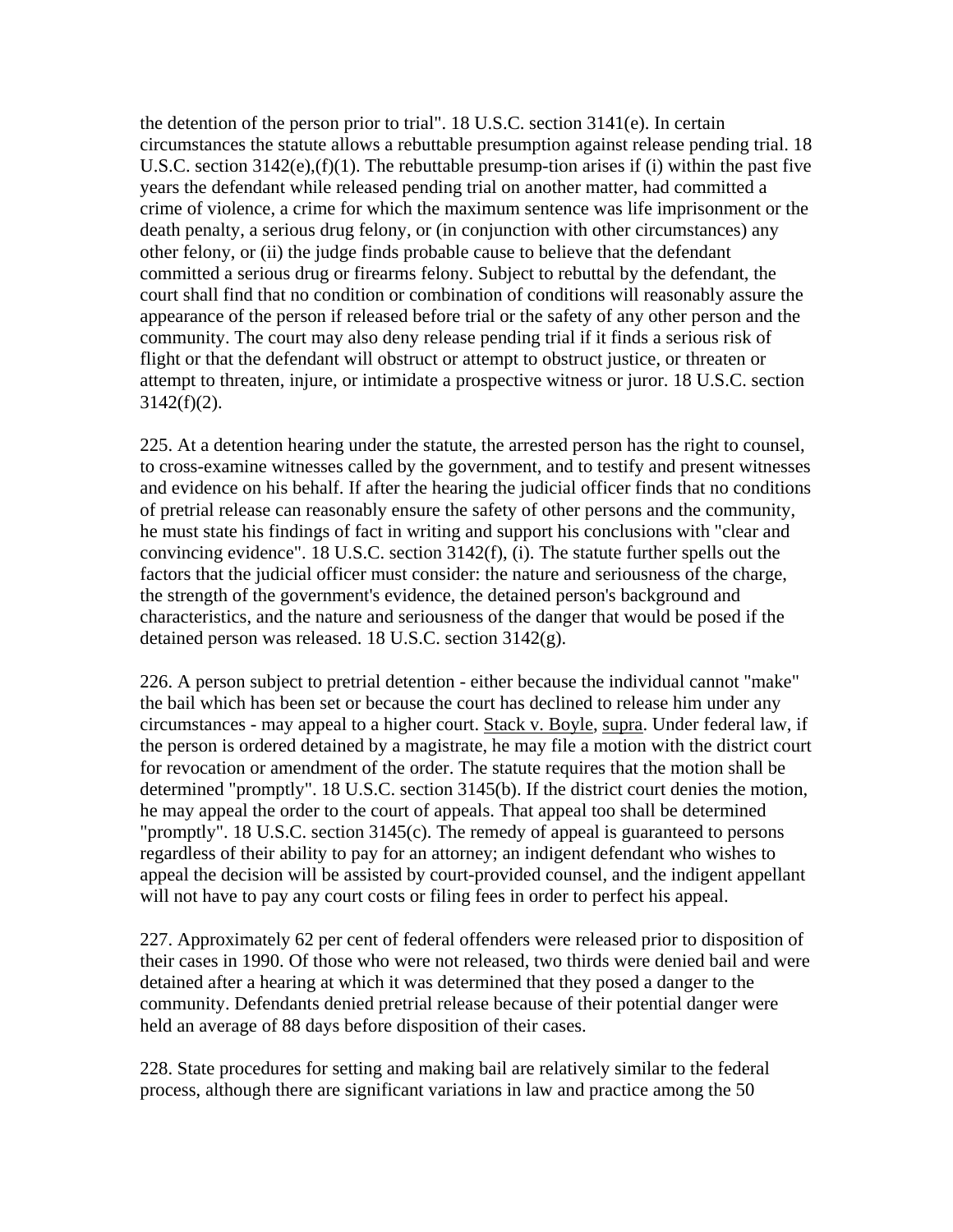jurisdictions. States take into account different factors in setting bail, and some have no statutory factors for setting bail. None the less, certain factors are usually considered, including the seriousness of the offence, the strength of the case against the suspect, and the suspect's prior criminal record. Bail is usually arranged through a cash payment, an agreement with a bail bondsman, or on the suspect's personal recognizance.

229. In 1990, an estimated 65 per cent of defendants facing felony charges in the nation's 75 most populous counties were released prior to the disposition of their cases. More than half were released within a day of arrest, and 80 per cent were released within a week of their arrest. Of the 35 per cent who remained in custody pending disposition of their criminal cases, approximately one in six defendants was denied release on bail; the other five in six were unable to post the required bail amount. Felony defendants detained prior to disposition were held in custody for an average of 37 days.

230. Right to speedy trial. In addition to providing the protection of the right to counsel, the Sixth Amendment also guarantees that "[in] all criminal prosecutions, the accused shall enjoy the right to a speedy and public trial ...". This speedy trial protection applies to state as well as federal prosecutions. In federal courts, the right is implemented by the Speedy Trial Act, 18 U.S.C. sections 3161 et seq. Many states have adopted similar statutes. The right to speedy trial is discussed in greater detail under article 14.

231. The military justice system. In military jurisprudence, the apprehension and restraint of individuals are addressed in the Uniform Code of Military Justice, articles 7 through 14, 10 U.S.C. sections 807-14. The civilian term "arrest" is equivalent to the military term "apprehension". Under the Uniform Code of Military Justice (UCMJ), article 7, 10 U.S.C. section 807, an individual may be apprehended only upon reasonable belief that an offence has been committed and that the person apprehended committed it.

232. This matter is expounded in Rule for Court-Martial 302, Manual for Courts-Martial (1984). This rule details that warrants are not required for apprehension (except in certain cases involving private dwellings) and that reasonable force may be used to effect the apprehension.

233. The imposition of restraint is effected pursuant to UCMJ, article 9, 10 U.S.C. section 809, and is more particularly described in Rule for Court-Martial 304, Manual for Courts-Martial. Pretrial restraint is moral or physical restraint on a person's liberty and may consist of, in order of increasing severity: conditions on liberty (orders directing a person to do or refrain from doing specified acts), restriction in lieu of arrest (orders directing the person to remain within specified limits, while still performing full military duties), arrest (orders directing the person to remain within specified limits, while not performing full military duties), and confinement (physical restraint, imposed by order of competent authority, depriving a person of freedom pending disposition of charges).

234. Rule for Court-Martial 305 discusses pretrial confinement in great detail. Only a commanding officer, to whose authority a civilian or officer is subject, may order pretrial restraint of that civilian (subject to trial by court-martial) or officer. Any commissioned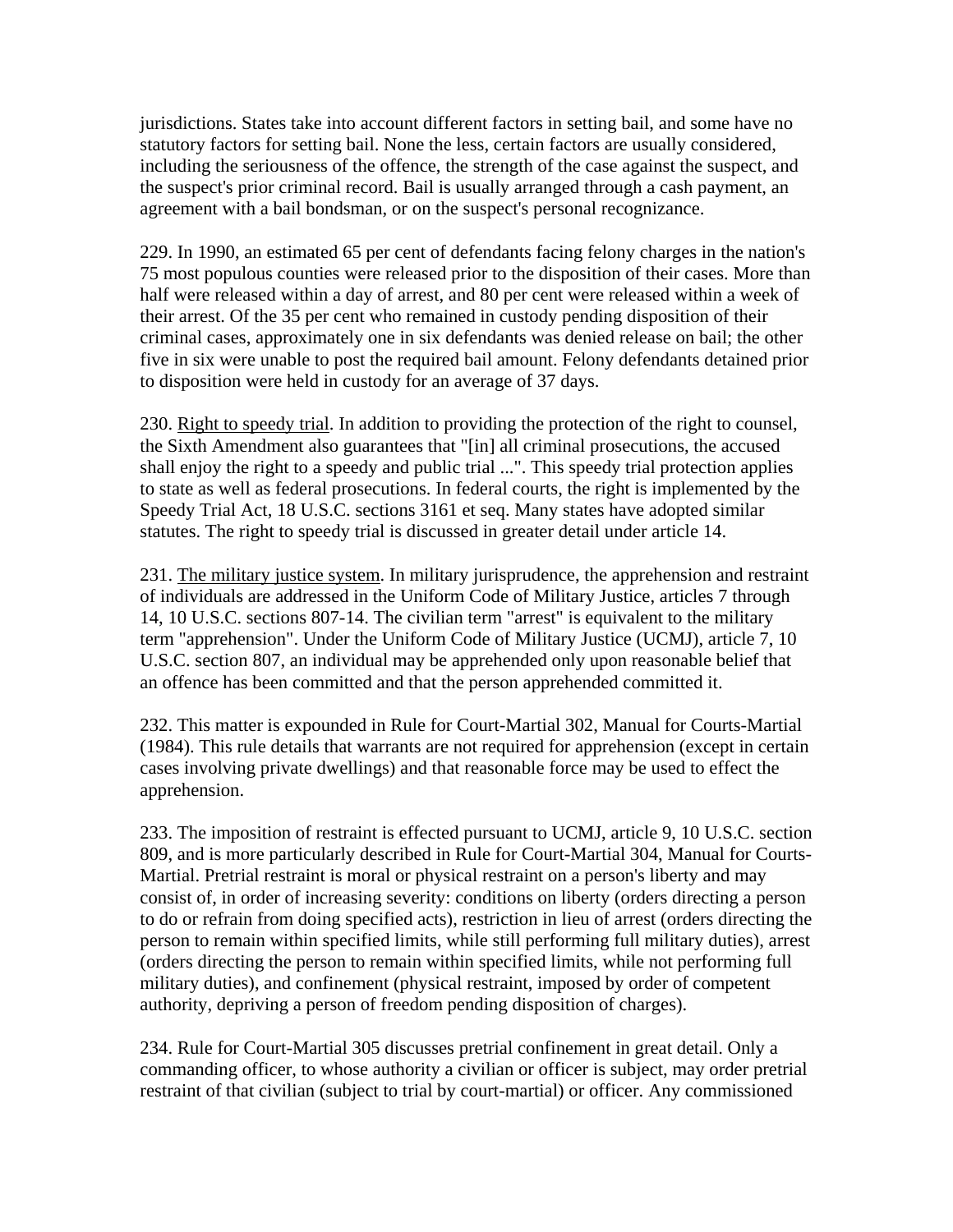officer may order the pretrial confinement of an enlisted member. An individual may be ordered into pretrial confinement only if there is probable cause to believe that an offence triable by court-martial has been committed, the person confined committed it, and confinement is required by the circumstances.

235. The person confined must be notified immediately of the nature of the offence charged; the right to remain silent and that any statement made may be used against such person; the right to retain civilian counsel at no expense to the government; the right to military counsel at no cost; and procedures for review of the pretrial confinement.

236. Within 72 hours of ordering an individual placed into pretrial confinement or being notified that a member of the unit is in pretrial confinement, the commander must decide whether or not the confinement will continue. The commander must order the prisoner's release unless the commander believes upon probable cause that a court-martial offence has been committed; the prisoner committed it; confinement is necessary because it is foreseeable that the prisoner will not appear at trial proceedings; the prisoner will engage in serious criminal misconduct; and less severe forms of restraint are inadequate.

237. Within seven days of the imposition of the restraint, a review must be conducted of the adequacy of probable cause to believe the prisoner has committed an offence and of the necessity of continued pretrial confinement. The review is conducted by a neutral and detached officer, who must consider the confining commander's decision, written matters, and any presentation made by the prisoner and the prisoner's counsel, who are allowed to appear at the review.

238. Once the charges for which the prisoner is being held are referred to trial by courtmartial, the pretrial confinement is subject to review by the military judge. Should the judge determine the pretrial confinement resulted from an abuse of discretion, the military judge shall order administrative credit for any pretrial confinement served as a result of the abuse. There is no avenue for compensation to a prisoner who is determined to have been wrongly confined.

239. Under Rule for Court-Martial 707, the prisoner must be brought to trial within 120 days of the imposition of restraint. Pretrial confinees and post-trial confinees may be quartered in the same facility and may use common areas (such as dayrooms), but their actual quarters must be separate. Habeas corpus procedures are available to an accused through Federal District Court.

240. Recently, Congress enacted a "bill of rights" for military members who are required to submit to a mental health examination (National Defense Authorization Act, Pub L. No. 102-484, 106 Stat 2315, 1506 (1992)). The commander must consult a mental health professional prior to referring a member for a mental health evaluation. The commander must provide the member with a written notice that includes an explanation for the referral, the name of the mental health professional consulted by the commander, and how to contact an attorney or inspector general for assistance in challenging the referral. The member may have an attorney to assist in redress; have the assistance of the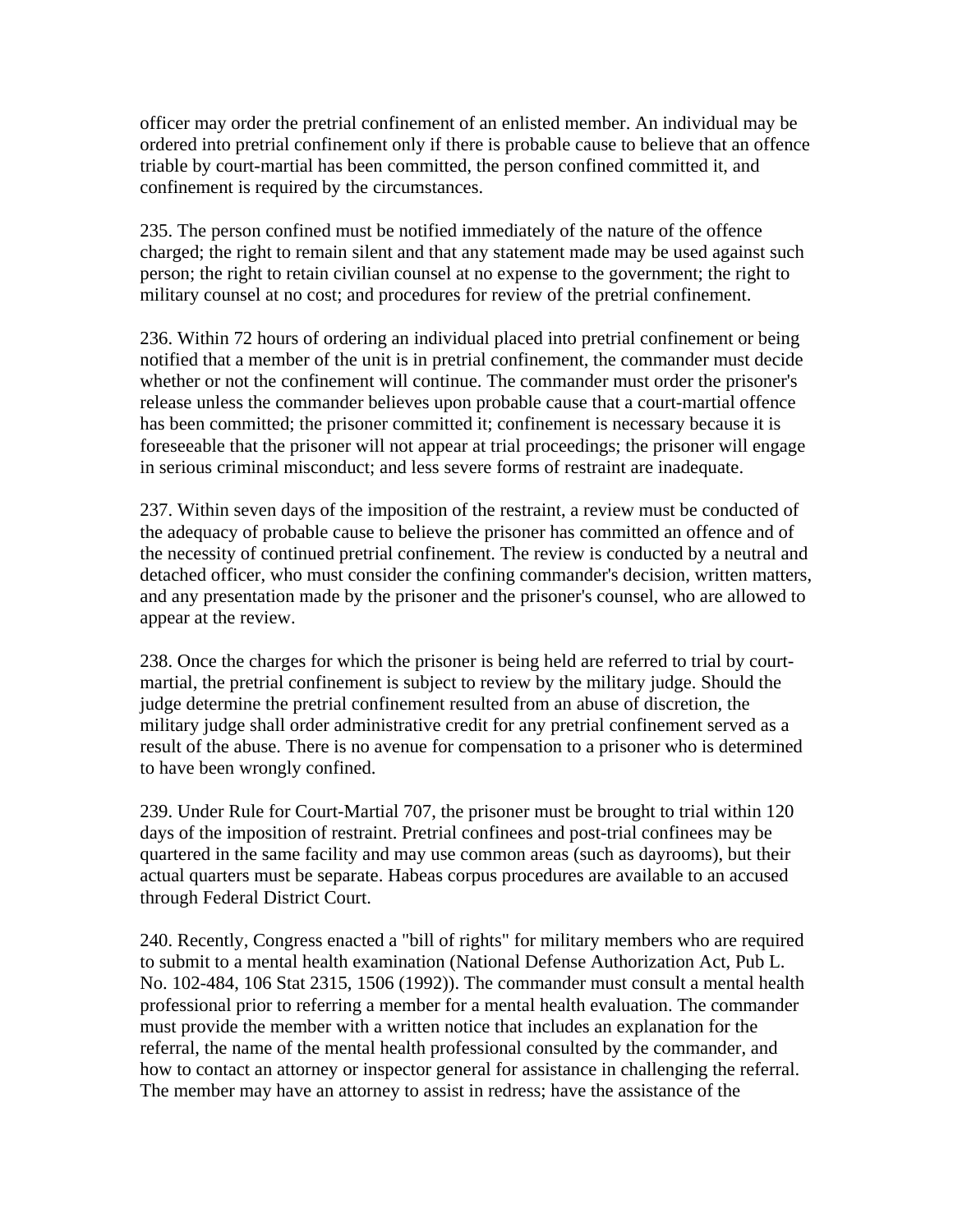inspector general to review referral; and be evaluated by a mental health professional of the member's own choosing. The Act prohibits using mental health referrals against members for whistle blower activities. It also includes special procedures for emergency or inpatient evaluations. The Act requires the Secretary of Defense to revise applicable regulations to incorporate these requirements. These requirements do not become effective until the regulation revision is completed.

241. Detention to secure the presence of a witness. A person may also be held in custody to secure his presence as a material witness at an upcoming trial. The Supreme Court has stated that the "duty to disclose knowledge of crime ... is so vital that one known to be innocent may be detained in the absence of bail, as a material witness". Stein v. New York, 346 U.S. 156, 184 (1953). Federal law accordingly has a material witness statute, 18 U.S.C. section 3144, that provides:

> "If it appears from an affidavit filed by a party that the testimony of a person is material in a criminal proceeding, and if it is shown that it may become impracticable to secure the presence of the person by subpoena, a judicial officer may order the arrest of the person and treat the person in accordance with the provisions of [the Bail Reform Act]. No material witness may be detained because of inability to comply with any condition of release if the testimony of such witness can adequately be secured by deposition, and if further detention is not necessary to prevent a failure of justice. Release of a material witness may be delayed for a reasonable period of time until the deposition of the witness can be taken pursuant to the Federal Rules of Criminal Procedure."

242. Custody of the witness may be obtained by means of an arrest warrant secured from a judge upon a showing of probable cause to believe that the testimony of the witness is material and that it may be impracticable to secure the witness's presence by subpoena. Bacon v. United States, 449 F.2d 933, 937-39 (9th Cir. 1971); United States v. Coldwell, 496 F. Supp. 305, 307 (E.D. Okl. 1979); United States v. Feingold, 416 F. Supp. 627, 628 (E.D.N.Y. 1976). Where a material witness is held in custody under that provision, the prosecutor is obligated to make a bi-weekly report to the court explaining why it is necessary that the witness continue in detention in lieu of giving a deposition under the Federal Rules of Criminal Procedure. Fed. R. Crim. P. 46(g). In addition, the witness held in custody must be given appointed counsel if the witness is financially unable to afford a lawyer. In re Class Action Application for Habeas Corpus on Behalf of All Material Witnesses in Western Dist. of Texas, 612 F. Supp. 940, 943 (W.D.Tex. 1985).

243. Detention for contempt of court. A person may also be held in custody as a means of ensuring compliance with a court order. The decision to take a contemner into custody is reserved for the judge, and is subject to appeal to a higher court. Courts have the inherent power to enforce compliance with their lawful orders through civil contempt. Shillitani v. United States, 384 U.S. 364, 370 (1966). A finding of civil contempt and the remand of the individual into custody solely for the purpose of coercing obedience to lawful orders is not viewed as criminal punishment. Id. Court-ordered detention under its civil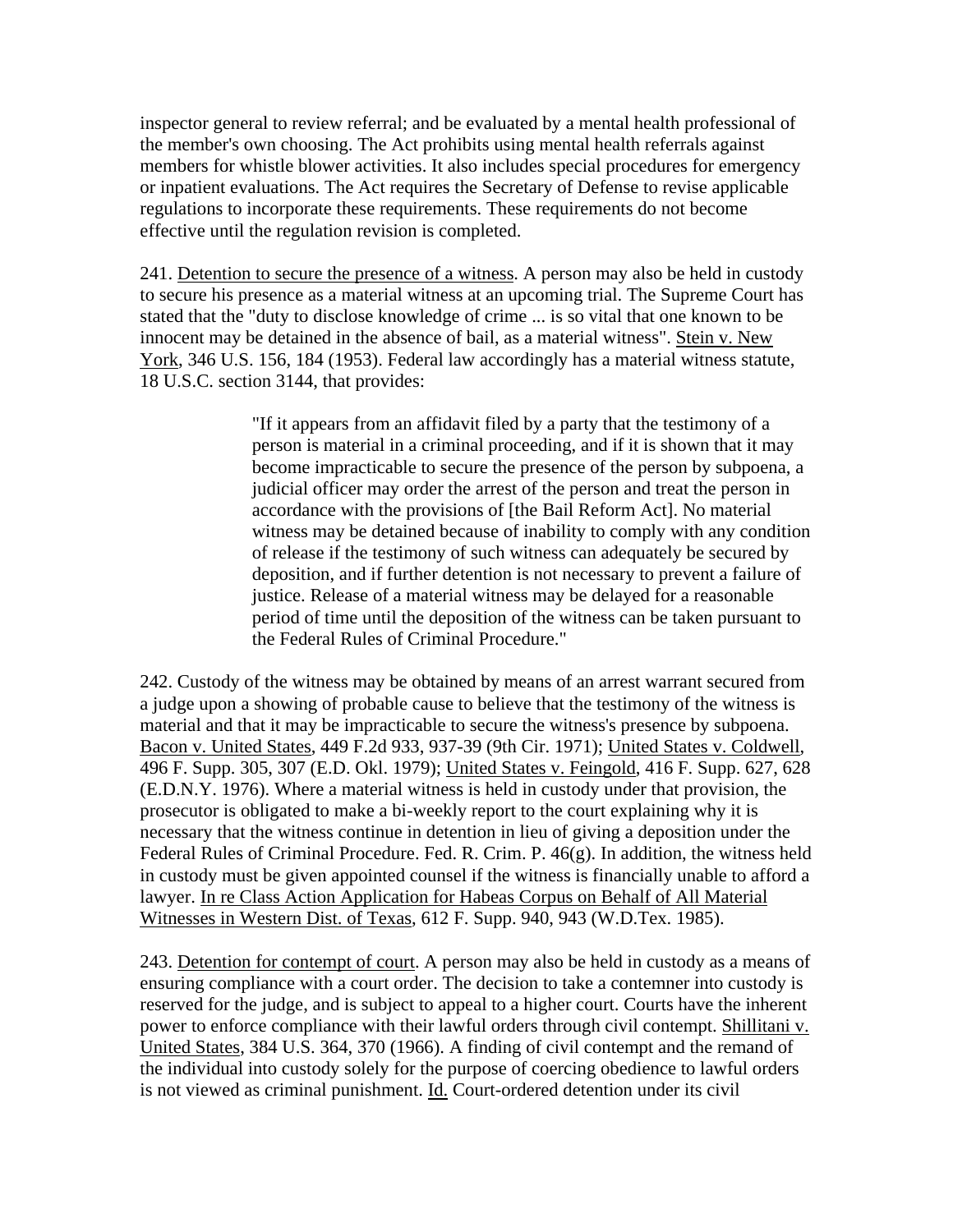contempt powers may continue indefinitely but not forever. United States ex rel. Thom v. Jenkins, 760 F.2d 736, 740 (7th Cir. 1985). The continued incarceration must be subject to court review at reasonable intervals or when requested by either party. Moreover, the decision to maintain a person in custody in order to compel his compliance is appealable to a higher court; the standard of review of a trial court civil contempt sanction is the abuse of discretion standard: if there is clear and convincing evidence of the contemner's violation of a court's prior lawful order, the trial court would have broad discretion in finding civil contempt and imposing sanctions, and the finding and the sanction would be reversed only for abuse of discretion. Peppers v. Barry, 873 F.2d 967, 968 (6th Cir. 1989); Stotler & Co. v. Able, 870 F.2d 1158, 1163 (7th Cir. 1989); United States v. Hefti, 879 F.2d 311, 315 (8th Cir. 1989), cert. denied, 110 S.Ct. 1125 (1990).

244. Commitment for mental disease. Persons suffering from a mental disease or defect may be detained and treated based upon a judicial finding that the release of such persons would be dangerous to themselves or others. "Involuntary civil commitment" is the process by which individuals alleged to have a mental illness or other mental impairment are deprived of their liberty and confined to an in-patient hospital setting for treatment.

245. The U.S. Supreme Court has held that persons who have not been convicted or suspected of any criminal conduct may be detained if it can be determined that, by reason of a mental disease or defect, they are likely to cause harm to themselves, or to others. United States v. Addington, 441 U.S. 418 (1978). All states have civil commitment statutes that allow a person to be committed to a mental health facility for treatment and care. Because such statutes permit the state to deprive citizens of their liberty, the state is required to satisfy an exceptionally high standard of proof, illustrating both the mental state of the individual and the imminent danger posed by the person. As the Supreme Court noted in 1978, "the individual's interest in the outcome of a civil commitment proceeding is of such weight and gravity that due process requires the state to justify confinement by proof more substantial than a mere preponderance of the evidence". United States v. Addington, supra, at 427. Most states require "clear and convincing" evidence to be presented, others possess a "clear, cogent, and convincing" standard, and a few states require an even higher standard of "clear, unequivocal and convincing" proof.

246. While the states and the federal government retain the power to commit individuals in the various circumstances noted above, the U.S. Supreme Court "repeatedly has recognized that civil commitment for any purpose constitutes a significant deprivation of liberty that requires due process protection". United States v. Addington, supra, at 425; see also Jackson v. Indiana, 406 U.S. 715 (1972); Humphrey v. Cady, 405 U.S. 504 (1972); In re Gault, 387 U.S. 1 (1967); Specht v. Patterson, 386 U.S. 605 (1967). Recognizing the unique, non-criminal status of individuals detained in this manner, the Supreme Court has affirmatively noted that "in a civil commitment state power is not exercised in a punitive sense". United States v. Addington, supra, at 428.

247. The same rules apply to the states. State law usually requires, as a prerequisite to involuntary confinement, proof that patients have a mental disability that renders them dangerous to themselves or others, or, less commonly, gravely disabled and unable to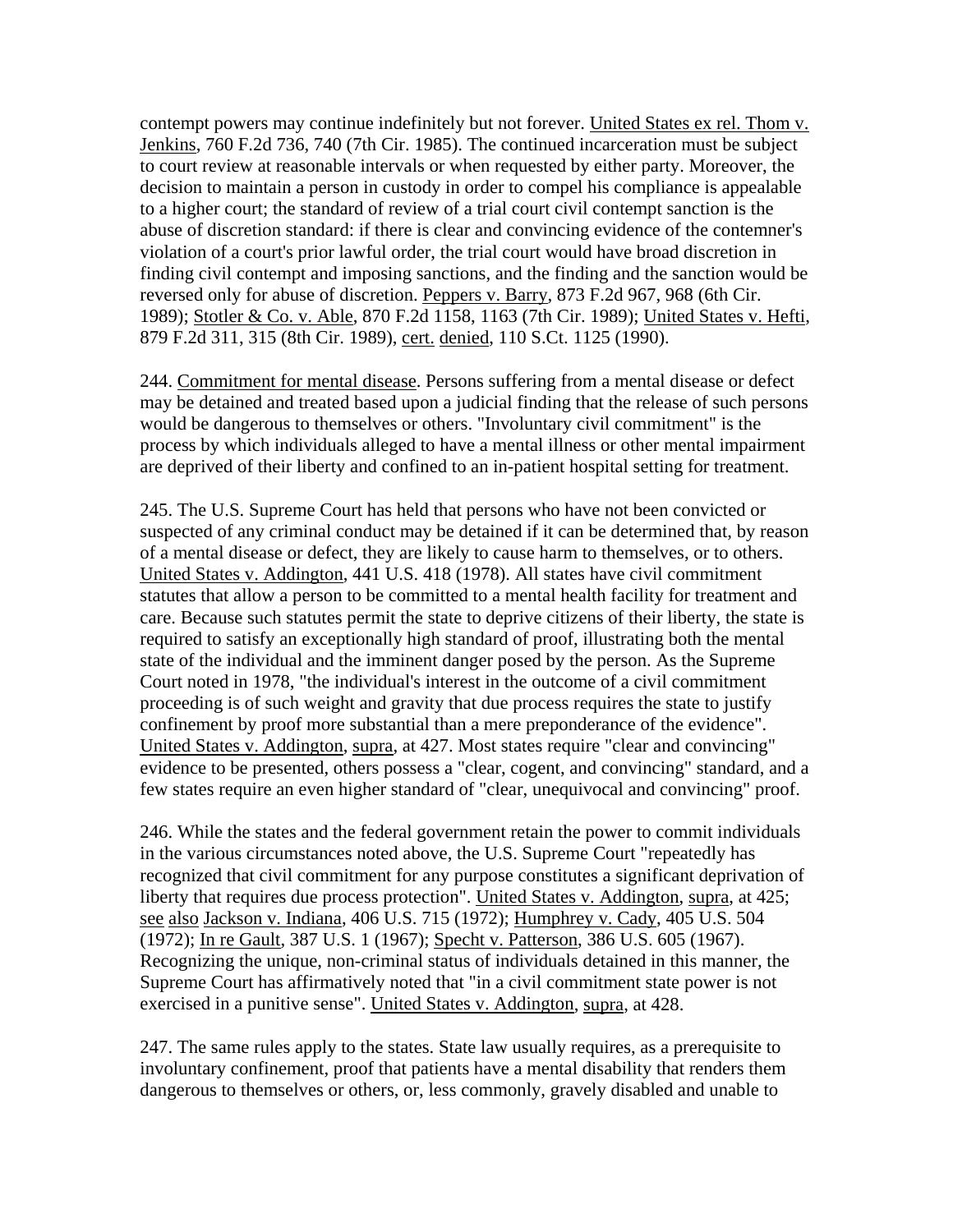care for basic needs. The process is initiated when a third party petitions a local court asking the court to commit an individual. Following receipt of the petition, the court holds a hearing to determine whether the individual whose commitment is sought meets the jurisdiction's commitment standard. An emergency commitment can be ordered without a hearing for a period of time which is usually 72 hours. Allegedly mentally ill individuals are represented by counsel in these proceedings, but other procedural requirements vary from state to state. In addition, the Miranda rule described above applies to state custodial interrogations. See, e.g., Etelle v. Smith, 451 U.S. 454 (1981).

248. Voluntary commitment includes procedures where individuals sign themselves into a facility for treatment as well as actual third-party-initiated commitments or admissions to hospitals. State statutes typically permit the superintendent of a facility to admit an individual if the superintendent believes the person to be "suitable for admission", and parents may commit their dependent children through various procedures without a court hearing. The U.S. Supreme Court has held, however, that the deprivation of liberty involved in so-called voluntary commitment requires that a neutral fact-finder determine the child's suitability for commitment. Parham v. J.R., 442 U.S. 584 (1979).

249. A person who is acquitted on a criminal charge by reason of insanity may continue to be confined after acquittal only after a determination that the individual is both mentally ill and dangerous. Foucha v. Louisiana. 112 S.Ct. 1780 (1992).

250. All states provide patients with the right to habeas corpus to contest the legality of their commitments. Moreover, state statutes afford patients a right to have the need for their confinement reviewed periodically. These statutes are an outgrowth of the Supreme Court's holding in Donaldson v. O'Connor, 422 U.S. 563 (1975), that even where an individual's initial commitment may have been founded on a legally adequate basis, confinement cannot continue after the basis no longer exists.

251. Detention of illegal immigrants. Non-citizens who are apprehended attempting to enter the United States illegally (excludable aliens) or who are apprehended following entry into the United States (deportable aliens) may be detained pending exclusion or deportation hearings or returned to their home countries. Detention is generally based on the conclusion that a particular alien poses a danger to the community or is likely to abscond.

252. In the case of some excludable aliens who have committed serious crimes in the U.S. and have served their criminal sentences, or who have serious mental illnesses, immigration detention has lasted for considerable periods due to concerns that the particular aliens involved pose a danger to the community and the refusal of their home country to accept them back. Their detention, which is currently authorized under section 236(b) of the Immigration and Nationality Act, has repeatedly been challenged as unauthorized by law, unconstitutional or arbitrary and in violation of international law, with limited success to date. See Alvarez-Mendez v. Stock, 746 F. Supp. 1006, aff'd 941 F.2d 956 (1992), cert. denied, 113 S.Ct. 127 (1992) (general principles of international law allegedly forbidding arbitrary detention were not applicable to detention of Cuban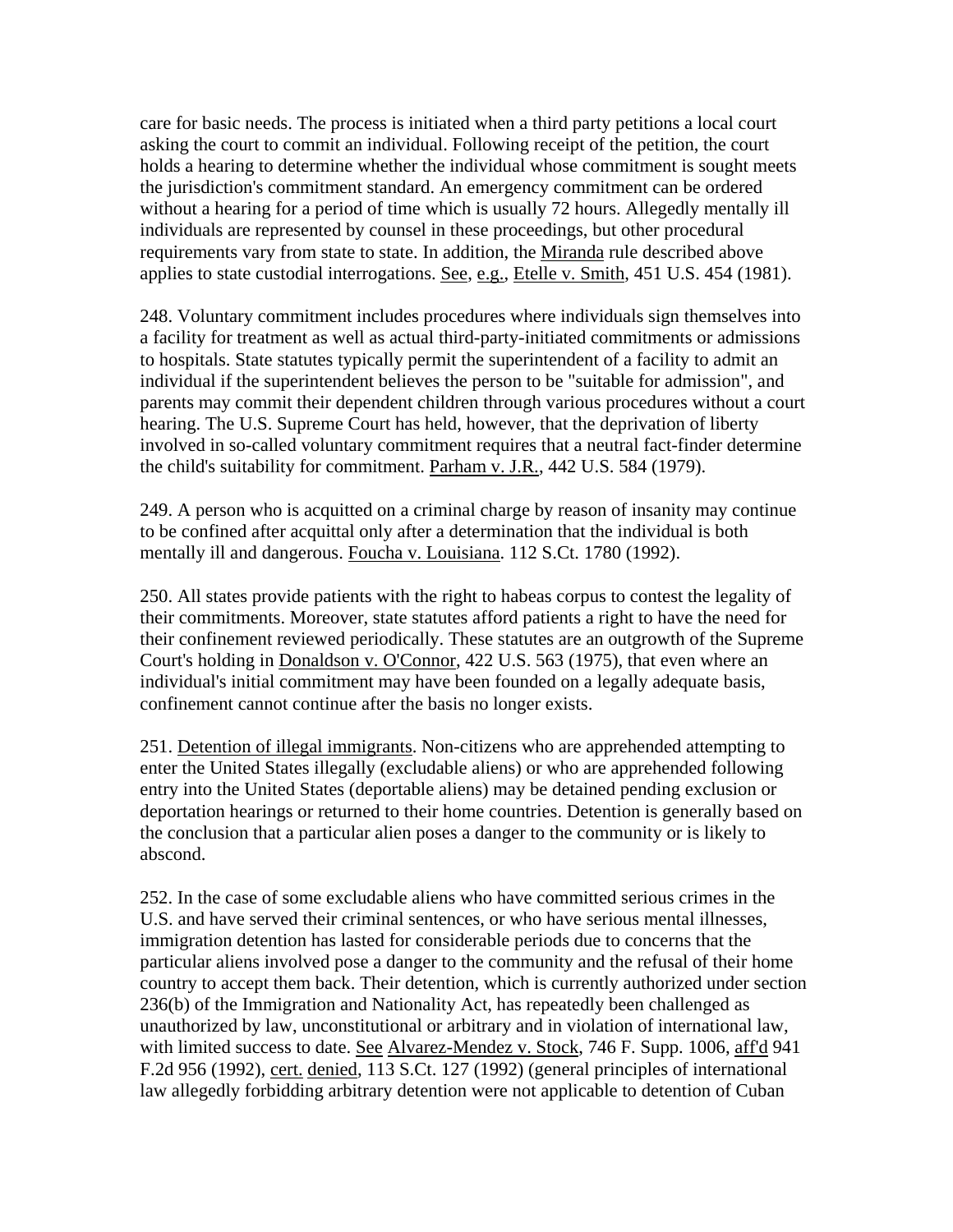national found excludable and deportable; detention to protect society is not punishment); Garcia-Mir v. Meese, 788 F.2d 1446 (11th Cir.), cert. denied, Ferrer-Mazorra v. Meese, 479 U.S. 889 (1986) (the Attorney General has implied authority to detain excludable aliens indefinitely); but see Barrera-Echavarria v. Rison, 21 F.3d 314 (9th Cir. 1994), pet. reh'g. filed (16 May 1994) (granting habeas corpus to a Mariel Cuban).

253. Both excludable and deportable aliens in the United States have a right to apply for habeas corpus (see below), as well as political asylum and withholding of exclusion/deportation. The application of U.S. immigration law to illegal aliens, and their rights in immigration proceedings, are discussed in detail under article 13.

254. Habeas corpus relief. The procedures set out above guarantee that throughout the U.S. a neutral judge will promptly and repeatedly be available to make judgements about the lawfulness of detention. In addition, habeas corpus is an historic remedy available to persons subject to restraint of their liberty. Hensley v. Municipal Court, 411 U.S. 345, 351 (1973). Art. I, section 9, cl. 2 provides that "the privilege of the Writ of Habeas Corpus shall not be suspended, unless when in Cases of Rebellion or Invasion the public Safety may require it". Through habeas corpus a person may obtain an immediate judicial hearing on the legality of the detention and an order directing the official who holds him in custody to release him, if appropriate. Wales v. Whitney, 114 U.S. 564, 574 (1885). In particular, a person in custody who has not been formally arrested and provided a preliminary hearing, as is required by law, may seek immediate release through an application for a writ of habeas corpus that he may file in either federal or state court. See United States ex rel. Davis v. Camden County Jail, 413 F. Supp. 1265, 1268 n.3 (D.N.J. 1976).

255. The process for obtaining habeas corpus relief is less onerous than other remedies; the Supreme Court has emphasized that the "very nature of the writ demands that it be administered with the initiative and flexibility essential to ensure that miscarriages of justice within its reach are surfaced and corrected". Harris v. Nelson, 394 U.S. 286, 291 (1969); Hensley v. Municipal Court, 411 U.S. at 350.

256. The right of a person to habeas corpus relief generally depends on the legality or illegality of his detention, i.e. whether the fundamental requirements of law have been complied with, and not on the underlying issues of guilt or innocence. However, the fundamental requirements of the law require that a person cannot be subject to detention unless a neutral and detached magistrate makes an independent finding that there is sufficient probable cause to believe that person committed an offence. Gerstein v. Pugh, 420 U.S. 103, 119 (1975).

257. Because there are other constitutional and statutory guarantees, the writ of habeas corpus is little used in practice as a remedy for protecting detainees in criminal cases. The writ can also be used to review a final conviction - in addition to the statutory right to appeal one's conviction -as well as to challenge execution of a sentence or to challenge confinement that does not result from a criminal conviction, such as the commitment into custody for mental incompetency or detention for immigration reasons.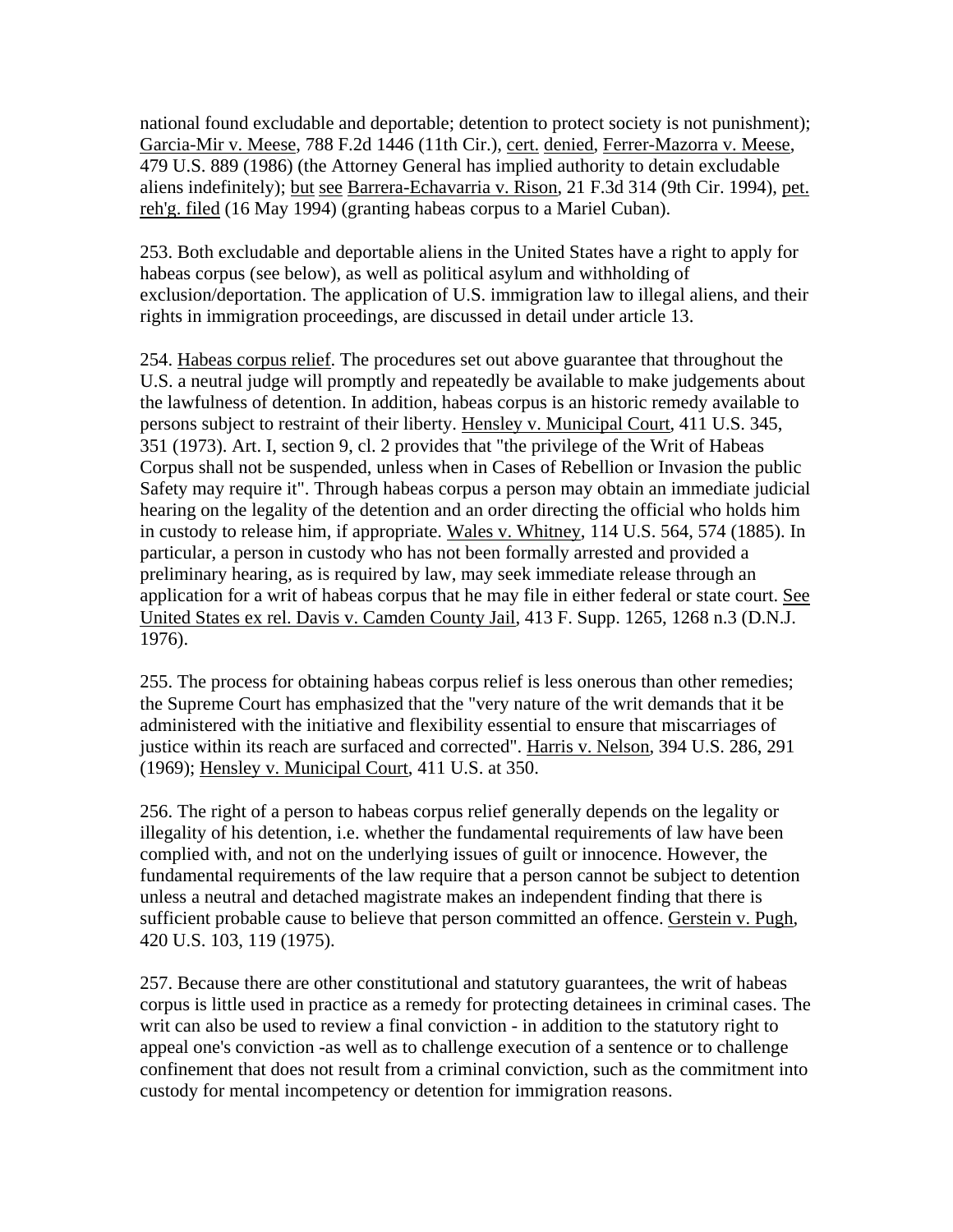258. Right to compensation. U.S. law at the federal and state levels provides ample remedies to victims of unlawful arrests and other miscarriages of justice. As described under article 2, victims of unlawful arrest or detention may collect damages from federal law enforcement officials for violations of their constitutional rights, Bivens v. Six Unknown Named Agents of Federal Bureau of Narcotics, 403 U.S. 388 (1971), and Congress has by statute provided for similar relief against state officials, 42 U.S.C. section 1983. Victims also have rights to compensation against state officials under provisions of state law. In both contexts, the defendants to such actions may raise the defence of qualified immunity, which is designed to protect the discretion of law enforcement officials in the exercise of their official functions. In some instances, immunity has been waived by statute, such as the Federal Tort Claims Act. In other cases, compensation may be available through insurance, or by special act of the legislature. There is, however, no constitutional or statutory requirement of compensation for all persons who have been arrested unlawfully. For this reason, and because the U.S. Government believes that few, if any, states actually provide an absolute right of compensation to all victims of unlawful arrest regardless of the circumstances, the U.S. conditioned its acceptance on the following understanding:

> "The United States understands the right to compensation referred to in Articles 9(5) and 14(6) to require the provision of effective and enforceable mechanisms by which a victim of an unlawful arrest or detention or a miscarriage of justice may seek and, where justified, obtain compensation from either the responsible individual or the appropriate governmental entity. Entitlement to compensation may be subject to the reasonable requirements of domestic law."

Article 10 - Treatment of persons deprived of their liberty

259. Humane treatment and respect. As discussed in connection with article 7, the Fifth, Eighth and Fourteenth Amendments to the U.S. Constitution, as well as federal and state statutes, regulate the treatment and conditions of detention of persons deprived of their liberty by state action. In addition, as discussed below, at both the federal and state levels a number of mechanisms exist to ensure that, through enforcement of their constitutional and statutory rights, prisoners are treated with humanity and respect for their dignity, commensurate with their status.

260. In all criminal correctional systems, the policies and practices of prison staff are governed by official regulations. These regulations are based on U.S. and state constitutional requirements, and, with the exception of rules dealing exclusively with staff or security issues, are generally available to inmates through inmate libraries. Few if any systems' regulations comply with every provision of the United Nations Standard Minimum Rules for the Treatment of Prisoners and the Code of Conduct for Law Enforcement Officials, but most do substantially comply. For example, most U.S. department of corrections' regulations do not incorporate the United Nations standard that no male staff shall enter a women's institution unless accompanied by a woman. None the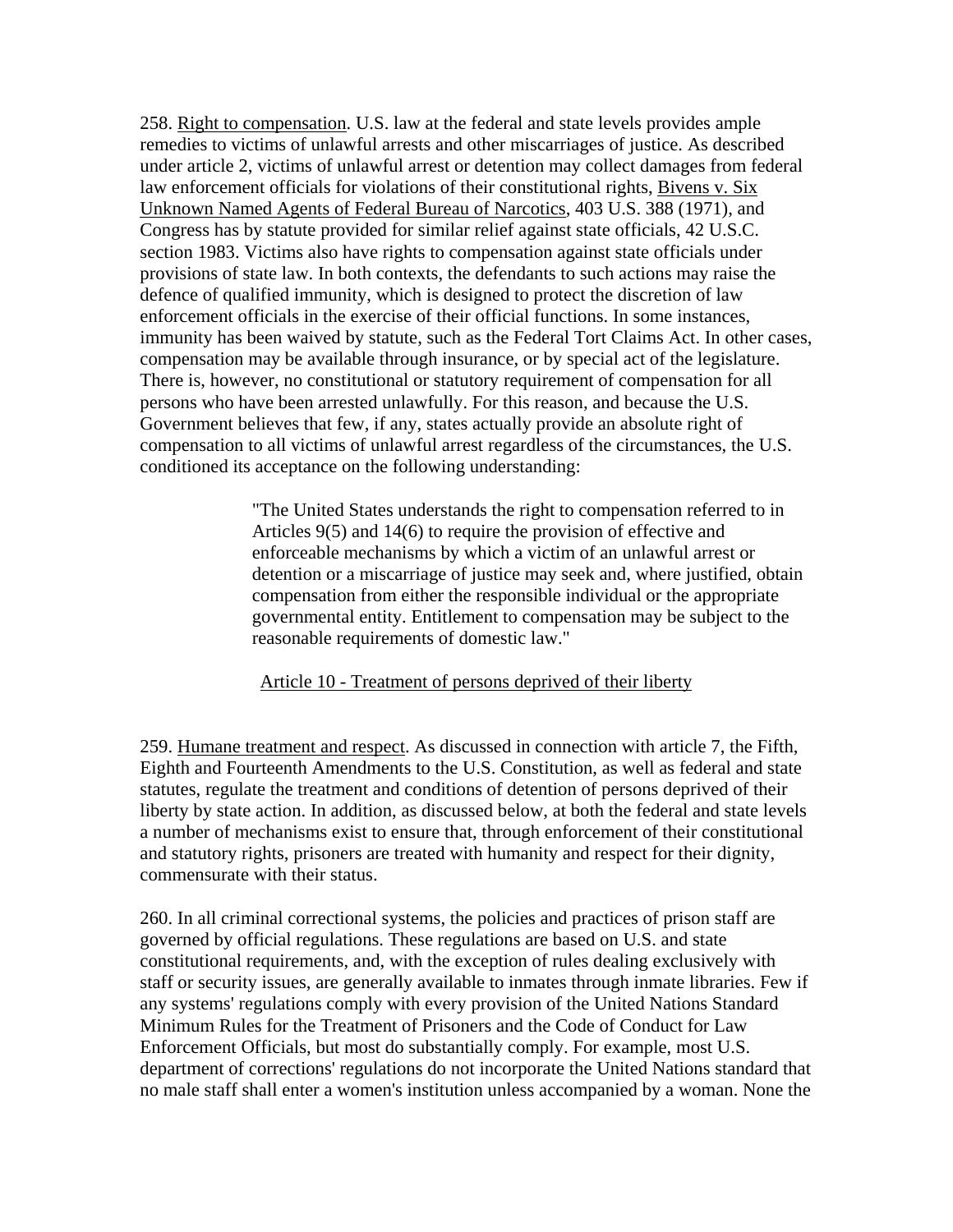less, the important underlying issue of sexual abuse is addressed through staff training and through criminal statutes prohibiting such activity. For example, federal correctional officers are given training regarding appropriate behaviour towards inmates of the opposite sex, and 18 U.S.C. section 2243 provides that anyone who engages in a sexual act with a person in a federal prison may be subject to a fine and/or a term of imprisonment.

261. As evidenced by the many successful suits that have been brought to enforce detainees' rights, the actual practice of detention in the United States frequently does not meet constitutional standards. Overcrowding in country jails is a perpetual problem, especially as the federal government often must rely upon those jails for pretrial detention. When prison policies are, on their face, inconsistent with constitutional provisions, or when the conduct of staff does not comport with policy, prisoners generally can bring their complaints to the attention of prison administrators through internal grievance procedures. A prisoner can also file suit in the appropriate federal or state court. Additionally, there are less formal mechanisms of complaint, such as writing letters to government representatives or to private activists apprising them of inmate concerns. Inmates are also afforded liberal access to the media through both written correspondence (28 C.F.R. section 540.20 (C)) and in-person interviews. In many instances these informal mechanisms give rise to internal and outside investigations of prison conditions and procedures.

262. With regard to civil commitments, current statutes and judicial decrees typically involve a host of procedural safeguards, including notice to relevant individuals, judicial hearings, representation of counsel, and presentation of evidence and cross-examination of adverse witnesses. Multiple opinions from mental health professionals are almost always required. Individuals detained as a result of their mental state are given appropriate mental health treatment and are regularly evaluated for possible release.

263. Correctional systems: federal government. Individuals convicted of federal crimes are sentenced by U.S. District Courts to the custody of the United States Attorney General. The Attorney General is appointed by the President and confirmed by the U.S. Senate, and manages the U.S. Department of Justice (DOJ). The Attorney General delegates custody responsibilities to the Federal Bureau of Prisons (BOP). The Director of the Bureau of Prisons retains full administrative responsibility for offenders designated to the Attorney General's custody.

264. The BOP operates nearly 80 correctional facilities across the United States. Offenders are placed in institutions based upon a host of factors, including the severity level of their offences, their criminal history, and any special needs or requirements. Persons being detained prior to their trial, or while waiting for their immigration hearings, are normally designated to special "detention" facilities or housing units within correctional institutions. These inmates are, to the extent practicable, managed separately from convicted offenders. See 18 U.S.C. 3142 (i)(2).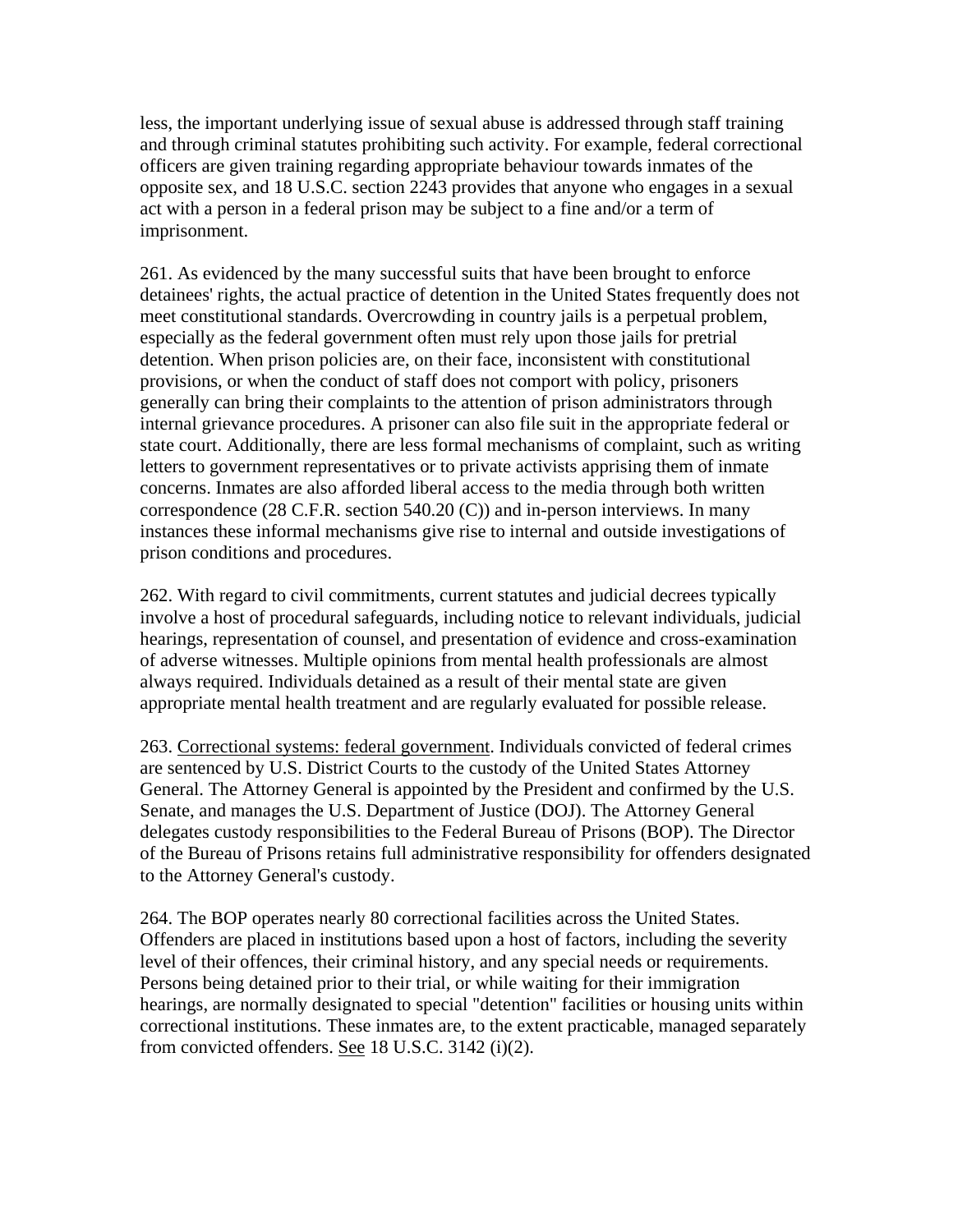265. Federal offenders may be sentenced directly to privately owned community corrections centres (CCCs), also known as "halfway houses". These facilities are usually owned and administered by private, non-profit service organizations (the Salvation Army, religious associations, etc.). Offenders serving part or all of their federal sentences in CCCs are still under the custody of the Attorney General and the BOP, although the daily management of these offenders is administered by the CCC professional staff. Private halfway houses are monitored regularly by BOP staff who provide training to CCC staff and who inspect the facilities to ensure that the CCC is in compliance with federal regulations regarding offender programme needs and facility safety requirements.

266. The operation of federal correctional institutions is directly supervised by the Director of the Bureau of Prisons, who reports to the Attorney General. When problems arise or allegations are raised regarding misconduct, the Attorney General may initiate an investigation. The Office of Inspector General within the Department of Justice conducts such investigations at the Attorney General's request. In addition, the BOP investigates allegations of staff misconduct internally through its Office of Internal Affairs. A separate branch of the Department of Justice may become involved if there is reason to believe the prisoners' rights are being violated. The legislative branch, the U.S. Congress, may initiate an investigation of the BOP's operations where problems are brought to their attention. Finally, federal courts may be called upon to resolve problems.

267. State and local systems. State prisons are normally operated by state corrections agencies. These agencies are normally located within the state's executive department, reporting to the governor or the state attorney general, though some are part of the health and human services or law enforcement division. State departments of corrections are structured in a fashion similar to the federal government. Persons are committed to the custody of the state department of corrections for service of a term of imprisonment. Where there are allegations of problems or improper behaviour, an investigation may be undertaken by the state's attorney general or by another branch of the government. An investigation may also be undertaken by federal authorities (such as the Civil Rights Division of the Department of Justice), particularly if the prisoner claims his constitutional rights have been violated. The matter also may be resolved in state or federal court.

268. County and local jails are supervised by the county or local government in which they are located. County jails, as well as county governments, are ultimately responsible to their respective state governments. In some large metropolitan areas, municipal or city governments may also exercise correctional authority, subject to state and federal law. Many states have systems of jail inspections to ensure that these local facilities are operated in conformity with state and local standards.

269. Staff training. All correctional staff in the United States are required to complete orientation programmes.

270. All Bureau of Prisons employees receive basic training during an intensive threeweek "Introduction to Correctional Techniques" course at the Bureau of Prisons Staff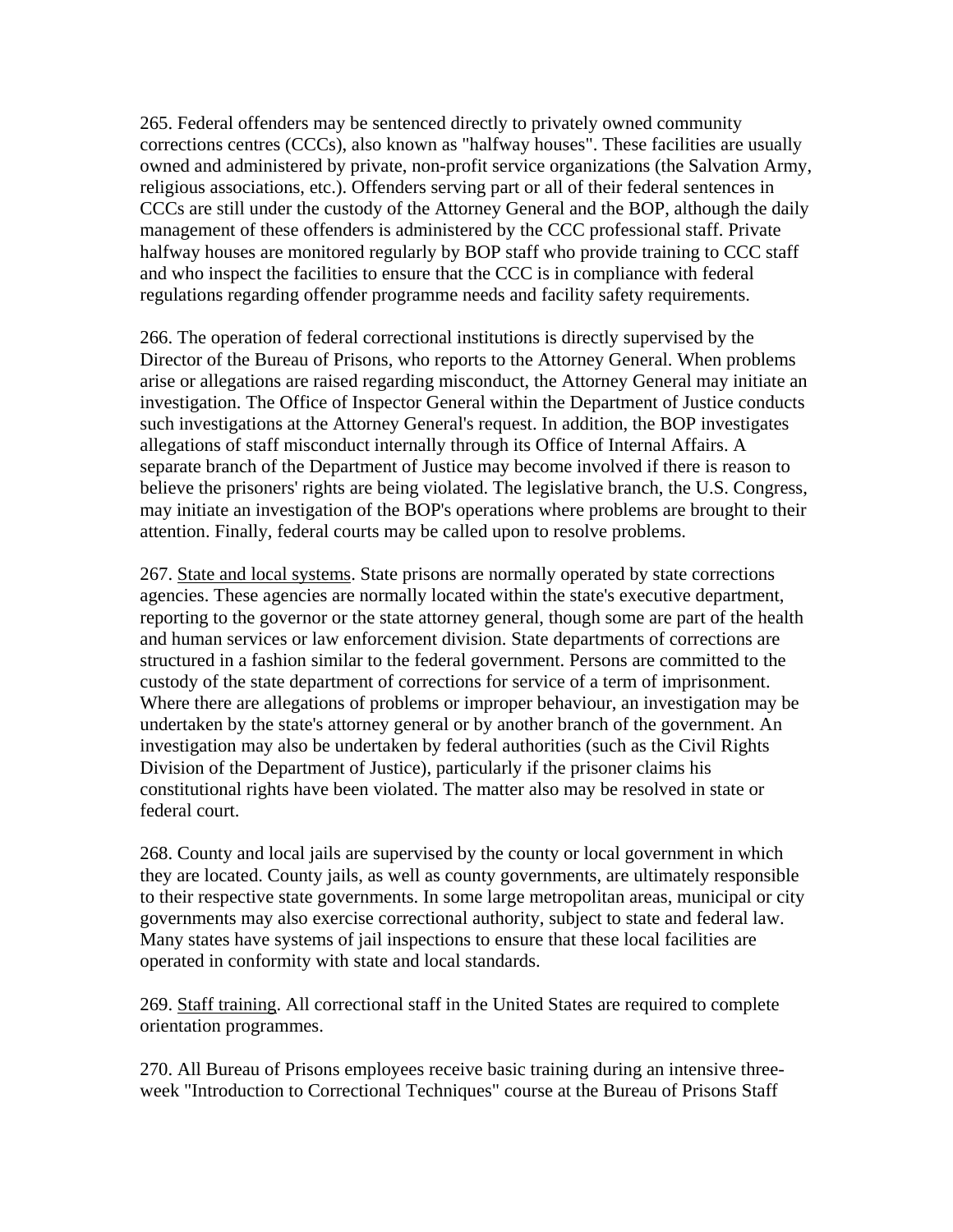Training Academy at the Federal Law Enforcement Training Center in Glynco, Georgia. This training programme provides professional instruction in three categories: academics, firearms, and self-defence. Prior to working in correctional facilities, staff members must successfully complete this programme and also participate in "institutional familiarization" courses within the correctional institutions at which they will work. Bureau of Prisons staff members are required to participate in "annual refresher training" programmes conducted at the beginning of every year for the duration of their employment with the agency.

271. State and local criminal justice systems have independent systems of training corrections officers. Prison staff are generally trained by spending several weeks at a training academy. The majority of such training programmes consist of familiarizing new employees with department of corrections policies regarding inmate treatment, taking into account appropriate state and federal law. Such policies address issues such as proper search techniques, correspondence and telephone guidelines, use of force, etc. These policies dictate permissible and appropriate staff (and inmate) behaviour with respect to most aspects of prison life. Accordingly, it is essential that staff are aware of the substance of such rules.

272. In addition to subjects addressed by department of corrections regulations, subjects of instruction include race relations, mental health issues, introduction to correctional law, prisoner-staff relations, communication skills, self-defence and firearms training. Following the training at the academy, most correctional workers spend several weeks in on-the-job-training where they become more familiar with the workings of the particular institution to which they are assigned and gain some experience in dealing with inmates. Yearly refresher training is required of most correctional workers.

273. The American Corrections Association, a private, non-profit organization, has as its purpose to promote improvement in the management of American correctional agencies through the administration of a voluntary accreditation programme and the ongoing development of relevant, useful standards. The accreditation process began in 1978 and currently involves about 80 per cent of all state departments of corrections and youth services as active participants, as well as facilities operated by the District of Columbia and the U.S. Department of Justice.

274. ACA standards require that "a written body of policy and procedure establishes the institution's training and staff development programmes, including training requirements for all categories of personnel". They also require that all new full-time employees receive 40 hours of orientation training before undertaking their assignments. Orientation training includes at a minimum the following: orientation to the purpose, goals, policies, and procedures of the institution and parent agency; working conditions and regulations; employees' rights and responsibilities; and an overview of the correctional field. Depending on the employee(s) and the particular job requirements, orientation training may include preparatory instruction related to the particular job. ACA Standards, 1990. Facilities must provide specific training programmes for administrative staff, specialist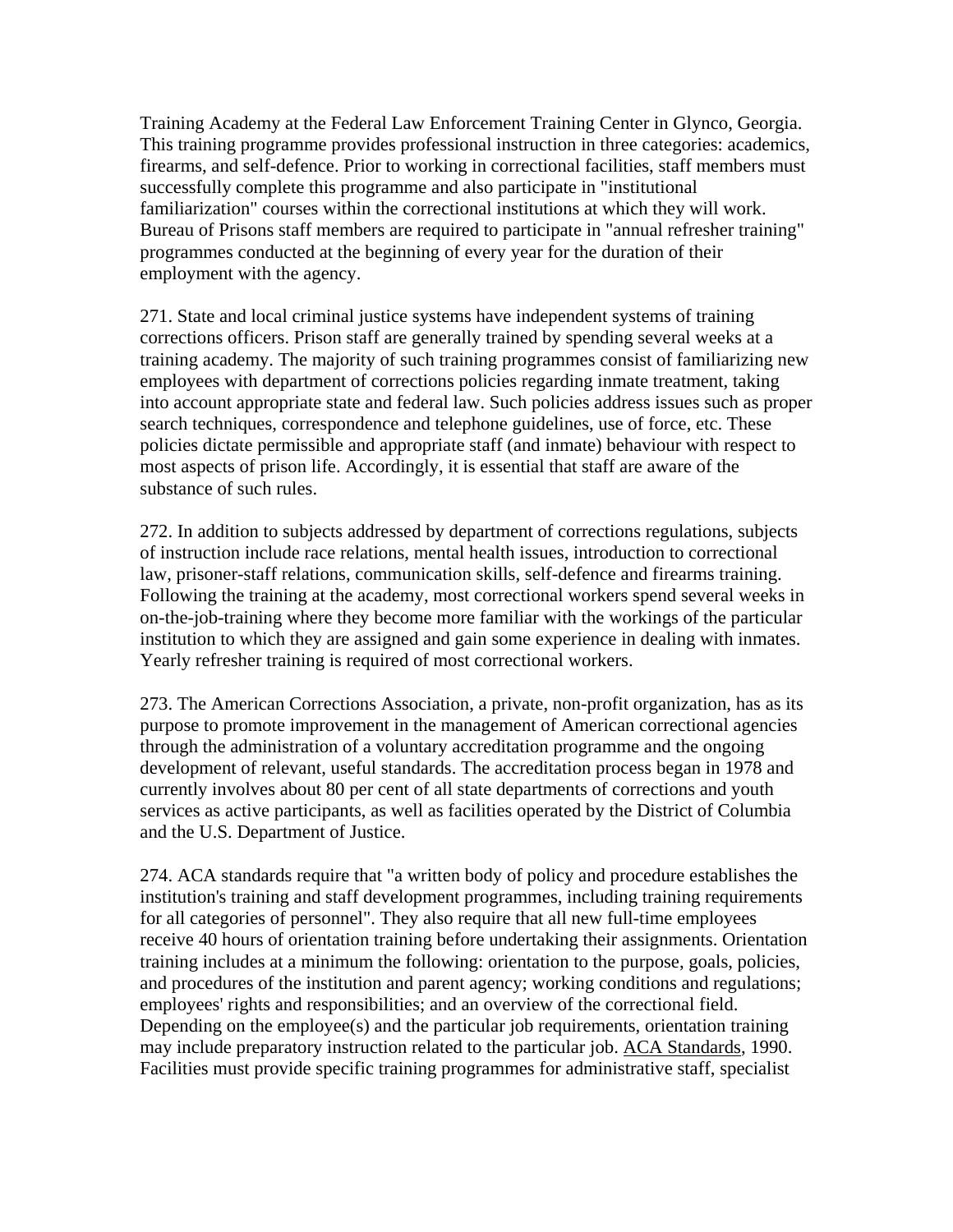employees, professional workers, support staff, clerical workers, part-time and contract individuals. Training needs and programmes must be reviewed and updated annually.

275. Many correctional training and staff development programmes are supplemented by the resources of public and private agencies, local police academies, private industry, colleges, universities, and libraries. Outside guidance and assistance for the institution's training programme can take the form of materials, equipment, course development, and evaluation techniques. Training opportunities are also available for state and local agencies at the national level. The National Institute of Corrections, the National Academy of Corrections, the National Institute of Justice, the Federal Bureau of Investigation, large corporations, and various professional groups all provide managerial, specialized, and advanced training opportunities for state and local corrections officials in addition to the basic training provided in the institutions.

276. Complaints. The Department of Justice receives and acts on complaints sent directly from both federal and state prisoners. Such letters are received regularly both by the Civil Rights Division and by the Federal Bureau of Investigation (FBI). All letters from prisoners are carefully reviewed to determine if they state a basis for a criminal investigation. Those which complain about conditions of confinement are referred to the Civil Rights Division's Special Litigation Section to determine if any civil action may be warranted pursuant to the Civil Rights of Institutionalized Persons Act.

277. The Civil Rights Division's Criminal Section also receives referrals from the Federal Bureau of Prisons. When a federal prisoner complains to the federal prison about the conduct of a prison official - typically a correctional officer - and the substance of that complaint indicates a possible criminal violation, the Bureau of Prisons immediately transmits the complaint to the Civil Rights Division for review.

278. If a letter from a prisoner, or the prisoner's complaint forwarded by the Bureau of Prisons, indicates that a prosecutable civil rights offence may have occurred, the FBI conducts a preliminary investigation. Typically, these complaints will allege the use of excessive force by a prison guard. In its investigation the FBI will interview the victim and any witnesses, and will obtain any relevant written records, such as incident reports or medical records. The results of this investigation are analysed by an attorney in the Criminal Section to determine what facts can be proven and whether these facts indicate that a criminal civil rights violation has occurred. If so, the attorney may recommend that a grand jury investigation be instituted. The grand jury investigation may lead to indictment and criminal prosecution of the prison official.

279. Many complaints involve individual grievances, including alleged wrongful conviction of a criminal offence, problems involving parole, grievances against the convict's counsel, request for transfer to a different facility, and other requests for personal assistance. For the most part, the Department of Justice is without authority to address these individual problems, but other remedies may be available.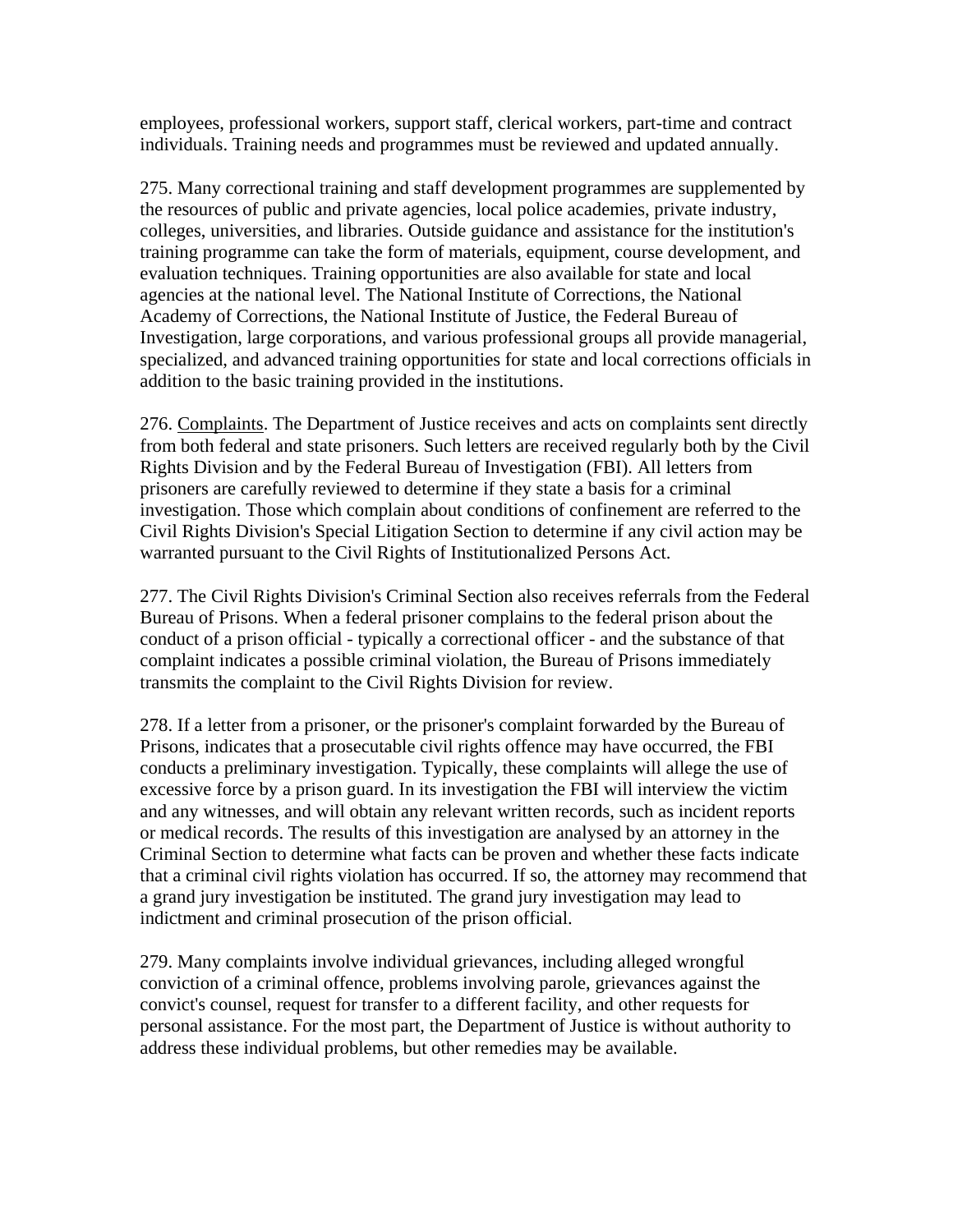280. Other complaints allege systemic deficiencies, e.g. lack of adequate medical care, violence, abuse and neglect of a significant number of individuals, lack of adequate staff to afford necessary services and supervision, lack of safety for individuals confined, insufficient treatment or training for mentally disabled individuals, inadequate sanitation, and the like. Pursuant to the Civil Rights of Institutionalized Persons Act, 42 U.S.C. section 1997e, the Attorney General has authority to investigate various public facilities where she believes that conditions are subjecting confined individuals to a pattern or practice of deprivations of their constitutional rights. Since the passage of the statute in 1980, some 150 institutions have been investigated.

281. Prosecutions. Abuses do sometimes occur in jails and prisons in the United States. The states can and do prosecute their abusive prison officials. In addition, the Department of Justice has conducted prosecutions in a variety of cases involving federal and state prison officials. The following are illustrative examples of such prosecutions:

(a) In 1990 three correction officers of the Adult Correctional Facility at Cranston, Rhode Island, were sentenced to prison terms ranging from six months to a year for beating an inmate who had been convicted of child molestation. Upon his arrival at the prison, the inmate was beaten about the head and kicked in the ribs by a group of guards;

(b) In 1991, five prison guards at Cross City Correction Institute in Florida were convicted and sentenced to terms ranging from nine months to nearly six years. The guards had roamed the prison shortly after a riot and beaten prisoners in retaliation. Some of the prisoners beaten had not even participated in the riot. Several of the prisoners suffered severe injuries, including one inmate who lost an eye when he was kicked in the face while down on his hands and knees;

(c) In 1993, the Chief Correctional Officer of the Washington County Jail in West Virginia was sentenced to 37 months' incarceration and ordered to pay \$14,933 in restitution after he pleaded guilty to coercing women inmates into having sexual encounters with him. The defendant exchanged drugs and prison privileges for sex and threatened inmates that if they did not cooperate with him, they would be transferred or not released from jail.

282. Since October 1988, the Department of Justice has filed charges in approximately 126 cases of official misconduct. These cases involved approximately 180 police officers. About 15 of the cases involved officials violating the civil rights of a prisoner or person in jail; approximately 55 officials were involved in such cases.

283. Segregation of the accused from the convicted. A suspect detained pending trial is entitled to greater rights and privileges than convicted persons and may not be punished. To ensure these rights and privileges are provided, accused persons are, to the extent practicable, segregated from convicted persons. United States v. Lovett, 328 U.S. 303 (1946). Such separation is required by federal law, 18 U.S.C. section 3142, and many state laws contain similar provisions. Separation of federal detainees is accomplished by housing pretrial detainees in separate units within Metropolitan Correctional or Detention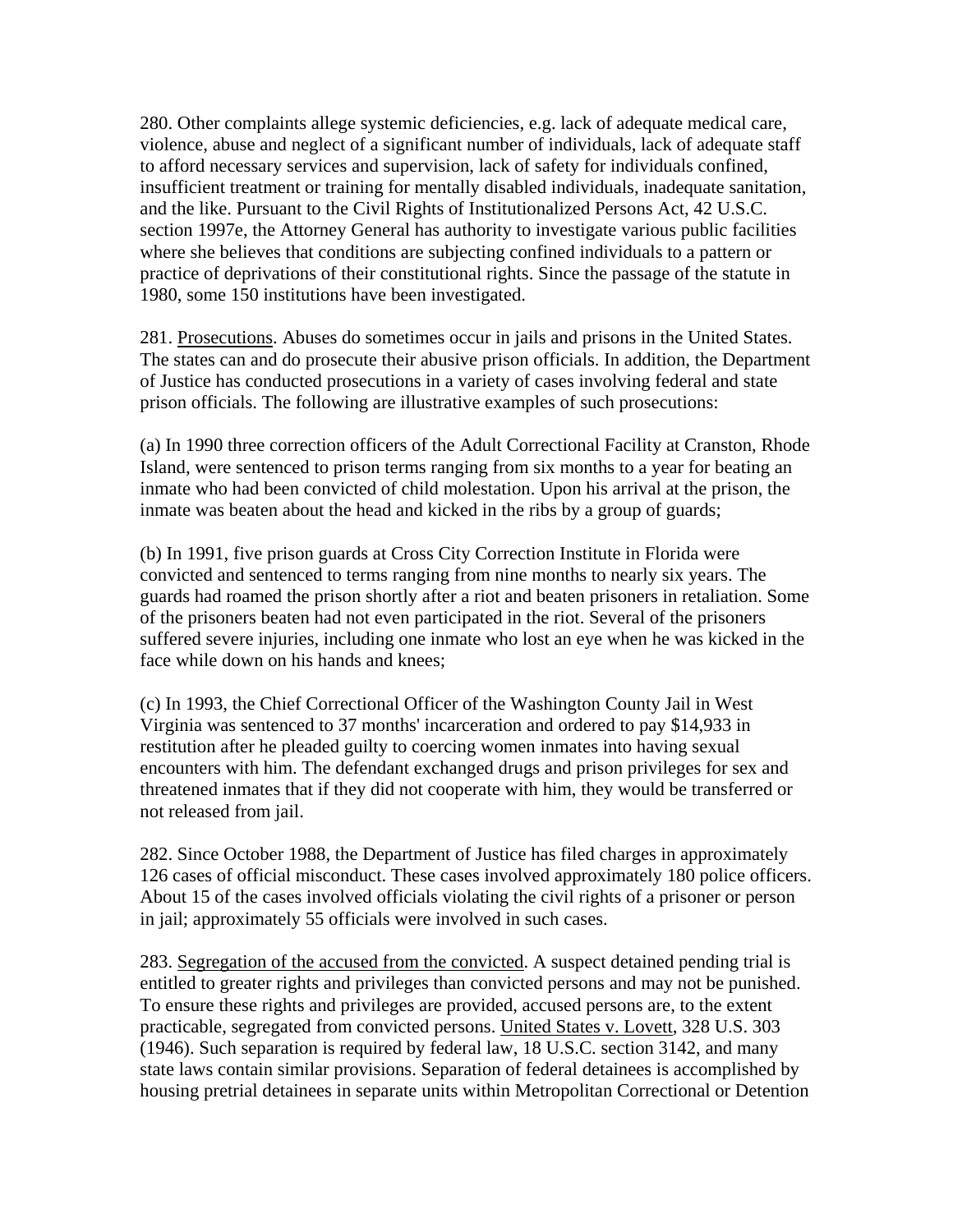Centres, or in local jails, or in federal correctional institutions. See 28 C.F.R. section 551.104. When consistent with the security and good order of the correctional facility, and where it appears to present no danger to the detainee, a pretrial detainee, at the detainee's request, may be intermingled with convicted prisoners in order to participate in programmes. Most state and county corrections policies require separation of individuals based upon their conviction status, whenever practicable. When possible, pretrial detainees are separated from convicted offenders. Due to overcrowding in most correctional systems, the separation of pretrial and convicted offenders is not always possible due to space constraints. Moreover, in the military justice system, segregation of the accused from the convicted cannot always be guaranteed in light of military exigencies.

284. U.S. understanding. Because of the above and related concerns, the United States included in its instrument of ratification the following statement of understanding:

> "The United States understands the reference to 'exceptional circumstances' in paragraph 2(a) of Article 10 to permit the imprisonment of an accused person with convicted persons where appropriate in light of an individual's overall dangerousness, and to permit accused persons to waive their right to segregation from convicted persons."

285. Treatment of juveniles. U.S. law, policy, and practice are generally in compliance with the Covenant's requirements regarding separate treatment of juveniles in the criminal justice system. In general, children deprived of their liberty in the U.S. are constitutionally entitled to treatment appropriate to their age and status. Courts have developed a substantial body of case law in this area, requiring, inter alia, that incarcerated children be accorded decent accommodations, education and support services. See e.g. Inmates of Boys' Training School v. Afflack, 346 F. Supp. 1354 (D.R.I. 1972). Federal law requires that juvenile offenders be completely segregated from adult inmates. See 18 U.S.C. section 5039. Most state and local correctional facilities never place juvenile offenders with adult prisoners, regardless of overcrowded conditions. Separate facilities, or units within facilities, are often utilized to ensure that these groups remain apart. In the vast majority of jurisdictions, children who are deprived of their liberty are housed in facilities or homes devoted solely to juveniles. In those cases in which juveniles and adults are housed in the same facility, they are completely segregated. The only exception to this practice occurs when an older juvenile's case has been transferred to the adult criminal court and he or she is subsequently imprisoned as an adult.

286. U.S. reservation. None the less, close consideration of the Covenant's provisions in this regard indicated that it would be prudent to retain a measure of flexibility to address exceptional circumstances in which trial or incarceration of juveniles as adults might be appropriate, for example, prosecution of juveniles as adults based on their criminal histories or the especially serious nature of their offences, and incarceration of particularly dangerous juveniles as adults in order to protect other juveniles in custody. Moreover, there is no separate system for juveniles within the United States armed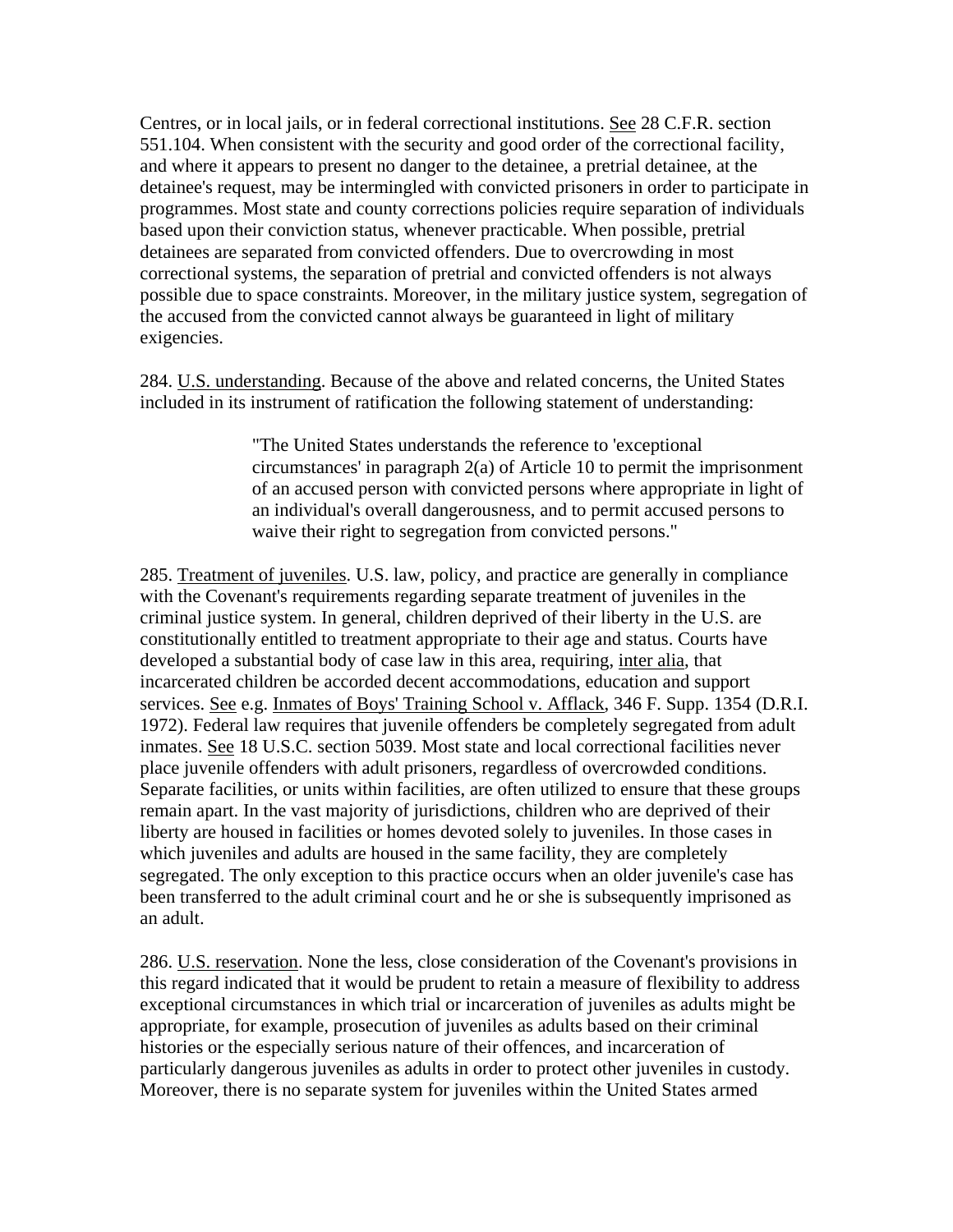services. Individuals are permitted to enlist in the military at age 17. They are subject to the Uniform Code of Military Justice as fully as other members of the military. Cadets of the service academies also are subject to the Code. Accordingly, the United States included the following reservation in its instrument of ratification:

> "[T]he policy and practice of the United States are generally in compliance with and supportive of the Covenant's provisions regarding treatment of juveniles in the criminal justice system. Nevertheless, the United States reserves the right, in exceptional circumstances, to treat juveniles as adults, notwithstanding paragraphs 2(b) and 3 of Article 10 and paragraph 4 of Article 14. The United States further reserves to these provisions with respect to individuals who volunteer for military service prior to age 18."

287. Reform and rehabilitation. While there is no right under the U.S. Constitution to rehabilitation, Coakley v. Murphy, 884 F.2d 1218 (9th Cir. 1989), all prison systems have as one of their goals the improvement of prisoners to facilitate their successful reintegration into society. For example, the Federal Bureau of Prisons' mission is to protect society by confining offenders in the controlled environments of prisons and community-based facilities that are safe, humane, and appropriately secure, and which provide work and other self-improvement opportunities to assist offenders in becoming law-abiding citizens. Moreover, Bureau of Prisons regulations require virtually all BOP institutions to provide a range of academic, occupational, and leisure-time activities to allow inmates to improve their knowledge and skills. 28 C.F.R. section 544.80-544.83.

288. While the extent of educational, vocational, and treatment programmes varies among prison systems, such programmes are an integral part of every correctional institution. In nearly all prison systems able-bodied sentenced prisoners are required to work, although exceptions are made for inmates who are enrolled in educational and vocational training programmes. Pretrial detainees, persons committed for mental health studies, material witnesses and other non-convicted detainees may not be forced to work other than to maintain their personal living space. In many cases these prisoners agree to work; many do so to alleviate boredom and to earn spending money or to assist their families. While not required by the Constitution, prisoners are usually compensated for their services, though the pay is modest. Correctional institutions employ prisoners in industry (manufacturing furniture and many other items), data processing, and maintenance and repair. Inmates with a low security classification may be released during the day to work on community projects such as maintaining state and federal parks and public roads. Some federal correctional institutions are located on the grounds of military bases and the inmates provide support services to the military such as lawn maintenance. Some correctional institutions allow private businesses to employ prisoners, but such arrangements are complicated as to appropriate compensation for the prisoners. See Gilbreath v. Cutter Biological, Inc., 931 F.2d 1320 (9th Cir. 1991).

289. In addition to providing necessary services to the correctional institution, jobs enable the inmates to earn money to help support their families, and to receive training for employment after release. Many prisons offer vocational training programmes such as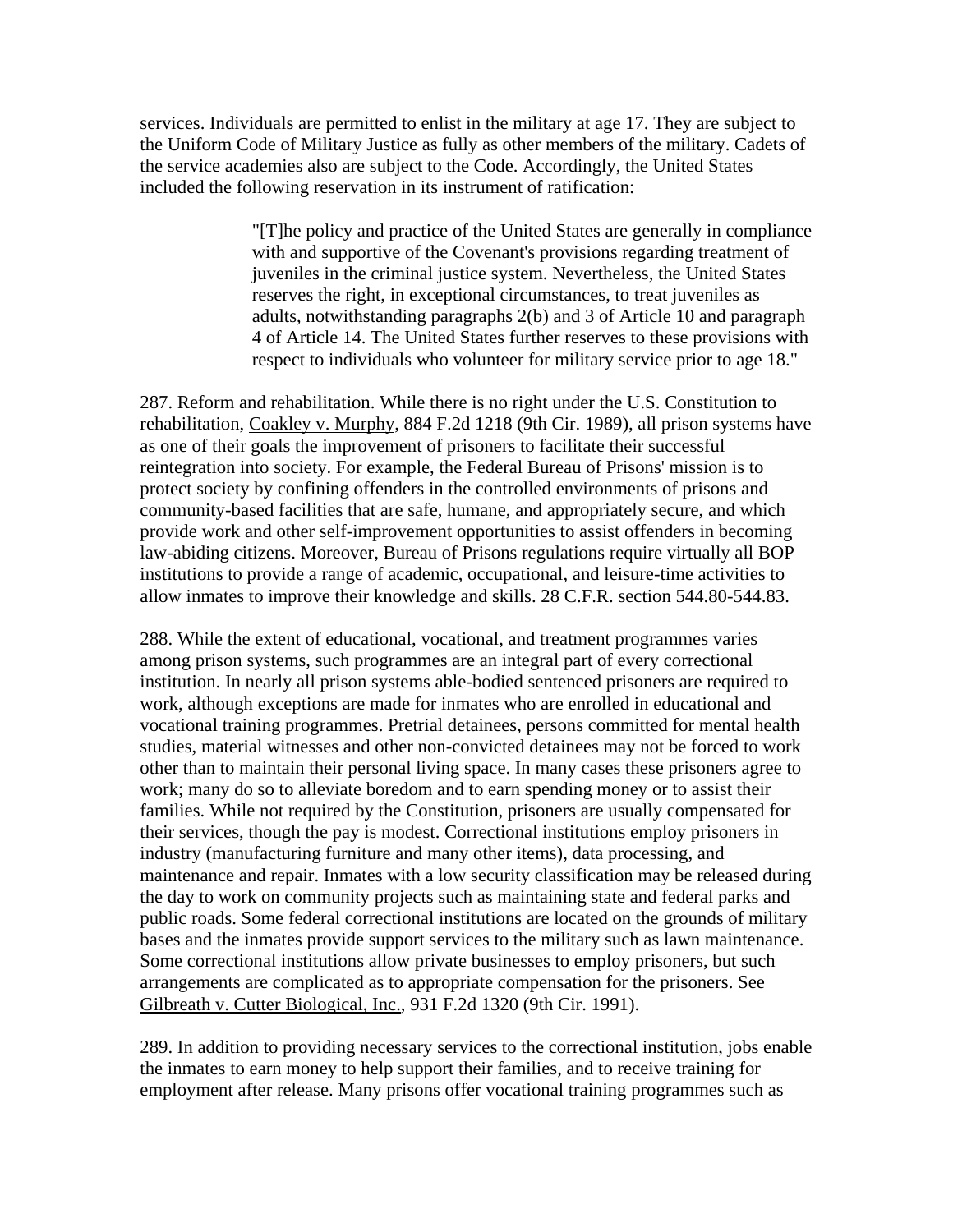auto mechanics and metal work that allow prisoners to become certified to pursue a trade upon release.

290. Some prisoners incarcerated in correctional institutions operated by the Federal Bureau of Prisons have the opportunity to work in Federal Prison Industries (tradename UNICOR). UNICOR operates factories, printing plants, and data-processing centres to produce a vast array of goods and services sold to components of the federal government. Inmates who work in UNICOR earn up to \$1.40 per hour, substantially more than inmates employed in institution maintenance positions. Moreover, they learn skills applicable to many private sector jobs.

291. All prisons have education programmes and inmates are strongly encouraged to participate. Federal law requires the Bureau of Prisons to operate a mandatory functional literacy programme for inmates to ensure that inmates possess reading and mathematical skills equivalent to the eighth grade level. Further, non-English-speaking federal inmates must participate in an English as a second language programme until they also meet the literacy requirements. 18 U.S.C. section 3624(f). In addition to basic educational programmes including the preparation for the Federal Education Development certificate, many prisons offer university courses by correspondence or by bringing college instructors to the prison. Staff encourage inmates to enrol in such programmes, and they assist inmates in exploring sources of funding. See e.g. 28 C.F.R. section 544.20-21.

292. Federal prisoners are also given the opportunity to participate in social education programmes designed to "improve their interpersonal relationships, communication, selfmotivation, realistic goal setting, and positive self-concept". 28 C.F.R. section 544.90.

293. A significant number of prisoners suffer from chemical and alcohol dependency; specifically, 47 per cent of federal inmates manifest such problems. Accordingly, correctional institutions have drug and alcohol treatment programmes designed to help the prisoners overcome their dependencies. Some programmes offer inmates individual or group counselling sessions, and other, more intensive programmes, involve full-time treatment. These programmes extend into an intensive community supervision phase to help offenders remain drug-free upon release.

294. In furtherance of the programmes described above and in order to protect the safety of prisoners and staff alike, prison administrators have found it useful to classify prisoners and house prisoners with others who share some important characteristics. For example, it would be dangerous to house young, inexperienced, non-violent offenders with older men who have spent a great deal of their lives in prison for the commission of violent, predatory crimes. Accordingly, prisoners are classified at a particular security level prior to their admission into a correctional institution. Classification decisions are based on age, prior criminal history, offence giving rise to the imprisonment, history of escape or violence, history of prison misconduct, as well as the prisoner's needs regarding treatment, education, and release planning.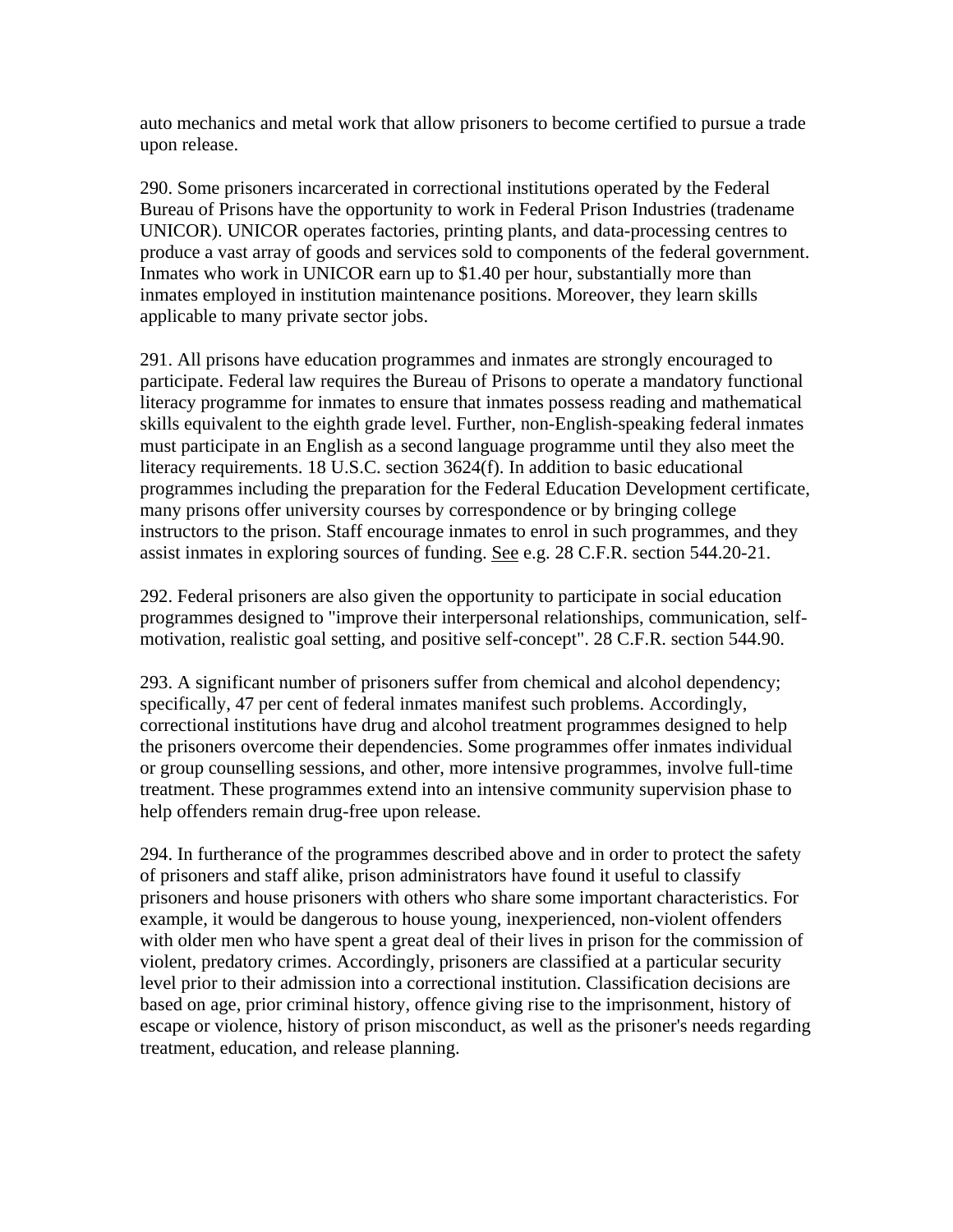295. The military justice system. The Department of Defense has established uniform policies among the military services in the treatment of prisoners, the operation and administration of correctional facilities and programmes, and the consideration of prisoners for return to duty, clemency, or parole. DoD Directive (DoDD) 1325.4, 19 May 1988. Consistent with this policy, members of the military deprived of their liberty because they have committed criminal offences are treated humanely, with respect for their dignity and in a structured behavioural treatment system the fundamental goals of which are reformation and rehabilitation.

296. The objective of the confinement and correction programme in the military is to provide quality confinement and rehabilitative services to commanders. Use of positive measures and rehabilitation is intended to prepare the maximum number of prisoners for return to military duty with improved attitudes and behaviour, and to return those judged unfit for further military duty to the civilian community as more productive and responsible citizens. The goals of the confinement and correction programme are to help individuals solve their problems, correct their behaviour, and improve their attitudes toward self, military, and society.

297. On confinement, the confinement officer or appointee determines a custody grade for the prisoner. As a rule, medium is the initial custody grade unless there is a specific reason to assign the prisoners to maximum or minimum custody. Prisoners are assigned to maximum custody if they are a danger to themselves or others, present a high escape risk, or are sentenced to death. Maximum custody prisoners are confined separately in a single cell. Medium custody prisoners require continuous supervision. They are eligible for normal work assignments outside the confinement or correction facility. Minimum custody prisoners require little supervision due to trustworthiness, attitude, and dependability. With approval from the installation commander, minimum custody prisoners may go to and from work or appointments without escort.

298. Military prisoners are employed in maintenance and support activities that provide useful and constructive work. Work assignments must be consistent with the prisoner's grade, custody level, physical and mental condition, behaviour, sentence status, and previous training. Assignments should contribute toward the prisoner's correctional treatment and the needs of the confinement or correction facility. Prisoners not in training for return to duty will normally be assigned to work projects in preparation for return to civilian life.

299. U.S. understanding. While acknowledging that reformation and social reform of prisoners are fundamental objectives, the United States included the following interpretive statement in its instrument of ratification:

> "The United States further understands that paragraph 3 of Article 10 does not diminish the goals of punishment, deterrence and incapacitation as additional legitimate purposes for a penitentiary system."

> > Article 11 - Freedom from imprisonment for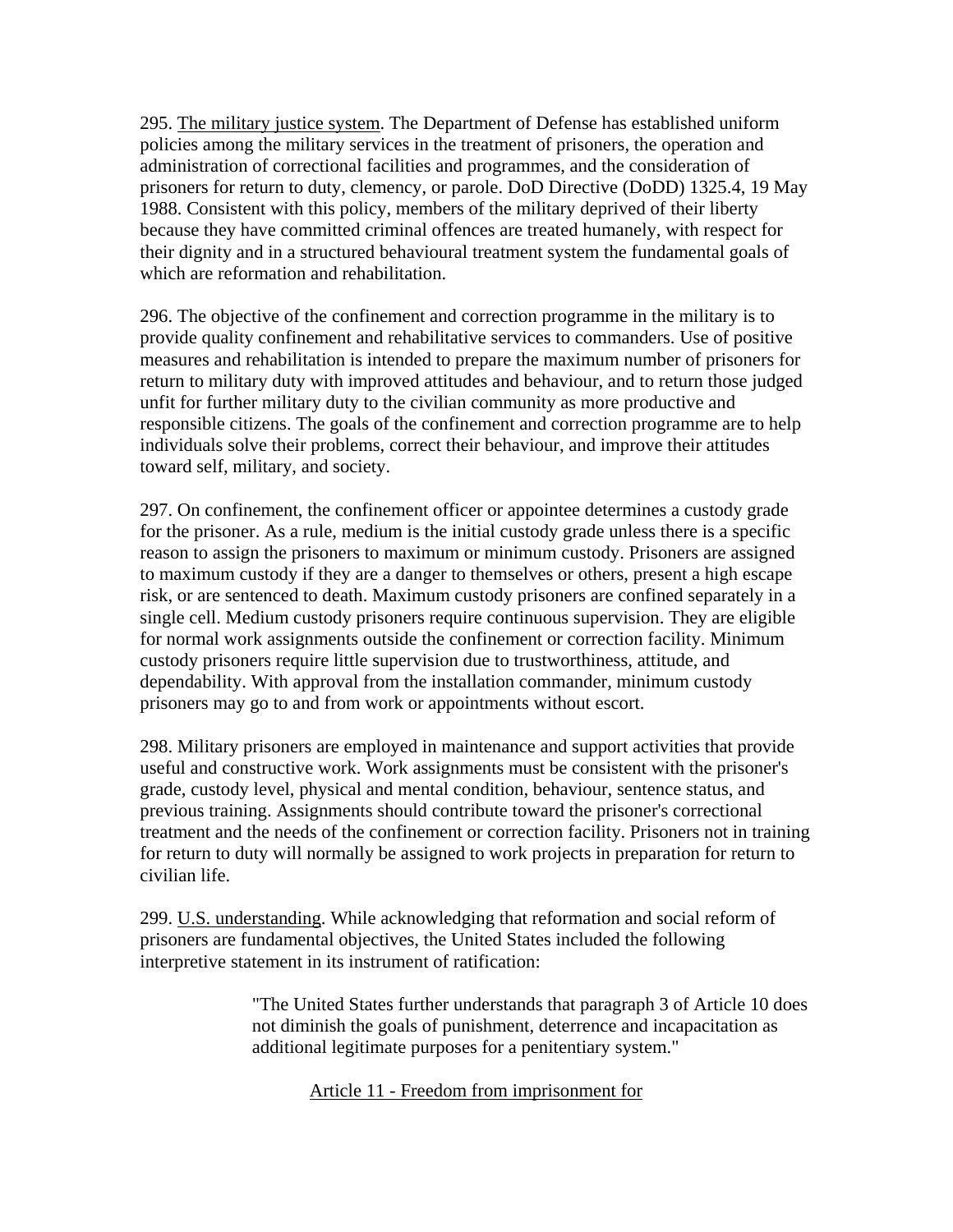#### breach of contractual obligation

300. In the United States, imprisonment is never a sanction for the inability to fulfil a private contractual obligation. Contract law generally provides remedies for the promisee rather than punishment for the promisor. Breach of contract is a civil matter and imprisonment is never a civil remedy. The historical remedies for failure to fulfil a contractual obligation include assessment of damages to be paid by the non-fulfilling party to compensate the other party to the contract for his losses. Where damages cannot remedy the situation, the court can enter an order directing the party to specifically perform. The purpose of remedies in contract law is to correct the problem or ameliorate the adverse consequences, not to punish the non-performing party.

#### Article 12 - Freedom of movement

301. In the United States, the right to travel - both domestically and internationally - is constitutionally protected. The U.S. Supreme Court has held that it is "a part of the 'liberty' of which a citizen cannot be deprived without due process of law under the Fifth Amendment". Zemel v. Rusk, 381 U.S. 1 (1965). As a consequence, governmental actions affecting travel are subject to the mechanisms for judicial review of constitutional questions described elsewhere in this report. Moreover, the United States Supreme Court has emphasized that it "will construe narrowly all delegated powers that curtail or dilute citizens' ability to travel". Kent v. Dulles, 357 U.S. 116, 129 (1958).

302. Within the United States, there are no restrictions on movement or change of residence from state to state or city to city, save in exceptional situations, in which such restrictions would be warranted under paragraph 3 of this article (restriction of movement for persons under investigation, subpoena, or arrest warrant in a criminal matter, or restriction as a condition of probation or parole), or by a state of emergency under article 4 or to protect national security under paragraph 3 of article 12. Nor is there a registration requirement for citizens. Under the Alien Registration Act, 8 U.S.C. section 1302, nonresident aliens over the age of 14 who remain in the United States over 30 days, and who were not registered and fingerprinted in their visa application process, must register and be fingerprinted. This registration requirement does not, however, restrict movement.

303. Citizen travel: passports. Section 215(b) of the Immigration and Nationality Act, 8 U.S.C. section 1185(b), establishes a general requirement that U.S. citizens use a passport to depart from or enter the United States. No civil or criminal penalty is provided, however, for failure to comply with this statute. A passport is not required for travel within the United States or between the United States and any part of either North or South America, except Cuba. Exceptions to the general rule requiring passports for foreign travel are also made for U.S. citizens travelling in their official capacity as merchant mariners or air crewmen, or on active military duty. An exception also exists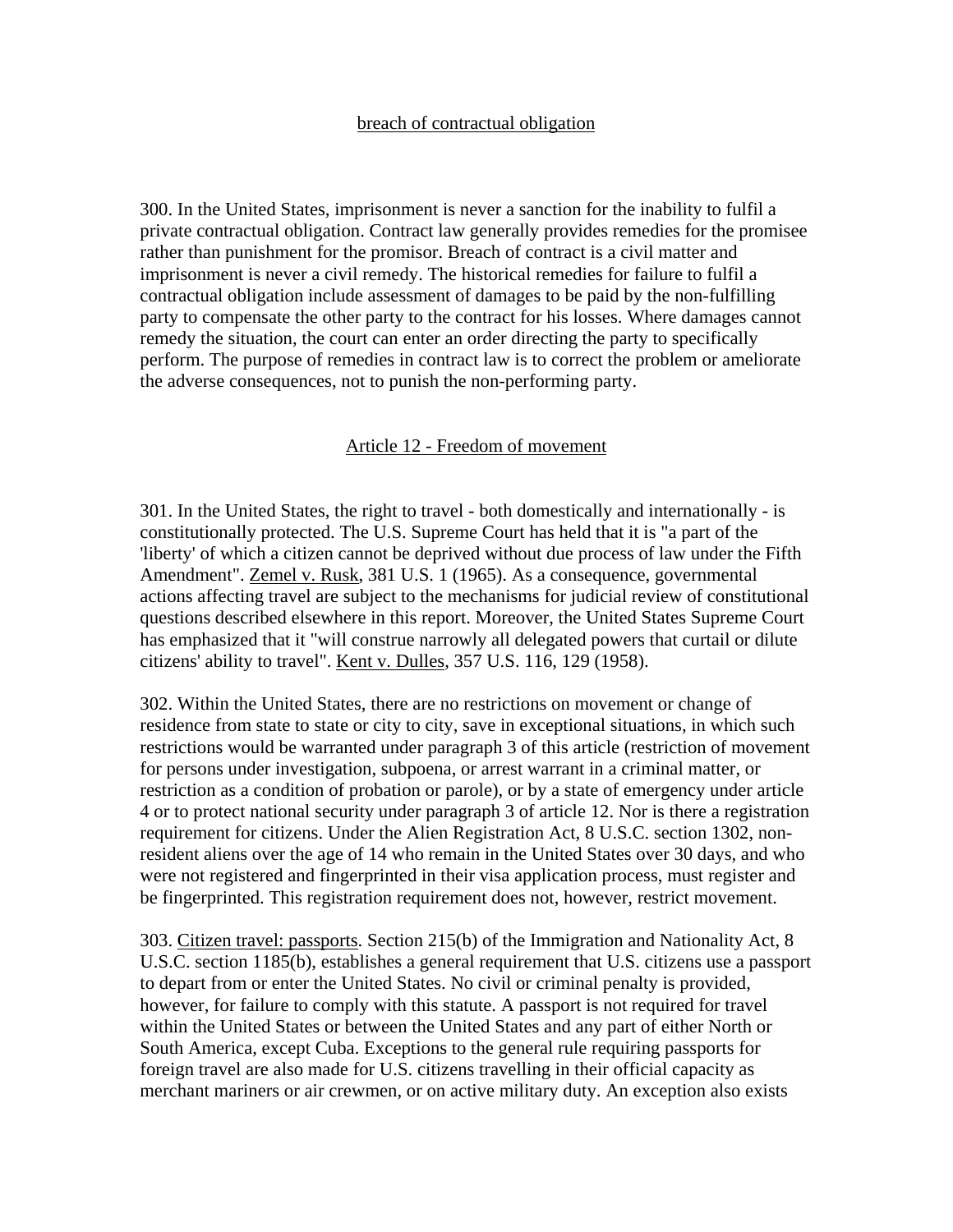for citizens under 21 whose parents are employees of a foreign Government, and who either hold or are included in a foreign passport. There are also limited circumstances in which a citizen can obtain a special pass from a consular officer or specific authorization from the Secretary of State to have the passport requirement waived.

304. Mandatory denial. Passports are issued to applicants as a matter of course in all but a few rare situations. Except for direct return to the U.S., the law provides that a passport shall not be issued to an applicant subject to a federal arrest warrant or subpoena for any matter involving a felony. Furthermore, a passport shall not be issued where the applicant is subject to a court order or condition of parole or probation which forbids departure from the U.S. Passports will also be refused if the applicant has not repaid loans received from the United States for certain expenses incurred while the applicant was a prisoner abroad. Nor will a passport be issued if the applicant is under imprisonment or supervised release for any conviction, at either the state or federal level, for a felony involving a controlled substance.

305. In any case, including for direct return to the United States, a passport may be refused where the applicant has not repaid a loan received from the United States to effectuate his return from a foreign country, where the applicant has been declared incompetent, or where a minor applicant does not have the necessary consent of legal guardians. Moreover, a passport may be refused if the Secretary of State determines that the applicant's activities abroad are causing or are likely to cause serious damage to the national security or foreign policy of the United States. Finally, a passport may be refused when the applicant is subject to imprisonment or supervised release for a misdemeanour drug conviction, other than a first offence for possession, if the individual used a U.S. passport or otherwise crossed an international border in committing the offence.

306. A passport may be revoked, restricted, or limited where the national would not be entitled to a passport as described above, or where the passport was obtained by fraud, or fraudulently altered or misused. Unless specifically validated therefore, a U.S. passport shall cease to be valid for travel into or through any country or area at war with the United States. U.S. passports may also be invalidated for travel through areas in which armed hostilities are in progress, or where there is imminent danger to the public health or physical safety of U.S. travellers. Such determinations are made by the Secretary of State and are published in the Federal Register.

307. When a passport has been denied or revoked, the person affected receives notice in writing, and may go through a review process. The adversely affected person has 60 days to require the Department of State or the appropriate Foreign Service post to establish the basis for its action in a proceeding before a hearing officer. At the private hearing, the adversely affected person may appear and testify, present witnesses and other evidence, and make arguments. If the person wishes, he or she may be represented or assisted by an attorney. The adversely affected person is entitled to be informed of all evidence before the hearing officer and of the source of such evidence, and may confront and crossexamine adverse witnesses. In the event of an adverse decision, the adversely affected person has 60 days to appeal to the Board of Appellate Review of the Department of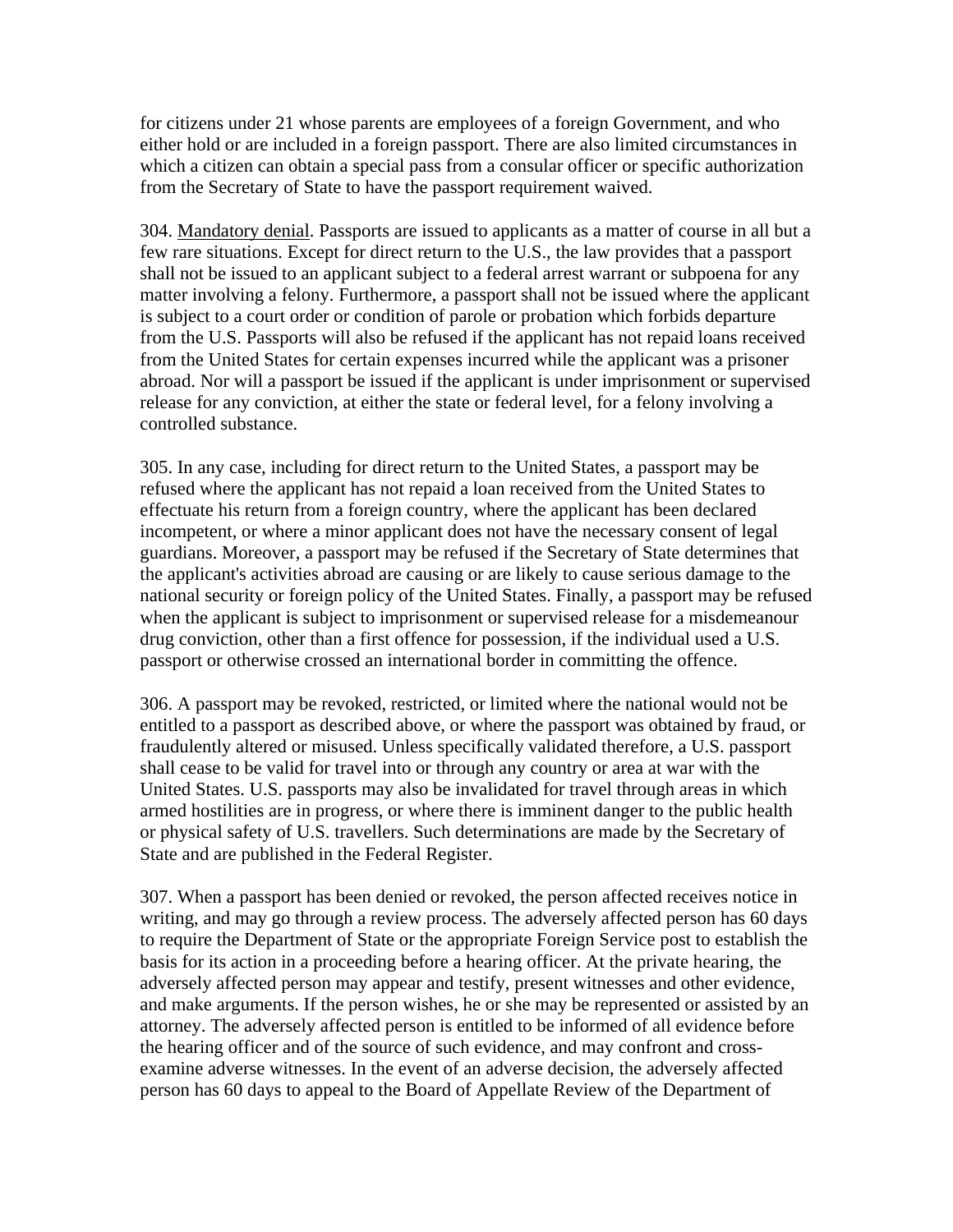State. In either the original complaint and the subsequent appeal, if the adversely affected person fails to take advantage of the 60-day window, the matter is closed and not subject to further administrative review.

308. U.S. law provides generally that "a passport may not be designated as restricted for travel to or for use in any country other than a country with which the United States is at war, where armed hostilities are in progress, or where there is imminent danger to the public health or the physical safety of United States travellers". 22 U.S.C. section 211a. Controls are currently in effect under this statute for Lebanon, the Libyan Arab Jamahiriya, and Iraq; passports are validated for travel to these countries on a case-bycase basis. Apart from the above restrictions, there does not exist any legal authority that would permit the United States Government directly to prevent the peacetime travel of U.S. citizens abroad, except pursuant to United Nations Security Council mandatory sanctions. In extraordinary circumstances, limitations may be imposed, e.g. on travelrelated transactions with a foreign government or country, on the grounds of national or international security (e.g. pursuant to United Nations Security Council sanctions, the International Emergency Economic Powers Act, 50 U.S.C. section 1701, or the Trading with the Enemy Act, 50 U.S.C. App. 5(b), Regan v. Wald, 468 U.S. 222 (1984)) which, while not regulating travel directly, may have the indirect effect of limiting travel. Recent legislation has prohibited the imposition of new controls on travel-related transactions under IEEPA after 30 April 1994. This does not affect existing controls or new controls mandated by the United Nations Security Council.

309. A citizen of the United States who can prove his or her citizenship cannot be deprived of the right to return to the United States under any circumstances. However, if a person comes to the United States and has no acceptable documentation relating to citizenship or nationality, such as a passport or birth certificate, then the immigration officer at the port of entry may detain that person and conduct an investigation to determine citizenship. 8 C.F.R. 235.1.

310. Non-U.S. citizens are free to leave the United States and to return to their country of origin, or to travel to third countries, except in rare instances. Departure may be denied, for example, to aliens who are fugitives from justice on account of an offence punishable in the United States. If departure is restricted pursuant to a departure control order, the alien will be given written notice of that restriction, and will be entitled to an administrative hearing. See generally 8 C.F.R. Part 215.

311. As noted above, travel within the United States is generally unregulated and unrestricted. In exceptional circumstances, however, aliens are subject to certain conditions regarding their travel. In most cases, such persons are diplomatic personnel or governmental representatives to international organizations. Travel of diplomatic personnel may be restricted on the basis of reciprocity where travel of U.S. personnel is restricted in the foreign state; travel of aliens in either category may be restricted where they are considered to present a security risk to the United States. Rarely, other individuals who might otherwise be denied entry to the United States are permitted entry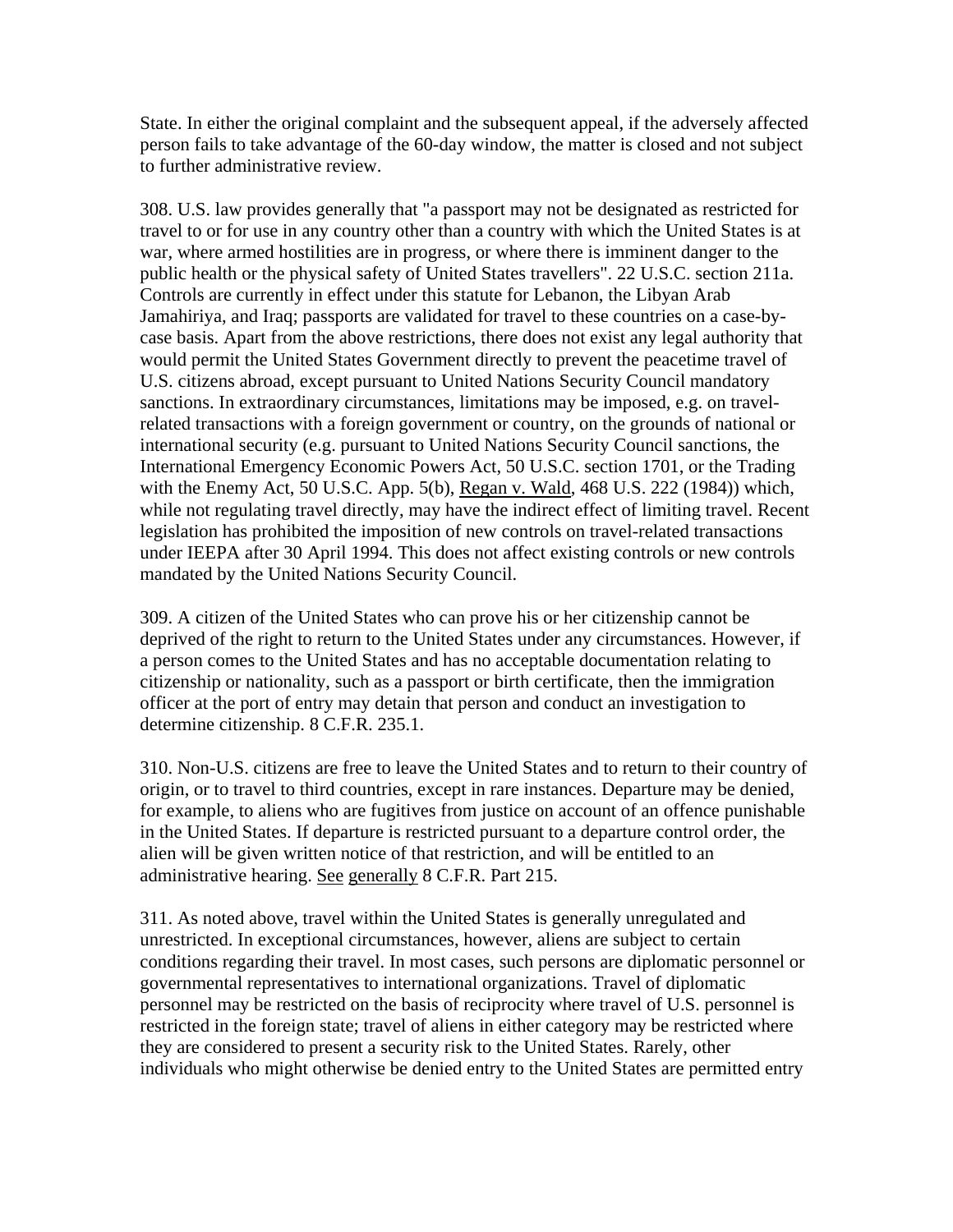subject to restrictive travel conditions on national security grounds, e.g. where the individual has a past association with terrorist activity.

## Article 13 - Expulsion of aliens

312. The United States has a strong tradition of supporting immigration and has adopted immigration policies reflective of the view that immigrants make invaluable contributions to the fabric of American society. At present, the United States provides annually for the legal immigration of over 700,000 aliens each year, with special preferences granted for family reunification and employment skills purposes. In addition, the United States grants admission to some 120,000 refugees from abroad annually, and accords political asylum to many others within the United States. Notwithstanding these large programmes for legal immigration to the United States, illegal immigration to the United States continues in substantial numbers. The total number of aliens illegally in the United States is currently estimated to be over 3 million. Due to the ease of travel and relative lack of residence controls within the United States, as well as the extensive procedural guarantees accompanying deportation, aliens who enter the continental United States illegally, or who stay on illegally after an initial lawful entry, are often able to remain for many years.

313. Aliens who have entered the United States, whether legally or illegally, may be expelled only pursuant to deportation proceedings, as described below. (Different procedures apply to diplomatic representatives, who may be declared persona non grata.) The legal protection for such persons includes the extensive procedural safeguards provided by the Immigration and Nationality Act (INA), U.S.C. section 1101 et seq., and rests fundamentally on the constitutional rights of due process afforded to all. As the Supreme Court has stated:

> "Aliens who have once passed through our gates, even illegally, may be expelled only after proceedings conforming to traditional standards of fairness encompassed in due process of law." Shaughnessy v. United States, 206 U.S. 206, 212 (1953).

"Whatever his status under the immigration laws, an alien is surely a 'person' [for purposes of certain constitutional guarantees] in any ordinary sense of that term. Aliens, even aliens whose presence in this country is unlawful, have long been recognized as 'persons' guaranteed due process of law by the Fifth and Fourteenth Amendments." Plyler v. Doe, 457 U.S. 202, 210 (1981).

314. The term "entry" is generally defined under INA section  $101(a)(13)$  as "any coming of an alien into the United States from a foreign port or place". Aliens within the United States who were inspected and admitted as well as those who evaded inspection and came into the United States illegally are considered to have effected an "entry". Persons who attempt illegal entry but are detected at the border prior to entry are occasionally allowed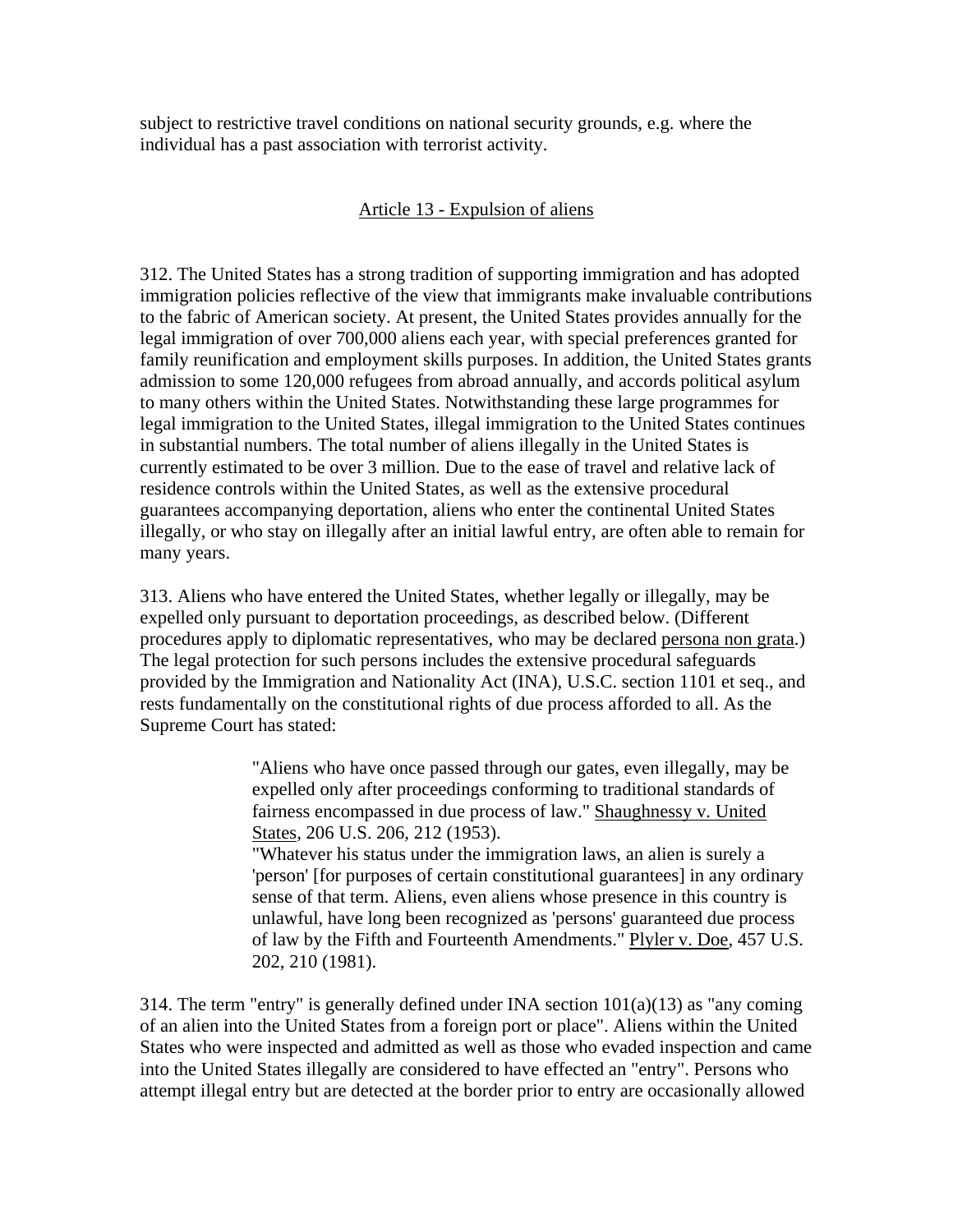into the United States for further processing of their entry claims (in lieu of return to their home country or detention at the border), or under the Attorney General's discretionary parole authority. Such excludable aliens, whose presence in the United States results solely from the limited, conditional permission of the United States Government, are not considered to have entered the United States for immigration purposes. They generally are subject to exclusion proceedings, as described below, which provide some due process protections, although not as extensive as those provided in deportation proceedings.

# **Deportation**

315. Aliens who have entered the United States and who violate U.S. immigration laws are subject to deportation proceedings. Grounds for deportation include: (i) excludability at time of entry or adjustment of status; (ii) entry without inspection; (iii) alien smuggling; (iv) marriage fraud; (v) criminal offences; (vi) falsification of documents; (vii) security grounds; (viii) public charge grounds.

316. Deportation hearing. In general, a proceeding to determine the deportability of an alien in the United States is initiated with the filing of an Order to Show Cause (OSC), which describes the grounds for deportation, with the Office of the Immigration Judge. 8 C.F.R. sections 242.1(a), 3.14(a). INS may either take the alien into custody under the authority of a warrant, or release the alien on bond or on conditional parole. INA section 242 (a)(1); 8 C.F.R. section 242.2 (c)(1), (2).

317. Generally, an alien "is not and should not be detained or required to post bond except on a finding that he is a threat to the national security ... or that he is a poor bail risk". Matter of Patel, 15 I&N Dec. 666 (BIA 1976). The Attorney General is, however, obligated to take into custody any alien convicted of an aggravated felony, but may release the alien, if the alien demonstrates that the alien "is not a threat to the community and that the alien is likely to appear before any scheduled hearings". INA section  $242(a)(2)(B)$ ; 8 C.F.R. section 3.19(h). Custody and bond determinations made by the Immigration and Naturalization Service (INS) may be reviewed by an immigration judge and may be appealed to the Board of Immigration Appeals (BIA). An alien's release on bond or parole may be revoked at any time in the discretion of the Attorney General. INA section 242(a).

318. Deportation hearings are open to the public, except that the immigration judge may, for the purpose of protecting witnesses, parties, or the public interest, limit attendance or hold a closed hearing in any specific case. 8 C.F.R. sections 242.16(a), 3.27(b); 3.27(c). Furthermore, an applicant for asylum or withholding of deportation may expressly request that the evidentiary hearing be closed to the public. 8 C.F.R. section  $242.17(c)(4)(i)$ .

319. During deportation proceedings, the immigration judge has the authority to determine deportability, to grant discretionary relief, and to determine the country to which an alien's deportation will be directed. The immigration judge must also: (i) advise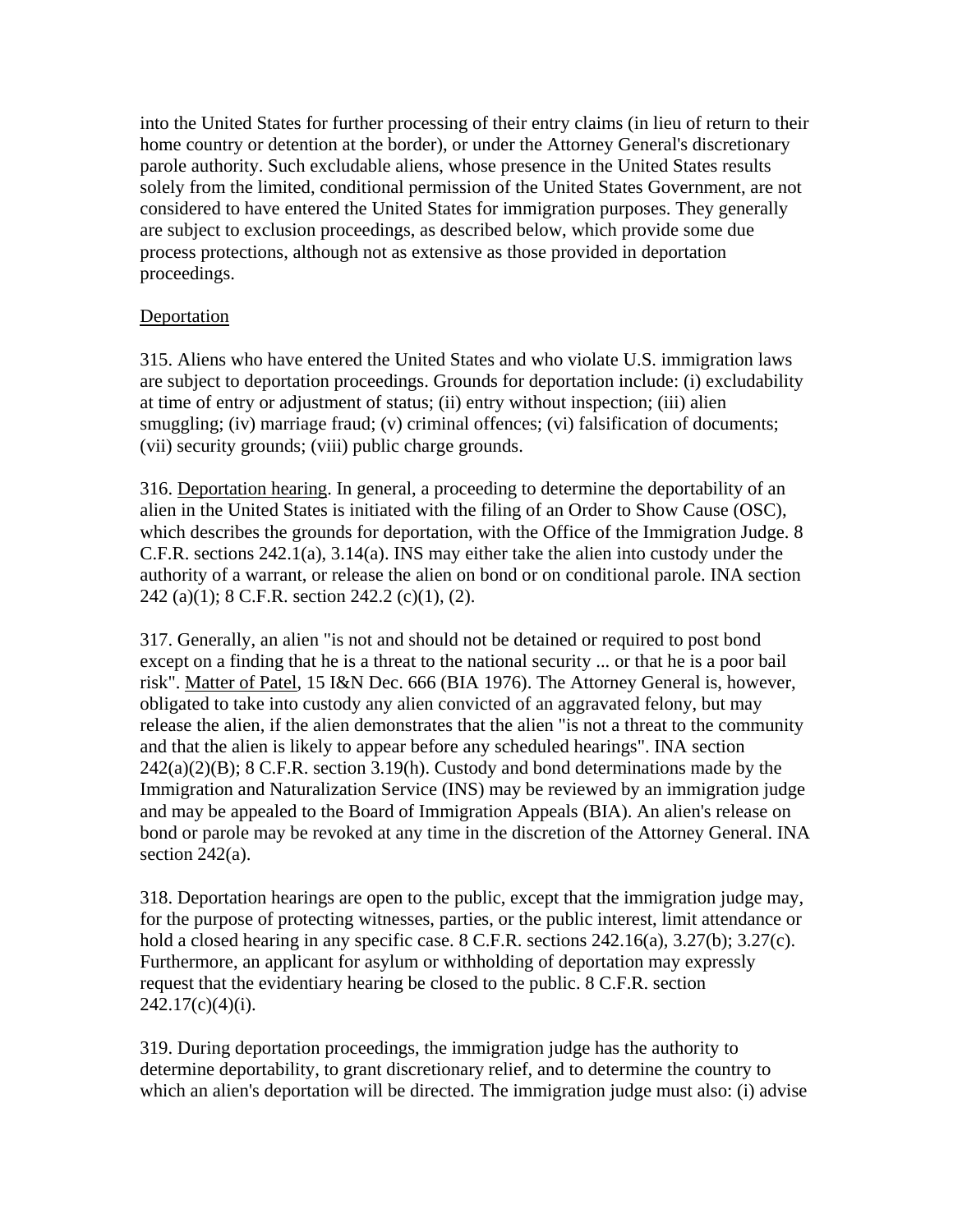the alien of the alien's right to representation, at no expense to the government, by qualified counsel of his choice; (ii) advise the alien of the availability of local free legal services programmes; (iii) ascertain that the alien has received a list of such programmes and a copy of INS Form I-618, Written Notice of Appeal Rights; (iv) advise the alien that the alien will have a reasonable opportunity to examine and object to adverse evidence, to present evidence, and to cross-examine witnesses presented by the government; (v) place the alien under oath; (vi) read the factual allegations and the charges in the order to show cause to the alien and explain them in non-technical language, and enter the order to show cause as an exhibit in the record. 8 C.F.R. section 242.16(a).

320. The INA mandates that the "alien shall have a reasonable opportunity to be present" at the deportation proceeding. INA section 242(b). The BIA has held that aliens "must be given a reasonable opportunity to present evidence on their own behalf, including their testimony". Matter of Tomas, 19 I&N Dec. 464, 465 (BIA 1987). The BIA has further noted that in most cases, "all that need be translated are the immigration judge's statements to the alien, the examination of the alien by his counsel, the attorney for the Service, and the immigration judge, and the alien's responses to their questions". Matter of Exilus, 18 I&N 276, 281 (BIA 1982). However, "the immigration judge may determine ... that the alien's understanding of other dialogue is essential to his ability to assist in the presentation of his case". Id.

321. In a proceeding before an immigration judge "in which the [alien] fails to appear, the immigration judge shall conduct an in absentia hearing if the immigration judge is satisfied that notice of the time and place of the proceeding was provided to the [alien] at a prior hearing or by written notice to the [alien] or to [the alien's] counsel of record, if any, at the most recent address contained in the Record of Proceeding". 8 C.F.R. section 3.26.

322. If the alien concedes deportability and the alien has not applied for discretionary relief other than voluntary departure (discussed below), the immigration judge may enter a summary decision ordering deportation or granting voluntary departure with an alternate order of deportation. 8 C.F.R. section 242.18(b). The immigration judge may not accept an admission of deportability "from an unrepresented respondent who is incompetent or under age 16 and is not accompanied by a guardian, relative, or friend; nor from an officer of an institution in which [an alien] is an inmate or patient". 8 C.F.R. section 242.16(b).

323. In cases where deportability is at issue and/or where the alien has applied for discretionary relief, the immigration judge receives evidence on the issues. The government must establish an alien's deportability by clear, convincing, and unequivocal evidence and must establish that the person is an alien. 8 C.F.R. section 242.14(a). If deportability is based on an entry violation, such as entry without inspection, however, after the INS establishes identity and alienage of the person, the burden shifts to the alien to show the time, place, and manner of his entry into the United States. If this burden of proof "is not sustained, such person shall be presumed to be in the United States in violation of law". INA section 291.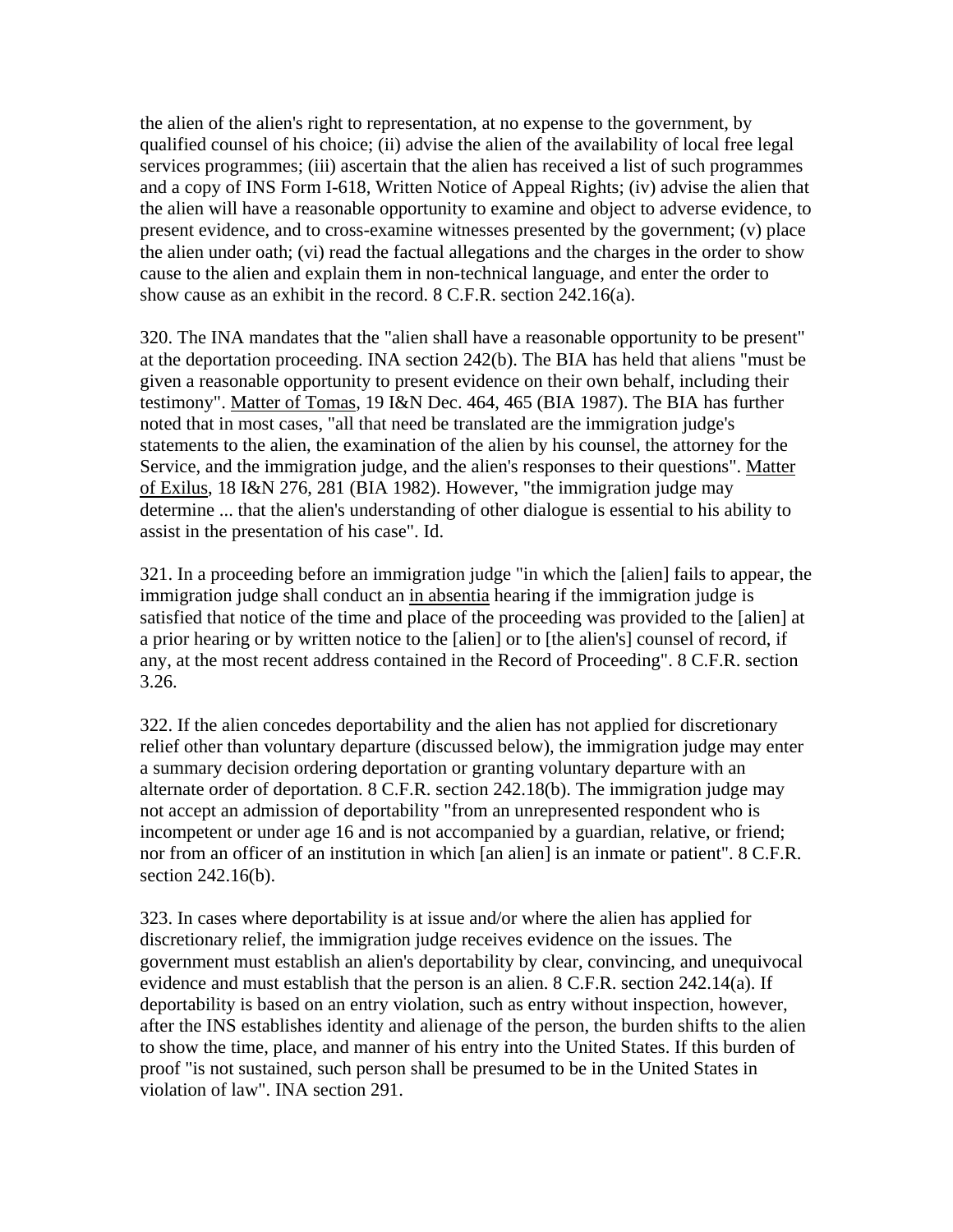324. Relief from deportation. The immigration judge determines applications under INA sections 208(a) (asylum) (discussed under U.S. Asylum and Refugee Policy, below), 212 (waivers of excludability), 243(h) (withholding of deportation) (also discussed below), 244(a) (suspension of deportation), 244(e) (voluntary departure), 245(a) (adjustment of status), and 249 (registry).

(a) Waivers. Waivers are available for some of the grounds of deportation;

(b) Suspensions of deportation. Under INA section 244(a), the Attorney General may "suspend deportation and adjust the status to that of an alien lawfully admitted for permanent residence, in the case of an alien ... who applies for suspension of deportation" and (i) is deportable; (ii) subject to certain exceptions, has been physically present in the United States for a continuous period of not less than seven years immediately preceding the date of such application; (iii) proves that during all of such period he was and is a person of good moral character; and (iv) is a person whose deportation would in the opinion of the Attorney General result in extreme hardship to the alien or to his spouse, parent, or child, who is a citizen of the United States or an alien lawfully admitted for permanent residence. INA section 244(a)(1);

(c) Voluntary departure. The Attorney General may permit an alien to "depart voluntarily from the United States at his own expense in lieu of deportation" if such alien (i) is not deportable for criminal offences, falsification of documents or on security grounds; (ii) is not an aggravated felon; and (iii) establishes "to the satisfaction of the Attorney General that he is, and has been, a person of good moral character for at least five years immediately preceding his application for voluntary departure". INA section 244(e)(1);

(d) Registry. INA section 249 generally provides that the Attorney General may create a record if lawful admission for permanent residence for an alien, as of the date of the approval of his application, if (i) such alien is not excludable as participant in Nazi persecutions or genocide and not excludable under INA section 212(a) "as it relates to criminals, procurers, and other immoral persons, subversives, violators of the narcotic laws or smugglers of aliens"; and (ii) the alien establishes that he entered the United States prior to 1 January 1972; has had residence in the United States continuously since such entry; is a person of good moral character; and is not ineligible for citizenship. INA section 249; see also 8 C.F.R. section 249.1 (discussing waivers of inadmissibility for certain exclusion grounds in conjunction with registry applications).

325. Decisions and appeals. A decision of an immigration judge in a deportation hearing may be written or oral. Appeal from the decision lies with the BIA. 8 C.F.R. section 242.21. A final order of deportation may be reviewed by federal courts, but will not be reviewed "if the alien has not exhausted the administrative remedies available to him as of right under the immigration laws and regulations or if he has departed from the United States after the issuance of the order". INA section 106 (c). The immigration judge may upon the judge's own motion, or upon motion of the trial attorney, or the alien, reopen any case which the judge decided, "unless jurisdiction in the case is vested in the Board of Immigration Appeals". 8 C.F.R. section 242.22. A motion to reopen "will not be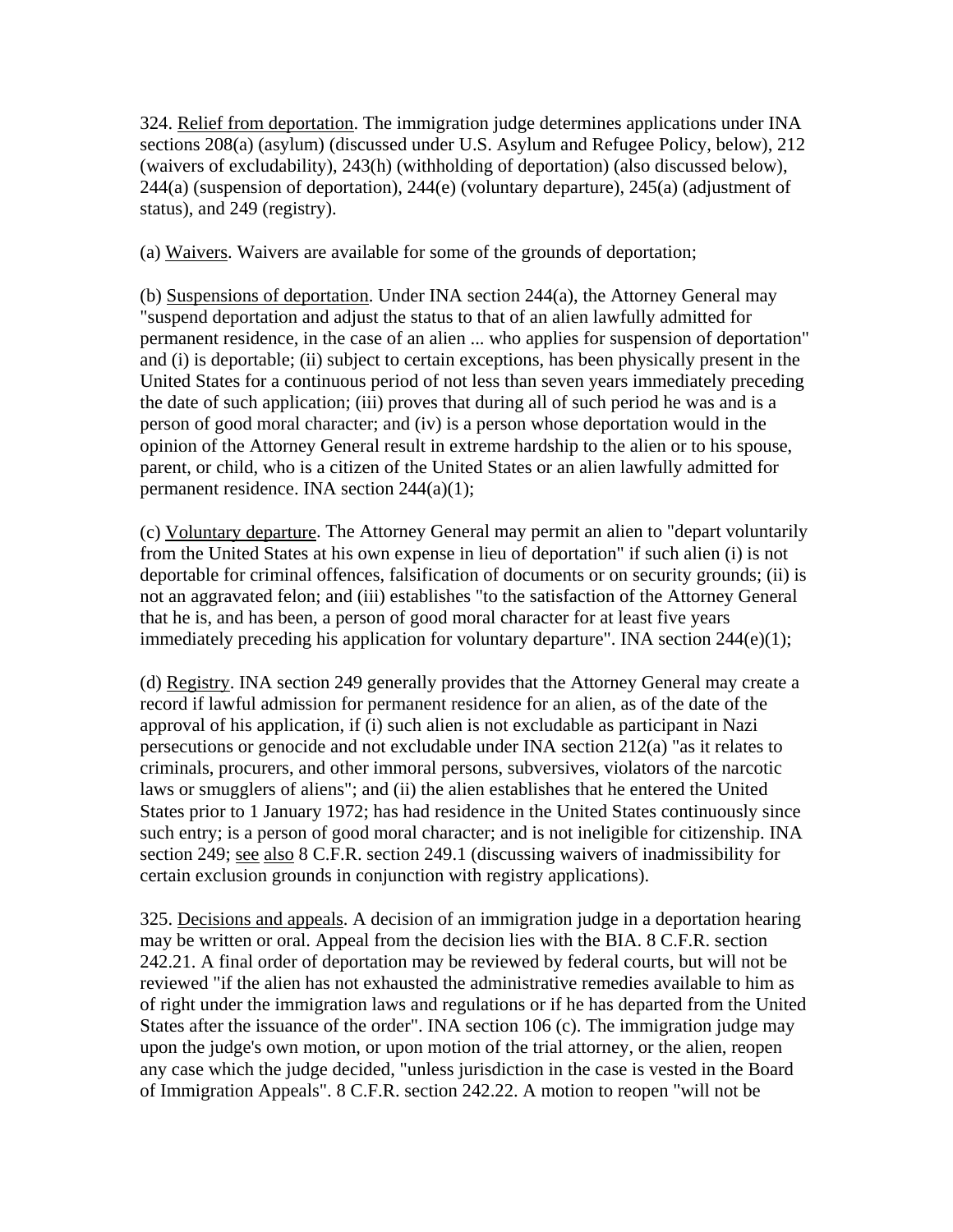granted unless the immigration judge is satisfied that evidence sought to be offered is material and was not available and could not have been discovered or presented at the hearing". Id.

### Exclusion

326. An alien has the burden of satisfying the INS officer at the border point of entry that the alien is entitled to enter the United States and not subject to exclusion. If the officer concludes the alien is not clearly entitled to enter, the officer must detain the alien for further inspection. INA section 235(b). The alien may be released on bond or parole; the standards for release are essentially the same as they are in deportation proceedings.

327. Exclusion proceedings are held before immigration judges. See 8 C.F.R. section 236. They are not public, unless the alien requests that they be. 8 C.F.R. section 236.2(a). Unlike deportation cases, the authority to make detention decisions rests with the INS, rather than the immigration judge.

328. The immigration judge must inform the alien of the nature and purpose of the hearing; advise the alien that the alien has a statutory right to have an attorney at no cost to the government, and of the availability of free legal services programmes; ascertain that the applicant has received a list of such programmes; request the alien to determine then and there whether the alien desires representation; and advise the alien that the alien will have a reasonable opportunity to present evidence, to examine and object to adverse evidence, and to cross-examine witnesses presented by the government.

329. Except for aliens previously admitted to the United States for lawful permanent residence, aliens have the burden of proving their admissibility in exclusion proceedings. The immigration judge can grant various forms of relief, including waivers, adjustment of status under certain conditions, and political asylum and withholding of exclusion. Suspension of deportation and voluntary departure are not available.

330. The immigration judge's decision may be oral or written. The alien may appeal to the BIA. 8 C.F.R. sections 3.1(h), 236.7. Attorney General review of the BIA's decision is available only upon request by the INS Commissioner, the BIA Chairman, or a majority of the BIA, or in the discretion of the Attorney General.

331. Following a final determination of exclusion, an alien may surrender himself to the custody of the INS, or may be notified to surrender to custody. An alien taken into custody either upon notice to surrender or by arrest may not be deported less than 72 hours thereafter unless the alien consents in writing. 8 C.F.R. section 237.2.

332. An alien detained pending or during exclusion proceedings may seek further review in federal court under a writ of habeas corpus.

United States refugee and asylum policy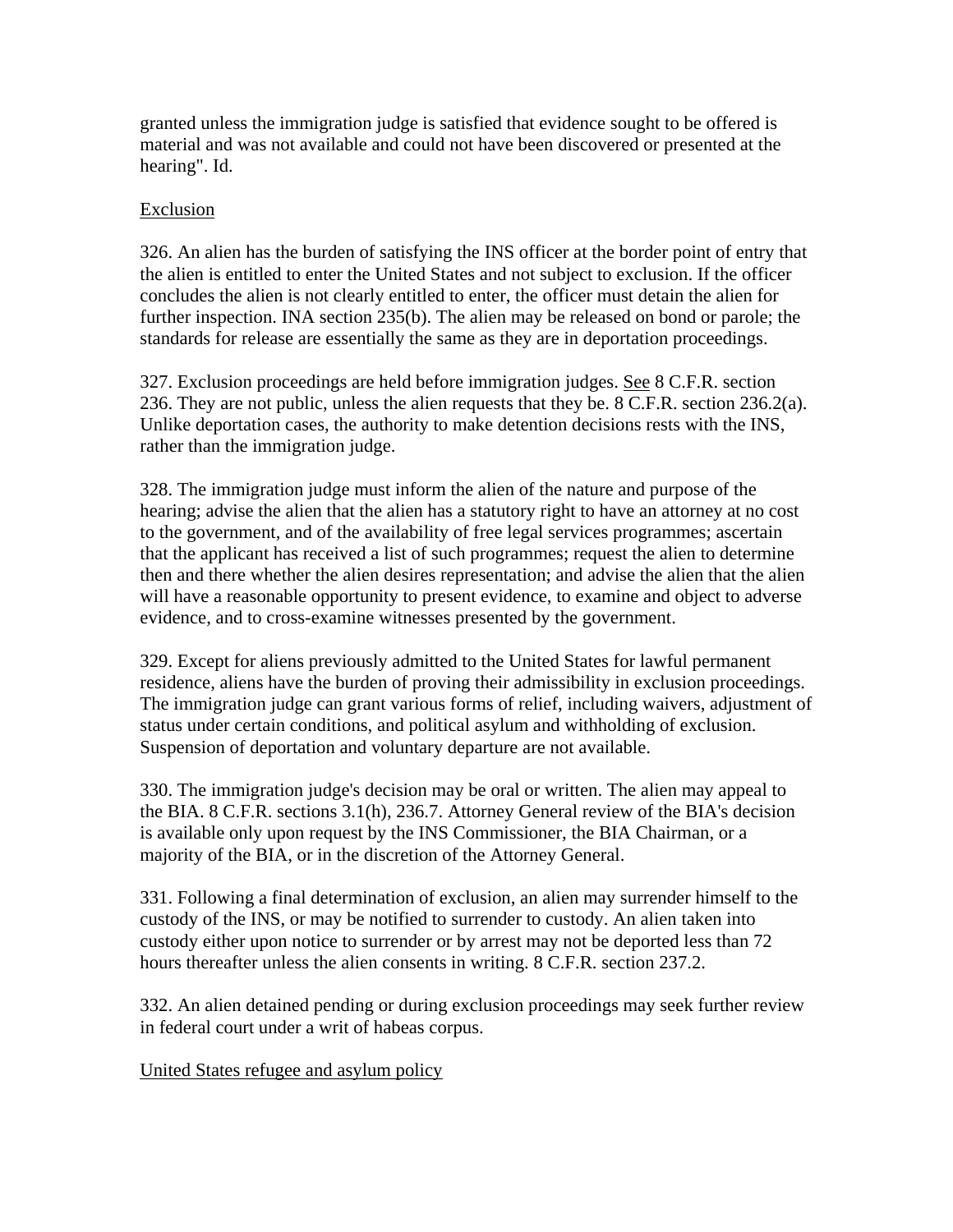333. The refugee and asylum policy of the United States, set forth primarily in the Refugee Act of 1980 and the Immigration and Nationality Act (the INA), was created in accordance with the strong, historical commitment of the United States to the protection of refugees and in compliance with the 1967 United Nations Protocol relating to the Status of Refugees. The Protocol, to which the United States has acceded, adopted the operative provisions of the 1951 United Nations Convention relating to the Status of Refugees.

334. Under the INA, persons within the United States may seek refugee protection through a grant of asylum or withholding of deportation. The standard for such determinations is that provided in the Protocol, defining a refugee as: "any person who is outside of any country of such person's nationality or, in the case of a person having no nationality, is outside any country in which such person last habitually resided, and who is unable or unwilling to return to, and is unable or unwilling to avail himself or herself of the protection of, that country because of persecution or a well-founded fear of persecution on account of race, religion, nationality, membership in a particular social group, or political opinion". INA section  $101(a)(42)(A)$ ; 8 U.S.C. section  $1101(a)(42)(A)$ . Refugee status is not available to "any person who ordered, incited, assisted, or otherwise participated in the persecution of any person on account of race, religion, nationality, membership in a particular social group, or political opinion", or for aliens who have been convicted of an aggravated felony. INA sections 101(a)(42)(B) and 208(d); 8 U.S.C. sections 1101(a)(42)(B) and 1158(d).

335. At present, there are some 300,000 asylum claims pending in various stages of adjudication; over 100,000 new claims were filed in fiscal year 1992. A related form of protection, temporary protected status, is available to persons already within the United States when the Attorney General determines that certain extreme and temporary conditions in their country of nationality (such as ongoing armed conflict or an environmental disaster) generally do not permit the United States to return them to that country in safety.

336. In addition, the United States maintains a substantial programme for providing assistance to refugees overseas. The United States overseas refugee admissions programme, which also uses the Protocol definition of refugee, provides for the admission and resettlement in the United States of over 120,000 refugees of special humanitarian concern to the United States each year from throughout the world. In addition, the United States provides on-site assistance, primarily through relevant international organizations such as the United Nations High Commissioner for Refugees, the International Committee of the Red Cross, and the International Organization for Migration, in the amount of over \$300 million each year, not only to "Protocol refugees" but also to others who are suffering from the disruptive effects of conflict or other forms of dislocation. In the last three years alone, the United States has contributed over \$1 billion in assistance to refugees throughout the world.

337. Refugee admissions. The INA provides for the admission of refugees outside the United States. Each year the President, after appropriate consultation with Congress,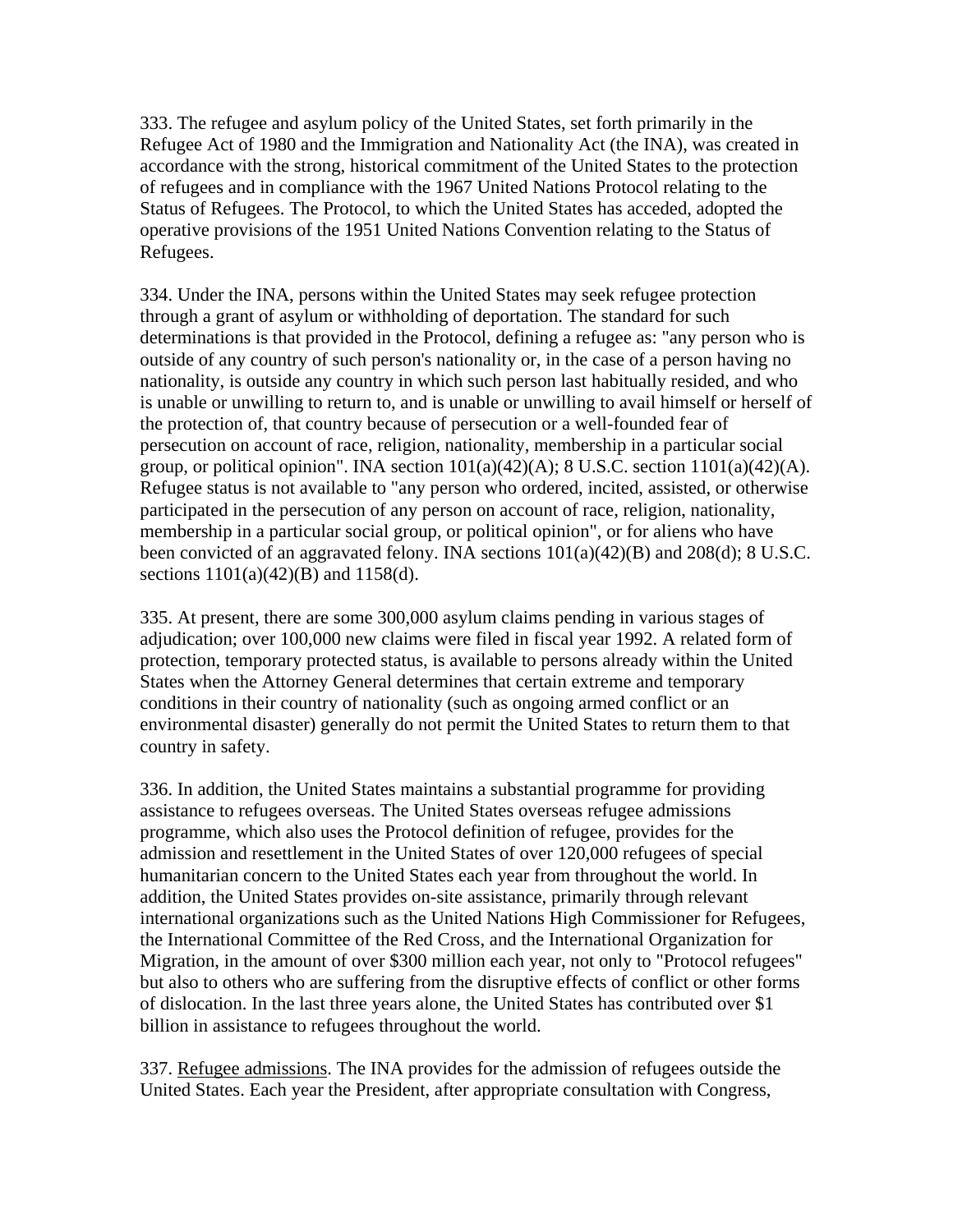determines an authorized admission level for refugees. For example, the admission ceiling for refugees in 1994 was 121,000. This annual ceiling represents the maximum number of refugees allowed to enter the United States each year, allocated by world geographical region. INA section 207(a). The President may accommodate an emergency refugee situation by increasing the refugee admissions ceiling for a 12-month period. INA section 207(b); 8 U.S.C. section 1157(b).

338. Persons applying in overseas offices for refugee protection in the United States must satisfy four criteria. They must: (i) fall within the definition of a refugee set forth in the INA; (ii) be among the types of refugees determined to be of special humanitarian concern to the United States; (iii) be admissible under the Immigration and Nationality Act; and (iv) not be firmly resettled in any foreign country.

339. The refugee application process originates either at a United States embassy or at a designated consular office, if distance makes direct filing at an embassy impracticable. 8 C.F.R. section 207.1(a). Interviews are then conducted by employees of the Immigration and Naturalization Service. There exists no formal procedure for either administrative appeal or judicial review of adverse decisions. The applicant has the burden of showing entitlement to refugee status. 8 C.F.R. section 208.8(d).

340. Asylum. Asylum applications may be submitted by persons who are physically present in the United States. Asylum may be granted without regard to the applicant's immigration status or country of origin. There are two paths for an alien present in the United States seeking asylum. First, the alien may come forward to the INS to apply "affirmatively". Second, the alien may seek asylum as a defence to exclusion or deportation proceedings, even after a denial of asylum through the affirmative process. Grants of asylum are within the discretion of the Attorney General under either process, but the affirmative asylum process is executed under the auspices of the INS, while the exclusion and deportation procedures fall within the jurisdiction of the Executive Office for Immigration Review within the Department of Justice.

341. Affirmative asylum. Affirmative asylum claims are heard and decided by a corps of INS asylum officers located in seven regional offices. The Asylum Officer conducts an interview with the applicant "in a non-adversarial manner ... to elicit all relevant and useful information bearing on the applicant's eligibility". 8 C.F.R. section 208.9(b). The applicant may have counsel present at the interview and may submit the affidavits of witnesses. In addition, the applicant may supplement the record within 30 days of the interview. 8 C.F.R. section 208.9.

342. Upon completion of the interview, the asylum officer must forward a copy of the asylum application to the Bureau of Human Rights and Humanitarian Affairs (BHRHA) (recently renamed the Bureau of Democracy Rights and Labor) of the Department of State. The BHRHA may comment on the application within 45 days. The asylum officer may make a final decision if no response from the BHRHA arrives within 60 days. 8 C.F.R. section 208.11.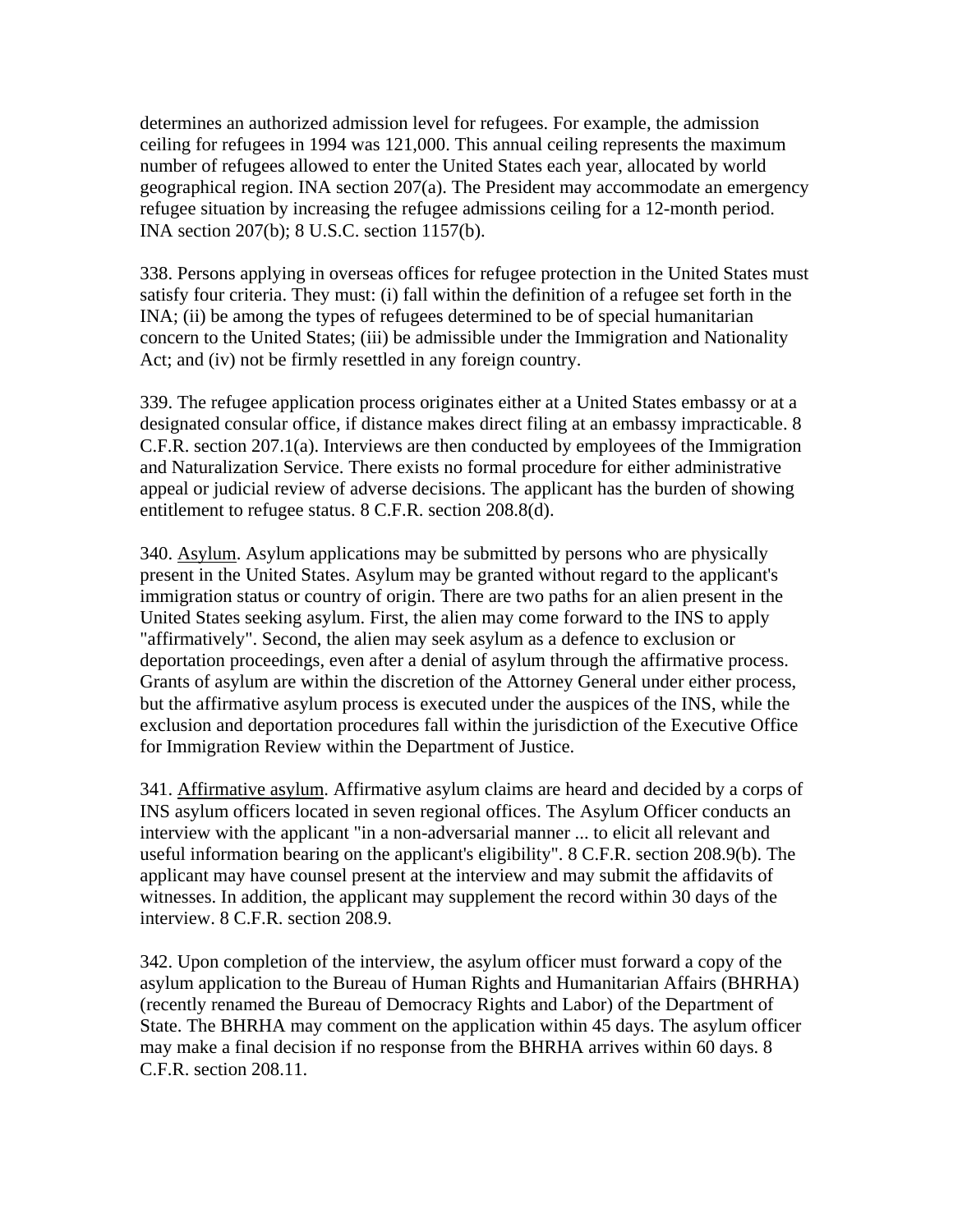343. The asylum officer's decision must be in writing and, if asylum is denied, the decision must include a credibility assessment. 8 C.F.R. section 208.17. The alien has the right to specific reasons for denial and the right to both factually and legally rebut the denial. 8 C.F.R. sections 103.3(a) and 103.2(b)(2). The decision of the asylum officer is reviewed by the INS's Office of Refugees, Asylum, and Parole (CORAP), but the applicant has no right to appeal. 8 C.F.R. section 208.18(a).

344. Asylum claims must be denied when: (i) the alien has been convicted of a particularly serious crime in the United States and constitutes a danger to the community; (ii) the alien has been firmly resettled in a third country; or (iii) there are reasonable grounds for regarding the alien as a threat to the security of the United States. 8 C.F.R. section 208.14(c). In addition, asylum officers may use discretion in asylum denials.

345. Asylum officers also have limited power to revoke asylum and relief under the "withholding of deportation" provision of the INA (section 243(h)). This power may be exercised when: (i) the alien no longer has a well-founded fear of persecution or is no longer entitled to relief under section 243(h) because of changed country conditions; (ii) there existed fraud in the application such that the alien was not eligible for asylum at the time it was granted; or (iii) the alien has committed any act that would have been grounds for denial.  $8$  C.F.R. section  $208.24(a)(b)$ .

346. Once an affirmative asylum application is denied, the asylum officer is empowered, if appropriate, to initiate the alien's exclusion or deportation proceedings.

347. Asylum and withholding of exclusion/deportation in exclusion or deportation proceedings. If an alien has been served with an Order to Show Cause to appear at a deportation hearing or a notice to appear at an exclusion hearing, he must appear before an immigration judge, with whom he may file an asylum application. The filing of an asylum application is also considered a request for withholding of deportation or exclusion under INA section 243(h).

348. Relief under INA section 243(h) differs from a request for asylum in three ways. First, section 243(h) provides relief from deportation or exclusion to a specific country where the applicant's "life or freedom would be threatened", while asylum protects the alien from deportation generally and only requires a well-founded fear of persecution. Second, relief under section 243(h) cannot result in permanent residence, while asylees are eligible for permanent residence after one year. Third, relief under section 243(h) is mandatory while asylum is a discretionary grant.

349. An immigration judge must consider a section 243(h) claim "de novo regardless of whether or not a previous application was filed and adjudicated by an Asylum Officer". 8 C.F.R. section 208.2(b). Like an asylum officer, the Immigration Judge must request an advisory opinion from the BHRHA and wait 60 days before rendering a final decision.

350. The alien will be denied section 243(h) relief and will remain subject to exclusion or deportation if the alien: (i) engaged in persecution of others; (ii) has been convicted of a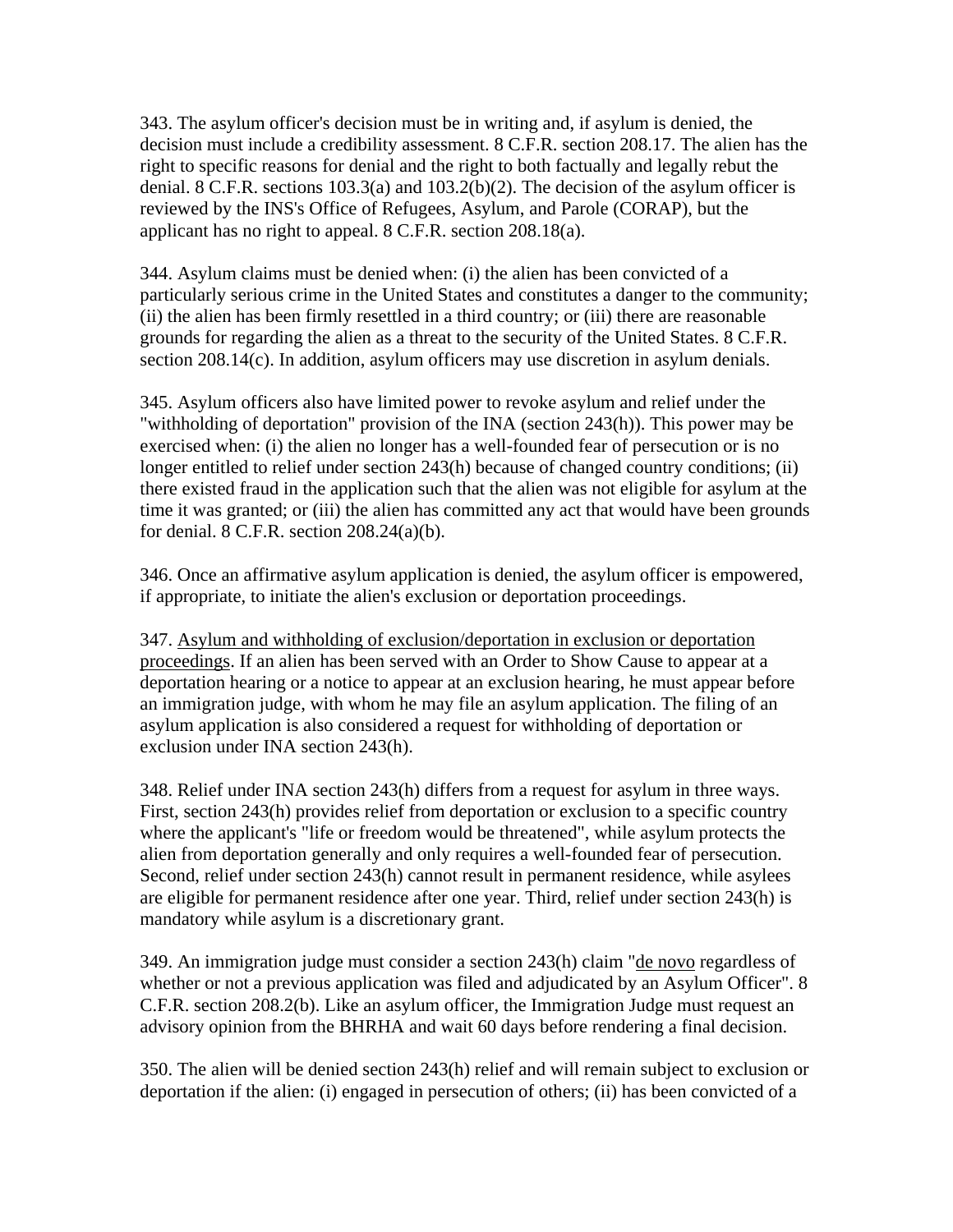particularly serious crime that constitutes a danger to the community of the United States; (iii) has committed a serious non-political crime outside of the United States; or (iv) may represent a danger to the security of the United States. INA section 243(h)(2).

351. Denial of asylum and withholding of deportation by an Immigration Judge can result in a final order of deportation or exclusion. The alien may appeal to the Board of Immigration Appeals within ten days of the Immigration Judge's order. Appeal to federal courts is possible within ninety days of the Board's decision. INA section  $106(a)(1)$ ; 8 U.S.C. section 1105(a)(1).

352. Parole under INA section 212(d)(5)(B). A refugee may be paroled into the United States by the Attorney General only if there exist "compelling reasons in the public interest with respect to that particular alien" to parole rather than admit the person as a refugee under INA section 207. INA section 212(d)(5)(B). Parole allows an alien to remain in the United States temporarily until a final status decision is made. Parole is not equivalent to an "admission", and thus leaves the alien subject to exclusion.

353. The Attorney General has created a "special interest parole" process "on an exceptional basis only for an unspecified but limited period of time" pursuant to the Lautenberg Amendment of the Foreign Operations Appropriations Act. Pub. L. No. 101- 167. Under this provision, certain persons from Cambodia, the Lao People's Democratic Republic, Viet Nam, and the former Soviet Union (specifically Jews, Evangelical Christians, Ukrainian Catholics, and Ukrainian Orthodox Christians) who were inspected and paroled into the United States between 15 August 1988 and 30 September 1994 after being denied refugee status are eligible for adjustment of status.

354. Temporary protected status. Under INA section 244A, the Attorney General has the authority to grant temporary protected status to aliens in the United States, temporarily allowing foreign nationals to live and work in the United States without fear of being sent back to unstable or dangerous conditions. The United States thus may become, at the Attorney General's discretion, a temporary safe haven for foreign nationals already in the country if one of three conditions exist: (i) there is an ongoing conflict within the state which would pose a serious threat to the personal safety of returned nationals; (ii) there has been an earthquake, flood, drought, epidemic, or other environmental disaster in the state resulting in a substantial but temporary disruption of living conditions; the state is temporarily unable to accept the return of nationals; and the state officially asks the Attorney General for a designation of temporary protected status; or (iii) there exist extraordinary and temporary conditions in the state that prevent nationals from returning in safety, as long as the grant of temporary protected status is not contrary to the national interest of the United States. INA section 244A(b)(1). Designation of temporary protected status may last for 6 to 18 months, with the possibility of extension.

355. An alien is ineligible for temporary protected status if he has been convicted of at least one felony or two or more misdemeanours. 8 C.F.R. section 240.4. Ineligibility is also based upon the grounds for denial of relief under INA section 243(h)(2), as stated above. Temporary protected status may be terminated if: (i) the Attorney General finds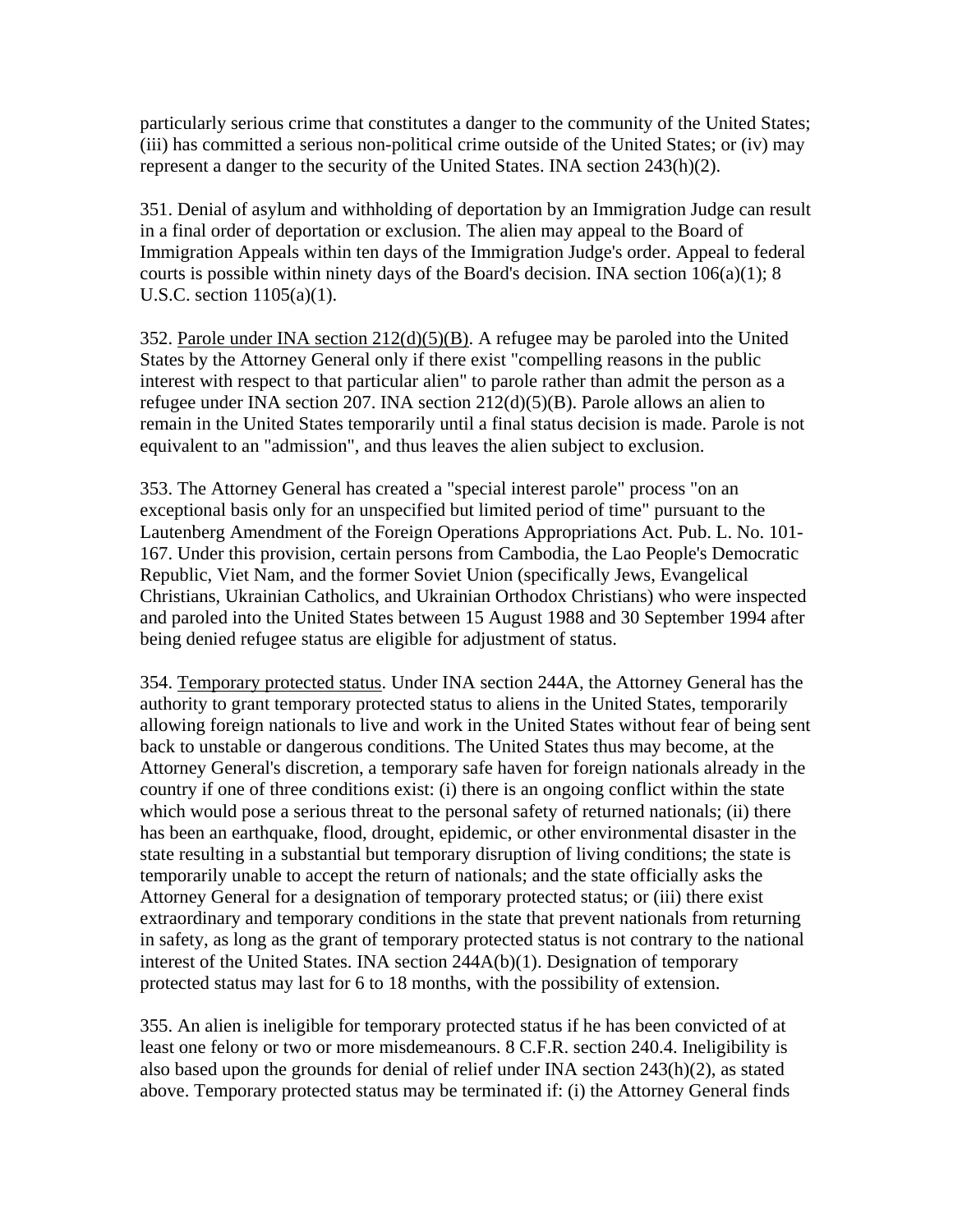that the alien was not eligible for such status; (ii) the alien was not continuously physically present, except for brief, casual, and innocent departures or travel with advance permission; (iii) the alien failed to register annually; or (iv) the Attorney General terminates the programme. INA section  $244A(c)(3)$ .

356. An alien granted temporary protected status cannot be deported during the designated period and shall be granted employment authorization. The alien may also travel abroad with advance permission. Temporary protected status also allows the alien to adjust or change status.

357. At present, nationals from four states are eligible for temporary protected status: Bosnia-Herzegovina, until August 1994; Liberia, until March 1995; Somalia, until September 1994; and Rwanda, until June 1995. Nationals of El Salvador are eligible for a comparable form of temporary protection through December 1994.

358. Rights of refugees and asylees. Certain benefits are available to an alien applying for asylum. First, as long as the asylum claim appears non-frivolous, the applicant may be granted employment authorization while the asylum application is pending. Second, the applicant may be granted advance parole to travel abroad to a third country for humanitarian reasons.

359. In April 1992, the INS created a "pre-screening" procedure to identify genuine asylum seekers whose parole from detention might be appropriate while their asylum claims are pending. Specially trained asylum pre-screening officers interview applicants in detention and evaluate asylum claims. If the claimant is deemed to have a "credible fear of persecution", then the alien may be released pending the asylum claim. The alien must, however, agree to check in periodically with the INS and appear at all relevant hearings.

360. The immediate family (spouse and children) of the person granted admission as a refugee or political asylum can accompany or follow such person without having to apply for protection independently. INA section  $207(c)(2)$  and section  $208(c)$ .

361. Finally, one who entered the United States as a refugee is eligible for permanent resident status after one year of continuous physical presence in the United States. The number of refugees adjusting to permanent resident status is not subject to the annual limitation on immigrants into the United States. INA section 209. An asylee may also apply for permanent resident status after being continuously present in the United States for at least one year after being granted asylum. There are 10,000 visas set aside each year for asylees applying for residency.

# Article 14 - Right to fair trial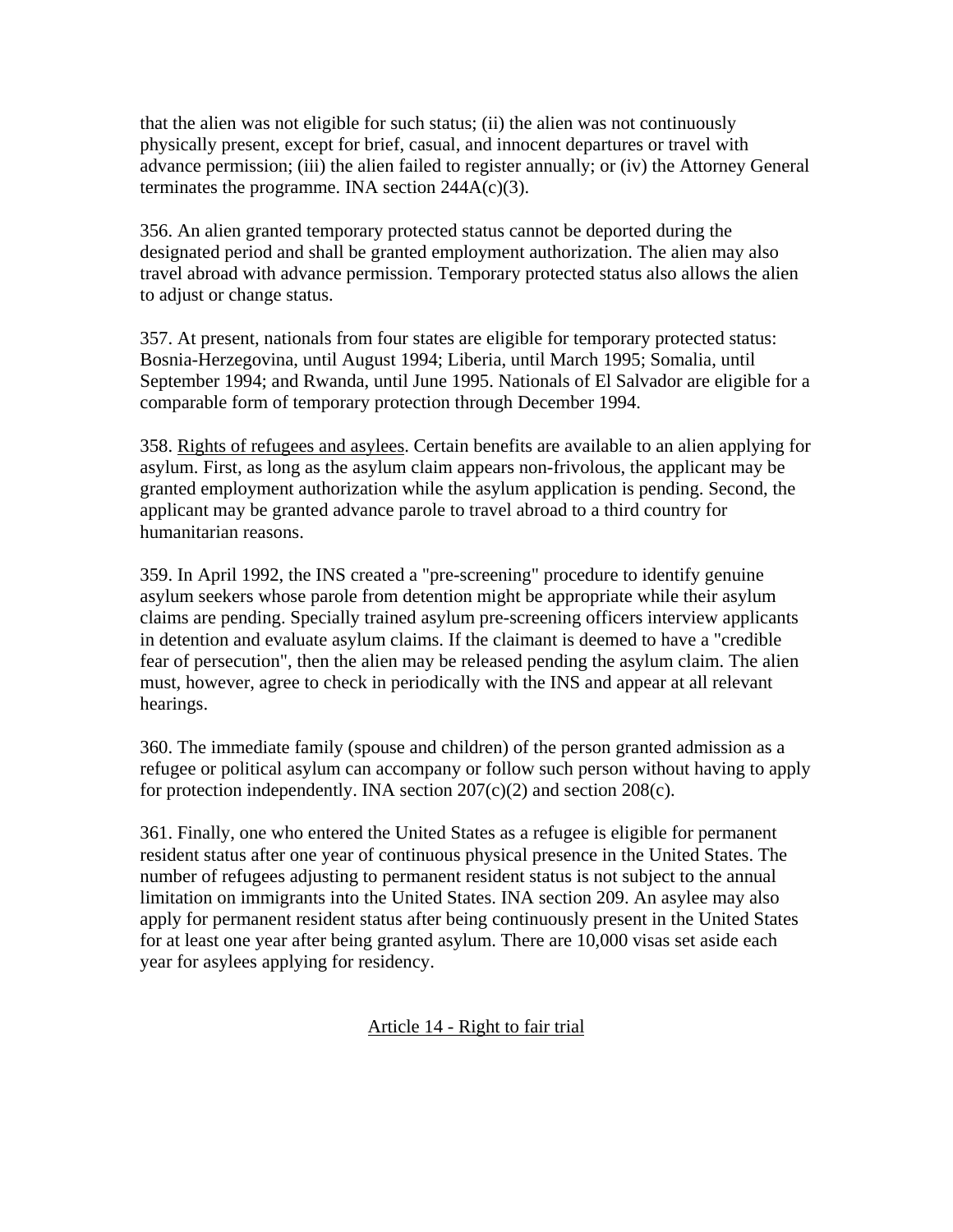362. The court systems in the United States grant both citizens and nationals of other countries the fair trial rights embodied in article 14 of the Covenant. The principles and practices of the justice system in the federal government, in the 50 states, and in the various territories and dependencies trace their roots to the federal Bill of Rights adopted two centuries ago and outlined in more detail in Part I of this report. The federal and state constitutions and statutory law provide for fair and public hearings. An independent judiciary, as well as an independent and active bar, are dedicated to the ideal and reality of fair trials and elaborate appellate procedures.

363. While not perfect, the American court systems do not remain static but constantly adapt to evolving notions of fairness and due process. Over the past 40 years, for example, problems of racism in jury selection and discrimination in the administration of justice were addressed head on. Constitutional rights of defendants were expanded markedly in several controversial rulings by the Supreme Court of the United States.

364. As the Republic enters its third century, the changing nature of crime will no doubt lead to further changes in the administration of justice. However, our federal and state systems are all bound by the mandatory and minimum guarantees of the federal Constitution. The Constitution is the base beneath which no state or federal court may depart, though greater protections than the minimum can be found in various state or federal laws.

#### Fair and public hearing

365. Criminal cases. The Due Process clause of the Fifth Amendment to the U.S. Constitution provides that, "No person shall ... be deprived of life, liberty, or property, without due process of law". That provision, applicable to the states through the Fourteenth Amendment, guarantees criminal defendants the right to a fundamentally fair trial at all levels of government. As the Supreme Court has explained, however, the Fifth and Fourteenth Amendments guarantee the right to a fair trial, but not to a perfect trial. Delaware v. Van Arsdall, 475 U.S. 673, 681 (1986). Thus, although mistakes may occur at trial, a reviewing court will none the less affirm a criminal conviction if it determines that the mistakes were harmless. To affirm a criminal conviction in the case of an error involving constitutional rights, the reviewing court must determine beyond a reasonable doubt that the error did not contribute to the verdict. Chapman v. California, 386 U.S. 18, 23 (1967). For trial error that is not of constitutional dimensions, the reviewing court must determine with "fair assurance ... that the judgment was not substantially swayed by the error". Kotteakos v. United States, 328 U.S. 750, 765 (1946).

366. The Sixth Amendment guarantees federal defendants "in all criminal prosecutions ... a speedy and public trial". This right has been extended to defendants in state criminal proceedings through the due process clause of the Fourteenth Amendment. In re Oliver, 333 U.S. 257 (1948). The constitutional guarantee of a public trial does more than ensure fairness to defendants. It ensures public confidence in the fairness of the criminal justice system and responsible performance by judges and prosecutors. It also provides an outlet for community reaction to crime, and encourages witnesses to come forward and to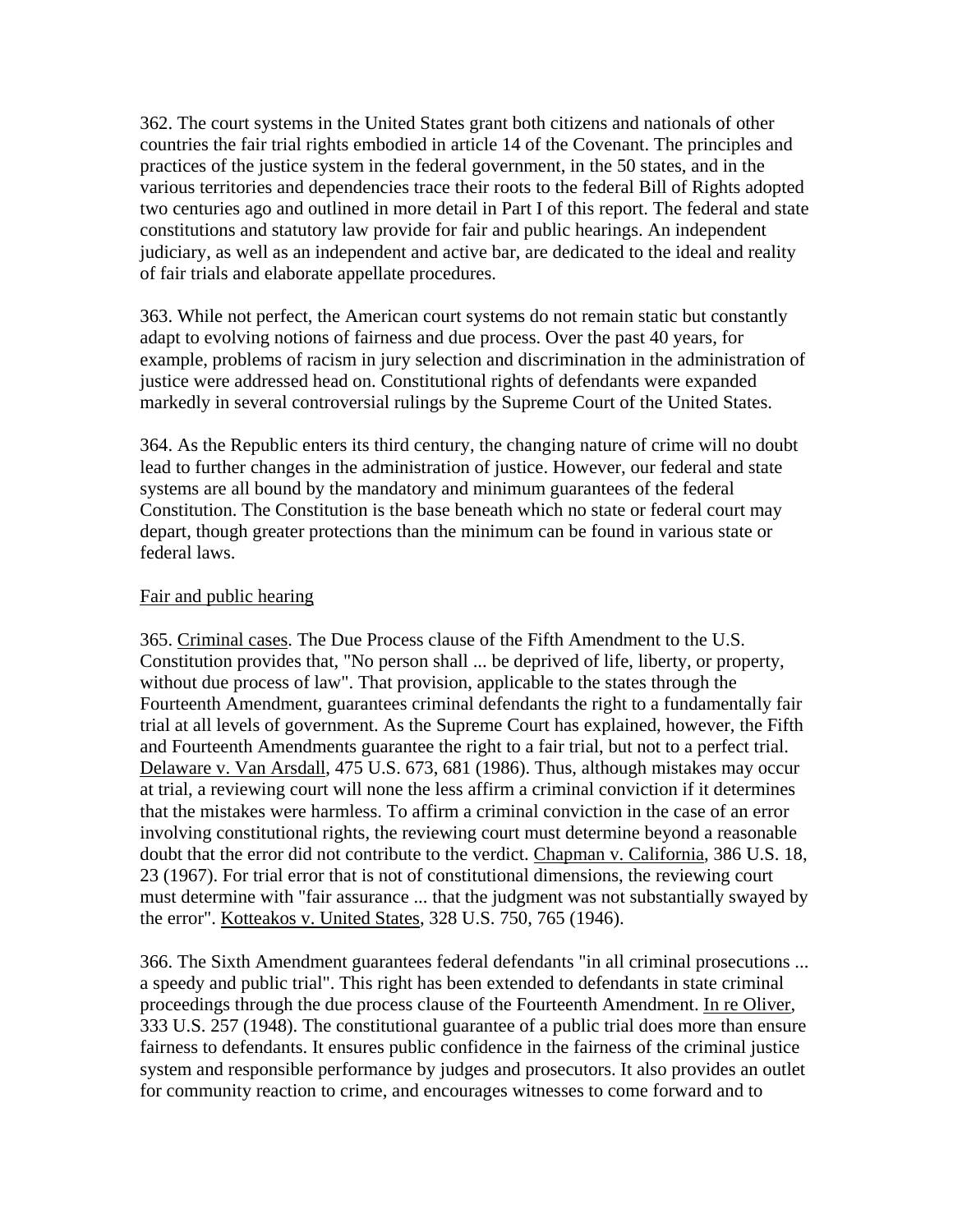testify truthfully. Waller v. Georgia, 467 U.S. 39 (1984). Because of these public interests, the right to a public trial is not merely a right of the criminal defendant under the Sixth Amendment. For example, the First Amendment provision that "Congress shall make no law ... abridging the freedom of speech, or of the press" has been deemed to protect the right of the public and the press to have access to a criminal trial. Richmond Newspapers v. Virginia, 448 U.S. 555 (1980) (granting access to press and public to criminal trial). See also Globe Newspaper Co. v. Superior Court, 457 U.S. 596 (1982) (state cannot prevent press and public access to criminal trials without a compelling governmental interest, narrowly tailored). The Supreme Court has also granted press access to preliminary hearings and jury voir dire. Press-Enterprise Co. v. Superior Court of California, 478 U.S. 1 (1986) (preliminary hearings); Press-Enterprise Co. v. Superior Court of California, 464 U.S. 501 (1984) (voir dire). But see Gannett Co. v. DePasqucle, 443 U.S. 368 (1979) (denying access to pretrial suppression hearing where publicity could taint jury pool).

367. Thus, even though a defendant may offer to waive his right to a public trial and request a closed proceeding, the public and press have a constitutionally protected right of access to the trial under the First Amendment. Singer v. United States, 380 U.S. 24 (1965). The law must balance a defendant's desire for closure (motivated, for example, by a desire to protect his privacy or to reduce the possibility of adverse publicity that could deny him an impartial verdict) or the prosecution's similar desire (for example, to protect the secrecy of ongoing criminal investiga-tions or the privacy rights of particular witnesses or victims) against the constitutionally protected public interest in open proceedings.

368. To restrict public access to a criminal trial or to a dis-crete portion of one, the trial judge must find that closure is essential to preserve higher values - such as the defendant's right to a fair trial - and the closure order must be narrowly tailored to serve those values. Press-Enterprise Co. v. Superior Court (Press-Enterprise I), 464 U.S. 501 (1984). When a court closes a trial in whole or in part, it must make specific factual findings so that a reviewing court may evaluate the propriety of the order. Moreover, the media or an individual party may make an immediate and expedited appeal to a higher court from an order closing part of the criminal proceeding.

369. Notwithstanding the right of public access to court proceedings, the decision-making process in a criminal trial, as well as in other proceedings, is not open to the public. Jurors deliberate entirely in secret so that their views can be candidly expressed without reservation. Discussions between judges or between a judge and the judge's clerk are also privileged against public disclosure.

370. Competent, independent and impartial tribunal. The Due Process clauses of the Fifth Amendment and the Fourteenth Amend-ment guarantee criminal defendants certain fundamental rights deemed essential to a fair trial. For example, a criminal defendant has the right to an unbiased judge, an impartial jury free from unfair influences, and a trial free of outside distractions and disruption. Due process is violated if the trial is conducted in a manner or atmosphere that likely rendered the jury unable to give the evidence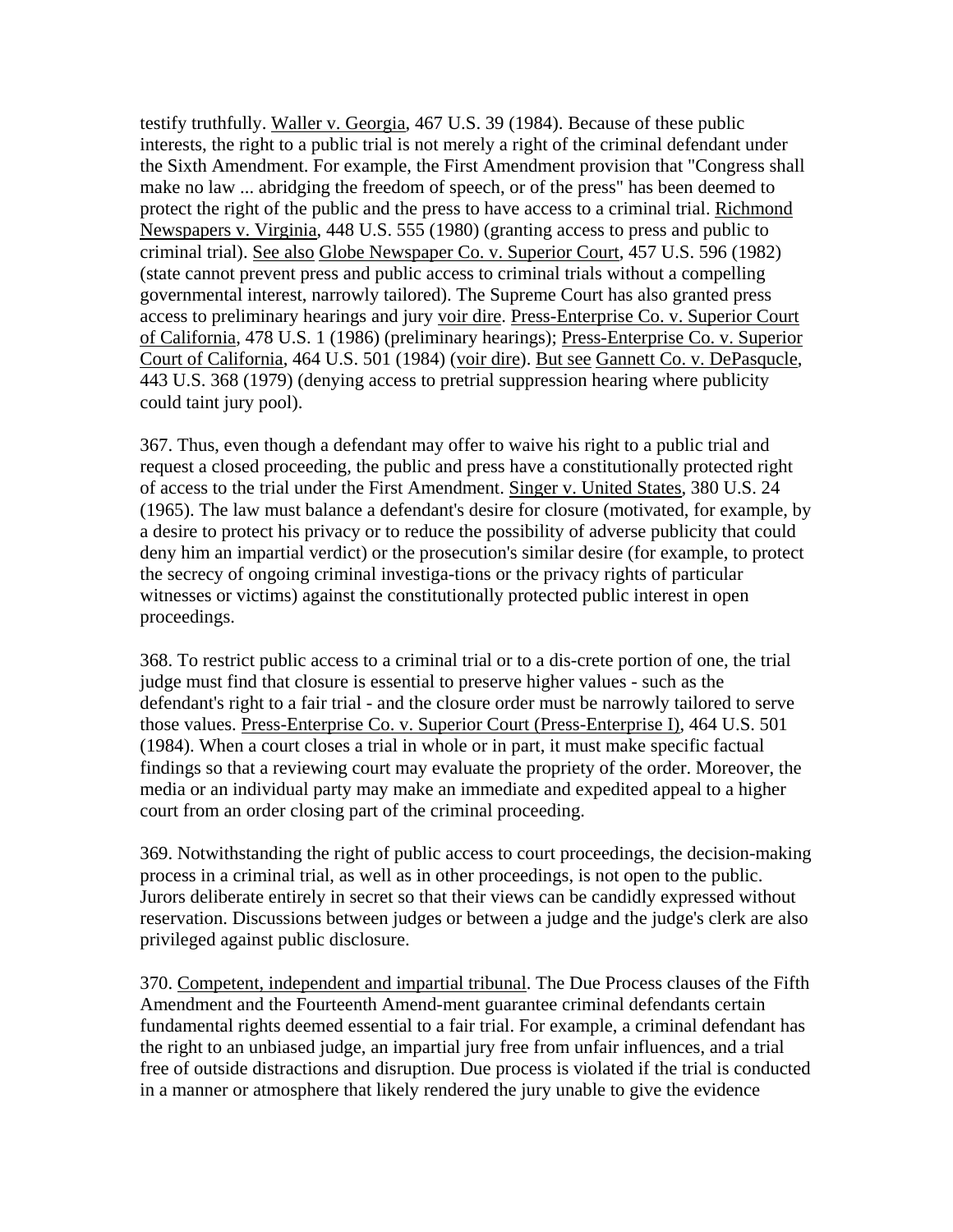reasonable consideration. The com-petence of the lay jury is augmented by the fact that the judge instructs the jury on applicable legal principles. Where the instructions are incorrect on critical legal points the conviction is subject to reversal. Sullivan v. Louisiana, 113 S.Ct. 373 (1993); United States v. Diaz, 891 F.2d 1057, 1062-63 (2d Cir. 1989).

371. Federal criminal trials (except trials for certain petty offences) are overseen by district court judges who are nominated by the President, and must be confirmed by the U.S. Senate, according to article III of the U.S. Constitution. Unlike the executive and legis-lative branches of the federal government, the judicial branch is non-political. Baker v. Carr, 369 U.S. 186 (1962). Once nomin-ated and confirmed, article III judges serve lifetime tenure "during good behaviour". Thus, after their appointment through a political process, the judges are independent of the political branches and serve life tenure unless removed by impeachment. Art. I, section 3 cl. 6. Not only are article III judges not easily removed from office, but Congress also cannot reduce their salaries in an effort to induce their resignation. This provision protects against Congressional efforts to punish judges for past decisions or to indirectly influence future judicial decisions. Art. III, section 1.

372. Among the reasons for which article III judges may be impeached is conviction of a felony. In the history of the United States only 11 federal judges have been removed from their position by impeachment. Within the past few years, two judges have been impeached based upon criminal convictions, and another federal judge was impeached even after having been acquitted of criminal charges.

373. Because the constitutional provision of lifetime tenure may protect judges whose competency or conduct is open to question, a federal statute provides a detailed mechanism whereby other article III judges may investigate whether a judge should be removed for misconduct or is otherwise unable to discharge all the duties of his office by reason of mental or physical incapacity. Should the investigating panel determine that the judge is not competent, they can take certain remedial action short of removing the judge from office. 28 U.S.C. section 372.

374. Another guarantee of judicial independence is the provision of absolute immunity from civil liability. Litigants unhappy with anything that occurs in the course of an investigation into their conduct or with the result of their trials cannot sue the judges. The remedy for an incorrect ruling is reversal by a higher court, not a lawsuit against the judge personally. Bradley v. Fisher, 80 U.S. 335 (1872).

375. The U.S. Constitution does not require that federal judges have legal training. However, as a practical matter, present-day federal judges are selected from among lawyers. In the confirmation process, the Senate examines, among other factors, the competence and legal experience of the judicial nominee. Once appointed, federal judges receive continuing legal and judicial education, as well as other technical and administrative support, from the Federal Judicial Center; that entity, too, is under the control of the judicial branch. 28 U.S.C. sections 620 et seq.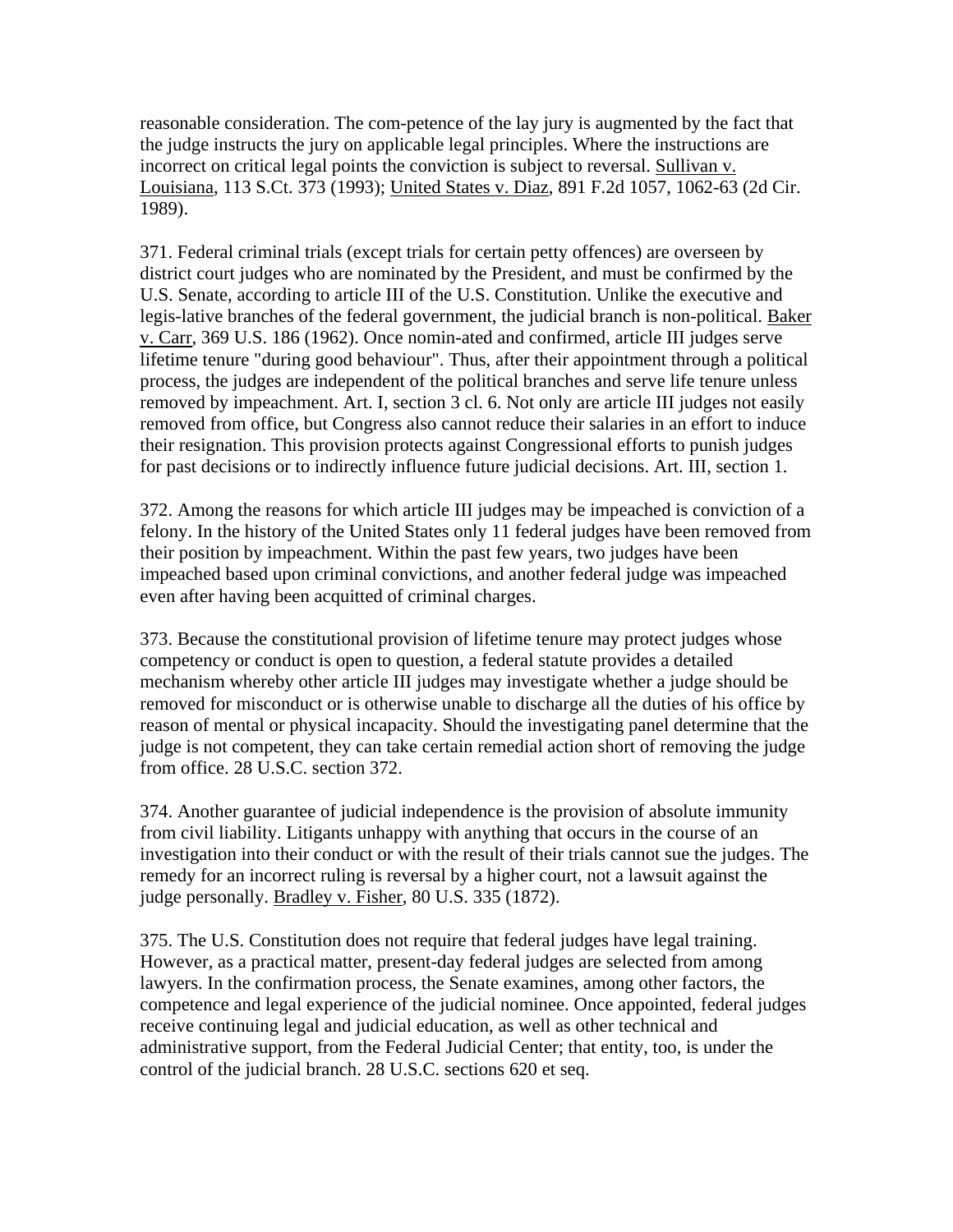376. Petty offences (for which the maximum term of imprisonment is less than six months) may be prosecuted before federal magistrates, who are appointed by the judges of the district court and serve for eight years. Federal law defines the minimum qualifications for appointment to be a federal magistrate. One such requirement is that the magistrate be an attorney admitted to the practice of law for at least five years. 28 U.S.C. section 631.

377. The methods of selection and the roles of judges within the state systems vary widely. States have the power to prescribe the ways judges are selected, Sugarmann v. Dougall, 413 U.S. 634, 647 (1974); Lefkovitz v. State Board of Elections, 400 F. Supp. 1005, 1015 (N.D. Ill. 1975), aff'd, 424 U.S. 901 (1976), as well as their eligibility and qualifications, Gruenburg v. Kavanagh, 413 F. Supp. 1132 (E.D. Mich. 1976).

378. States may also set appropriate standards of conduct for their judges. Gruenburg v. Kavanagh, 413 F. Supp. at 1135. An American Bar Association Code of Judicial Conduct has been adopted by a majority of the jurisdictions in the United States, and is of hortatory if not mandatory force in others. Canon 1 of the Code of Judicial Conduct requires that "[a] judge shall uphold the integrity and independence of the judiciary". Canon 2 requires that "[a] judge shall avoid impropriety and the appearance of impropriety in all of the judge's activities". Canon 3 requires that "[a] judge shall perform the duties of judicial office impartially and diligently". This canon dictates, for example, that a judge disqualify himself or herself whenever the judge's impartiality might reasonably be questioned. Canon 4 requires that "[a] judge shall so conduct the judge's extrajudicial activities as to minimize the risk of conflict with judicial obligations". Canon 5 requires that "a judge or judicial candidate shall refrain from inappropriate political activity".

379. To ensure that the legislative or executive power of any state is not invoked to weaken the independence of the judiciary, the constitutions of many states prescribe certain fundamental conditions under which the judicial branch operates. State court judges may be popularly elected or appointed, and may serve any length of term, as prescribed by the constitutions and statutes of individual states. Some states elect judges by popular vote. The fairness of judicial elections is governed by the Voting Rights Act of 1965, as amended in 1982. See 42 U.S.C. sections 1971 et seq. The Supreme Court has determined that for purposes of the Voting Rights Act, a judge who wins an election in the district in which the judge runs is a "representative" of that district. Chisom v. Roemer, 501 U.S. 380 (1991). This determination has resulted in the resolution and settlement of a number of lawsuits which challenged the fairness of state judicial elections.

380. Most of the states require their judges to be lawyers, or at least learned or well informed of the law. Most also provide for the removal of judges on the ground of incompetency. Finally, most states select judges by appointment, which may be made by the governor, the highest court of the state, or the state legislature.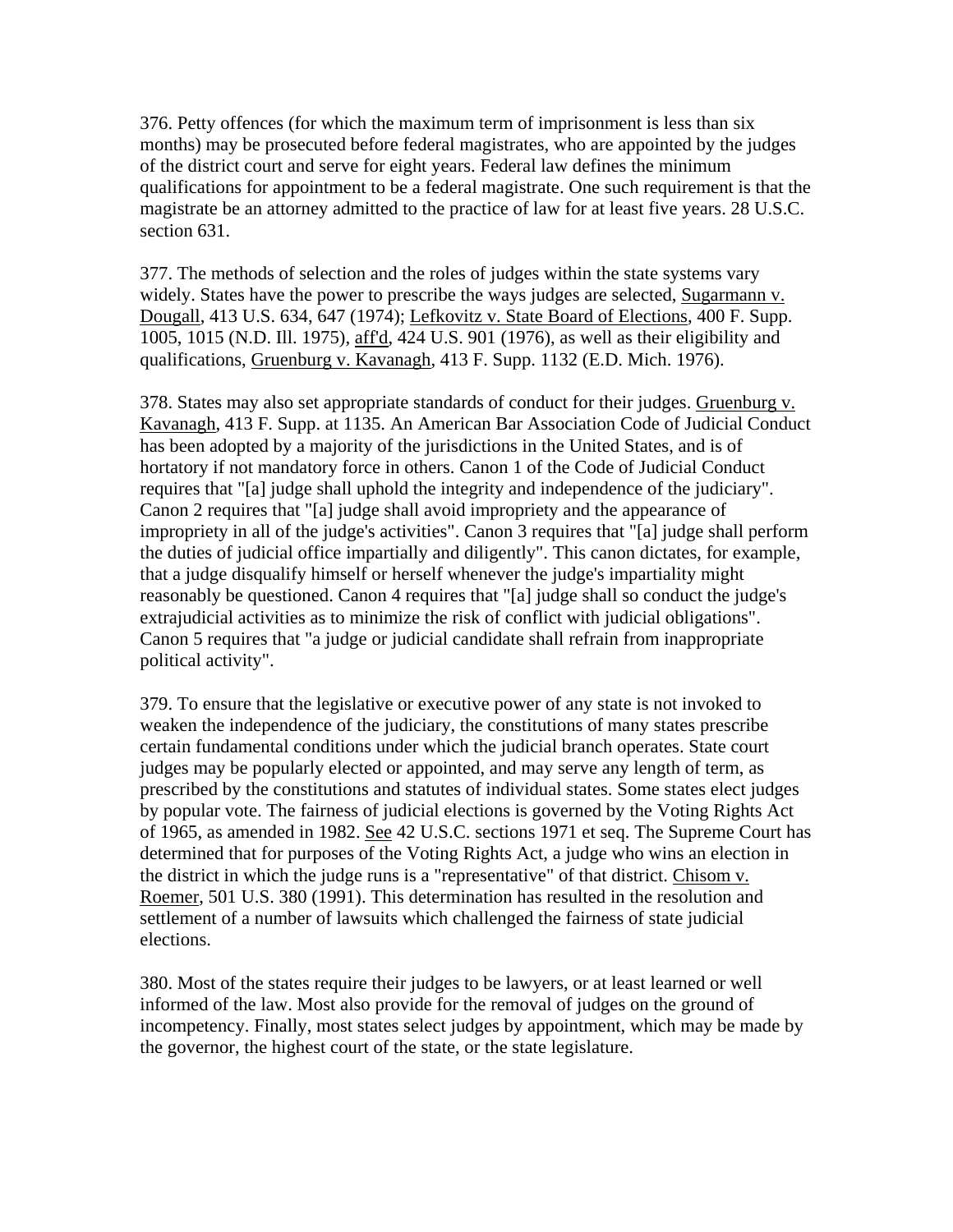381. Many states are beginning to adopt some type of merit selection system out of concern that the election and political appoint-ment systems compromise judicial independence. The merit system attempts to weed out the political element at the initial stage by restricting the power of nomination to a specialized commission, usually consisting of lawyers, legal scholars, and citizens. The appointing authority, whether it is the governor, court, or legislature, can appoint judges only from the list submitted by the nomination commission. Several cases challenging the fairness of some states' merit selection systems are currently pending.

382. Due process requirements prohibit a judge from presiding over a criminal trial where the judge's impartiality may reasonably be questioned. In re Murchison, 349 U.S. 133, 138-39 (1955) (due process violated when judge charged defendants with contempt because judge could not free himself of influence of own personal knowledge of what occurred in secret grand jury session); United States v. Diaz, 797 F.2d 99, 100 (2d Cir. 1986) (per curiam) (due process violated when sentencing judge wrote letter to senator four days after trial complaining of leniency of sentences required by statutes because judge's impartiality may reasonably be questioned), cert. denied, 488 U.S. 818 (1988). In federal courts, statutes require recusal if a party to the proceeding files an affidavit showing the judge is biased or prejudiced either against such party or in favour of an adverse party, 28 U.S.C. section 144, or whenever the judge's impartiality reasonably may be questioned, 28 U.S.C. section 455(a). Recusal also would be required if the judge, the judge's spouse or other family member is a party to the proceeding, is acting as a lawyer for one of the parties, is likely to be a material witness, or has financial interests in the proceeding. Even though the judge may not be the fact-finder at the trial, bias on the part of the trial judge can require reversal of the criminal conviction on appeal.

383. Trial by jury. The Sixth Amendment also provides that "in all criminal prosecutions, the accused shall enjoy the right to ... trial, by an impartial jury of the State and district wherein the crime shall have been committed". This right to a jury trial applies to any federal or state offence for which imprisonment for more than six months is authorized. Duncan v. Louisiana, 391 U.S. 145, 149 (1968). However, the right does not apply in juvenile court proceedings or military trials.

384. The right to trial by jury reflects "a profound judgment about the way in which law should be enforced and justice administered". Duncan v. Louisiana, 391 U.S. at 155. In the U.S. system, the jury is the fact-finder. Therefore, a judge may not direct the jury to return a verdict of guilty, no matter how strong the proof of guilt may be. Sparf and Hansen v. United States, 156 U.S. 51, 105-6, (1895).

385. The right to an impartial jury requires that the jury be selected from a representative cross-section of the community in which the crime was committed. The jurors must, however, be competent. In federal criminal trials there are minimum statutory standards of competency, including that the juror be at least 18 years of age, literate in English, have been a resident of the district for at least one year, otherwise physically and mentally able to sit as a juror, and not have been convicted of a felony or be currently facing a criminal felony charge. 28 U.S.C. section 1865(b).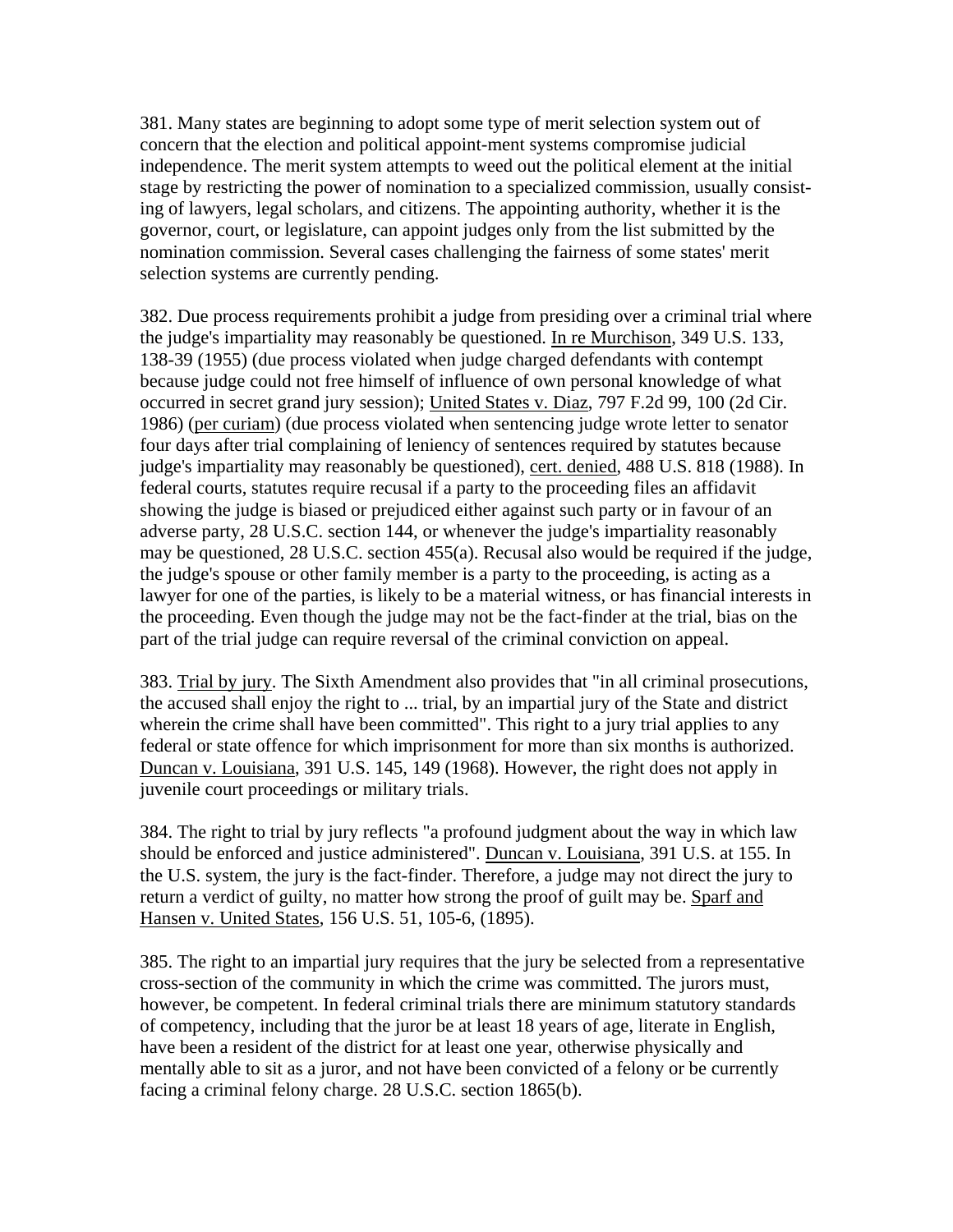386. To ensure the impartiality of the jury, the trial court must conduct a voir dire examination of prospective jurors to discover any potential bias. In cases of high publicity, the court must be extra cautious to ensure that jurors have not been influenced by the publicity. The trial court may exclude for cause any prospective juror who will be unable to impartially render a verdict based on the evidence. The voir dire is also designed to examine juror competency, and the trial court may excuse jurors for lack of competency (i.e. mental or physical impairment, or lack of language proficiency).

387. In addition to removal for cause, as the act of striking jurors by the judge is called, statutes provide that the parties may remove jurors through the use of peremptory challenges. Peremptory challenges permit the parties to exclude a certain number of jurors without any explanation to the court, except in limited instances. In federal criminal trials, Federal Rule of Criminal Procedure 24(b) provides that in cases punishable by death each side may exercise 20 peremptory challenges; for felonies (crimes punishable by more than one year in prison) the prosecution may use 6 peremptory challenges and the defendant or defendants jointly may exercise 10 challenges. Where there are multiple defendants the trial court may allow additional peremptory challenges to be used. While removal of jurors for cause is constitutionally based, the use of peremptory challenges to remove jurors is not a constitutional right.

388. However, where peremptory challenges are permitted, the parties may not use them deliberately to exclude members of a racial or ethnic group, or of a particular sex. Batson v. Kentucky, 476 U.S. 79 (1986); Powers v. Ohio, 499 U.S. 400 (1991); J.E.B. v. Alabama Ex Rel. T.B., 62 U.S.L.W. 4219 (19 April 1994). At the same time, the defendant also is not entitled to deliberately exclude members of a racial or ethnic group from the jury. Georgia v. McCollum, 112 S.Ct. 2348 (1992).

389. Where the jury is the fact-finding tribunal, the historic number of jurors is 12. The Supreme Court has held that the Sixth Amendment allows state juries to be composed of fewer than 12 (but more than 5) members. Williams v. Florida, 399 U.S. 78, 102-3 (1970). In federal criminal proceedings, the rules provide for a 12-member jury, but the parties may stipulate, in writing and with the approval of the court, to waive a 12-member jury. Fed. R. Crim. P. 23(b). Rule 23(b) also allows the trial judge to proceed with fewer than 12 jurors even without stipulation if the court finds it necessary to excuse a juror for just cause during deliberation. Each state may set the size of its jury so long as it is constitutionally permissible. Juries in state criminal trials usually have between 6 and 12 jurors.

390. In federal jury trials, the jury must be unanimous in returning its verdict for conviction or acquittal. Andres v. United States, 333 U.S. 740, 748-49 (1948); Fed. R. Crim. P. 31(a). If the jurors cannot agree, the judge declares a mis-trial and the government is free to prosecute the defendant again before a different jury.

391. In state jury trials, a conviction by a non-unanimous verdict of a 12-member jury satisfies the Sixth Amendment. Apodaca v. Oregon, 406 U.S. 404, 411-12 (1972) (upheld conviction by 10 votes of 12-member jury); Johnson v. Louisiana, 406 U.S. 356, 359-63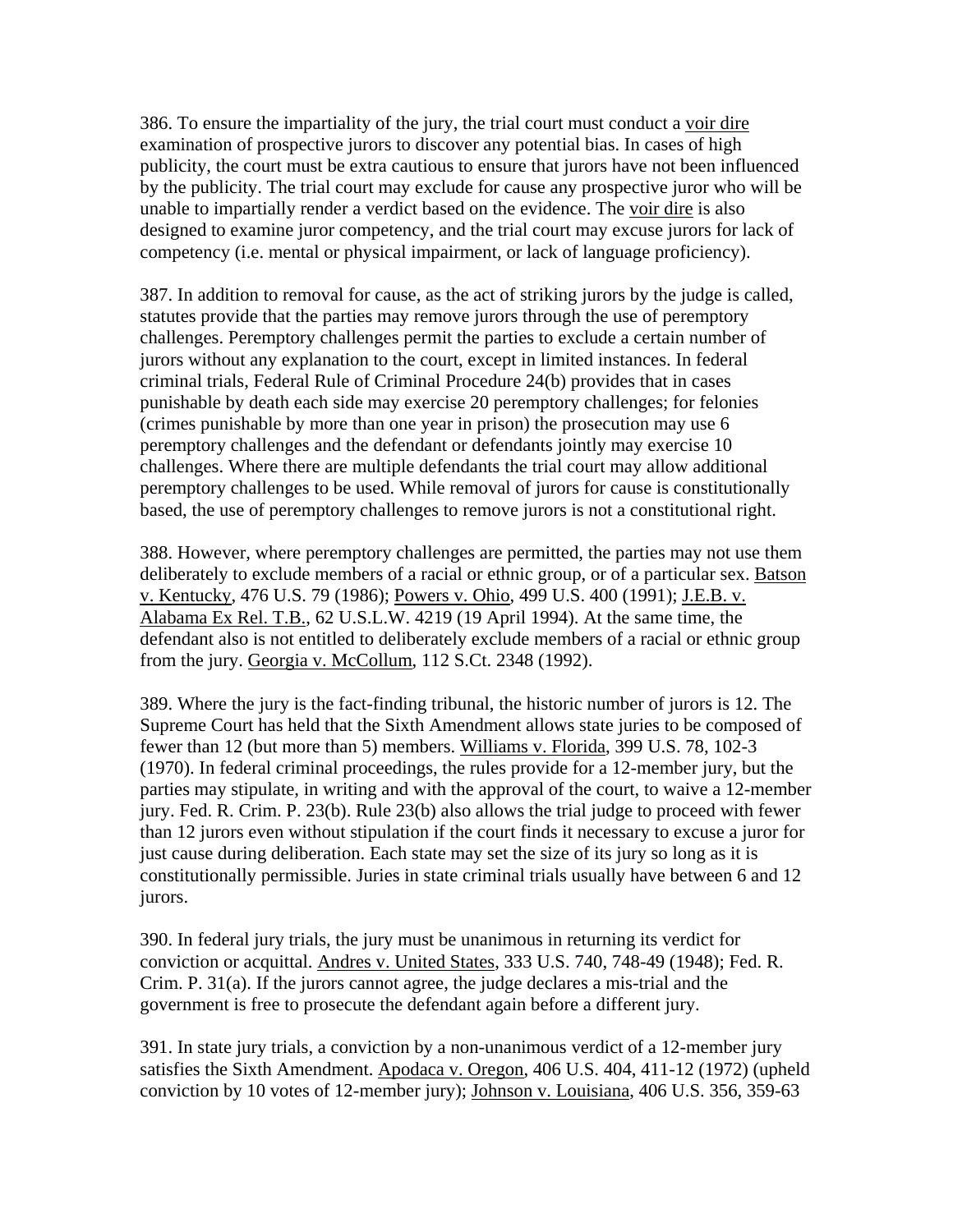(1972) (upheld conviction by 9 votes of 12-member jury). However, if the state has a 6 member jury system, the verdict must be unanimous. Burch v. Louisiana, 441 U.S. 130, 134 (1979). The Supreme Court has not addressed the question of unanimity where the juries are composed of more than 6 but fewer than 12 members. Id. at 138 n.11.

392. Public access to judgements and records. The public and the press have the right, under the First Amendment, to records of criminal cases ending in acquittal, dismissal, or finding no probable cause, unless the state or the defendant demonstrates a compelling interest in non-disclosure, as well as to those ending in conviction. Furthermore, at common law, the public has the right to inspect and copy public records, including judicial records. Nixon v. Warner Communication, 435 U.S. 589, 598 (1978).

393. This right may be restricted in certain limited circumstances. An important exception to the rule favouring public dissemination applies to grand jury material. Information secured by the grand jury in the course of its investigation is also protected from public disclosure, both traditionally and by operation of the Federal Rules of Criminal Procedure. See Butter-worth v. Smith, 494 U.S. 624, 629-30 (1990); Fed. R. Crim. Pro. 6(e). In particular, Rule 6(e)(2) provides:

> "A grand juror, an interpreter, a stenographer, an operator of a recording device, a typist who transcribes recorded testimony, an attorney for the government, or any person to whom disclosure is made under ... this subdivision shall not disclose matters occurring before the grand jury, except as otherwise provided for in these rules. No obligation of secrecy may be imposed on any person except in accordance with this rule. A knowing violation of Rule 6 may be punished as a contempt of court."

394. Grand jury secrecy is critical to the judicial system; the Supreme Court has spoken repeatedly about "'the indispensable secrecy of grand jury proceedings"'. United States v. R. Enterprises, 498 U.S. 292, 299 (1991), quoting United States v. Johnson, 319 U.S. 503, 513 (1943). Grand jury secrecy serves several distinct and compelling public interests: it encourages witnesses to come forward and testify freely and honestly; it minimizes risks that prospective defendants will flee or use corrupt means to thwart investigations; it safeguards the grand jurors themselves from extraneous pressures and influences; and it protects accused persons who are ultimately exonerated from unfavourable publicity. Douglas Oil Co. v. Petrol Stops Northwest, 441 U.S. 211 (1979). To the extent that information is secured by the grand jury in its investigation, it is presumptively non-public unless and until the judge enters an order permitting its disclosure upon a showing of specialized need. Fed. R. Crim. P. 6(e).

395. There are other instances in which the rule of public disclosure is not followed. Juvenile records may be sealed or expunged, and the public would not have access to such records outside very limited circum-stances. For example, federal laws permit the disclosure of juvenile records only for certain specified purposes, such as the preparation of a pre-sentence report for another court or an ongoing investigation. 18 U.S.C. section 5038. Many states also forbid the publication of the names of rape victims or of children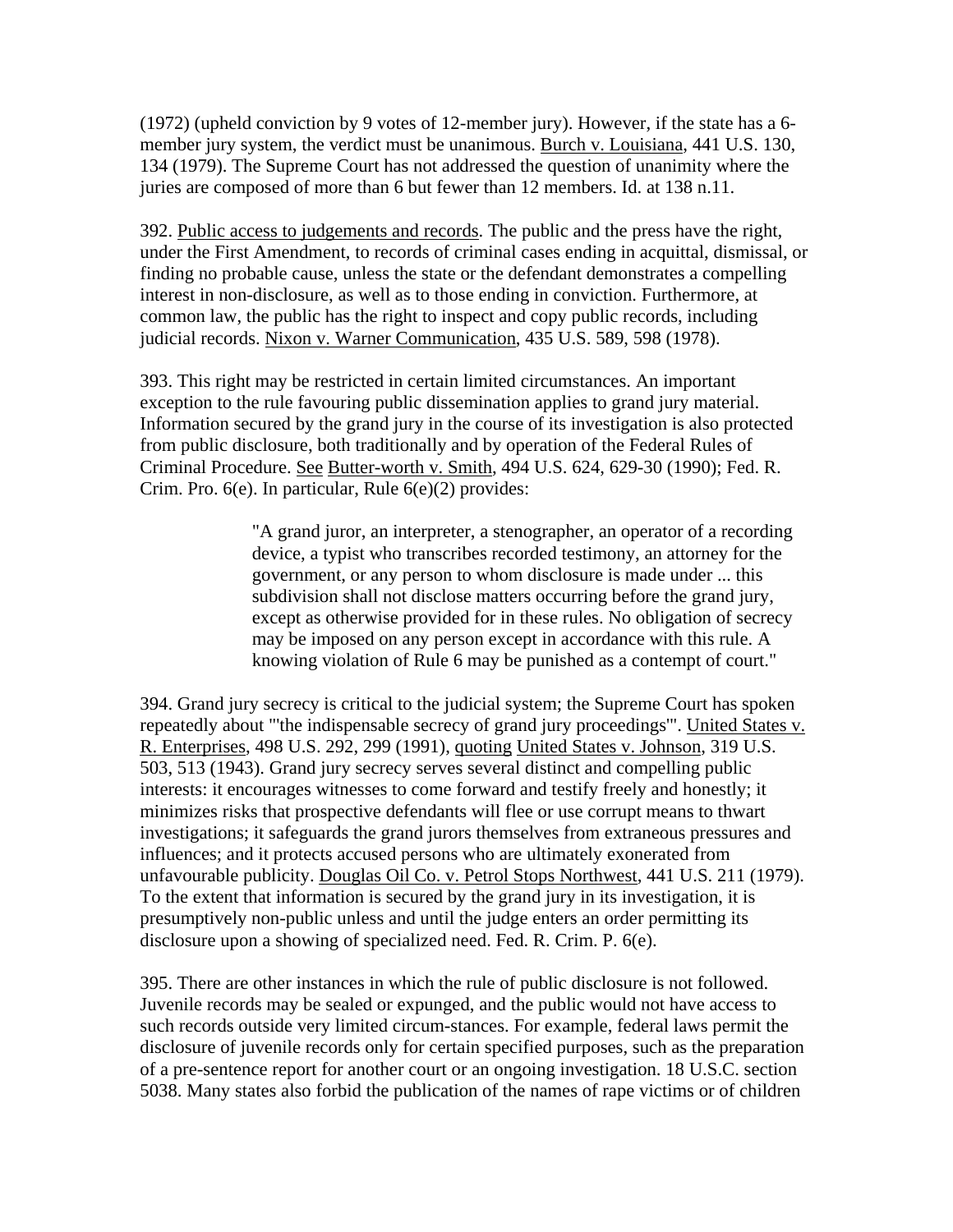who are victims in criminal cases. See e.g. Florida Stat. Ann section 119.07(2)(h); Wyo. Stat. section 6-2-310. Other state's laws may strongly urge the media to exercise selfrestraint but do not subject publication to some form of sanction. See e.g. Wis. Stat. section 950.055. However, such laws could be unconstitutional, as a violation of the First Amendment, if applied to journalists who receive the information from public authorities. See The Florida Star v. B.J.F., 491 U.S. 524 (1989) (civil damages on newspaper for printing rape victim's name violated freedom of the press); Oklahoma Publishing Co. v. District Court, 430 U.S. 308 (1977) (per curiam) (state court's pretrial order preventing press from publishing name/photo of juvenile charged with murder violated freedom of the press).

396. Federal law also regulates and restricts the disclosure of other sensitive information. The Classified Information Procedures Act (CIPA), 18 U.S.C. Appendix III (1980), is triggered in cases involving classified national security information. CIPA requires the trial court to conduct a hearing, upon motion of the government, to examine the use, relevance, or admissibility of the classified information. If the court authorizes the disclosure of such information, the government may, in lieu of disclosing the information, submit a statement admitting relevant facts that the information would tend to prove, or submit a summary of the information. The trial court should allow these alternative methods of disclosure "if the statement or summary will provide the defendant with sub-stantially the same ability to make his defence as would disclosure of the specific classified information". Id. section 6. If, however, the court decides that the classified information at issue may not be disclosed, the records of the hearing would be sealed and preserved for appeal. Id. section 6.

397. Civil cases. Guarantees of fairness and openness also are ensured in the civil context, with federal and state constitutions providing basic and essential protections. While protections in civil disputes might not match those that exist in criminal proceedings, the fundamental features of the United States judicial system - an independent judiciary and bar, due process and equal protection of the law - are common to both.

398. Most importantly, the Due Process and Equal Protection clauses of the Constitution - applicable to the states through the Fourteenth Amendment -mandate that judicial decision-making be fair, impartial, and devoid of discrimination. Neutrality, of course, is the core value. As members of the Supreme Court repeatedly have emphasized, "the right to an impartial decision maker is required by due process" in every case. Arnett v. Kennedy, 416 U.S. 134, 197 (1974) (White, J., concurring in part and dissenting in part). Indeed, because the "appearance of evenhanded justice ... is at the core of due process", Mayberry v. Pennsylvania, 400 U.S. 455, 469 (1971) (Harlan, J., concurring), the Court has held that even decision makers who in fact "have no actual bias" must be disqualified if there might be an appearance of bias. Morrissey v. Brewer, 408 U.S. 471, 485-86 (1972). See also Goldberg v. Kelly, 397 U.S. 254, 271 (1971). Specifically, this means that a judge possessing a personal interest in a case should be precluded from taking part in it, Gibson v. Berryhill, 411 U.S. 564, 578-79 (1973) (a person "with substantial pecuniary interest in legal proceedings should not adjudicate these disputes"); a judge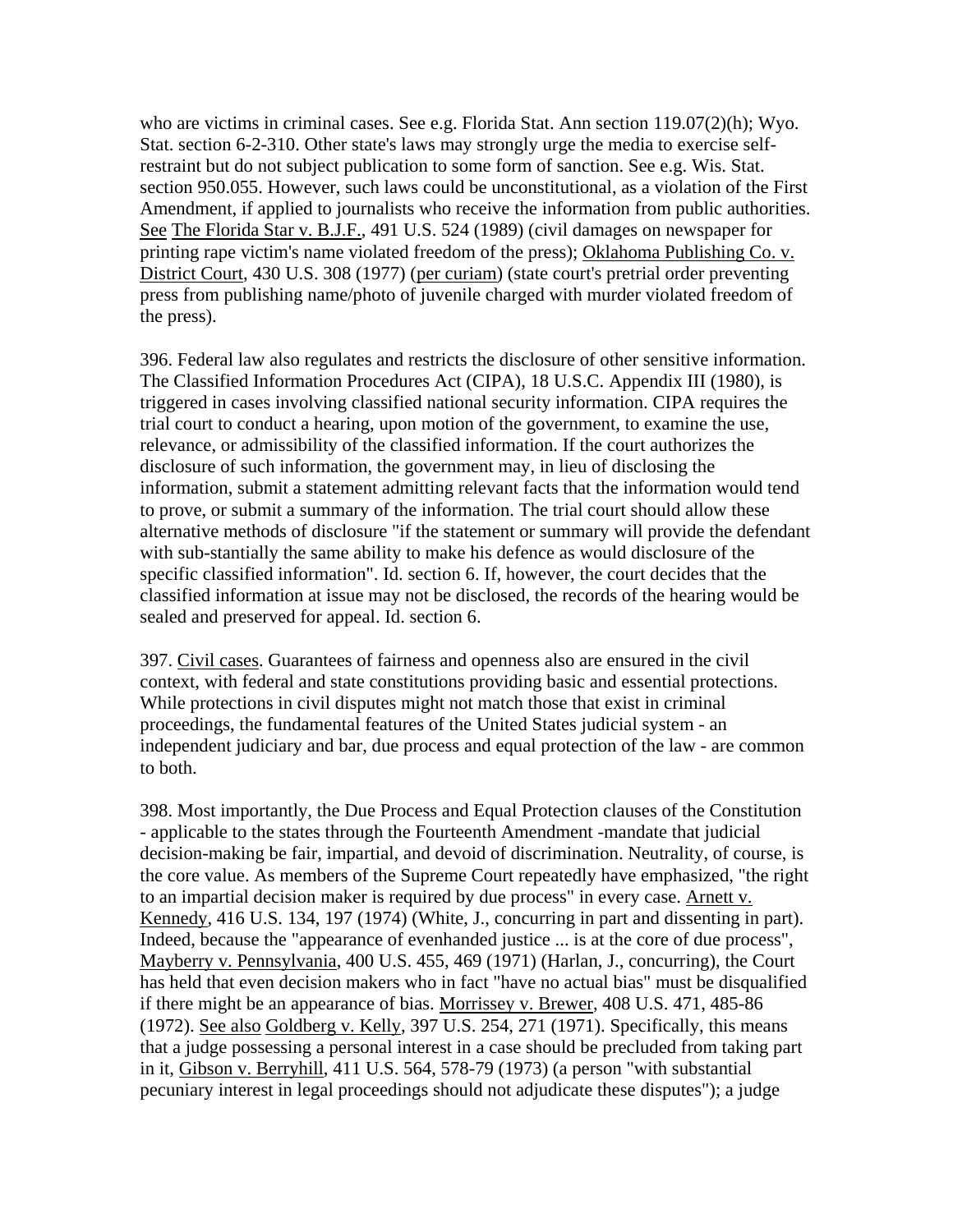may not "give vent to personal spleen or respond to a personal grievance" in reaching a decision, Offut v. United States, 348 U.S. 11, 14 (1954), and a hearing must be "conducted by some person other than one initially dealing with the case". Morrissey v. Brewer, 408 U.S. 471, 485-86 (1972). In short, impartiality and fairness are guaranteed by the Due Process clause.

399. Neutrality also means the absence of discrimination. As is the case with criminal trials, the Equal Protection clause bars the use of discriminatory stereotypes in the selection of the jury in civil cases. As the Supreme Court held in Edmonson v. Leesville Concrete Co. Inc., 500 U.S. 614, 628 (1991): "Race discrimination within the courtroom raises serious questions as to the fairness of the proceedings conducted there. Racial bias mars the integrity of the judicial system and prevents the idea of democratic government from becoming a reality."

400. Fairness of civil proceedings also is ensured by the requirement that where they might result in serious "hardship" to a party adversary hearings must be provided. For instance, where a dispute between a creditor and debtor runs the risk of resulting in repossession, the Supreme Court has concluded that debtors should be afforded a fair adversarial hearing. See Fuentes v. Shevin, 407 U.S. 67 (1972). See also Sniadach v. Family Finance Corp., 395 U.S. 337 (1969).

401. This is particularly true in civil cases involving governmental action, where the Supreme Court, since the 1970s and the landmark case of Goldberg v. Kelly, supra, has recognized the importance of granting procedural rights to individuals. Depending on the seriousness of the private interests at stake, the U.S. Constitution mandates different types of guarantees in civil proceedings involving the government: an unbiased tribunal; notice to the private party of the proposed action; an opportunity to be heard and/or the right to present evidence; and the right to know the government's evidence, to crossexamine and present witnesses, and to receive written findings from the decision maker. Applying these principles, the Court has thus held that persons have had a right to notice of the detrimental action, and a right to be heard by the decision maker. Grannis v. Ordean, 234 U.S. 385, 394 (1918) ("The fundamental requisite of due process of law is the opportunity to be heard"); Goldberg v. Kelly, 397 U.S. 254 (1970) (welfare entitlements cannot be interrupted without a prior evidentiary hearing). When action is taken by a government agency, statutory law embodied in the Administrative Procedures Act also imposes requirements on the government, such as the impartiality of the decision maker and the party's right to judicial review of adverse action. As Justice Frankfurter once wrote, the

> "validity and moral authority of a conclusion largely depend on the mode by which it was reached ... No better instrument has been devised for arriving at truth than to give a person in jeopardy of serious loss notice of the case against him and an opportunity to meet it. Nor has a better way been found for generating the feeling, so important to popular government, that justice has been done."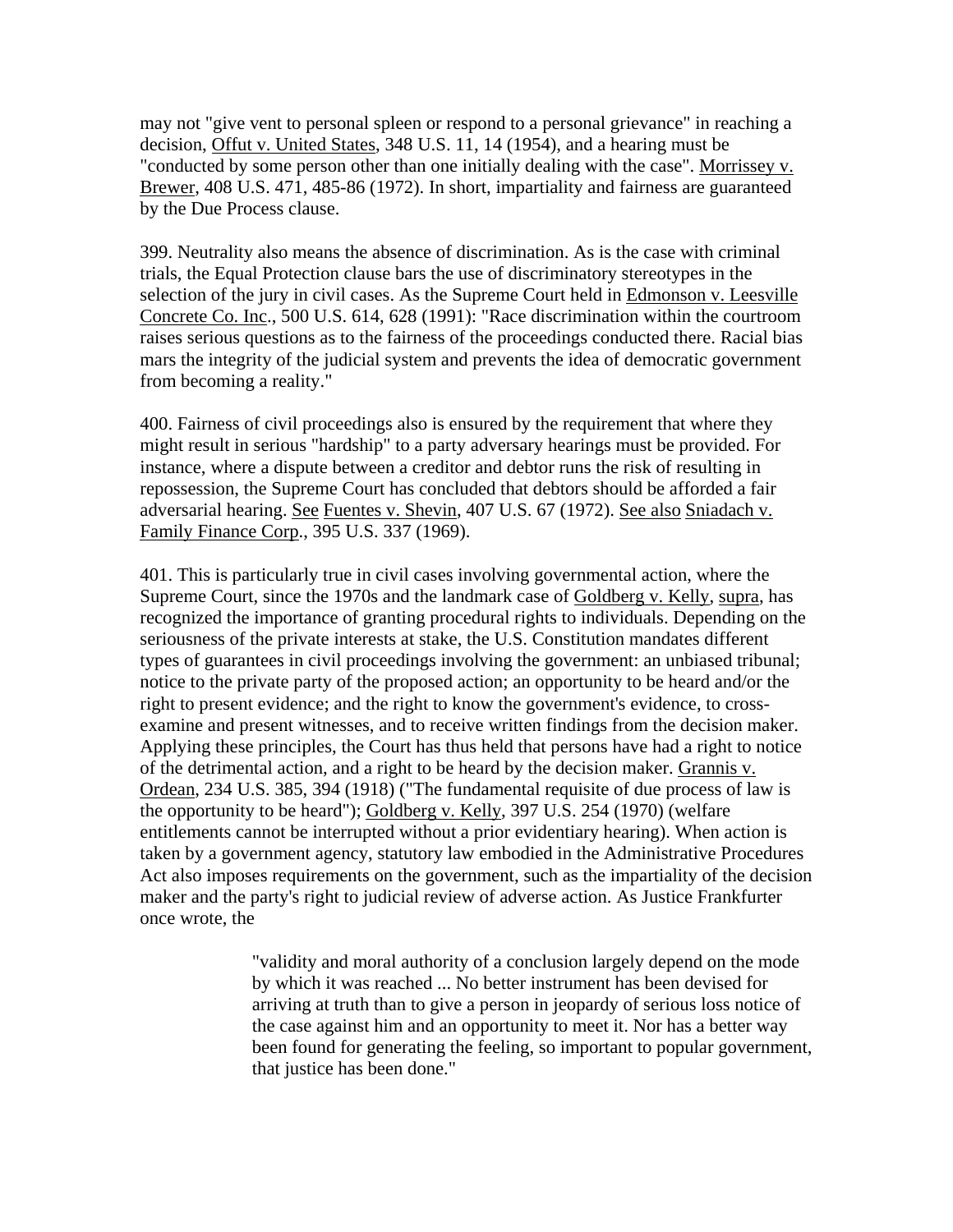Joint Anti-Fascist Refugee Committee v. McGrath, 341 U.S. 123, 171-72 (1951) (Frankfurter, J. concurring).

402. Although inequalities in wealth distribution certainly have an impact on individuals' access to the courts and to representation, the equal protection components of state and federal constitutions have helped smooth these differences. In particular, the Supreme Court has held that access to judicial proceedings cannot depend on one's ability to pay where such proceedings are "the only effective means of resolving the dispute at hand". Boddie v. Connecticut, 401 U.S. 371, 375-76 (1971) (holding unconstitutional a state law conditioning a judicial decree of divorce upon the claimant's ability to pay court fees and costs).

403. Inequalities remain, though, in part because neither the Constitution nor federal statutes provide a right to appointed counsel in civil cases. None the less, the Supreme Court has made it easier for indigent parties to afford legal representation by invalidating prohibitions against concerted legal action. The Court has thus recognized a right for groups to "unite to assert their legal rights as effectively and economically as practicable". United Trans. Union v. State Bar of Michigan, 401 U.S. 576, 580 (1971).

### Presumption of innocence in criminal trials

404. In both federal and state prosecutions, the presumption of innocence is an essential aspect of the constitutional requirement of due process.

405. The presumption of innocence means that the government bears the burden of proving every element of the charged crime beyond a reasonable doubt. Sullivan v. Louisiana, 113 S.Ct. 2078, 2080 (1993); In re Winship, 397 U.S. 358, 364 (1970). The defendant bears no burden at trial of calling witnesses or introducing any tangible evidence, nor is the defendant obliged to testify. The U.S. Supreme Court has explained that "[t]he principle that there is a presumption of innocence in favour of the accused is the undoubted law, axiomatic and elementary, and its enforce-ment lies at the foundation of the administration of our criminal law". Coffin v. United States, 156 U.S. 432, 453-54 (1895) (reversing convictions and remanding for a new trial where trial judge had refused to instruct jury that the defendants were entitled to the presumption of innocence). The Court went on to define the presumption of innocence as

> "a conclusion drawn by the law in favour of the citizen ... an instrument of proof created by the law in favour of one accused, whereby his innocence is established until sufficient evidence is introduced to overcome the proof which the law has created." Id. at 458-59.

406. In a subsequent decision, the Court explained that the "presumption of innocence is a doctrine that allocates the burden of proof in criminal trials. It also may serve as an admonishment to the jury to judge an accused's guilt or innocence solely on the evidence adduced at trial and not on the basis of suspicions that may arise from the fact of his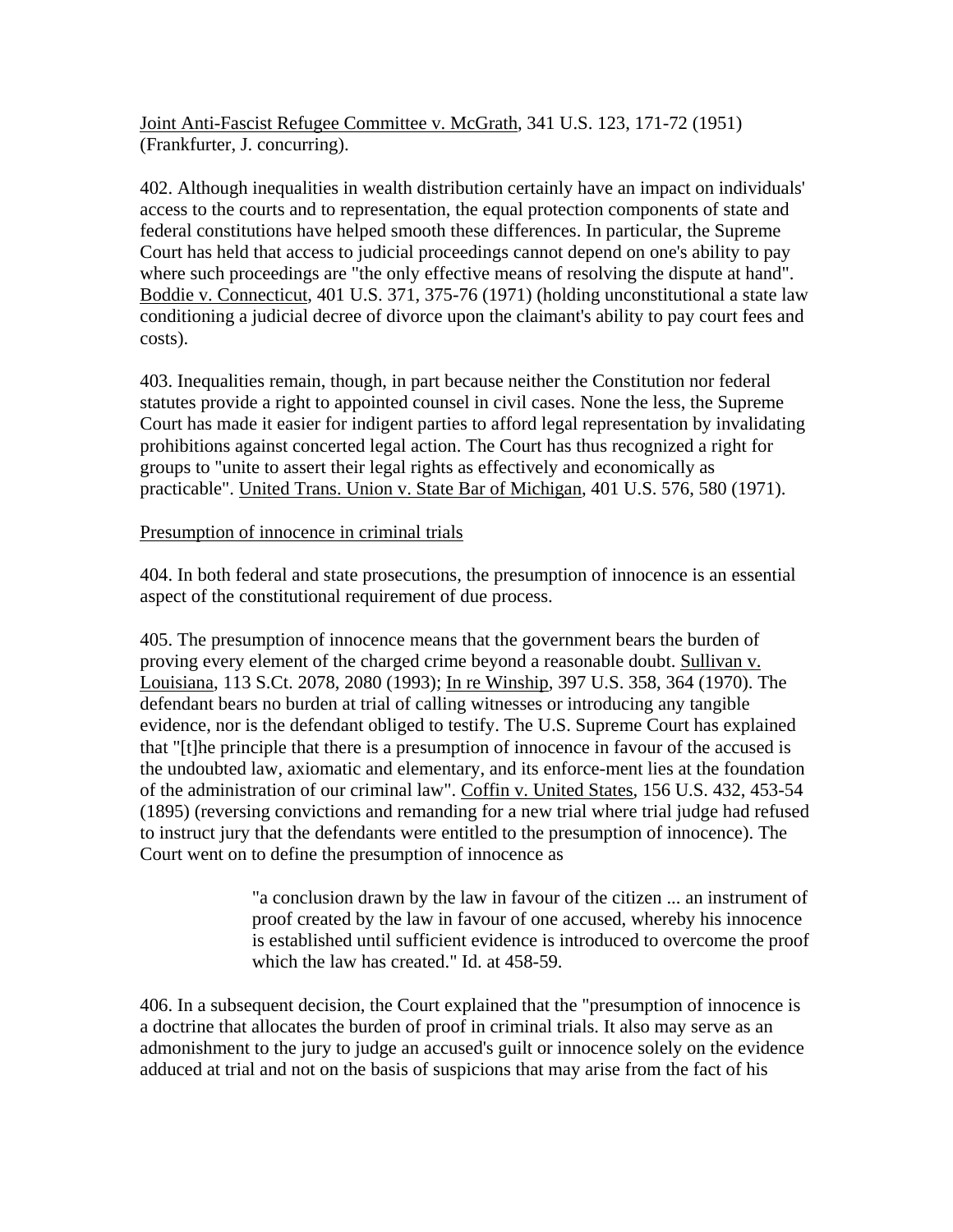arrest, indictment, or custody, or from other matters not introduced as proof at trial". Bell v. Wolfish, 441 U.S. 520, 534 (1979).

407. But, the Court explained, the presumption of innocence "has no application to a determination of the rights of a pretrial detainee during confinement before his trial has even begun". Id. at 534. Thus, the presumption of innocence does not limit the right of the government to arrest a person charged with a crime, to detain the person pending trial, or to govern conditions of pretrial detention. In accordance with this view, the Supreme Court has also upheld the constitutionality of pretrial detention of indicted persons if no conditions of release will reasonably assure his or her appearance at trial and the safety of any other person and the community. United States v. Salerno, 481 U.S. 739 (1987). The federal statute that governs decisions regarding pretrial detention or release explicitly provides that "[n]othing ... shall be construed as modifying or limiting the presumption of innocence". 18 U.S.C. section 3142(j).

### Rights of the accused

408. Right to be informed promptly and in detail of the charges. As discussed in the context of article 9, the Sixth Amendment guarantees that criminal defendants have the right "to be informed of the nature and cause of the accusation". This guarantee applies in both state and federal courts.

409. The Federal Rules of Criminal Procedure require that an arrested person must be taken "without unnecessary delay before the nearest available federal magistrate". Fed. R. Crim. P. 5. If the arrest was made without a warrant, a complaint must be filed "forthwith" in compliance with the probable cause requirement of Fed. R. Crim. P. 4. The purpose of the initial appearance is to inform the defendant of the charges and advise the defendant of the right to remain silent, right to counsel, the right to a preliminary hearing and the fact that any statement made by the defendant can be used against the defendant. The magistrate is also required to inform the defendant of the "general circumstances under which the defendant may secure pretrial release". The initial appearance and procedure for pretrial release are discussed under article 9.

410. The Federal Rules do not impose a time-frame for informing the defendant of the charges. However, the U.S. Supreme Court recently enunciated a rule that a probable cause determination must be made within 48 hours of a warrantless arrest. County of Riverside v. McLaughlin, 500 U.S. 44 (1991). That decision clarified a 1975 decision in which the Supreme Court held that an individual detained as a result of a warrantless arrest is entitled to a "prompt" judicial determination of probable cause. Gerstein v. Pugh, 420 U.S. 103 (1975). Gerstein permitted States to have flexibility in adopting procedures for determining probable cause; in County of Riverside, the Court created a presumption that delays of more than 48 hours in determining probable cause following warrantless arrests are unconstitutional.

411. The right of the accused to be informed of the charges in a language the accused understands is also linked to the Fifth Amendment right to due process of law. The use of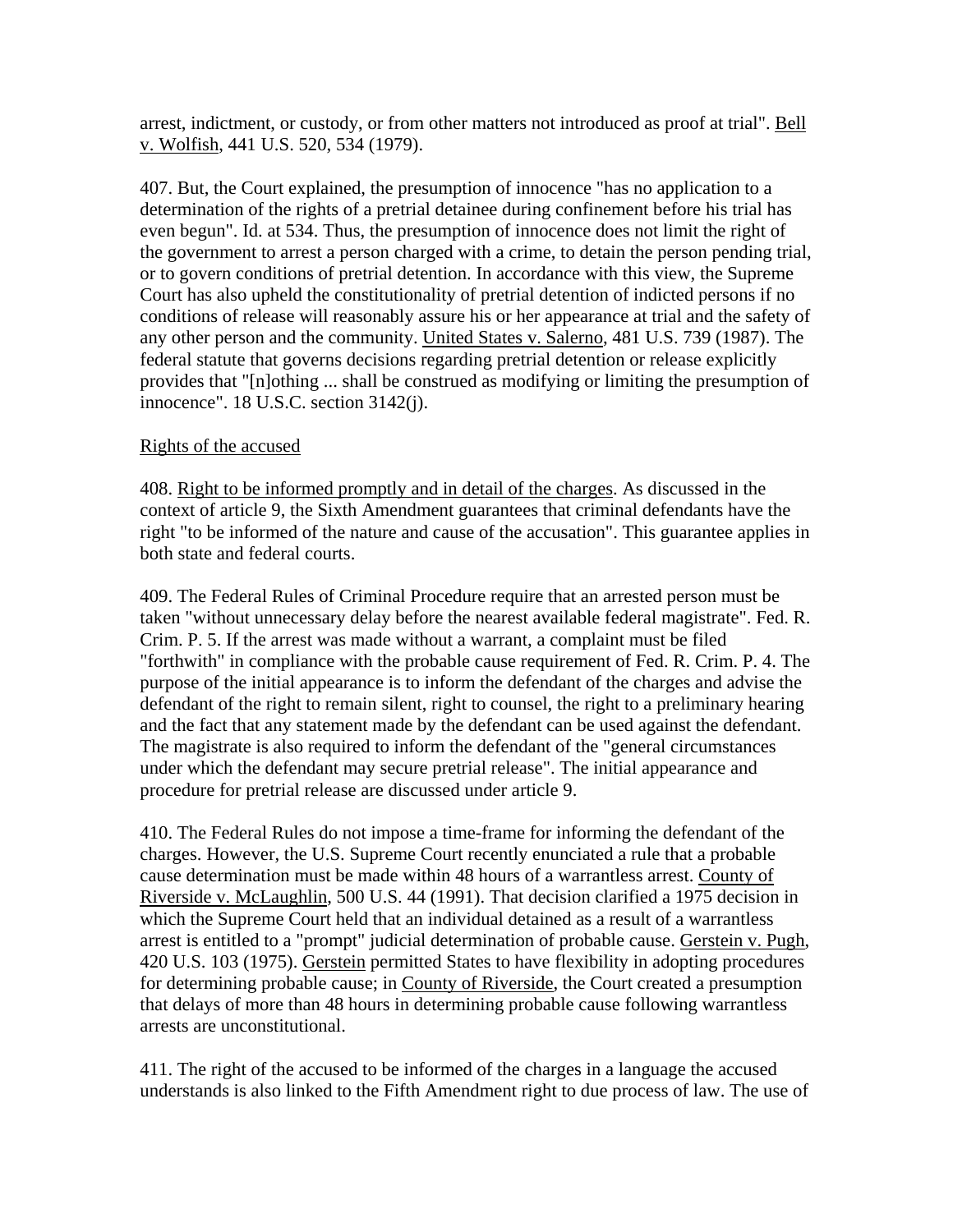interpreters in the federal court system is discussed in more detail in the context of article 14(3)(f), below.

412. Right to prepare defence and to communicate with counsel. Defendants retained in custody acquire their Sixth Amendment right to counsel when formal adversarial judicial proceedings are initiated against them. Brewer v. Williams, 430 U.S. 387, 398 (1977). In contrast, the right to the presence of an attorney during custodial interrogation, which is grounded on the Fifth and Fourteenth Amendments, protects against self-incrimination, and can be waived by the defendant. Edwards v. Arizona, 451 U.S. 477, 481-82 (1981). In the defendant's first appearance before the magistrate or judge, at the point that the defendant is informed of the charges and his rights, the magistrate must also allow reasonable time for the defendant to consult with the defendant's attorney. Fed. R. Crim. P. 5(c). If the defendant is detained pending trial, this right of consultation continues for the duration of the detention. In Johnson-El v. Schoemehl, 878 F.2d 1043, 1051 (8th Cir. 1989), the court stated:

> "[p]re-trial detainees have a substantial due process interest in effective communication with their counsel and in access to legal materials. When this interest is inadequately respected during pre-trial confinement, the ultimate fairness of their eventual trial can be compromised."

413. The right to consult with counsel includes the right of private consultation. United States ex rel. Darcy v. Handy, 203 F.2d 407 (3rd Cir. 1953). If a defendant is in custody the police or prison authorities cannot place undue restrictions on access to counsel. See e.g. Adams v. Carlson, 488 F.2d 619 (7th Cir. 1973) (prison officials enjoined from requiring the use of phones and partitioned visiting rooms for attorney-client conferences); Lewis v. State, 695 P.2d 528 (Okl. Crim. App. 1984) (police must maintain procedures to ensure a person in custody can exercise the right to consult with counsel).

414. Under the Federal Rules of Criminal Procedure, the defendant is accorded the time and opportunity to begin preparation of a defence almost immediately after the arrest. Federal Rule of Criminal Procedure 5 requires the magistrate, at the initial appearance of the defendant, to "allow the defendant reasonable time and opportunity to consult counsel". The right to counsel, as noted elsewhere, attaches at the formal initiation of criminal proceedings and continues through the appellate stage.

415. A criminal defendant must sometimes strike a balance between the need to have adequate time to prepare a defence and the desire for a speedy trial. The Sixth Amendment guarantees a criminal defendant the right to a speedy trial. To help ensure compliance in federal courts with this constitutional requirement, Congress enacted the Speedy Trial Act of 1974, 18 U.S.C. sections 3161 et seq. That statute imposes specific time limits on the government for completion of various stages of the prosecution (e.g. filing the indictment or information within 30 days of the arrest or service of summons, commencement of trial within 70 days of the filing of the indictment or date of the initial appearance, whichever is later.) However, Congress has also recognized the need to permit a defendant to have adequate time to prepare for trial. Therefore, the Speedy Trial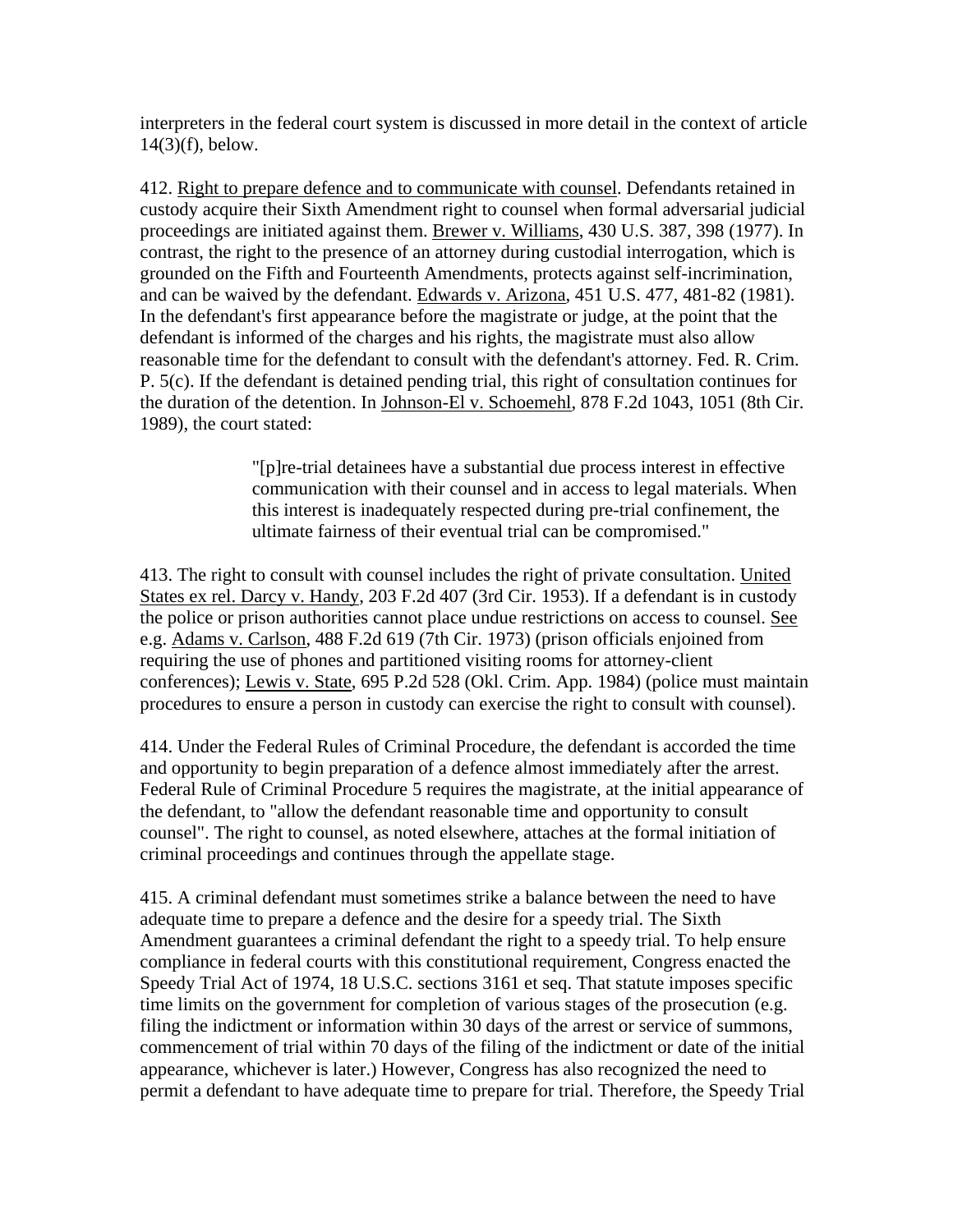Act was amended to prevent the government from beginning a trial sooner than 30 days after the defendant's initial appearance before the court, unless the defendant consents to an early trial. 18 U.S.C. section  $3161(c)(2)$ .

416. The Sixth Amendment also guarantees a defendant the right to counsel. This right has been interpreted to embrace the right to counsel of the defendant's own choice. For an indigent defendant, the right requires that the court appoint competent counsel if the defendant cannot afford to retain an attorney. Gideon v. Wainwright, 372 U.S. 335 (1963). However, while the right to counsel is absolute, the right to counsel of choice is a qualified one, to be balanced against state interests in judicial efficiency and in the integrity of the process. Morris v. Slappy, 461 U.S. 1 (1982). For example, the court has the discretion to disqualify a defendant's chosen lawyer for actual or even potential conflict of interest. Wheat v. United States, 486 U.S. 153 (1988). Additionally, the court can balance the need for expeditious proceedings against the request of a defendant to discharge the attorney and substitute a new one, where the choice of counsel will result in delay of the trial. United States v. Richardson, 894 F.2d 492 (1st Cir. 1990).

417. U.S. understanding. In its instrument of ratification, the United States noted its understanding with respect to the right to counsel as follows:

> "[S]ubparagraphs 3(b) and (d) of Article 14 do not require the provision of a criminal defendant's counsel of choice when the defendant is provided with court-appointed counsel on grounds of indigence, when the defendant is financially able to retain alternative counsel, or when imprisonment is not imposed."

418. Right to trial without undue delay. The Sixth Amendment guarantees that "[in] all criminal prosecutions, the accused shall enjoy the right to a [speedy and public trial] ....". The speedy trial protection applies to state as well as federal prosecutions. In re Oliver, 333 U.S. 257 (1948). In federal courts, the right is implemented by the Speedy Trial Act, 18 U.S.C. sections 3161 et seq., discussed below.

419. The right to a speedy trial under the Sixth Amendment is triggered by the filing of formal charges. Delay occurring before charges are filed is not a Sixth Amendment issue; the statutes of limitation, which begin to run from the time the offence is committed, serve as the primary protection against undue preindictment delay. But there may be undue delay even when the charges are brought within the appropriate statute of limitations. When that occurs, the Due Process clause of the Fifth Amendment (the protections of which also apply to persons charged in state courts by virtue of the Fourteenth Amendment) may protect the accused. To prevail on a constitutional claim of preindictment delay, the accused must show that the delay resulted in actual and substantial prejudice and was improperly motivated in order to disadvantage the accused.

420. The Sixth Amendment, which protects a defendant's right to a speedy trial after arrest or indictment, is designed to minimize pretrial incarceration or impairment of liberty pending trial and the disruption of life while criminal charges are outstanding; it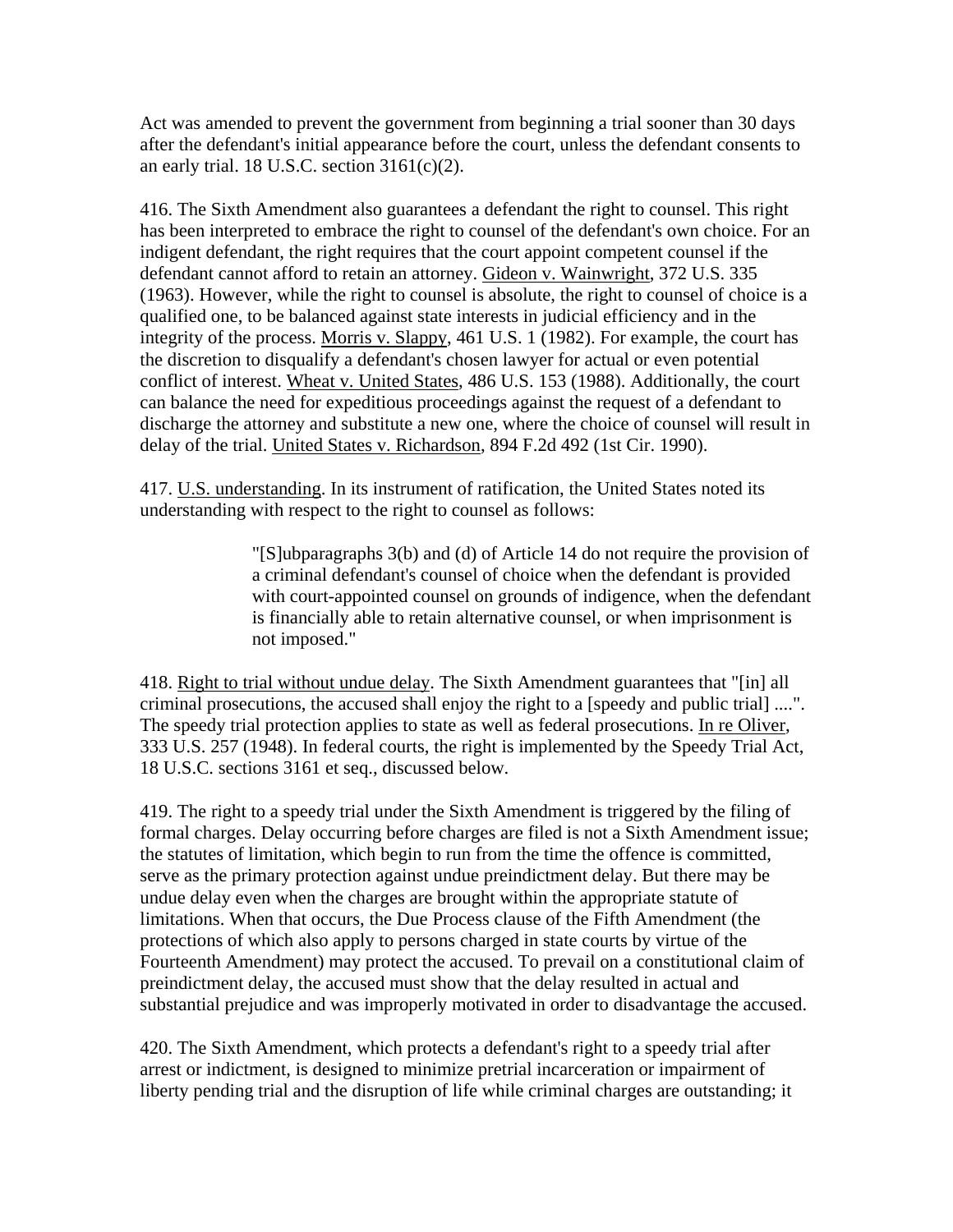also is designed to limit the possibility that the defence will be impaired by the passage of time. If the delay constitutes an impairment of the defendant's constitutional speedy trial right, the court will dismiss the criminal charges with prejudice - thereby barring the government from reinstituting the same charges in a new indictment.

421. Where an accused raises a claim of post-indictment delay under the Sixth Amendment, the courts apply a four-part test originally fashioned by the Supreme Court in Barker v. Wingo, 407 U.S. 514 (1972). The factors include the length of the delay, the reason for the delay, the defendant's assertion of his right to a speedy trial, and prejudice that the defendant may have suffered on account of the delay.

422. The first factor, length of delay, is the "triggering mechanism". Unless the court finds the delay excessive on its face, it will not examine the remaining factors. The second factor is the reason for the delay. Where the government acts deliberately and causes the delay, the factor is weighted more heavily against it; where the reasons for the delay are neutral, they are not weighted heavily against the government; and where the delay is occasioned by the defendant, that factor is weighted against the defendant. Courts will also consider whether the defendant has asserted the right to a speedy trial; where the defendant has not done so, the failure to assert the right will make it difficult for the defendant to later argue that he was denied a speedy trial. The final factor is prejudice to the defendant. When determining prejudice the courts consider whether the defendant has been in custody or suffered restrictions on liberty pending trial, whether the defendant faced anxiety and public opprobrium while the criminal charges are pending, and whether the delay has impaired the defendant's ability to defend himself.

423. The federal Speedy Trial Act. The right to a speedy trial is implemented in federal courts by the Speedy Trial Act, 18 U.S.C. sections 3161 et seq., and by the requirement that the federal district courts implement local plans for the speedy disposition of criminal cases.

424. The Speedy Trial Act first requires that a person arrested on a complaint, who under the Sixth Amendment has a right to be charged by indictment returned by a grand jury, must be indicted within 30 days of arrest; that period may be extended for another 30 days if the grand jury has not met within the first 30 days. 18 U.S.C. section 3161(b). If the detainee has not been indicted within that time, the government must dismiss the charges and release the detainee.

425. After the indictment has been returned, the defendant must be tried within 70 days of the return of the indictment or the defendant's first appearance before a magistrate, whichever occurs last. 18 U.S.C. section 3161(c)(1). Certain intervals are excludable from computation of the 70-day-to-trial period, including delays resulting from proceedings to determine competency or while the defendant is incompetent or physically unable to stand trial, to resolve other criminal charges, to hear pretrial motions, to transfer the case to another district, to consider the possib-ility of a plea agreement, and while the parties attempt to locate another defendant or witness or evidence. The court may also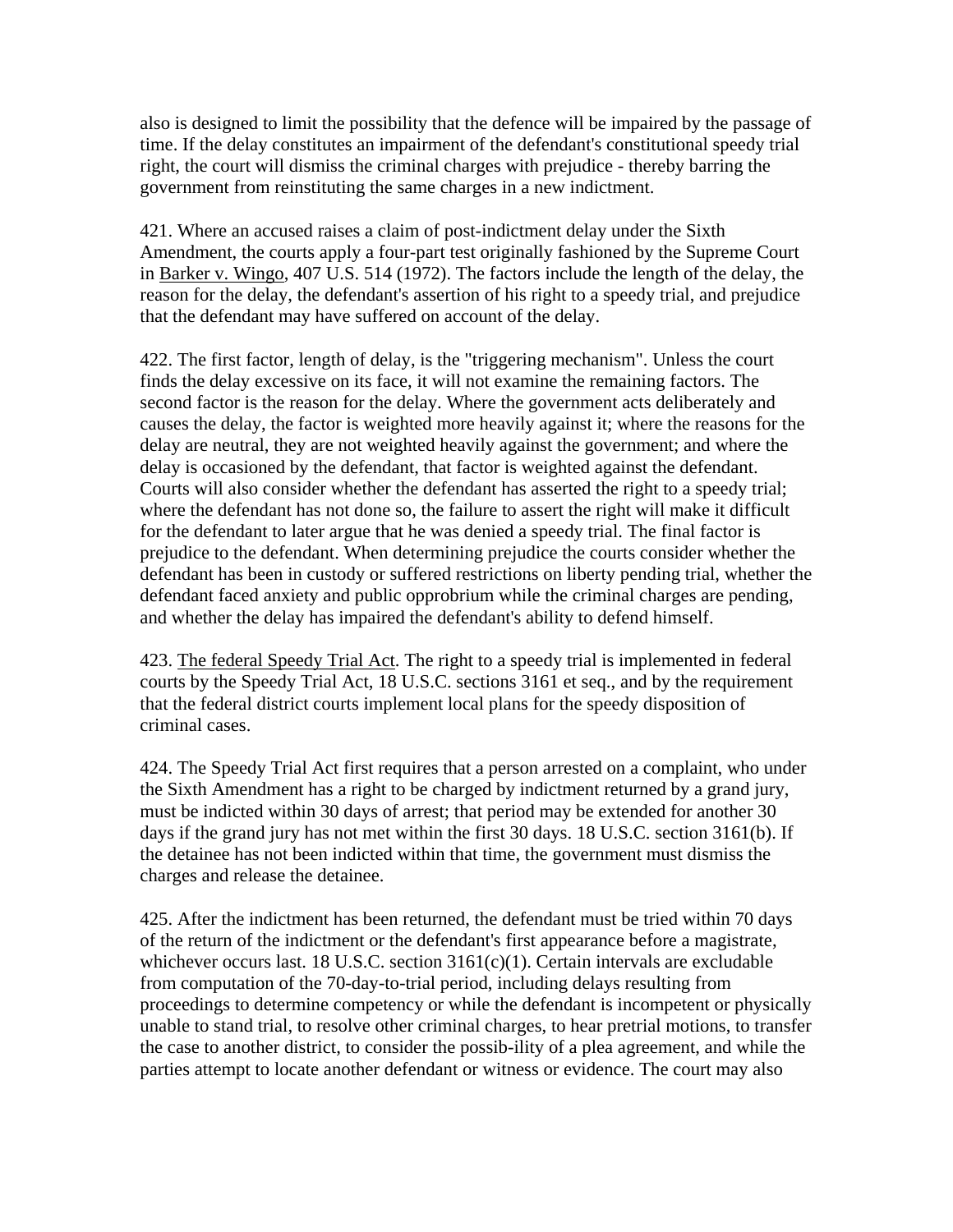continue the trial if it finds that the ends of justice are best served by the delay and if it makes a specific explanation on the written record. 18 U.S.C. section 3161(h).

426. If the 70-day-to-trial period has expired, the court may dismiss the indictment with or without prejudice. 18 U.S.C. section 3162. Dismissal with prejudice means that charges cannot be refiled. The Speedy Trial Act provides that the court should consider, among other factors, the seriousness of the offence, the facts and circumstances that led to the dismissal, and the impact of reprosecution on the administration of the statute and the administration of justice. If either the prosecutor or the defence counsel acts deliberately to violate the defendant's rights under the Speedy Trial Act the court may also impose personal sanctions on the attorney.

427. State constitutions and statutes. As noted previously, states may impose limitations and follow procedures that are more, but not less, protective of individual rights than required by the U.S. Constitution. Many states have enacted speedy trial acts similar to the federal statute. States differ on whether speedy trial rights apply to juveniles. Florida includes a speedy trial provision in its Rules of Juvenile Procedure. Fla. R. Juv. P. 8.090 (as amended in 1991 and 1992); State v. Perez, 400 So.2d 91 (Fla. Ct. App. 1981). Other states may consider delinquency proceedings as civil matters to which speedy trial acts are not applicable. See Robinson v. State, 707 S.W.2d 47 (Tex. Ct. Crim. App. 1986); Matter of Beddingfield, 257 S.E.2d 643 (N.C. Ct. App. 1979).

428. Right to be tried in own presence and to defend in person. The "constitutional right to presence" at trial is rooted in the Confrontation clause of the Sixth Amendment and the Due Process clause of the Fifth Amendment. United States v. Gagnon, 470 U.S. 522, 526 (1985) (per curiam). The Confrontation clause has been held to be applicable to the states through operation of the Fourteenth Amendment. Pointer v. Texas, 380 U.S. 400 (1965). In another case involving a state prosecution, the U.S. Supreme Court declared that "the defendant has the privilege under the Fourteenth Amendment to be present in his own person whenever his presence has a relation, reasonably substantial, to the fullness of his opportunity to defend against the charge". Snyder v. Massachusetts, 291 U.S. 97, 105-6 (1934).

429. Federal law requires that non-corporate defendants be present at every major stage in a prosecution, including arraignment, entry of plea, all stages of trial and sentencing. Exceptions apply in cases in which the defendant has voluntarily absented himself or herself after the trial has commenced, or has been removed by the court for disruptive behaviour after warnings, as well as in cases involving offences punishable by fine or imprisonment for not more than one year, if the defendant has consented in writing to trial in absentia. Corporate defendants may appear by counsel in any case. Fed. R. Crim. P. 43. In a state proceeding, the defendant's absence from a court hearing is not always a violation of the Due Process or Confrontation clauses, although he has a guaranteed right to be present at critical stages, but depends on whether "his presence would contribute to the fairness of the procedure". Kentucky v. Stincer, 482 U.S. 730, 745 (1987) (no violation when Kentucky defendant was excluded from hearing on competency of a child witness to testify); McMillian v. State, 594 So.2d 1253, 1270 (Ala. Cr. App. 1991) (no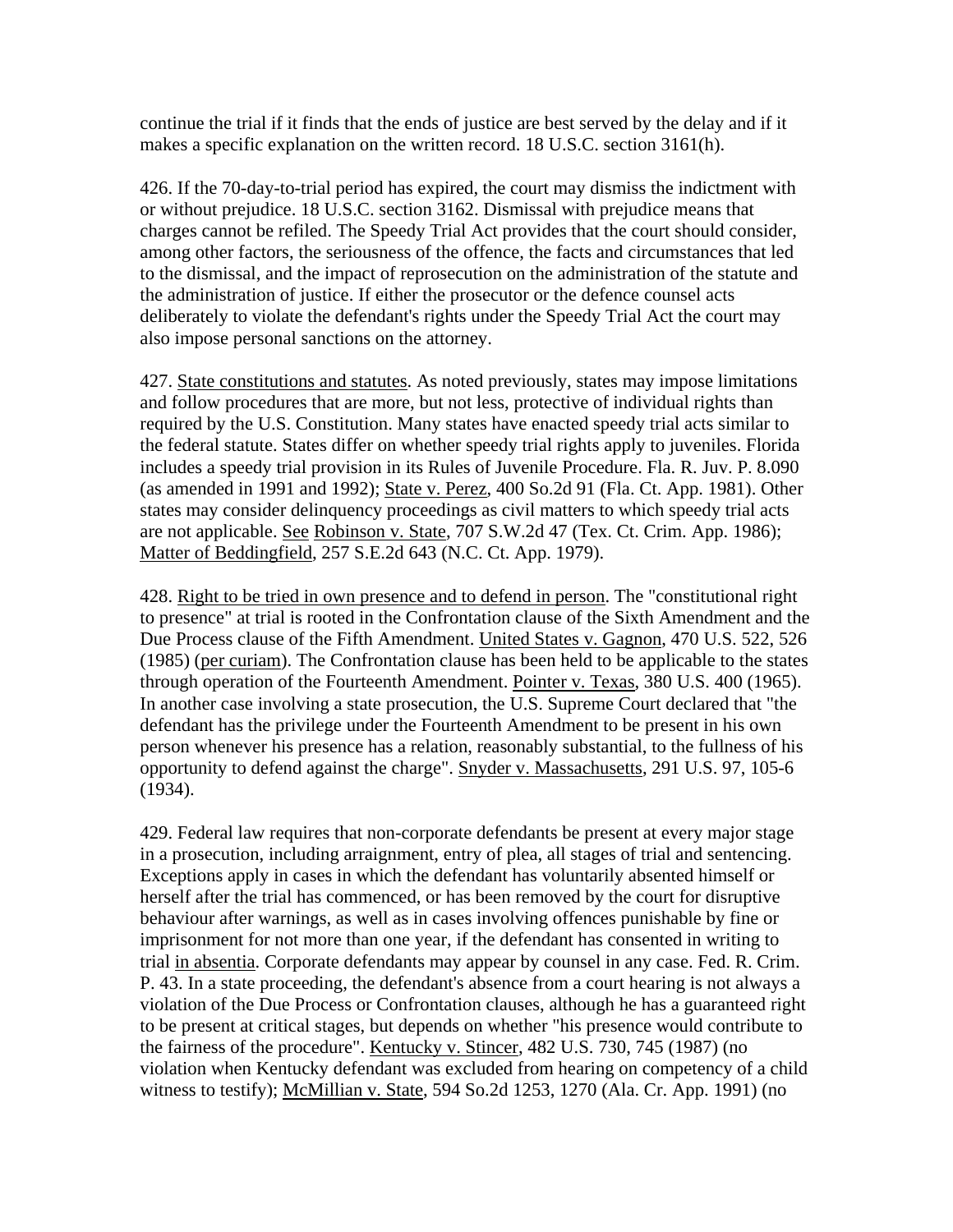violation where defendant's lawyer argued motion for mistrial during trial intermission after state judge had inquired whether lawyer wanted client present).

430. When a defendant flees during the trial the proceedings may continue to verdict even in the defendant's absence, though the defendant cannot be sentenced in absentia. Bartone v. United States, 375 U.S. 52 (1963). However, in Crosby v. United States, 113 S.Ct. 748 (1993), the Supreme Court held that Fed. R. Crim. P. 43 prohibits the trial in absentia of a defendant who is not present at the start of trial. The Court found a rational distinction between flight before and during trial, for the purpose of deciding whether to permit the trial to proceed in the defendant's absence. The defendant's presence at the commencement of trial bolsters a later finding that the costs of delaying the trial would be unjustified; it also helps to ensure that the defendant's waiver is knowing and voluntary and deprives the defendant of the option of terminating a trial that does not appear to be going in his or her favour.

431. Right to legal assistance of own choosing. The right to counsel in all federal criminal prosecutions is provided for by the Sixth Amendment. This right has been extended to state courts through operation of the Due Process clause of the Fourteenth Amendment. In the landmark case of Gideon v. Wainwright, 372 U.S. 335 (1963), the U.S. Supreme Court mandated that every indigent person accused of a felony in a state court must be provided with counsel. In Argersinger v. Hamlin, 407 U.S. 25 (1972), the Supreme Court extended this rule to provide for the appointment of counsel to indigent persons charged with any offence, including misdemeanours, which could result in incarceration.

432. For purposes of the Sixth Amendment, this right attaches from the time of the initial appearance before the court. Fed. R. Crim. P. 44(a) reads as follows:

> "Right to assigned counsel. Every defendant who is unable to obtain counsel shall be entitled to have counsel assigned to represent that defendant at every stage of the proceedings from initial appearance before the federal magistrate or the court through appeal, unless that defendant waives such appointment."

Rule 44 comports with a series of Supreme Court decisions regarding the right to appointed counsel at critical stages of a prosecution. White v. Maryland, 373 U.S. 59 (1967) (preliminary hearing at which a guilty plea had been entered before a magis-trate); Hamilton v. Alabama, 368 U.S. 52 (1961) (arraignment at which certain defences were deemed waived if not pleaded); Coleman v. Alabama, 399 U.S. 1 (1970) (preliminary hearing to determine if sufficient evidence exists to present case to grand jury and if so to fix bail); United States v. Wade, 388 U.S. 218 (1967) (post-indictment line-up); Mempa v. Rhay, 389 U.S. 128 (1967) (sentencing hearing).

433. Courts have also held that the Sixth Amendment guarantee of the assistance of counsel also protects the defendant's right to represent himself or herself without the assistance of counsel if the defendant so chooses. Faretta v. California, 422 U.S. 806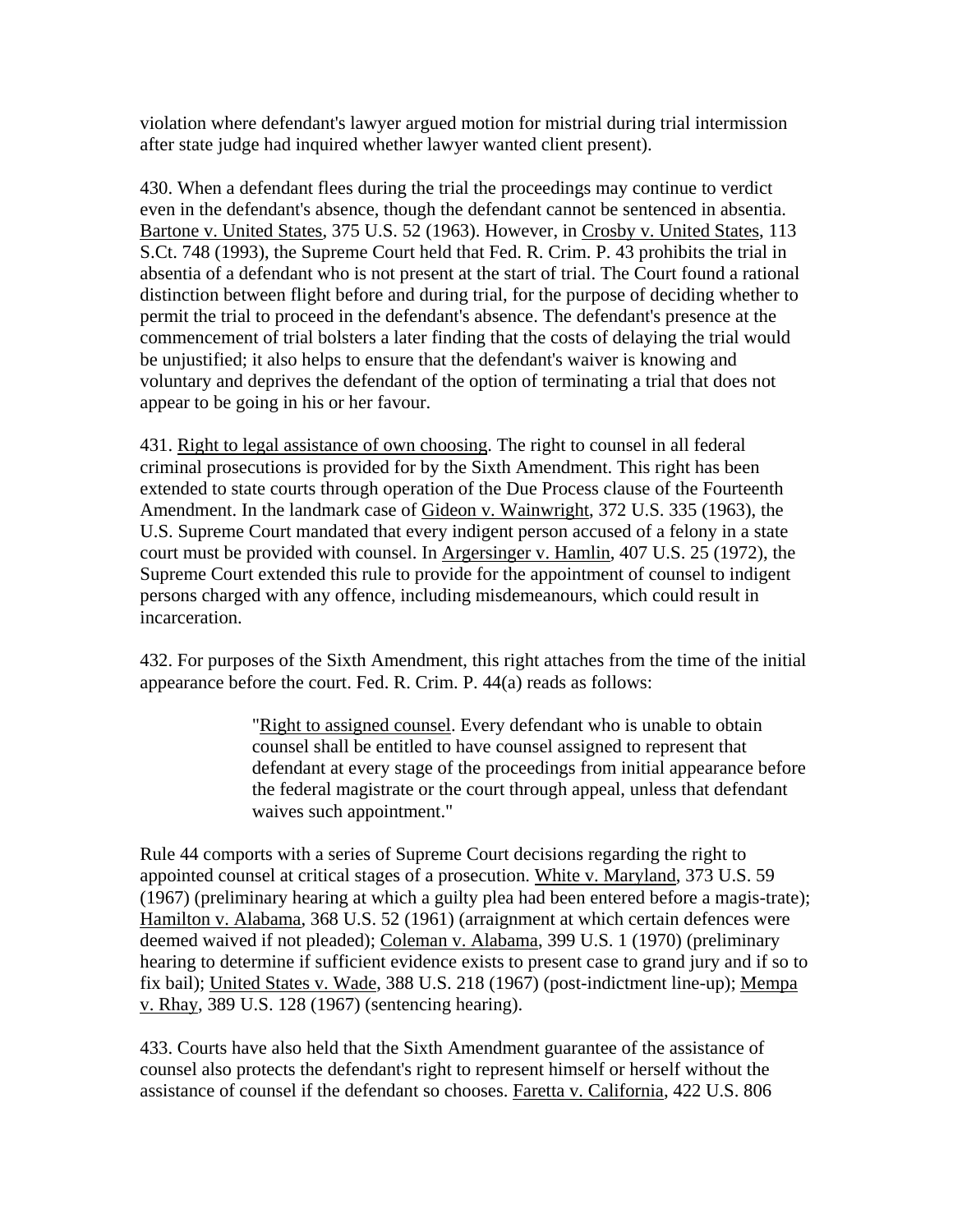(1975). That right is qualified, however, by requirements that it be asserted in a timely fashion and that the defendant abide by procedural rules and requirements of courtroom protocol. The court must also ensure that a defendant's waiver of the right to the assistance of counsel is knowing and intelligent. Moreover, the court may appoint standby counsel over the objection of the defendant. McKaskle v. Wiggins, 465 U.S. 168 (1984).

434. As discussed under article 9, even before the commencement of judicial proceedings, an accused person has a right to counsel under the Fifth Amendment, if he or she is subjected to custodial interrogation. Miranda v. Arizona, 384 U.S. 436 (1966). Police must inform a suspect, prior to questioning, that the person has a right to remain silent, that any statements made by the suspect can be used against the suspect in court, that the suspect has the right to have an attorney present, and that an attorney will be appointed for the suspect if the suspect cannot afford to retain one. Rule 5 of the Federal Rules of Criminal Procedure requires a magistrate to inform a defendant of these rights during the initial appearance of the accused in court.

435. Right of confrontation. The Sixth Amendment provides, in part, that "[i]n all criminal prosecutions, the accused shall enjoy the right ... to be confronted with witnesses against him, and to have compulsory process for obtaining witnesses in his favor". These rights extend to state prosecutions through the Due Process clause of the Fourteenth Amendment.

436. The Confrontation clause guarantees a defendant the right to be present at any stage at which the defendant's presence would contribute to the defendant's opportunity for effective cross-examination, and at any stage of a criminal proceeding that is "critical to its outcome if his presence would contribute to the fairness of the procedure". Kentucky v. Stincer, 482 U.S. 730 (1987). The defendant may waive this right to be present by voluntarily failing to appear in the courtroom, Taylor v. United States, 414 U.S. 17, 19-20 (1973), or by continued disruption of the proceeding after warn-ings from the court, Illinois v. Allen, 397 U.S. 337, 342 (1970).

437. Although face-to-face confrontation of adverse witnesses at trial by the defendant is protected by the Confrontation clause, this is not an absolute right. Maryland v. Craig, 497 U.S. 836, 844 (1990) (upholding child witness' testimony by one-way closed circuit television). The clause chiefly is concerned with ensuring reliable testimony. Therefore, the meeting requirement can be waived with a proper showing of necessity, where the furtherance of an important public policy is at stake and the witness in question testifies under oath, subject to full cross-examination, and can be observed by judge, jury, and the defendant. Id. at 850, 857. A criminal defendant may waive the right to a face-to-face confrontation by preventing a witness from testifying, United States v. Potamitis, 739 F.2d 784, 788-89 (2d Cir. 1984), or by failing to make a timely objection to the violation, United States v. Gagnon, 470 U.S. 522, 527 (1985) (per curiam).

438. The Confrontation clause also guarantees criminal defendants the "opportunity for effective cross-examination", but does not require that the defendant cross-examine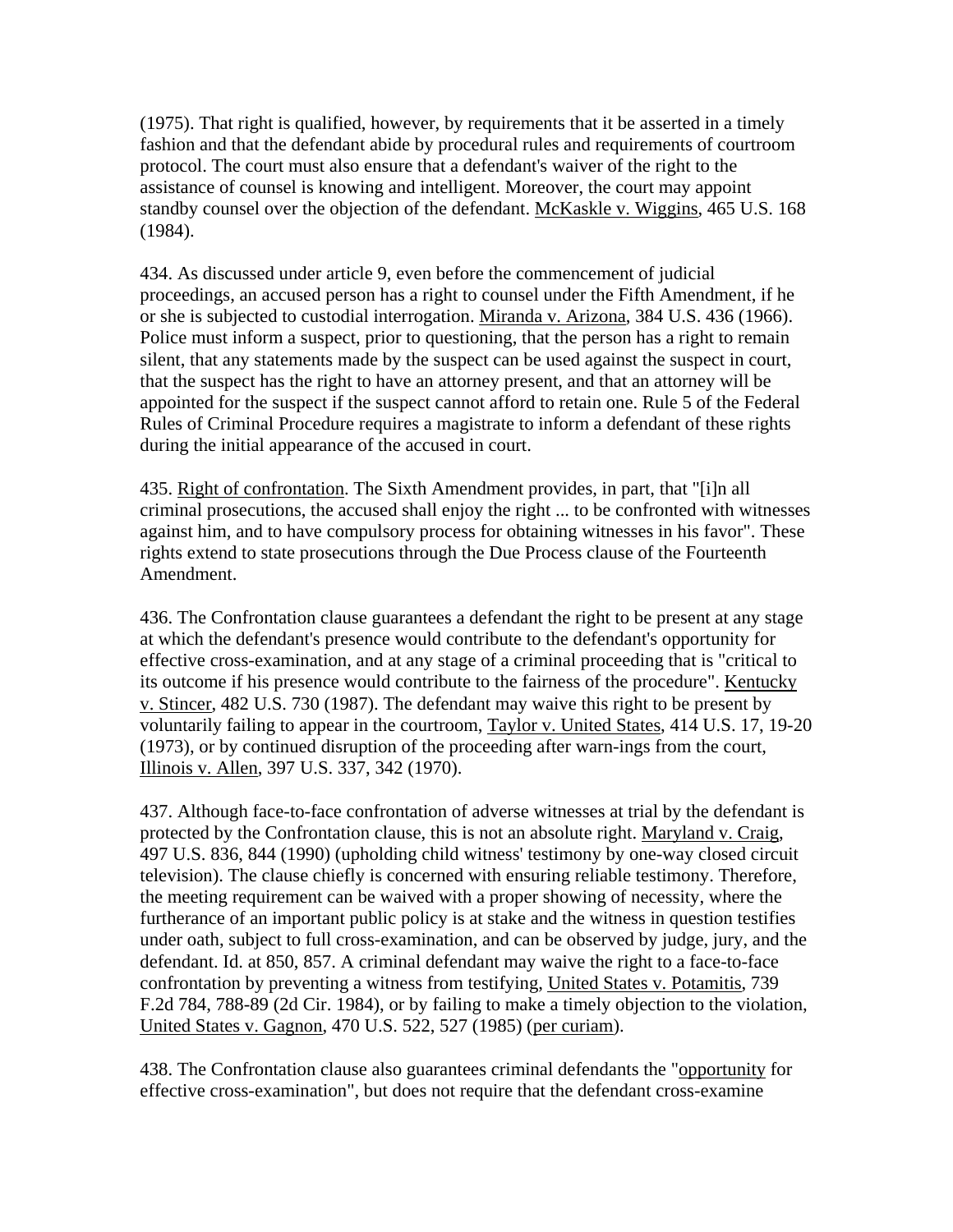witnesses. Delaware v. Fensterer, 474 U.S. 15, 20 (1985) (emphasis in original). In crossexamination, the defendant has the right to test the witness' credibility and knowledge of the facts relevant to the case. If a witness invokes the Fifth Amendment privilege against self-incrimination and remains silent, and this invocation of the witness' right prevents the defence from inquiring into relevant issues, the court may strike the witness' direct tes-t-imony. The court may also limit cross-examination if questions are prejudicial, irrelevant, cumulative, collateral, unsupported by facts, confusing, or if they may jeopardize an ongoing government investigation. See United States v. Balliviero, 708 F.2d 934, 943 (5th Cir. 1983) (Confrontation clause not violated when court prohibited use of transcript of witness' sentence reduction hearing because use would jeopardize ongoing government investig-a-tion), cert. denied, 464 U.S. 939 (1983); United States v. Hirst, 668 F.2d 1180, 1184 (11th Cir. 1982) (Confrontation clause not violated when court limited inquiry into confidential informant's criminal activities because further responses would impair government investigation).

439. The admission into evidence of hearsay statements (statements made by an out-ofcourt declarant, recounted at trial by another, and offered for the truth of the matter asserted) against a defendant implicates the defendant's confrontational right, because the defendant cannot confront the out-of-court declarant. However, if the prosecution can establish that the declarant is unavail-able at trial and that the statement introduced is sufficiently reliable, these out-of-court statements may be admitted. To establish that a declarant is unavailable, the government must show that it is unable to bring the declarant to trial despite good-faith efforts to do so. Reliability may be established if the statement falls within an established exception to the hearsay rule, or if the prosecution shows that the statement has a particularized guarantee of trustworthiness.

440. The Compulsory Process clause of the Sixth Amendment guarantees a defendant the right to obtain the attendance of witnesses on the defendant's behalf. To exercise this right, the defendant must show that the witness' testimony would be material, favourable to the defence, and not merely cumulative. See United States v. Valenzuela-Bernal, 458 U.S. 858, 867, 873 (1982). Furthermore, a defendant may not be able to compel testimony from a witness who chooses to invoke the Fifth Amendment privilege against self-incrimination. In its instrument of ratification, the United States noted its understanding that paragraph 3(e) of article 14 "does not prohibit a requirement that the defendant make a showing that any witness whose attendance he seeks to compel is necessary for his defence".

441. In applying criminal procedural rules, a state may not limit arbitrarily a defendant's ability to secure the testimony of favourable witnesses. Washington v. Texas, 388 U.S. 14 (1967) (Texas law permitting a codefendant to testify as a prosecution witness, but not in favour of defendant, violated right to have compulsory process for obtaining witnesses in defendant's favour). A state cannot rigidly apply otherwise valid rules if the defendant's right to compulsory process or basic notions of due process are abridged. For example, in Chambers v. Mississippi, 410 U.S. 284 (1973), the Supreme Court held that applying state rules limiting cross-examination of a party's own witness and excluding hearsay statements actually denied the defendant a fair trial.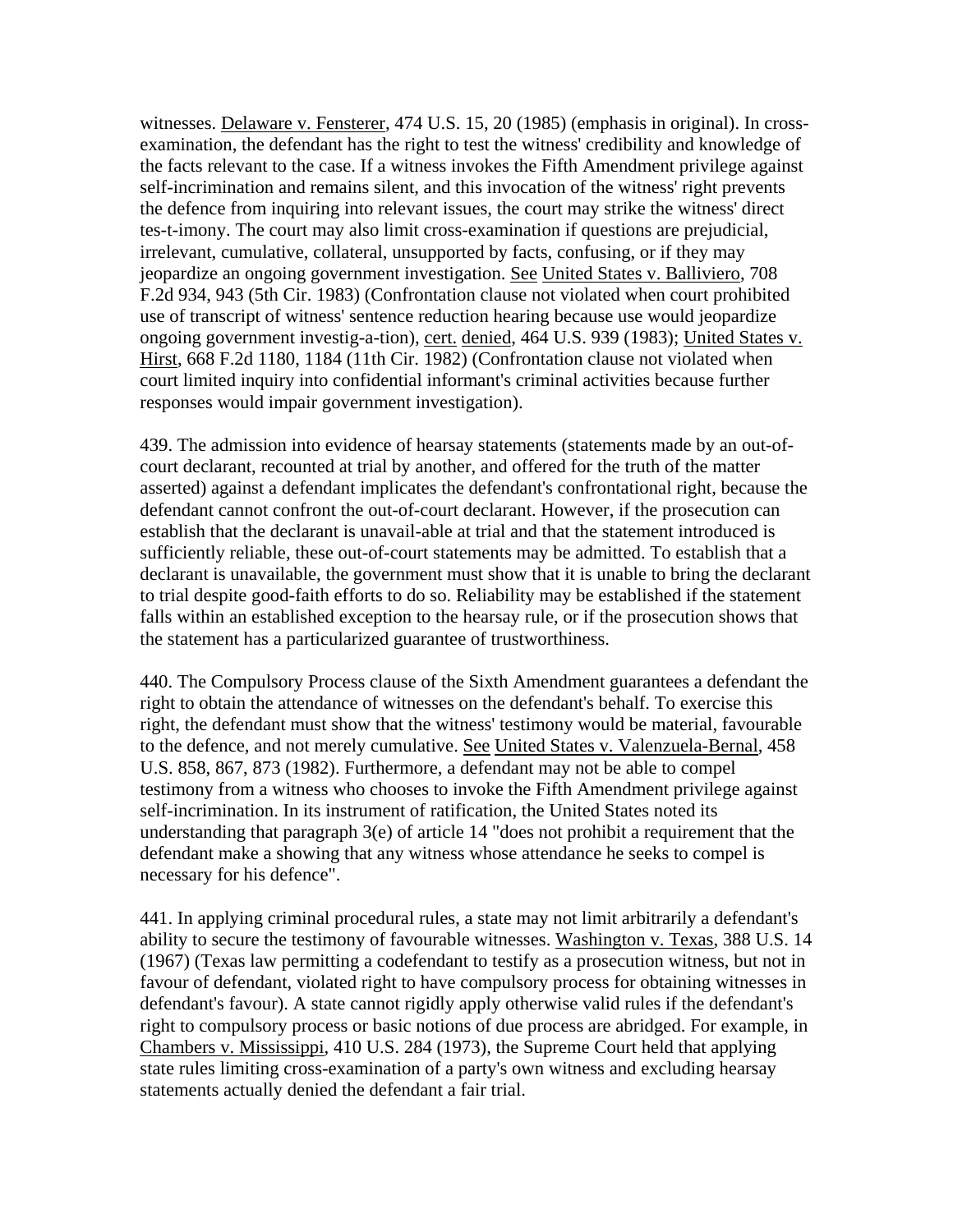442. The Compulsory Process clause also prohibits government prosecutors from intimidating or threatening potential defence witnesses to discourage them from testifying for the defendant. It is not clear whether prosecutors have the duty to take affirmative steps to secure the testimony of potential defence witnesses. See Pennsylvania v. Ritchie, 480 U.S. 39 (1987).

443. The Compulsory Process clause, however, does not guarantee that the defendant obtains the attendance of witnesses under precisely the same conditions as adverse witnesses. In general, a criminal defendant has no absolute right to have witnesses brought into court at public expense. The Compulsory Process clause does not give witnesses a right to claim fees from the government, unless required by statutes. Under the federal rules, the defendant may ask the court to issue a subpoena to compel the attendance of a witness at federal expense only after establishing that (i) the defendant is financially unable to pay the fees of the witness and (ii) that the presence of the witness is necessary to an adequate defence. If the court issues the subpoena, the rule requires that the cost and witness fees "be paid in the same manner in which similar costs and fees are paid in case of a witness subpoenaed on behalf of the government". Fed. R. Crim. P. 17(b). Each state may have different procedural regulations regarding the payment of subpoena costs and witness fees. Once in court, however, the same procedural and evidentiary rules apply to witnesses for all parties.

444. Assistance of an interpreter. The right of a criminal defendant to be assisted by an interpreter if the defendant cannot understand or speak the language used in court is implicit in both the Due Process clause of the Fifth Amendment and the Confrontation clause of the Sixth Amendment. This right is accorded in federal and state practice.

445. In United States Ex. Rel. Negron v. State of New York, 434 F.2d 386, 389 (2d Cir. 1970), the Second Circuit held that without the benefit of an interpreter, the trial of a defendant who spoke no English "lacked the basic and fundamental fairness required by the due process clause of the Fourteenth Amendment". In addition, the inability to understand the language at trial impairs the defendant's right to confront witnesses against him; like the due process protections of the Fifth Amendment, the criminal defendant's Sixth Amendment right to confrontation is applicable to state prosecutions through the Fourteenth Amendment as well. Pointer v. Texas, 380 U.S. 400 (1965).

446. Rule 28 of the Federal Rules of Criminal Procedure provides:

"The court may appoint an interpreter of its own selection and may fix the reasonable compensation of such interpreter. Such compensation shall be paid out of funds provided by law or by the government, as the court may direct."

The notes of the Advisory Committee on Rules explain that Rule 28 uses:

"[g]eneral language ... to give discretion to the court to appoint interpreters in all appropriate situations. Interpreters may be needed to interpret the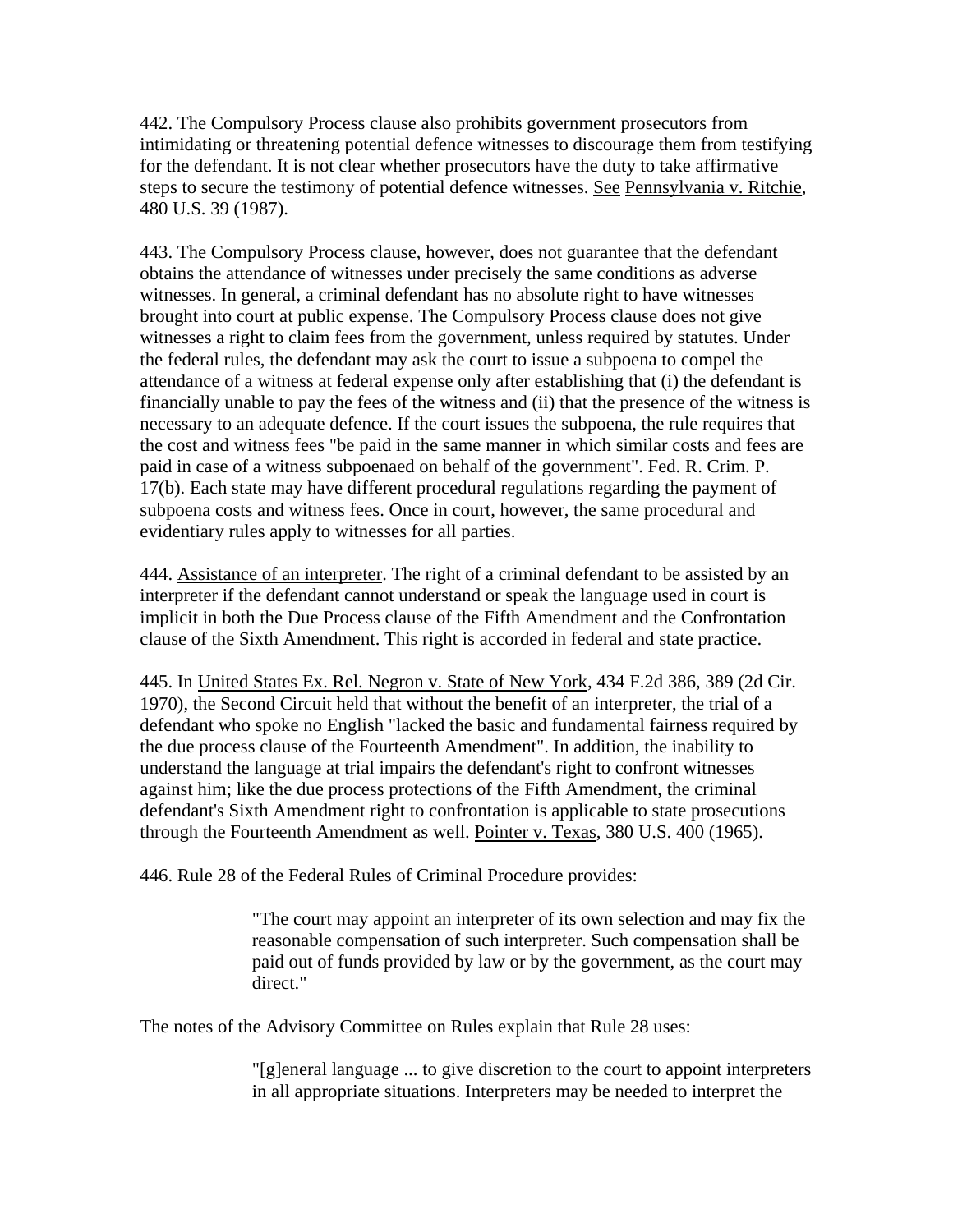testimony of non-English speaking witnesses or to assist non-English speaking defendants in understanding the proceedings or in communicating with assigned counsel."

447. Rule 43(f) of the Federal Rules of Civil Procedure is the civil counterpart to Rule 28. It governs the use of interpreters for taking testimony in civil cases. In addition, the Court Interpreters Act, 28 U.S.C. section 1827, requires the administrative arm of the federal court system to establish and maintain a programme for the provision of certified court interpreters in criminal proceedings and in civil actions initiated by the United States. 28 U.S.C. section 1827(d) provides that the "pre-siding judicial officer" (i.e., U.S. district court judge, U.S. magistrate, or bankruptcy referee) shall, either sua sponte or on motion of a party (including a criminal defendant), order the use of an interpreter if the defendant or a witness "speaks only or primarily a language other than the English language ...". Although the court has discretion in deciding whether to use an interpreter, 28 U.S.C. section 1827(e)(2) ensures that:

> "In any criminal or civil action in a United States district court, if the presiding judicial officer does not appoint an interpreter under subsection (d) of this section, an individual requiring the services of an interpreter may seek assistance of the clerk of the court or the Director of the Administrative Office of the United States Courts in obtaining the assistance of a certified interpreter."

448. Other federal statutes authorize the use and payment of interpreters in depositions to authenticate foreign public documents in criminal cases. 18 U.S.C. sections 3493, 3495, 3496. Interpreters are subject to the same procedural rules regarding qualifications as are other expert witnesses. Fed. R. Crim. P. 604.

449. Most states recognize that non-English-speaking criminal defendants have a right to an interpreter. Two states provide for such interpreters in their state constitutions: California and New Mexico. Cal. Const. art. 1, section 14; N.M. Const. art. 2, section 14. Otherwise, the right is found in regulations or statutes. V.A.M.S. section 476.060 (Missouri); Ohio Rev. Code Ann. section 2311.14 (civil cases); Ohio Rev. Code Ann. section 2335.09 (criminal cases).

450. Protection against self-incrimination. The Fifth Amendment provides that "No person shall be ... compelled in any criminal case to be a witness against himself". This constitutional protection of the individual's right against self-incrimination in criminal cases is applicable to the states as well as the federal government.

451. The Fifth Amendment thus prohibits the use of involuntary statements. It not only bars the government from calling the defendant as a witness at his trial, but also from taking statements from the accused against the accused's will. If a defendant confesses, he may seek to exclude the confession from trial by alleging that it was involuntary. The court will conduct a factual inquiry into the circumstances surrounding the confession to determine if the law enforcement officers acted in a way to pressure or coerce the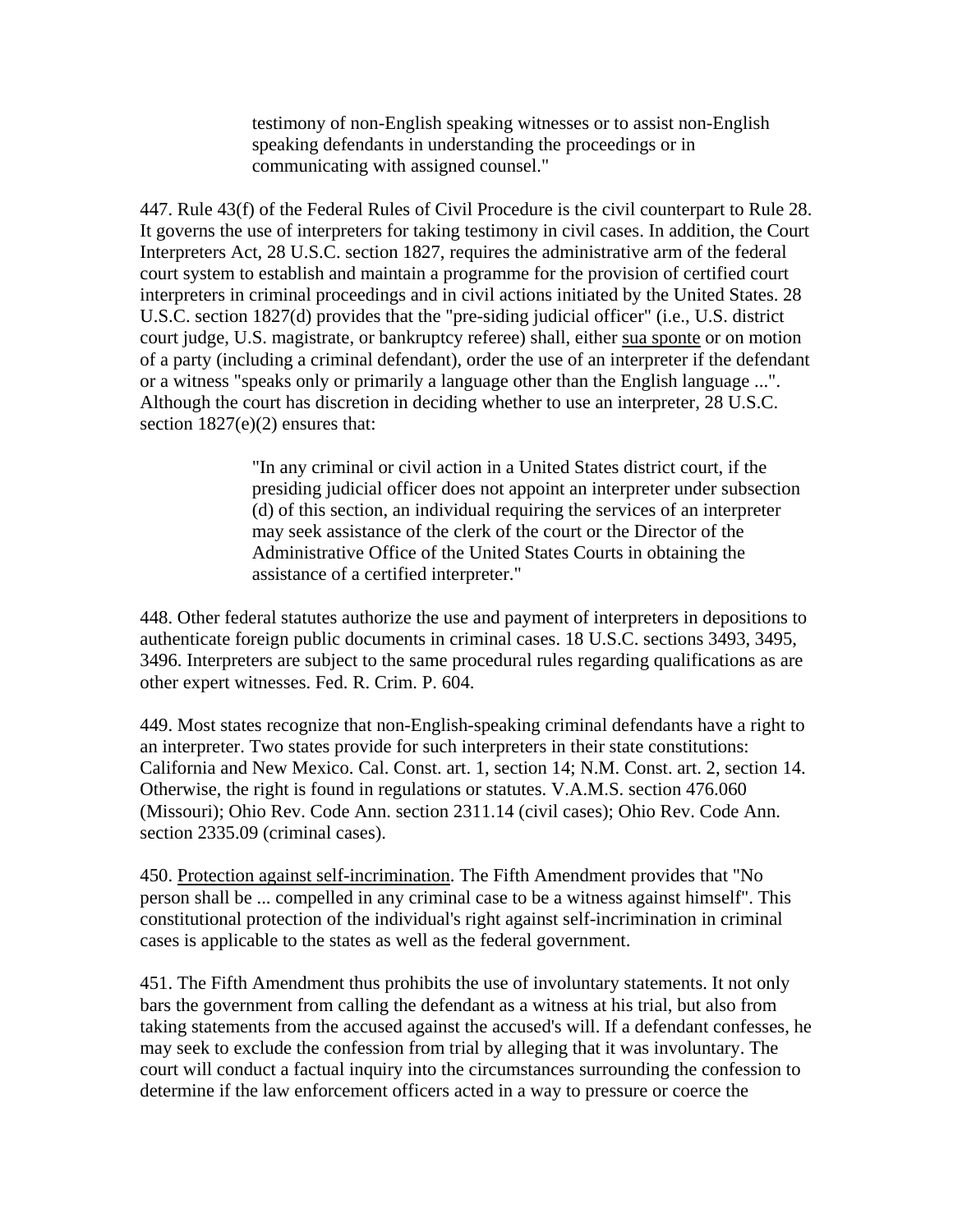defendant into confessing and, if so, whether the defendant lacked a capacity to resist the pressure. Colorado v. Connelly, 479 U.S. 157 (1986). Physical coercion will render a confession involuntary. Brown v. Mississippi, 297 U.S. 278 (1936).

452. An individual's right against compelled self-incrimination applies regardless of whether charges have been formally filed. To ensure that the individual has knowingly waived Fifth Amendment rights when he gives a statement during questioning by government agents, the investigating officer conducting a custodial interrogation is obligated to inform the suspect that the suspect has a right to remain silent, that anything he says can be used against him, and that the suspect has a right to speak with an attorney before answering questions. Miranda v. Arizona, 384 U.S. 436 (1966). If the questioner does not follow this procedural step, evidence obtained through the interrogation cannot be used at the defendant's criminal trial. If the defendant is given the proper warnings and waives these rights, any statement and information derived as a result of that statement may be used as evidence at a subsequent criminal trial.

453. Thus, the Fifth Amendment guarantees that persons have the right to refuse to testify as to matters which would incriminate them. There are times, however, when the Government deems a person's testimony, even though it would be self-incriminating, to be essential. The federal immunity statute, 18 U.S.C. sections 6001 et seq., addresses the accommodation between the right of government to compel testimony, whether before a grand jury or at trial, and the individual's right to remain silent. In re Special Grand Jury, 480 F. Supp. 174, 177-78 (E.D.Wis. 1979). A witness is entitled to immunity from criminal prosecution if compelled to testify despite the constitutional privilege. Gardner v. Broderick, 392 U.S. 273, 279 (1968). When immunity has been ordered, the federal immunity statute, 18 U.S.C. section 6002, explains the reach of that immunity for testimony compelled in federal proceedings: "no testimony or other information compelled under the order (or any information directly or indirectly derived from such testimony or other information) may be used against the witness in any criminal case, except a prosecution for perjury, giving a false statement, or otherwise failing to comply with the order" (emphasis added). The immunity protects witnesses from the use of their compelled testimony in any later prosecution, regardless whether it is a state or federal prosecution. Murphy v. Waterfront Comm'n, 378 U.S. 52 (1964).

454. Under 18 U.S.C. section 6003, the U.S. Attorney (chief federal prosecutor) for a federal district, with the approval of the Attorney General or other statutorily specified Department of Justice official, has the discretion to request and obtain a court order requiring "any individual who has been or may be called to testify or provide other information at any proceeding before or ancillary to a court of the United States or a grand jury of the United States ... to give testimony or provide other information which he refuses to give or provide on the basis of his privilege against self-incrimination" if, in the U.S. Attorney's judgment, "(1) the testimony or other information ... may be necessary to the public interest; and (2) such individual has refused or is likely to refuse to testify or provide other information on the basis of his privilege against selfincrimination". 18 U.S.C. section 6003 (b). Section 6004 authorizes compulsion and immunity orders in certain administrative proceedings, when approved by the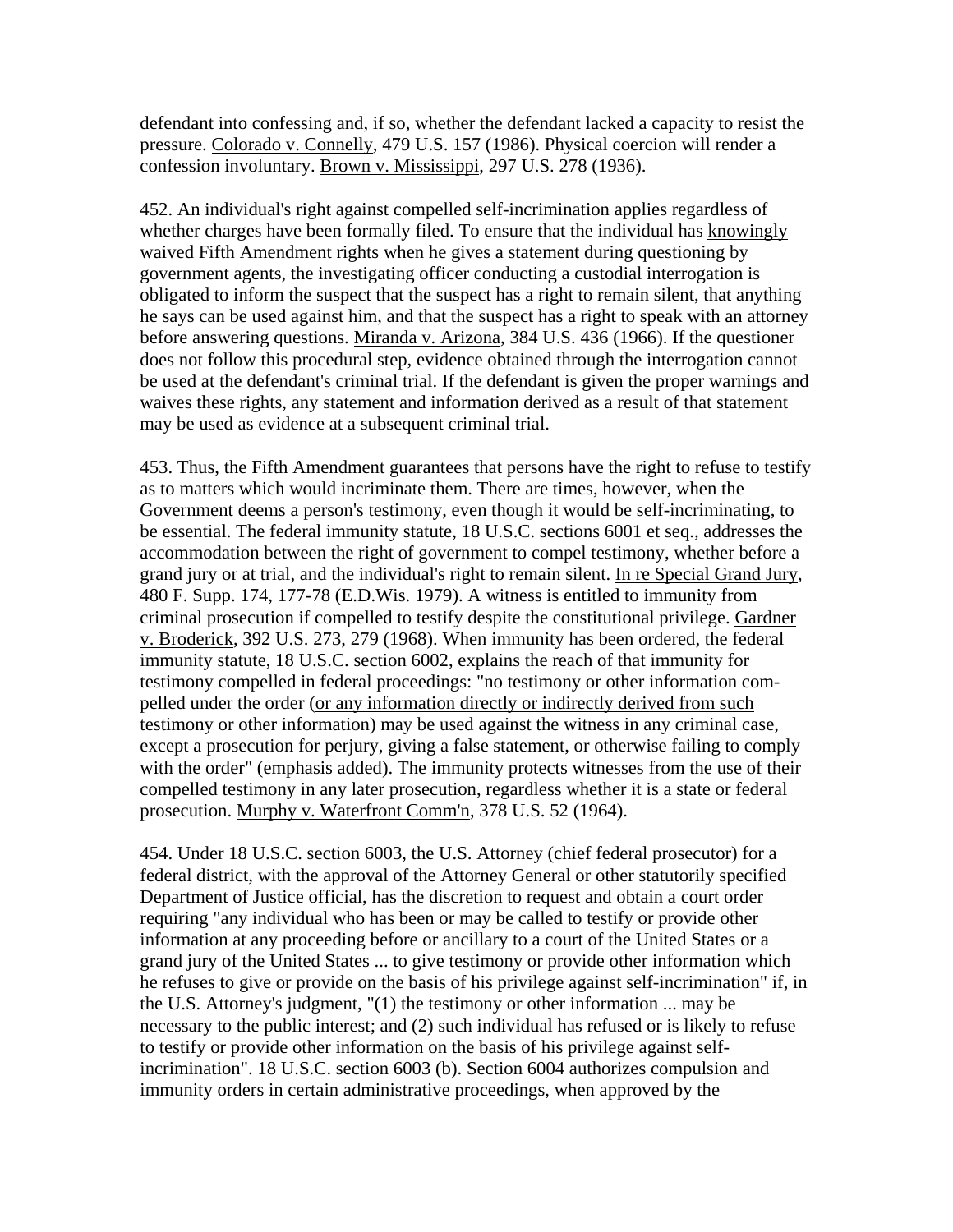Department of Justice. Section 6005 provides for court-ordered immunity for witnesses called to testify in a congressional hearing; that provision does not require prior Department of Justice approval but it does require that Congress give 10 days' notice to the Justice Department in advance of its conferral of immunity.

455. The government is not obligated to grant immunity. United States v. Lang, 589 F.2d 92, 123 (2d Cir. 1978). If the government refuses to grant immunity, however, a defendant may exercise his usual rights under the Fifth Amendment. United States v. Karas, 624 F.2d 500, 505 (4th Cir. 1980), cert. denied, 449 U.S. 1078 (1981). In sum, testimony compelled from a witness under a grant of immunity must leave the witness and the government in substantially the same positions as if the witness had exercised the right to remain silent. United States v. North, 910 F.2d 843 (D.C. Cir. 1990); United States v. Semkiw, 712 F.2d 891, 894 (3d Cir. 1983). The government will be precluded from using a witness's compelled testimony against the witness, but may prosecute that witness for offences that this evidence concerned if the government can prove that it obtained sufficient evidence from a legitimate source wholly independent of the compelled testimony. Kastigar v. United States, 406 U.S. 441, 460 (1972).

456. State statutes similarly govern grants of immunity by the respective states. Some restrict the types of cases in which immunity may be offered. For example, Connecticut provides for immunity only in grand jury investigations or trials of specified, serious offences. Conn. Gen. Stat. section 54-47 a (1989). However, just as under federal law, the scope of the constitutional privilege and scope of state-granted immunity are coextensive:

> "No witness may be prosecuted or subjected to any penalty or forfeiture for or on account of any transaction, matter or thing concerning which he is compelled to testify or produce evidence, and no testimony or evidence so compelled, and no evidence discovered as a result of or otherwise derived from testimony or evidence so compelled, may be used as evidence against him in any proceeding, except that no witness shall be immune from prosecution for perjury or contempt committed while giving such testimony or producing such evidence."

Conn. Gen. Stat. section 54-47 a (b).

457. Other states, however, grant full transactional immunity for compelled testimony. "Transactional immunity" forbids prosecution of the witness for the offence to which the compelled testimony is related. Since United States citizens are protected both by the United States Constitution and their own states' constitu-tions - which may provide protections broader, but not narrower, than the U.S. Constitution - states may expand on the protections required by the Constitution and federal law. Transactional immunity granted by a state does not prevent federal prosecution for the same transaction; the defendant's protection is limited to use immunity. United States v. Anzalone, 555 F.2d 317, 320-321 (2d Cir. 1977), cert. denied, 434 U.S. 1015 (1978). "Use immunity" forbids compelled testimony and its fruits from being used against the witness in any way related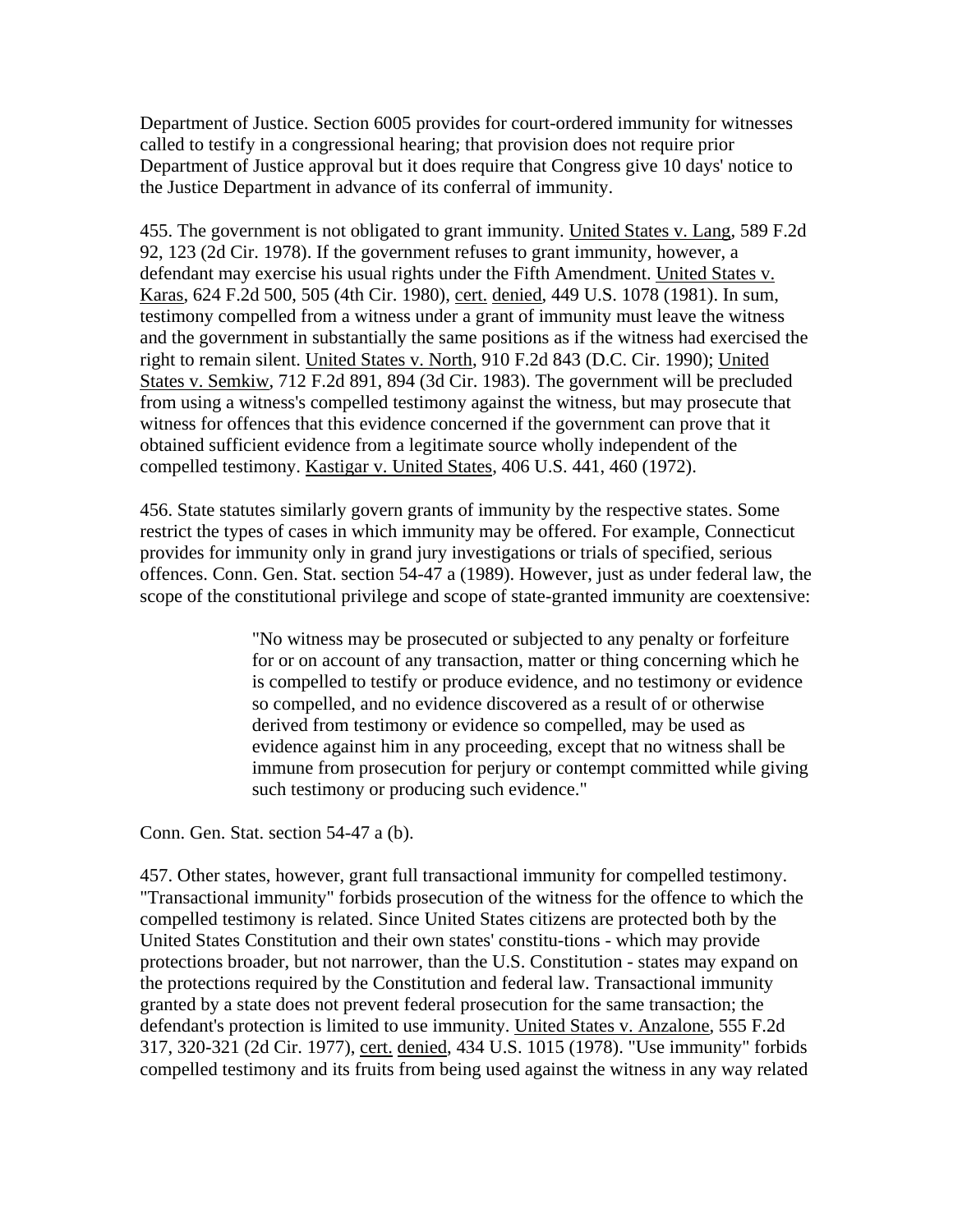to the criminal prosecution of the witness. However, the trend in the states is also to cut back from full transactional immunity to use and derivative use immunity.

458. Finally, there are instances, such as post-immunity prosecutions for perjury, where, notwithstanding the grant of use immunity, the testimony itself or its substance may be introduced against the individual.

#### Review of conviction and sentence

459. All criminal conviction and sentences in the U.S. criminal justice system are subject to review. Direct appeal is the primary avenue for review of a conviction or sentence in a criminal case. The normal review, whether called an appeal or a proceeding in error, is confined to consideration of the record below, with no new testimony taken or new issues raised in the appellate court.

460. The right to direct appeal of a conviction in a criminal case has not been regarded under the law as a due process protection or otherwise guaranteed by the U.S. Constitution. McKane v. Durston, 153 U.S. 684, 687-88 (1894). However, under federal law criminal defendants have a statutory right to appeal their convictions or sentences to the intermediate court of appeals. See 28 U.S.C. section 1291 (statutory right to appeal from final judgements, including criminal judgements of conviction and sentences, in federal district court); 18 U.S.C. section 3742 (providing a statutory right to defendants to appeal their sentences). If unsuccessful on appeal, they have a right to seek review (petition for a writ of certiorari) by the U.S. Supreme Court. However, unlike the absolute obligation of appellate courts to accept the appeals brought from district court, the Supreme Court has discretion to decline to hear the case.

461. Every state also provides, either by state constitution (e.g. Florida, State ex rel. Cheney v. Rowe, 11 So.2d 585, 152 Fla. 316 (1943); Pennsylvania, Commonwealth v. Passaro, 476 A.2d 346, 504 Pa. 611 (1984); Indiana, Bozovichar v. State, 103 N.E.2d 680, 230 Ind. 358 (1952); Alabama (Const. art. 1, section 6; Delaware (Const. art. I, section 7)) or statute (Connecticut, State v. Curcio, 463 A.2d 566, 191 Conn. 27 (1983); Maryland, Cubbage v. State, 498 A.2d 632, 304 Md. 237 (1985)), or both, that criminally convicted defendants have a right to appeal their convictions and/or sentences. State prisoners whose appeals throughout the state's system have been unsuccessful may also file petitions for a writ of certiorari in the Supreme Court.

462. Moreover, individuals who allege their convictions or punishments are in violation of federal law or the Constitution may seek review in federal court by way of an application for a writ of habeas corpus. Ex parte Bollman, 8 U.S. (4 Cranch) 74, 95 (1807); Stone v. Powell, 428 U.S. 465, 474-75 n.6 (1976); Preiser v. Rodriguez, 411 U.S. 475, 500 (1973). State prisoners in custody may seek federal court review on the ground that they are in custody in violation of the Constitution or laws or treaties of the United States. 28 U.S.C. sections 2241, 2254. The prisoner seeking federal review must first exhaust all state appellate remedies. 28 U.S.C. section 2254 (b), (c). All states, as noted above, guarantee the right to appeal a conviction to at least one higher court, and a right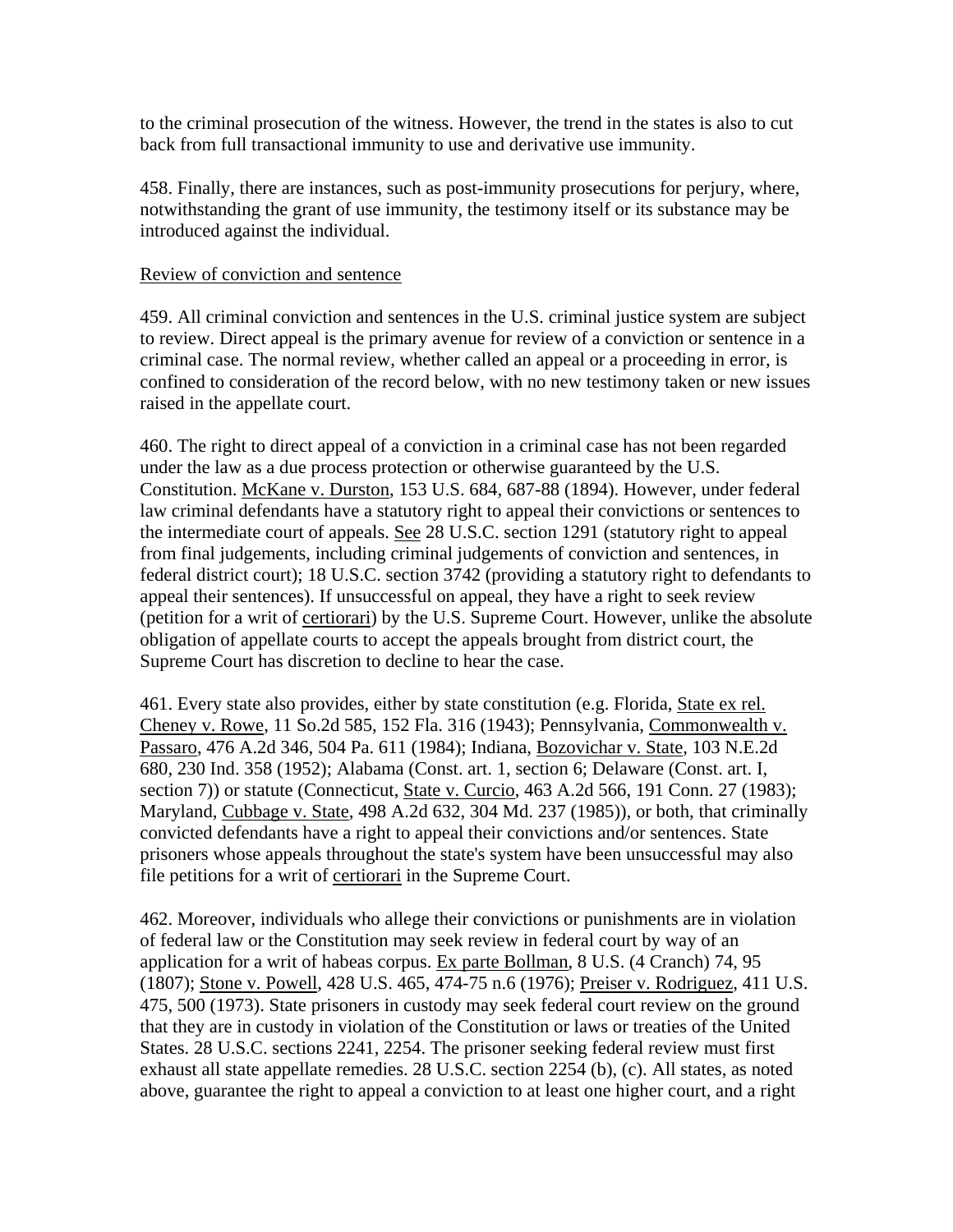of discretionary review by (if not of direct appeal to) the state's highest court. All states provide some form of collateral relief, either a writ of habeas corpus or error coram nobis, or under specific statutory post-conviction relief procedures.

463. In such cases, federal courts ordinarily will not resolve claims that the prosecution was inconsistent with requirements under state laws or procedures that are not of constitutional magnitude. Estelle v. McGuire, 112 S.Ct. 475, 479-80 (1991); Pulley v. Harris, 465 U.S. 37, 41-2 (1984). If the prisoner's application to a federal district court for habeas corpus relief is denied, he has a right to appeal that denial to the federal court of appeals; if that is denied, he may file a petition for a writ of certiorari and thereby ask the Supreme Court to hear his case.

464. A federal prisoner in custody may also seek habeas corpus relief in the same federal court in which the conviction was entered on the ground that the sentence was imposed in violation of the Constitution or laws of the United States, or that the court had no jurisdiction to impose the sentence, or that the sentence was in excess of the maximum authorized by law, or any other ground by which the conviction and sentence may be challenged. 28 U.S.C. section 2255. Ordinarily a petition under section 2255 is not permitted to substitute for a direct appeal, but it does provide a substantial right to additional review, particularly for issues that could not have been raised in the direct appeal from the conviction.

# Right to compensation for miscarriage of justice

465. As discussed under article 2, United States law provides a variety of mechanisms by which victims of illegal arrests or other miscarriages of justice may seek to obtain compensation. For example, federal law provides an enforceable right to seek compensation against officers or employees of the federal government alleged to have committed a violation of constitutionally protected rights. Bivens v. Six Unknown Named Agents, 403 U.S. 386 (1971). Under the Federal Tort Claims Act, civil actions for damages arising from negligent or malicious conduct may be brought against the federal government in certain circumstances.

466. However, neither federal nor state law contains an absolute guaranteed right to obtain or recover compensation in every situation involving a miscarriage of justice. For example, U.S. law does not generally accord a right to compensation for an arrest or detention made in good faith but ultimately determined to have been unlawful. Thus, if upon review of a particular case, the U.S. Supreme Court were to adopt a new interpretation of a constitutional provision, which had the effect of retroactively invalidating an arrest which had been properly conducted under the rule previously in effect, no compensation would typically be owed to the subject of the arrest. Moreover, to the extent it has not been waived, the doctrine of sovereign immunity generally restricts opportunities for recovery of compensation against the government.

467. U.S. understanding. In view of the above, the United States included the following in its instrument of ratification: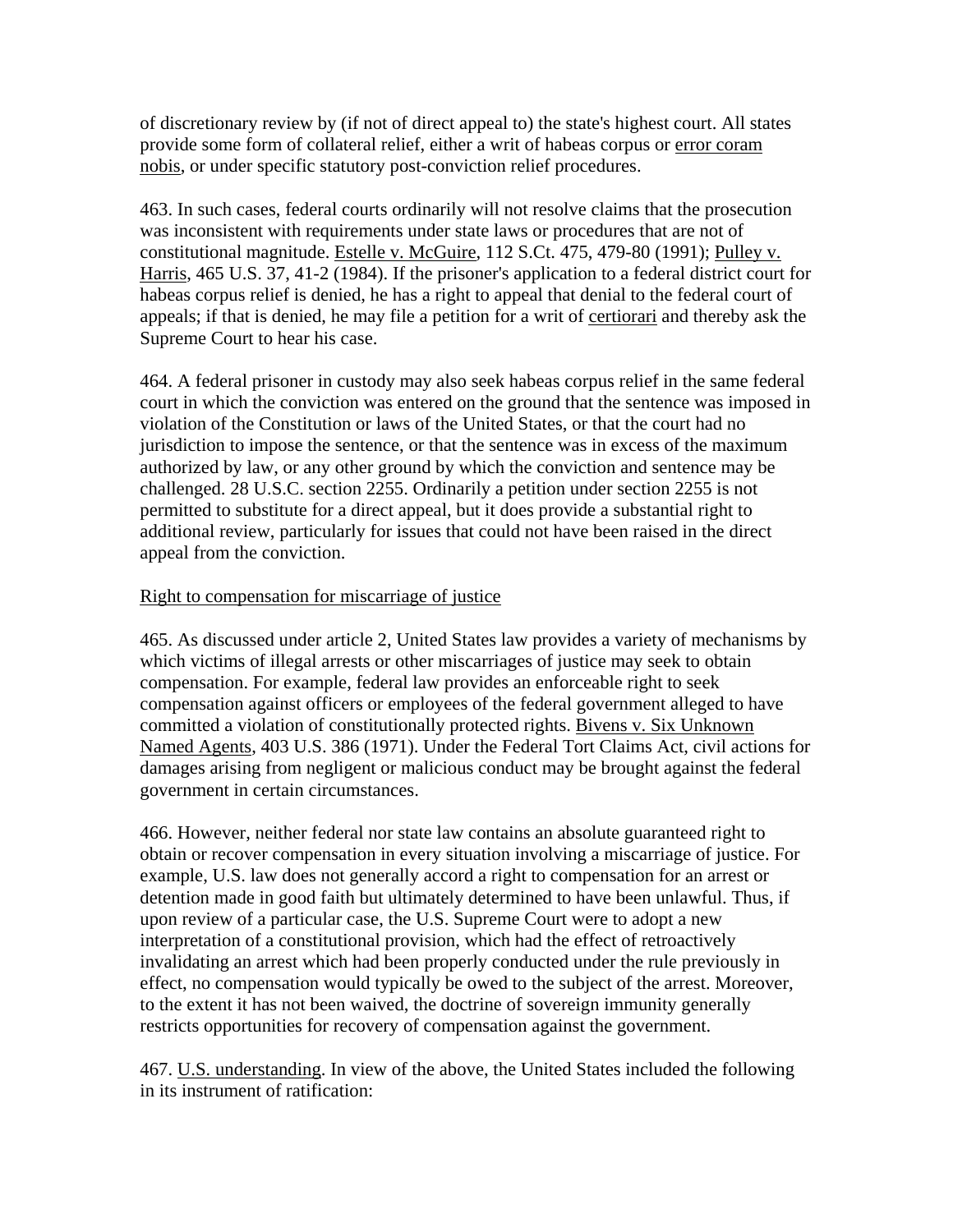"The United States understands the right to compensation referred to in articles 9 (5) and 14 (6) to require the provision of effective and enforceable mechanisms by which a victim of unlawful arrest or detention or a miscarriage of justice may seek and, where justified, obtain compensation from either the responsible individual or the appropriate governmental entity. Entitlement to compensation may be subject to the reasonable requirements of domestic law."

#### Double jeopardy

468. The Fifth Amendment to the U.S. Constitution provides, among other protections: "nor shall any person be subject for the same offence to be twice put in jeopardy of life or limb". The Double Jeopardy clause thus protects against reprosecution by the federal government for the same offence after a previous conviction or acquittal. It also protects against the imposition of multiple punishments for the same criminal act. See United States v. Halper, 490 U.S. 435 (1990). Because the Double Jeopardy clause of the Fifth Amendment applies to the states (Benton v. Maryland, 395 U.S. 784, 793-96 (1969)), a state may not prosecute persons more than once for the same crime.

469. The Double Jeopardy clause has been interpreted to bar successive prosecutions for greater- as well as lesser-included offences, Illinois v. Vitale, 447 U.S. 410, 421 (1980); United States v. Dixon, 113 S.Ct. 2849, 2861-62 (1993); Brown v. Ohio, 432 U.S. 161 (1977), and "when an issue of ultimate fact has once been determined by a valid and final judgment". When an issue of fact has been determined with finality in a prior trial, "that issue cannot again be litigated between the same parties in any future lawsuit". Ashe v. Swenson, 397 U.S. 436, 443 (1970).

470. The Double Jeopardy clause does not erect an absolute bar to successive prosecutions, however. For example, if circumstances occurring during the first trial require its termination for reasons unrelated to the sufficiency of the evidence and before a verdict has been issued, the Double Jeopardy clause will not protect against bringing the defendant again to trial. Richardson v. United States, 468 U.S. 317 (1984). Similarly, if the defendant appeals his conviction and prevails on appeal on an issue other than a claim that the evidence was insufficient, the Double Jeopardy clause does not bar the state from reprosecuting the defendant. Burks v. United States, 437 U.S. 1 (1978).

471. Additionally, because of the complexity of modern criminal laws, defendants may face more than one criminal charge arising from the same acts or series of acts. In an effort to simplify the analysis where there are either multiple punishments or multiple prosecutions, the Supreme Court has recently returned to a "same-elements" test: "whether each offence contains an element not contained in the other; if not, they are the `same offence' and double jeopardy bars additional punishment and successive prosecution". United States v. Dixon, 113 S.Ct. 2849, 2856 (1993), citing Blockburger v. United States, 284 U.S. 299, 304 (1932). Thus, where a person is charged with two different crimes, the doctrine of double jeopardy will not bar either sequential trials on the two charges or cumulative sentences as long as each count requires the government to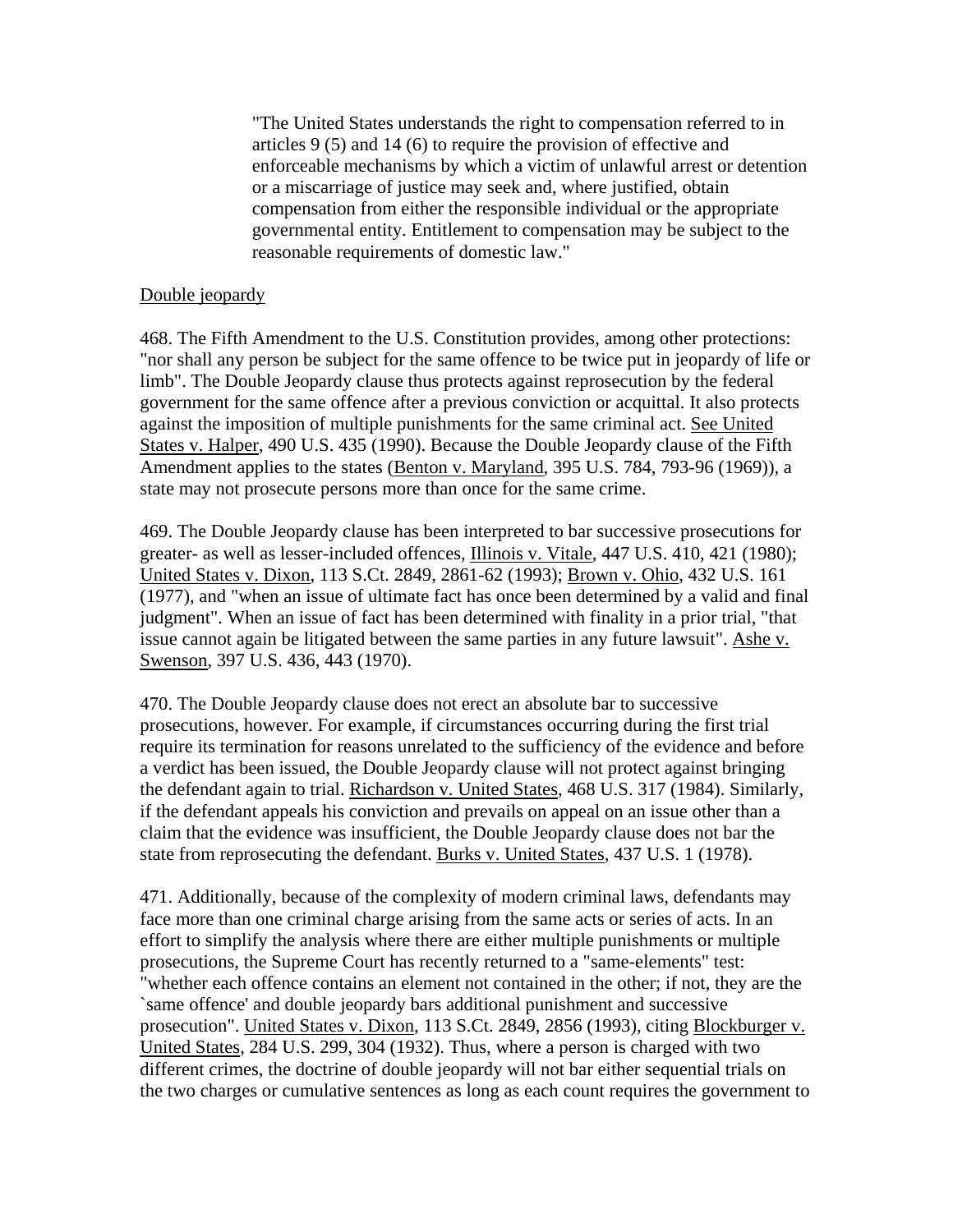prove a factual element that is not required in the other count. Nor will the Double Jeopardy clause bar separate and multiple prosecutions for the same crime by different sovereignties. Because federal and state jurisdiction are separate, the Supreme Court has interpreted the Double Jeopardy clause not to bar prosecutions by both the federal government and a state govern-ment, or by multiple state governments, for the same offence. See Heath v. Alabama, 474 U.S. 82 (1985); Abbate v. United States, 359 U.S. 187 (1959).

472. Protections for defendants. Notwithstanding that the U.S. Supreme Court has held that the Fifth Amendment does not bar those multiple prosecutions, the federal government imposes certain procedures to protect defend-ants in federal criminal cases. The U.S. Department of Justice's long-standing policy provides that "several offences arising out of a single trans-action should be alleged and tried together and should not be made the basis of multiple prosecu-tions". Petite v. United States, 361 U.S. 529, 530 (1960) (per curiam).

473. The government's Petite policy is set out in the United States Attorney's Manual 9- 2.142 (1988). Briefly, the policy states the presumption against prosecuting a defendant federally after he has been prosecuted either by state or federal author-ities for "substantially the same act, acts or transaction unless there is a compelling federal interest supporting the dual or successive federal prosecution". In order to protect against overreaching prosecutions, the Assistant Attorney General of the Criminal Division must approve the initiation or continuation of the successive federal prosec-ution. The statement of policy spells out factors to be taken into account in making the Petite decision. First, "[a] federal prosec-ution will not be authorized unless the state/prior federal pro-ceeding left substantial federal interests demonstrably unvind-icated". Even then, the statement continues, the prosecution "normally will not be authorized unless an enhanced sentence in the subsequent federal prosecution is anticipated". Other factors include: if the prior proceedings were "infect[ed] ... by incom-petence, corruption, intimidation, or undue influence", or if the verdict represented "court or jury nullification invol-ving an important federal interest, in blatant disregard of the evidence".

474. Many states have imposed more rigorous double jeopardy prohibitions against multiple prosecutions by different legal jurisdictions, either in statutes or their state constitutions. For example, New York State protects persons from reprosecution in state court for conduct that previously formed the basis for a federal prosecution. New York State's purpose in enacting its double jeopardy statute was "primarily to supersede the 'dual sover-eignties' doctrine which permitted successive state and federal prosecutions based on the same transaction or conduct". People v. Rivera, 456 N.E.2d 492, 495 (N.Y. 1983).

475. U.S. understanding. As a result of these protective procedures and policies, multiple prosecutions occur only rarely. However, because it is permissible in certain narrowly defined situations and has on occasion proven an effective method for ensuring that those who violate others' basic rights are brought to justice, the United States included the following understanding in its instrument of ratification: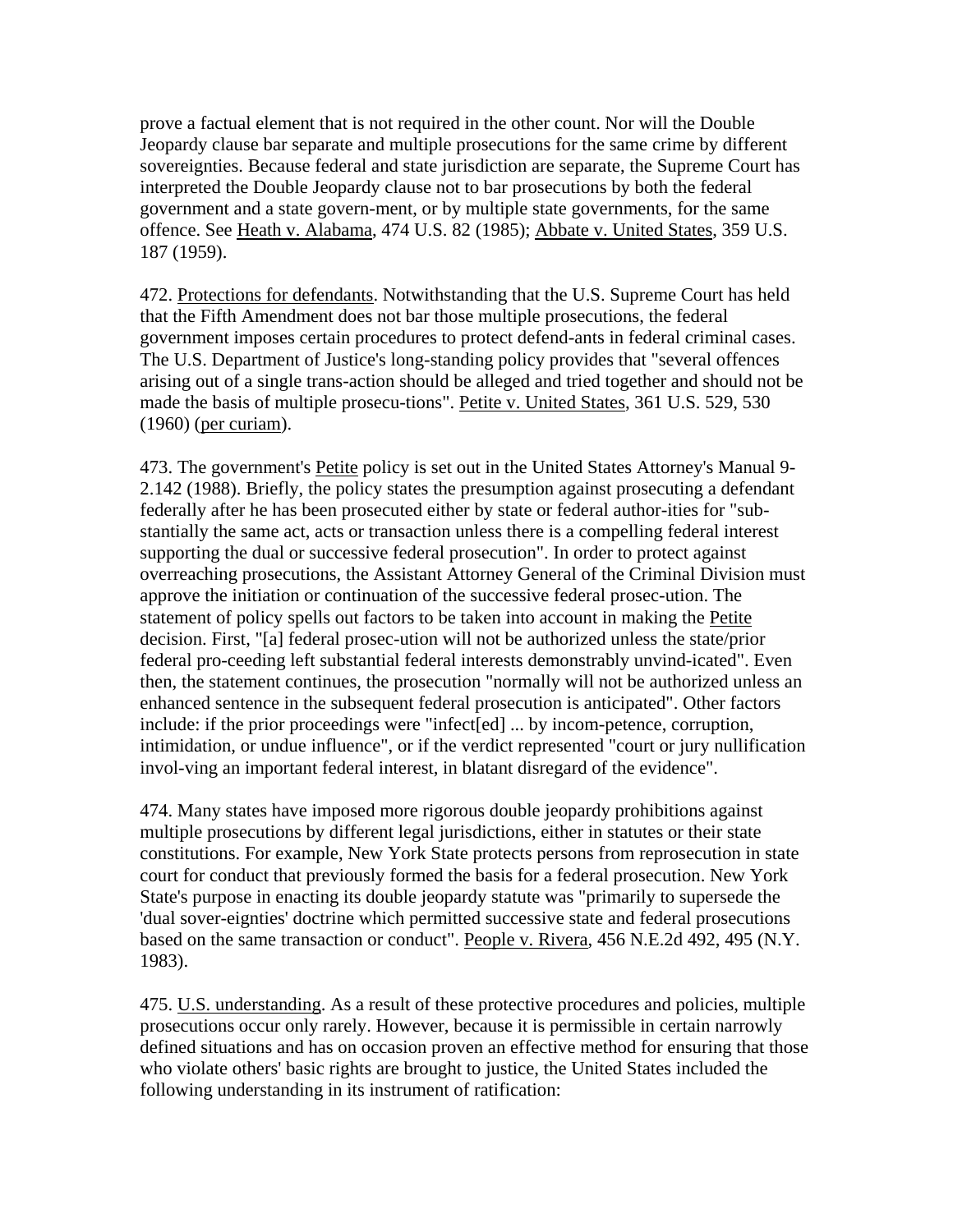"The United States understands the prohibition upon double jeopardy in paragraph 7 to apply only when the judgement of acquittal has been rendered by a court of the same governmental unit, whether the Federal Government or a constituent unit, as is seeking a new trial for the same cause."

#### Procedure in the case of juvenile persons

476. A separate system for juveniles, fundamentally different in theory and practice from adult criminal procedure, has been developed by the states. In addition, the federal court system follows the requirements set forth in 18 U.S.C. sections 5031-42 for juveniles addressed under the federal juvenile delinquency procedures. The federal statute mirrors state statutes in a number of ways and codifies various rights held by juveniles in any delinquency proceeding.

477. Juvenile delinquency proceedings are not, strictly speaking, criminal procedures. Juvenile proceedings take into account the age of the offenders and the desirability of promoting their rehabilitation, in part by avoiding the stigma of criminal arrest and conviction. See In re Gault, 387 U.S. 1, 15-16 (1966). Proceedings in juvenile court may be held for three reasons. A juvenile may be accused of an act that if committed by an adult would be a crime. Second, a juvenile may be involved in a proceeding where he or she is judged a person in need of supervision (PINS) for reasons such as truancy or being a runaway. Finally, juvenile court may be the setting for a child neglect case or a case involving cessation of parental rights.

478. The exact age limits for the juvenile justice system vary. In some four fifths of the states, persons are considered juveniles and are subject to juvenile proceedings up to age 18. The maximum age is 19 in one state and 16 or 17 in the remainder. Each state provides for waiver to adult criminal court depending upon the crime and sometimes the wishes of the juvenile.

479. Juvenile courts make a finding of delinquency. A juvenile may be found delinquent in a PINS case or where there is a "violation of a law of the United States committed by a person prior to his 18th birthday which would have been a crime if committed by an adult". 18 U.S.C. section 5031. For many years, one consequence of the difference in approach between criminal courts and juvenile courts was that juvenile proceedings did not afford the same procedural rights as are guaranteed by the Constitution in adult criminal proceedings. Beginning in the 1960s, however, courts in the United States extended constitutional guarantees to juvenile proceedings where punishments such as incarceration could result. Today, juveniles enjoy most of the same procedural guarantees as adults.

480. The U.S. Supreme Court in Gault found that the Constitution affords juveniles involved in delinquency proceedings (for criminal-type actions) the following: written notice of the charges in advance of the proceedings; assistance of counsel for the child with notice to the parents that this is the child's right and if the family cannot afford an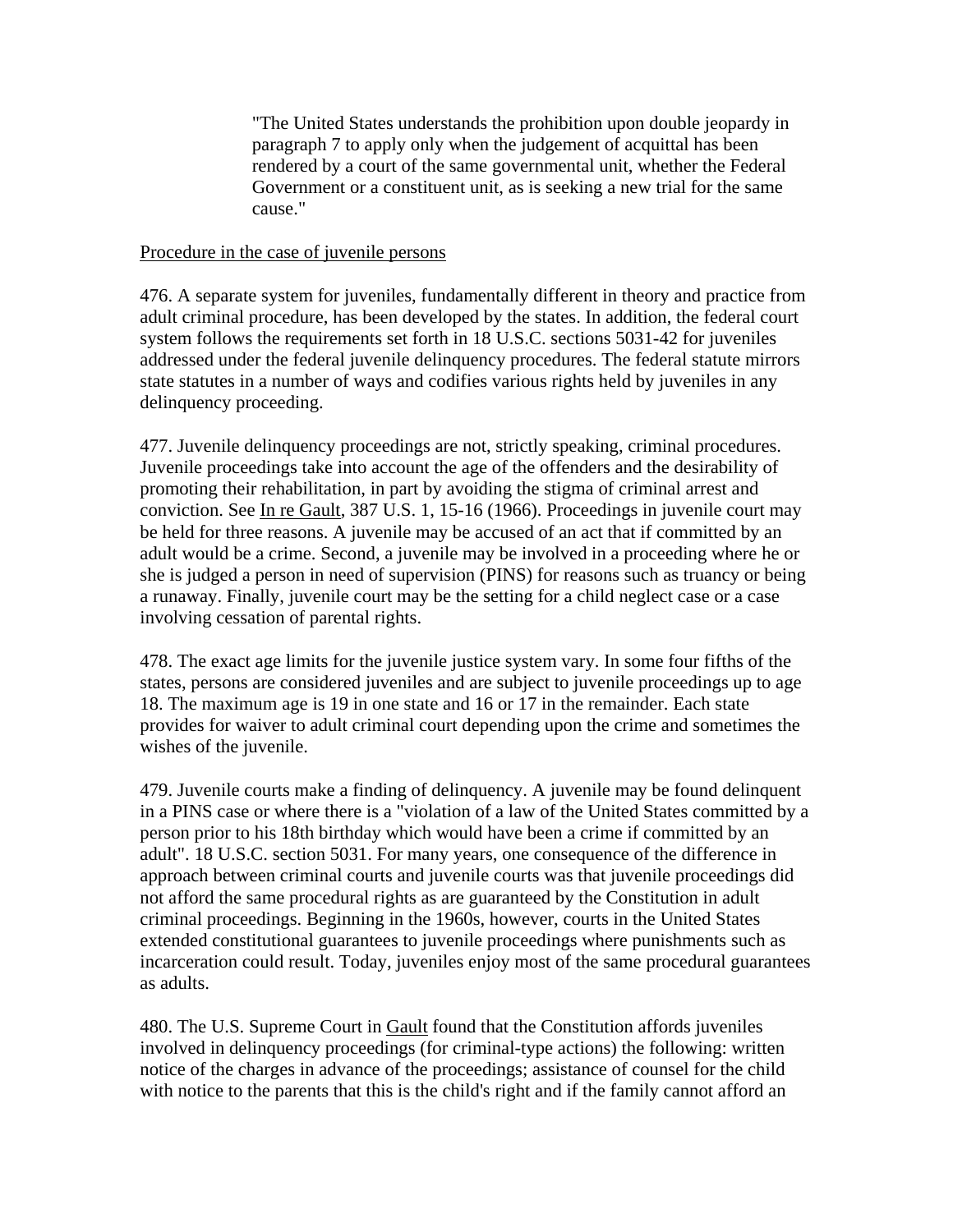attorney, one will be appointed by the court; protection from self-incrimination; and the right to confrontation of witnesses and cross-examination. Gault, 387 U.S. at 33, 36, 55, 56-7. The Court also has stated that a finding of delinquency must be based on proof beyond a reasonable doubt. In re Winship, 397 U.S. 358 (1970). Courts have found that the Fourth Amendment requirement for probable cause applies to pretrial detention hearings. Moss v. Weaver, 525 F.2d 1258, 1260 (5th Cir. 1976). The Supreme Court has noted, however, that where the state employs procedural safeguards such as a probable cause hearing, the legitimate state interests in preventive detention do not violate the Constitution. Schall v. Martin, 467 U.S. 253 (1984).

481. These and other protections for juveniles are codified in federal law at 18 U.S.C. sections 5031 to 5047 (notice-section 5034; counsel-section 5035; speedy trial-section 5036; dispositional hearing within 20 days-section 5037; privacy of juvenile delinquency records-section 5039; no juveniles in adult jails or correctional institutions-section 5039). Minors who are incarcerated are entitled to be segregated from adult inmates and to be accorded treatment appropriate for their age and legal status. 18 U.S.C. section 5035.

482. Although one quarter of the states provide for jury trials for juveniles, the U.S. Supreme Court has found that given the special aspects of juvenile proceedings, juveniles do not have a constitutional right to a jury in a delinquency proceeding. McKeiver v. Pennsylvania, 403 U.S. 528, 545 (1971).

483. Confidentiality is one of the special aspects of juvenile proceedings. Juvenile proceedings are generally closed to the public and press. Most states provide for strict limitations on access to juvenile records or files.

484. Police provide the majority of referrals to juvenile court. Usually offenders are not detained beyond the need to complete the necessary processing and contact with the parents or guardians. Juveniles may be detained in juvenile facilities if the juvenile has committed a serious offence and is considered a danger to the public. See 18 U.S.C. section 5035; Schall v. Martin, 467 U.S. 253 (1984).

485. The treatment of juvenile offenders by methods other than institutionalization generally is encouraged. These include counselling, rehabilitation, community service, and restitution. Such programmes are often employed in the case of less serious crimes such as theft. The federal government has supported the growth of such alternatives, with the passage of the Juvenile Justice and Delinquency Act of 1974. 42 U.S.C. sections 5601 et seq.

486. The design and operation of the juvenile justice system throughout the United States are subject to continuing re-examination. This results in part from the tension between the historic concept of delinquency proceedings as non-adversarial, akin to parental punishment, and the more recent determination that juveniles should enjoy the protections of adult criminal procedure. In addition, concerns about the quantity and severe quality of some "juvenile" crime have caused many to question whether the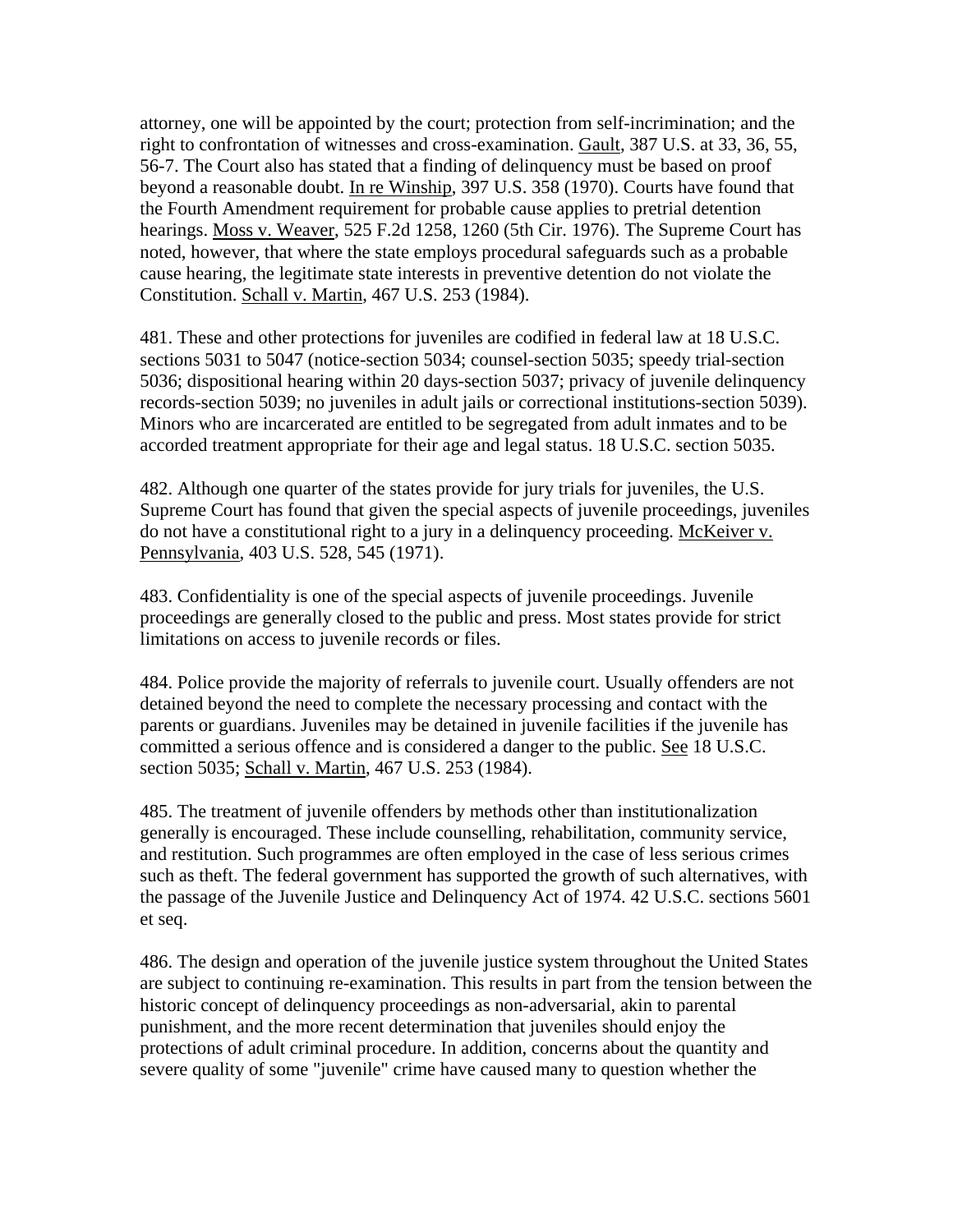juvenile justice system, as presently conceived, is adequate or appropriate for certain serious offenders.

487. The increase in serious violent crime committed by juveniles in particular is cause for growing concern. According to U.S. Department of Justice statistics, juvenile arrests for violent offences increased 50 per cent in the five years between 1987 and 1991, with arrests for murder increasing by 85 per cent. Although those arrested for violent crime constitute only a small percentage of all juvenile arrests - only about 5 per cent - they constitute a significant portion of arrests for violent crime overall. In 1991, for example, juvenile arrests constituted some 17 per cent of all arrests for violent crime.

488. The juvenile system is not well designed to deal with particularly serious or "hard core" offenders. One approach to this problem in certain cases where a particularly serious crime has been committed or, in view of the juvenile's previous record, juvenile proceedings are no longer considered effective, is to remove such persons from the juvenile justice system to the adult criminal justice system.

489. The determination whether to treat a person within the statutory age category of "juveniles" as an adult is made by a juvenile transfer procedure in nearly all states. Under such a procedure, a judge decides after a hearing whether a transfer is in the best interests of the child and the public. Appeals are permitted. In some states, a prosecutor has discretion over whether to bring a case in criminal or juvenile court. Some state laws also provide for automatic prosecution in criminal court for serious offences, repeat offenders, or routine traffic citations. A juvenile who is subject to the adult criminal justice system is entitled to the constitutional and statutory rights and protections provided for adults and described in this report.

490. U.S. reservation. In view of the above, the United States conditioned its ratification of the Covenant on the following reservation:

> "The policy and practice of the United States are generally in compliance with and supportive of the Covenant's provisions regarding treatment of juveniles in the criminal justice system. Nevertheless, the United States reserves the right, in exceptional circumstances, to treat juveniles as adults, notwithstanding paragraphs 2 (b) and 3 of article 10 and paragraph 4 of article 14. The United States further reserves to these provisions with respect to individuals who volunteer for military service prior to age 18."

### Military justice system

491. The rules for the operation of military courts provide a similar range of protections to those afforded civilians, although with some exceptions. For example, Rule for Court-Martial (R.C.M.) 706, Manual for Courts-Martial (1984), mandates that courts-martial shall be open to the public, including members of both the military and civilian communities.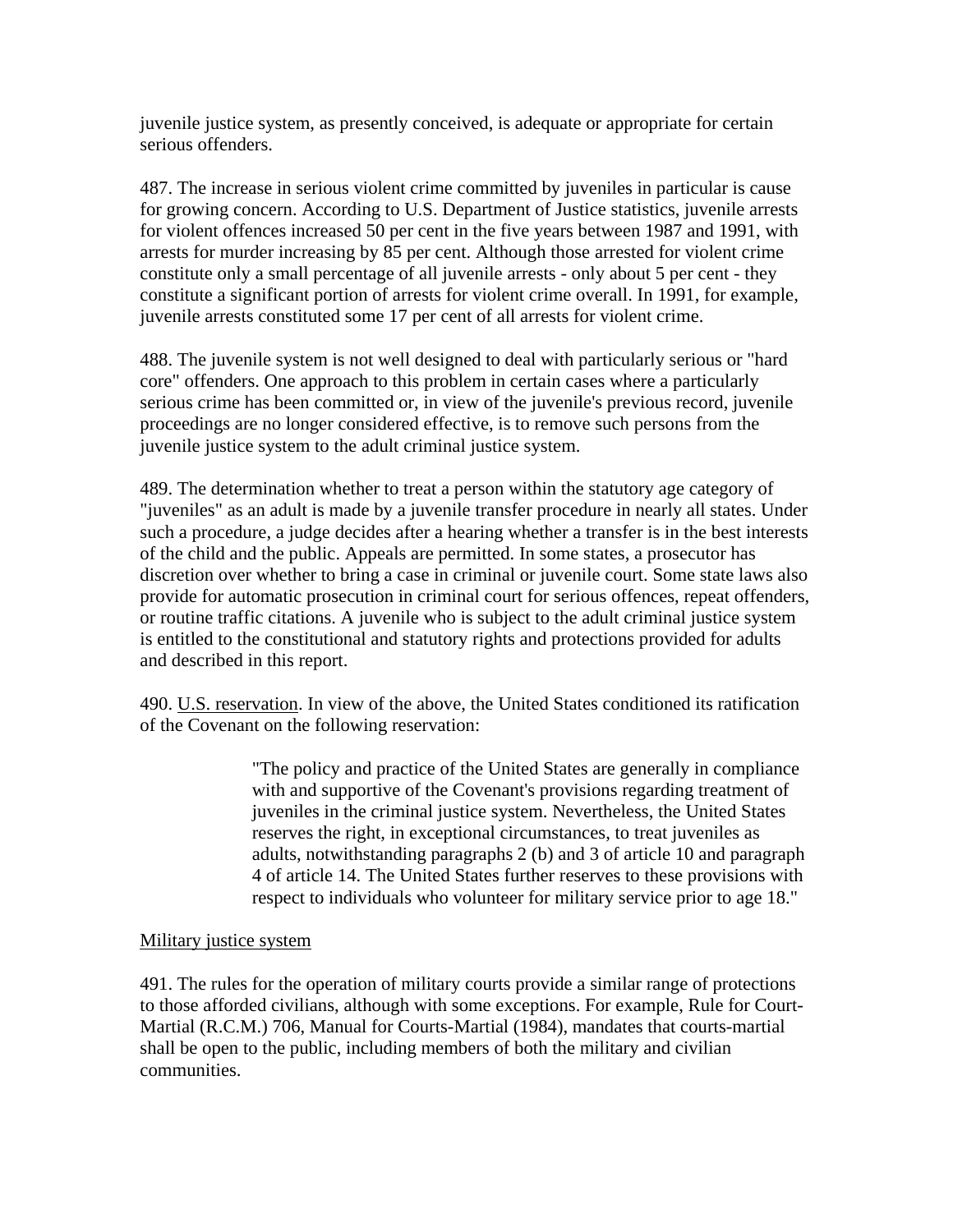492. An accused is presumed innocent until proven guilty beyond a reasonable doubt. Under Rule for Court-Martial 910, if an accused fails or refuses to plead, or makes an irregular plea, the military judge shall enter a plea of not guilty for the accused.

493. Article 30 of the Uniform Code of Military Justice (UCMJ) requires that the accused be informed of the charges as soon as practicable (Section 830, Title 10, United States Code). Rule for Court-Martial (R.C.M.) 602 requires that charges which have been referred to trial be served upon the accused by the trial counsel and that, in time of peace, no person may, over objection, be brought to trial by general court-martial within a period of five days after service of charges, or before a special court-martial within three days after service of charges. The accused must be brought to trial within 120 days of referral of charges, imposition of restraint, or entry on active duty (R.C.M. 707).

494. The independence of military judges is of paramount importance to the military justice system. Federal law mandates that the military judge shall be a commissioned officer, and a member of the bar of a federal court or a member of the bar of the highest court of a state. 10 U.S.C. section 826. Neither the convening authority nor any member of the convening authority's staff may prepare or review the military judge's effectiveness report.

495. Rule for Court-Martial 104 prohibits unlawful command influence of the courtmartial process and court personnel, including the military judge. No convening authority or commander may censure, reprimand, or admonish a military court or its personnel with respect to the findings or sentence adjudged or other exercise of the court proceedings or functions.

496. Under R.C.M. 804, the accused is required to be present at every stage of the trial proceedings, unless, after arraignment, the accused is voluntarily absent or his disruptive conduct causes the accused's removal or exclusion from the courtroom.

497. The accused has the right to be represented at a general or special court-martial or at a pretrial investigation by civilian counsel if provided by him, by detailed military counsel, or by military counsel of the accused's own choosing if that counsel is reasonably available. Military counsel are provided at no expense to the accused. 10 U.S.C. section 838.

498. The defence counsel has an opportunity to obtain witnesses and other evidence. The process to compel witnesses to appear and to testify and to compel the production of evidence is similar to that of other criminal courts in the United States. 10 U.S.C. section 846.

499. The military rules make provision for the employment of interpreters, when necessary, under R.C.M. 501 and 502. No person may be compelled to incriminate himself or herself or to answer any question the answer to which may tend to incriminate him or her. 10 U.S.C. section 831. Military Rule of Evidence 304 forbids the use of a statement obtained in violation of section 831, or evidence derived therefrom.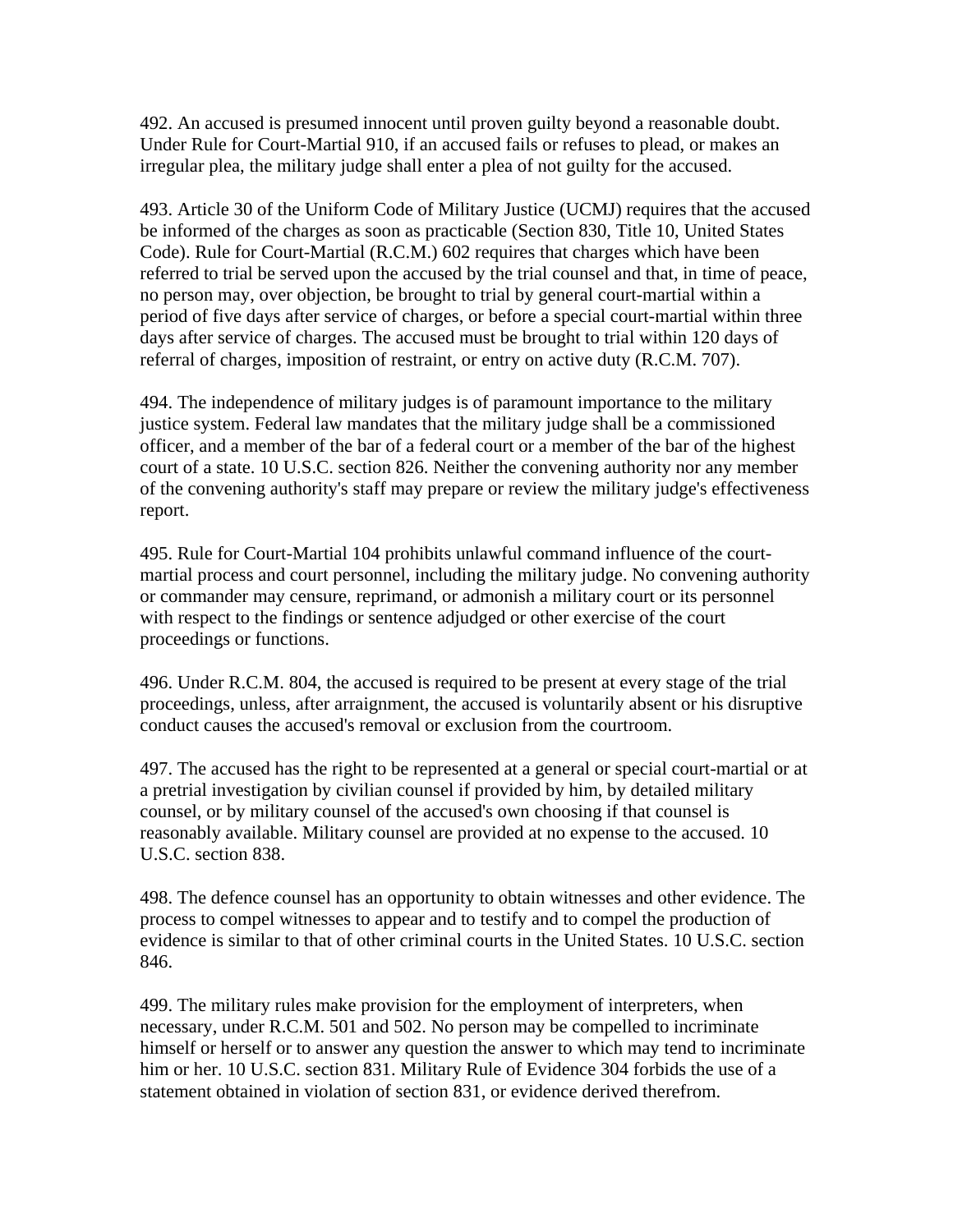500. Cases involving a punitive discharge, dismissal of an officer, death, or confinement of one year or more are reviewed by the accused's service Court of Military Review, unless the accused waives such review. The Court of Military Review can correct any legal error it may find, and it can reduce an excessive sentence. The accused is assigned an appellate defence counsel at no cost before the Court of Military Review. The accused also may retain civilian counsel at the accused's expense to pursue an appeal. 10 U.S.C. section 866.

501. If the accused is not satisfied by the decision of the Court of Military Review, the accused may petition the U.S. Court of Military Appeals for further review. The Court of Military Appeals must review any sentence extending to death. That court consists of five civilian judges, and it can correct any legal error it may find. Counsel will be made available to assist in the petition to the Court of Military Appeals. 10 U.S.C. section 867.

502. Unless the accused waives review, special courts-martial not involving a punitive discharge or a sentence of confinement for one year or longer will be reviewed by a judge advocate. 10 U.S.C. section 864. In the case of a general court-martial, involving a similar sentence, the record shall be reviewed in the Office of The Judge Advocate General. 10 U.S.C. section 869.

503. Upon motion by the accused, a charge or specification will be dismissed if the accused has previously been tried by court-martial or federal civilian court for the same offence. Rule for Court-Martial 907.

504. Non-judicial punishment is permitted by article 15 of the UCMJ, 10 U.S.C. section 815, and governed by the Manual for Courts-Martial. This procedure permits commanders to dispose of certain offences without trial by court-martial unless the service member objects.

505. Service members first must be notified by their commanders of the nature of the charged offence, the evidence supporting the offence, and of the commander's intent to impose non-judicial punishment. The service members may then consult a defence counsel to determine whether or not to accept non-judicial punishment or demand trial by court-martial.

506. A member accepting non-judicial punishment may have a hearing with the commander. The member may have a representative at the hearing, may request that witnesses appear and testify on behalf of the member, and may present other evidence. The commander must consider any information offered during that hearing and must be convinced of guilt by reliable evidence before imposing punishment.

507. Members who wish to contest their commander's determination of guilt or the severity of the punishment imposed may appeal to the next higher commander. The appeal authority may set aside the punishment, decrease its severity, or deny the appeal. Non-judicial punishment does not constitute a criminal conviction.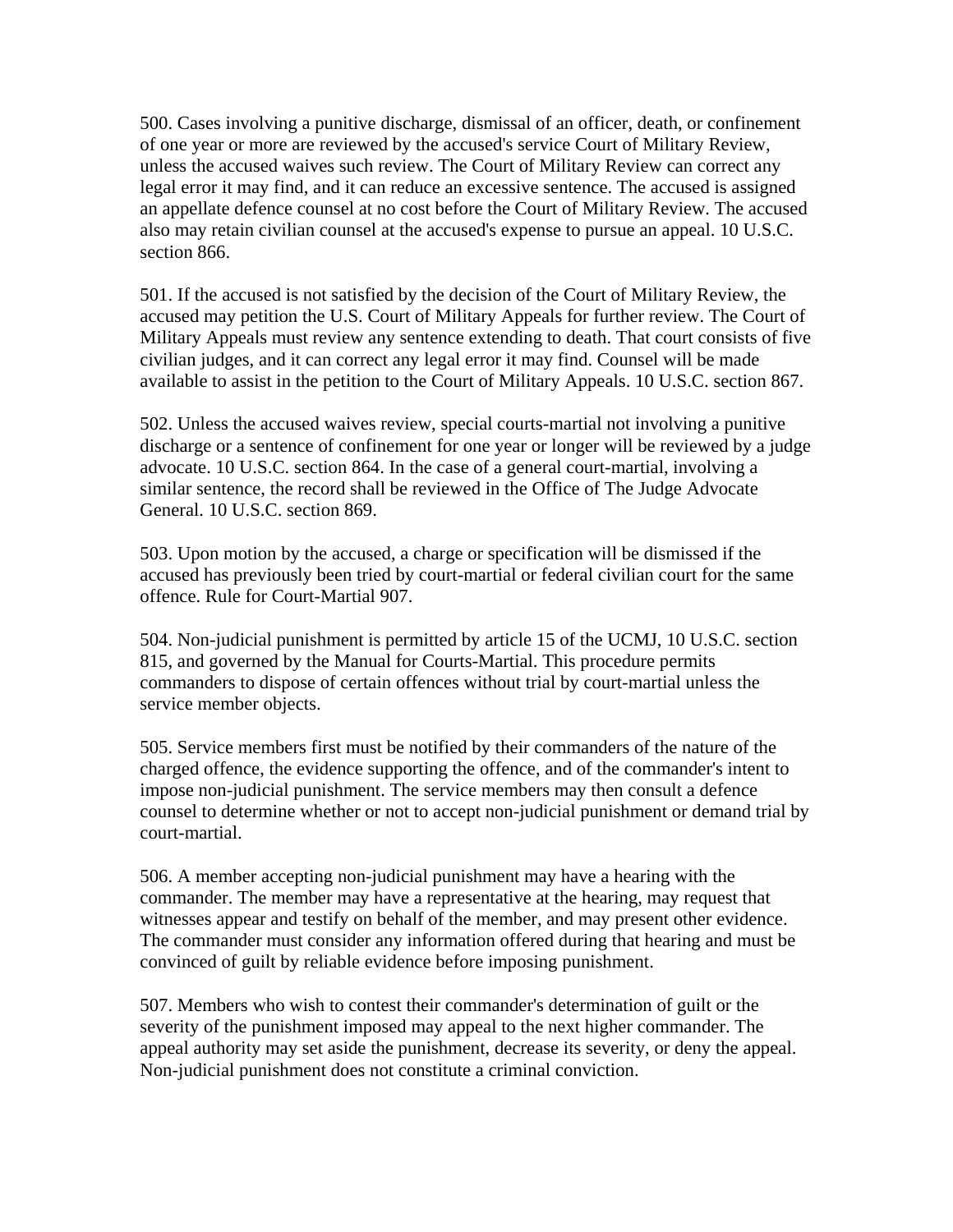### Article 15 - Prohibition of ex post facto laws

508. The U.S. Constitution forbids both the federal government and states from enacting ex post facto laws. Article I, section 9 of the Constitution, addressing the duties of the U.S. Congress, states that "No ... ex post facto Law shall be passed". Article I section 10 provides that "No State shall ... pass any ... ex post facto Law". An ex post facto law would retroactively make unlawful conduct that was lawful when it was committed or would increase criminal penalties retroactively. The prohibition on ex post facto laws applies to Congress and the states. See Calder v. Bull, 3 U.S. (3 Dall.) 386 (1789); Dobbert v. Florida, 432 U.S. 282, 292-94 (1977); Collins v. Youngblood, 497 U.S. 37, 110 S.Ct. 2715, 2719 (1990).

509. These constitutional provisions preclude the retroactive applica-tion of a penal statute where the statute would, after the fact, make criminally punishable an act that was legal when done. The prohibition against ex post facto legislation also forbids the State from imposing a higher penalty for a criminal act than was available at the time the crime occurred. This prohibition has been relied on to invalidate application of a statutory change that would have made mandatory a maximum penalty that was not required at the time the crime was committed, Lindsey v. Washington, 301 U.S. 397 (1937), or that would have imposed a higher "guideline" sentence for the underlying criminal conduct than was in force at the time the crime was committed, Miller v. Florida, 482 U.S. 423 (1987), or that would eliminate prison credit for good behaviour, Weaver v. Graham, 450 U.S. 24 (1981). The U.S. Supreme Court also has invalidated the retroactive application of certain procedural changes, such as a law requiring fewer jurors in a state criminal trial, under the ex post facto clause. Thompson v. Utah, 170 U.S. 343 (1898). The ex post facto clause bars the application of an extended statute of limitations after the period under the original statute of limitations had run.

510. At the same time, however, other matters may be subject to retroactive amend-ment. Changes in trial or post trial procedures or in the rules governing admission of evidence, for example, may apply to prosecutions for offences that occur before the statutory or rule changes; retroactive application does not trigger ex post facto concerns. E.g. Collins v. Youngblood, supra (change in procedure allowing reformation of an improper jury verdict); Splawn v. California, 431 U.S. 595 (1977) (change in jury instructions); Thompson v. Missouri, 171 U.S. 380 (1898) (change in evidentiary rules).

511. While the Constitution thus prohibits imposition of punishment upon an offender that was statutorily unavailable at the time he committed the offence, the Constitution does not require that offenders benefit from less onerous laws passed after the commission of the crime. As the Supreme Court explained, "for a law to be ex post facto it must be more onerous than the prior law". Dobbert v. Florida, 432 U.S. 282, 294 (1977). In other words, new laws that are less onerous do not raise ex post facto concerns. State and federal courts permit the retroactive application of more lenient statutes but do not require it. For example, when the Federal Sentencing Commission lowers a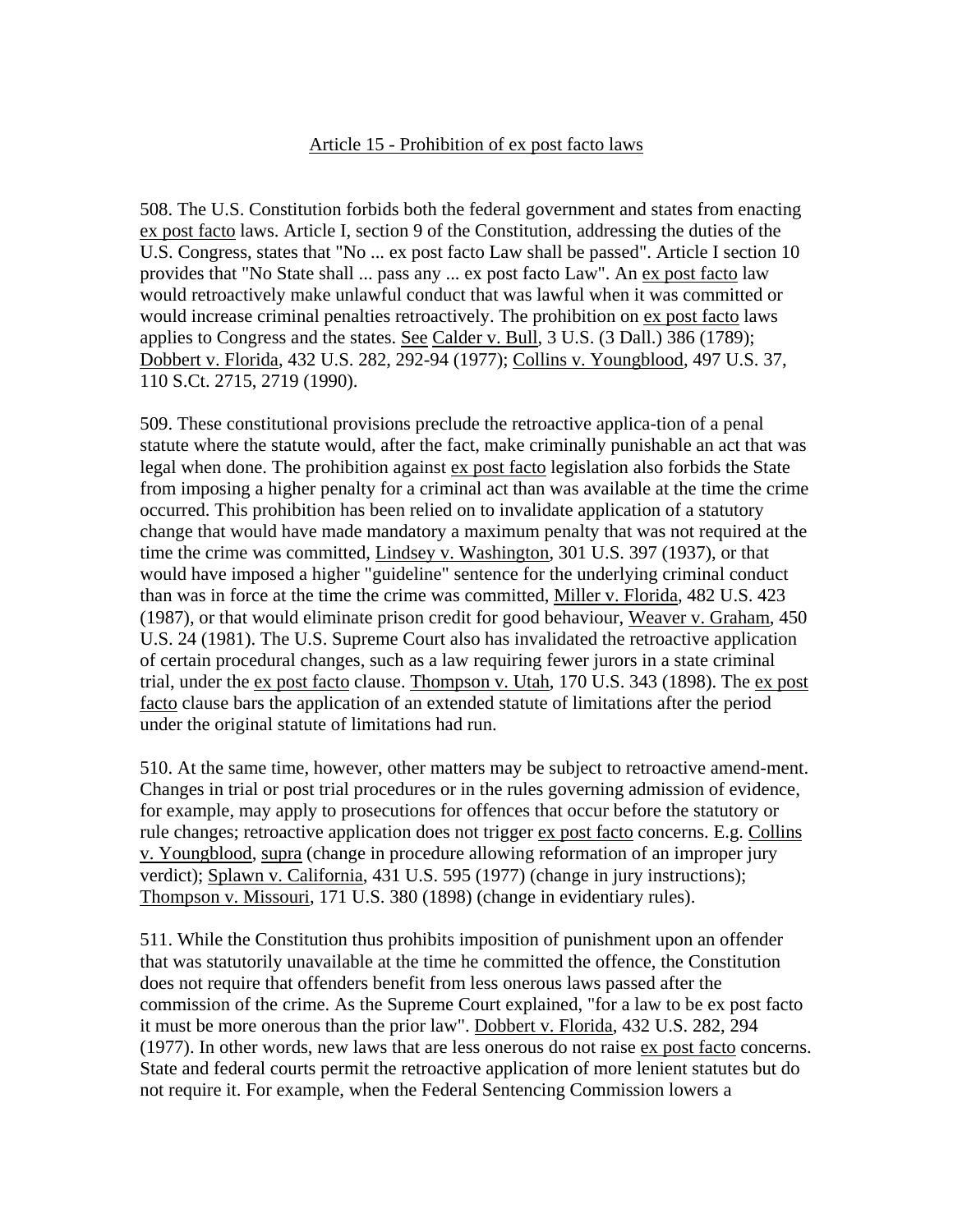sentencing range, that change is not automatically applicable to those defendants previously sentenced under the earlier, higher range. The sentencing court may reduce the sentence "if such a reduction is consistent with applicable policy statements issued by the Sentencing Commission." 18 U.S.C. section 3582(c)(2).

512. U.S. reservation. Because of the contrast between article 15, paragraph 1, clause 3 which requires post offence reductions in penalty to accrue to the offender's benefit - and U.S. laws, which do not necessarily give an offender the benefit of subsequent reductions of penalty, the United States conditioned its ratification of the Covenant upon the following reservation to paragraph 1 of article 15:

> "As U.S. law generally applies to an offender the penalty in force at the time the offence was committed, the United States does not adhere to the third clause of paragraph 1 of Article 15."

# Article 16 - Recognition as a person under the law

513. All human beings within the jurisdiction of the United States are recognized as persons before the law. Slavery and involuntary servitude were outlawed in 1865 by the Thirteenth Amendment to the U.S. Constitution, as discussed in greater detail under article 8. Aliens are granted basic constitutional rights and entitled to the protection of the courts, as discussed under articles 2 and 13.

514. The common law doctrine of civil death, which provided that a convicted felon was deprived of legal personality and could not perform legal functions such as entering into contracts, does not exist today, although prisoners sometimes are not permitted to vote (see discussion under article 25). Federal and state prisoners enjoy a constitutional right of access to the courts. See McCrary v. Maryland, 456 F.2d 1 (4th Cir. 1972); McCuiston v. Wanicka, 483 So.2d 489 (Fla. Ct. App. 1986). Prisoners frequently file actions in the federal courts seeking writs of habeas corpus and suing governmental authorities for alleged violations of their civil rights under 42 U.S.C. section 1983.

# Article 17 - Freedom from arbitrary interference with privacy, family, home

515. Right to privacy. The freedom from arbitrary and unlawful interference with privacy is protected under the Fourth Amendment to the Constitution. As explained previously, the Fourth Amendment protects persons from unlawful searches and seizures by the Government at both state and federal levels. The U.S. Supreme Court has defined search under the Fourth Amendment to be a government infringement of a person's privacy. Rakas v. Illinois, 439 U.S. 128, 140-49 (1978). An infringement of that privacy occurs when the individual exhibits an actual subjective expectation of privacy and when that expectation is one that society is prepared to deem reasonable. Katz v. United States, 389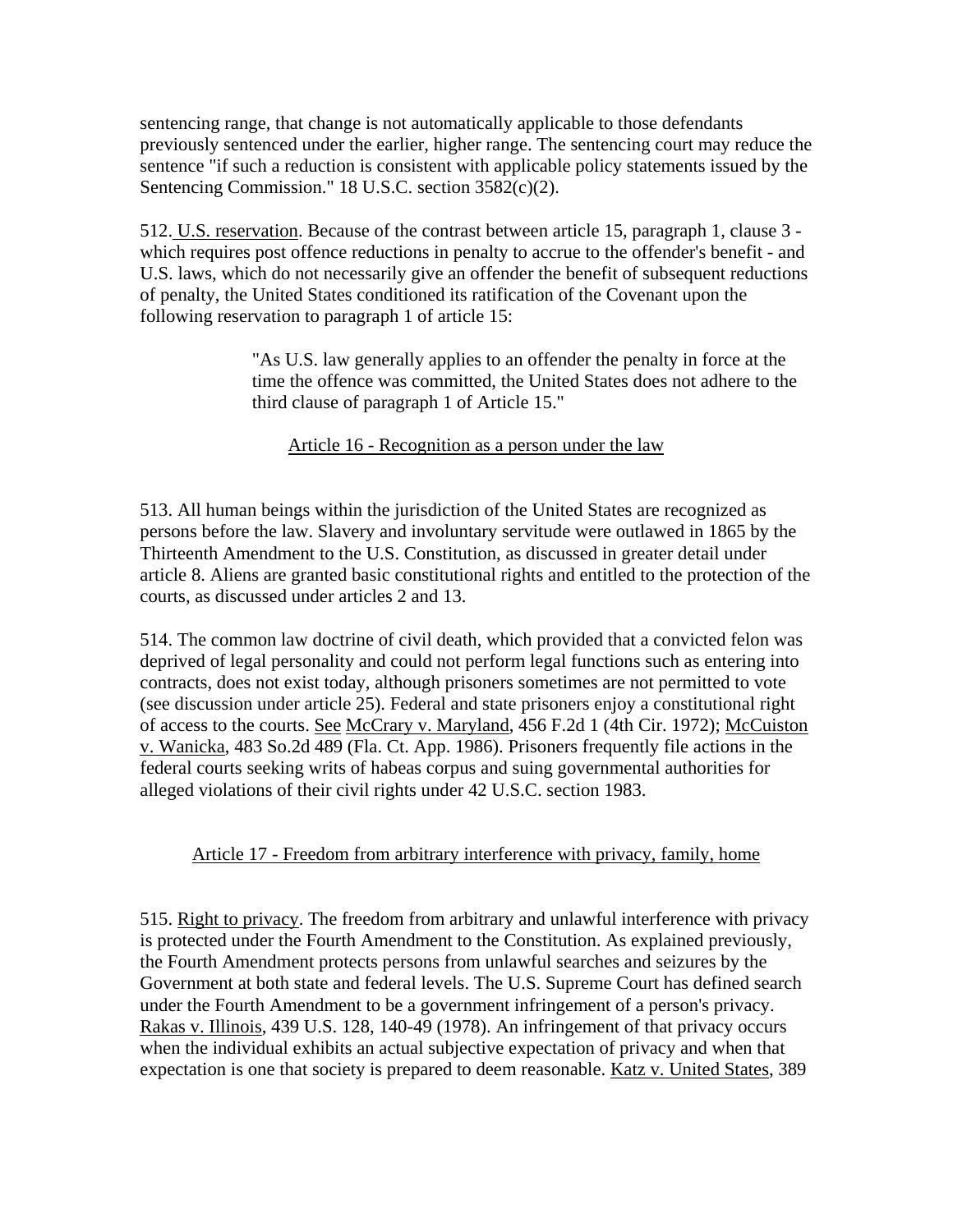U.S. 347 (1967). Put another way, the reasonable expectation of privacy is the linchpin of the Fourth Amendment.

516. Under that analysis, persons have no subjective or reasonable privacy interest in property that they have abandoned, Hester v. United States, 265 U.S. 57 (1924), or in items that they expose to the public, such as contraband lying in plain view. Coolidge v. New Hampshire, 403 U.S. 443 (1971). They do, however, have a privacy interest in such areas as their homes, cars and correspondence.

517. Although the literal language of the Fourth Amendment does not require a warrant for searches and seizures, the U.S. Supreme Court inter-prets the Fourth Amendment to mandate a warrant (absent exceptions, like exigency, that are inapplicable here) where the intrusion might compromise a "reasonable expectation of privacy". Katz v. United States, 389 U.S. 347 (1967). Conversely, where the individual has no reasonable expectation that his conduct or possessions will be private, there is no requirement that government agents first secure a warrant. "What a person knowingly exposes to the public, even in her own home or office, is not a subject of Fourth Amendment protection". Katz v. United States, 389 U.S. at 351.

518. Where there exists a reasonable expectation of privacy, the Constitution does not permit government violation of that reasonable expectation without probable cause to believe that a crime is occurring or that evidence of crime will be found. The Supreme Court has imposed a presumption that government officials will first secure a warrant. When officers seek a warrant, they must make a showing of probable cause before a neutral and detached official. This official need not, however, be a judge or a magistrate; the primary requirement is that he be neutral and detached, i.e. not an agent or arm of the police department. Shadwick v. City of Tampa, 407 U.S. 345, 348-50 (1972).

519. Exclusionary rule. If officers do not first obtain a warrant they must have good justification for the warrantless action; in addition, the government's decision to search or seize property must have been accompanied by probable cause. If a judge later determines that the search was not supported by probable cause, or that the officers did not have sufficient reason to forego seeking a prior warrant - i.e. that the search was illegally conducted and evidence illegally seized - the court may exclude that evidence, and any further evidence and leads from it, at the criminal trial. This rule of suppression is known as the exclusionary rule. See Weeks v. United States, 232 U.S. 383 (1914) (requiring suppression and exclusion from trial of evidence seized in violation of Fourth Amendment); Mapp v. Ohio, 367 U.S. 643 (1961) (applying exclusionary rule to items seized by state officers and offered into evidence at state prosecution). Where the search and seizure is supported by an underlying facially valid warrant issued by a proper official upon his or her satisfaction with the sufficiency of probable cause, even if there is some defect in the process the courts will apply a good faith exception to the exclusionary rule. United States v. Leon, 468 U.S. 897 (1984).

520. Family. United States law has long recognized the right of families to privacy. The scope of this privacy right has changed considerably over time and remains a source of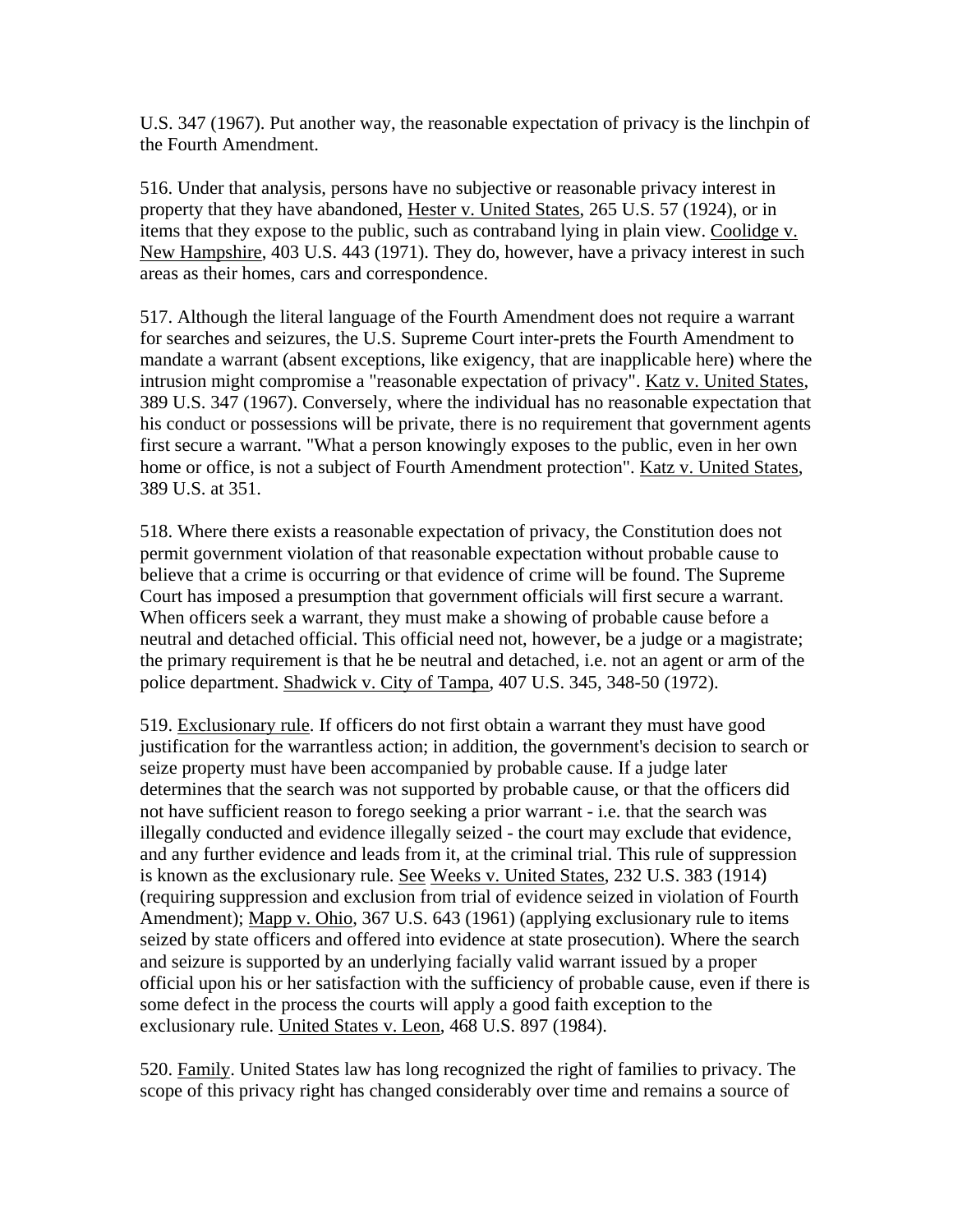significant controversy. Early in the nation's history, for example, family privacy prevented prosecution of abusive husbands, forbade spouses from testifying against each other, limited the availability of divorce, and even allowed women to sue men for broken promises to marry. More recently, the Supreme Court has relied upon the concept to define and protect important individual rights within the family.

521. In the landmark case of Griswold v. Connecticut, 381 U.S. 479 (1965), the Supreme Court found a "marital privacy" right to use contraception within the "sacred precincts of marital bedrooms". This right was founded upon the "penumbra" of privacy created by the Bill of Rights. In subsequent decisions, the Supreme Court has relied upon the same concepts in finding the right of unmarried individuals to obtain contraception, Eisenstadt v. Baird, 405 U.S. 438 (1972), of women to obtain abortions, Roe v. Wade, 410 U.S. 113 (1973), and of a grandmother to live with her grandchildren despite zoning ordinances, Moore v. City of Cleveland, 431 U.S. 494 (1977). In California, the concept has been applied to permit unmarried individuals to sue each other for support ("palimony") at the end of an intimate relationship. Marvin v. Marvin, 18 Cal. 3d 660, 557 P.2d 103 (1976).

522. The right of families to privacy, in particular from governmental intrusion, is not unconditional, however, and may be limited to traditional American concepts of family. In one of the most controversial cases recently to consider the extent of this right, the Supreme Court upheld the constitutionality of a Georgia statute criminalizing sodomy. Bowers v. Hardwick, 478 U.S. 186 (1986). In its decision, the Court declined to find a correlation between the rights to found a family and to procreate, on the one hand, and the asserted right of homosexual persons to engage in acts of sodomy. The Court has also indicated that family privacy will not prevent governmental actions where that action will assist one family member as against another, for example by sending social welfare workers to the homes of welfare recipients without prior announcement to ensure the well-being of a child, Wyman v. James, 400 U.S. 309 (1971), and in permitting a woman to waive her privilege regarding testifying against a spouse in order to limit her own criminal liability, Trammel v. United States, 445 U.S. 40 (1980).

523. Several recent cases have underscored the continuing effort to define the family and to determine how rights may be allocated among family members. For example, during 1993, a child was permitted to "divorce" her natural parents in favour of the unrelated man who had unwittingly raised her as his own child (the "Baby Sway" case). Another couple was awarded custody of their natural child after the mother had previously offered the child for adoption and after the child had lived with the adoptive parents for more than two years (the "Baby Jessica" case). One state court refused to allow a natural mother to retain custody of her child because the mother was a lesbian (the "Little Tyler" case). These cases indicate that the courts - and Americans as a society - continue to struggle with these important issues and how the parameters of family privacy and familial rights continues to evolve.

524. Home. As noted above, the Fourth Amendment protects persons from unlawful government searches and seizures within their home or property. Of these interests, the Constitution is particularly protective of the sanctity and privacy of the home. E.g. United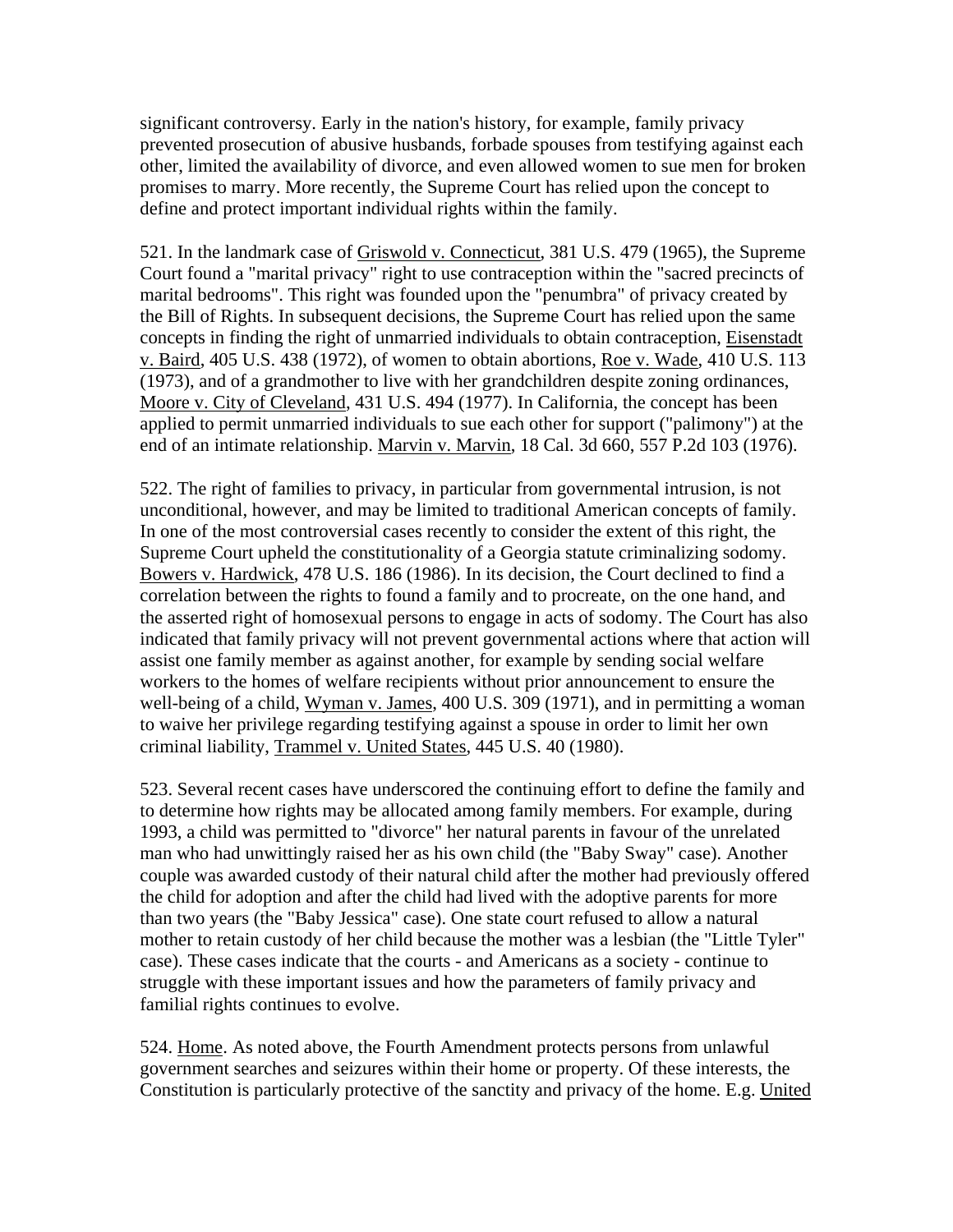States v. Orito, 413 U.S. 139, 142 (1973) (the "Constitution extends special safeguards to the privacy of the home, just as it protects other special privacy rights such as those of marriage, procreation, motherhood, child rearing and education"); Payton v. New York, 445 U.S. 573, 601 (1980) ("the sanctity of the home ... has been embedded in our traditions since the origins of the Republic"); Id. at 590. As one law professor and commentator on the Constitution explained, "[t]he home not only protects us from government surveillance, but also 'provide[s] the setting for those intimate activities that the fourth amendment is intended to shelter from government interference'". Laurence H. Tribe, American Constitutional Law 1413 (2d ed. 1988), quoting Oliver v. United States, 466 U.S. 170, 179 (1984).

525. Correspondence. The right to privacy in one's correspondence is also recognized under the Fourth Amendment. The government may not open a person's mail without a warrant issued by a judicial officer based on probable cause.

526. There is an exception to that rule for mail entering the United States from abroad. In United States v. Ramsey, 431 U.S. 606 (1977), the Supreme Court applied a historic border exception to the general inviolability of personal correspondence and held that the government may search mail entering the United States based on its longstanding right to self-protection by stopping and examining persons and property crossing borders into the country.

527. Technology: movements and conversations: electronic surveillance. The U.S. Congress has also recognized that there could be substantial privacy infringements through the use of electronic devices to track the movements of persons or things and to intercept private communications. Such devices include wiretaps, pen registers and trap and trace devices (which record telephone numbers called from a particular phone and the numbers of telephones from which calls are made to a particular phone, respectively), digital "clone" pagers, beepers, and surreptitiously installed microphones.

528. Consequently, in 1968 Congress enacted a statute, which has subsequently been modified to accommodate technological advances, to regulate the use of electronic audio surveil-lance and interception. 18 U.S.C. sections 2510-21 (Title III of the Omnibus Crime Control and Safe Streets Act of 1968 -Wiretapping and Electronic Surveillance, Pub. L. No. 90-351, 82 Stat. 212.) The statute essentially bans the use of certain electronic surveillance techniques by private citizens. It makes punishable as a felony any intentional interception of any wire, oral, or electronic communication that would not be otherwise readily accessible to the public; use of an interception device; or disclosure of the contents of any communication that has been unlawfully intercepted. 18 U.S.C. section 2511.

529. However, law enforcement officials are exempted from the prohibition under certain explicit conditions. The primary condition is that the government agent obtain a court order before it may utilize many types of electronic surveillance, such as wiretaps and pen registers.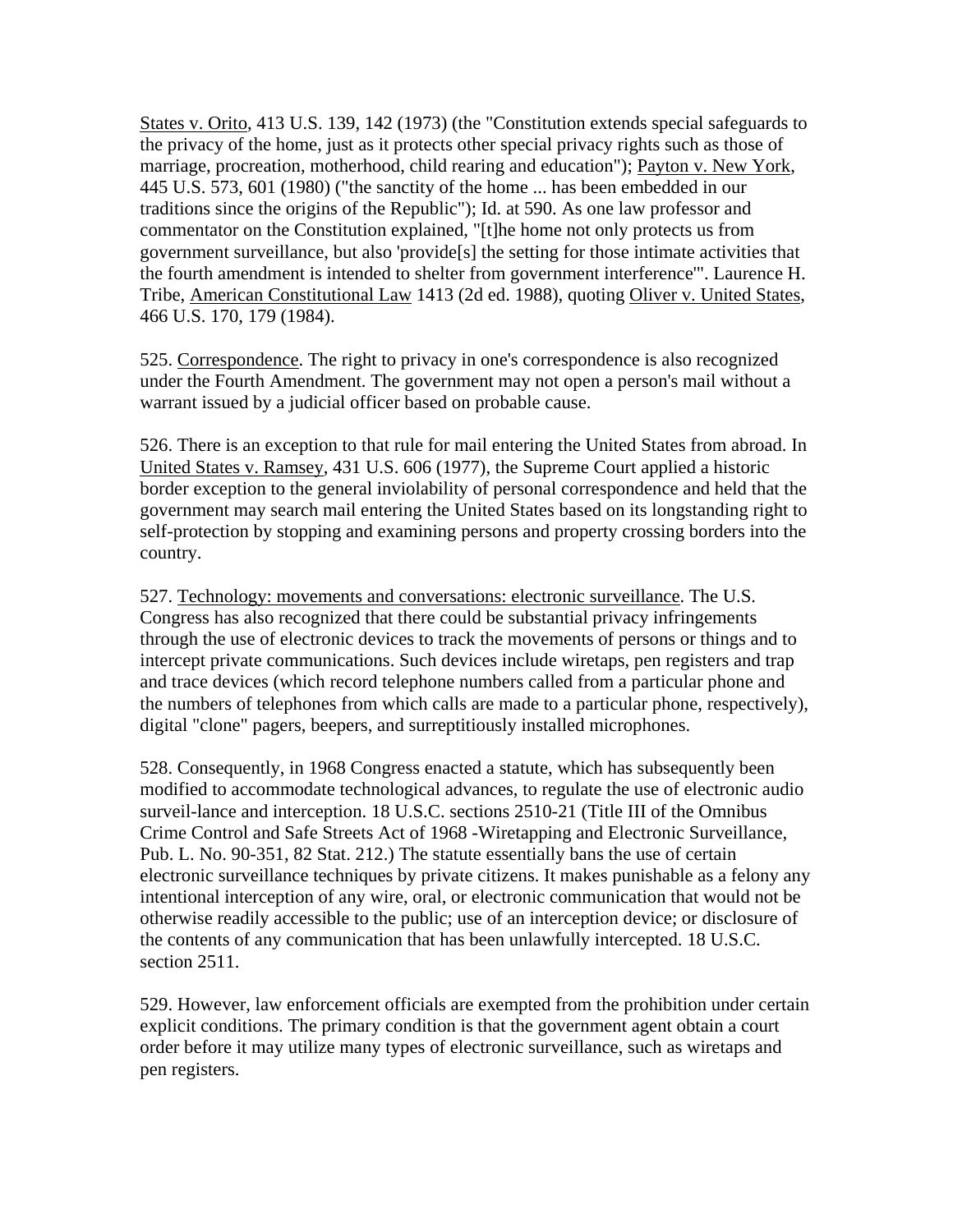530. Having obtained approval, the agent must then apply for an order from a federal court. The application must set forth sufficient facts to satisfy the court that probable cause exists to believe that (i) certain identified persons have committed, are committing, or will commit one of the specific serious felony offences covered by the statute; (ii) all or some of the persons have used, are using, or will use a targeted communication facility or premises in connection with the commission of the listed offence; and (iii) the targeted communication facility or premise has been used, is being used, or will be used in connection with the crime. The agent's application must also satisfy the judge that other less intrusive investigative procedures have been tried without success, would not be likely to succeed, or would be too dangerous to use. The application must also include a complete statement of all other applications that have been made for electronic surveillance involving the persons, facilities, or premises.

531. The interception order is valid for no longer than 30 days but can be extended repeatedly. In granting the extension request the court may require progress reports on the past surveillance and need for continuing surveillance. In addition, the judge issuing the order and the Department of Justice are required to make reports to the Administrative Office of U.S. Courts on each court-ordered electronic surveillance and the number of arrests, suppression orders, and convictions that resulted from them. 18 U.S.C. section 2519.

532. There is an exception to the requirement of prior judicial approval where there is an emergency involving immediate danger of death or serious bodily injury to any person or where conspiratorial activities threaten national security interests or are characteristic of organized crime. When electronic surveillance is utilized in these emergency instances, the government must obtain a court order within 48 hours.

533. During the period of surveillance the agents are under a continuing duty to minimize - that is, to not record or overhear conversations that are not related to the crimes or persons for which the surveillance order was obtained. The recordings must also be sealed in a manner that will protect them from public disclosure.

534. The 1968 statute predated the use of video surveillance and was passed in the wake of two Supreme Court decisions that addressed non-consensual interception of oral communications. Moreover, in 1968 video cameras were too bulky and too noisy to be effective as surrep-titious recording devices, and thus were not considered when the electronic surveillance statute was enacted. For both these reasons, the statute did not address the use of electronic video interception for gather-ing evidence. However, the federal appellate courts that have considered the issue all agree that the government may conduct surveillance by use of videotape interception as well as by intercepting wire, oral, and electronic communications. Because the statute governing electronic and wire communi-cations does not apply to videotape surveillance, the courts analyse the question under the Constitution alone and permit its use if it is done consistent with the requirements of the Fourth Amendment. United States v. Koyomejian, 970 F.2d 536 (9th Cir. 1992) (en banc); United States v. Mesa-Rincon, 911 F.2d 1433 (10th Cir. 1990); United States v. Villegas, 899 F.2d 1324 (2d Cir. 1990); United States v. Cuevas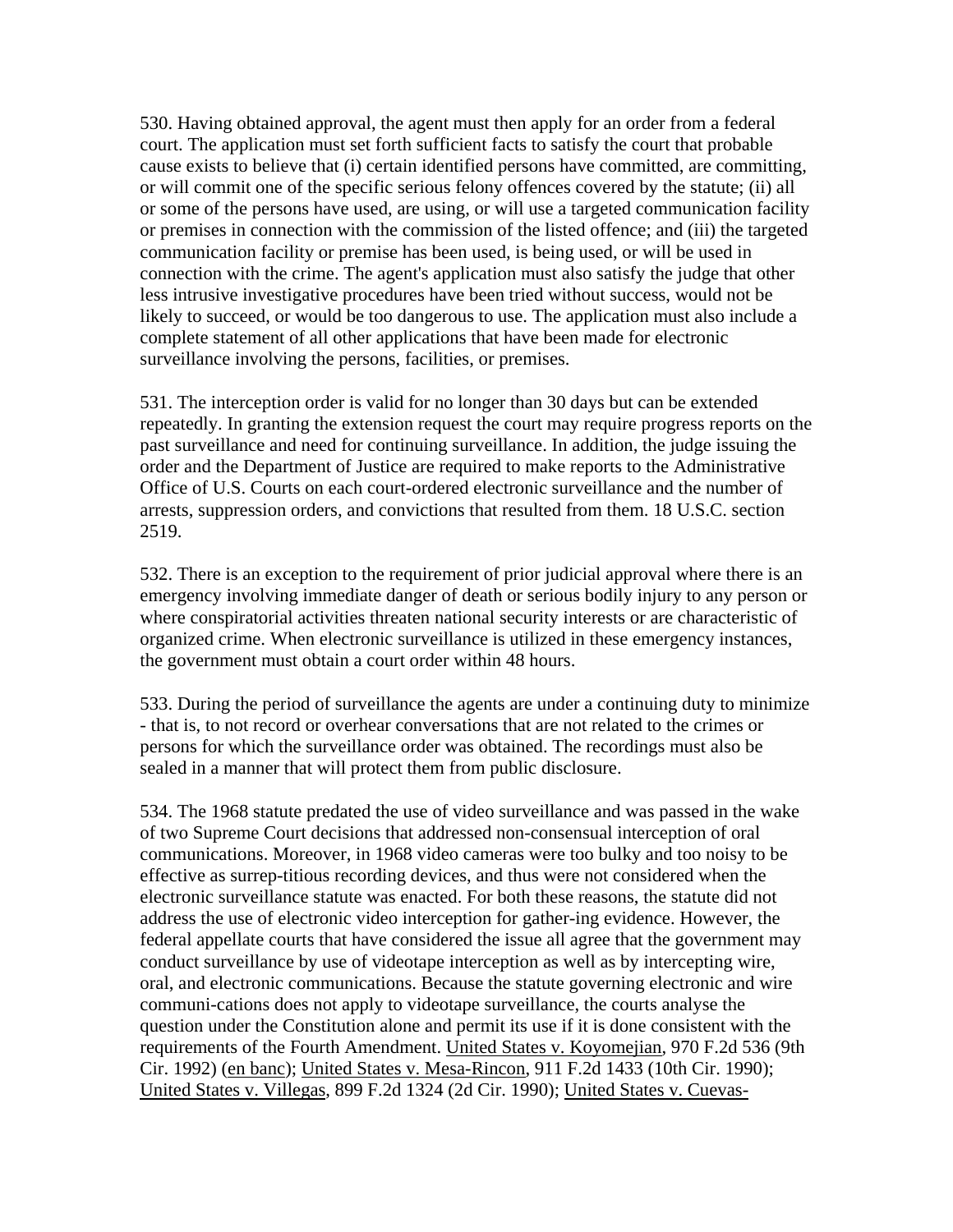Sanchez, 821 F.2d 248 (5th Cir. 1987); United States v. Biasucci, 786 F.2d 504 (2d Cir. 1985), cert. denied, 479 U.S. 827 (1986); United States v. Torres, 751 F.2d 875 (7th Cir. 1984), cert. denied, 470 U.S. 1087 (1985).

535. The federal wiretap statute does not forbid the warrantless use of eavesdropping equip-ment to record or transmit what the suspect says to a person acting unbeknownst to him as an agent of the govern-ment when that person has given prior consent to the intercep-tion. 18 U.S.C. section  $2511(2)(c)$  provides:

> "It shall not be unlawful under this chapter for a person acting under colour of law to intercept a wire, oral, or electronic communication, where such person is a party to the communication or one of the parties to the communication has given prior consent to the interception."

Similarly, the Fourth Amendment's protection of one's reasonable expectations of privacy does not require that the government obtain a warrant for a consensual inter-ception, i.e. where one of the parties consents. In a case where a secret agent wore a recording device concealed on his person, the Supreme Court explained:

> "[The] case involves no 'eavesdropping' whatever in any proper sense of that term. The Government did not use an electronic device to listen in on conversations it could not otherwise have heard. Instead, the device was used only to obtain the most reliable evidence possible of a conversation in which the Government's own agent was a participant and which that agent was fully entitled to disclose. And the device was not planted by means of an unlawful physical invasion of [the suspect's] premises under circumstances which would violate the Fourth Amendment. It was carried in and out by an agent who was there with [the suspect's] assent, and it neither saw nor heard more than the agent himself." Lopez v. United States, 373 U.S. 427, 439 (1963).

536. Though federal judges need not authorize interception orders where one party to the conversation has consented to the electronic eavesdropping, the U.S. Department of Justice has adopted certain written guidelines for federal prosecutors. These guidelines are set forth in the Attorney General's Memorandum of 7 November 1983, which states:

> "When a communicating party consents to the interception of his or her verbal communications, the device may be con-cealed on his or her person, in personal effects, or in a fixed location. Each department and agency engag-ing in such consensual interceptions must ensure that the consenting party will be present at all times when the device is operating. In addition, each department and agency must ensure: (1) that no agent or person cooperating with the department or agency trespasses while installing a device in a fixed location, and (2) that as long as the device is installed in the fixed location, the premises remain under the control of the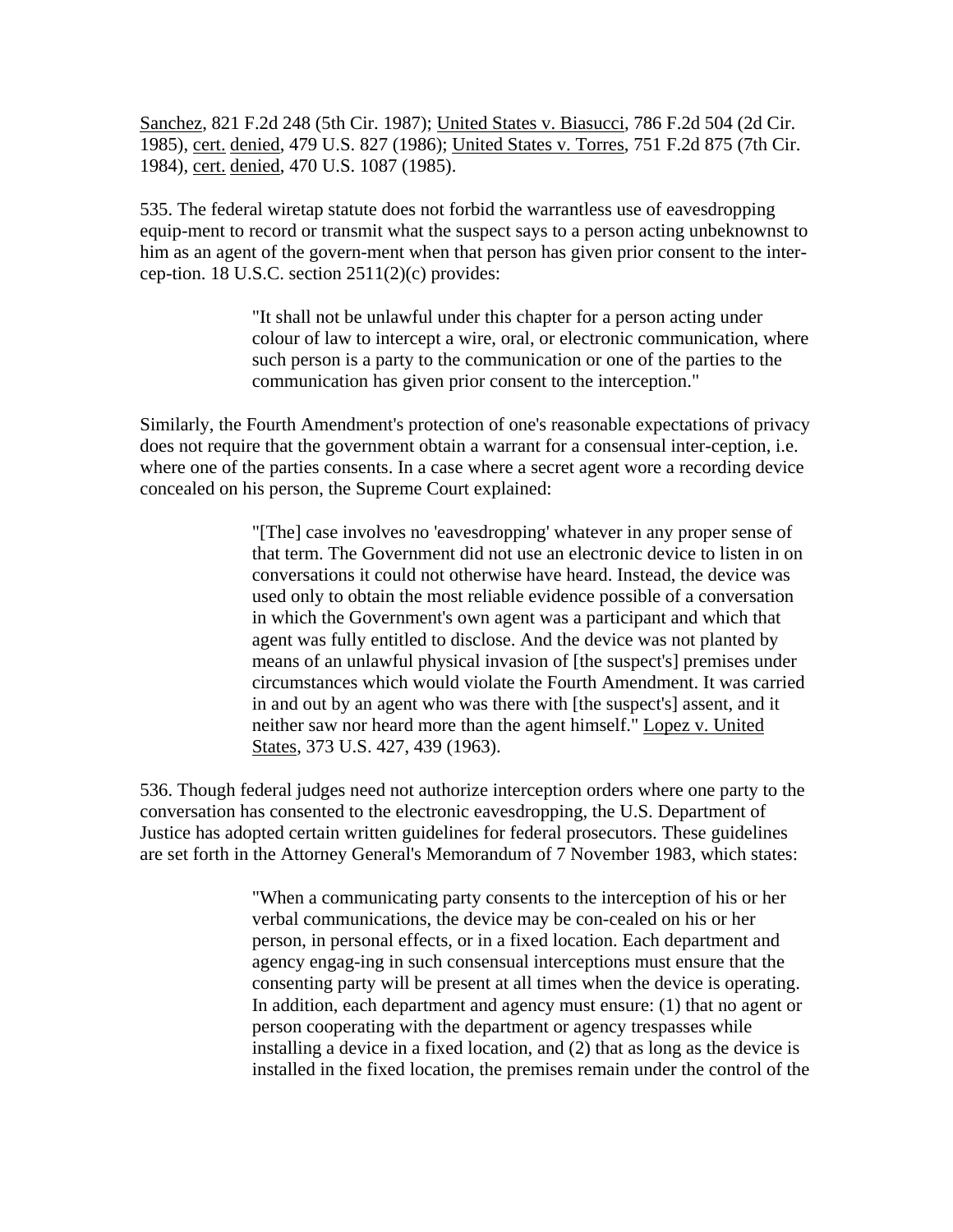government or of the consenting party." See United States v. Padilla, 520 F.2d 526 (1st Cir. 1975).

537. The same rule applies to consensual videotaping. An expert on U.S. Fourth Amendment law has explained that the reasoning offered with respect to the use of eavesdrop-ping-wiretapping equipment "is generally true as well as to electronic visual surveillance. It is no search to videotape what a police officer is observing in a plain view situation, nor is any justified expectation of privacy violated by the video-taping of activity occurring in full public view. By analogy ... it has also been held that Fourth Amendment protections do not extend to the videotaping of 'private' activi-ties between the defendant and another when the other party has consented to the taping". Wayne R. LaFave, Search and Seizure: A Treatise On The Fourth Amendment, Vol. 1, section 2.2(e), at 365 (2d ed. 1987).

538. Also by analogy, persons can have no reasonable expectation of privacy under the Fourth Amendment that their presence and physical appearance, which is constantly exposed to the public, will be "private". United States v. Dionisio, 410 U.S. 1 (1973) (the Fourth Amendment does not require a warrant before the government may demand voice exemplars because "the physical characteristics of a person's voice, its tone and manner, as opposed to the content of a specific conversation, are constantly exposed to the public" so that "no person can have a reasonable expectation that others will not know the sound of his voice"). Warrantless visual surveillance does not implicate the Fourth Amendment, even when that surveillance is accompanied by the taking of photographs or the use of videotape equipment. United States v. McMillon, 350 F. Supp. 593 (D.D.C. 1972); United States v. Knotts, 460 U.S. 276, 280-86 (1983) (warrantless visual surveillance of the defendants in the course of monitoring a beeper placed with consent of the owner in a transported container does not violate the Fourth Amendment).

539. Another area of note regarding technology and privacy is individuals' privacy with respect to information maintained on computer databases. In general, individuals are entitled to privacy by the Privacy Act, 5 U.S.C. section 552a. The Privacy Act generally bars federal agencies from using information collected for one purpose for a different purpose. The Computer Matching and Privacy Protection Act of 1988 specifically addresses the use by federal agencies of computer data. The Act regulates the computer matching of federal data for federal benefits eligibility or recouping delinquent debts. The government may not take adverse action based on such computer checks without giving individuals an opportunity to respond. Three other federal laws that protect information commonly maintained on computer database are the Fair Credit Reporting Act (15 U.S.C. sections 1681-81t), the Video Privacy Protection Act (18 U.S.C. section 2710), and the Right to Financial Privacy Act (12 U.S.C. section 3401). The first regulates the distribution and use of credit information by credit agencies. The second prevents the disclosure and sale of customers' video-rental records without the customers' consent. The last sets procedures regarding when federal agencies may review customers' bank records.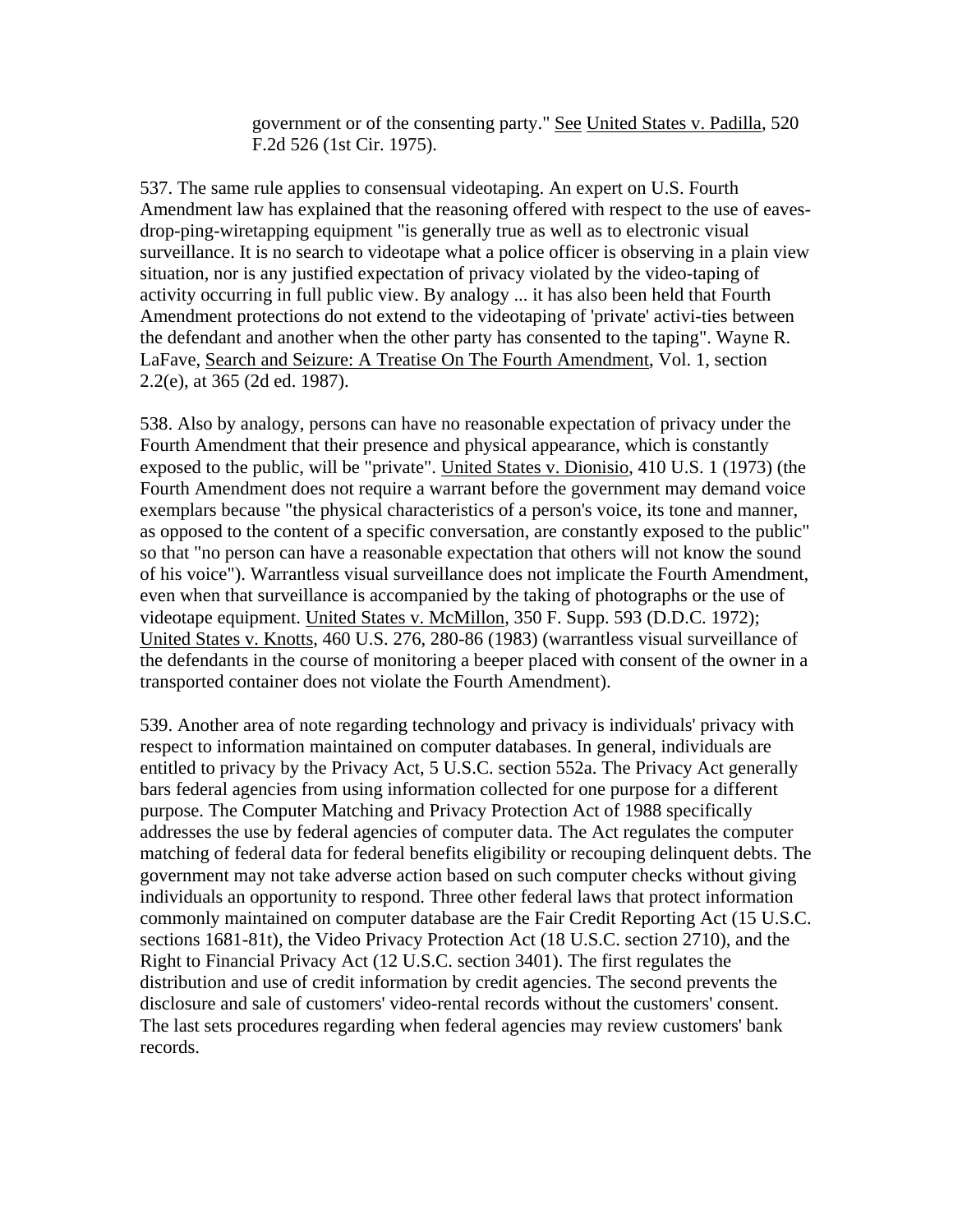540. None the less, certain facts about individuals are matters of public record such as date of birth, fact of marriage, military record, licences, or court pleadings. There is no liability for release of such information. The majority of courts have found that maintenance and release of databases on an exonerated arrestee's criminal record is not a privacy violation.

541. Unlawful attacks on honour or reputation. While U.S. law, primarily civil law, protects an individual from false and defamatory attacks on his reputation, this protection is tempered by the fundamental right, embodied in the First Amendment, of people to speak and write without fear of civil or criminal liability. The First Amendment right of free speech significantly shields persons engaged in critical, even derogatory speech, particularly where that speech concerns a "public person", i.e. a public official, candidate for public office, or other person known by the public because of the incident in question.

542. The First Amendment right of free speech does not protect persons who engage in libel, defamation, or slander from liability. Claims for libel or slander may be pursued under state law, typically in a civil suit for damages. A few states have criminal libel laws. For instance, Massachusetts imposes criminal liability for material intended to maliciously promote hatred through libel of groups of persons because of race, colour, or religion. See Mass. Ann. Laws ch. 272 section 98(C). Alabama maintains a criminal libel statute based upon material tending to provoke a breach of peace, the traditional standard before several states repealed their criminal libel and slander laws. See Ala. Code section 13A-11-160 (1993). California, by contrast, has repealed its criminal slander code provisions. Cal. [Penal] Code sections 258-60, repealed 1991 (West 1993).

543. Communication is defamatory where it tends or is reasonably calculated to cause harm to another's reputation. The harm may be to the person's personal or business reputation. Language is defamatory if it tends to expose another to hatred, shame, contempt, or ostracism in his community. Criminal defamation may be claimed where the defamation was made with malicious intent. Both civil and criminal claims are limited by certain privileges. Where a privilege exists, the claimant must show the defamatory communication is false and was made with actual "malice". Public persons, for example, may only assert a claim based on criticism of their official conduct where the tests of falsity and actual malice have been met. New York Times v. Sullivan, 376 U.S. 254 (1964) (civil liability limited). Garrison v. Louisiana, 379 U.S. 64 (1964) (criminal liability limited). "Malice" in this context has been defined to mean "with actual knowledge of the falsity or reckless disregard as to whether [a statement] is true or false". Id In this instance, the constitutional right to free speech and corresponding principle of free and open debate limits the ability of public officials to make a civil or criminal claim of defamation.

544. Other privileges apply to statements made in the context of religious and church matters, expulsion and disciplinary proceedings, and fiduciary and professional communications. The U.S. Constitution provides an absolute privilege to members of Congress for statements made in the performance of their legislative duties. U.S. Const.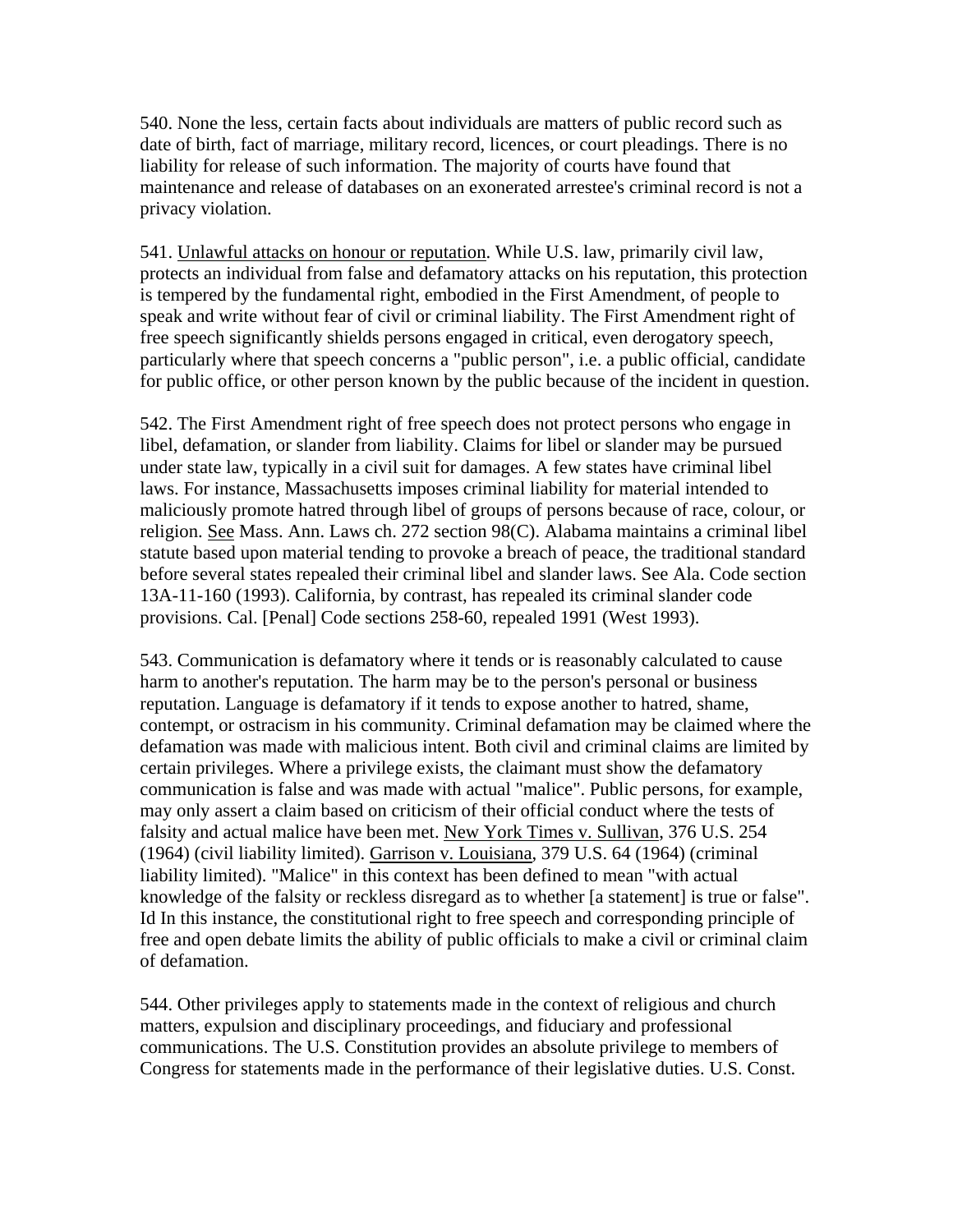art. I, section 6. A similar privilege may be applied to judicial proceedings and proceedings of state and local legislative bodies.

### Article 18 - Freedom of thought, conscience, and religion

545. Early immigrants to the United States came to the New World to practise their respective religions free from governmental persecution. Freedom of religion, and the related freedoms of thought and conscience, are consequently among the most fundamental and carefully guarded building blocks of American judicial and political theory.

546. The First Amendment to the U.S. Constitution includes a guarantee that "Congress shall make no law respecting an establishment of religion, or prohibiting the free exercise thereof". The First Amendment is made applicable to state and local governments by the Fourteenth Amendment to the Consti-tu-tion. Cantwell v. Connecticut, 310 U.S. 296 (1940). As discussed below, U.S. law takes a broad view of what constitutes "religion" for purposes of these protections. The right to freedom of "thought" and "conscience" is thus in many circumstances subsumed within freedom of "religion". To the extent it is not, the right to freedom of thought and conscience is protected by the First Amendment guarantees of freedom of speech and opinion, as discussed under article 19.

547. Federal, state and local laws and practices may be challenged in the federal courts as violating either the Establishment clause or the Free Exercise clause of the First Amendment. In consequence, governmental approval may not be required for religious activities and practices, and the scope of governmental regulation is extremely limited. The separation of church and state has also been preserved by the judicial doctrine that, when there is a dispute within a religious order or organization, courts will not inquire into religious doctrine, but will defer to the decision-making body recognized by the church and give effect to whatever decision is officially and properly made. For example, in Kedroff v. St. Nicholas Cathedral, 344 U.S. 94 (1952), the U.S. Supreme Court struck down a state statute that purported to "recognize" the autonomy of North American branches of the Russian Orthodox from the "mother" church. Disputes over church property, the Court held, must respect the church's own structure (hierarchical, congregational, etc.).

548. Free exercise. People in the United States have broad freedom to practise their religions. Government restrictions on the exercise of religion have been permitted only to the extent that those restrictions are embodied in neutral laws designed to protect public health and welfare, or where religious practices otherwise pose a substantial threat to public safety.

549. The earliest Free Exercise cases upheld various attempts to restrict the Mormons' practice of polygamy. See e.g. Reynolds v. United States, 98 U.S. 145 (1879) (prosecution for bigamy); Murphy v. Ramsey, 114 U.S. 15 (1885) (federal statute barring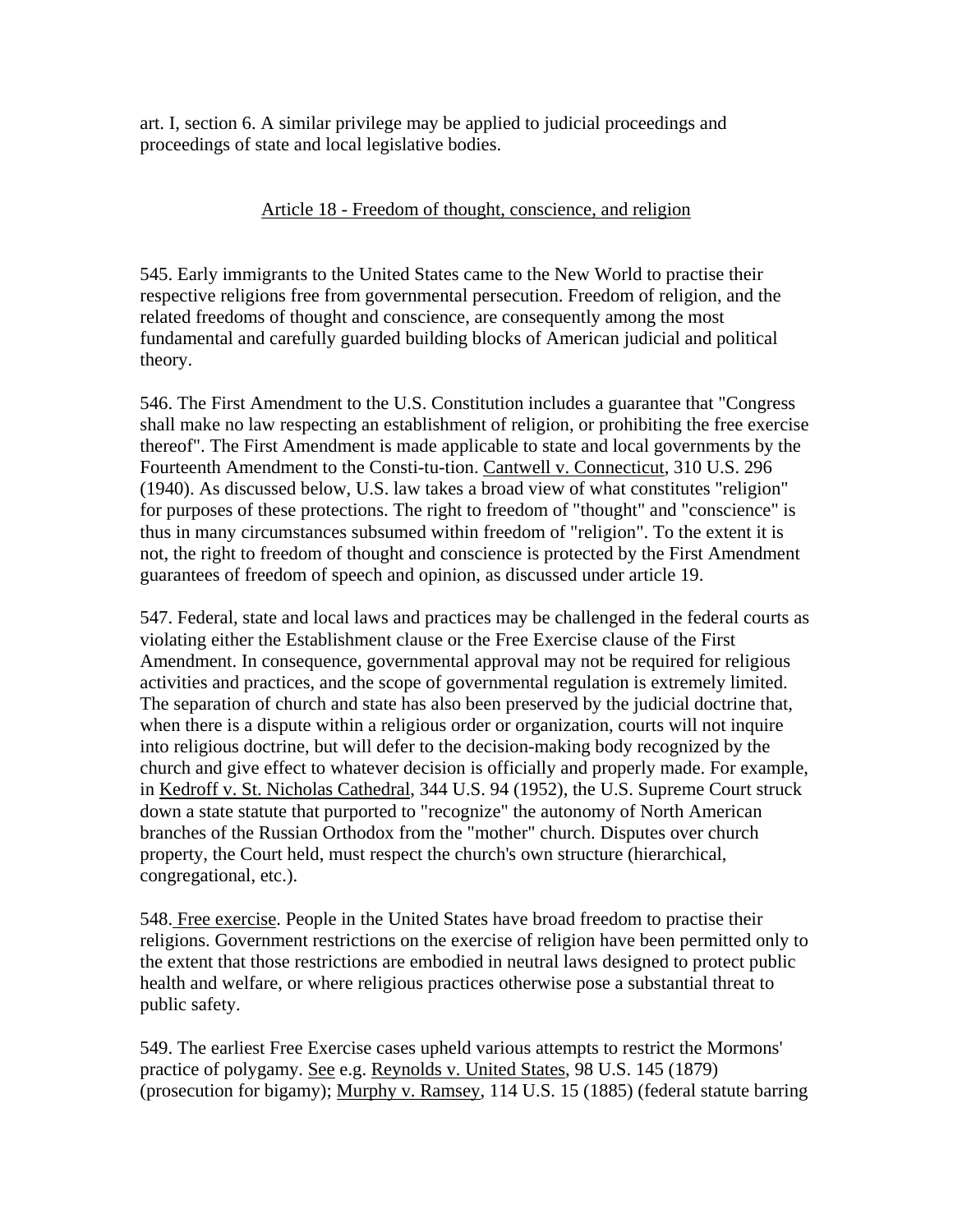polygamists from voting or serving on juries); Davis v. Beason, 133 U.S. 333 (1890) (territorial legislation requiring prospective voter to swear not to be a polygamist and not a member of any organization encouraging or practising polygamy); The Late Corporation of the Church of Jesus Christ of Latter-Day Saints v. United States, 136 U.S. 1 (1890) (revocation of charter of Mormon Church and confiscation of church property). See also Cleveland v. United States, 329 U.S. 14 (1946) (transporting a plural wife across state lines violates Mann Act).

550. In a later case, Amish parents challenged a law requiring compulsory education to age 16, arguing that their children were being exposed to worldly influences contrary to Amish beliefs and way of life. Wisconsin v. Yoder, 406 U.S. 205 (1972). The Supreme Court ruled in favour of the Amish, allowing them to take their children out of school a few years early. The Court found that the law of compulsory education significantly interfered with the children's religious development in violation of the Free Exercise clause. The state's interest in educating its citizenry was not found to be so compelling as to override the interests of the Amish, and cutting short their education by a few years was not seen to cause harm to either the children or society in general. The Court described prior case law as establishing "a charter of the rights of parents to direct the religious upbringing of their children". Id. at 233.

551. The Court has also ruled that unemployment compensation may not be denied to a beneficiary who is unwilling to accept employment that would require working on his or her sabbath. Sherbert v. Verner, 374 U.S. 398 (1963); Hobbie v. Unemployment Appeals Commission of Florida, 480 U.S. 136 (1987). Further, the beneficiary may not be denied benefits where his or her belief is a sincere religious one, but not based on the tenets or dogma of an established religious sect. Frazee v. Illinois Department of Employment, 489 U.S. 829 (1989). Recently, the Court struck down a local ordi-nance punishing animal cruelty, including animal sacrifice not intended primarily for food consumption, on the grounds that the ordinance had both the purpose and effect of restricting religious conduct, and did not reach other conduct producing the same type of harm. Church of the Lukumi Babalu Aye, Inc. v. City of Hialeah, 113 S.Ct. 2217 (1993).

552. The Sherbert and Yoder cases, supra, suggest that a law which substantially burdens the exercise of religion will be subjected to strict judicial scrutiny and will be upheld only if it is neutral, it furthers a compelling state interest and is the least burdensome means of furthering that interest. In another line of cases, however, the Court has upheld certain neutral laws of general applicability without applying strict scrutiny. For example, the Court upheld the validity of compulsory vaccination laws despite religious proscriptions against medical care. Jacobson v. Massachusetts, 197 U.S. 11 (1905). The Court has also ruled that the Free Exercise clause does not mandate an exemption from Sunday closing laws for Orthodox Jewish merchants who observe Saturday as the sabbath and are therefore required to be closed two days of the week rather than one, Braunfield v. Brown, 366 U.S. 599 (1961). Indeed, the Court has ruled that a state statute providing sabbath observers with an absolute and unqualified right not to work on the sabbath, taking no account of the needs of the employer or of non-observant employees, violates the Establish-ment clause. Estate of Thornton v. Caldor, Inc., 472 U.S. 703 (1985).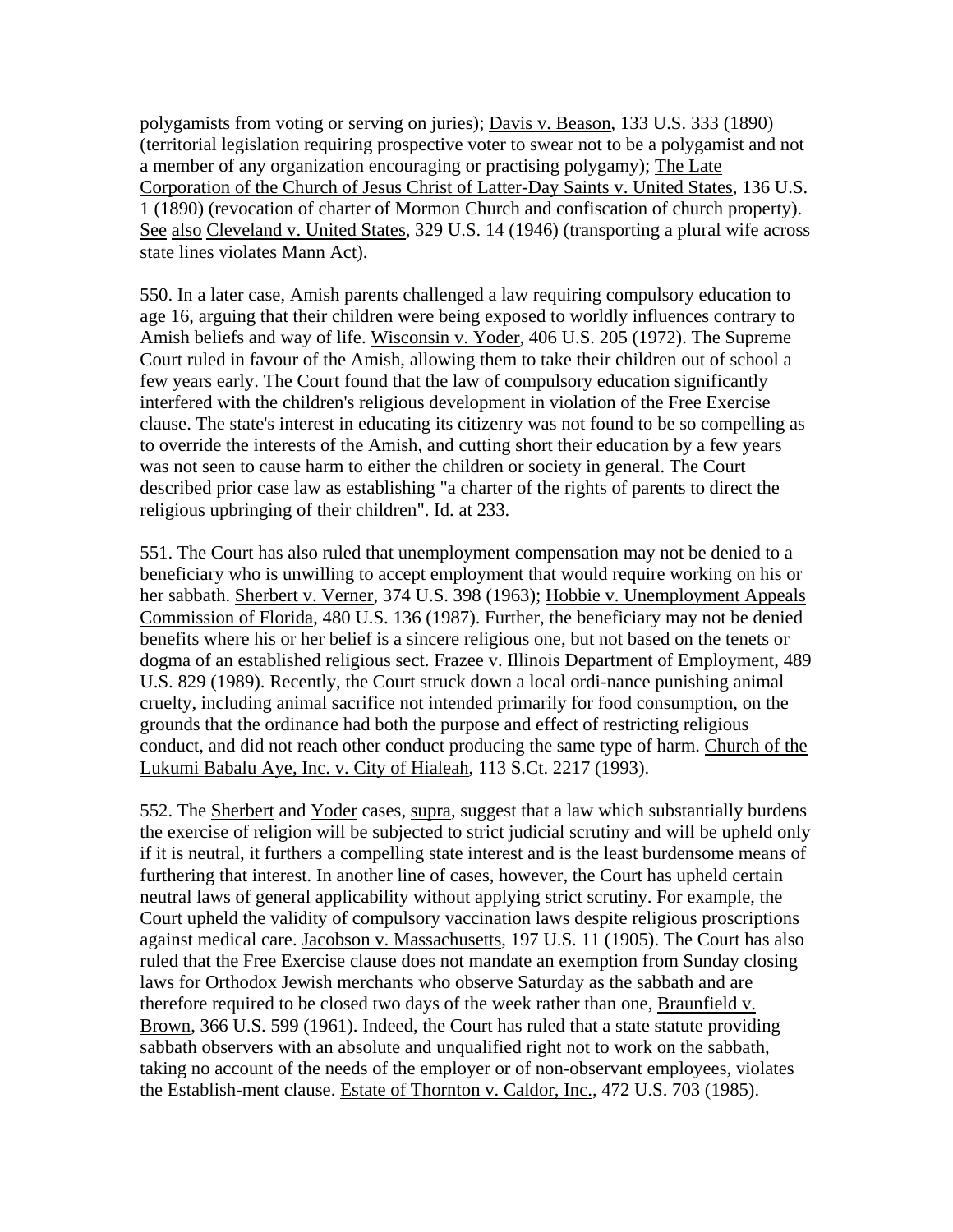Further, the Court has upheld the application of federal tax laws to an Amish farmer who refused to pay on religious grounds. United States v. Lee, 455 U.S. 252 (1982). Most recently, the Court has re-examined the level of scrutiny to be applied in certain Free Exercise cases. In Employment Division, Department of Human Resources of Oregon v. Smith, 494 U.S. 872 (1990), the Court explicitly held that neutral laws of general applicability are not subject to strict judicial scrutiny and found that state drug laws may be applied to bar the sacra-mental ingestion of controlled substances such as peyote.

553. Reacting adversely to the Smith decision, the U.S. Congress enacted the Religious Freedom Restoration Act of 1993 (Pub. L. No. 103-141, 107 Stat. 1488). The stated purpose of the Act was to restore the compelling interest test as set forth in Verner and Yoder, supra. The Act provides that the government shall not substantially burden a person's exercise of religion, even if the burden results from a rule of general applicability, unless the government demonstrates that the burden furthers a compelling governmental interest and is the least restrictive means of furthering that interest. It remains to be seen precisely what effect the statute will have on free exercise cases, but it is already being invoked in a number of prisoners' rights cases. See e.g., Lawson v. Dugger, 844 F. Supp. 1538 (S.D. Fla. 1994); Allah v. Menei, 844 F. Supp. 1056 (E.D. Pa. 1994).

554. The Supreme Court has for the most part avoided addressing the delicate question of what constitutes a religious belief or practice. However, the Court has noted that "the very concept of ordered liberty precludes allowing every person to make his own standards on matters of conduct in which society as a whole has an important interest". Wisconsin v. Yoder, supra, at 215-16. The Court has speculated that some beliefs may be "so bizarre, so clearly non-religious in motivation, as not to be entitled to protection under the free exercise clause". Thomas v. Review Board, Indiana Employment Security Div., 450 U.S. 707, 715 (1981). In identifying such "non-religious" beliefs, the Court has focused on the credibility and sincerity of an individual's beliefs, rather than on the orthodoxy or popularity of a particular faith. Thus, the Court has held that a state could not make membership in an organized church, sect, or denomination a prerequisite for claiming a religious exemption to an unemployment insurance statute requirement that claimants be able to work on all days of the week. Frazee v. Illinois Dept. of Employment Security, 489 U.S. 829 (1989).

555. Charitable status for taxation and solicitation. A further government accommodation of the free exercise of religion is through the tax code. A religious organization can qualify for exemption from federal income tax and be eligible to receive tax-deductible contributions if it meets the requirements under the Internal Revenue Code, 26 U.S.C. section  $501(c)(3)$  and  $26$  U.S.C. section 170. Failure to meet the Code requirements does not affect an organization's legal right to operate. Rather, it merely means it is subject to income tax on its net income and that donors may not claim charitable tax deductions for the value of gifts to the organization.

556. Section 501(c)(3) of the Internal Revenue Code provides that an organization will qualify for exemption from federal income tax if it is organized and operated exclusively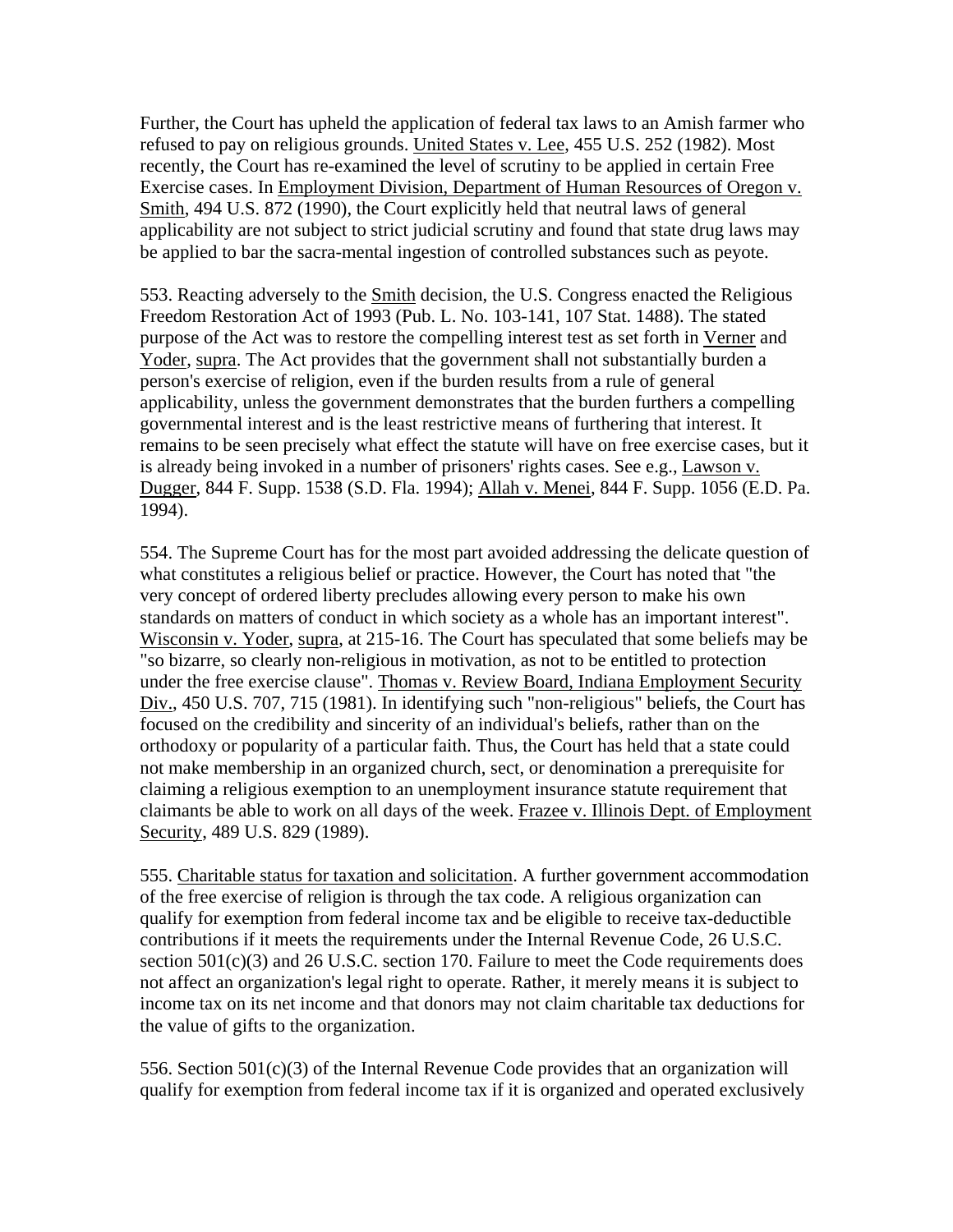for religious, charitable, or educational purposes, if no part of its net earnings inures to the benefit of any private shareholder or individual, if no substantial part of its activities is carrying on propaganda, or otherwise attempting to influence legislation, and if it does not participate in, or intervene in (including the publishing or distributing of statements), any political campaign on behalf of (or in opposition to) any candidate for public office. The prohibition on the inurement of earnings to private individuals is intended to ensure that an exempt organization serves the public good, and to prevent it from conferring financial benefits (other than reasonable compensation) on persons with a personal or private interest in its activities. Inurement can take many forms, including the payment of dividends or unreasonable compensation. The issue of inurement most often arises in religious organizations where the entity is controlled by one person or a very small group of persons. Similar requirements are contained in section  $170(c)(2)$  concerning eligibility to receive deductible contributions.

557. The Internal Revenue Code does not define the term "religious" for purposes of section 501(c)(3). Internal Revenue Service determinations concerning the tax-exempt status of religious organizations do not involve judgement of the merits of a claimed religious belief. Rather, the Service looks to whether the asserted religious beliefs of the organization are truly and sincerely held, and whether the practices and rituals (as opposed to beliefs) associated with the organization's religious belief or creed are not illegal or contrary to clearly defined public policy. A religious organization may also serve other exempt purposes under section  $501(c)(3)$ . For example, it may also be charitable or educational. These could serve as independent bases for qualification for exemption, assuming the organization satisfies the other requirements of section  $501(c)(3)$ .

558. State tax laws also exempt religious and charitable organizations from state income taxes. In addition, though the states vary in the degree to which they regulate charitable organizations, state laws governing charitable organizations generally exempt religious organizations from whatever requirements they do impose.

559. Religious organizations are also generally exempt from state laws regulating charitable solicitations by charitable organizations. For example, both Executive Law section 172-a, Book 18, McKinney's Consolidated Laws of New York, and section 45:17A-5(a) of New Jersey Revised Statutes, which concern the solicitation and collection of funds for charitable purposes, specifically exclude religious corporations and other religious agencies and organizations, and charities, agencies, and organizations operated, supervised, or controlled by or in connection with a religious organization. When a state does attempt to regulate the activities of a religious organization, it must not do so in a manner that violates the rights guaranteed by the First Amendment to the U.S. Constitution. A Minnesota statute that limited exemption from registration only to those religious organizations that received more than half their support from members was found by the Supreme Court to violate the First Amendment in Larson v. Valente, 456 U.S. 228 (1982). The Court concluded the law had the effect of preferring some religions over others, thus violating the Establishment clause.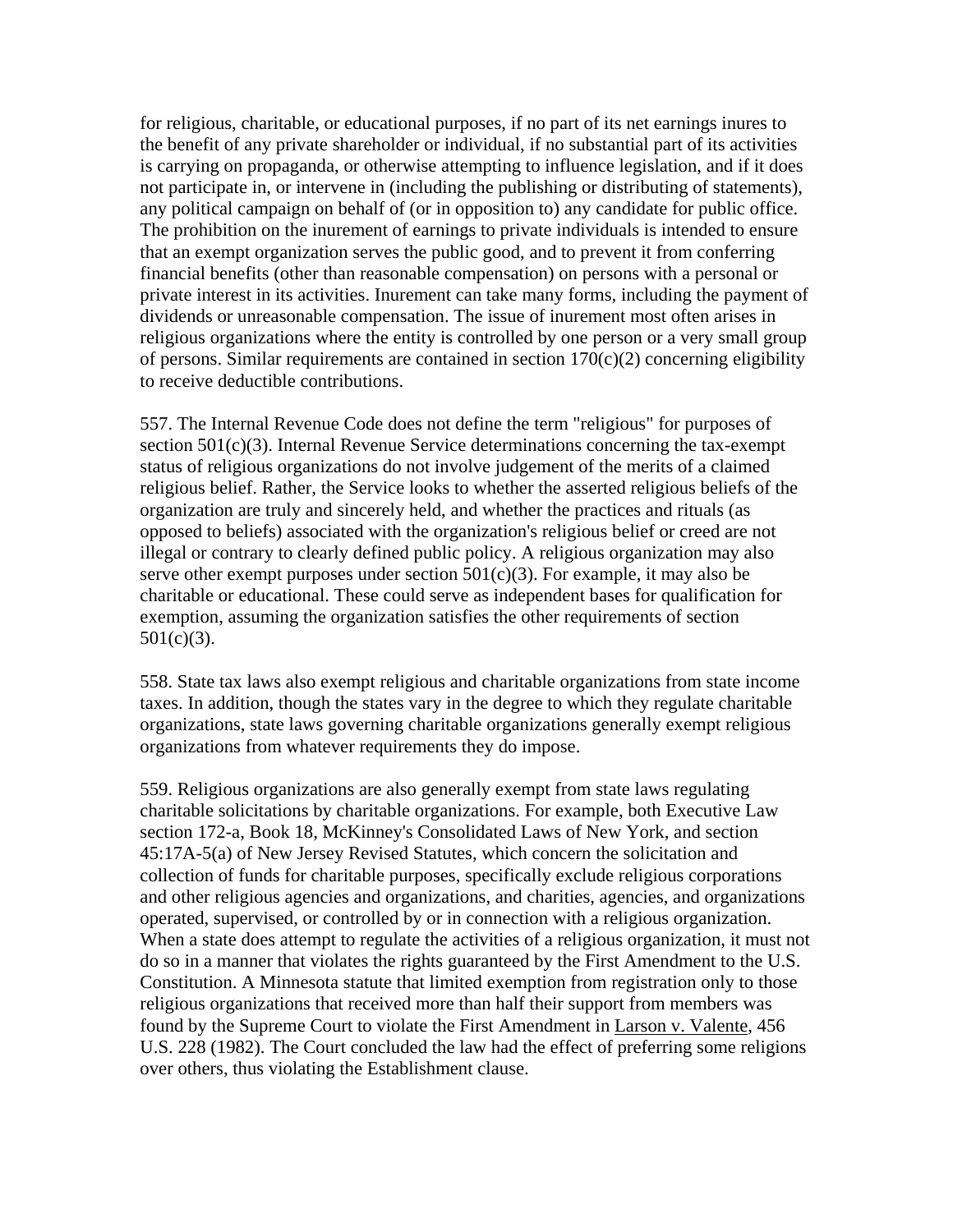560. Remedies. As discussed under article 2, federal statutes make it a crime for a person acting "under color of law" to deprive another person of any right protected by the Consti-tu-tion or laws of the United States. 18 U.S.C. section 242. A parallel civil statute, 42 U.S.C. section 1983, authorizes a civil action by the victim to recover damages. It is also a crime for two or more persons to conspire to injure or intimidate another person in the free exercise of any such right, or because that person has exercised such a right, 18 U.S.C. section 241; and for any person, "under color of law", by force or threat of force, to injure, intimidate or interfere with another person because of that person's race, colour, national origin or religion, because that person is attending public school, applying for employment, or engaged in other such protected activities. 18 U.S.C. section 245.

561. In addition to these criminal civil rights provisions, a recently enacted federal statute explicitly makes it a crime for a person intentionally to deface, damage, or destroy any religious real property because of its religious character, or intentionally to obstruct, by force or threat of force, another person's free exercise of religious beliefs. 18 U.S.C. section 247.

562. Federal civil rights statutes prohibit discrim-ination on the basis of religion (along with such other factors as race, sex, and national origin). For example, Title VII of the Civil Rights Act of 1964, 42 U.S.C. sections 2000e et seq., bars discrimina-tory employment practices. However, an exception is made for religious institutions to allow them to employ people of a particular religious background if their work is related to the employer's religious activities. Title VII also requires an employer to make "reasonable accommodation" of an employee's religious practices if it is possible to do so without imposing undue hardship on the conduct of business. 42 U.S.C. section 2000e(j). The case law on what constitutes a reasonable accommodation resembles the case law regarding the free exercise of religion.

563. Establishment. The Establishment clause of the First Amendment promotes religious freedom by limiting the influence of federal and state governments on religious thought and practice. The U.S. Supreme Court has often described its method of assessing whether a government practice violates the Establishment clause as follows: the statute must have a secular non-religious purpose, its principal or primary effect must be one that neither advances nor inhibits religion, and the statute must not foster an excessive government entanglement with religion. Lemon v. Kurtzman, 403 U.S. 602 (1971). The appropriateness of this precise standard, and the nuances of its application, are often subject to dispute. But there is common agreement that the clause clearly forbids either a state or the federal government from setting up a church. As the U.S. Supreme Court has clearly stated:

> "Neither [federal nor state governments] can pass laws which aid one religion, aid all religions, or prefer one religion over another. Neither can force or influence a person to go to or to remain away from church against this will or force him to profess a belief or disbelief in any religion. No person can be punished for entertaining or professing religious beliefs or disbeliefs, for church attendance or non-attendance. No tax in any amount,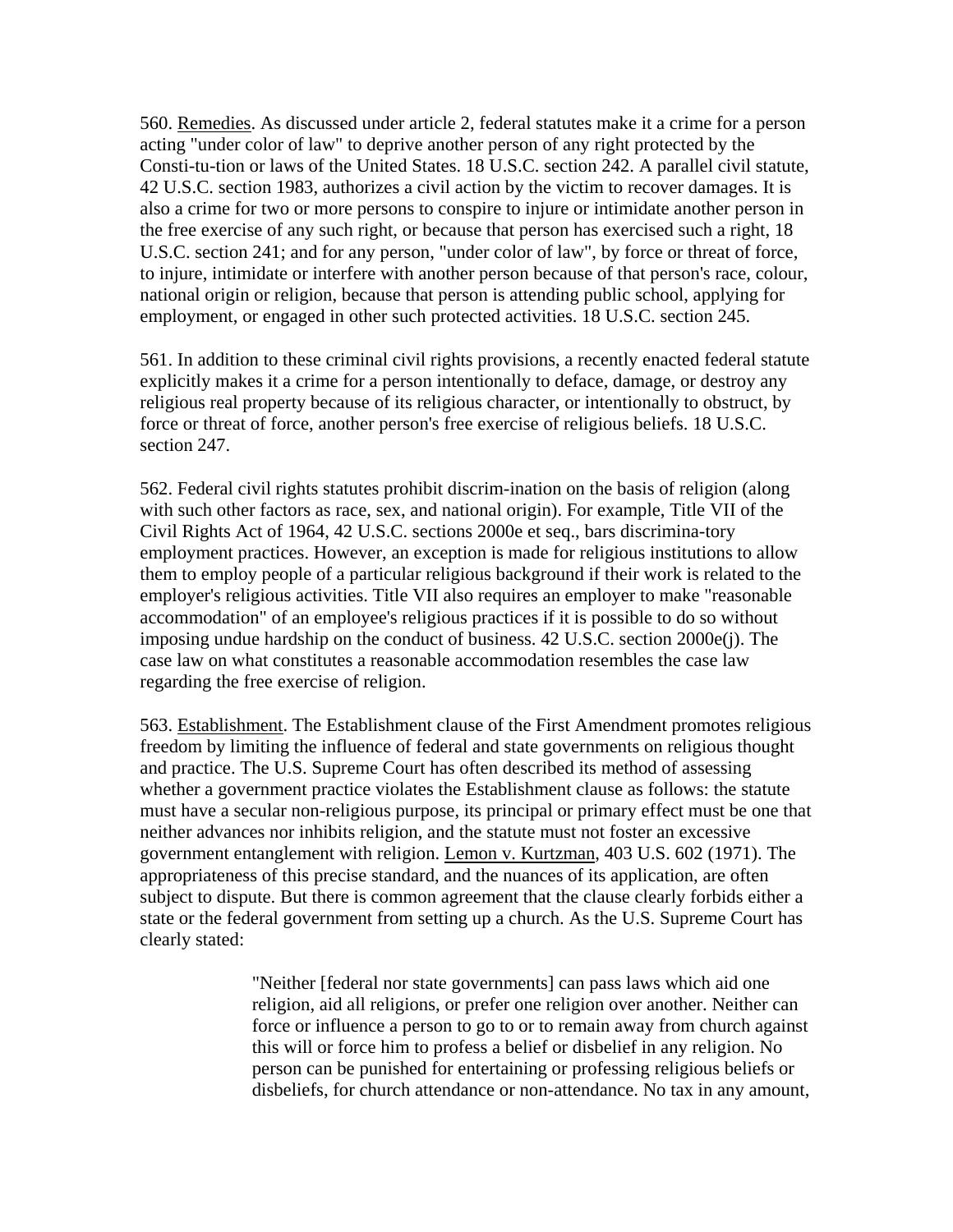large or small, can be levied to support any religious activities or institutions, whatever they may be called, or whatever form they may adopt to teach or practice religion. Neither a state nor the Federal Government can, openly or secretly, participate in the affairs of any religious organizations or groups and vice versa."

#### Everson v. Board of Education, 330 U.S. 1, 15-16 (1947).

564. The recurring areas of controversy involving application of the Establishment clause fall into three general areas. The first involves public aid to religion, such as the indirect provision of government benefits to private parochial schools. Such issues involve reconciling the interest of government in permitting parents and legal guardians "to ensure the religious and moral education of their children in conformity with their own convictions" by permitting the provision of benefits to such education in a like manner as to secular education, while avoiding government entanglement with such practices. In a recent case, Zobrest v. Catalina Foothills School Dist., 113 S.Ct. 2462 (1993), the U.S. Supreme Court emphasized that the Establishment clause does not prevent religious institutions from participating in government programmes that neutrally provide benefits to a broad class of citizens, such as tax deductions for educational expenses or vocational assistance programmes, and upheld the provision of government-paid interpreters to deaf children attending sectarian as well as public schools. The Court distinguished the direct provision of aid to religious schools from aid to handicapped children attending those schools, as well as public involvement with other personnel - such as teachers or guidance counsellors -who might have a more profound role in the education of the children. Most recently, the Court struck down a New York statute carving out a special education school district for Orthodox Jewish children on the grounds that the statute impermissibly advanced religion. Board of Education of Kyras Joel Village School District v. Grumet, 62 U.S.L.W. 4665 (27 June 1994).

565. A second category of cases involves the recognition and practice of religion in public schools, in particular the question of school prayer. These cases ultimately involve the degree to which the government will foster or permit religious practices in public institutions. The courts have been particularly careful to protect schoolchildren from any coercive exposure to religious exercises. For example, in Engel v. Vitale, 370 U.S. 421 (1962), a school board had adopted a directive which required a specific prayer to be said aloud in each classroom at the start of every school day. The Court declared the directive unconstitutional even though the prayer was denominationally neutral and even though children could be excused from participating. The Court noted that the Establishment clause does not merely forbid direct government compulsion, but also extends to prohibit any law establishing or respecting an official religion, regardless of whether nonobserving individuals are directly coerced. The Court noted that there is substantial indirect coercive pressure where the power, prestige, and financial support of the government is placed behind a particular religious belief.

566. The Court recently reaffirmed this principle in Lee v. Weisman, 112 S.Ct. 2649 (1992). When a public middle school arranged to have members of the clergy read an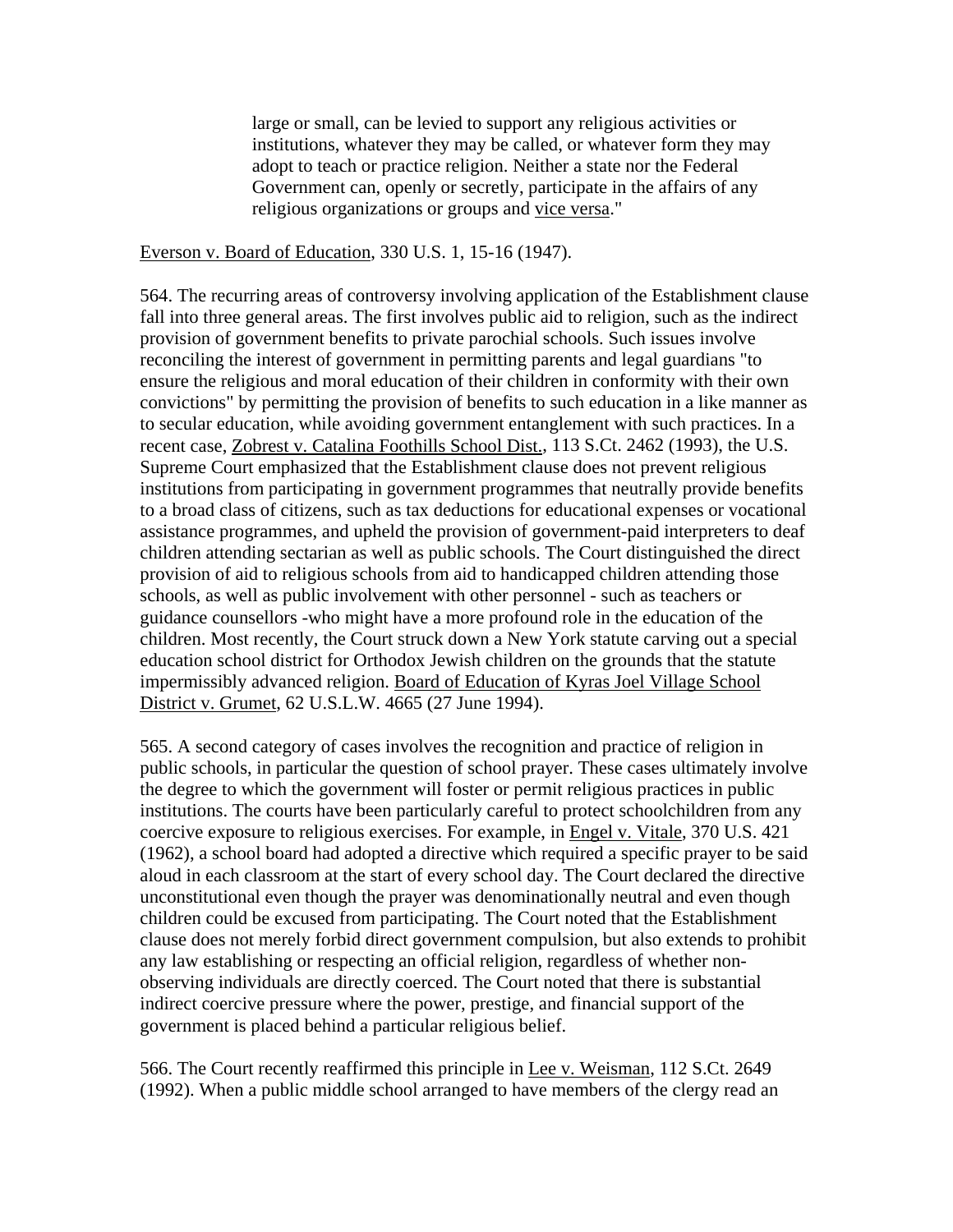invocation and benediction at their graduation ceremonies, the Court held the Establishment clause was violated because even non-sectarian invocations and benedictions in public school graduations create an identification of governmental power with religious practice, thereby endorsing religion. The Court focused on the element of coercion, particularly "for the dissenter of high school age, who has a reasonable perception that she is being forced by the state to pray in a manner her conscience will not allow".

567. This is not to say that parents may not choose to provide religious education for their children as part of a school curriculum. The tens of thousands of privately owned and operated religious schools around the country are free to mingle religion and education as much as they wish. Religious institutions are also free to provide religious education separately from a regular school curriculum, and parents are of course free to provide religious education of their choice through religious schools, separate religious education programmes, or at home. It is towards public schools, operated with public funds, that the Establishment clause is directed. Public schools may teach religion for its historical or literary qualities, but may never preach it as such.

568. One of the most difficult issues to face the Supreme Court, almost every term, is the issue of governmental financial assistance that may inure to the benefit of religious schools. At one time, it was possible to discern a test that permitted aid "to the students" but not to schools. For example, the Court allowed governments to provide free transportation and free loans of textbooks for parochial school students. Everson, supra (transportation); Board of Education v. Allen, 392 U.S. 236 (1968) (textbooks). This distinction broke down, however, as it became apparent that all assistance to children attending parochial schools relieved the schools themselves of some expenses, or took a burden off parents and thereby encouraged them to send their children to parochial schools. Thus, the "student benefit" test eventually yielded to the "Lemon test" outlined above: aid must have a primarily secular purpose and effect, and not require excessive government "entanglement" to administer.

569. Programmes providing direct financial assistance to church-connected schools have generally been struck down on the ground that excessive government entanglement would be required to ensure that the state aid was not used to inculcate religion. Among the programmes struck down have been a programme of direct money grants for maintenance of school facilities and equipment, Committee for Public Education and Religious Liberty v. Nyquist, 413 U.S. 756 (1973); and a programme for lending instructional materials and equipment (e.g., slide projectors, tape recorders) to religious schools; providing auxiliary services (e.g., remedial and accelerated instruction, diagnostic services, guidance counselling, testing) by public employees on religious school premises, Meek v. Pittenger, 421 U.S. 349 (1975). The U.S. Supreme Court has, however, upheld a programme in which state supplied standardized tests and scoring services, provided diagnostic services by public employees on the premises, and provided guidance and remedial services off premises, Wolman v. Walter, 433 U.S. 229 (1977); provision of free transportation to parochial school students, Everson, supra; loan of public school textbooks to parochial schools, Allen, supra. Most recently, the Court held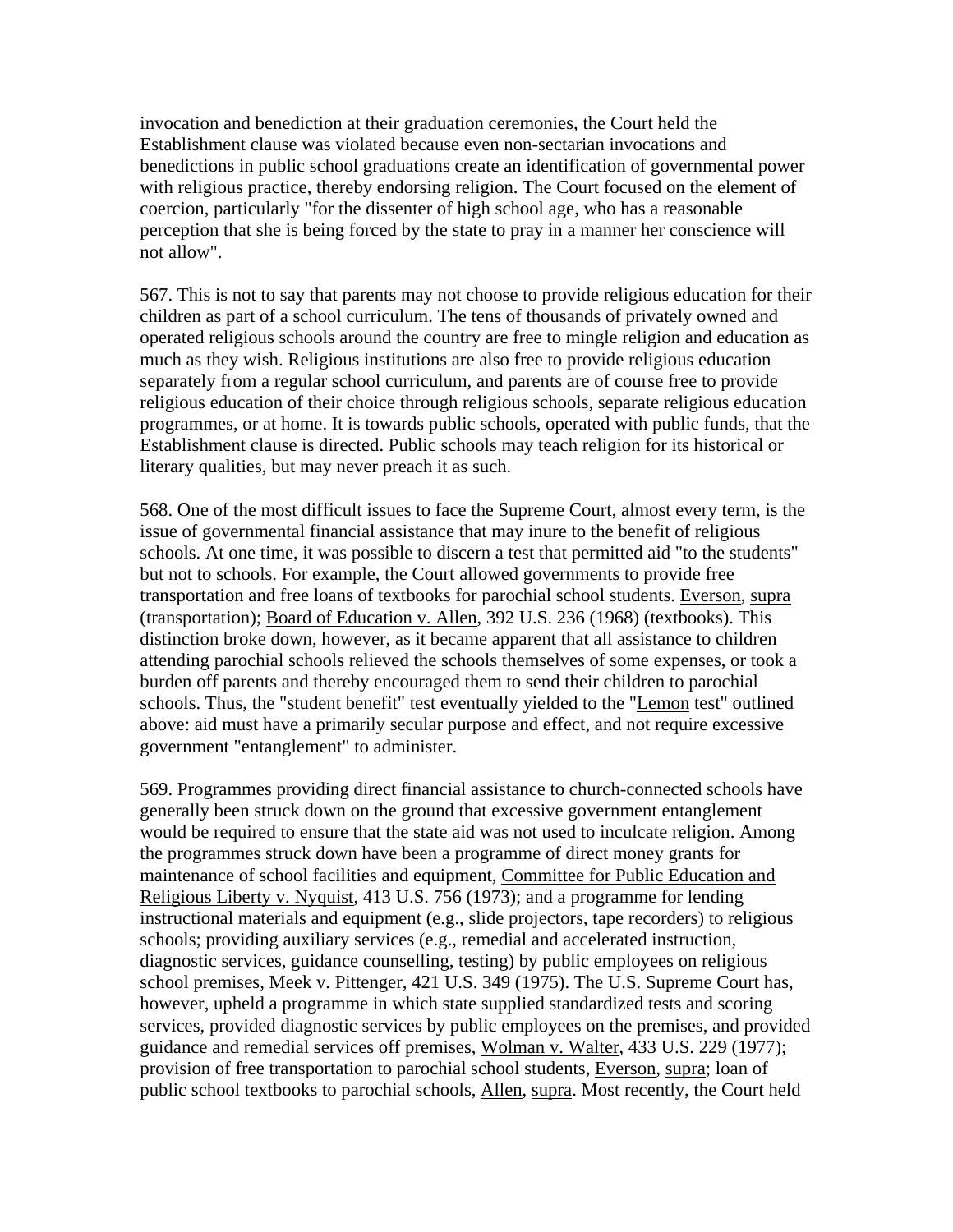that providing a sign language interpreter to a deaf child in Catholic high school does not violate the Establishment clause. Zobrest v. Catalina Foothills School District, 113 S.Ct. 2462 (1993).

570. More lenient standards have been applied where the governmental assistance goes to an institution of higher education. See, e.g., Tilton v. Richardson, 403 U.S. 672 (1971), in which the Court theorized that it is possible, with respect to an institution of higher learning, to assist the secular facet of the school without appearing to endorse its religious mission.

571. More than once in this century, the issue has arisen whether states can prohibit the teaching of evolution, or require that biblical "creationism" be included in public school texts. The Court struck down a state statute which made it unlawful for any teacher in any state-supported educational institution to teach the theory of evolution or to use a textbook that teaches this theory, since the statute's sole purpose was a religious one, i.e., to suppress a particular theory because of its supposed conflict with the Bible. Epperson v. Arkansas, 393 U.S. 97 (1968). Similarly, the Court recently struck down a state statute prohibiting public schools from teaching evolution science unless creation science was also taught. Edwards v. Aguillard, 482 U.S. 578 (1987).

572. A third general category of controversial cases involves more general public endorsement of religion. One particular area of conflict involves the display of nativity scenes on government property during the Christmas season. For example, in County of Allegheny v. American Civil Liberties Union Greater Pittsburgh Chapter, 492 U.S. 573 (1989), a county was sued over two different displays. The first was outside in a public park, and contained a Christmas tree, a Hanukkah menorah, and a sign saluting "liberty". The Court found no violation of the Establishment clause, as the tree is a secular symbol of Christmas, there were symbols of different faiths, and the sign referring to liberty showed no favouritism or hostility toward any one faith. The second display, on the other hand, contained a crèche, unaccompanied by non-religious Christmas elements, in the main part of the county courthouse during the Christmas season. A sign hung over it, proclaiming "Gloria in Excelsis Deo!" Furthermore, the courthouse had a very grand staircase where the crèche was set up, and the county further associated itself with the display by means of press releases and by placing decorations similar to those in the display next to the official county signs in the courthouse. The Court held that the crèche violated the Establishment clause, because the grandeur of the setting might be fairly understood to express views that received the support and endorsement of the government. The display was found to endorse a patently Christian message, and the Court declared that the government may not celebrate Christmas as a religious holiday, because such a celebration would mean that the government is declaring Jesus to be the Messiah, a specifically Christian belief, and such a proclamation would contradict the logic of secular liberty which it is the purpose of the Establishment clause to protect.

573. Freedom of conscience and compulsory military service. At the current time, U.S. law does not provide for conscription into the armed forces. All service in the armed forces is voluntary. Congress is actively considering eliminating even the current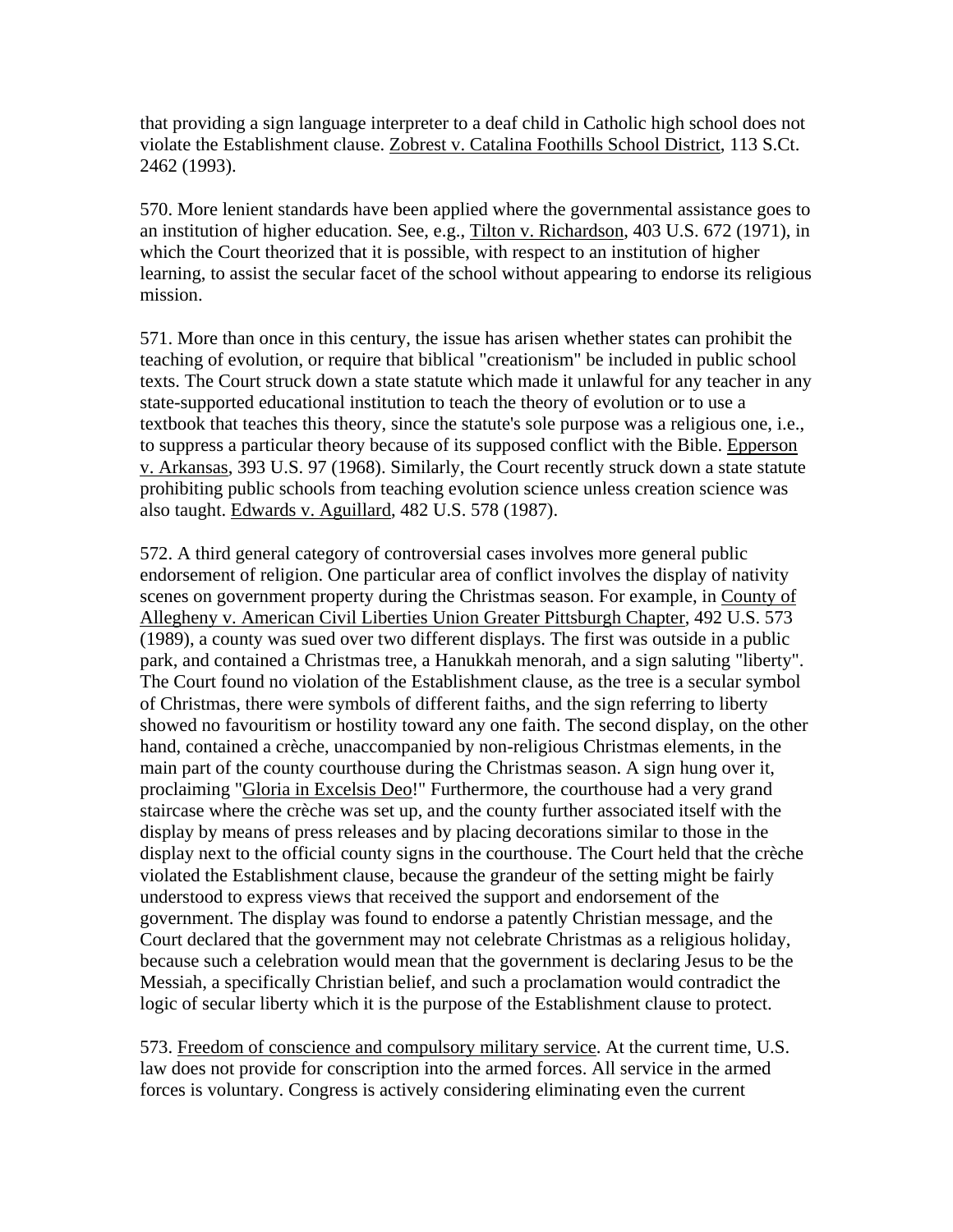requirement that individuals register with the government for purposes of conscription, which is known as the Selective Service System. In times of national emergency, U.S. law does provide for the possibility of conscription. But in relatively recent emergencies, such as the Persian Gulf war, conscription was neither used nor even seriously considered. U.S. law does not provide for the conscription of women.

574. If it becomes necessary to use conscription to fill the ranks, applicable U.S. law (i.e., the Selective Service Act, codified at 50 U.S.C. App. section 456(j)) provides for full consideration of conscientious objector claims. Under this law, personnel who claim, by reason of religious training or belief, conscientious objection to either: (i) participation in armed combat, or (ii) war in any form, are upon review and confirmation by the local Selective Service Board, designated as non-combatants, or if opposed to participation in non-combatant service, assigned to civilian national service. The period of such national service would be the same as the initial service required if the individual were conscripted. There are no political or social penalties consequent upon conscientious objector status. U.S. law specifies that the term "religious training or belief" does not include political, sociological, or philosophic views, or merely a personal moral code.

575. Under implementing regulations, 32 C.F.R. sections 1648.1-7, conscientious objector claims may be heard at or before induction by a local draft board. Claimants are entitled to notice and an opportunity to be heard before a board. Claimants may appear in person at the hearing and may be accompanied by an adviser of their choice. Claimants may present evidence and witnesses, discuss the pending conscription classification, direct attention to any information in the file considered material or relevant, and present such further information as he may believe will assist the board in evaluating his claim. The claimant may summarize in writing such oral information as he presented, and the summary must be included in the file. Proceedings of the board are open if the claimant so requests. The task of the board is to determine the honesty and sincerity with which the individual holds the belief. This is done on a case-by-case basis. The belief need not be "religious", in the orthodox sense, nor is membership in a particular church required. Denial of conscientious objector status may be appealed, first to the district Selective Service Board, and ultimately to the federal court system.

576. Generally, the same rules apply to persons who, while serving in the armed forces, develop beliefs inconsistent with continued service. According to applicable regulations, a member wishing to claim conscientious objector status may make application to his or her commander for either administrative discharge or change to non-combatant status. See Department of Defense Directive 1300.6 (20 August 1971) as amended, and implementing regulations. As a matter of policy, an effort is made to assign such personnel to administrative or other duties posing the minimal practical conflict with the professed beliefs pending action on their claims.

577. Claimants are entitled to notice and a hearing before an impartial hearing officer who is charged with determining the sincerity and honesty with which the stated beliefs are held, and producing a report with findings and recommendations. The cognizant commander may not deny the application, but must review, comment upon, and forward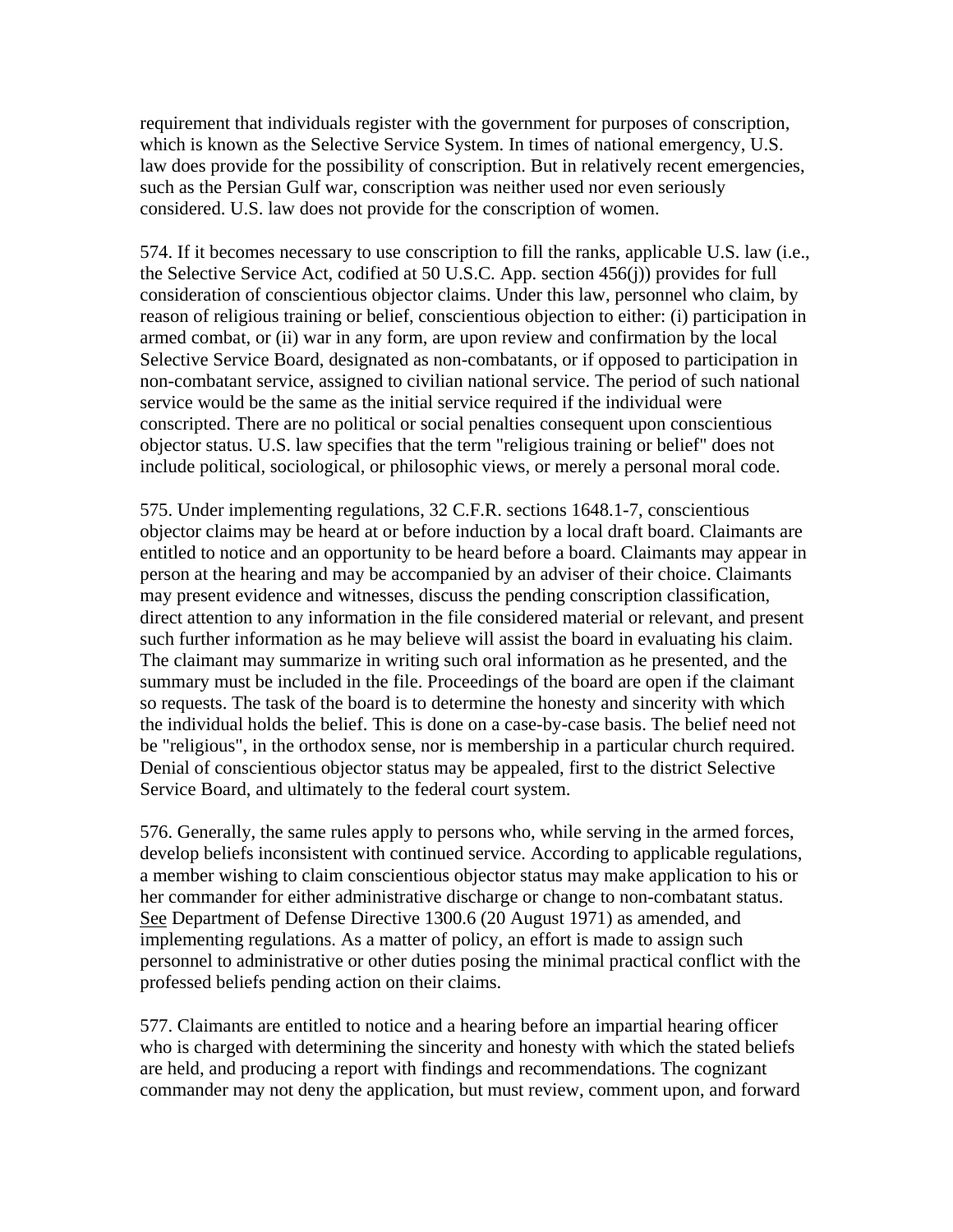it to the Secretary concerned, through the chain of command. Authority to approve, but not to deny, such applications may be delegated to the officer exercising general courtmartial jurisdiction over the applicant. Hearings are informal in nature and not conducted in strict compliance with the rules of evidence. Claimants are generally afforded the same procedural rights as are provided to preinduction claimants. Substantive standards are also the same. There is, for example, no requirement that a belief be associated with a particular church, or even that a belief be consistent with the dogma of an established church. Honest disagreement with the theology of one's chosen church is not a bar to conscientious objector status. Depending on the nature of the objection, an individual found to be a conscientious objector will either be honourably discharged or designated as a non-combatant.

578. Denial of the claim may be administratively or judicially appealed. For example, a member may petition the cognizant Service Secretary for correction of the member's records through the applicable Boards for Correction of Naval or Military Records. Alternatively, or subsequently, a member may appeal to the cognizant federal district court.

579. A person discharged as a conscientious objector forfeits most, but not all, benefits administered by the Veterans Administration. The individual is advised of this fact prior to making application and signs a document signifying his or her understanding. There are no other political effects or changes in civil status consequent upon declaration of conscientious beliefs. A person designated as a non-combatant does not lose veterans benefits but may, at the discretion of the military department concerned, be denied an opportunity to re-enlist at the end of the current enlistment. Again, there are no political effects or civil status changes consequent upon non-combatant designation.

### Article 19 - Freedom of opinion and expression

580. The First Amendment to the U.S. Constitution provides that "Congress shall make no law abridging the freedom of speech". Although the First Amendment refers specifically to Congress, the U.S. Supreme Court has held that freedom of speech is also protected from state infringement, and similarly from interference by executive branch officials. As with the other components of the Constitution's Bill of Rights, freedom of speech is protected against government interference, and also actions by private individuals so closely associated with government officials that they may be described as state action.

581. Freedom of opinion. While the literal language of the First Amendment is confined to the freedom of speech, that right - together with the due process guarantees of the Fifth and Fourteenth Amendments - has long been held to extend the right to hold opinions described in article 19, paragraph 1, of the Covenant. "If there is any fixed star in our constitutional horizon, it is that no official, high or petty, can proscribe what shall be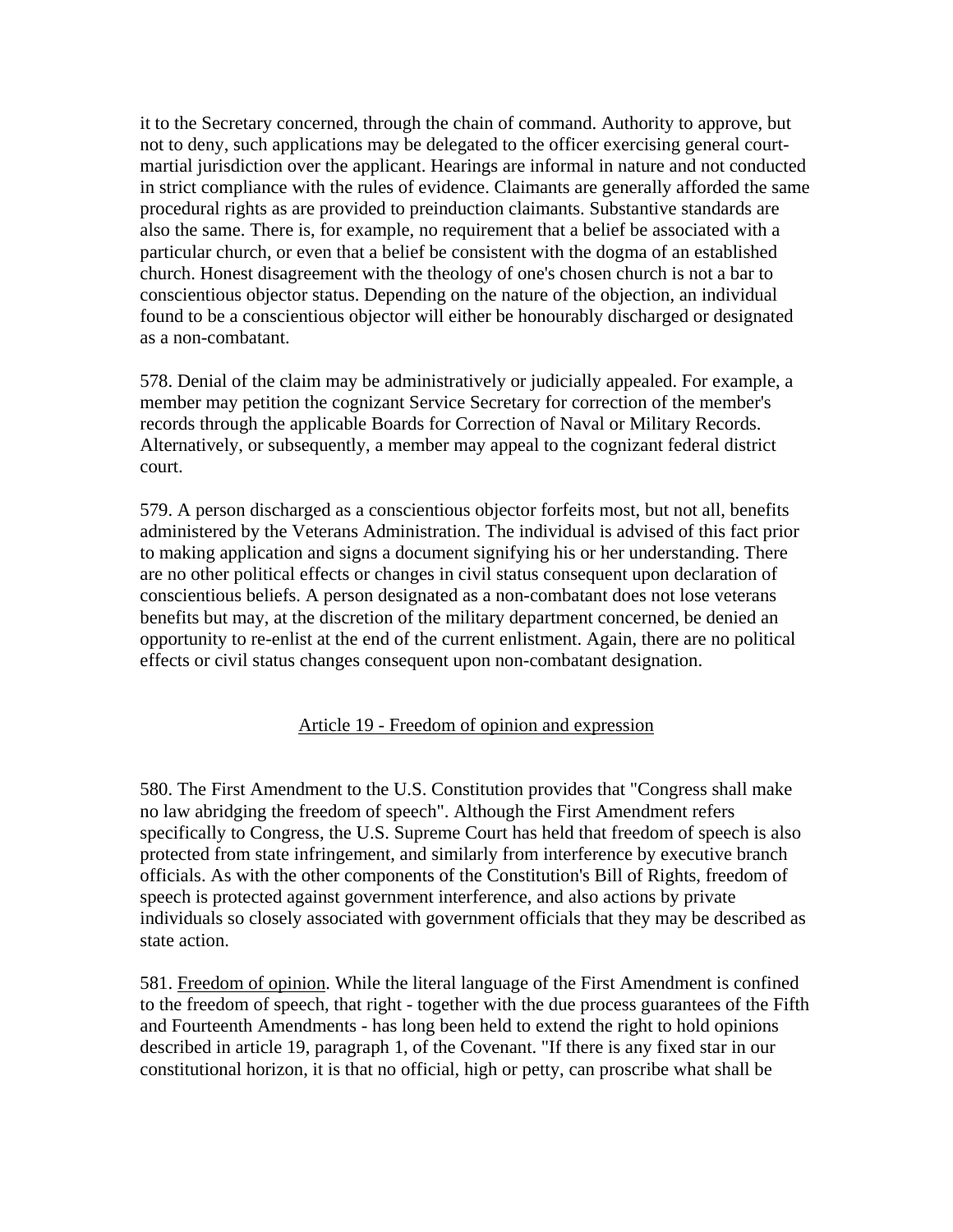orthodox in politics, nationalism, religion, or other matters of opinion". West Virginia State Bd. of Education v. Barnette, 319 U.S. 624 (1943).

582. In the few cases addressing attempts to invade freedom of opinion among the general citizenry, the courts have zealously protected the rights of individuals to dissent. In Barnette, for example, the U.S. Supreme Court prohibited the states from requiring school children to pledge allegiance to America at the start of the school day. The Court has also proscribed punishing individuals for obscuring a state motto imprinted on their licence plates, reasoning that "the right of freedom of thought protected by the First Amendment against state action includes both the right to refrain from speaking at all", and that an individual may not be forced "to be an instrument for fostering public adherence to an ideological point of view he finds unacceptable". Wooley v. Maynard, 430 U.S. 705 (1977). While these cases have proceeded to evaluate whether the state has a compelling interest in its regulation, that test can be demanding, and the state interest may not in any event serve an ideological function.

583. The only significant area in which the freedom of opinion has arguably been limited concerns the imposition of restrictions on public employment. In this context, which chiefly implicates the right of freedom of association, public employees or candidates for public employment may constitutionally be required to express adherence to certain propositions fundamental to the U.S. system of government - indeed, various provisions of the Constitution themselves require that federal officers take oaths to uphold the Constitution. Similar oaths imposed by statute have been upheld, at least to the extent that they require affirming adherence to the federal or state constitutions, or require a promise to oppose the violent, forceful, or illegal overthrow of the government. Cole v. Richardson, 405 U.S. 676 (1972). At present, federal employees may not advocate the overthrow of the constitutional form of government, or be a member of an organization they know to advocate the same. 5 U.S.C. section 7311. It is elsewhere made clear, however, that an ordinary citizen's membership in the Communist Party is not enough, absent other acts, to violate the criminal law. 50 U.S.C. section 783.

584. Freedom of expression. The freedom of speech protected by the First Amendment has been given a broad reading in its application by the courts. Perhaps its most obvious purpose is to prevent the government from restricting expression "because of its message, its ideas, its subject matter, or its content". Police Dep't of Chicago v. Mosley, 408 U.S. 92 (1972). "Regulations which permit the Government to discriminate on the basis of the content of the message cannot be tolerated". Regan v. Time, Inc., 468 U.S. 641 (1984). The First Amendment also limits content-neutral or incidental infringements on speech and speech-related activities, subjecting them to an assessment of whether the regulation furthers a substantial government interest not related to the suppression of speech, and whether the regulation is narrowly tailored to accomplish that interest. O'Brien v. United States, 393 U.S. 900 (1968).

585. The First Amendment has been applied to a broad range of activities. Symbolic speech, moreover, is also protected, as evidenced by recent cases striking down state and federal legislation against flag-burning. Texas v. Johnson, 491 U.S. 397 (1989) (striking a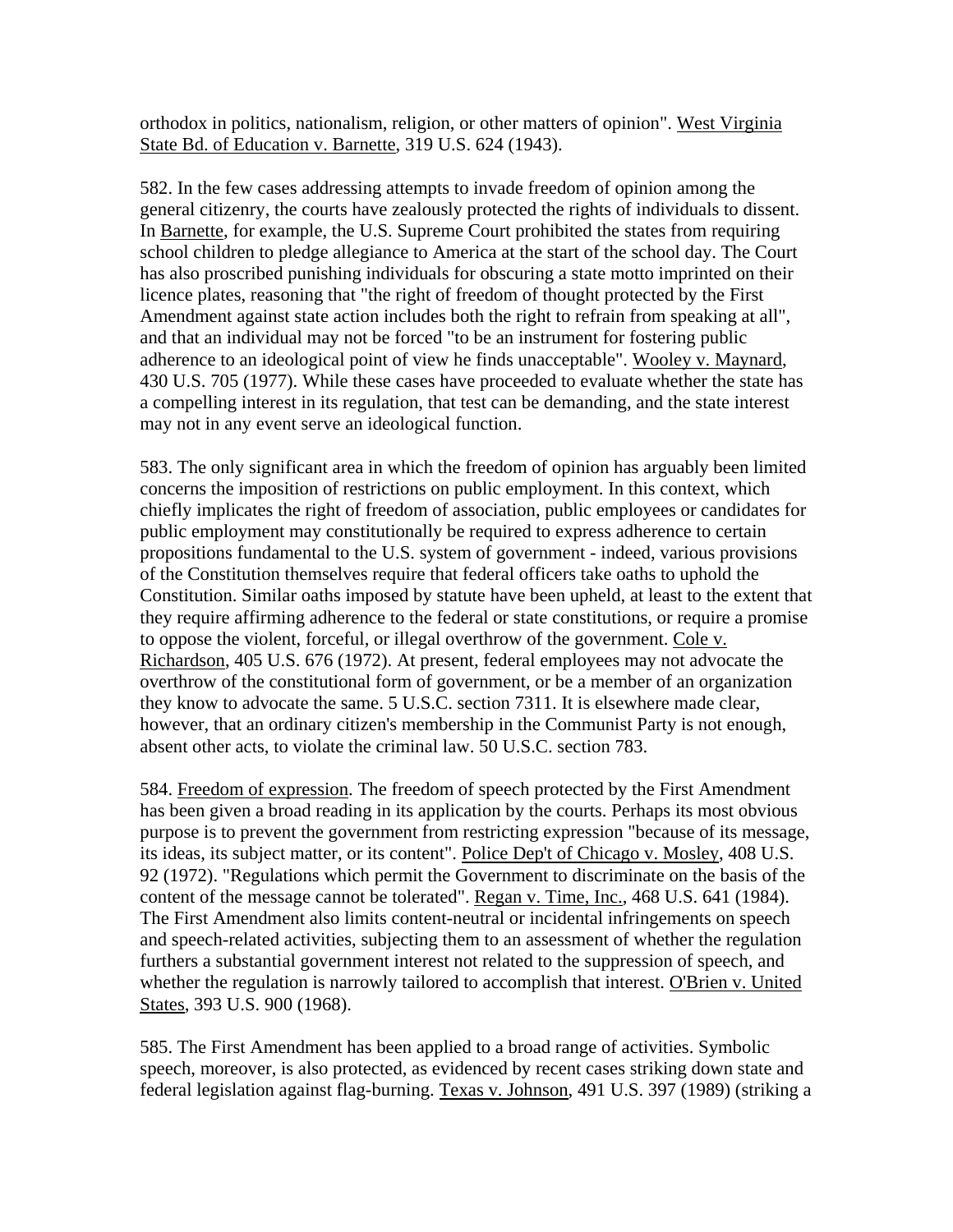state statute designed to protect the flag from desecration). United States v. Eichman, 496 U.S. 310 (1990) (striking a federal statute enacted in response to Johnson attempting to protect the flag's physical integrity). Other cases have emphasized that money is a form of speech, and that laws limiting campaign expenditures, by reducing the quantity of political expression, may unconstitutionally impact the quality and diversity of speech. Buckley v. Valeo, 424 U.S. 1 (1976).

586. Freedom of speech also encompasses certain rights to seek and receive information. The most important means by which these rights are promoted is by the First Amendment's special concern for freedom of the press, which is protected from prior restraint (that is, censorship in advance of publication) in the absence of proof of direct, immediate, and irreparable and substantial damage to the public interest. New York Times, Inc. v. United States, 403 U.S. 713 (1971). The press, and the public as a whole, have been held to have the right to gather information concerning matters of public significance. For example, the public generally has a right of access to observe criminal trials, since such access is viewed as instrumental to the effectuation of the rights to speak and publish concerning the events at trial. Richmond Newspapers v. Virginia, 448 U.S. 555 (1980). This constitutional right has been supplemented by a number of laws promoting access to government, such as the Freedom of Information Act, 5 U.S.C. section 552, the Government in the Sunshine Act, 5 U.S.C. section 552b, and the Federal Advisory Committee Act, 5 U.S.C. App. 2.

587. The question of access to information invariably entails consideration of how to ensure access to points of view or messages that may be inadequately presented by the popular media. Both the political branches and the courts have been careful to restrict governmental regulation of the media - even in the interest of public access - because of the restrictions it may impose on the other First Amendment ideals. Thus, while the U.S. Supreme Court has suggested that the First Amendment encompasses "the right of the public to receive suitable access to social, political, aesthetic, moral, and other ideas and experiences", and upheld government requirements of fairness and diversity in broadcasting, Red Lion Broadcasting v. FCC, 395 U.S. 367 (1969), it has stopped short of suggesting that there is a constitutional right of access to the broadcast media, and has never extended a guaranteed right of access or fairness doctrine to the print media.

588. The courts have also held, in the context of government or government assisted programmes, that the government may limit the extent to which such programmes provide access to information for the beneficiaries. Thus, in Rust v. Sullivan, 111 S.Ct. 1759 (1991), the U.S. Supreme Court upheld government regulations proscribing abortion counselling in programmes receiving federal funding, but noted that the recipient of those funds could still provide counselling and related services through separate and independent programmes. The Court noted that its holding merely allowed the government to refrain from funding speech activity that it did not support, and did not suggest that the government could condition or restrict speech in areas that have been traditionally open to the public for free expression, such as public parks or universities.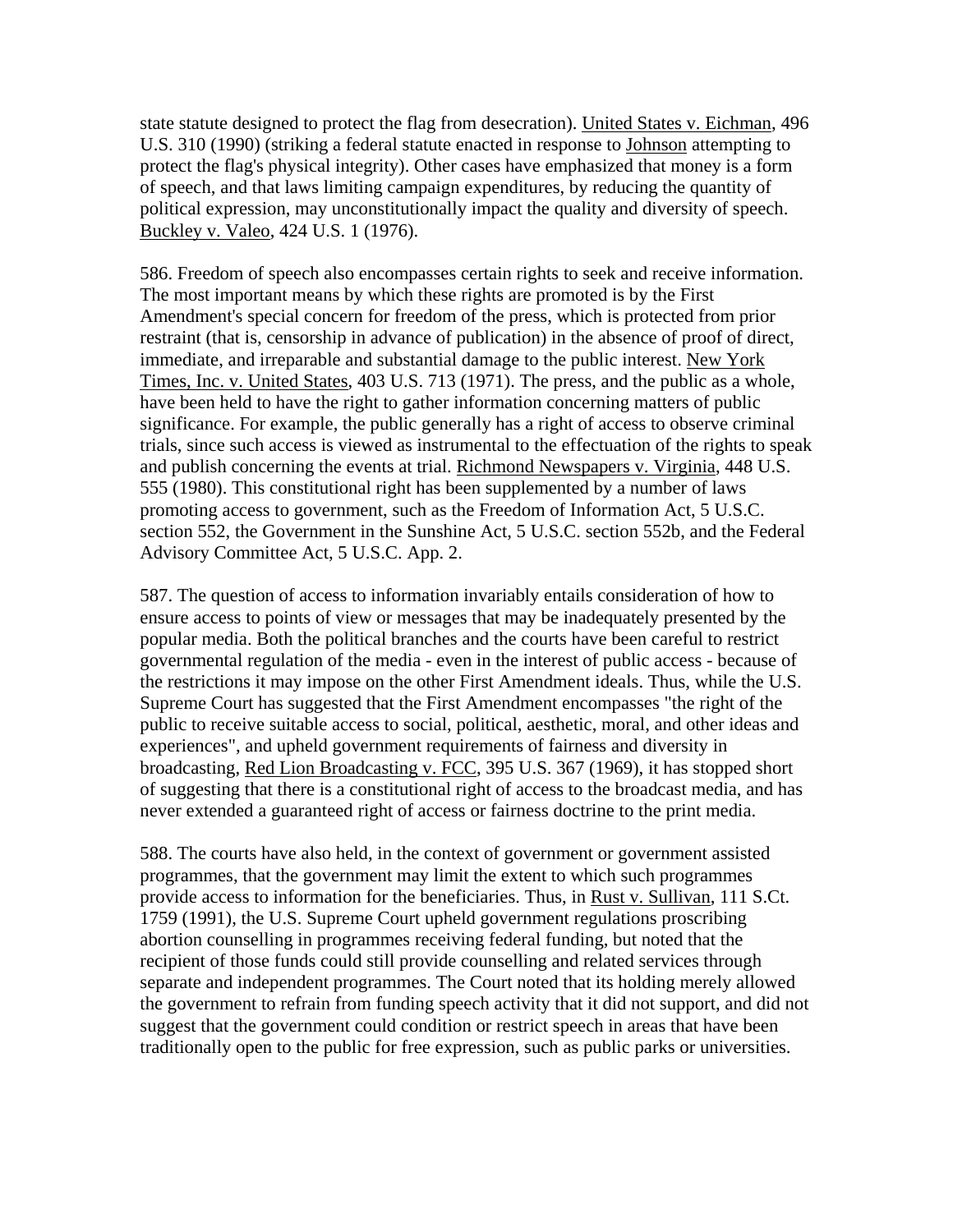589. Limitations on the freedom of expression. Constitutionally acceptable limits to the freedom of expression fall into at least two broad types. First, and perhaps the most important type of regulation, is that which does not regulate the content of speech - a type of restriction that is rarely upheld - but only incidentally burdens expression to promote non-speech interests. Thus, for example, a law regulating the distribution of handbills may be intended to reduce litter, rather than suppress expression. Such regulations are permitted if they are content-neutral and promote a substantial governmental interest by the least intrusive means. Similarly, laws may regulate the time, place, or manner of speech if they are not attempts to censor content or unduly burdensome to expression.

590. A second category of permissible limitations describes types of speech that are afforded less protection under the First Amendment. One such type, speech posing a "clear and present danger" to public order, may be punished, but only if the government can establish that such speech was intended to incite or produce imminent lawless action and is likely to achieve that end. Brandenburg v. Ohio, 395 U.S. 444 (1969). Another type of speech, "fighting words", may be proscribed if the prohibition is content-neutral and the words would "by their very utterance inflict injury or tend to incite an immediate breach of the peace". Chaplinsky v. New Hampshire, 315 U.S. 568 (1942). A third type of speech, obscenity, is entirely excluded from First Amendment protection. But obscenity, which is defined as patently offensive representations of sexual conduct without redeeming value, must be regulated in a manner consistent with due process. Miller v. California, 413 U.S. 15 (1973). A fourth type of speech, commercial speech, is entitled to somewhat lesser protection than non-commercial speech, and may for example be regulated to avoid misleading or coercing consumers. City of Cincinnati v. Discovery Network, Inc., 113 S.Ct. 1505 (1993).

591. Although speech causing injury to the rights and reputations of others is also subject to some restrictions, in that the person who is injured may bring a civil action for libel or slander, the First Amendment values at stake have also been recognized in this context. An especially significant case, New York Times v. Sullivan, 376 U.S. 254 (1964), and its progeny, have declared that public officials and figures may recover for defamatory statements - at least those relating to public controversies - only if it is proven that the defamatory statement was made with knowledge of or reckless disregard for its falsity. The U.S. Supreme Court has since indicated that the First Amendment also limits defamation actions alleging injury to private persons, and requires at a minimum that the false statement at issue be reasonably interpretable as a statement of actual fact about the individual and that the plaintiff establish fault on the part of the defendant. Hustler Magazine v. Falwell, 485 U.S. 46 (1988).

592. Electronic media. The Federal Communications Act of 1934 (the "FCA") established the Federal Communications Commission (FCC) for the purpose of regulating interstate and foreign communications by wire and radio. Essentially the FCC is responsible for an equitable and efficient distribution among various users of the available radio frequency spectrum for non-government communications. The constitutional underpinning for the regulation of electronic media is based on the scarcity of available spectrum and the need for an orderly system of interstate communication.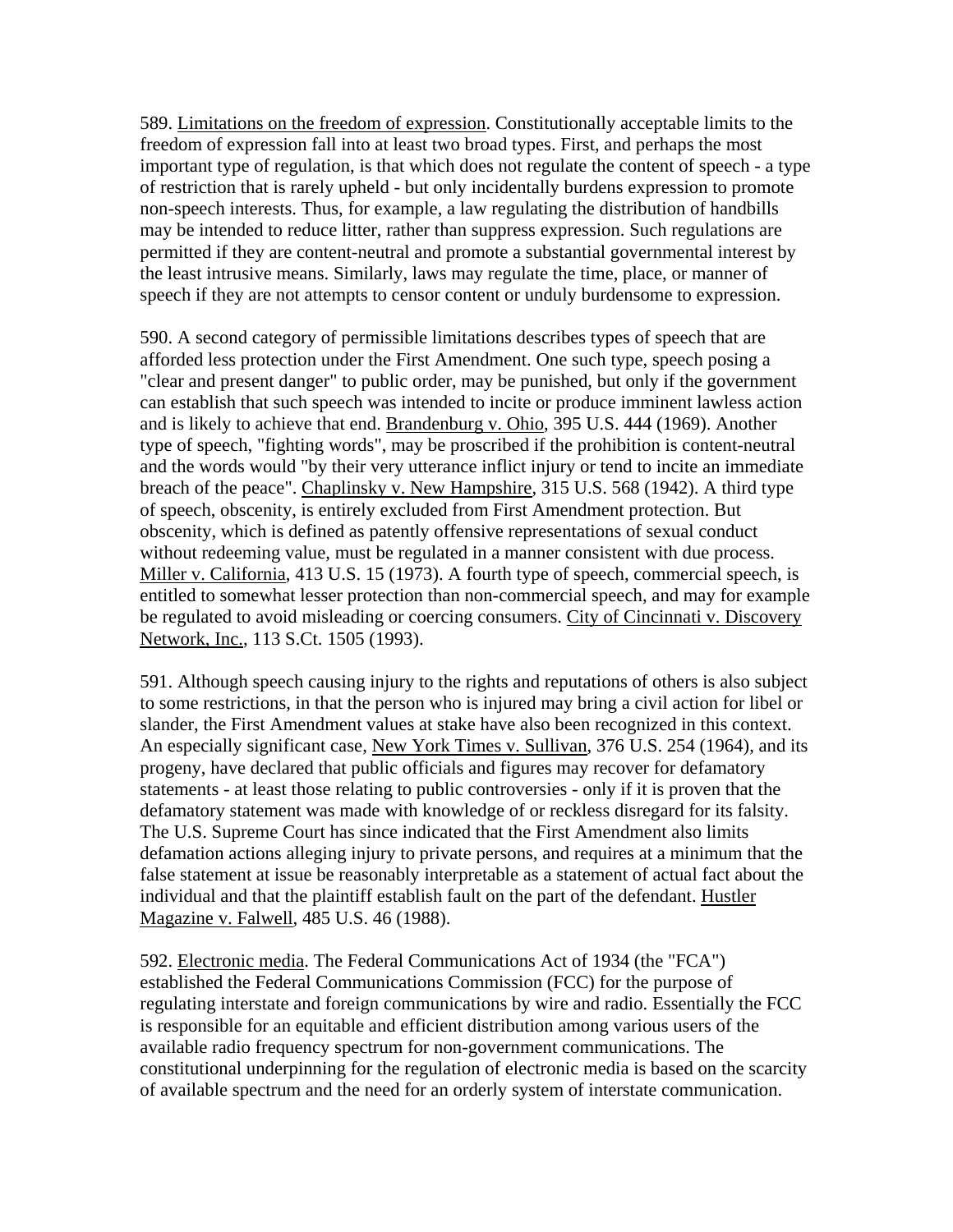593. Private sector users of this spectrum, e.g. radio and television stations and interstate telephone companies, are licensed by the FCC. Applicants for such licences must demonstrate certain legal, technical and other qualifications. The FCA generally restricts the granting of such licences to U.S. citizens or entities controlled by U.S. citizens. Additionally, there are ownership restrictions as to the overall number of licences that may be held by one person or corporation and in some instances where such licences may be operated. Potential licensees much also show that the frequencies applied for will be used in a technically compatible manner with those already in operation.

594. A fundamental concept of the regulation of electronic media in the U.S. is that use of the radio spectrum is not owned per se by licensees. Licences are issued for a set period of time after which licensees must seek renewal of their authorizations together with a demonstration that the licence has been used in the public interest. Licences may and have been revoked in instances where it has been shown that the licensee violated provisions of the FCA or regulations promulgated pursuant to the FCA.

595. Mass media outlets such as radio and television stations are free to determine the nature and content of programming aired. The federal government may not censor the programming of any such outlet with certain extremely limited exceptions, e.g. the broadcasting of obscene programming is specifically prohibited by the FCA. Additionally, the Act does require that licensees grant equal time to candidates for federal elective office.

# Article 20 - Prohibition of propaganda relating to war or

### racial, national, or religious hatred

596. U.S. reservation. Because of the strength of the First Amendment's protection of freedom of speech, the United States conditioned its ratification of the Covenant on the following reservation:

> "That Article 20 does not authorize or require legislation or other action by the United States that would restrict the right of free speech and association protected by the Constitution and laws of the United States."

597. Under the First Amendment, opinions and speech are protected categorically, without regard to content. Thus, the right to engage in propaganda of war is as protected as the right to advocate pacifism, and the advocacy of hatred as protected as the advocacy of fellowship. The U.S. Supreme Court recently struck down a city ordinance that punished written or symbolic "fighting words" that insult or provoke violence on the basis of race, colour, creed, religion or gender. The Court found that the First Amendment does not permit prohibitions on speakers who express ideas on disfavoured subjects. "The government may not regulate use based on hostility - or favouritism -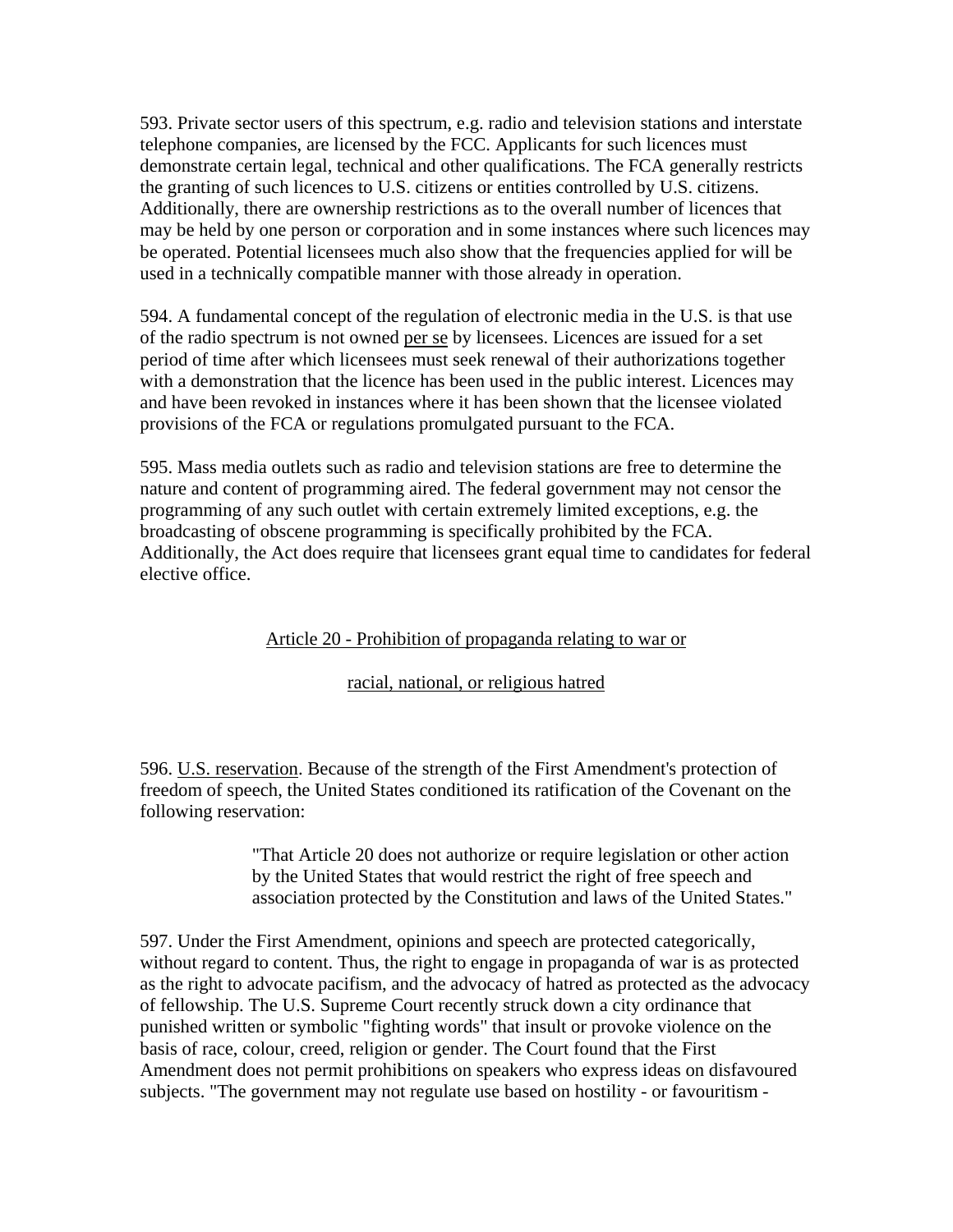towards the underlying message expressed". R.A.V. v. City of St. Paul, Minnesota, 112 S.Ct. 2538 (1992). Similarly, this article would punish certain types of expression inciting discrimination, hostility or violence, but not others, a result that is not permissible under the U.S. Constitution.

598. There remain constitutional means by which the goals of this article have been addressed in the United States. As discussed in connection with article 19, "fighting words" and speech intended and likely to cause imminent violence may be constitutionally restricted, so long as regulation is not undertaken with respect to the speech's content. Moreover, bias-inspired conduct may be singled out for especially severe punishment. Wisconsin v. Mitchell, 113 S.Ct. 2194 (1993). While the federal and state governments are addressing the problem of hate crimes, and trying to address the underlying causes of such crime, they may not do so in a manner inconsistent with the First Amendment.

599. Hate crimes. The Civil Rights Division of the U.S. Department of Justice enforces several criminal statutes which prohibit acts of violence or intimidation motivated by racial, ethnic, or religious hatred and directed against participation in certain activities. The Department of Justice has recently prosecuted such cases involving interference with employment, housing, public accommodations, use of public facilities, and the free exercise of religion. Three federal criminal statutes prohibit such forceful discriminatory activity: 18 U.S.C. section 245 prohibits such interference with a number of protected activities; 42 U.S.C. section 3631 prohibits such interference with buying, selling, or occupying housing; and 18 U.S.C. section 247 prohibits certain activities that interfere with the free exercise of religion. In addition, conspiracies to interfere with protected rights may be prosecuted as violations of section 241.

600. Section 245 prohibits acts of violence or intimidation based on race, colour, religion, or national origin which interfere with certain protected activities. These protected activities include enroling in and attending public school or college, using any government-provided facility or benefit, engaging in public or private employment, serving as a juror, using any facilities of interstate commerce such as buses, airplanes, or boats, and enjoying certain establishments of public accommodation such as hotels and motels, restaurants, movie theatres, sports arenas, bars, night clubs, or other similar establishments.

601. Section 3631 of Title 42 prohibits acts of violence or intimidation in the area of housing. The statute prohibits violence intended to intimidate people in their buying, selling, or occupying housing when that intimidation is motivated by a purpose to discriminate based on race, colour, religion, sex, handicap, familial status, or national origin.

602. Section 247 prohibits the destruction of or significant damage to religious real property, and prohibits the forceful obstruction of any person in that person's enjoyment of his free exercise of religious beliefs. The jurisdiction of section 247 is limited to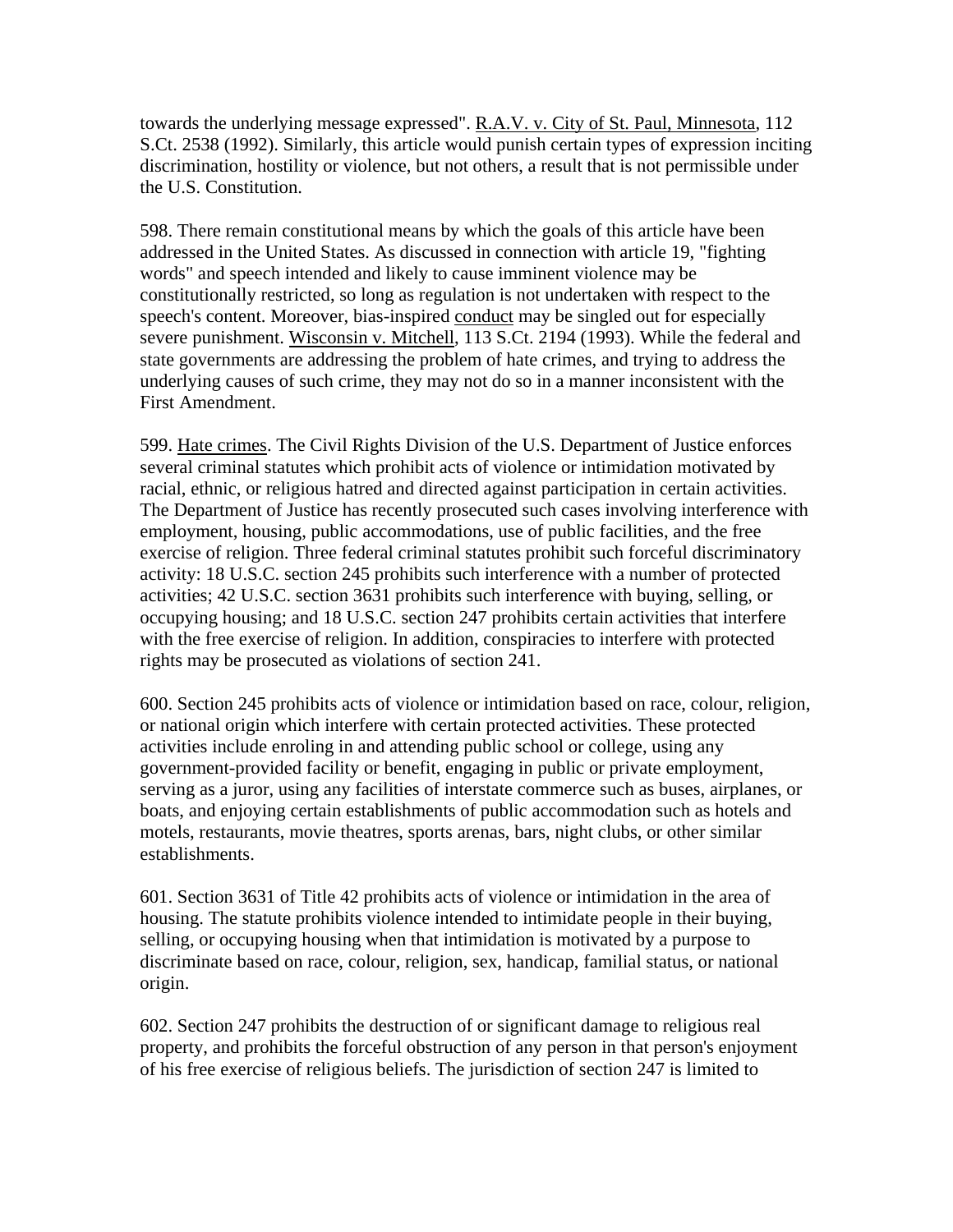incidents where the defendant travels in interstate or foreign commerce or where facilities of interstate or foreign commerce are used.

603. The Department of Justice has also begun implementing the Hate Crimes Statistics Act, which was enacted by Congress in April 1990. This Act provides for the collection of statistics on hate crimes nationwide, both from state and federal law enforcement sources. The Department of Justice, through the Federal Bureau of Investigation, is working to obtain the cooperation of all state and local law enforcement agencies in collecting this data.

604. Recent prosecutions under these hate crime statutes include the following:

(a) In United States v. Pierce, in Louisiana, 14 Ku Klux Klan members and associates pleaded guilty to participating in a series of cross burnings at predominantly African-American schools, homes, churches and in front of the Shreveport federal courthouse on the day that their Grand Dragon was to report to prison on a federal firearms violation. The defendants were sentenced to confinement ranging from a period of home detention to 72 months in prison;

(b) In United States v. Lawrence, in Oklahoma, 17 Oklahoma Skinhead Alliance associates pleaded guilty and were sentenced to as much as nine years imprisonment for their violent interference with the use by minorities of a public park and a live music club, in violation of 18 U.S.C. section 245;

(c) In United States v. Piche, in North Carolina, the defendant was convicted for the assault and death of an Asian man who was patronizing a bar, in violation of 18 U.S.C. section 245. The court sentenced the defendant to four years in prison and ordered him to pay \$28,000 restitution. An appellate court has since agreed with the government's position that this sentence is illegally low, and resentencing is pending;

(d) In United States v. LeBaron, in Texas, several members of a religious sect were convicted under 18 U.S.C. section 247 for murdering several former members of the sect. These defendants believed in and actively practised the concept of "blood atonement", whereby defecting members were sentenced to death for their breach of faith. They believed that these defecting members must be killed before the Kingdom of God can arrive. After travelling interstate from Arizona to Texas, the defendants carefully planned the murders. The defendants ambushed three former sect members and one witness, the daughter of one of the victims, and killed them. These defendants were sentenced to life imprisonment.

605. Hate crime perpetrators are not limited to members of organized groups. Cross burnings, arsons and shootings involving the homes of African-American families have also been prosecuted in rural areas of Virginia and North Carolina against individuals who were not affiliated with any racist organization. In both cases, the newly purchased homes of African-American families were set afire before they were occupied.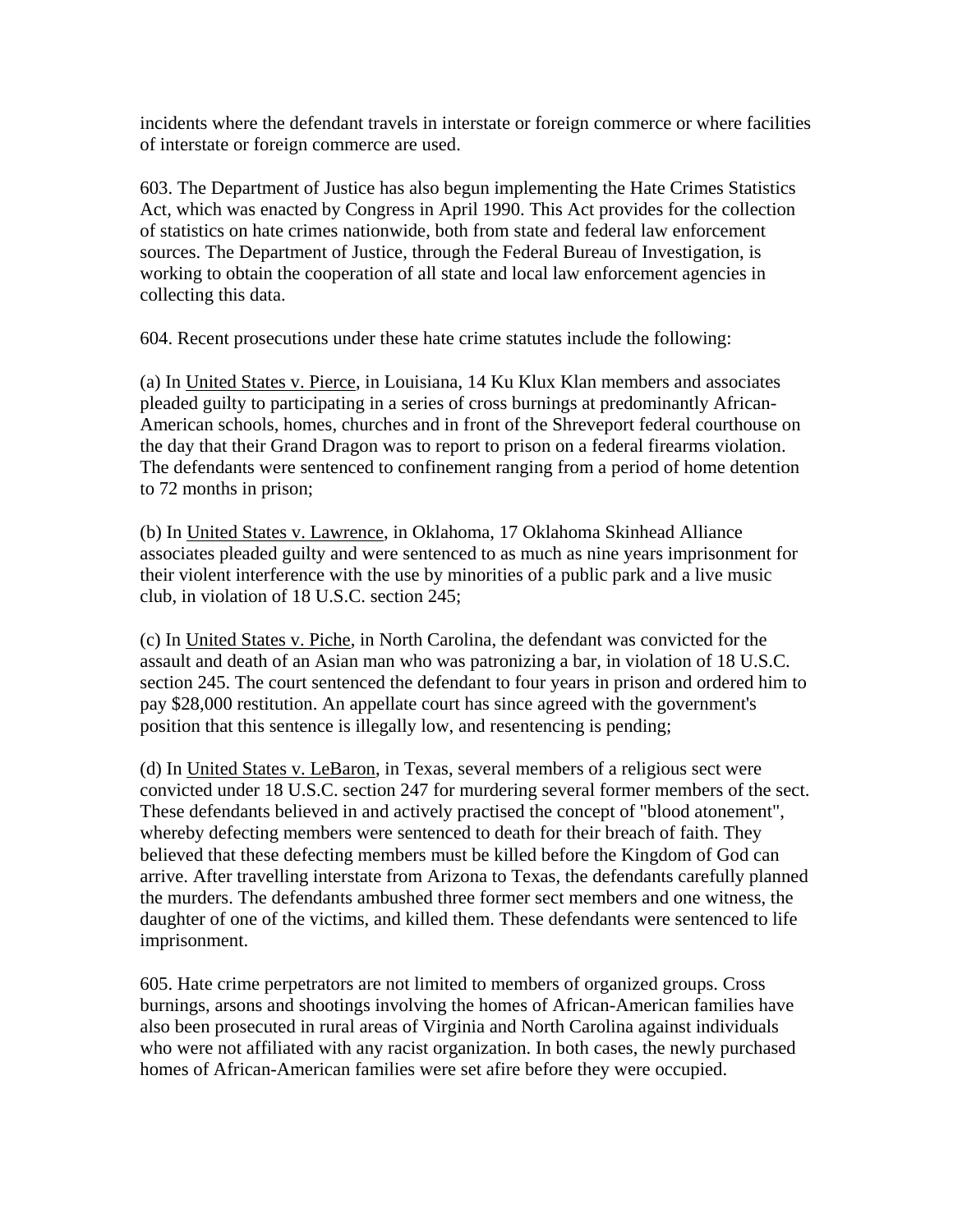606. Some states have attempted to deal with hate crimes by enhancing the punishment for acts of violence or intimidation when they were motivated by racial or religious hatred. Recent-ly, such a statute was challenged on the theory that it punished "thought". The U.S. Supreme Court rejected this challenge, holding that it has always been acceptable to make motive a variable in the definition and punishment of crime, Wisconsin v. Mitchell, 113 S.Ct. 2194 (1993).

#### Article 21 - Freedom of assembly

607. The First Amendment to the U.S. Constitution proscribes the making of any law abridging "the right of people peaceably to assemble". This right has been interpreted quite broadly. Thus, for example, it was held nearly 50 years ago that participation in a Communist Party political meeting could not be made criminal unless violence is advocated. DeJonge v. Oregon, 299 U.S. 353 (1937). The assembly for marches, demonstrations, and picketing is also protected, see Hague v. CIO, 307 U.S. 496 (1939), as is the right to conduct labour organization meetings, Thomas v. Collins, 323 U.S. 516 (1945).

608. Because the freedom of speech under the U.S. Constitution entails the freedom to engage in symbolic speech and expressive conduct, cases involving the right to assemble are frequently resolved by applying free speech analysis. The right to assemble is thus subject to reasonable time, place, and manner restrictions when exercised in a traditional or government-created public forums, and may be subject to reasonable, non-contentbased restrictions in other forums. The Court has defined three different categories of public property or types of "public" forums. First is the fully public forum, which includes streets, parks, and other places traditionally used for public assembly and debate. In these areas, the government may not prohibit all communicative activity and must justify any content-neutral, time, place, and manner restrictions as narrowly tailored to serve a legitimate state interest. The second category is the "limited public forum" where the government has opened property for communicative activity and thereby created a public forum. In this category, the government may limit the forum to use by certain groups; Wider v. Vincent, 454 U.S. 263 (1981) (student groups), or for discussion of certain subjects, City of Madison Joint School District v. Wisconsin Employment Relations Commission, 429 U.S. 167 (1976) (school board business). The last forum category is where the government "reserve(s) a forum for its intended purposes ... as long as the regulation or speed is reasonable and not an effort to suppress, express or merely because public officials oppose the speaker's views". Perry Educ. Ass'n v. Perry Local Educators' Ass'n, 460 U.S. 37, 46 (1983). Government regulation of the second category requires a "compelling" state interest while regulation of the third category need only be reasonable.

609. Where a public forum has multiple, competing uses, the U.S. Supreme Court has upheld a regulation limiting the time when a public park can be used, even when that limitation restricted the ability to demonstrate against homelessness by sleeping in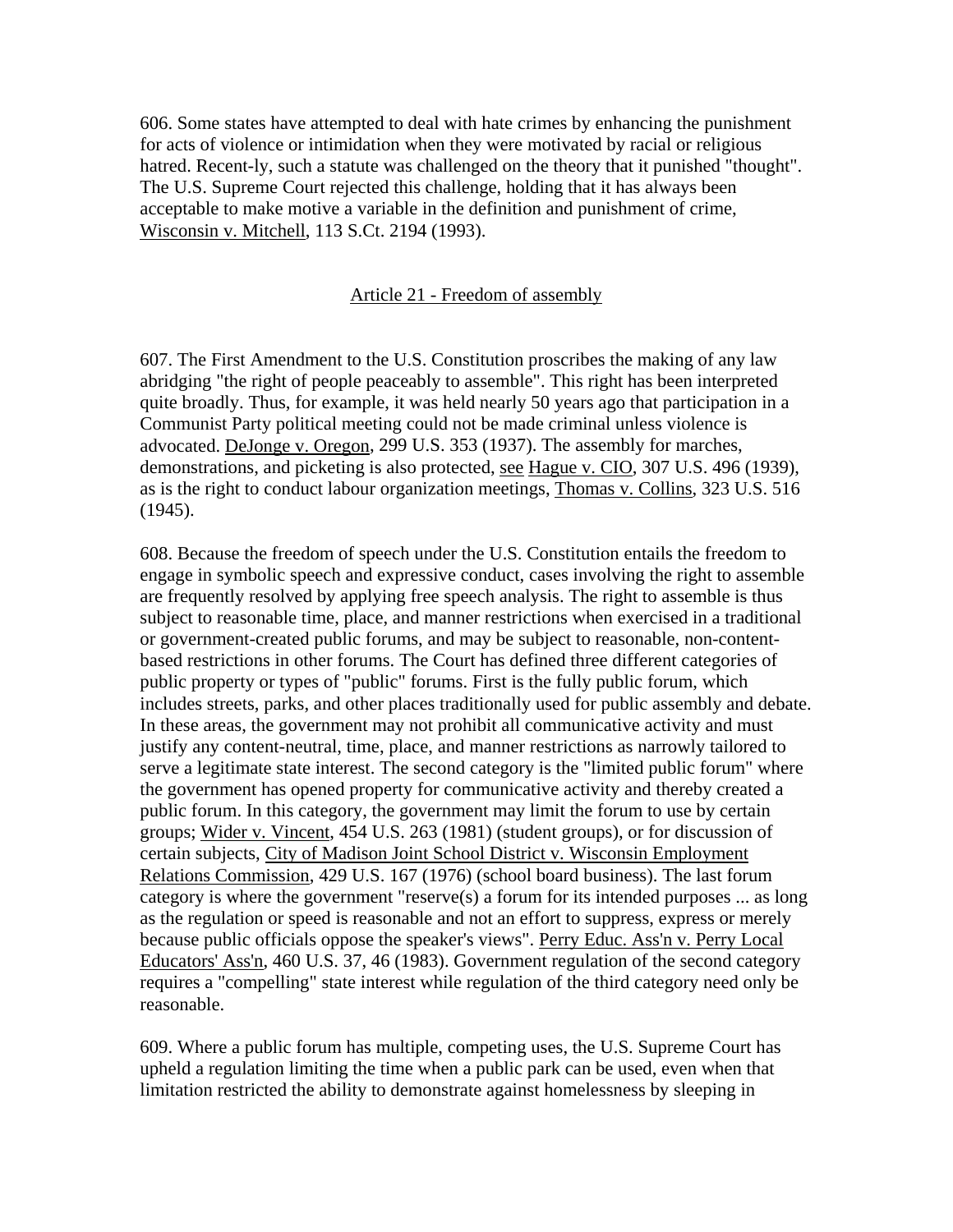symbolic "tent cities" in the park. See Clark v. Community for Creative Non-Violence, 468 U.S. 288 (1984). Similarly, governments may impose permit requirements on those wishing to hold a march, parade, or rally. See Forsyth County v. Nationalist Movement, 112 S.Ct. 2395, 2401 (1992). The power to regulate is at its greatest when more limited forums, such as military bases or airports, are at issue. See e.g. International Society of Krishna Consciousness v. Lee, 112 S.Ct. 2701 (1992).

610. However, there are important constitutional limits to such intrusions. A law limiting certain types of picketing or demonstration but not others, for example, would be an impermissible content-based restriction. E.g. Police Department of Chicago v. Mosley, 408 U.S. 92 (1972). Moreover, licensing or permit systems may not delegate overly broad licensing discretion to government officials, must be narrowly tailored to serve a significant government interest, and must leave open ample alternatives for communication. In Forsyth County v. Nationalist Movement, for example, the U.S. Supreme Court struck down as unconstitutional a law which empowered a county administrator to adjust a permit fee for demonstrators based on the likely expense of maintaining public order. Reviewing a challenge brought by a controversial group that was expected to cause considerable disruption, the Court held that such a rule was unconstitutional both because it vested too much discretion in the administrator and because it was based inevitably on content: to estimate the cost of providing security, the administrator would have to examine the content of the parade's message, the likely public reaction, and judge the number of police necessary to provide protection. Similarly, in Shuttleworth v. City of Birmingham, 394 U.S. 147 (1969), a city ordinance permitting denial of a parade permit where required by "the public welfare, peace, safety, health, decency, good order, morals or convenience" was held to be unconstitutional on its face because of the discretion it vested in the city administrator.

611. The ability of governments to limit assembly depends considerably on the primary activity of the locales in question, in tandem with the type of regulation. For example, the government may prohibit the distribution of leaflets inside a courthouse, but not outside the courthouse, where it is limited to reasonable time, place, or manner restrictions, as the area around a courthouse is traditionally considered a public forum appropriate for public demonstration or protest. See United States v. Grace, 461 U.S. 171 (1983). However, demonstrations or assemblies near a jail may be entirely prohibited, Adderly v. Florida, 385 U.S. 39 (1966), and the government may prohibit demonstrations within a defined proximity to a courthouse when the purpose of the demonstration is to influence judicial proceedings. Cox v. Louisiana, 379 U.S. 559 (1965).

612. American courts will closely scrutinize the intent of government regulation of the right of assembly and require that intrusive regulations be narrowly tailored. Thus, in Boos v. Barry, 485 U.S. 312 (1988), the U.S. Supreme Court struck down a statute prohibiting the display of any sign within 500 feet of a foreign embassy if the sign tended to bring the embassy's government into disrepute. The Court held that the law was a content-based restriction on political speech that was not narrowly tailored to prevent actual intimidation or harassment of foreign diplomats. However, the Court upheld a second portion of the law prohibiting three or more persons from congregating within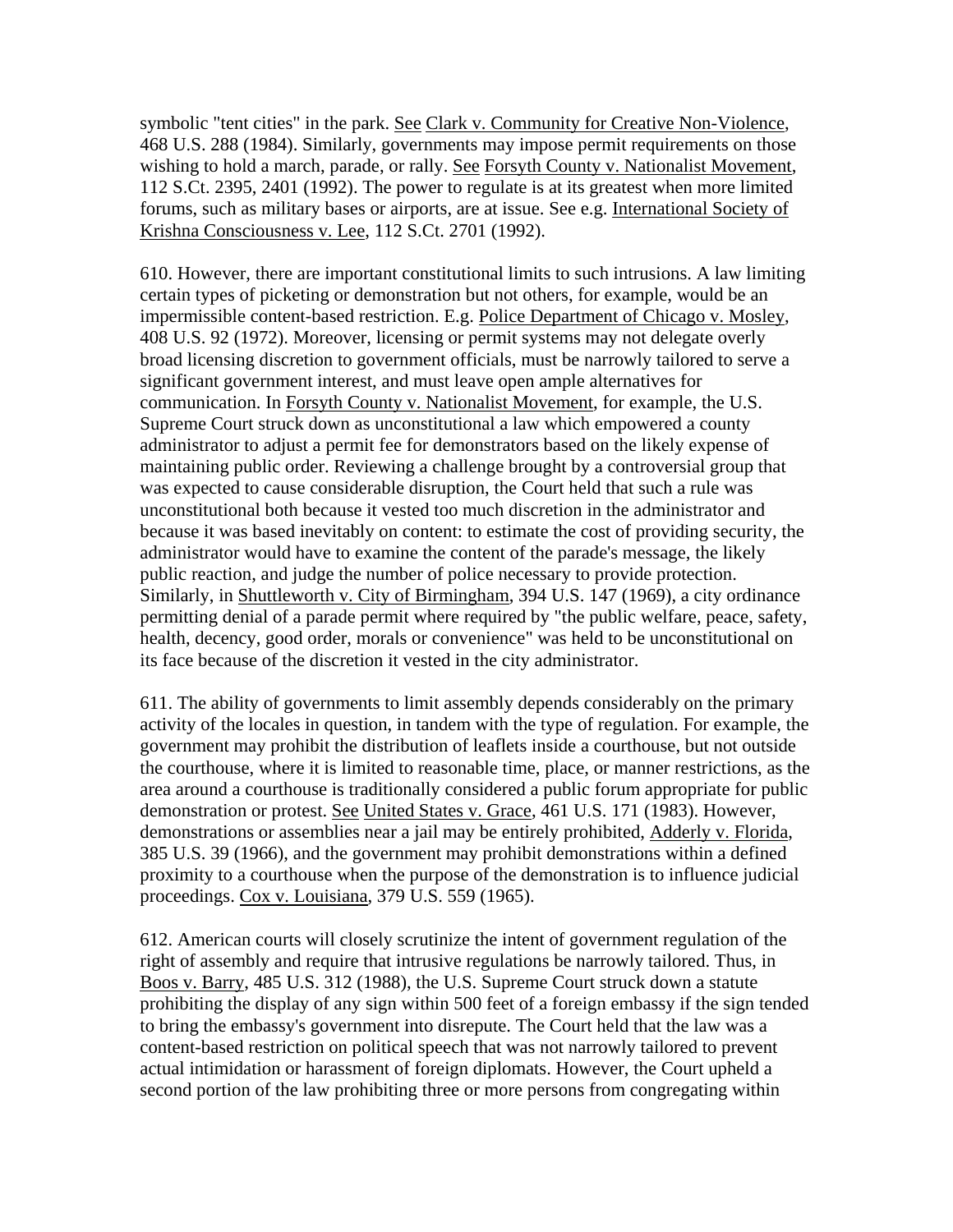500 feet of the embassy if the group refused to disperse after being requested by the police. The Court narrowly interpreted the statute to permit ordering dispersal only when such congregations were reasonably believed to threaten the security or peace of the embassy.

# Article 22 - Freedom of association

613. U.S. Constitution. Although the freedom of association is not specifically mentioned in the U.S. Constitution, it has been found to be implicit in the rights of assembly, speech, and expression. See NAACP v. Claiborne Hardware Co., 458 U.S. 898 (1982); Healey v. James, 408 U.S. 169 (1972). Taken together, these provisions of the First, Fifth and Fourteenth Amendments guarantee freedom of assembly in all contexts, including the right of workers to establish and join organizations of their own choosing, without previous authorization by or interference from either the federal government or the state governments. See Brotherhood of Railroad Trainmen v. Virginia, 377 U.S. 1 (1964); United Mine Workers v. Illinois State Bar Assn., 389 U.S. 217 (1967).

614. Accordingly, attempts to subject association membership to undue burdens have been strictly reviewed, at least where the association's function is related to other fundamental rights. In Scales v. United States, 367 U.S. 203 (1961), for example, the U.S. Supreme Court held that membership in a political association could be criminally punished only if the state was required to show active membership, knowledge of the association's illegal objectives, and specific intent to further those objectives. This requirement has likely been heightened by subsequent developments in the "clear and present danger" doctrine, discussed under article 19.

615. Lesser impositions, such as attempts to compel the disclosure of membership in such associations, are also subjected to heightened review, and will ordinarily not survive review where there is a reasonable probability that disclosure will subject those identified to threats, harassment, or reprisals. Brown v. Socialist Workers '74 Campaign Committee, 459 U.S. 87 (1982). Similarly, constraints on the organization of political parties must be narrowly tailored and serve compelling state interests. Eu v. San Francisco County Democratic Central Comm., 489 U.S. 214 (1989). The right of association members to engage in protected activities is also secured, and may not generally be subjected to the risk of liability for the actions of other group members. NAACP v. Claiborne Hardware Corp., 458 U.S. 886 (1982). At the same time, the right to associate (and the corollary right to be free from association) may be subject to narrow regulation justified by a substantial public interest. Thus, in Roberts v. United States Jaycees, 468 U.S. 609 (1984), the U.S. Supreme Court held that a private organization engaged in expressive activities might nevertheless be subject to state laws prohibiting discrimination in its membership.

616. Associations less clearly dedicated to protected activities, such as those that are commercial in nature, will typically enjoy less freedom from regulation. Roberts, supra.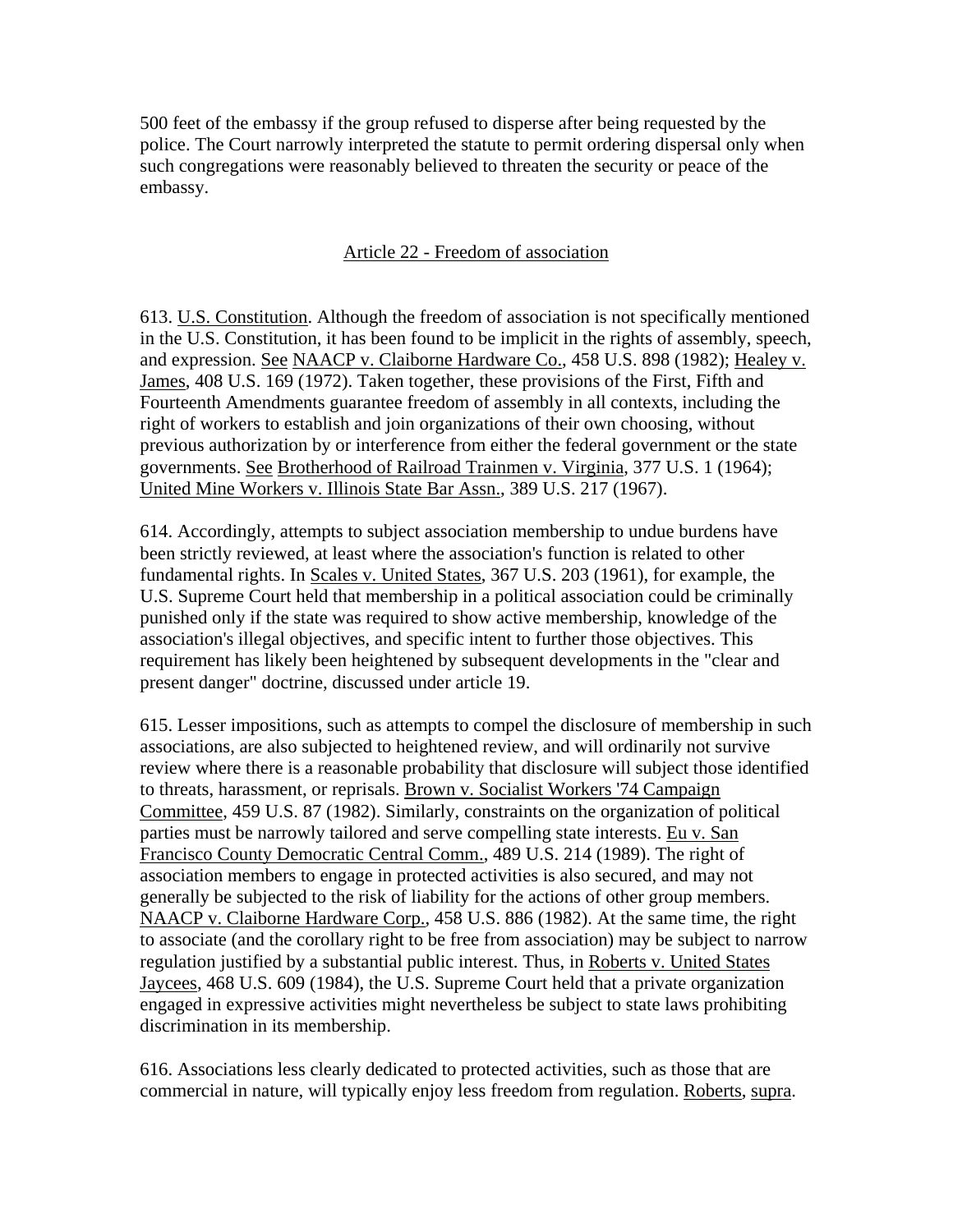The distinction between expressive and commercial activities of associations is an important one, and explains how the states are permitted to regulate the membership of labour unions in their representation of the business interests of employees, but not to compel the association with unions engaged in ideological or expressive activities. Roberts, supra (O'Connor, J., concurring).

617. Labour associations. The rights of association and organization are supplemented by legislation, including the Railway Labor Act (1926), the Norris-LaGuardia Act (1932), the National Labor Relations Act (1935), the Labor-Management Relations Act (1947), the Labor-Management Reporting and Disclosure Act (1959), the Postal Reorganization Act (1970), and the Civil Service Reform Act (1978), as well as state and local legislation. The National Labor Relations Act, 29 U.S.C. sections 151 et seq. (NLRA), which enunciates U.S. national labour relations policy, governs the relationship between most private employers and their non-supervisory employees.

618. The NLRA guarantees the right of covered employees to organize and bargain collectively with their employers or to refrain from such activity. Section 7 of the NLRA guarantees that "employees shall have the right to self-organization, to form, join or assist labour organizations, to bargain collectively through representatives of their own choosing and to engage in concerted activities for the purpose of collective bargaining or other mutual aid or protection...". 29 U.S.C. section 157. Examples of rights protected by Section 7 are: forming or attempting to form a union among the employees of a company; joining a union whether the union is recognized by the employer or not; assisting a union to organize the employees of an employer; and refraining from activity on behalf of a union.

619. The NLRA expressly protects covered employees against acts of anti-union discrimination. Section 8(a)(3), 29 U.S.C. section 158(a)(3), makes it an unfair labour practice for an employer "by discrimination in regard to hire or tenure of employment or any term or condition of employment to encourage or discourage membership in a labour organization ...". Section 8(a)(4), 29 U.S.C. section 158(a)(4), makes it an unfair labour practice for an employer to "discharge or otherwise discriminate against an employee because he has filed charges or given testimony under [the NLRA]".

620. The NLRA protects workers' and employers' organizations from interference by each other. Section  $8(a)(1)$ , 29 U.S.C. section 158 (a)(1), provides that it is an unfair labour practice for an employer to "interfere with, restrain, or coerce employees in the exercise of the rights guaranteed" by the NLRA. It is also an unfair labour practice for an employer to "dominate or interfere with the formation or administration of any labour organization or contribute financial support to it ...". 29 U.S.C. section 158(a)(2).

621. The NLRA also protects labour organizations from employer interference by generally prohibiting the payment of anything of value by an employer to any worker representative, to any labour organization, or to any labour organization officer or agent. In addition, no payments may be made to a group of employees in excess of their normal wages and compensation, for the purpose of causing the group to influence other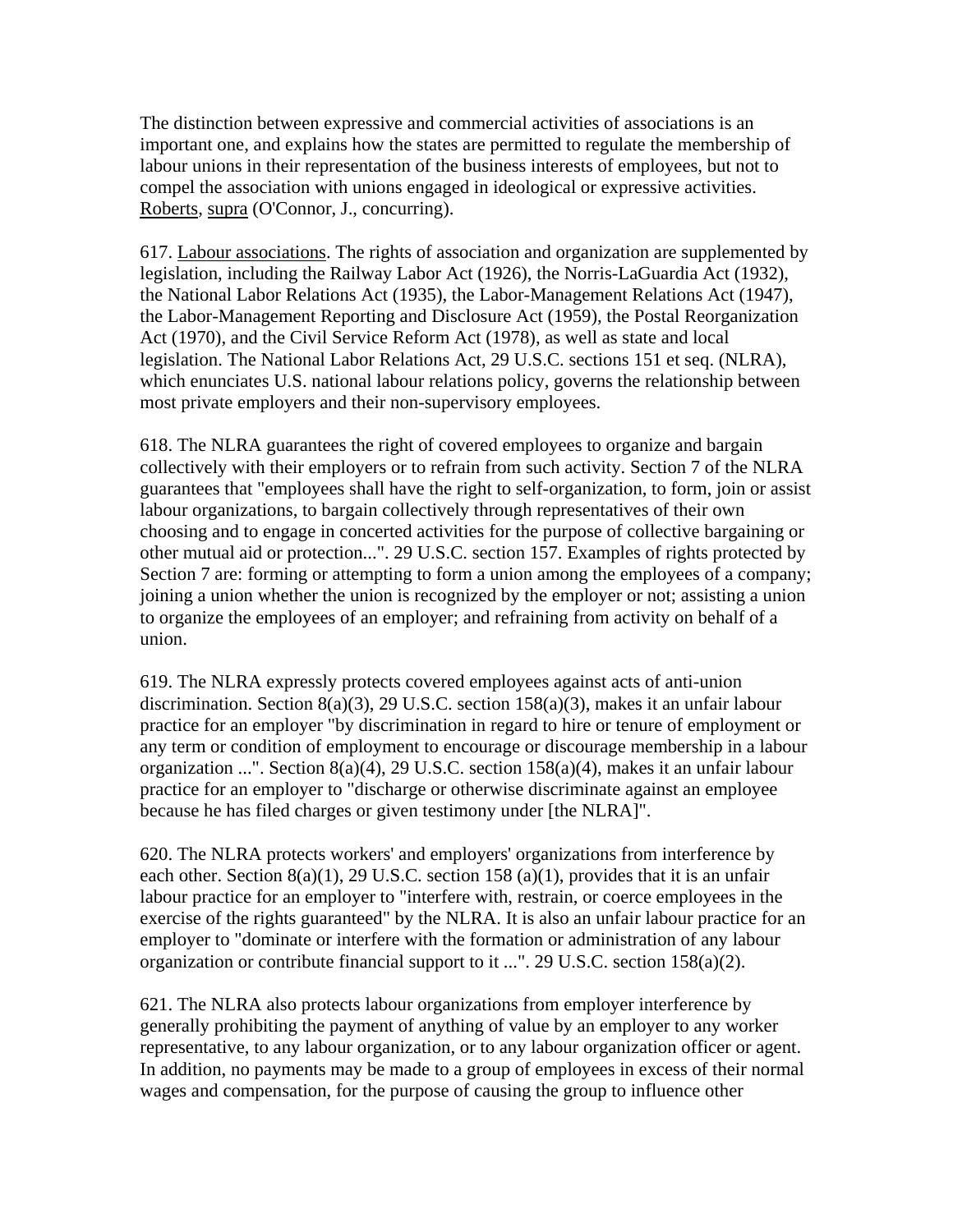employees in the exercise of their right to bargain collectively through representatives of their own choosing. These provisions carry criminal penalties and are enforced by the U.S. Department of Justice. 29 U.S.C. section 186.

622. The provisions of the NLRA generally apply to all employers engaged in an industry affecting interstate commerce (the vast majority of employers), and thus, to their employees. As with U.S. labour laws generally, it applies to employees regardless of their nationality or legal status in the U.S. However, the NLRA excludes from coverage railway and airline workers, and government employees; as well as agricultural, domestic and supervisory employees, employees of entirely non-profit hospitals, independent contractors, and individuals employed by a spouse or a parent. 29 U.S.C. section 152(3).

623. Railway and airline employees are covered by the Railway Labor Act (RLA), 45 U.S.C. sections 151-88, and are provided protections against anti-union discrimination similar to those contained in the NLRA. The RLA expressly recognizes that employees "have the right to organize and bargain collectively through representatives of their own choosing", prohibits a carrier from denying "the right of its employees to join, organize, or assist in organizing the labour organization of their choice", and makes it unlawful for an employer to "interfere in any way with the organization of its employees ... or to influence or coerce employees in an effort to induce them to join or remain or not to join or remain members of any labour organization ...". 45 U.S.C. section 152.

624. The right of employees of the U.S. Government to organize is governed by the Civil Service Reform Act of 1978 (CSRA), 5 U.S.C. sections 7101-35. The CSRA applies to almost all federal civilian employees, and provides that "[e]ach employee shall have the right to form, join, or assist any labour organization, or to refrain from any such activity, freely and without fear of penalty or reprisal, and each employee shall be protected in the exercise of such right". Id. at section 7102. State and local governments have a diverse variety of legislation covering collective bargaining by state and local employees; however, those laws must be consistent with the fundamental Constitutional guarantees of freedom of association.

625. Private-sector employees who are not covered by the NLRA or the RLA (primarily agricultural, domestic, and supervisory employees who are excluded from NLRA coverage under 29 U.S.C. section 152(3)), are none the less protected by the Constitution of the United States. As noted above, the First, Fifth and Fourteenth Amendments of the Constitution guarantee that workers are entitled to establish and join organizations of their own choosing, without previous authorization by or interference from either the federal government or the state governments. The exclusion of these categories of employees from coverage means only that they do not have access to the specific provisions of the NLRA or RLA for enforcing their rights to organize and bargain collectively.

626. In addition to the NLRA and RLA, the Norris-LaGuardia Act protects employees in the exercise of their right to organize and bargain collectively by limiting federal court jurisdiction to grant injunctive relief in labour disputes. The policy of the Act expressly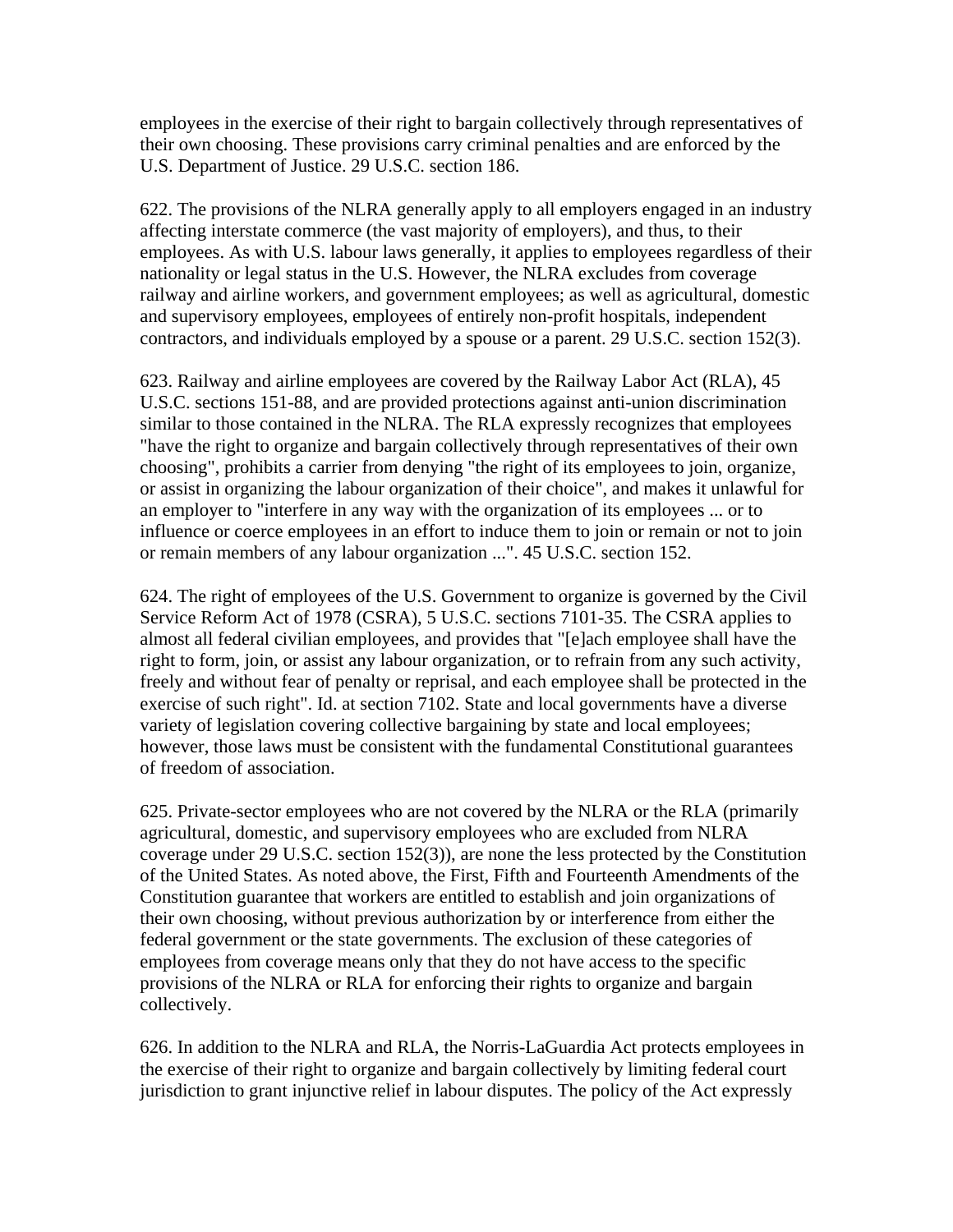recognizes that it is necessary for an employee to "have full freedom of association, selforganization, and designation of representatives of his own choosing, to negotiate the terms and conditions of his employment, and that he shall be free from the interference, restraint, or coercion of employers of labour, or their agents, in the designation of such representatives or in self-organization or in other concerted activities for the purpose of collective bargaining or other mutual aid or protection ...". 29 U.S.C. section 102. Employees such as agricultural and supervisory workers who are not covered by the NLRA are none the less covered by the Norris-LaGuardia Act.

627. In addition to federal legislation, most states have constitutional provisions or legislation that expressly guarantee the right to organize and bargain collectively. Thus, state laws frequently provide coverage for employees who are not within the jurisdiction of the NLRA. These state laws are in most cases patterned on the NLRA or the Norris-LaGuardia Act, or provide other similar provisions. As noted above, even in the absence of state law, the fundamental right of association is guaranteed by the First and Fourteenth Amendments of the United States Constitution.

628. The National Labor Relations Board (NLRB) is an independent federal agency that administers, interprets, and enforces the NLRA. The NLRB consists of five board members (the Board) appointed by the President with the approval of the Senate for fiveyear staggered terms; the General Counsel, an independent officer appointed by the President with the approval of the Senate for a four-year term; and the regional offices.

629. An unfair labour practice case is initiated by an individual, union, or employer by filing a charge with an NLRB regional office alleging a violation of the NLRA by an employer or labour organization. The charge is investigated by the regional office on behalf of the General Counsel to determine whether there is reasonable cause to believe that the NLRA has been violated. If the Regional Director concludes that the charge has merit, the Regional Director will seek to remedy the apparent violation by encouraging a voluntary settlement by the parties. Most cases are settled voluntarily.

630. If a case is not settled, a formal complaint is issued and a hearing is held before an Administrative Law Judge (ALJ). At the hearing, the parties are entitled to appear; to call, subpoena, examine and cross-examine witnesses; and to introduce evidence. The case is prosecuted by an attorney from the regional office on behalf of the General Counsel. After the hearing and after the parties have briefed the issues, the ALJ issues a decision containing proposed findings of fact and a recommended order.

631. Any party may appeal the ALJ's decision to the Board, which may adopt, modify or reject the findings and recommendations of the ALJ. If no exceptions are filed to the ALJ's decision, that decision and recommended order automatically become the decision and order of the Board.

632. If a party fails to comply with the Board's order voluntarily, the office of the General Counsel files an enforcement petition in the United States Court of Appeals. Similarly, any "person aggrieved" (which includes both the respondent and the charging party) by a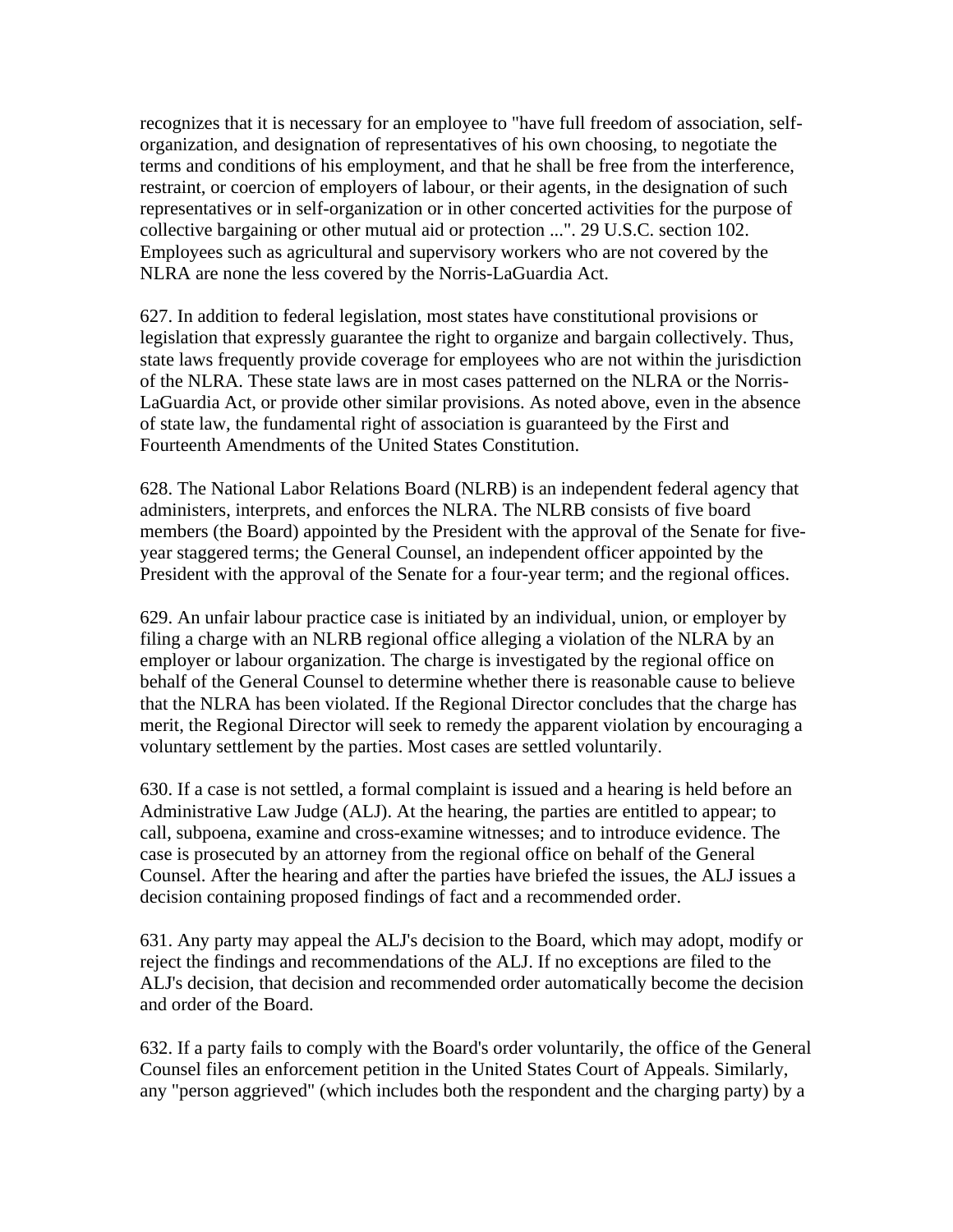final order of the Board may seek to have the order reviewed and set aside by filing a petition with the United States Court of Appeals.

633. The Federal Labor Relations Authority performs functions for federal employee labour organizations similar to those performed by the NLRB for private-sector employees, including resolution of complaints of unfair labour practices and disputes over the scope of collective bargaining negotiations. 5 U.S.C. sections 7104-05. In addition, the Federal Mediation and Conciliation Service (FMCS) (which is responsible for assisting parties to labour disputes, at their request, to settle such disputes through conciliation and mediation) has authority to help resolve bargaining disputes between federal agencies and labour organizations.

634. Machinery for ensuring protection of freedom of association is also provided under the RLA and state laws. The RLA establishes the National Mediation Board which performs for the railway and airline industries functions similar to those performed for other industries by the National Labor Relations Board and the Federal Mediation and Conciliation Service. However, the RLA's provisions are enforced by civil suit, and are subject to criminal penalties for wilful failure or refusal of a carrier to comply. 45 U.S.C. section 152. State law machinery varies, with some states providing administrative procedures similar to the NLRA, and other states relying on enforcement by private actions in the judicial system.

635. Trade union structure and membership. The American Federation of Labor-Congress of Industrial Organizations (AFL-CIO), which comprised 85 national union affiliates as of August 1993, is the largest federation of trade unions in the United States. Another 82 national unions are independent. These include the National Education Association, with some 2 million members, and the United Electrical Workers, with 80,000 members.

636. The AFL-CIO network comprises its national headquarters, which houses the various trade and industrial departments, and eight regional divisions. The regions include 50 state federations and one commonwealth central body at the state level, and hundreds of central councils at the local level. The AFL-CIO lobbies for labour's interests before Congress and state legislatures, monitors state and federal regulatory activities, and represents labour in various national and international forums. It disseminates labour policy developed by its affiliates, provides research and other assistance through its various departments, and assists in coordinating organizing among its affiliates. Member unions pay dues to support the activities of the federation and its various trade and industrial departments. Affiliated unions usually belong to a number of trade and industrial departments that represent their interests before the government and elsewhere.

637. Unaffiliated unions operate much like those affiliated with the AFL-CIO. On legislation and in election campaigns, they often coordinate with the AFL-CIO to present a common front.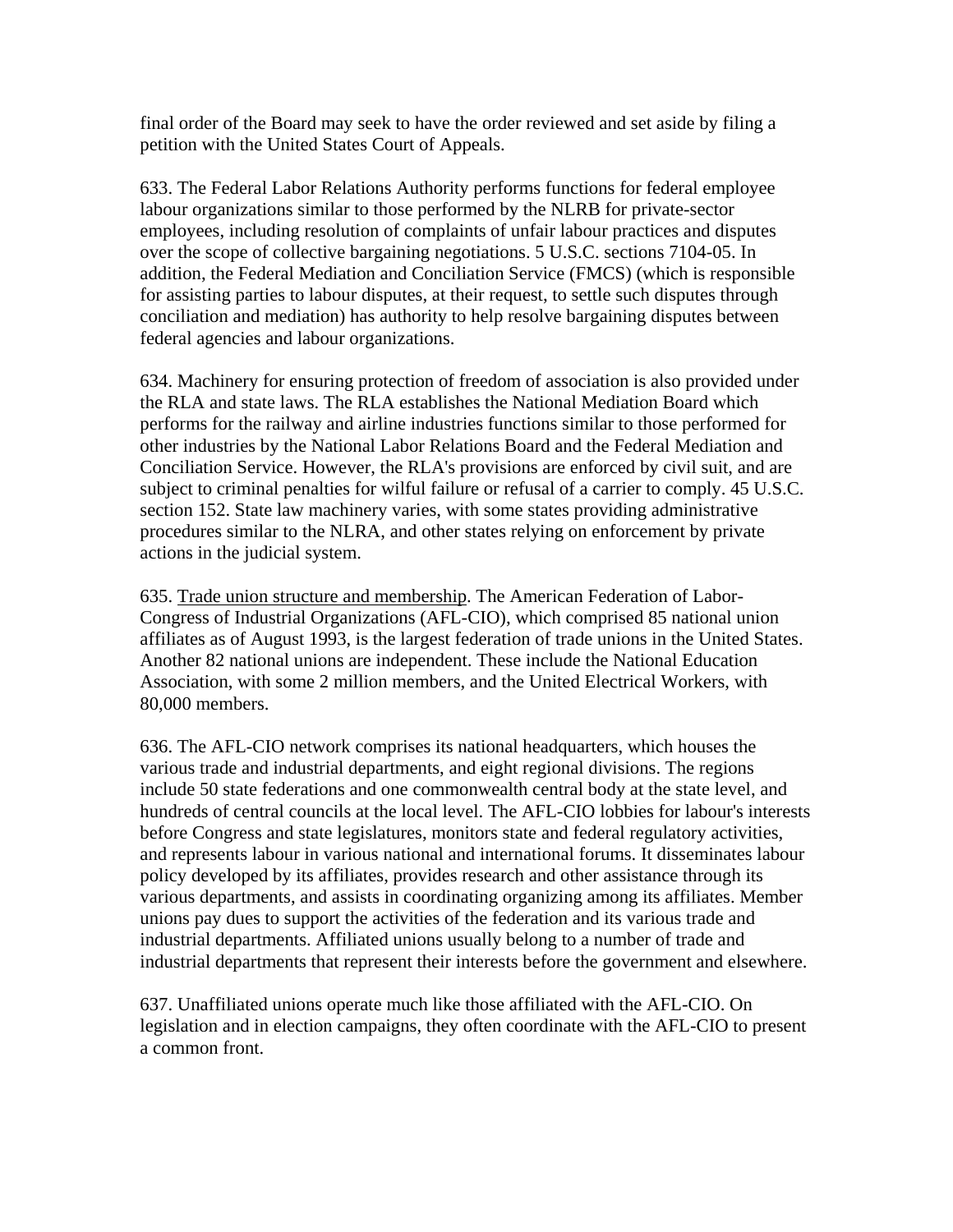638. According to the Department of Labor's Bureau of Labor Statistics (BLS), in 1992, an estimated 16,390,000 employed wage and salary workers in the United States (15.8 per cent of all employed wage and salary workers) belonged to labour unions. Of those, 6,650,000 were employed in government, and 9,740,000 were employed in private industry.

639. Among the private industry groups, manufacturing had the largest number of union members (3,749,000), followed by transportation and public utilities (1,922,000); services (1,487,000); wholesale and retail trade (1,402,000); construction (906,000); finance, insurance and real estate (144,000); mining (94,000); and agriculture (37,000).

640. Nearly 37 per cent of government (federal, state and local) employees were union members, as compared to some 11 per cent of wage and salary workers in private industry. Although, as seen above, the manufacturing industry accounted for the largest number of union members, transportation and public works had the highest percentage of union employees (nearly 31 per cent), followed by construction and manufacturing (20 per cent each), and mining (15.1 per cent). Percentages for the other private industry groups ranged from 2 to 7 per cent.

641. The percentage of union members was greater among full-time workers (nearly 18 per cent) than part-time workers (some 7 per cent), and among men (19 per cent) than women (nearly 13 per cent). African-Americans (21 per cent) were more likely than either whites or Hispanics (both 15 per cent) to belong to unions.

642. In addition to the estimated 16.4 million wage and salary employees who belonged to unions in 1992, there were more than 2 million workers whose jobs were covered by a union (or employee association) contract, but who were not union members.

643. Political parties and political activities of tax-exempt organizations. Political parties were somewhat disdained by many of the founding fathers and are not mentioned in the U.S. Constitution. Nevertheless, political parties soon became an integral part of the American system and, reflecting the federal structure, have functioned at both the state and national levels. Even today, political parties are seldom mentioned in federal law and regulations. None the less, political parties are protected through the constitutionally guaranteed freedom of association.

644. A fundamental purpose of political parties is the selection and promotion of candidates for elected office who can advance that party's platform. Since the states, not the federal government, are the locus of ballot formulation, the registration of political parties is a matter of state jurisdiction, generally under the purview of each state's Secretary of State or equivalent chief electoral official. The primary benefit of a party attaining recognition by the state government is that its nominees usually are automatically placed on the general election ballot without the petition requirement required for individuals running as independents. In most of the states in which the party's nominees are selected through a primary election, obtaining recognition also affords a government-financed and -administered election. To qualify as a party, an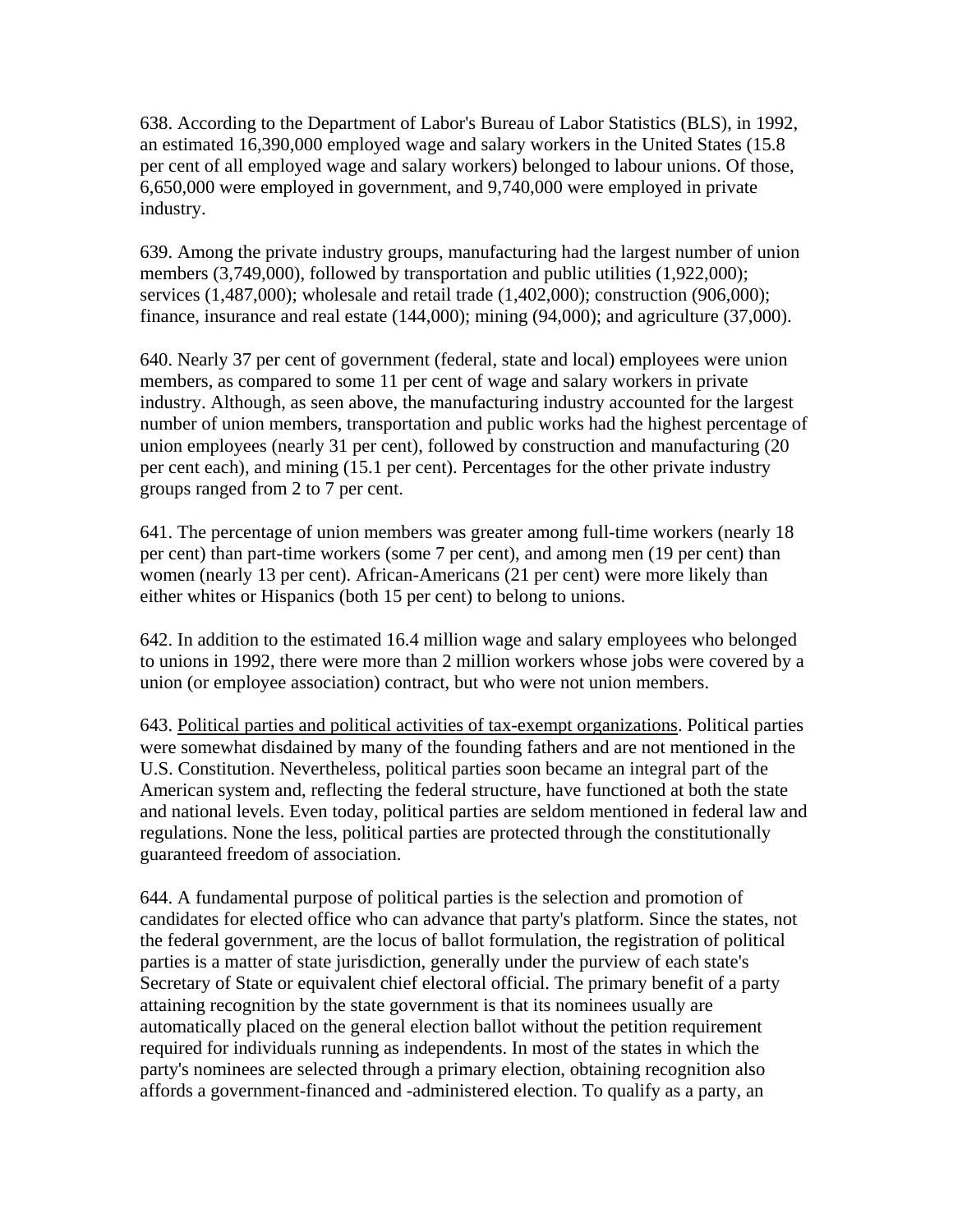association generally has to demonstrate some measure of popular support within the state, either by petition or by securing a percentage of the vote in the previous election. This threshold can be as low as 500 signatures (New Mexico) or as high as 20 per cent of the vote in the last state-wide election (Georgia).

645. Since ballot access is secured at the state level, the importance of a political party obtaining recognition at the national level is not as great in the United States as in countries that administer elections at the national level. There is no federal ballot; all federal candidates, even those for the President, must share placement with state and local candidates on a state ballot.

646. There are, however, certain financial benefits for a federal political committee qualifying as a "national political party". It may receive contributions from individual supporters up to \$20,000 a year, rather than the \$5,000 annual limit applied to other noncandidate federal political committees.

647. Moreover, the "national committee" of a political party engaged in the presidential election may qualify for government payments to conduct a nominating convention. The nominee of a national political party for the presidential general election can also qualify for a public subsidy for his or her campaign expenses. Candidates seeking the presidential nomination of a national political party are also entitled to a measure of public matching funds for their state primary campaigns if they can demonstrate a relatively small, but broad, financial base (\$5,000 comprising individual donations of \$250 or less in each of 20 states - for a total of \$100,000). At present, the public subsidies to parties and candidates extend only to expenses in connection with campaigns for the office of President; there are no public subsidies for candidates for the U.S. Senate or House of Representatives for either primary or general elections.

648. To attain national party committee status under the Federal Election Campaign Act, a prospective party organization need only demonstrate that it is an ongoing political association with the traditional organizational attributes and objectives of a political party and place candidates for federal office on the ballot in several states. If a new or minor party's presidential general election candidate secures at least 5 per cent of the popular vote in a general election, the candidate may qualify for government reimbursement for part of the general election expenses and the party will be entitled to partial public funding for its next general election nominee. Major party nominees (those securing 25 per cent or more of the vote in the last election) are entitled to full, advance public funding of their general election campaigns. Any candidate that accepts public funds must abide by the expenditure limits and conditions that accompany that grant.

649. Although the national committees of political parties supporting presidential candidates enjoy certain financial benefits, there are regulatory costs associated with being recognized as a federal political committee. Any local party organization or group of any kind spending more than \$1,000 to influence a federal election must register as a political committee with the Federal Election Commission (FEC); restrict its sources of revenue according to the law; report its financial activity to the FEC; and abide by the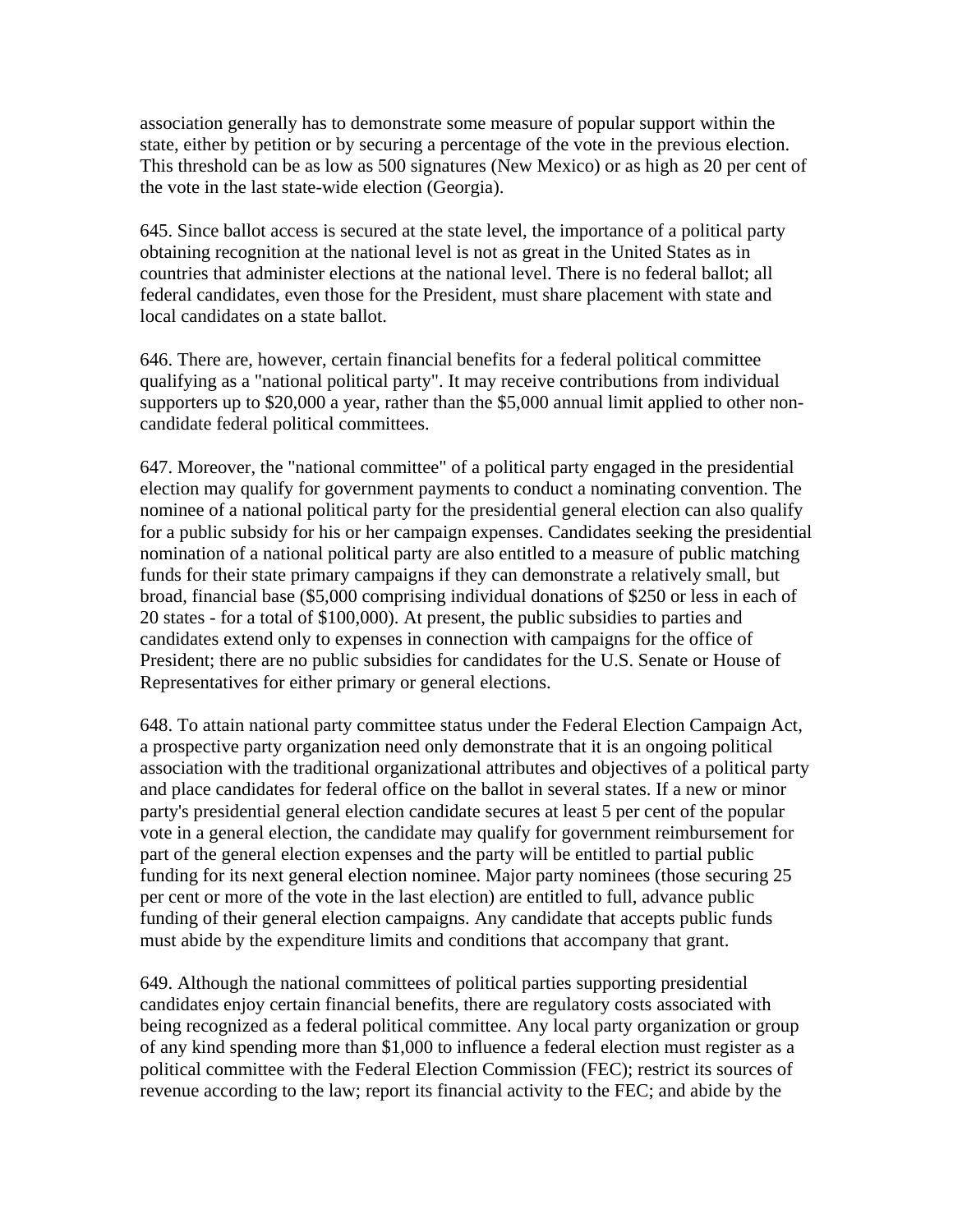limitations on contributions to, and spending on behalf of, candidates. At the local level, political party committees who wish only to support state and local candidates may seek to avoid this obligation.

650. Because of the reporting requirements and restrictions on fund-raising, some national non-profit organizations that address political issues also try to avoid characterization as a political party or political committee. In addition to being subject to the FEC requirements noted above, such organizations would lose a federal tax benefit if they became political committees. While the federal tax code exempts both charitable organizations and political parties from taxation, a contribution from an individual to a political party is not tax deductible for the donor whereas a donation to a public charitable organization is tax deductible. In sum, a non-profit, public charity can offer its donors a tax deduction and can spend unlimited amounts of money speaking publicly on issues, even political issues, without incurring legal obligations under the Federal Election Campaign Act.

651. In some situations, organizations that are exempt from federal income tax under section 501(a) of the Internal Revenue Code as organizations described in section 501(c) may engage in activities that relate directly or indirectly to the political process. In particular, charitable organizations described in section  $501(c)(3)$  that are eligible to receive tax-deductible contributions may conduct non-partisan voter education activities or advocate positions on issues that are also being addressed by candidates for public office. However, section 501(c)(3) organizations are prohibited from participating in, or intervening in (including the publishing or distributing of statements) any political campaign for or against any candidate for public office. The courts have confirmed that this prohibition is absolute. Thus, any political activity by a section  $501(c)(3)$ organization may jeopardize its exempt status. Other section 501(c) organizations are similarly precluded from political activities because the subparagraph in which they are described limits them to an exclusive purpose (for example, section  $501(c)(2)$  title holding companies and section  $501(c)(20)$  group legal services plans).

652. On the other hand, some organizations that are exempt from federal income tax, pursuant to other provisions of section 501(c) of the code, may engage in a certain amount of political activity without jeopardizing their exempt status. A section 501(c) organization (other than those such as section  $501(c)(3)$  organizations that are specifically prohibited from engaging in political activities) may generally make expenditures for political activities if such activities (and other activities not furthering its exempt purposes) do not constitute the organization's primary activity. Some of the section 501(c) organizations that have been held to be able to engage in political activities are social welfare organizations described in section  $501(c)(4)$ , labour organizations described in section  $501(c)(5)$ , business leagues described in section  $501(c)(6)$ , and fraternal beneficiary societies described in section  $501(c)(8)$ . Generally, these organizations are not eligible to receive tax-deductible contributions.

653. Political organizations under section 527 of the Code include organizations that operate primarily for the purpose of accepting contributions, or making expenditures, or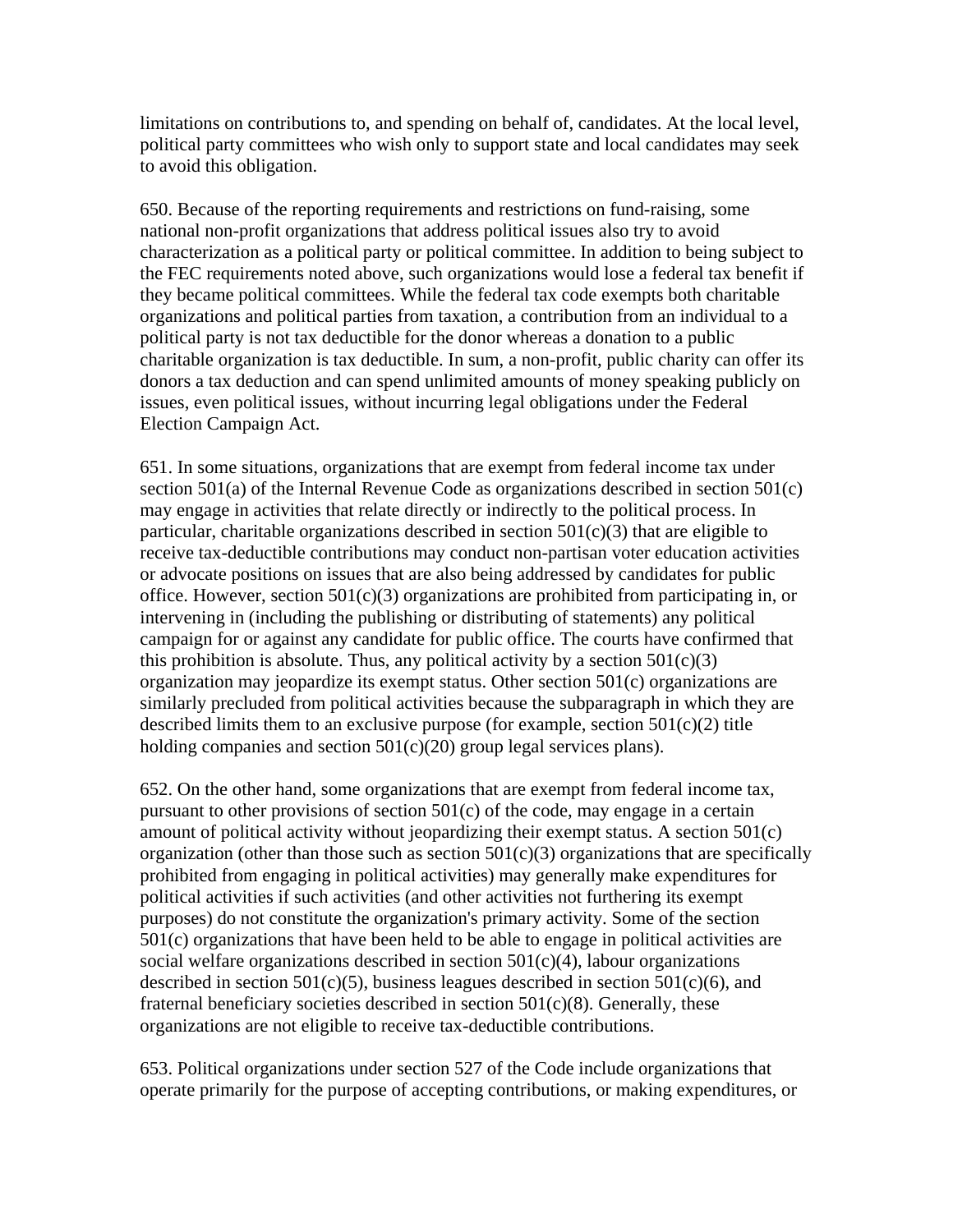both, in order to influence or attempt to influence the selection, nomination, election or appointment of an individual to a federal, state or local public office or office in a political organization. These organizations are not required to pay federal income tax on contributions and other fund-raising income, but are required to pay federal income tax on their investment income. Contributions to political organizations are not taxdeductible.

654. A proliferation of small political parties, focusing on narrow issues, is structurally discouraged by the majoritarian nature of the United States electoral process, which provides for single member districts with a plurality victor. This system of representation tends to encourage the establishment and maintenance of a two-party system with both parties appealing to a broad cross-section of the population. Attractive new political parties and issues tend to be absorbed over time within one or the other mainstream party.

# Article 23 - Protection of the family

#### **Right to marry**

655. United States law has long recognized the importance of marriage as a social institution which is favoured in law and society. Marriage has been described as an institution which is the foundation of society "without which there would be neither civilization nor progress". Maynard v. Hill, 125 U.S. 190, 211 (1888).

656. Marriage may be defined as the status of relation of a man and a woman who have been legally united as husband and wife. Marriage is contractual in nature, in that it creates certain rights and responsibilities between the parties involved. However, the contract of marriage is unique in the eyes of the law. As one court stated:

> "While we may speak of marriage as a civil contract, yet that is a narrow view of it. The consensus of opinion in civilized nations is that marriage is something more than a dry contract. It is a contract different from all others. For instance: only a court can dissolve it. It may not be rescinded at will like other contracts. Only one such can exist at a time. It may not exist between near blood kin. It legitimizes children. It touches the laws of inheritance. It affects title to real estate. It provides for the perpetuity of the race. It makes a hearthstone, a home, a family. It marks the line between the moral of the barnyard and the morals of civilized men, between reasoning affection and animal lust. In fine, it rises to the dignity of a status in which society, morals, religion, reason and the state itself have a live and large interest."

Bishop v. Brittain Inv. Co., 129 S.W. 668, 676 (Mo. 1910).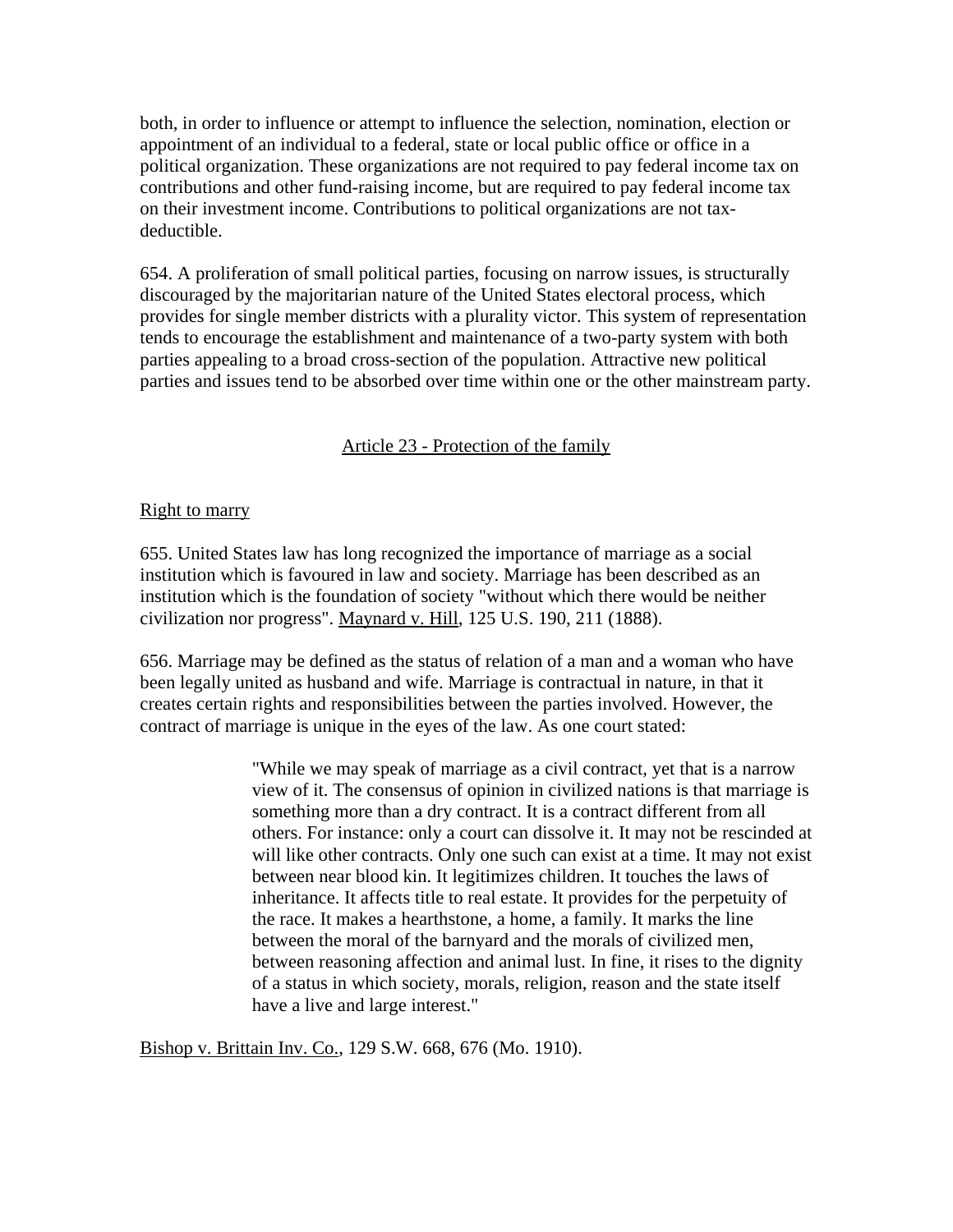657. This report focuses only on legal and civil aspects of marriage. Persons in the United States are free to marry within or outside a religious setting; the choice in no way affects the legal status of a marriage.

658. Constitutional limitations. Marriage and the regulation thereof is generally regarded as a matter for the states. The U.S. Supreme Court has recognized, however, that the states' rights in this area are subject to certain constitutional limitations. For example, in Loving v. Virginia, 388 U.S. 1 (1967), the U.S. Supreme Court struck down a Virginia law that prohibited interracial marriages. The Court held that the statute, which was similar to those in effect in 15 other states at the time, discriminated on the basis of race in violation of the Equal Protection clause of the Fourteenth Amendment. The Court went on to hold that the law violated a fundamental liberty protected by the Due Process clause of the Fourteenth Amendment - the right to marry.

659. The Loving decision served as the catalyst for the reform of many archaic state laws such as those forbidding marriage between paupers or very distant relatives. In addition, subsequent decisions have expanded upon the right to marry as a limitation on the power of the states to regulate the institution of marriage. For instance, the Court has found that the penumbra of constitutional privacy rights includes not only the right to marry, but also a right to privacy within marriage. Griswold v. Connecticut, 381 U.S. 479, 485 (1965) (overturning a Connecticut State statute forbidding the use or sale of contraceptives to married persons). In Zablocki v. Redhail, 434 U.S. 374 (1978), the U.S. Supreme Court struck down a Wisconsin statute that withheld marriage licences from persons required to pay child support unless they could provide proof to a court that they had been making regular payments. In its opinion, the Court noted the traditional right of states to regulate marriage. But, the Court said, these restrictions must be reasonable, must not interfere with the right to marry and must be narrowly tailored to achieve their required ends. The Supreme Court has also viewed the Fourteenth Amendment as a limitation on the reasons for which parents may be separated from their children. See Palmore v. Sidoti, 466 U.S. 429 (1984) (holding that the Fourteenth Amendment prohibits consideration of the race of a step-parent in deciding whether the natural parent is fit to retain custody of a child).

660. Within these constitutional parameters, states have primary authority for regulating the inception, status, duration and termination of the right to marry. Indeed, it has been said that there can be no valid marriage without the consent of the state. See Eaton v. Eaton, 92 N.W. 995 (1902); Campbell v. Moore, 1 S.E.2d 784 (1939). In general, each state has the power to regulate marriages within that state, and Congress has jurisdiction over marriages in the territories of the U.S., in the District of Columbia, and between members of certain Indian tribes. In practice, Congress has largely delegated its authority in these areas to local legislative bodies. Among the types of regulations governing marriage are those restricting age, limiting marriage between close relatives, and creating certain procedural requirements such as licensing and blood tests.

661. Capacity to marry. The traditional common-law rule in most American jurisdictions, before the enactment of statutes covering the issue, had been that males had the capacity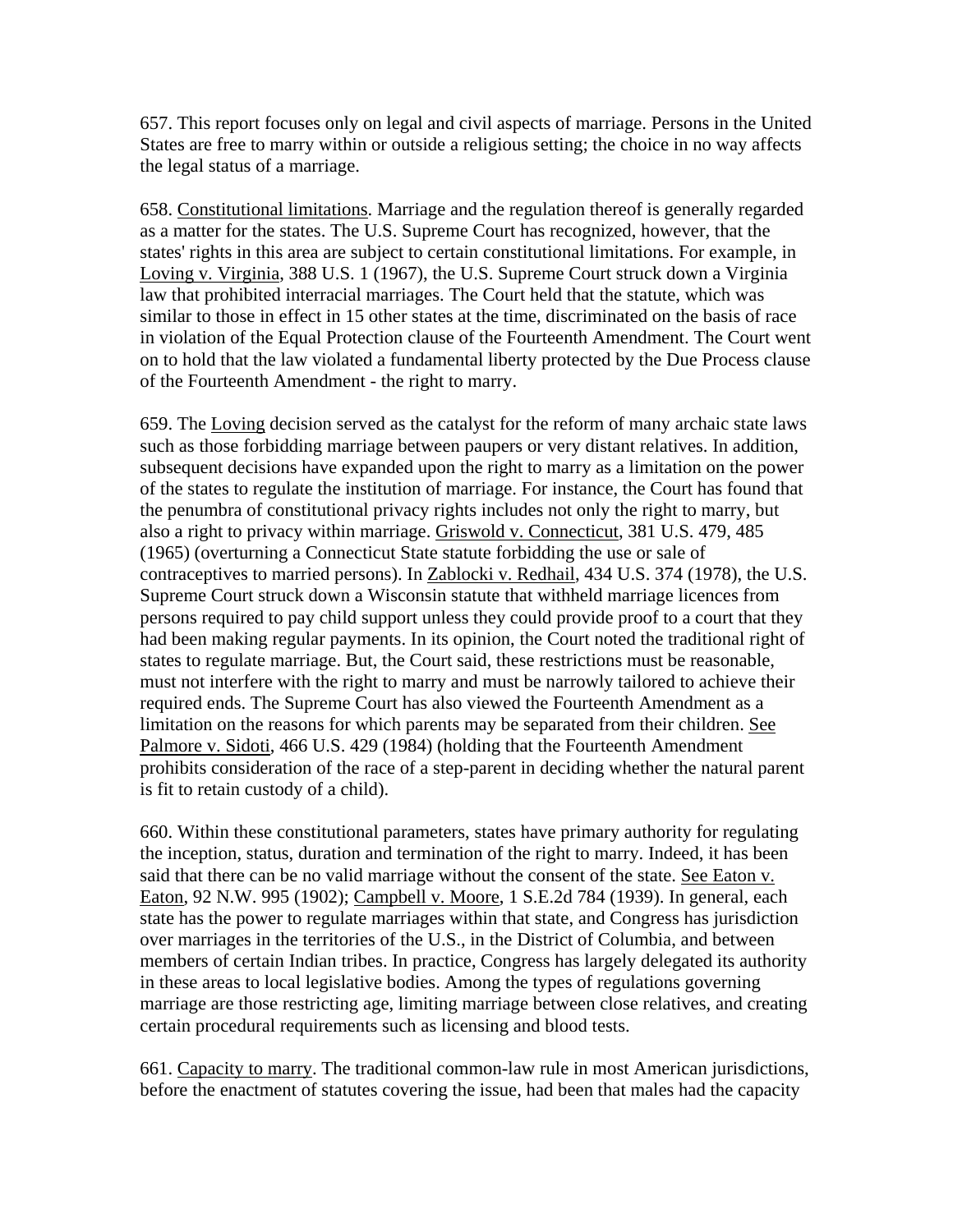to contract marriage at the age of 14, and females at 12. Legislative changes have significantly increased the age. Today, there is a substantial consensus among the states that 18 is the age at which a person should be allowed to marry without parental consent. Most states also agree that this age should be the same for men and women. See, e.g., Alaska Stat. section 25.05.011 (1991); Colo. Rev. Stat. section 14-2-106 (1989); Mass. Gen. Laws Ann. ch. 207 section 7 (1981); Tenn. Code Ann. section 36-3-106 (1991); W.Va. Code section 48-1-1 (1992). Only one state - Mississippi - permits marriage before age 18 without parental consent. However, marriage of even younger persons is frequently authorized where pregnancy or birth of an illegitimate child is involved. A handful of states still have different age requirements for males than for females. This raises the question of whether these statutes are in violation of the Equal Protection clause of the U.S. Constitution, but the U.S. Supreme Court has never addressed this question.

662. In addition to age restrictions, most states have restrictions prohibiting the marriage of mental incompetents. There is no general rule among the states as to what constitutes sufficient mental capacity. The most accepted test appears to be whether a party to a marriage contract has the capacity to understand the nature of the marriage contract and the duties and responsibilities it creates.

663. Consanguinity restrictions. Incestuous marriages between persons closely related by blood or by marriage have been said to violate public policy. See Catalano v. Catalano, 170 A.2d 726 (Conn. 1961). Marriages between close blood relatives, such as brothers and sisters, parents and children, grandparents and grandchildren, are universally prohibited by the states. In addition, uncle-niece and aunt-nephew marriages are also forbidden throughout the United States. One exception is Rhode Island, which permits Jews to marry within the degrees of consanguinity permitted by their religion. This has been interpreted to permit uncle-niece marriages. In Re Mays Estate, 114 N.E.2d 4 (Ct. App. N.Y. 1953).

#### Procedures for marriage

664. Within the constitutional framework described above, all states have procedures for the licensing, solemnization and registration and recording of marriages. The purpose of these statutes is to clarify the status of parties who live together as man and wife and to provide concrete evidence of the marriage. Reaves v. Reaves, 82 P. 490 (1905). These procedures, which require the parties voluntarily to take the necessary steps to affirm their desire to marry, also ensure that marriages are not entered into without the free and full consent of both parties. There is a difference of opinion among the states as to the effect of non-compliance with these statutes. Some states follow the rule that failure to follow a particular requirement does not invalidate the marriage unless the statute expressly so states or unless so many formalities are disregarded that there is, in effect, no ceremonial marriage at all. See Carabetta v. Carabetta, 438 A.2d 109 (Conn. 1980). Other states hold that failure to fulfil a particular requirement may render the marriage invalid. Henderson v. Henderson, 87 A.2d 403 (Md. 1952).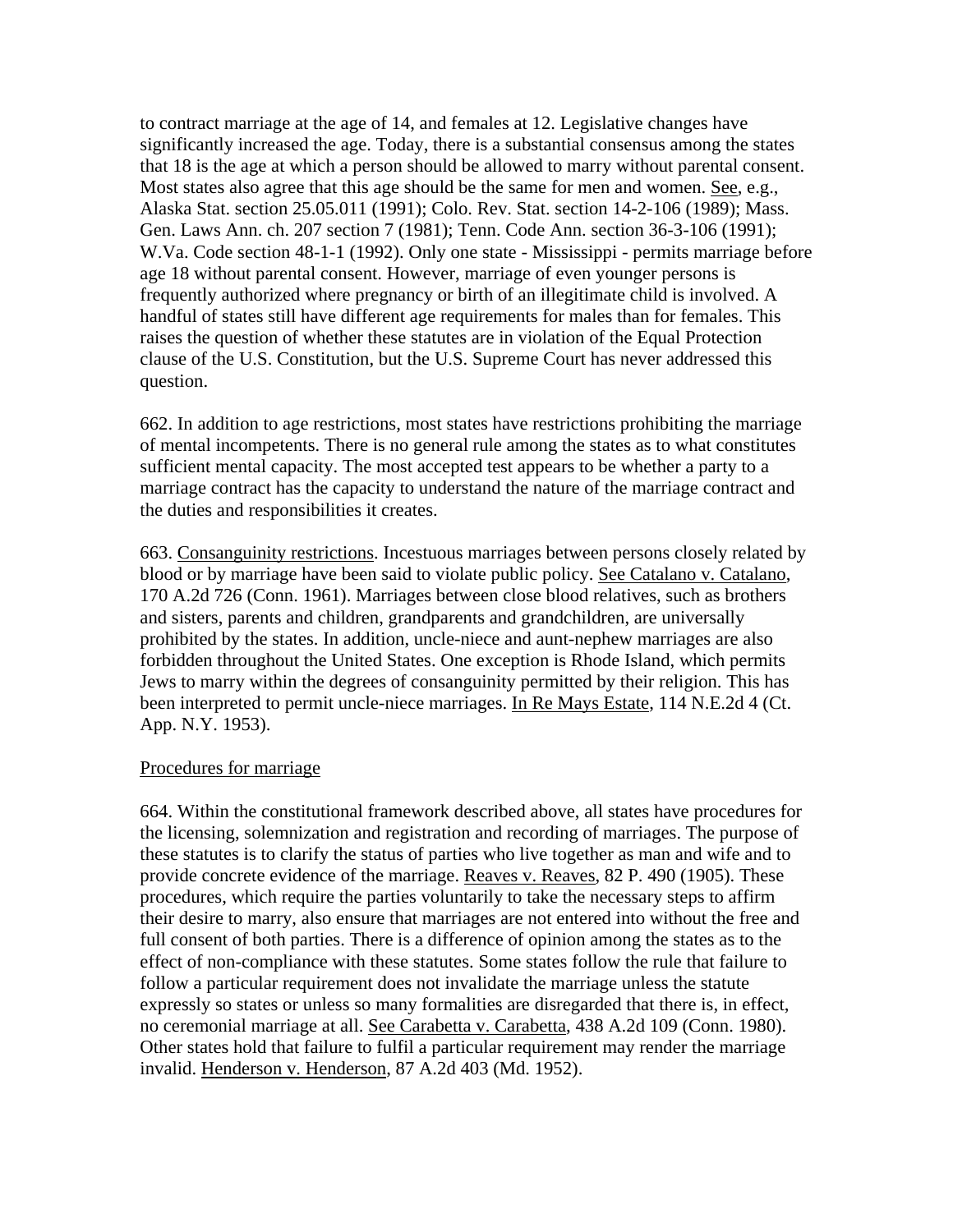665. Blood tests. Most states require a blood test as a prerequisite to the issuance of a marriage licence. The tests are generally to be taken from both parties, and results are presented to the authority issuing the licence. Most statutes require that in order for the licence to be issued, the parties must be free of certain sexually-transmitted or other communicable diseases. Failure to comply with this requirement generally does not invalidate the marriage, although it may subject the parties and the issuing authority to penalties.

666. Waiting periods. In an effort to protect against hasty or ill-advised marriages, most states now require some form of waiting period. These typically last a maximum of 30 days either between the blood test and the issuance of a licence or from the issuance of the licence and the actual ceremony. Failure to comply with this requirement generally will not invalidate the marriage if it is the only defect.

667. Celebration or solemnization. The individual state legislatures have the authority to set qualifications and licensing requirements for those persons who are permitted to legally perform marriage ceremonies. In most states, no particular form of ceremony is prescribed as long as the parties declare their intention in the presence of the person solemnizing the marriage. Most states permit the wedding to be performed by either a clergyman or by a justice of the peace or other judicial officer. Generally, performance of a marriage by an unauthorized person does not render the marriage void unless such is expressly declared by the statute.

668. Common-law marriage. Common-law marriage is a non-ceremonial or informal marriage by agreement, entered into by a man and woman having capacity to marry, ordinarily without compliance with statutory formalities. Less than one fourth of the states still recognize common-law marriages. In addition to capacity and an agreement, most jurisdictions require some act of consummation, such as cohabitation, to make the common-law marriage valid. Some courts also require proof that the parties held themselves out to the world as husband and wife or that they were thought of as husband and wife in the community in which they lived. In those states that continue to recognize common-law marriages, the marriage is considered just as valid as those contracted in full compliance with the statutory requirements.

#### Status during marriage

669. Until the 1960s, U.S. law generally recognized traditional roles for men and women. The husband was viewed as the provider of the family, charged with meeting the family's needs through work, investments or other activities. Since then, however, societal changes in the United States have radically altered this approach. Several states have enacted laws providing that the duty of support rests equally upon husband and wife and should be shared equally in proportion to their individual abilities. See, e.g., West's Cal. Civ. Code Ann. section 5100 (1983); Conn. Gen. Stat. Ann. section 46b-37 (1986). In 1978, the Supreme Court invalidated a state law that authorized alimony payments only for wives as a violation of the Equal Protection clause of the Fourteenth Amendment. Orr v. Orr, 440 U.S. 268 (1979). In some states which have constitutional provisions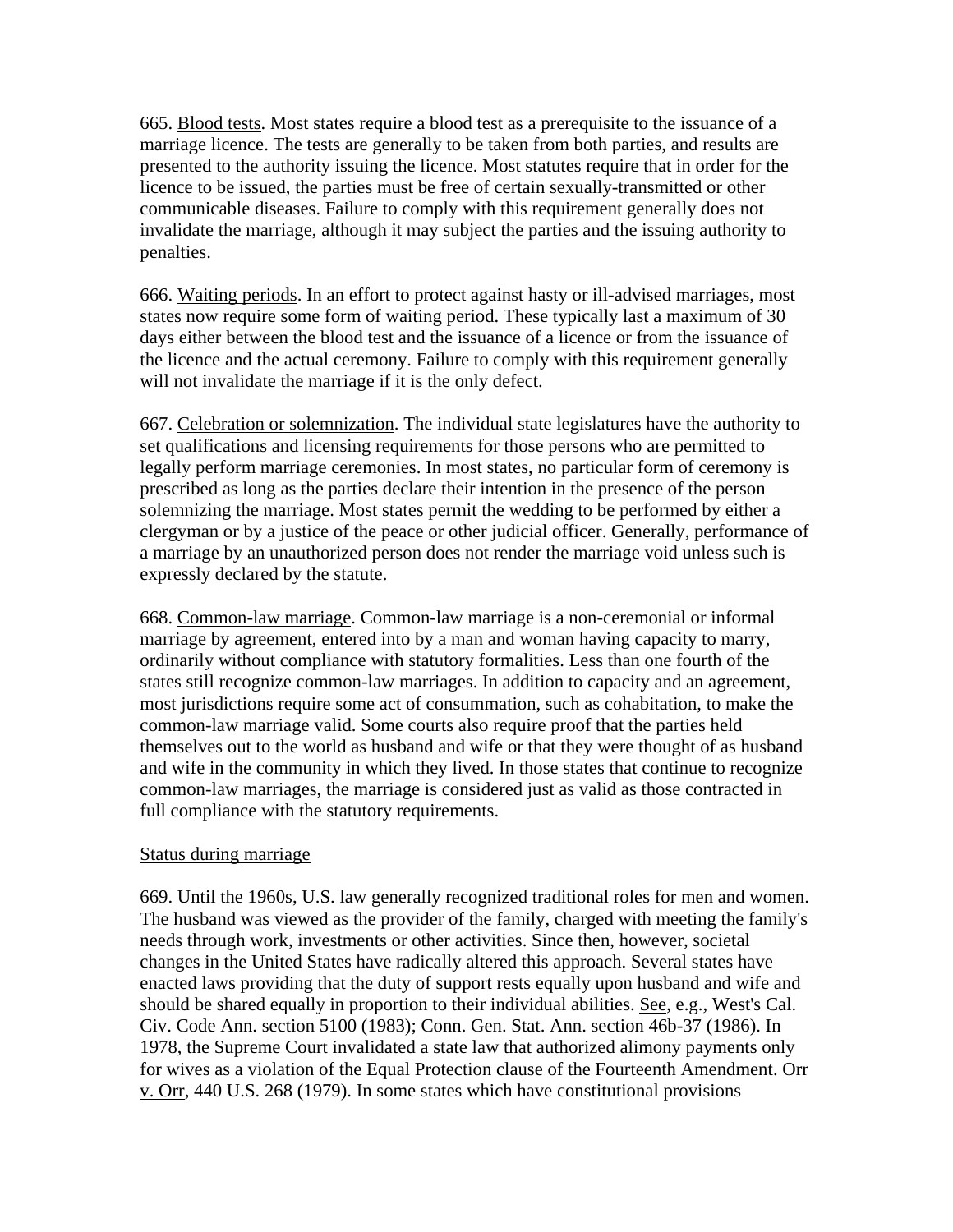forbidding the denial or abridgment of rights on account of sex, it has been held that it is a form of sexual discrimination to impose the duty of support solely on husbands. See, e.g., Rand v. Rand, 374 A.2d 900 (1977); Henderson v. Henderson, 327 A.2d 60 (1974).

670. In addition, a number of states have enacted community property laws which treat marriage as a joint enterprise between the husband and the wife. The philosophy of these community property states is that earnings by each spouse during marriage should be owned equally by both spouses. The profits or acquisitions of those earnings are also owned equally. Property acquisitions by gift, bequest, or devise, and property acquired before marriage are considered separate property. In some community property states, when a marriage ends in divorce, all community property must be divided equally. Other community property states give the court discretion to divide community property equitably. Community property states allow each spouse to specify in his or her will how his or her half-share of the property should be disposed of at death. If a spouse in a community property state dies intestate (without a will), some states provide that the decedent's half of the property passes to the surviving spouse. In other states, the decedent's half passes to his or her heirs. Nine states (Arizona, California, Idaho, Louisiana, Nevada, New Mexico, Texas, Washington and Wisconsin) have community property laws.

671. At early common law, wives acquired "dower" at the time of their marriage. Dower was a life-estate in one third of each piece of the husband's qualifying real property. If a wife survived her husband, she was entitled to this third. Dower could only be released by the wife's consent. In those few states that still recognize dower, both the husband and wife must sign any deed in order to release dower. "Courtesy" was a similar right of husbands to their wives' real property if the wife died before the husband. Virtually all states now have statutes that ensure that surviving spouses will inherit some share of the decedent spouse's estate. Even where a will includes no provision for the surviving spouse, some states will allow the surviving spouse to renounce the will and take a statutorily defined share of the estate, usually one third to one half. See, e.g., Ill. Rev. Stat., ch. 110 1/2, sections 2-8(a)(1978). Section 2-102 of the Uniform Probate Code provides for inheritance when a spouse dies intestate. If there are no surviving children or parents of the decedent spouse, the surviving spouse inherits the entire estate. If there are surviving children or parents, the Code awards the surviving spouse an initial portion of the estate and then directs that half of the remainder of the estate go to the surviving spouse and half to the other heirs.

672. Equal rights of spouses. Title I of the Employee Retirement Income Security Act (ERISA), Pub. L. No. 93-406, 88 Stat 829 (1974), helps to ensure the equality of rights for spouses. ERISA, which protects the rights of pension plan participants, generally requires that pension benefits be paid in the form of a joint and survivor annuity unless the participant's spouse consents to a different form of payment or unless the plan otherwise protects the interests of the spouse. The joint and survivor annuity guarantees that a portion of the participant's benefit will go to his or her surviving spouse.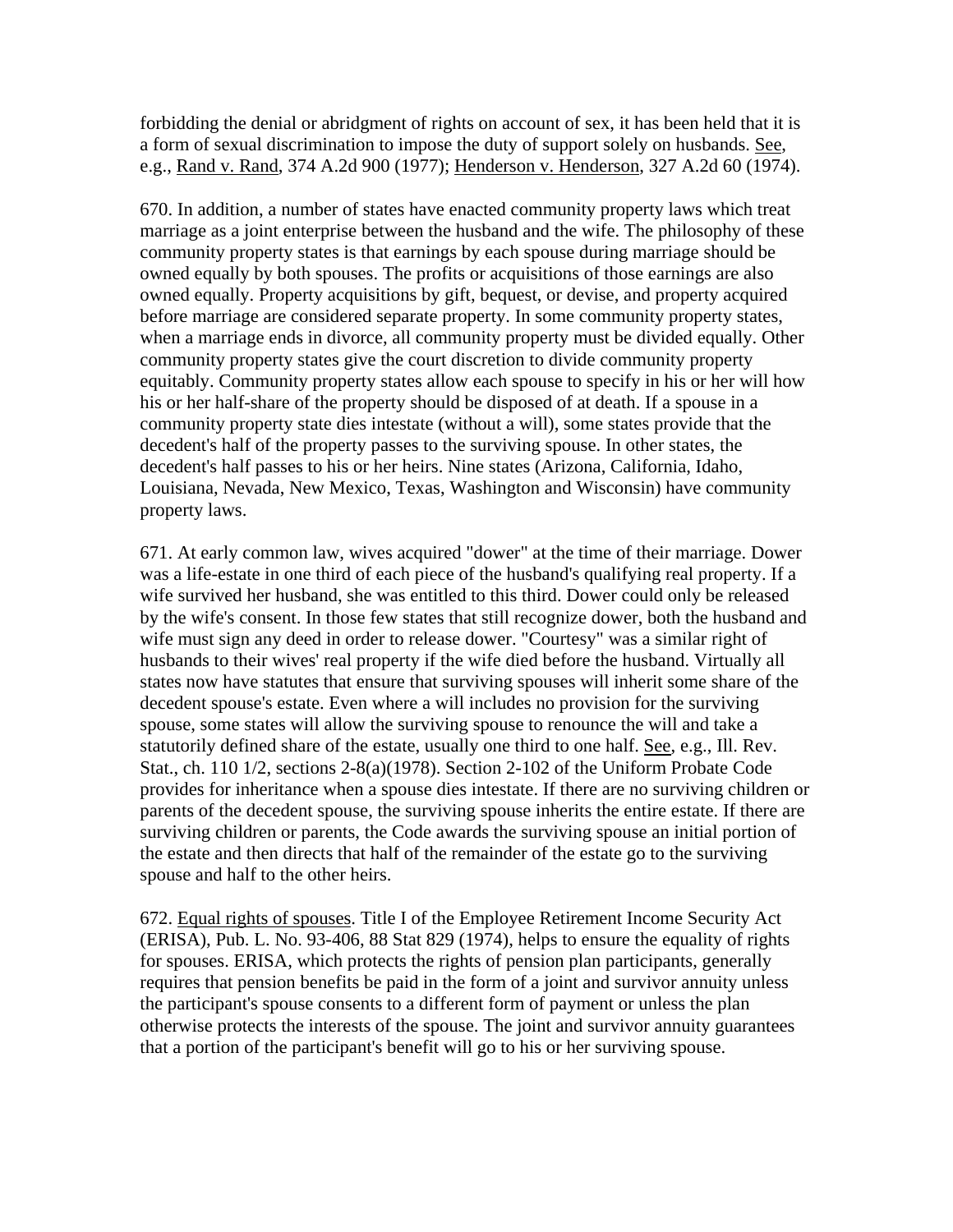673. ERISA also generally prohibits a plan participant from assigning his or her benefits to a third party. An exception is provided upon dissolution of the marriage. In such a case, plan benefits may be used to provide child support, alimony payments, or marital property rights to a plan participant's spouse, former spouse, child or other dependant.

### The parent-child relationship

674. U.S. courts have recognized the primacy of the parent's role in child rearing. In particular, courts generally give wide discretion to parental decisions over such matters as the child's education, health care and religious upbringing. According to the Supreme Court, "[i]t is cardinal with us that the custody, care and nurture of the child reside first in the parents, whose primary function and freedom include preparation for obligations the state can neither supply nor hinder ... And it is in recognition of this that these decisions have respected the private realm of family life which the state cannot enter". Prince v. Massachusetts, 321 U.S. 158, 166 (1944).

675. Despite these broad parental rights, there are certain areas in which the states have legitimate interests. For example, every state has laws which require that children be sent to school between the ages of 6 and 16. See e.g., Ala. Code section 16-28-1 (1985); Miss. Code section 37-13-91 (1990); and Va. Code section 22.1-254 (1993). However, while the state may require that a child attend school, it will not make decisions on where the child attends school or whether the child receives a public or a private school education. In addition, where an intact family has a disagreement over the course of a child's education, the courts have been reluctant to step in and break the deadlock. See, e.g., Kilgrow v. Kilgrow, 107 So.2d 885 (Ala. 1958).

676. Similarly, in the area of medical care, it is generally the responsibility of parents to determine whether and what type of care is to be provided. However, many states have given minors the right to consent to limited treatment without parental consent. See Or. Rev. Stat. section 109.640 (1990) (minor may receive birth control information; minors 15 and older may consent to treatment). Moreover, the states have been willing to intervene to require medical treatment in certain cases in which parents have declined treatment on the basis of religious beliefs. See Jehovah's Witnesses in the State of Wash. v. King County Hospital Unit No. 1, 278 F. Supp. 488 (W.D. Wash. 1967), aff'd, 390 U.S. 598 (1968) (U.S. Supreme Court refused to enjoin the giving of blood transfusions to Jehovah's Witnesses. It upheld the statutes that empowered judges to order the transfusions since the procedure is both safe and necessary in many cases).

# "Extended" families

677. Categories of both "relatives" (including relatives by marriage) and "dependants" (persons forming part of the household or receiving a percentage of their support) are recognized under U.S. law for various purposes such as entitlement to benefits and income taxation. These relationships do not, however, generally constitute defined legal relationships with fixed rights and obligations akin to the relationships among spouses, parents, and children.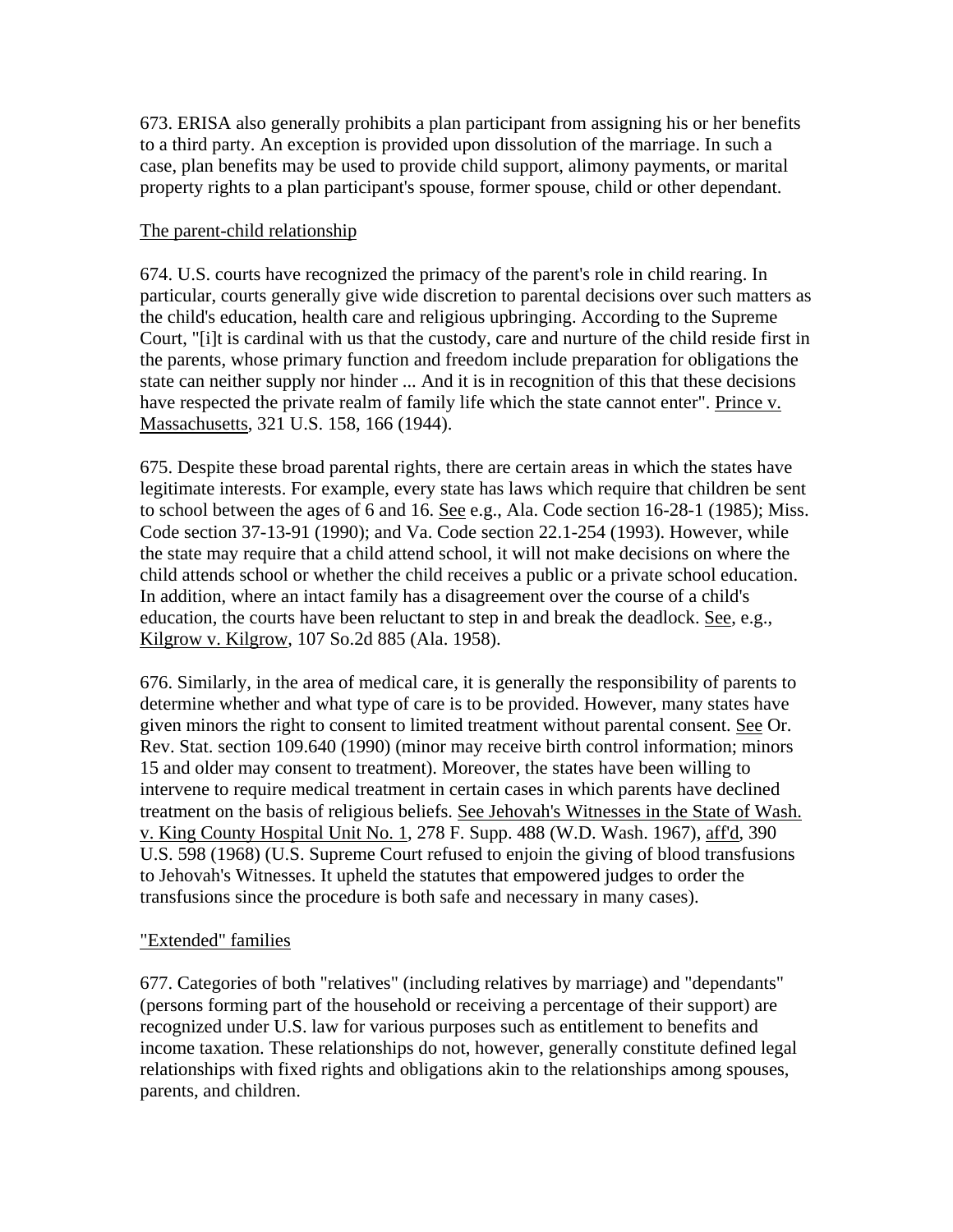### Termination of the marital relationship

678. Traditionally, divorce was only available upon a showing of one of several faultbased grounds such as adultery, desertion, or cruelty. Under the traditional view, if the conduct that formed the basis of the claim for divorce did not fit into one of the statutory categories, a court could deny the request for a divorce. Today, every state grants "nofault" divorces. Most states provide for both a no-fault basis and a fault basis for dissolving marriages. In about one third of the states, a no-fault divorce is not simply an alternative, but the only basis for divorce. State statutes frequently allow for a no-fault divorce when there has been an "irretrievable breakdown of the marriage", "irremediable breakdown of the marriage", or "irreconcilable differences". See, e.g., Alaska Stat. section 25.24.050 (1991) (incompatibility of temperament causing the irremediable breakdown of the marriage on joint petition); Arizona Rev. Stat. sections 25-312, 25-316 (1991) (marriage is irretrievably broken); West's Cal. Civ. Code Ann. sections 4506, 4507 (1983) (irreconcilable differences which have caused irremediable breakdown of the marriage); Colo. Rev. Stat. sections 41-10-106, 41-10-110 (1989) (marriage is irretrievably broken); Fla. Stat. Ann. section 61.052 (1985) marriage is irretrievably broken); Ky. Rev. Stat. section 403.170 (1990) (marriage is irretrievably broken); Miss. Code section 93-5-2 (Supp. 1986) (irreconcilable differences if the parties file a joint bill and separation agreement); N.H. Rev. Stat. Ann. section 458:7-a (1992) (irreconcilable differences causing irremediable breakdown of marriage); Tenn. Code Ann. section 36-4- 101(11) (1984) (irreconcilable differences between the parties).

679. Where a state provides both a fault and no-fault option, individuals may choose to pursue a "fault" divorce to circumvent an otherwise mandatory period for spouses to live separately. Individuals may also prefer certain economic consequences of a fault divorce. The increased use of no-fault divorces has allowed for consensual divorces (where previously one spouse had to divorce the other) and for unilateral divorces (where only one spouse wants to divorce).

680. Alimony and support. U.S. courts have traditionally followed the English practice of awarding alimony as an incident to a divorce proceeding. This practice arose out of a recognition of the duty of a husband to support his mate and of the control that the husband typically maintained over his wife's assets during the course of the marriage. Also, since divorce was typically fault-based, many courts awarded alimony as a recognition that the payer spouse was in some way at fault. However, as noted above, with the rise of women in the workforce, these traditional arguments have less merit and many courts are today awarding alimony only in small amounts or for limited periods to help a spouse adjust to being on his or her own or to restart a career. In making these determinations, most courts operate on a case-by-case basis taking into consideration such factors as the relative incomes of the parties, their ages, their health, future employment prospects and the standard of living to which they are accustomed.

681. Although as a practical matter alimony is most often awarded to the wife, most states provide by statute that alimony may be awarded to either spouse. These statutes are the natural outgrowth of the U.S. Supreme Court's decision in Orr v. Orr, 440 U.S. 268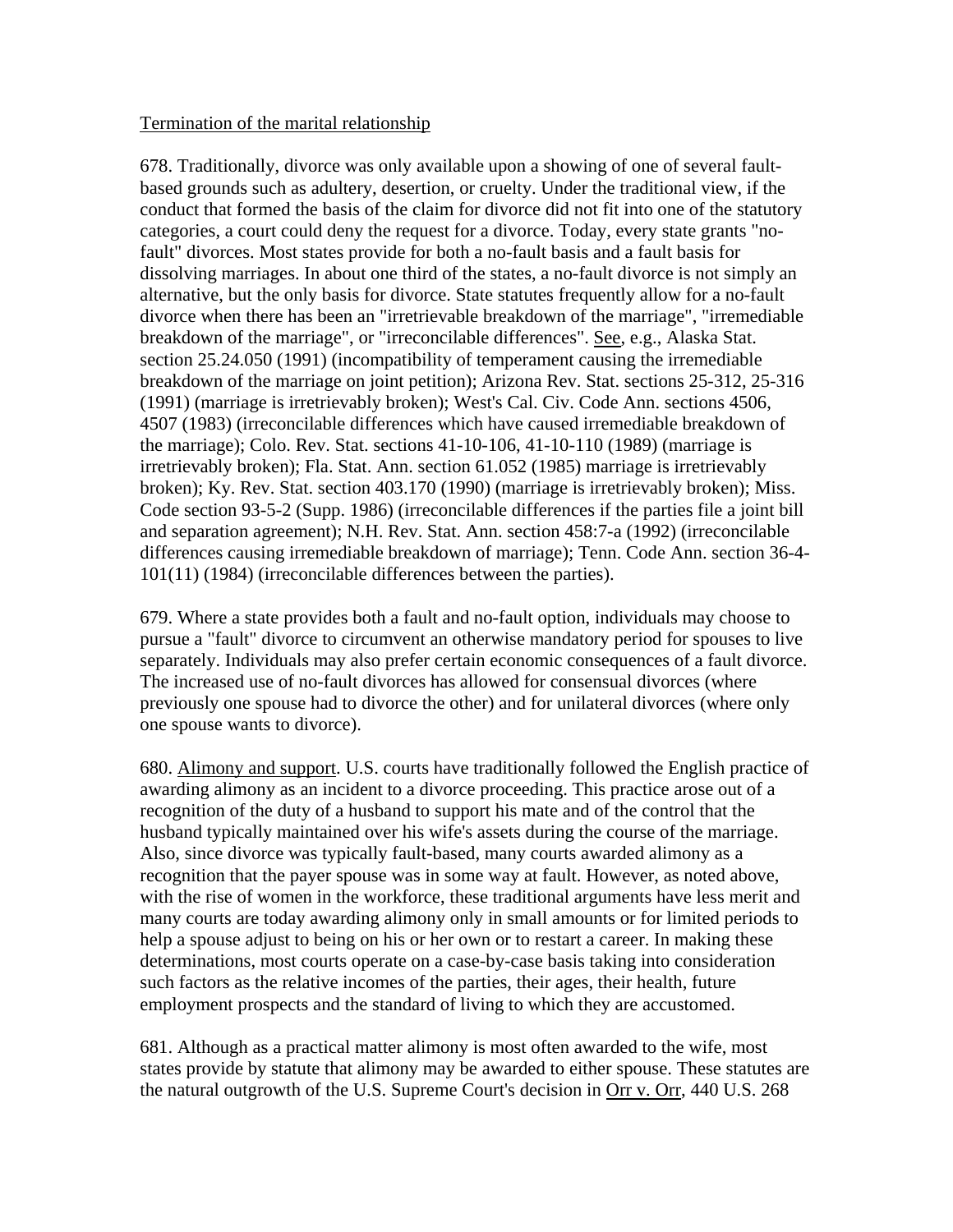(1979), which invalidated an Alabama statute placing the burden of alimony only upon the husband.

682. Custody and visitation. With the recognition of constitutionally based doctrines of gender equality, both mothers and fathers are now considered equal candidates for custody of minor children in the event of divorce. Fathers increasingly seek to obtain custody of their children, either exclusively or on a shared or joint basis. As a practical matter, however, mothers tend to receive custody in the large majority of cases.

683. All states have adopted the "best interests of the child" standard in deciding custody matters between two biological parents. See, e.g., In re Marriage of Ellerbrook, 377 N.W.2d 257 (Iowa App. 1985); Pikula v. Pikula, 374 N.W.2d 705 (Minn. 1985). Courts typically consider a number of factors in determining what is in the child's best interests. These factors include a presumption that the child should be placed with the parent, whether father or mother, who was the primary caretaker before the divorce. Courts also include factors such as the relationship that each parent has with the child, and, depending upon the child's age, the child's preference. Joint custody is now an option in all states. In many states joint custody is the presumed or preferred custody resolution. What joint custody entails, however, varies from case to case and may mean the children actually live a few days each week with each parent, or may mean simply that the parents share in decision-making.

684. One ongoing problem in custody disputes has been the issuance of conflicting custody orders by different states. This practice has allowed parents to "forum shop" to find a court willing to award them custody. The Uniform Child Custody Jurisdiction Act (UCCJA), adopted by all 50 states, and the federal Parental Kidnapping Prevention Act (PKPA), Pub. L. No. 96-611, 94 Stat. 3568 (1980), 27 U.S. section 1738A, have helped to ensure that states honour custody orders by another state. The PKPA requires states to give full faith and credit to custody orders by another state rendered within the principles of the UCCJA.

685. The only area where the "best interests of the child" standard is not followed is in custody disputes between a biological parent and a third party. In these cases, the courts have recognized the constitutional rights of biological parents to retain custody over a third party. Unless a parent is found to be unfit, the courts will not terminate parental rights simply on an assertion that a third party has a superior ability to meet the child's interests. See DeBoer v. Schmidt, 442 Mich. 648, 502 N.W.2d 649 (1993) (refusing standing or jurisdiction in Michigan courts for couple attempting adoption where Iowa courts had ruled in favour of putative father). Two evolving issues remain. First, with regard to the rights of putative fathers, where the father has not been involved in the care of the child, courts may terminate parental rights. Lehr v. Robertson, 463 U.S. 248 (1983) (denying putative father rights where he failed to comply with New York State registration requirements). Second, where the mother transfers custody, often to a relative, and then seeks to reverse that decision, courts have ordered a "best interests of the child" hearing.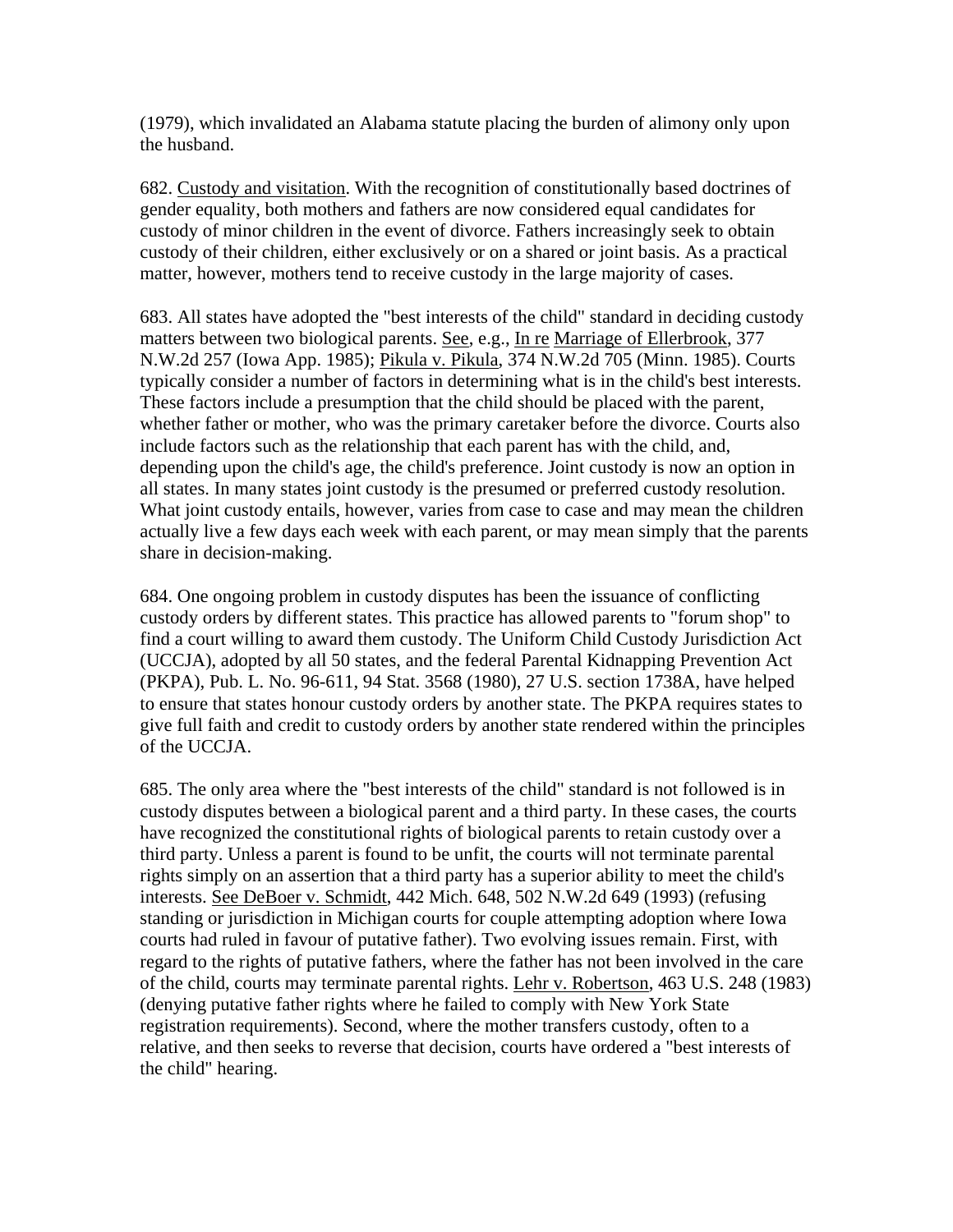686. Abduction of children by their parents or guardians is a problem that sometimes arises in the context of child custody disputes. All states are now parties to the Uniform Child Custody Jurisdiction Act, which is designed to prevent abductions by establishing uniform jurisdictional standards for child custody determinations. These goals have been further implemented by the PKPA. Internationally, the United States is party to the Hague Convention on Civil Aspects of International Child Abduction, and has taken legislative steps to ensure that the provisions of the Convention are binding in U.S. courts.

687. Child support and enforcement of decrees. It is well settled that both parents are responsible for the support of their children. Thus, in making child support orders, courts normally take into consideration the property and income of both parents. This does not mean that both parents are required to contribute equally. Rather, they are expected to contribute in proportion to the resources each possesses. See Silva v. Silva, 400 N.C. 2d 1330 (1980); Henderson v. Levkold, 657 P.2d 125 (1983). In determining the amount of support to be awarded, courts normally take into consideration such factors as the financial resources and needs of the child, the standard of living enjoyed by the child during the marriage, the child's educational and medical needs, and finally, the financial needs and resources of the parents.

688. All states provide for the enforcement of child support through both civil and criminal procedures. Failure to provide support for a minor child is a criminal offence in all of the states even without a court order for support. Where there is an order, state law provides such traditional measures as contempt of court and other enforcement procedures applicable to any civil judgment. Interstate enforcement is facilitated by use of the Uniform Reciprocal Enforcement of Support Act, a law enacted by all of the states, which provides a mechanism for public officials to enforce orders made in one state against the obligated party in another state.

689. In recognition of the need to improve child support enforcement by the states both interstate and within each state, the United States Congress passed in 1975 comprehensive legislation (Title IV-D of the Social Security Act [IV-D Programme] - 42 U.S.C. sections 651-55) establishing a mandatory requirement for the states to set up a state agency to locate obligors, establish paternity, and enforce child support. The legislation also established on the federal level an Office of Child Support Enforcement in the Department of Health and Human Services to regulate and evaluate the state programmes and to operate a federal Parent Locator Service. The enforcement services under this programme are available to all children. Since 1975, Congress has enacted a number of measures, notably in 1984 and 1988, to improve and strengthen the enforcement programme and to require the states to establish child support guidelines, and to provide efficient enforcement procedures such as liens, capture of tax refunds for overdue support, automatic wage withholding, and direct interstate wage withholding.

690. Because interstate enforcement remained a major problem, Congress also established a commission to review the problem and make recommendations. The commission report recommended numerous changes in the procedures for handling and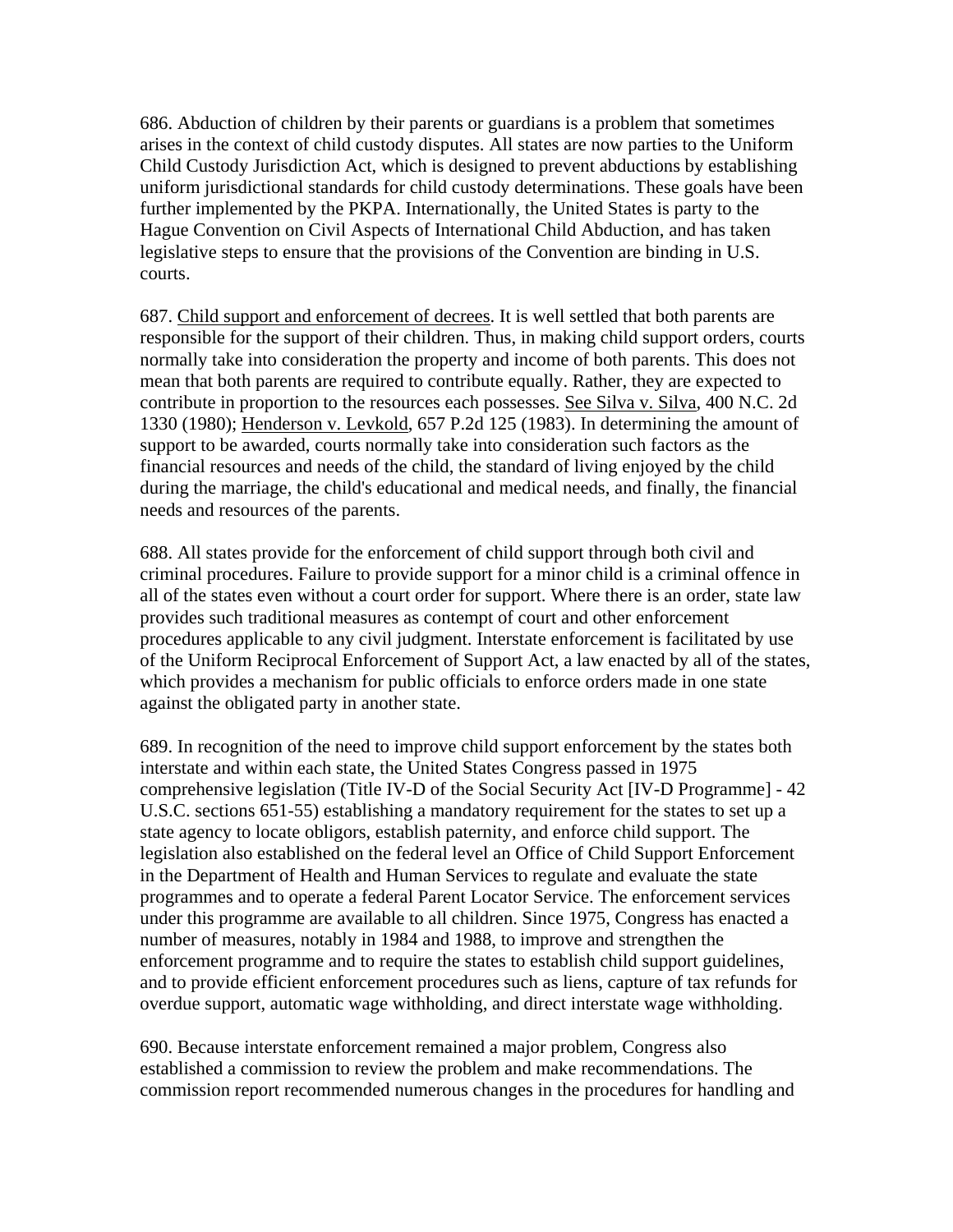enforcing interstate cases, most of which have been introduced in legislation now pending in Congress. During the same time period, the National Conference of Commissioners on Uniform State Laws reviewed the state uniform act, and developed a new interstate enforcement act - The Uniform Interstate Family Support Act - to improve interstate enforcement. Congress has also made failure to provide support a crime in some interstate cases.

691. In spite of these legal safeguards and extensive programmes, however, it is clear that more needs to be done to address the problem of inadequate child support in the United States.

#### Other measures of protection

692. In addition to the protections outlined above, the United States provides a number of programmes to assist families. While these programmes do not exist as a matter of right, they are designed to assist in areas in which there are special needs. Many of these programmes are operated in concert with the private sector. Other programmes aimed particularly at maternal and child welfare are discussed in connection with article 24.

693. In February 1993, the United States enacted the Family and Medical Leave Act of 1993 (FMLA), Pub. L. 103-3, 107 Stat. 6. "The F.M.L.A. - like similar state laws and employer policies - is intended to promote a healthier balance between work and family responsibilities, ensuring that family development and cohesiveness are encouraged by this nation's public policy". 58 F.R. 31,1794. The FMLA, which covers private employers with 50 or more employees and most public employers, including the federal government, entitles qualified employees to up to 12 weeks of unpaid leave per 12-month period for the birth or adoption of a child, to care for a spouse or immediate family member with a serious health condition or when the employee is unable to work because of a serious health condition. Covered employers are required to maintain any preexisting health insurance during the leave period and to reinstate the employee in the same or an equivalent job following the end of the leave.

694. The FMLA, which went into effect on 5 August 1993, is administered largely by the U.S. Department of Labor's Employment Standards Administration. The U.S. Office of Personnel Management, however, administers Title II of the Act, as this deals with most federal employees.

695. Under current law, the United States also has numerous programmes for protecting the economic viability of families during times of job loss and for training workers for new employment opportunities. These programmes include Unemployment Insurance, the Economic Dislocation and Worker Adjustment Assistance Act (which amended Title III of the Job Training Partnership Act), the Defense Conversion Adjustment Programme, the Defense Diversification Programme, the Clean Air Employment Transition Assistance Programme, and the Trade Adjustment Assistance Programme. These programmes provide retraining, placement, income support and other support services to workers who are dislocated for a variety of reasons. In addition, the Stewart B.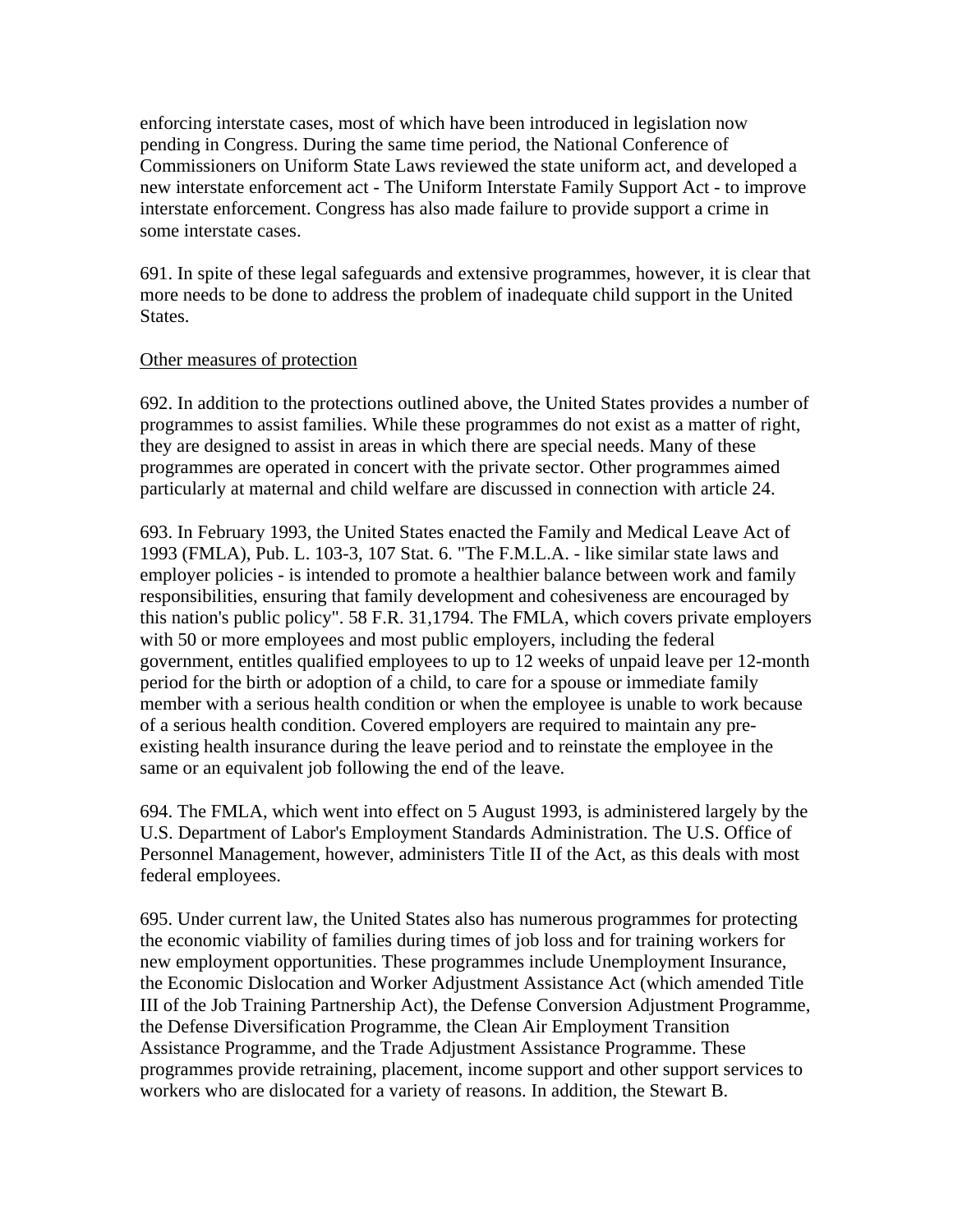McKinney Homeless Assistance Act, 42 U.S.C. sections 11441 et seq., authorizes the Secretary of Labor to make grants for job training demonstration projects for homeless individuals.

### Women and family law

696. The development and enforcement of women's legal rights within the family have been a major area of attention in recent years. Over the past two decades, domestic violence including rape, incest and battering, child custody, child support, and marriage and divorce law generally have all been redefined in the U.S. as women's experiences have been articulated in the legal and policy arena. Domestic violence law has been fundamentally transformed as more women have defined physical, sexual and emotional violence by male partners both as unacceptable and as deserving a legal remedy. In addition to prosecution for relevant criminal offences such as assault, many states currently provide more specialized remedies such as eviction of the aggressor and civil protection orders that trigger criminal penalties when violated. In addition, mandatory arrest law, training programmes for police, victims assistance programmes in prosecutors' offices and new prosecutorial procedures that place the burden of the decision of prosecuting on the government rather than on the victim have all received support. One of the more controversial areas remains marital rape. Some states do not by criminal statute specifically prohibit rape within an ongoing marriage. Others require evidence of significant additional violence at the time of the alleged rape.

# Article 24 - Protection of children

### Non-discrimination

697. Children in the United States are entitled to constitutional and statutory protections against discrimination which are described elsewhere in this report. As described in connection with article 2, the Fifth and Fourteenth Amendments to the Constitution, together with numerous federal and state statutes, ensure that all U.S. citizens are protected against discrimination on the basis of race, colour, sex, language, political or other opinion, national, ethnic or social origin, property, disability, birth or other status. In the context of equal protection doctrine generally, U.S. law provides special measures of protection aimed at preventing discrimination against children.

698. Education. Principles of non-discrimination have been enforced with special vigour in the field of education. It is notable that the seminal Supreme Court decision on equal protection in the United States, Brown v. Board of Education, 347 U.S. 483 (1954), concerned the education rights of children. In that case, the Supreme Court ruled that racial segregation in public school education was unconstitutional under the Equal Protection clause of the Fourteenth Amendment. Title VI of the Civil Rights Act of 1964 prohibits discrimination on the basis of race, colour, or national origin in programmes and activities receiving federal financial assistance. 42 U.S.C. section 2000d. In the years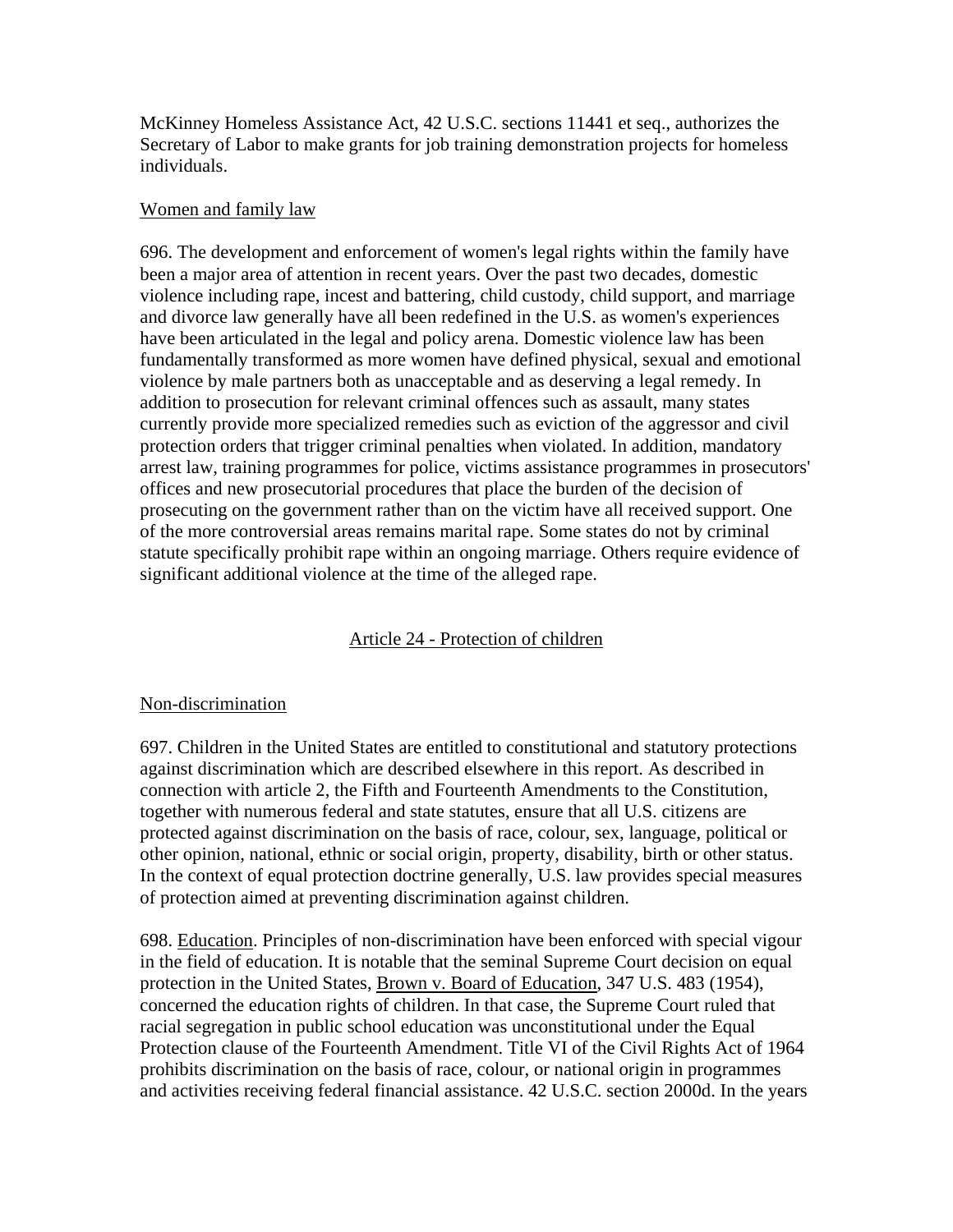since Brown, courts and legislators have articulated a host of other educational protections for children. For example, it is now illegal for schools to discriminate against children on the basis of their status as illegal aliens, Plyer v. Doe, 457 U.S. 202 (1982); on the basis of sex, Title IX of the Education Amendments of 1972, 20 U.S.C. sections 1681 et seq.; on the basis of language status, Lau v. Nichols, 414 U.S. 563 (1974); on the basis of disability, section 504 of the Rehabilitation Act of 1973, 29 U.S.C. section 794, Individuals with Disabilities Act, 20 U.S.C. sections 1400 et seq., and the Americans with Disabilities Act; or on the basis of homelessness, McKinney Homeless Assistance Act, Pub. L. No. 100-77 (1987), 101 Stat. 482, as amended, 42 U.S.C. section 11431.

699. Children born outside of marriage. The U.S. Supreme Court has adopted a standard of heightened scrutiny in reviewing instances of discrimination against children born outside of marriage. In the important area of child support, the Court has held that a state's failure to accord full support rights to such children constitutes a violation of equal protection. Gomez v. Perez, 409 U.S. 535 (1978).

700. More recently, the Court has held that a six-year limit on paternity and support actions denied illegitimate children equal protection. Clark v. Jeter, 486 U.S. 456 (1988). Particularly in the areas of inheritance and Social Security benefits, however, the Court has upheld the state's interest in facilitating property succession and administering the Social Security programme despite unequal treatment of illegitimates. See Lalli v. Lalli, 439 U.S. 259 (1978) (upholding a statute restricting inheritance by illegitimates from father's estate to instances where a court of competent jurisdiction, during the father's lifetime, had entered an order declaring paternity); Mathews v. Lucas, 427 U.S. 495 (1976) (upholding Social Security benefits awarded only where illegitimate child met one of "presumptions" of dependence on deceased parent or where child was living with or being supported by parent at parent's death).

701. Non-citizen children. Similarly, the Supreme Court has applied heightened scrutiny in adjudicating the equal protection rights of alien children. The Court has held, for example, that alien children have a constitutional right to public school education in the United States, whether or not they are legally documented aliens. Plyer v. Doe, 457 U.S. 202 (1982). The Court has also found that aliens have a right to equal access to educational assistance benefits. Nyquist v. Mauclet, 432 U.S. 1 (1977).

702. Disabled children. Disabled children in the United States are protected against discrimination by the Americans with Disabilities Act of 1990, which expanded the guarantees of the Civil Rights Act of 1964 to millions of persons with physical and mental handicaps. In particular, disabled children benefit from entitlements to access to public accommodation, including recreational facilities, restaurants, retail facilities and transportation. As noted above, children with disabilities are fully guaranteed the right to equal educational opportunities in the United States. See 20 U.S.C. section 1400 et seq. (Individuals with Disabilities Education Act, IDEA). Also, disabled children are protected by section 504 of the Rehabilitation Act of 1973, which prohibits discrimination in federally funded programmes on the basis of disability or perceived disability.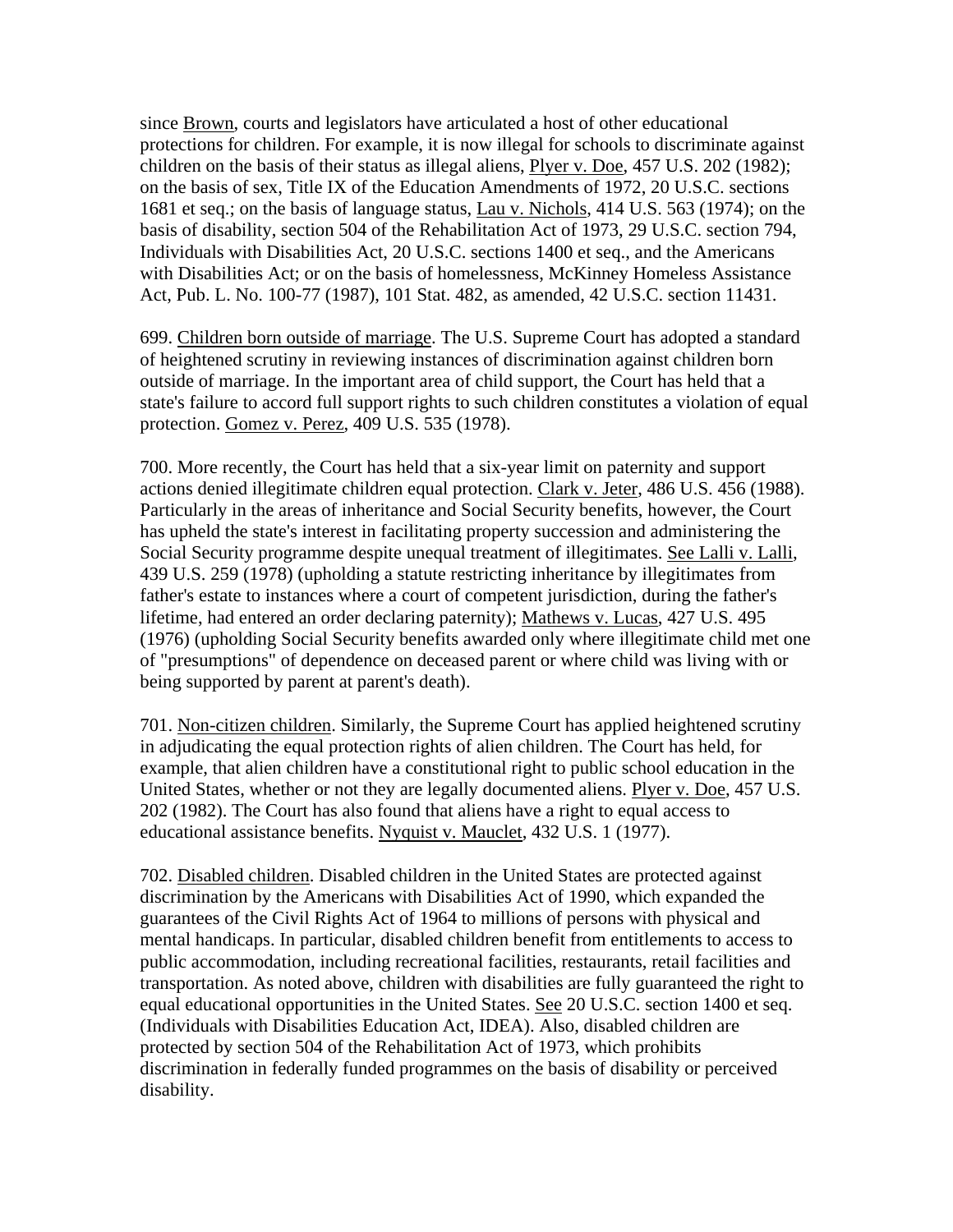#### Primary responsibility

703. Parental responsibility. Parents bear the primary responsibility for the protection and upbringing of children in the United States. As noted above in connection with article 23, U.S. courts have long recognized the rights of parents to raise their children free from government intervention: "The history and culture of Western civilization reflect a strong tradition of parental concern for the upbringing of their children. The primary role of the parents in the upbringing of their children is now established beyond debate as an enduring American tradition". Wisconsin v. Yoder, 406 U.S. 205, 232 (1972). Under U.S. law, parents have both the right and the duty to prepare their children for adulthood: "the child is not the mere creature of the state; those who nurture him and direct his destiny have the right, coupled with the high duty, to recognize and prepare him for additional obligations". Pierce v. Society of Sisters, 268 U.S. 510, 535 (1925).

704. Child custody. As discussed under article 23, all states adhere to the "best interests of the child" doctrine in determining the custody of children between biological parents. As a Kansas court indicated, "without question, the paramount concern of courts in child custody proceedings is the welfare of the child .... [W]hen a controversy arises as to the custody of a minor child, the primary question to be determined by the court is what is for the best interest of the child". Chapsky v. Wood, 26 Kan. 650 (1881). Since then, the "best interests" doctrine has been articulated in the statutes or case law of all the states and in the Uniform Child Custody Jurisdiction Act.

705. Adoption. Adoption is a legal process which establishes a parent-child relationship between individuals who are not each other's biological parent or child. In the United States, adoptions are regulated primarily by state law. Although the states have yet to adopt uniform guidelines for adoptions, there are certain characteristics common to all state adoption laws. First, adoption is permitted only after a court has been satisfied that the biological parents have given voluntary and informed consent, or that there are other appropriate grounds for waiver of such consent. Second, before an adoption is approved, a court must find that the child is being placed with suitable adoptive parents and that the proposed adoptive relationship is in the best interests of the child. Third, adoption in the United States is not a bargained-for exchange. Although parents may pay agencies and other professionals for certain adoption-related expenses, they are prohibited from "purchasing" children for adoption. Finally, adoption constitutes a permanent substitute for the prior legal relationship between the child and his or her biological parents. The federal government plays a limited role in providing financial support for families of adopted children. For example, under the Adoption Assistance and Child Welfare Act, 42 U.S.C. sections 670 et seq., the government provides reimbursements to states for financial and other assistance given to families adopting children with "special needs".

706. At present, a Uniform Adoption Act is being drafted which would establish common guidelines for handling adoptions among the various states. In addition, the U.S. Government has participated in the effort by the Hague Conference on Private International Law to develop an international covenant on inter-country adoptions and is actively considering prompt ratification.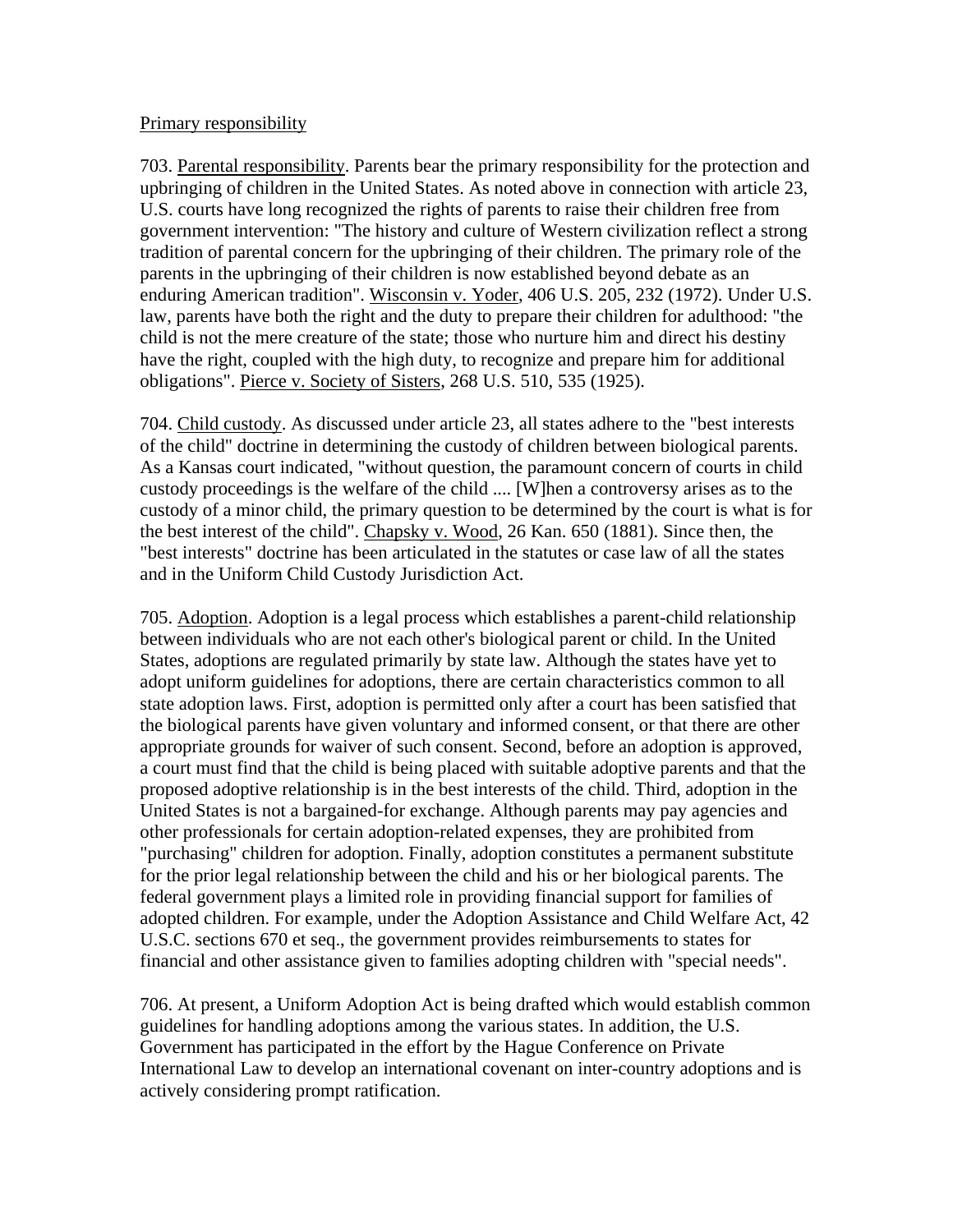### Oversight and support of the primary care-giver

707. Parental role. As discussed above, states require parents to provide support for their minor children to the extent of their financial abilities. In setting out the requirements for child support, states are prohibited from discriminating against children on the basis of their sex, legitimacy, or adoptive status. The only exception to this rule is in the area of inheritance by children born out of wedlock, as discussed above. Failure of parents to provide adequate support to children within their care can lead to civil abuse or neglect proceedings and removal of the child from parental care. Mechanisms for enforcement of child support obligations by non-custodial parents in case of divorce are discussed under article 23.

708. Financial support programmes. The federal government administers a number of social programmes designed to provide financial support for children whose parents cannot afford to bear the full burden of child support. Aid for Families with Dependent Children (AFDC), 42 U.S.C. sections 601 et seq., is the principal support programme for poor families. Poor families with children are also eligible for the Earned Income Credit (EIC), 26 U.S.C. section 32, a federal tax credit which offsets social security taxes and supplements wages for poor families with children. In addition, the Family Support Act of 1988, Pub. L. No. 100-485, 102 Stat. 2343 (1988), provides federal support for state job training programmes for families receiving AFDC payments.

709. Children in the United States also benefit from more general social insurance programmes. Each child of a retired, disabled or deceased insured wage earner is entitled to receive social security benefits through the age of 18 (or 19 if the child is still enrolled full-time in secondary school). As of 1987, 2.6 million minor children were direct beneficiaries of social security, and millions more were indirect beneficiaries through their parents or guardians. In addition, children in the United States benefit from other social insurance programmes such as unemployment insurance and workers compensation.

710. Foster care. The foster care system in the United States provides care and financial assistance for children whose parents are either unable or unwilling to care for them. The system is administered by state and local child welfare agencies. Most foster children are placed in individual foster homes or in group homes where they are cared for by foster parents or group home staff. When homes are unavailable, children may be placed in institutions; however, the use of institutional child care is limited under both federal and state law. See, e.g., West's Calif. Welf. & Instit. Code sections 206, 207.1, 361.2; 42 U.S.C. section 672(c)(2).

711. Many children in the United States are brought into the foster care system through involuntary removal from their parents by child protective services workers. Others are placed there voluntarily by parents who need assistance in child care. Those children who are permanently separated from their parents are cared for through adoption, guardianship, or long-term foster care. In such cases, both federal and states laws encourage the placement of children in permanent homes as soon as possible.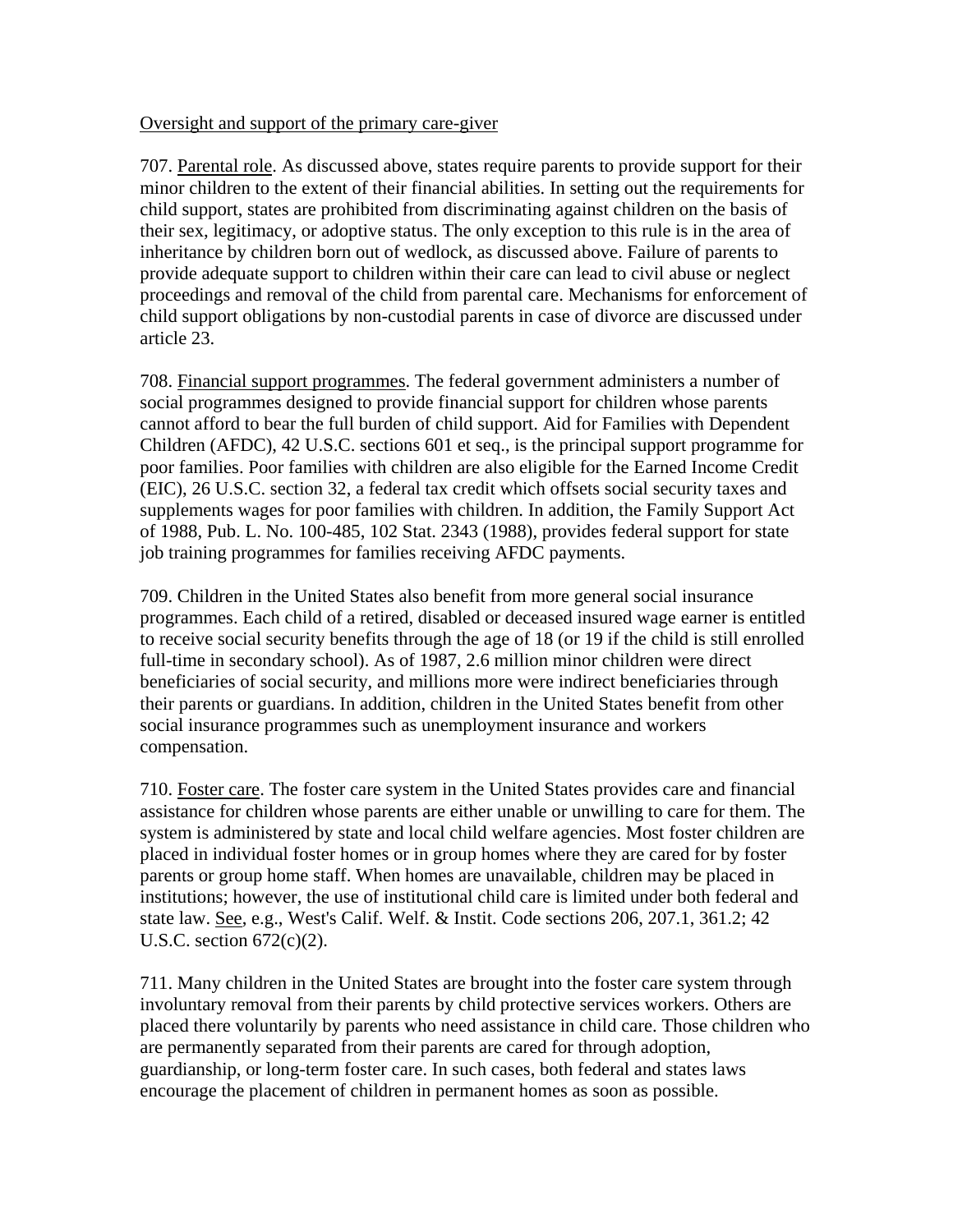712. Foster care is funded primarily by the states through direct grants to care-givers. The federal government provides additional funding through the Adoption Assistance and Child Welfare Act, 42 U.S.C. sections 670 et seq. As a prerequisite to funding, the Act sets out minimum requirements for state foster care agencies. These include case plans, regular case reviews, minimum standards for foster homes, mandated reporting of abuse by out-of-home care-givers, and procedural protections for parent-child visitation and changes in placement.

713. Child abuse. The federal government and the states have devoted considerable resources to combating the problem of child abuse in the United States. Each state now has a reporting statute which requires professionals working with children, such as teachers and doctors, to report evidence of child abuse and neglect to designated lawenforcement or child protection authorities. Most statutes impose a minor criminal penalty for failure to report. Upon receiving an abuse report, a state enforcement agency is required to investigate to determine whether there is a basis for the report. In extreme cases, U.S. law permits state authorities to take abused children into emergency protective custody.

714. Every state has a juvenile or family court with jurisdiction over child abuse cases. Proceedings are commenced by a state agency filing a petition alleging that a child has been abused and is in need of protection. Upon an affirmative determination of abuse or neglect, the court has a range of available remedies, including protective orders, supervision of parents, awarding temporary custody to foster parents or the state, requiring medical or psychiatric treatment for either the parents or the child, and in extreme cases, termination of parental rights.

# Other special measures of protection for children

715. Minority. The common law in the United States traditionally imposed both privileges and disabilities on persons under age. The purpose was to protect the child at a time when he or she lacked the capacity to exercise good judgment. This purpose underlies most of the legal privileges and disabilities imposed on minors, such as the privilege to disaffirm contracts or the disability to consume alcohol. Until the 1970s, the legal age of majority in the United States for most purposes was 21. Since then, all but five states have reduced the age to 18. Many of those states which have reduced the age of majority still maintain restrictions, such as prohibitions on purchasing liquor, on persons up to the age of 21. The Twenty-Sixth Amendment to the Constitution now ensures that all persons 18 years of age have the right to vote in the United States.

716. Ability to contract. Minors in the United States, while they may enter into contracts and enforce them, also have the right to disaffirm their contracts, and thereby avoid liability, at any time before reaching majority or within a reasonable time thereafter. Several states have modified this doctrine to allow children to enter fully binding contracts for the purchase of necessaries, which are defined as goods and services needed for the child's support. These include food, clothing, housing, medical care, legal services, and in some cases an automobile.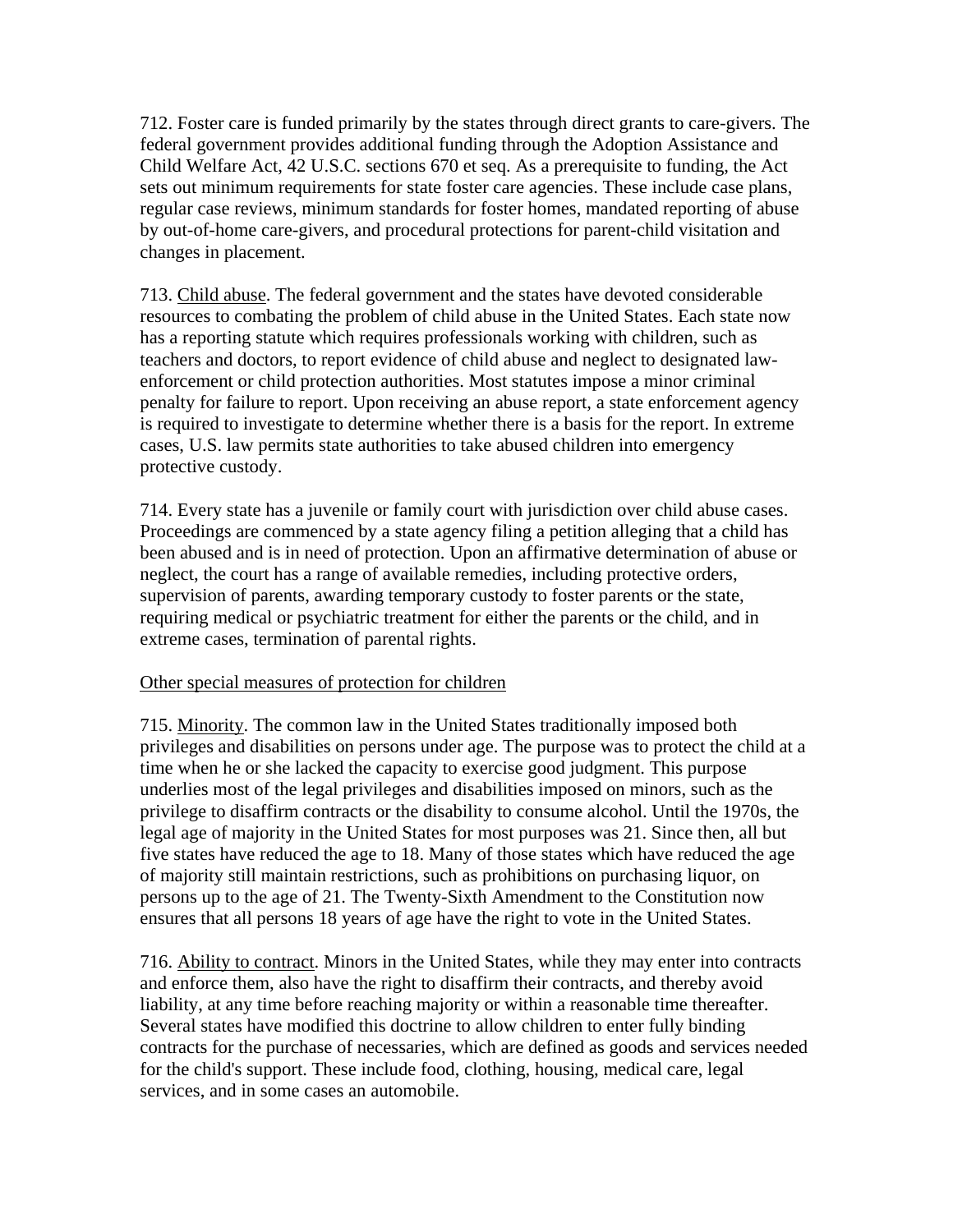717. Child labour laws. The federal Fair Labor Standards Act (FLSA) establishes national minimum wage, overtime, record-keeping and child labour standards affecting more than 80 million full- and part-time workers in both the public and private sectors. 29 U.S.C. sections 201 et seq. It applies to workers engaged in interstate commerce, the production of goods for interstate commerce or in activities closely related and directly essential to such commerce. The FLSA also applies to all employees of certain enterprises including business enterprises with more than \$500,000 in annual volume of business.

718. The FLSA's child labour provisions are designed to protect the educational opportunities of younger minors and to prevent employment in jobs and under conditions detrimental to the health or well-being of all minors. These provisions include certain restrictions on occupations and hours of work for youth under 16 years of age in nonagricultural work. They also restrict to non-school hours the working hours of children aged 12 through 14 employed in agriculture under specific conditions. In addition, the FLSA prohibits employment of minors under age 16 in farm occupations declared by the Secretary of Labor to be hazardous for minors to perform; similarly, minors under age 18 in non-agriculture work may not be employed in occupations declared hazardous by the Secretary. Violators may be charged in the form of administrative civil money penalties of up to \$10,000 for each violation and, in certain circumstances, may be subject to criminal penalties. The Secretary of Labor may also seek injunctions against violators in federal district courts.

719. In addition to federal child labour statutes, most states have child labour laws designed to protect young workers.

720. The U.S. Labor Department's Employment Standards Administration, Wage and Hour Division (WH), enforces the FLSA child labour provisions. In fiscal year 1993, WH assessed employers over \$8.2 million in civil money penalty fines and found over 10,000 minors illegally employed.

721. Armed conflict. Children in the United States are not permitted to participate in armed conflict. The only exception to this policy is for persons not less than 17 years of age who have obtained written parental consent. In practice, the Department of Defense ensures that individuals under the age of 18 are not stationed in combat situations. See Regular Army and Army Reserve Enlistment Programme, Army Regulation 601-210, Headquarters, Department of the Army, 1 December 1988, Chapter 2.

722. Drugs. The abuse of narcotic and psychotropic drugs by children is a serious problem in the United States. The production, sale, and use of such drugs is illegal in every state, and several states have taken steps to target specifically the sale of drugs to children, for example, by increasing the penalties for drug sales in the proximity of schools. Education is another key aspect of the war on drug abuse by children, and most states now require that public school students be exposed to drug education curricula at several stages in their education. Perhaps the weakest link in the war on drugs is in funding for rehabilitative services. At present, many American children who are already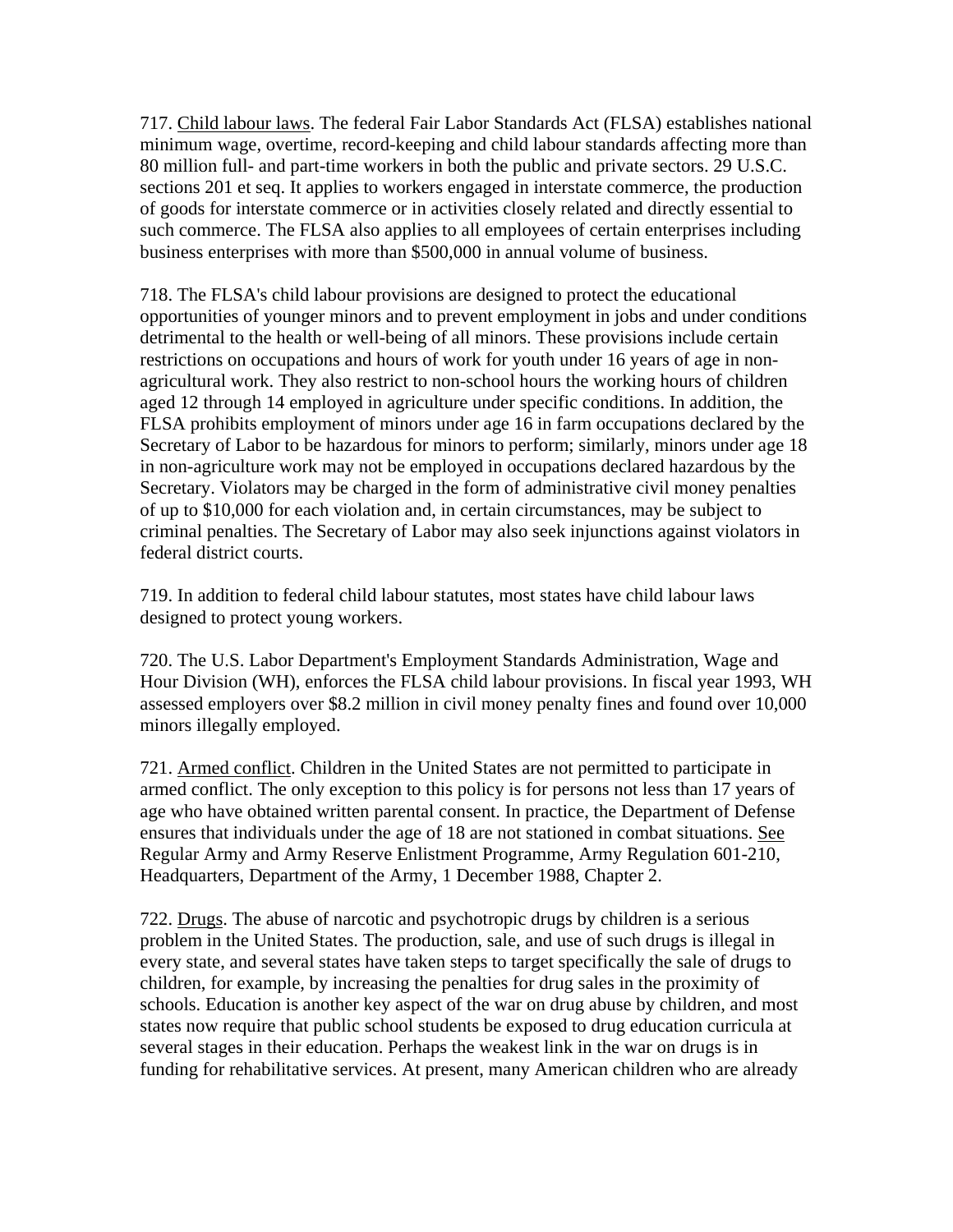addicted to drugs do not have access to meaningful support and assistance in curing themselves of their habits.

723. Sexual exploitation of children. U.S. federal and state law contain comprehensive protections against sexual exploitation of children. Most cases concern sexual contacts or molestation, which are criminal acts in all states. Child prostitution is also illegal in every state, and in most states, criminal liability extends to any person participating in or profiting from the acts of a child prostitute. Statutory rape laws have also been applied in the context of child prostitution. The problem of sexual abuse of children in the home is addressed through state child abuse laws. In addition, the Child Abuse Prevention and Treatment and Adoption Reform Act of 1978, 42 U.S.C. sections 5101 et seq., requires states receiving federal funding to include "sexual exploitation" in their definitions of reportable child abuse. Finally, child pornography is now illegal under both federal and state law. In a recent decision, the Supreme Court ruled that the government has a compelling interest in the protection of victims of child pornography, one which overrides the free speech interests of pornographers. Osborne v. Ohio, 495 U.S. 103 (1990).

724. Trafficking in children. Trafficking in children is illegal under the Thirteenth Amendment to the Constitution, which prohibits all forms of slavery and involuntary servitude, except as punishment for crime. This constitutional prohibition is supplemented by numerous federal and state statutes. The Mann Act, for example, prohibits trafficking in individuals for purposes of prostitution and imposes heightened penalties in the case of children. See 18 U.S.C. sections 2421 et seq.

# Education

725. All children in the United States are entitled, through the laws of each state, to universal, public, free primary and secondary school education. Each state has a compulsory education statute requiring children between certain ages (typically 6 through 16 years old) to attend primary and secondary school. In addition, the constitutions of all 50 states contain provisions supportive of education. See, e.g., N.Y. Const. art. XI section 1. Although the federal Constitution does not expressly provide for a right to education, the U.S. Supreme Court has suggested that children have an implied right to "some identifiable quantum of education" sufficient to provide the "basic minimum skills" needed to enjoy the freedom of speech and to participate in the political process. San Antonio Independent School District v. Rodriguez, 411 U.S. 1, 36 (1973). The Headstart programme, 42 U.S.C. sections 9801 et seq., provides special pre-school education programmes for qualifying children. The Individuals with Disabilities Education Act, 20 U.S.C. sections 1400 et seq. guarantees a free appropriate public education for children with disabilities.

# Health care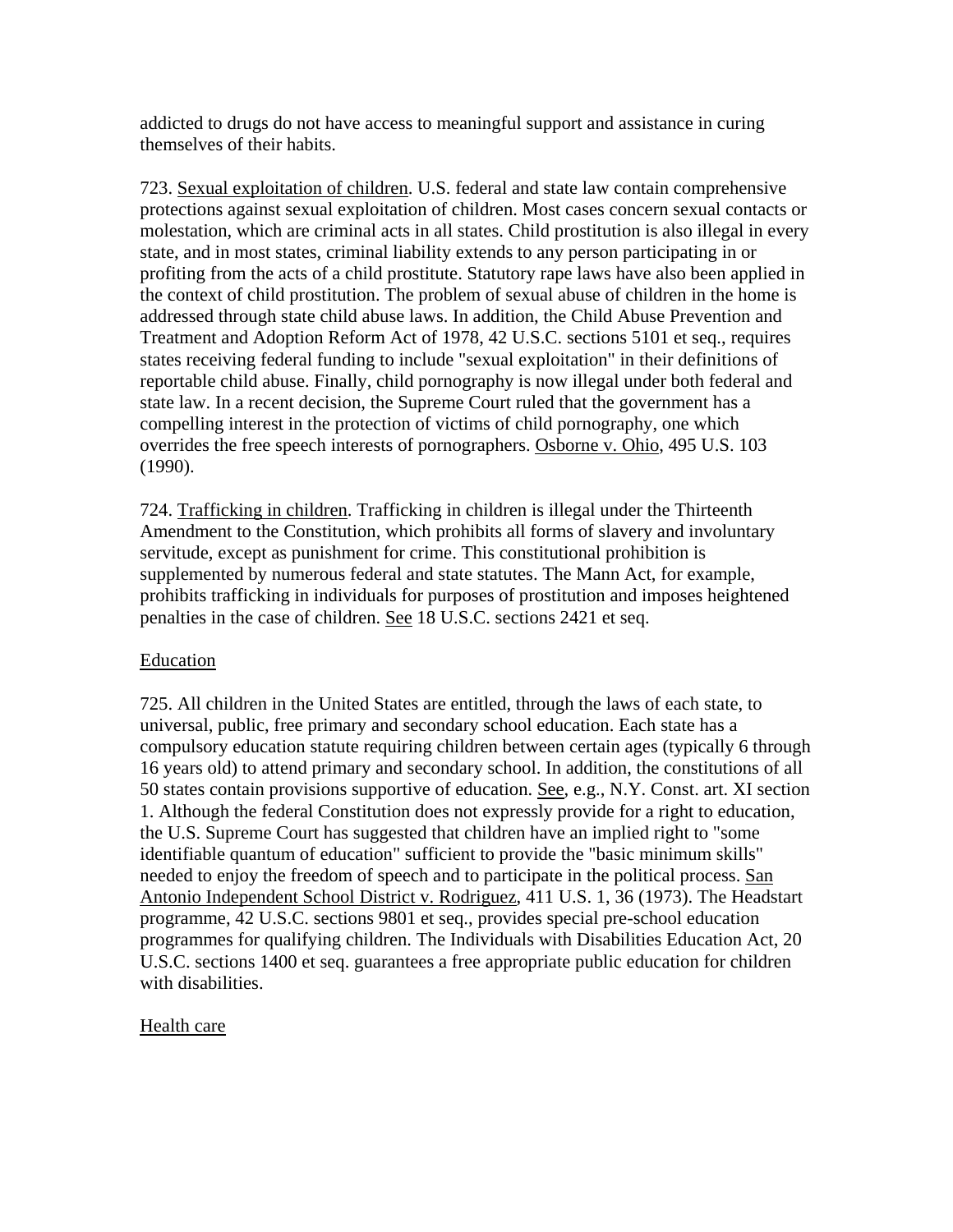726. The federal government administers a number of health care programmes which are designed to ensure that all children in the U.S. receive adequate care, free of charge if necessary.

727. The primary financing mechanism for publicly funded health care in the United States is the Medicaid insurance programme, 42 U.S.C. sections 1396 et seq. Operated by the states under broad federal guidelines, Medicaid covers most, but not all, low-income pregnant women, children, and caretaker relatives of children. Medicaid has been a vehicle for improving prenatal care and reducing infant mortality. In addition, under the preventive component of Medicaid - the Early and Periodic Screening Diagnosis and Treatment (EPSDT) programme - federal law requires the states to provide a package of preventive, screening, diagnostic and follow-up services to children. The federal government has set a target whereby 8 out of 10 eligible children must receive medical screening by 1995. As of 1990, however, only about one half of poor children older than six received any Medicaid services at all.

728. There are three principal programmes for delivery of public medical services in the United States. The Title V Maternal and Child Health Block Grant programme makes federal funds available to states to "provide and assure mothers and children (in particular those with low income or with limited availability of health services) access to quality maternal and child health services". Most states combine these federal grants with state revenue funds to deliver services at the local level. Although it has suffered from funding constraints, Title V represents a commitment on the part of the United States to provide primary health care to all American children free of charge if necessary.

729. The second initiative is the Community and Migrant Health Centre programme, which finances community health centres in medically underserved communities. Over 2,000 health care sites, run by approximately 600 public and private non-profit entities, provide comprehensive primary care to the target population in all states except Wyoming and in Puerto Rico and the District of Columbia. Of the more than 5 million patients served each year, two thirds are women of child-bearing age and children.

730. The third principal programme is the National Health Service Corps, which sends individual physicians to areas in need of better health care, primarily inner cities and rural areas.

731. Another federal health care programme is the Title X Family Planning programme. Finally, one programme that contributes significantly to the well-being of women and children is the Supplemental Food Programme for Women, Infants and Children (WIC), 42 U.S.C. section 1786. This latter programme provides nutritious foods, nutrition education, and semi-annual physical exams to low-income, high-risk women and children under 5 years of age.

732. Immunization. One of the most important health services provided for children in the United States is immunization. Approximately one half of childhood vaccines administered in the U.S. are financed through the private sector. The other half are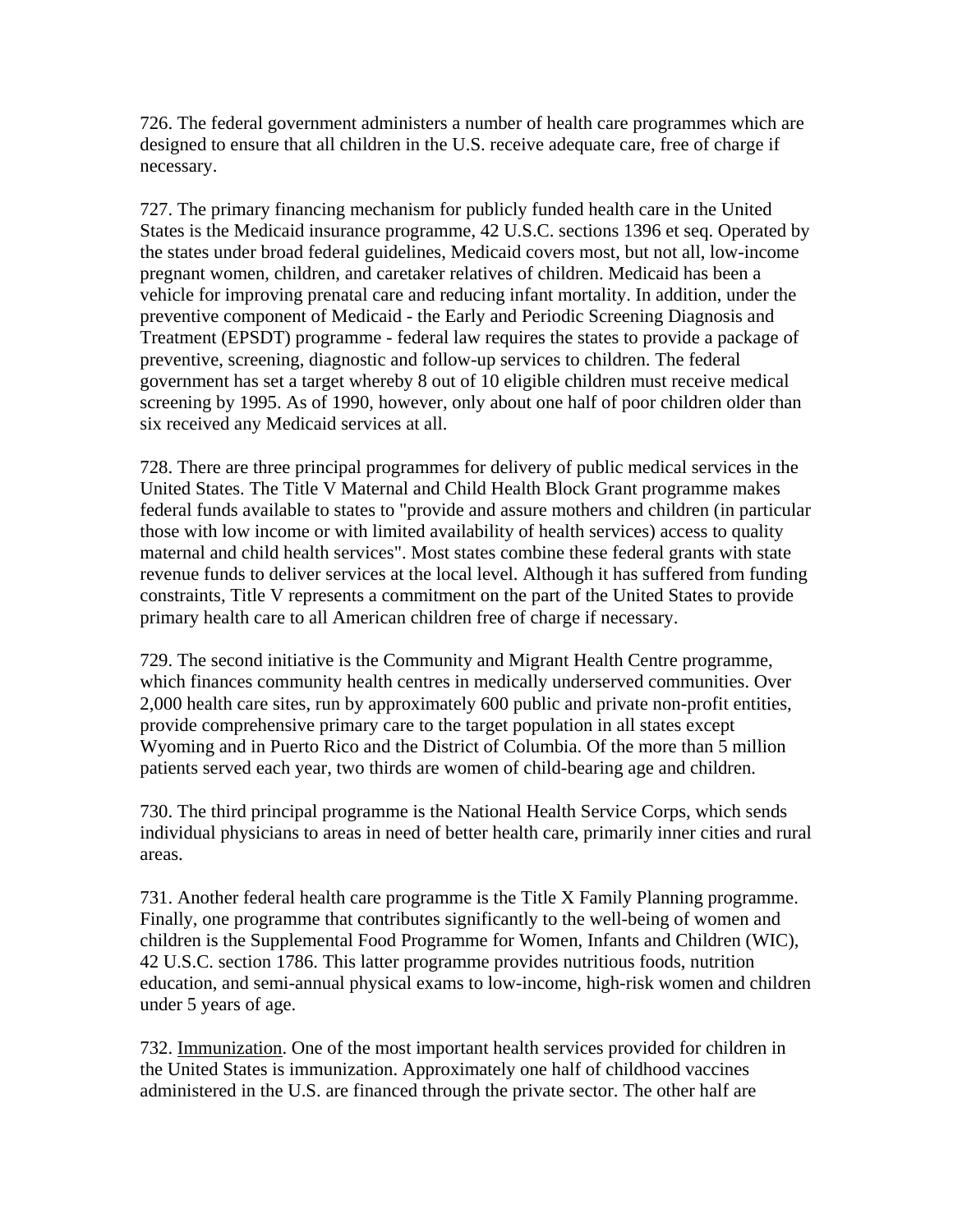financed through a combination of state funds and federal funds which are paid through the Childhood Immunization Program at the Centres for Disease Control. In spite of these funding efforts, however, there is need for improvement in the United States, as hundreds of thousands of American children still do not have adequate immunization. At present, largely as a result of inadequate health care delivery, only about one half of preschoolage children in the inner city are fully immunized. In 1993, Congress enacted a new childhood immunization programme under Medicaid (Pub. L. No. 103-66, 107 Stat. 312, section 13631).

733. Services for disabled children. Many of the publicly funded health care programmes described above provide special services for disabled children. For example, current law now requires that a minimum of 30 per cent of federal Title V funds be used for children with special health needs. With funding from Title V, states administer programmes for Children with Special Health Care Needs, which in recent years have broadened in scope to encompass, among others, children with AIDS or HIV infection, mental retardation and speech-lung-hearing disorders.

734. Disabled children also benefit from the 1989 Amendments to the Medicaid EPSDT programme. With full implementation of the Amendments, these children will be entitled to a full range of rehabilitation services including physical, occupational and speech therapy.

735. Under the Supplemental Security Income (SSI) programme, low-income individuals who are blind or disabled are provided with cash income payments from the federal government. Children are eligible if they are disabled and if their family income and resources fall below a certain level. As of the end of 1993, approximately 750,000 children, most with severe disabilities, receive SSI monthly cash payments.

736. In the area of education, the Individuals with Disabilities Education Act was promulgated to assist families in securing free and appropriate public education for disabled children. The Act also requires that the government provide disabled children with so-called "related services", which include education-related therapies and health services. These services are provided free of charge. As of 1990, approximately 4 million children received services from this programme.

737. Disabled children also benefit from the non-discrimination provisions of Section 504 of the Rehabilitation Act of 1973 and from the Americans with Disabilities Act of 1990, discussed under article 2.

### Registration and identity

738. The United States does not have a system of national identification cards or registration. Rather, birth registration has traditionally been a state and local function in the United States. Every state requires the registration of every child born in the state. See e.g., Cal. [Health & Safety] Code section 10100 (1987) ("Each live birth shall be registered within 10 days following the date of the event."); Ariz. Rev. Stat. Ann. section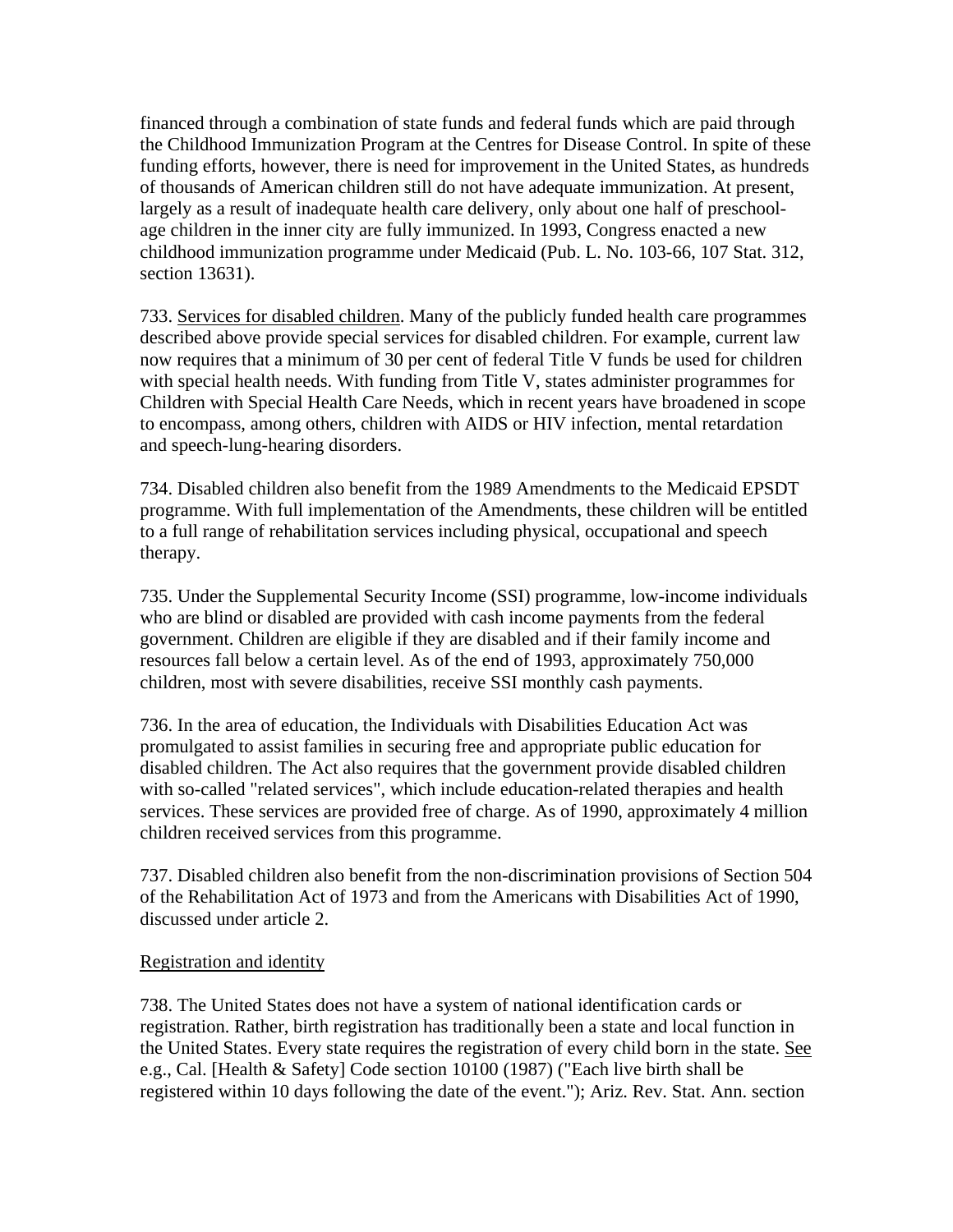36-322; Ill. Stats. ch. 111 1/2, para. 73-12 (Vital Records Act). Birth certificates may be obtained as proof of citizenship or birth.

739. A number of courts have considered the issue of naming children. They have found that "parents have a common law right to give their child any name they wish, and that the Fourteenth Amendment protects this right from arbitrary state action". Jech v. Burch, 466 F. Supp. 714, 719 (D. Haw. 1979). Courts have rejected state arguments for statutes limiting acceptable names for children, finding that administrative convenience is not a sufficient state interest to impair the right to name one's child. See Jech, 466 F. Supp. at 720; O'Brien v. Tilson, No. 79-463-CIV-5 (E.D.N.C. 2 October 1981) (memorandum finding that N.C.G.S. section 130-50(e) violated the plaintiff's constitutional rights); Sydney v. Pingree, No. 8208291-CIV-JAG (S.D. Fla. 17 December 1982) (order granting plaintiff's motion for summary judgement).

### Nationality

740. Acquisition of U.S. citizenship is governed by the U.S. Constitution and by federal statute. The Fourteenth Amendment of the Constitution provides that "[a]ll persons born in the United States and subject to the jurisdiction thereof, are citizens of the United States" regardless of the nationality of their parents. The Immigration and Nationality Act further provides that a child born abroad to a U.S. citizen parent (or parents) shall acquire U.S. citizenship at birth provided the U.S. citizen parent (or parents) complied with specified requirements for residency or physical presence in the U.S. prior to the child's birth. 8 U.S.C. section 1401. (Previous versions of this statute required that, in order to retain U.S. citizenship, the child reside or be physically present in the U.S. for a certain period of time before a certain age.) The Immigration and Nationality Act also permits and establishes requirements and procedures for acquisition of U.S. citizenship by naturalization. 8 U.S.C. sections 1421 et seq.

### Article 25 - Access to the political system

741. The U.S. political system is open to all adult citizens without distinction as to gender, race, colour, ethnicity, wealth or property. Effective access to the political system is important not only as a right in and of itself, but as an additional guarantee of the respect for other human rights.

### **Voting**

742. The right to vote is the principal mechanism for participating in the U.S. political system. The requirements for suffrage are determined primarily by state law, subject to limitations of the Constitution and other federal laws. Over the course of the nation's history, various amendments to the Constitution have marked the process toward universal suffrage. In particular, the Supreme Court's interpretations of the Equal Protection clause of the Fourteenth Amendment have expanded voting rights in a number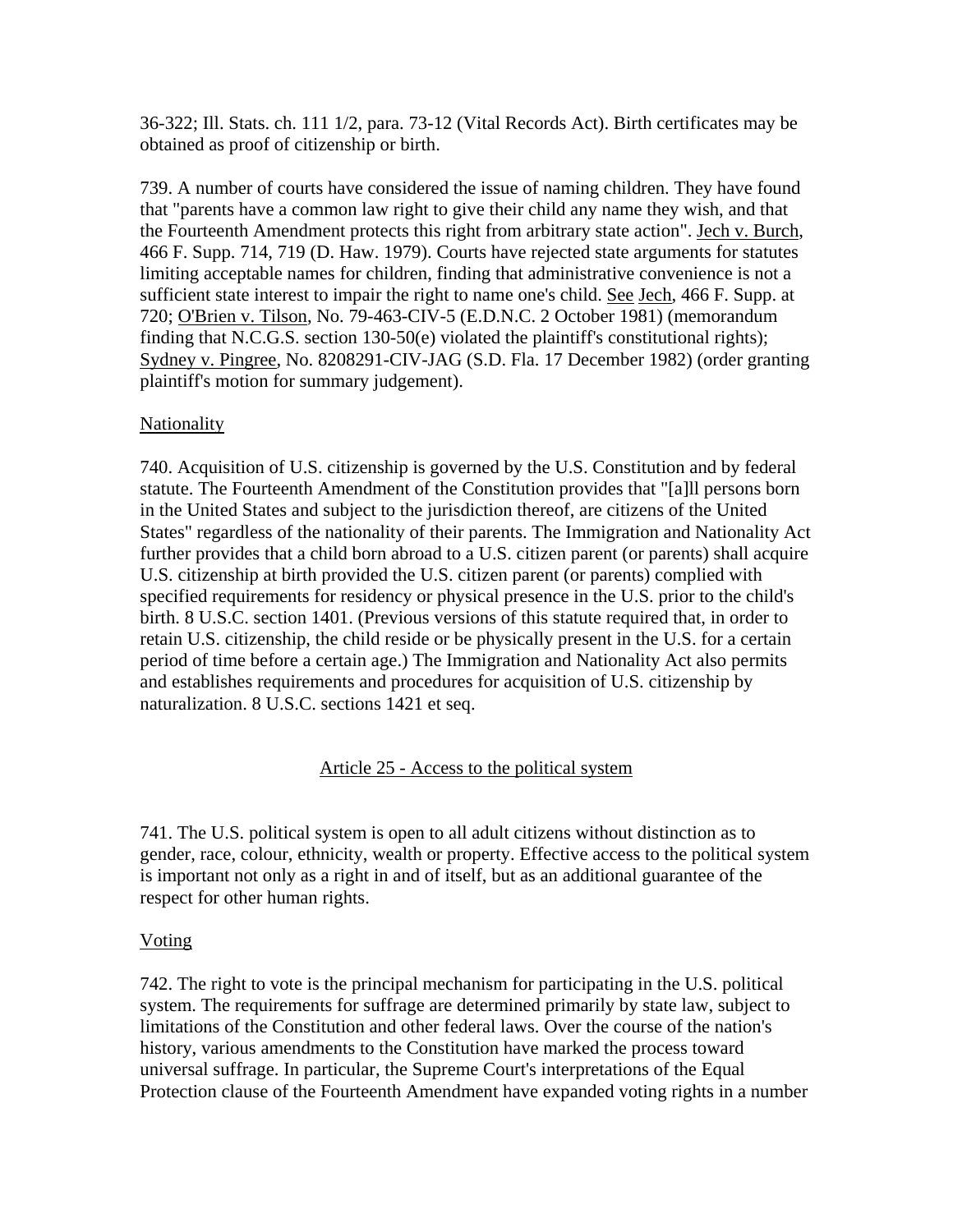of areas. The summary below sets out those respects in which suffrage has been expanded and those in which some limitations still remain.

743. Gender. The Nineteenth Amendment to the Constitution, ratified in 1920, guarantees women the right to vote in the United States. In many states, women had already been enfranchised prior to that date.

744. Race and colour. The Fifteenth Amendment to the Constitution, ratified in 1870 following the Civil War, prohibits the denial of voting rights "on account of race, colour, or previous condition of servitude". At the time it was first passed, however, the Fifteenth Amendment and legislation adopted to enforce it did not sufficiently ensure the full and permanent enfranchisement of African Americans in all states in practice. Through both physical and economic coercion supported by state legal systems, African Americans were still almost totally excluded from the political process of several southern states through the end of the nineteenth century.

745. During this century, African-Americans have won a number of Supreme Court victories in the area of voting rights. See, e.g., Guinn v. United States, 238 U.S. 347 (1915) (restricting franchise to those whose grandfathers were eligible to vote unconstitutional); Lane v. Wilson, 307 U.S. 268 (1939) ("The [15th] Amendment nullifies sophisticated as well as simple-minded modes of discrimination"); Terry v. Adams, 345 U.S. 461 (1953) (excluding African Americans from primaries unconstitutional); Gomillion v. Lightfoot, 364 U.S. 339 (1960) (redrawing boundaries of town to exclude African Americans unconstitutional). Further progress was made through Civil Rights Acts enacted by Congress in 1957, 1960, and 1964, and especially through the Voting Rights Act of 1965. See 42 U.S.C. sections 1971 and 1973 et seq. As a result, African Americans now enjoy the uninhibited right to vote in every part of the United States.

746. The Voting Rights Act authorizes the U.S. Attorney General and private parties to bring lawsuits to enforce the Fifteenth Amendment and bans the use of literacy tests and other devices which had been used to disqualify African-American voters. The courts subsequently determined that illiterate persons are entitled to receive assistance in marking their ballots, United States v. State of Mississippi, 256 F. Supp. 344 (S.D. Miss. 1966), and in 1982 Congress amended the Voting Rights Act to provide that illiterate persons (and those who require assistance because of blindness or disability) must be permitted to select their own helpers. 42 U.S.C. section 1973aa-6. As a safeguard, voters are not permitted to receive assistance from their employers or agents of their employers or from officers or agents of their unions. The assistance requirement applies to the voter registration process as well as to voting itself. Rules with respect to who could give assistance (e.g. poll workers, relatives, registered voters) had varied greatly from state to state.

747. In addition, the Voting Rights Act contains three specialized mechanisms that apply to certain problem areas through the year 2007: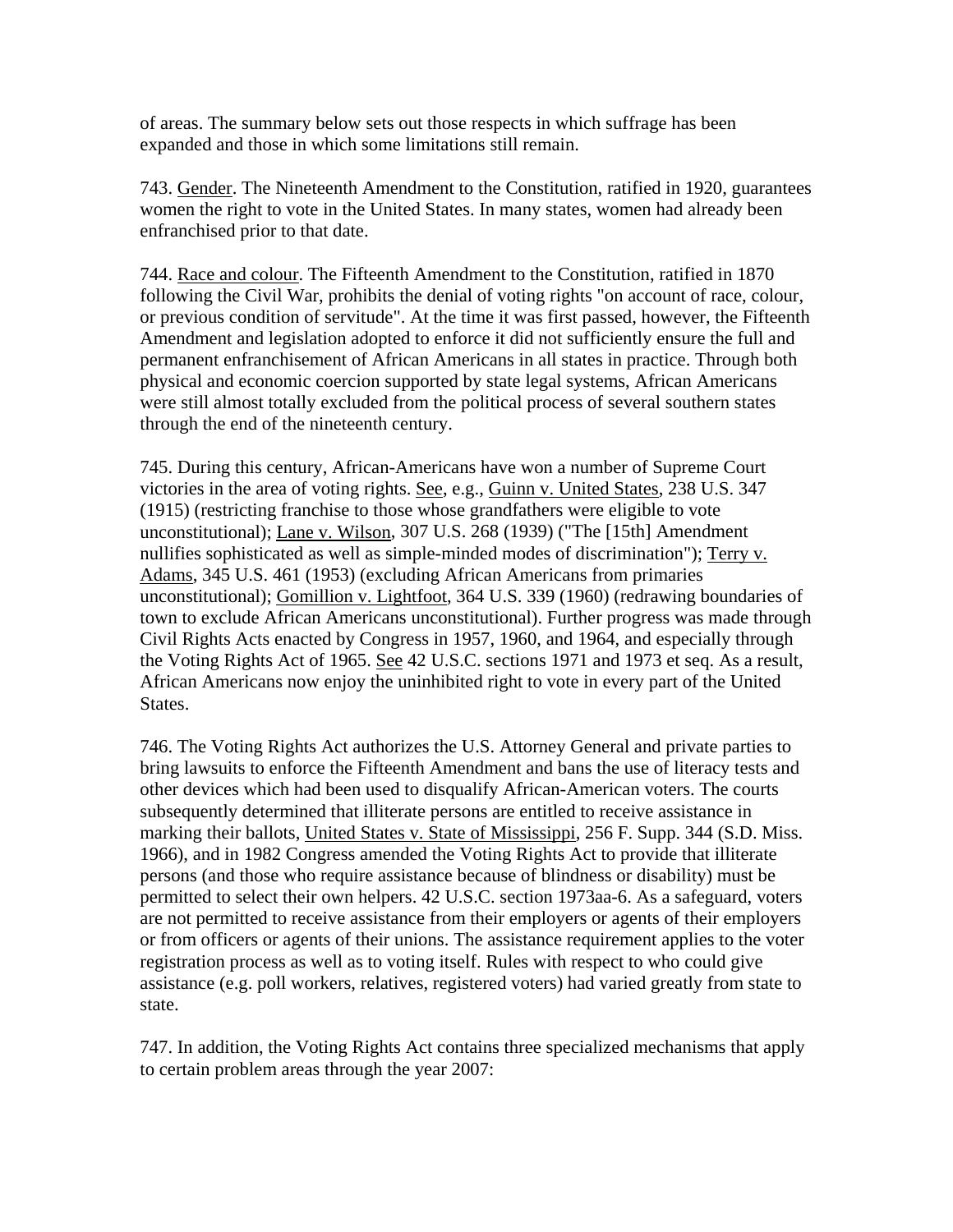(a) Federal registrars are authorized to conduct voter registration in areas in which local registrars refuse to register minority applicants, or make it difficult for them to register;

(b) Federal approval is required for changes in voting laws and practices, to prevent the implementation of new laws and practices aimed at continuing the disenfranchisement of minorities;

(c) Federal observers are authorized to monitor elections to assure that minority voters are permitted to vote and their votes are actually counted.

See 42 U.S.C. section 1973(a)(8). As a result of the enforcement of the Voting Rights Act and of the efforts of civil rights workers, African Americans in affected states now register to vote and vote at roughly the same rates as other citizens. Prior to the Voting Rights Act, for example, about 19 per cent of the African Americans of voting age in Alabama were registered to vote, 27 per cent in Georgia, 32 per cent in Louisiana, and 7 per cent in Mississippi. See United States Commission on Civil Rights, Political Participation, Appendix VII (Washington, D.C. 1968). At the time of the 1992 presidential election, 72 per cent of voting age African Americans in Alabama, 54 per cent in Georgia, 82 per cent in Louisiana, and 79 per cent in Mississippi reported they were registered to vote, compared to 68 per cent for all persons of voting age. See United States Bureau of the Census, Current Population Reports, P20-466, Voting and Registration in the Election of November 1992, Table 4 (Washington, D.C. 1993).

748. The U.S. Department of Justice and various private organizations remain vigilant to ensure that the voting rights of African Americans and of other minorities defined by race or colour are not denied or abridged. The U.S. Attorney General continues to bring lawsuits under the Voting Rights Act; to deny approval for discriminatory voting law changes; and to send federal observers to monitor elections. The need for Voting Rights Act enforce-ment generally has shifted from practices that deny the right to vote to those that abridge the right to vote, for example, by making it more difficult for African Americans or other minorities than for other persons to elect candidates of their choice to public office.

749. Ethnicity and language. The Voting Rights Act was amended in 1975 to ensure the protection of the voting rights of ethnic groups who speak languages other than English. These minorities include Mexican Americans living in Texas and other states of the Southwest and persons of Asian descent living throughout the country. The amendment requires that minority language information, materials, and assistance be provided to enable minority language citizens to participate in the electoral process on an equal basis with other citizens. It applies in jurisdictions with significant concen-tra-tions of minority language citizens (under the Act, Hispanics, Asian Americans, Alaska Natives and Native Americans), and expires in 2007, along with the other special provisions of the Voting Rights Act discussed above. The minority language provisions of the Voting Rights Act have since been extended by the Voting Rights Amendments of 1982 and the Voting Rights Language Assistance Act of 1992. See 42 U.S.C. sections 1973b(f) and 1973aa-1a.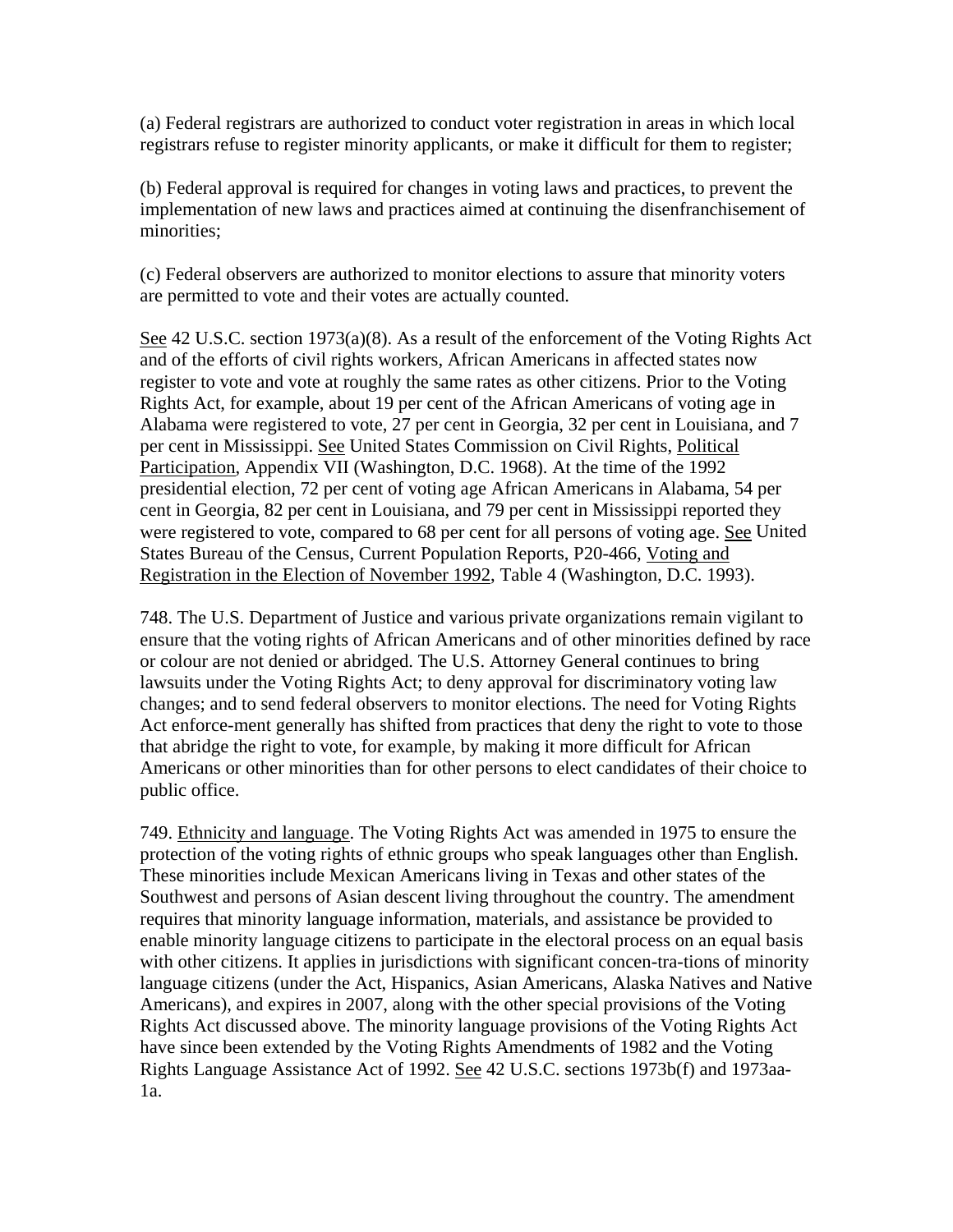750. The Fourteenth and Fif-teenth Amendments were not, at the time of their ratifications, understood to enfranchise Native Americans. In 1924, however, Native Americans were declared by Congress to be citizens of the United States, and since then, they have enjoyed the same voting rights as other citizens. See Harrison v. Laveen, 67 Ariz. 337, 196 P.2d 456 (1948). See also Goodluck v. Apache County, 417 F. Supp. 13 (D. Ariz. 1975), aff'd, 429 U.S. 876 (1976) (Indians must be counted in the population base for the creation of districting plans). Eskimos and Aleuts in Alaska and Native Hawaiians have been enfranchised since those two states achieved statehood in 1959.

751. Property and wealth. Early restrictions limiting the franchise to property owners were gradually eliminated during the eighteenth and nineteenth centuries. Under the Equal Protection clause of the Fourteenth Amendment, restricting the franchise to property owners is only permissible in elections for limited purpose quasi-governmental agencies such as water reclamation agencies. See Ball v. James, 451 U.S. 355 (1981); Salyer Land Co. v. Tulare Lake Basin Water Storage District, 410 U.S. 719 (1973). The Supreme Court has severely limited such restrictions, holding, for example, that they are not permitted for school board elections. See Kramer v. Union Free School District, 395 U.S. 621 (1969).

752. Under the Twenty-Fourth Amendment to the Constitution and the Supreme Court's interpretation of the Equal Protection clause, the states may not require the payment of a "poll tax" (a fee per person or "head" tax) as a prerequisite to voting. See Harper v. State Board of Elections, 383 U.S. 663 (1966).

753. Age. The Twenty-Sixth Amendment, ratified in 1971, prohibits the states from excluding from the franchise anyone 18 years of age or older by reason of age. Previously the standard age for voting was 21. Where primary elections are held, those who are less than 18 but will become 18 by the date of the general election are frequently permitted to vote. States have the discretion to enfranchise those below the age of 18.

754. Disability. Voting by the blind and by the disabled has been further facilitated by the Voting Accessibility for the Elderly and Handicapped Act of 1984, 42 U.S.C. sections 1973ee et seq., and by the Americans with Disabilities Act of 1990, 42 U.S.C. sections 12131 et seq., which prohibits discrimination against disabled persons in all programmes of state and local governments.

755. Residency and citizenship. States and localities are generally permitted to exclude non-residents from voting in local elections; however, they do not have unlimited discretion to define the requirements of residency. For example, the U.S. Supreme Court has held that states may not, on residency grounds, exclude military personnel who have moved in from other states. Carrington v. Rash, 380 U.S. 89 (1965). States are further prohibited from denying the right to vote to residents of a federal enclave. Evans v. Cornman, 388 U.S. 419 (1970).

756. Those who, because of poverty or other problems, have no fixed address have generally been unable to register to vote because they cannot establish that they are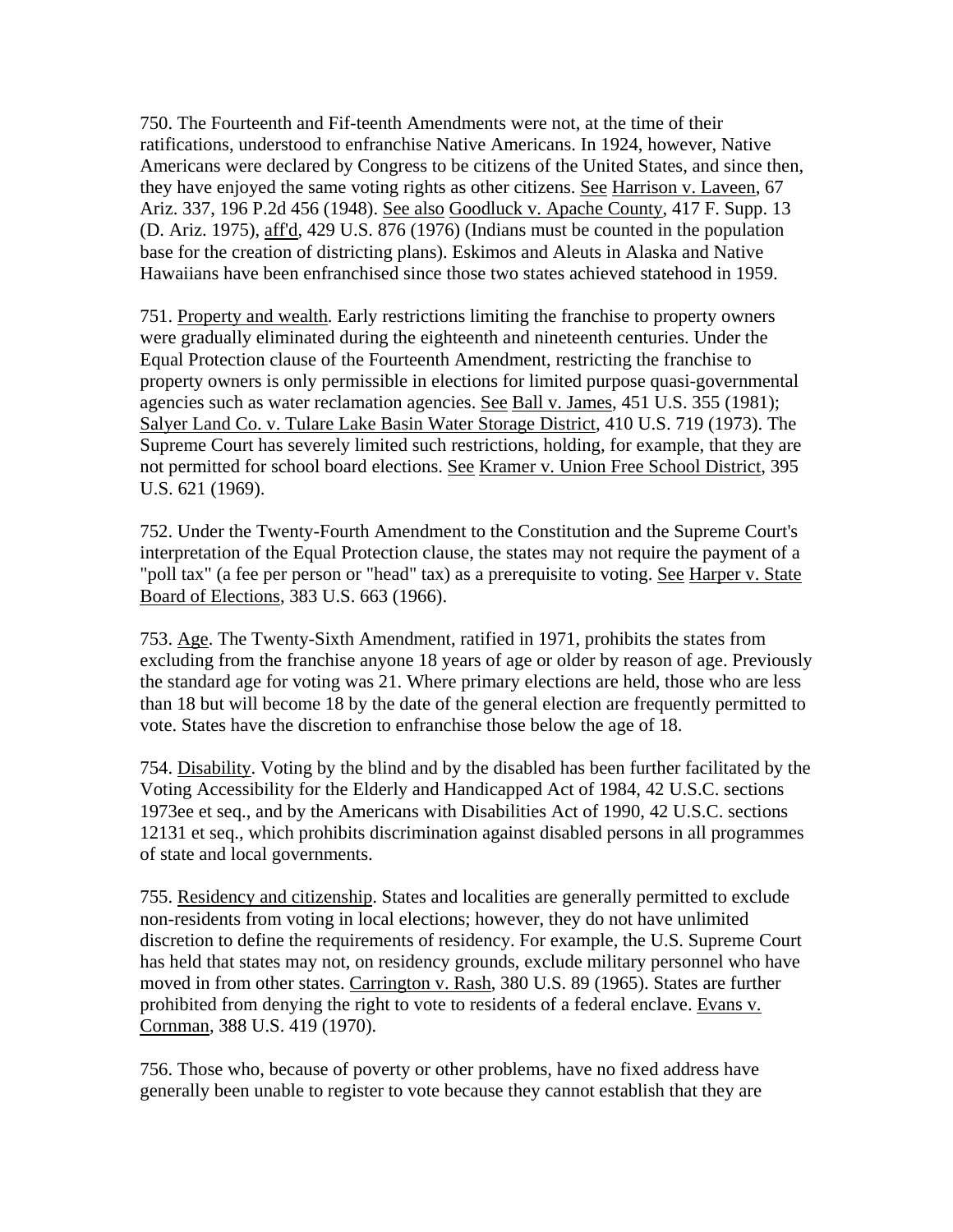residents of the jurisdiction in which they seek to vote. However, such restrictions may violate the Equal Protection clause of the Fourteenth Amendment. See Pitts v. Black, 608 F. Supp. 696 (S.D.N.Y. 1984) (refusal to allow registration by those without traditional residences violates Equal Protection clause). Homeless persons in some jurisdictions are permitted to register using shelters as their addresses.

757. In general, states are permitted to impose residency requirements only for very limited periods justified on administrative grounds. See Marston v. Lewis, 410 U.S. 679 (1973) (50-day requirement upheld); but see Dunn v. Blumstein, 405 U.S. 330 (1973) (requirement that one be resident of the state for one year and of the county for three months was invalidated). Under the Voting Rights Act, as amended in 1970, durational residency requirements are not permitted in voting for President of the United States. 42 U.S.C. section 1973aa-1. Voters who move shortly before an election must be permitted to vote either in their new state or their old.

758. Citizenship. Under the laws of the various states, the right to vote is almost universally limited to citizens of the United States.

759. Party membership. Except where elections are held on a non-partisan basis, those elected to office usually are the nominees of political parties. Political parties use primary elections and conventions to select their nominees. In many states only those affiliated with a party in advance of the primary election day are permitted to vote in that party's primary. In other states, voters can decide at the polls in which party's primary to participate. Under current U.S. law, political parties may not arbitrarily limit access to membership. Thus, a state law that prohibited voters from changing party affiliation during the 23 months prior to a primary election was found unreasonably to restrict the right to vote and thus to violate the Equal Protection clause. Kusper v. Pontikes, 414 U.S. 51 (1973). Political parties are further discussed under article 22.

760. Absence from jurisdiction. All states have procedures that permit those who will be out of town on election day, or who are prevented because of injury or illness from going to the polls, to vote by absentee ballot, either by mail or in person in advance of the election. The requirements and procedures for absentee voting vary considerably from state to state. Although the Equal Protection Clause has not been interpreted to require the states to permit absentee voting, it does prohibit wholly arbitrary distinctions between different classes of absentees. See O'Brien v. Skinner, 414 U.S. 524 (1974) (imprisoned persons who have not been convicted of a disqualifying crime cannot be denied absentee ballots).

761. The Uniformed and Absentee Citizens Absentee Voting Act of 1986 requires the states to permit U.S. citizens living abroad to register for and vote in elections for federal office. 42 U.S.C. sections 1973ff et seq. This Act only enfranchises those who have given up their residence in a state and does not apply to citizens who have never established residency in a particular state. The act guarantees the timely delivery of absentee ballots to all eligible overseas citizens.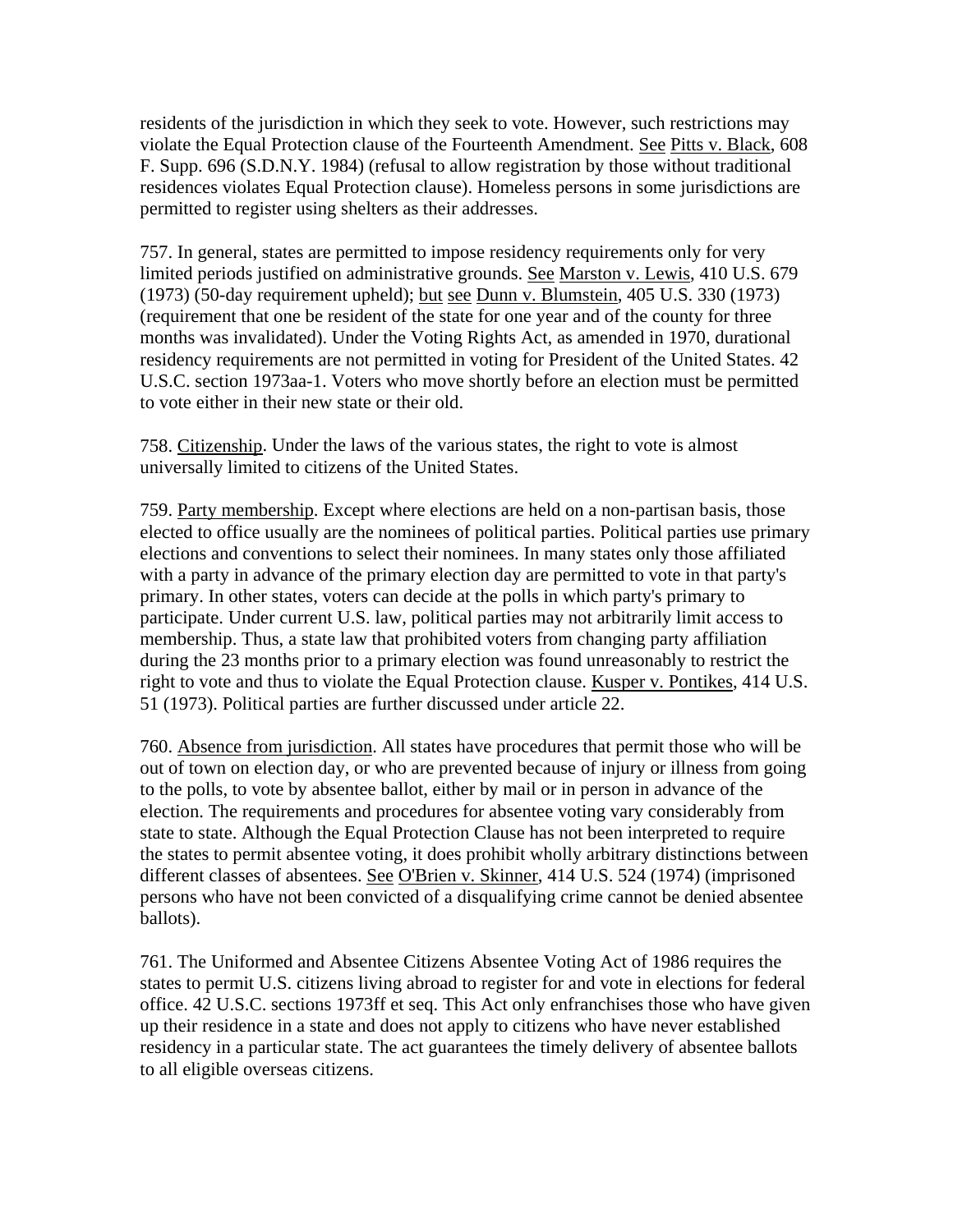762. Criminal conviction and mental incompetence. Most states deny voting rights to persons who have been convicted of certain serious crimes. Where the disqualification on the basis of criminal conviction is motivated by a racially discriminatory purpose, however, the restriction is not permitted. Hunter v. Underwood, 471 U.S. 222 (1985). The standards and procedures for criminal disenfranchisement vary from state to state. In most states, this disability is terminated by the end of a term of incarceration or by the granting of pardon or restoration of rights. However, the Equal Protection clause of the Fourteenth Amendment does not require the states to re-enfranchise convicted felons who have completed their sentences of incarceration. Richardson v. Ramirez, 418 U.S. 24 (1974).

763. In most states, persons who have been declared by a court to be mentally incapacitated are not permitted to vote. There are procedural safeguards which prevent mistaken or abusive disenfranchise-ment on this basis.

764. District of Columbia residence. Residents of the District of Columbia, the seat of the federal government established under article I, section 8 of the Constitution, enjoy the same constitutional rights described in this report as any other citizen of the United States. Under the Twenty-Third Amendment to the Constitution, ratified in 1961, residents of the District have the right to vote in elections for President and Vice-President. In addition, under a policy of "home rule", established by Congress in 1973, District residents elect their own mayor, city council, and school board. Congress also established representation for the District through an elected delegate to the House of Representatives. It is in this way that District residents' rights differ from those of the residents of the states.

765. District residents' representation in Congress is limited to this delegate. While under House rules the delegate (as well as each of the representatives of the Insular Areas) may vote at all stages of the legislative process except for final passage, this arrangement remains controversial. While some members of the House have criticized giving the District delegate and the other representatives these extensive voting privileges, some advocates for District of Columbia statehood reject even this arrangement as insufficient.

766. Without question, the framers of the Constitution envisioned the District as a separate enclave, apart from the influences of any state government and responsible to the federal government alone.

> "A dependence of the members of the general government on the State comprehending the seat of the Government for protection in the exercise of their duty, might bring on the national councils an imputation of awe or influence, equally dishonourable to the Government and dissatisfactory to the other members of the democracy."

The Federalist, No. 43, 289 (J. Madison) (J. Cooke, ed. 1961). This status, independent from the states, was reinforced by the choice of a substantially undeveloped section of land, donated by Maryland and Virginia, on which to build the capital city.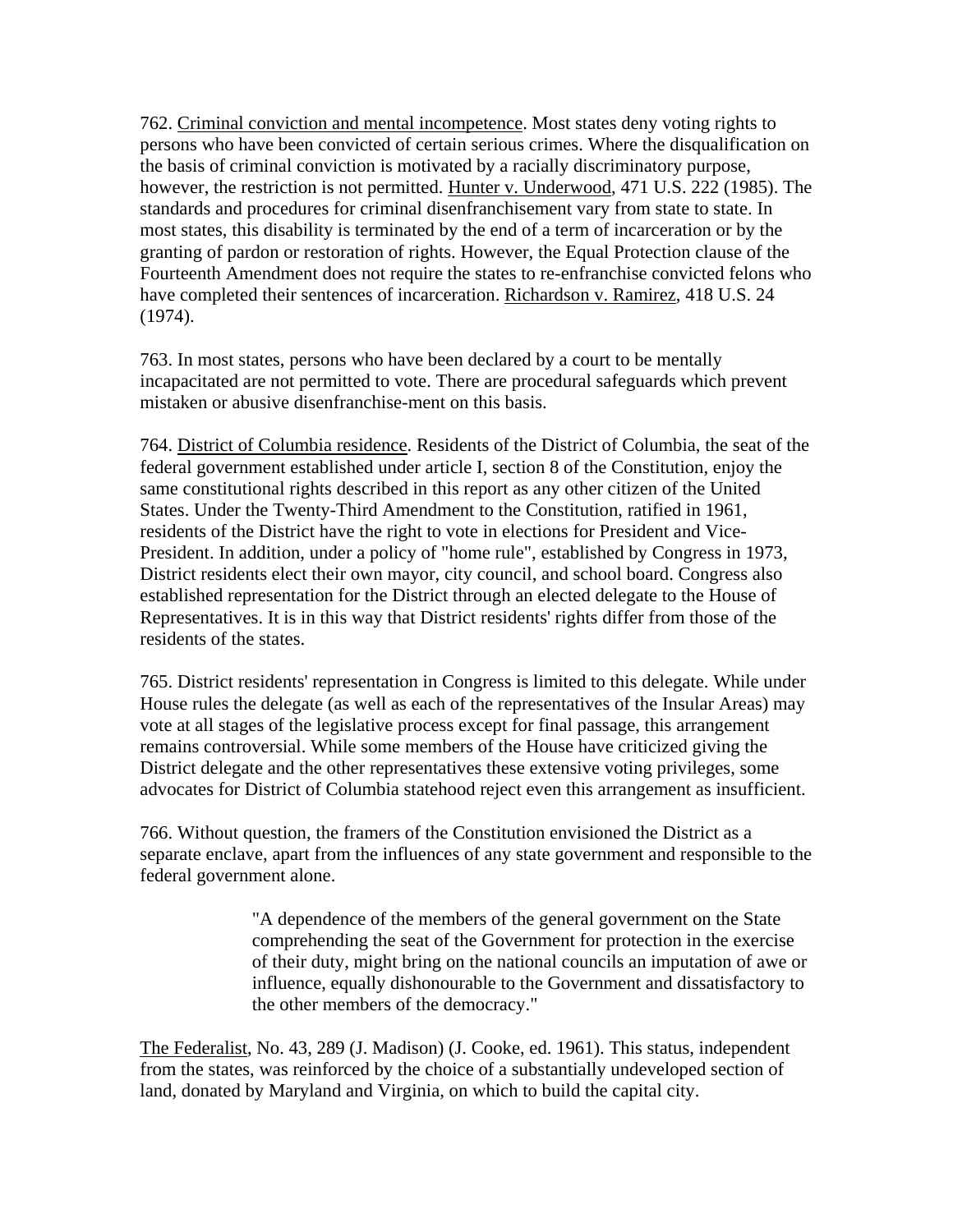767. Despite any early expectations that this status would provide greater stability than one where a single state controlled the District, governance of the District has not remained stable throughout its history, but rather varied in the extent to which Congress, the President, and the residents have chosen who would govern the city. This question remains a topic of active debate within the city, within the rest of the country, and within the government.

768. Insular areas. Residents of Guam, the U.S. Virgin Islands, American Samoa, the Commonwealth of the Northern Mariana Islands, the Trust Territory of the Pacific Islands, and Puerto Rico do not vote in elections for President and Vice-President. The Twelfth Amendment and Twenty-Third Amendments to the Constitution extend the right to vote in presidential elections to citizens of "States" and to citizens of the District of Columbia. These provisions have been interpreted as not to extend to the Insular Areas. See, Attorney General of Guam v. United States, 738 F.2d 1017 (9th Cir. 1984), cert. denied 469 U.S. 1209 (1985) (residents of Guam not permitted to vote in presidential elections). Residents of these areas do, however, elect their respective local governments. In addition, residents of American Samoa, the District of Columbia, Guam, and the Virgin Islands each elect a Delegate to Congress. Puerto Rico elects a Resident Commissioner. These officials may participate at every level of the legislative process in the House of Representatives except for votes on final passage of a bill. The discussion under article 1 contains further information on the Insular Areas.

769. Procedural impediments to voter registration. In 1993, in response to evidence that practical difficulties in registering to vote resulted in depressed rates of electoral participation, Congress enacted the National Voter Registration Act. Pub. L. No. 103-31, 107 Stat. 77. Effective generally on 1 January 1995, the Act requires the states to per-mit persons to register to vote when they apply for motor vehicle dri-v-ers' licences or have interactions with various other governmental agencies, or to register by mail. The Act also limits the circumstances under which a voter's name can be removed from the roll of registered voters. Although the Voter Registration Act applies only to registration for voting for federal offices, the local governmental authorities that are responsible for conducting elections almost invariably maintain a single list of voters eligible to vote in any election that occurs within a geographical area, and thus the act is expected to facilitate voter registration for all elections.

770. Equality of the vote. The Supreme Court has interpreted the Equal Protection Clause of the Fourteenth Amendment to require that the votes of residents of different geographic jurisdictions carry equal weight. The one person-one vote rule, which had its origin in Supreme Court cases from the early 1960s, requires districts used for the election of members of the United States House of Represent-atives, state legislatures, county and city governing bodies and the like to be equal (with some minimal variance permitted) in population. See e.g., Baker v. Carr, 369 U.S. 186 (1962); Reynolds v. Sims, 377 U.S. 533 (1964). Of course, the one person-one vote rule does not apply to the U.S. Senate, which is composed of two Senators from each state, irrespective of population.

### Access to public office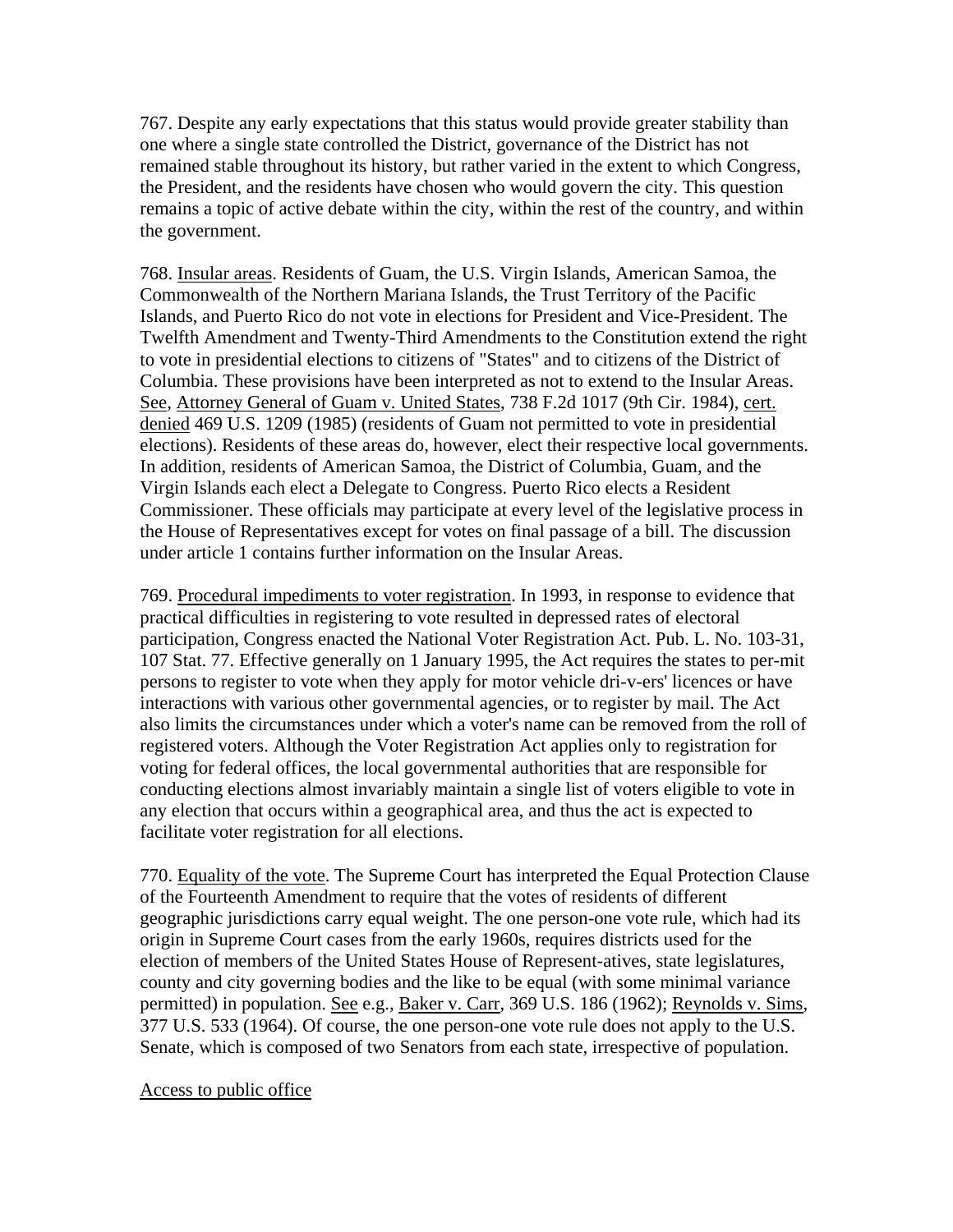771. In the United States a large number and wide variety of public offices are filled through popular elections, from positions on the governing boards of small villages to President of the United States. In general, anyone eligible to vote is eligible to run for office. For certain public offices, however, there are additional limitations.

772. Constitutional requirements. Under the Constitution, only a native-born citizen is eligible to be President. Further, the President must be at least 35 years of age and must have been a resident of the United States for at least 14 years. No person may be elected to more than two 4-year terms as President, or be elected more than once if he or she has served more than two years of a term to which someone else was elected. U.S. Senators must be at least 30 years of age, must have been citizens of the United States for at least 9 years, and must be inhabitants of the state from which they are elected. Members of the U.S. House of Representatives must be at least 25 years of age, must have been citizens for at least 7 years, and must be inhabitants of the state from which they are elected.

773. These are the only limitations on access to public office found in the Constitution. Other limitations have their source in state law, subject to restrictions in the Constitution, such as the Equal Protection Clause of the Fourteenth Amendment, and other federal law.

774. State and local candidacy requirements. Candidates for state and local offices may be required to reside in the jurisdiction in which they seek to serve and in the district from which they seek to be elected, and reasonable durational residency requirements are permitted. See e.g. Chimento v. Stark, 353 F. Supp. 1211 (D.N.H. 1973), aff'd mem. 414 U.S. 802 (1973). Age requirements vary from state to state; however, requirements that a person be over the age of 30 to hold a particular office are unusual. To hold some offices, many states require that certain educational or experience standards be satisfied.

775. Restrictions on access to public office may apply to persons already holding elected office or who are government employees. The federal Hatch Act, for example, prohibits federal employees from being candidates for public office in partisan elections. 5 U.S.C. section 7321. In some states, limitations have been imposed on the number of consecutive terms of office one can serve. Office holders customarily take an oath of office; however, burdensome loyalty oaths may be struck down as an infringement on First Amendment rights of free speech. See Communist Party v. Whitcomb, 414 U.S. 441 (1974). Where candidates are required to pay filing fees to run for office, an alternative means of qualifying must be made available for those unable to pay the fee. See Lubin v. Panish, 415 U.S. 709 (1974). At the federal level, the Federal Election Campaign Act of 1971 provides money for presidential candidates who have demonstrated sufficient popular support. 2 U.S.C. sections 431 et seq. Additional federal campaign finance reform legislation is under consideration.

776. Finally, in many states and localities, prior criminal conviction will disqualify a person from holding public office.

777. Access to the ballot. In general, there are three ways in which a person can qualify to have his or her name on the ballot. Candidates can run as the nominees of major parties,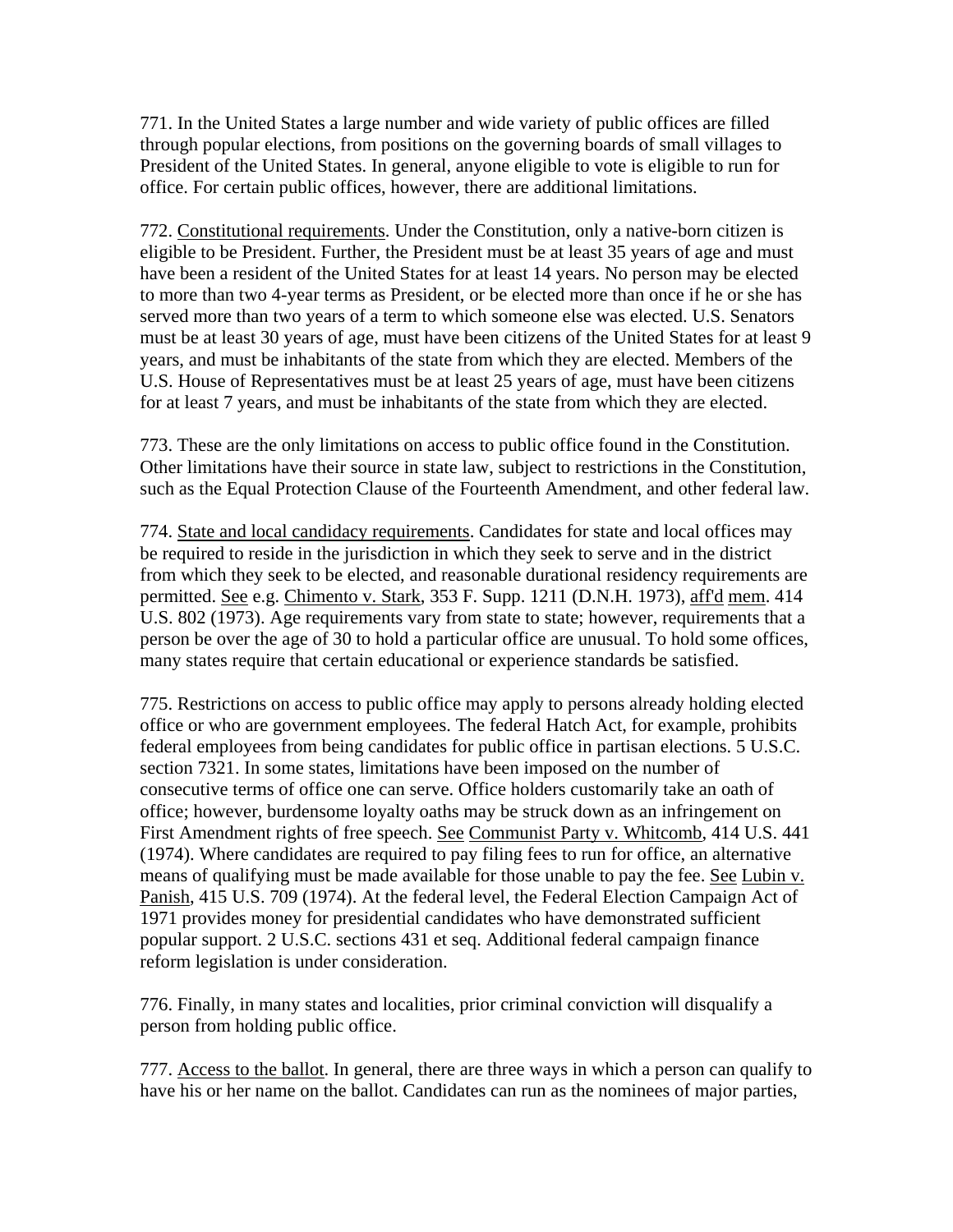as the nominees of minor parties, or as independents. Rules and procedures vary from state to state, but a major party is generally one that has achieved a certain level of support at a recent election and thus qualifies to have its nominees automatically placed on the ballot. A minor party, on the other hand, will generally have to satisfy a petition requirement, demonstrating some significant level of support, before its nominees will be placed on the ballot. Independent candidates likewise will generally have to demonstrate that they have significant support. Under the Equal Protection clause of the Fourteenth Amendment to the Constitution and under the guarantees of free speech and association of the First Amendment, restrictions designed to limit the number of parties and candidates on the ballot must be reas-onable. See Williams v. Rhodes, 393 U.S. 23 (1968) (petition requirement of signatures equalling 15 per cent of votes cast in last election struck down); Moore v. Ogilvie, 394 U.S. 814 (1969) (requirement that signatures come from 50 different counties struck down); Storer v. Brown, 415 U.S. 724 (1974) (restriction on party members running as independents upheld); Illinois State Board of Elections v. Socialist Workers Party, 440 U.S. 173 (1979) (signature requirement higher for local than for state office struck down); Anderson v. Celebrezze, 460 U.S. 780 (1983) (independent candidate filing deadline in advance of major party deadline and far in advance of general election struck down); Munro v. Socialist Workers Party, 479 U.S. 189 (1986) (1 per cent signature requirement upheld). In many jurisdictions, for many offices, a person has the alternative of running as a write-in candidate.

778. Removal from office. Article 2, section 4 of the Constitution provides that "The President, Vice President and all civil Officers of the United States, shall be removed from Office on Impeachment for, and Conviction of, Treason, Bribery, or other high Crimes and Misdemeanours". Under Article 1, the Senate has the sole power to try impeachments, and the House of Representatives has the sole power to impeach. In addition, each House of the Congress has the power to pass judgement on the qualifications of its members and expel members. Similar procedures are generally available at the state and local level, and there are legal safeguards to protect office holders from abuse of these processes. See Powell v. McCormack, 395 U.S. 486 (1969) (Congress cannot exclude a member who has the qualifications prescribed in the Constitution); Bond v. Floyd, 385 U.S. 116 (1966) (exclusion for the expression of political views violates the free speech guarantee of the First Amendment). Also commonly available at the state and local level is the recall process, by which voters can petition for an election to determine whether an elected official should remain in office.

### Access to public service

779. The U.S. Government employs approximately 2,970,000 civilian workers, located in the 50 states and the District of Columbia, of whom some 300,000 are hired annu-ally. With few exceptions, federal employees are selected pursuant to statutes establishing a merit-based civil service system designed to make employment opportunities available to the most qualified applicants through recruitment, hiring, retention and evaluation procedures that are free from considerations of politics, race, sex, religion, national origin, disability and age.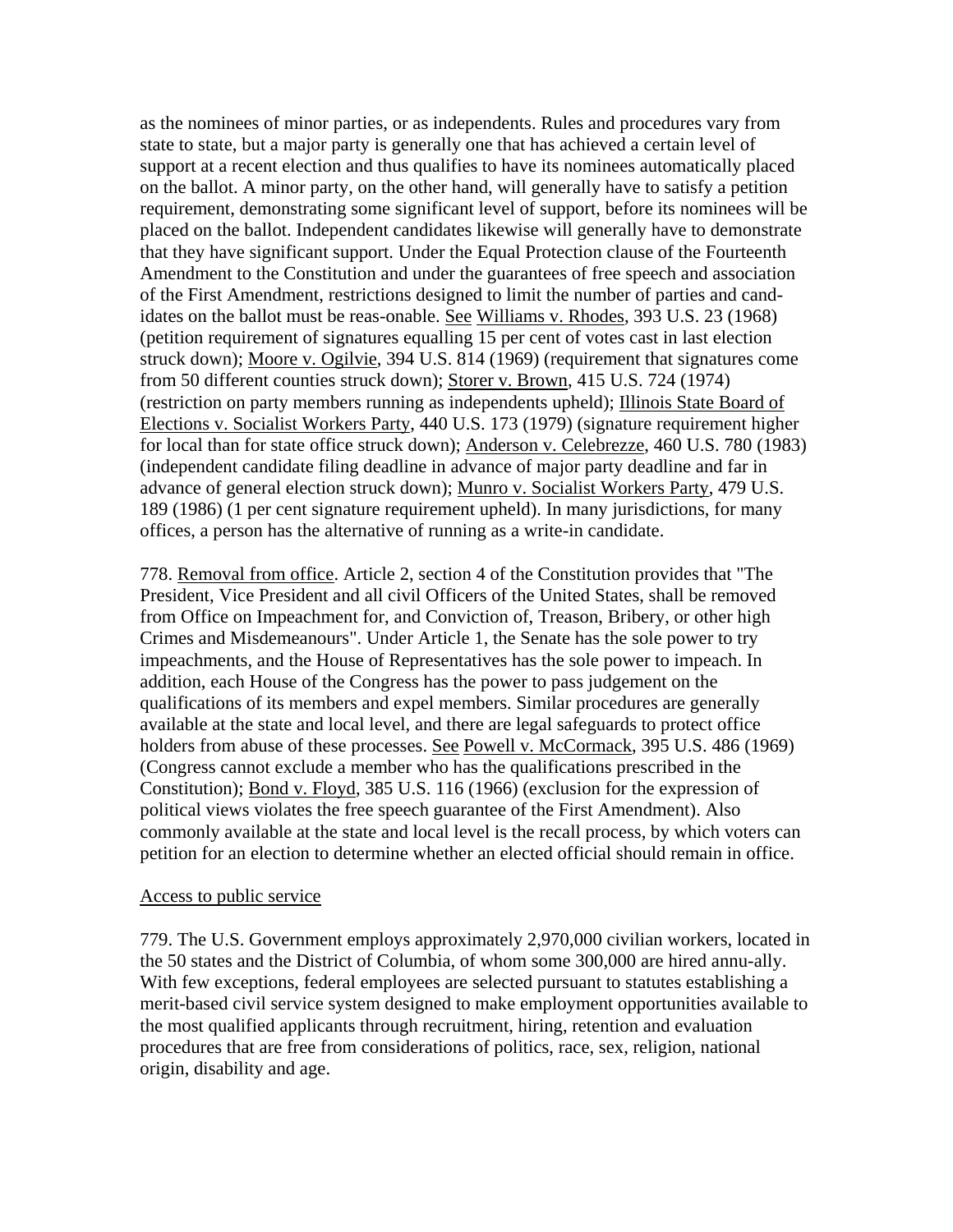780. The statutory mandate for the federal civil service is as follows:

"Recruitment should be from qualified individuals from appropriate sources in an endeavour to achieve a workforce from all segments of society, and selection and advancement should be determined solely on the basis of relative ability, knowledge, and skills, after fair and open competition which assures that all receive equal opportunity."

5 U.S.C. section 2301 (b)(1).

781. The federal civil service system has its origin in the Civil Service Act of 1883. Until this Act, it was the practice of the federal government to reward political loyalists with jobs. It was not surprising, therefore, that the primary purpose of this first Civil Service Act was to remove political influence from federal personnel management decisions. The concept of merit selection, that was codified in this Act, remains in effect to this day.

782. Central to the United States' merit-based system is the process of open competition, and today more than half of all federal jobs are filled through such competition. The federal competitive service requires applicants to compete for positions based on a written examination and/or an evaluation of their education and work experience. Once hired, advancement is also competitive and based on performance and merit. Moreover, as a result of the leadership of the federal government and the success of the federal merit system, the great majority of state and local governments, who employ in excess of 15,680,000 civil servants, have adopted similar merit-based employment procedures.

783. The 1978 Civil Service Reform Act created a federal equal opportunity recruitment programme to meet the statute's goal of recruitment from all segments of the workforce. One of the purposes of the Act is to promote "a competent, honest, and productive federal workforce reflective of the nation's diversity". Pursuant to this mandate, special efforts are taken to recruit minorities and women who may be underrepresented in various job categories. Efforts are also made to ensure that the selection procedures themselves are not culturally biased and do not artificially eliminate from consideration otherwise qualified members of underrepresented groups.

784. In addition, the federal civil service and many state and local civil service programmes have taken important steps to protect their employees from political influence. In accordance with the principles of a merit-based civil service, the Hatch Act, passed in 1939, prohibits federal employees from actively participating in partisan politics. Congress determined that partisan political activity must be limited in order for public institutions to perform fairly and effectively. However, the law does not prohibit federal employees from registering, voting, making financial contributions to political candidates, and expressing their personal opinions on political candidates and questions.

785. National policy in this area has also been codified in various federal, state and local civil rights laws. These laws ensure that employment decisions at all levels of government are free from bias based upon race, sex, religion, national origin, disability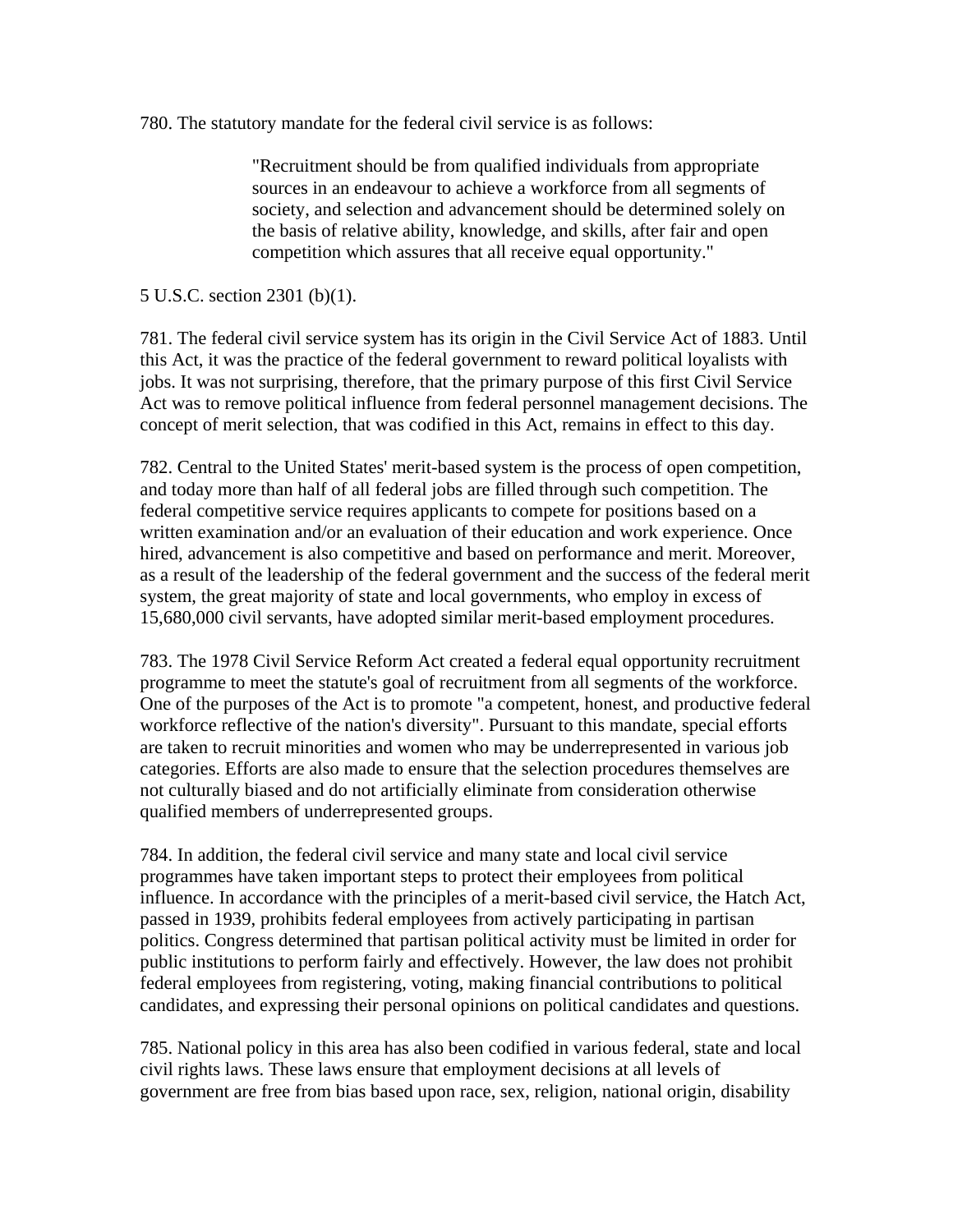and age. The laws also provide aggrieved individuals access to impartial and independent tribunals to adjudicate alleged violations of their rights.

786. The policies and protections of the federal, state and local civil service systems offer all Americans the promise of being treated equally in civil service employment. Women and minorities are still overrepresented at the lower levels of pay and authority, but their status in public sector employment exceeds their status in private sector employment. Women constitute 53 per cent of the average total government employees, 50 per cent of state employees, and roughly 59 per cent of federal government workers.

## Foreign nationals

787. In general, foreign nationals are not permitted to vote or to hold elected offices in the United States. With certain exceptions for federal officials, the U.S. Constitution does not prohibit political participation by foreign nationals, but the states almost invariably require voters to be U.S. citizens (with a few exceptions for voting in local elections). Nevertheless, there are many ways people participate in politics other than voting and serving as elected officials. These avenues are fully open to non-citizens, and participation by non-citizens is constitutionally protected.

788. The general bar to foreign nationals voting in U.S. elections is not a

federal proscription but rather a restriction imposed by state law. This bar has been supported by some who argue that voting is the quintessential right of citizenship and that aliens may be unfamiliar with institutions and values, or that strong ties to their native country may impair their loyalty to the United States and render them incapable of voting responsibly.

789. The right of foreign nationals to participate in public service is less limited than their right to vote in national or state elections. The Supreme Court has held that aliens as a group constitute a "discrete and insular minority" deserving heightened judicial protection in the face of discrimination. Graham v. Richardson, 403 U.S. 365 (1971). Nevertheless, states have the power to require citizenship for "political functions" that go to the heart of representative government, such as elective or important non-elective legislative and judicial positions, and positions involving the formulation of public policy. See Sugarman v. Dougall, 413 U.S. 634 (1973). The general rationale for the "political function" exception is that the composition of state government is a matter firmly within the state's constitutional prerogatives. As democratic societies are ruled by their people, a state may deny aliens the right to vote, or run for elective office, for these lie at the heart of our political institutions.

790. In recent years, the Supreme Court has expanded the scope of the "political function" exception. While the exception was originally interpreted to allow a citizenship requirement only for positions which comprised the core of the representative government system, states have now been permitted to apply the exception to more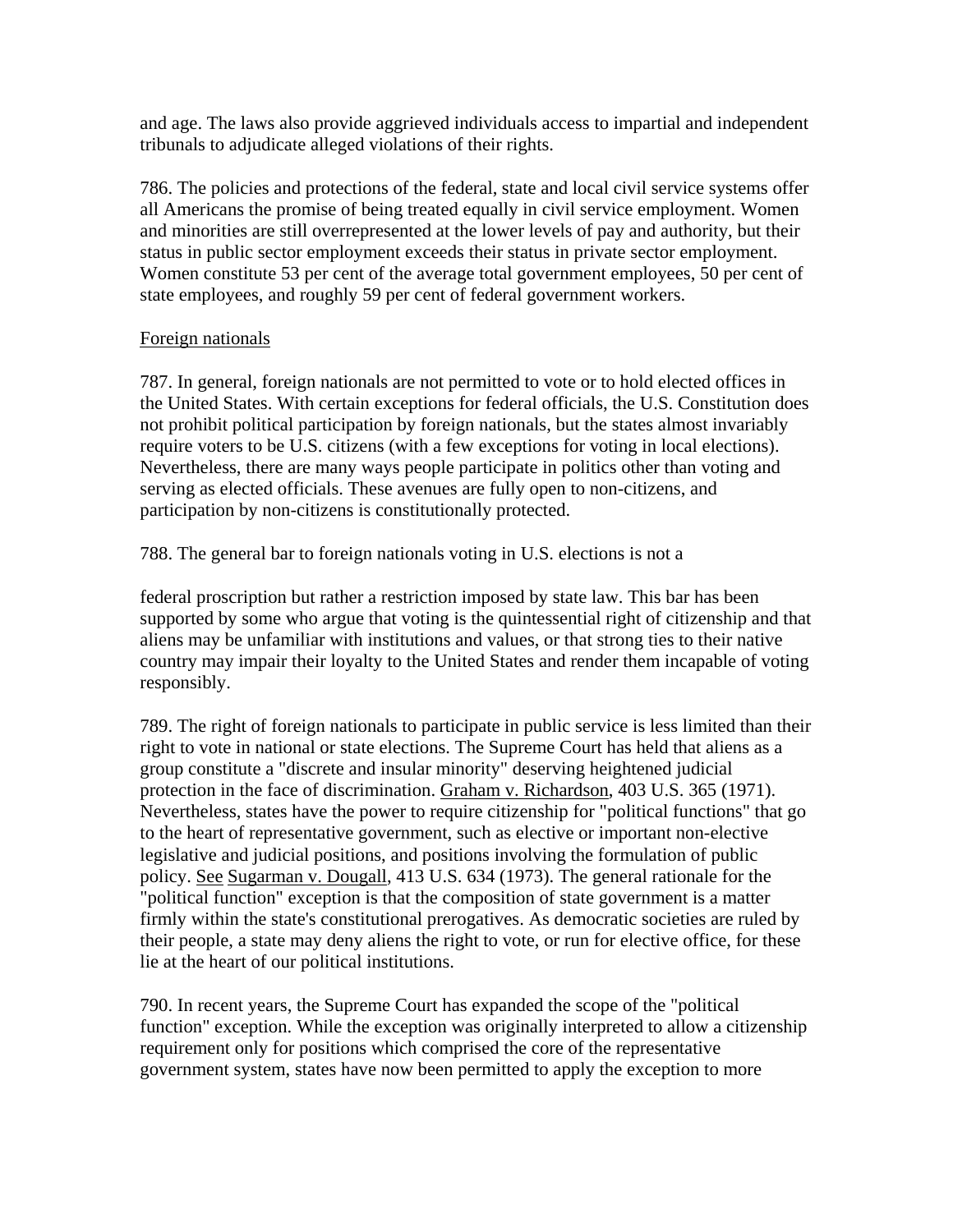general public positions. For example, states may require police officers or public school teachers to be citizens, or at least non-citizens who intend to become citizens.

791. In expanding the definition of "political function", the Court reasoned that, as states have the authority to limit the political community, a state may exclude aliens from positions relating to "the right of the people to be governed by their citizen peers", particularly where the position involves discretionary decision-making or execution of policy. Police officers have substantial discretionary powers in executing state policy, and affect the public to an enormous degree. The Court noted that a state may assume that citizens are "more familiar with and sympathetic to American traditions", which is important if citizens are to submit to such police powers as arrest, search, and seizure. Foley v. Connelie, 435 U.S. 291 (1978).

792. Likewise, in upholding a citizenship requirement for public school teachers, the Court emphasized the importance of education in teaching social and civic virtues and in preparing students to be good citizens. The Court held that furthering educational goals is a legitimate state objective, and that a citizenship requirement for teachers is rationally related to that goal. Ambach v. Norwick, 441 U.S. 68 (1979).

793. Employment of aliens in the federal government is also restricted. Non-citizens cannot be hired for the federal competitive service. They can sometimes be hired for the "excepted" service; the appropriations language for each federal department or agency spells out the countries from which non-citizens can be hired.

# Women in government

794. Women's participation in elective office has increased slowly but consistently over the last two decades. Women officeholders set many records on election day, 1992. However, women still do not hold more than about one fifth of the available elective positions at any level of office, including the U.S. Congress, statewide elective executive offices, state legislatures, county governing boards, mayoralties, and municipal and township governing boards.

795. U.S. Congress. In 1992, women were elected to fill 47 of the 435 seats in the U.S. House of Representatives (10.8 per cent) in the 103rd Congress. In addition, a woman was elected as the non-voting delegate from the District of Columbia. This represents a significant increase over the previous Congress, which included only 29 female representatives. It is also worthy of note that these women include the first Mexican - American woman and the first Puerto Rican woman to serve in the House of Representatives.

796. Six women were elected in 1992 to serve in the U.S. Senate in the 103rd Congress, and a seventh woman was added to the rolls in a 1993 special election in Texas, thereby more than tripling the previous number of women among the nation's 100 Senators. Among these women senators is the first African American woman to win a major party Senate nomination and to serve in the Senate.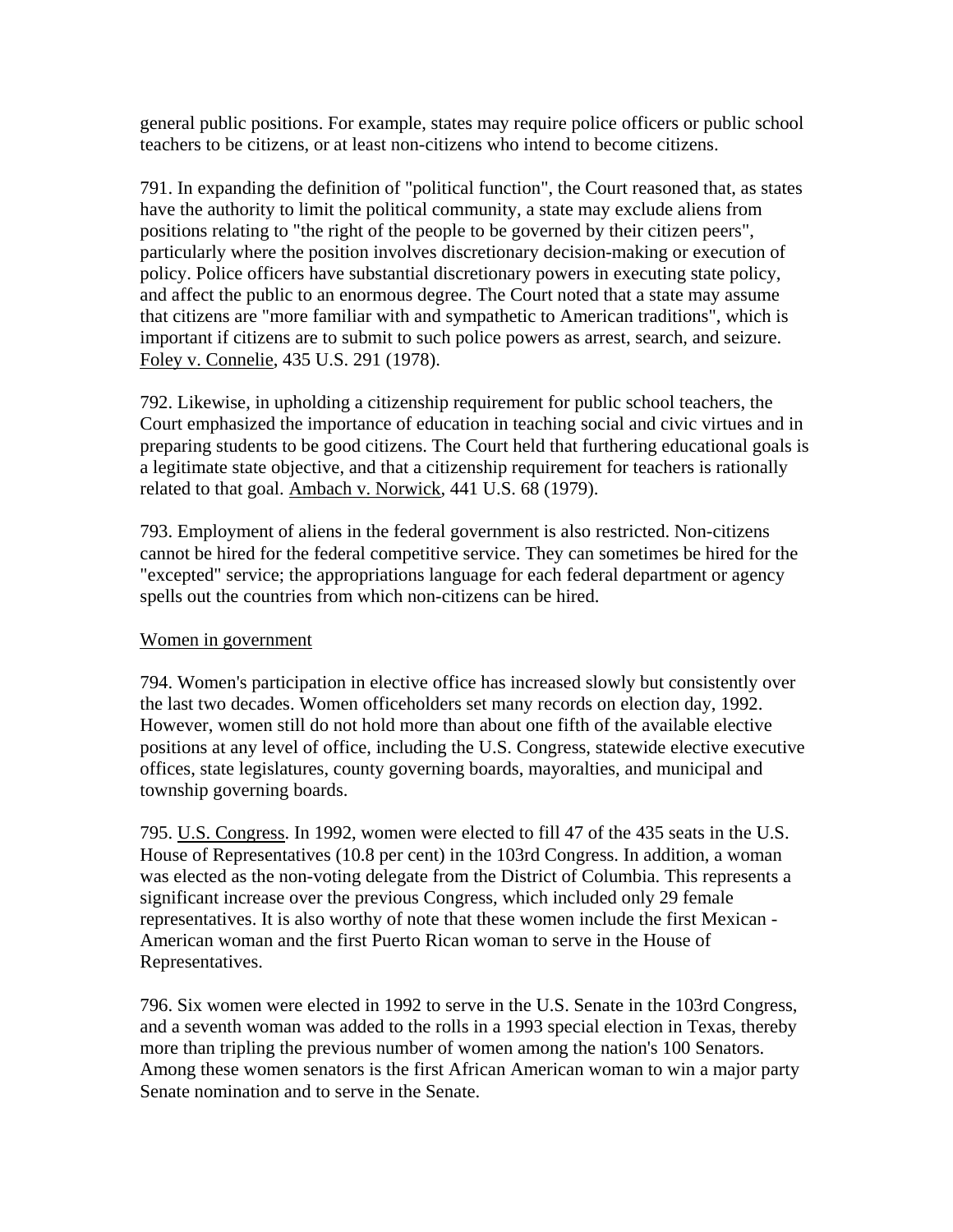797. These 54 women Senators and Representatives account for 10 per cent of the total seats in the 103rd United States Congress. Fourteen, or 26 per cent of them, are women of colour. Ten are African American, one is Asian/Pacific American, and three are Latino.

798. In the 103rd Congress, two of the top congressional leadership positions are held by women. No women chair any standing congressional committees. No woman has yet been Speaker of the House or majority or minority leader of the Senate.

799. State elective executive offices. Women made substantial gains at the state level in the 1992 elections. The number of women holding statewide elective executive posts increased four percentage points, from 18.2 per cent (59 women) to 22.2 per cent (72 women).

800. As of 1993, 72 women hold statewide elective executive offices across the country. This figure does not include officials in appointive state cabinet level positions; officials elected to executive posts by the legislature; members of the judicial branch; or elected members of university Boards of Trustees or Boards of Education. Of these 72 women, 4, or 5.6 per cent, are women of colour - one African American, two Asian/Pacific American and one Latino.

801. Currently, 3 of the 50 state governors are women. Eleven women serve as lieutenant governors, 8 women are attorneys general, and women hold statewide elective secretary of state positions in 11 states. Women hold statewide elective state treasurer positions in 17 states.

802. State legislative offices. The 1992 election increased the proportion of women in the state legislatures as well as at the national level. In 1993 women constituted 20.4 per cent of the 7,424 state legislators throughout the United States. This is a two percentage point increase in women serving in state legislatures (from 18.4 per cent [1,375 women] to 20.4 per cent [1,517 women]). Women hold 338, or 17.0 per cent, of the 1,984 state senate seats and 1,179, or 21.7 per cent, of the 5,444 state house seats. The number of women serving in state legislatures has increased five-fold since 1969 when 301, or 4.0 per cent, of all state legislators were women.

803. Of the 1,517 women state legislators in office in 1993, 202, or 13.3 per cent, are women of colour. Forty-four are senators and 158 are representatives. African American women hold 151 seats; Asian/Pacific American women hold 18 seats; Latinos hold 27 seats; and Native American women hold 6 seats.

804. Municipal officials. In March 1993, 19 of the 100 largest cities in the United States had women mayors; 176 (18 per cent) of the 974 mayors of U.S. cities with populations over 30,000 were women. (These figures include Washington, D.C., but do not include cities from the following states for which data were incomplete: Illinois, Indiana, Kentucky, Missouri, Pennsylvania, Wisconsin). In April 1993, of the 23,729 mayors and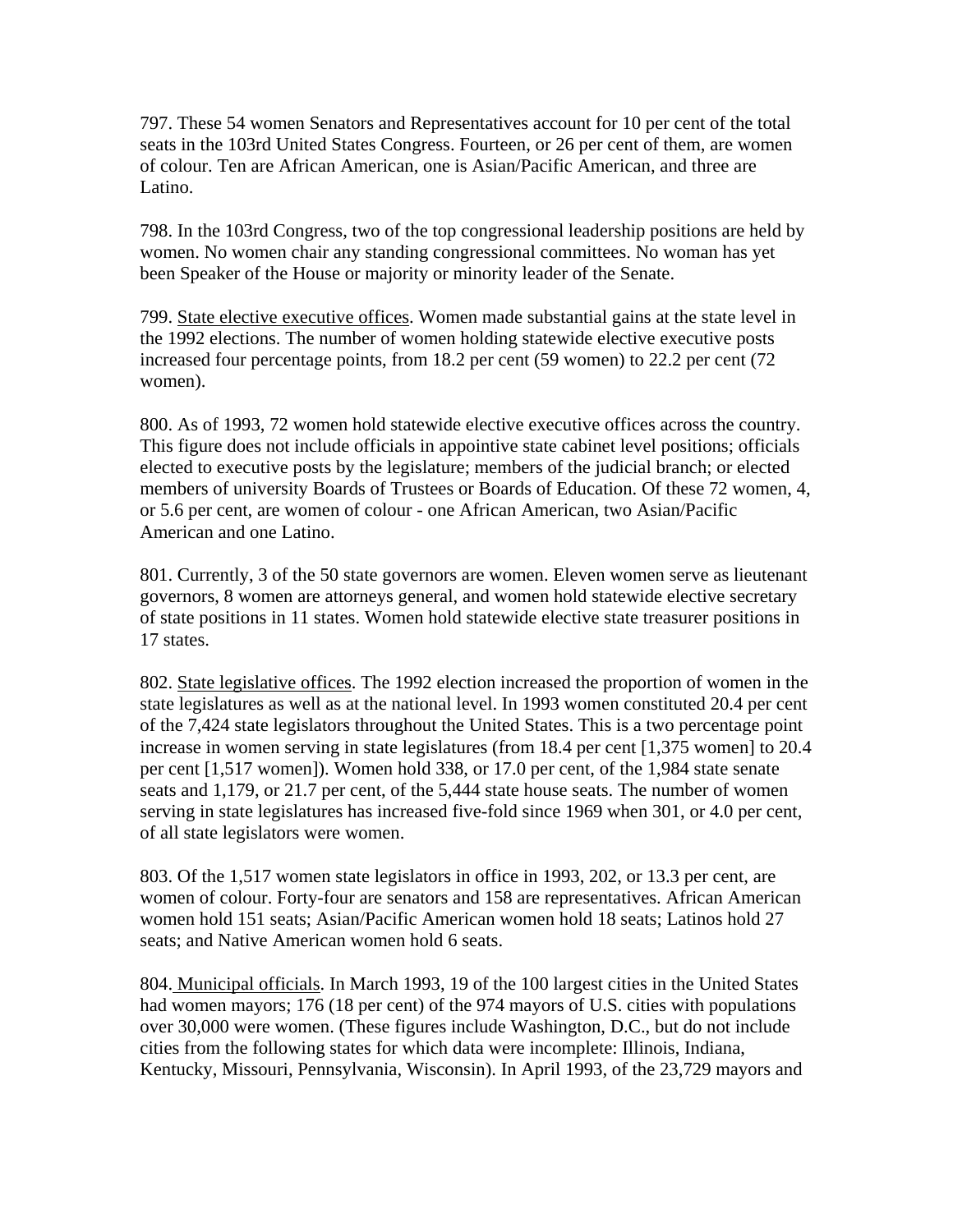municipal council members (and their equivalents) serving nationwide in cities with populations over 10,000, 19.6 per cent were women.

805. Women appointed to government positions. With the increased awareness of women as active voters and elected officials has come an increase in the number of women appointed to cabinet-level positions in federal, state, and local government, women judges, and women as members of special advisory commissions on a wide range of specialized topics. Nevertheless, the systematic inclusion of women at all levels of the planning process in policy making is far from complete.

806. Judiciary. As of 1 July 1994, there were 746 members of the federal judiciary of whom 117 were women. Two of the nine U.S. Supreme Court Justices are women. Among members of the lower federal courts, 13 were African American women and 6 were Hispanic women. At the state level, in 1991, 10 per cent of judges on courts of last resort were women, as were 10 per cent of intermediate appellate court judges. According to figures from 1985, women constituted 10 per cent of all state trial court judges.

807. National executive offices. Women serve in a number of Cabinet-level positions in the Administration. The first female Attorney General of the United States, Janet Reno, was appointed in 1993. Donna Shalala is the Secretary of Health and Human Services. Hazel O'Leary, an African American, serves as the Secretary of the Energy Department.

808. Women in public service. Women represent 48 per cent of the 1.5 million full-time white--collar workers in the executive branch of the federal government; however, they are disproportionately represented at the lower grades, especially in clerical and secretarial jobs. The average woman worker is paid \$23,000, while the average man receives \$31,000. Limited progress has been made during the past decade on access of women and minorities to policy-making positions. These groups currently comprise approximately 17 per cent of federal government executives; by comparison, in the private sector they comprise less than 10 per cent. None the less, problems remain. According to the recent U.S. Merit Systems Protection Board study, A Question of Equity: Women and the Glass Ceiling in the Federal Government, women in professional occupations are promoted at a lower rate than men in two critical grades, GS-9 and GS-11 (jobs that pay from \$26,000 to \$42,000). These grades and the categories of professional and administrative occupations are the gateway through which one must pass in moving from the entry level to the senior level.

809. The necessary legal framework exists for a concerted effort to eliminate employment discrimination and to integrate top policy positions in government. Current laws and regulations creating equal employment obligations in government and government contractors include the Civil Rights Restoration Act; the Civil Rights Act of 1991; Executive Order 11246, as amended; and Title IX of the Education Amendments of 1972.

810. A variety of policies, identified over the past 30 years of experience with affirmative action and equal opportunity, have been implemented by various employers to make the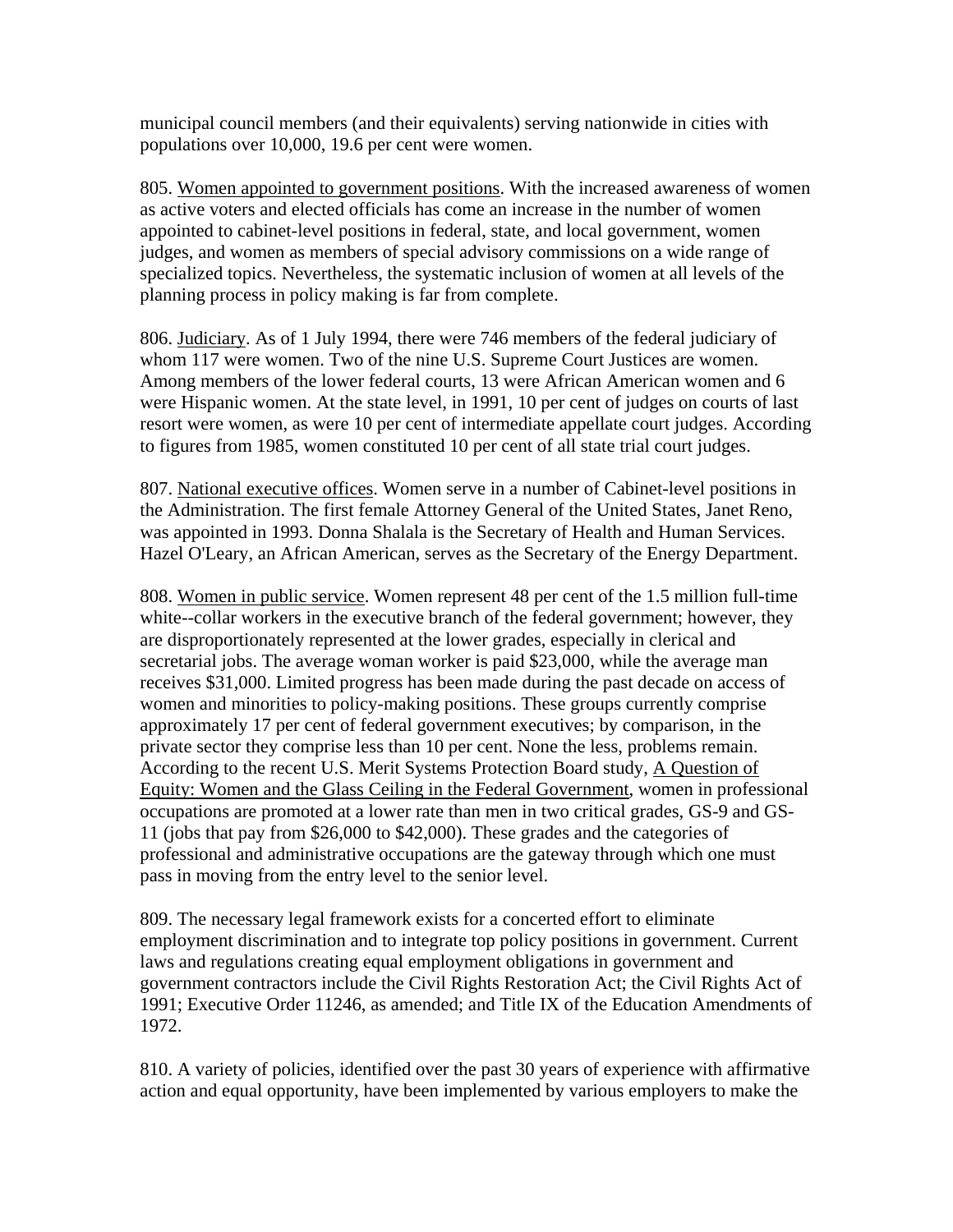workplace gender- and ethnically inclusive, such as integrating responsibility for equal employment into reward structures, paid pregnancy leave, use of sick leave for care of sick dependants, and the creation of firm policies on and sanctions for sexual and racial harassment.

### Minorities in government

811. The representation of minorities at all levels of public service has increased significantly in the United States over the past several decades. None the less, as the following information demonstrates, minority groups of particular concern continue to be underrepresented, particularly at the highest levels.

812. U.S. Congress. Like women, minorities have made significant gains in Congressional representation as a result of the 1992 elections. Although African Americans have served in Congress since Reconstruction, the first African American woman ever to serve in the U.S. Senate was elected in 1992. Also in 1992, the first Native American to serve in the Senate in 60 years was elected. Thirteen African Americans were newly elected to the House of Representatives in 1992, as were six new Hispanic members. By the end of the 103rd Congress, more African Americans and Hispanics will be serving in Congress, 39 and 19 respectively, than ever before. More Asian and Pacific Islanders have also become Members of Congress in the last few years. Both of the current Senators from Hawaii as well as four Representatives and the Delegates from Guam and American Samoa are Asian Americans serving in Congress.

813. Although no minority group members serve in the top Congressional leadership as Speaker of the House or Senate majority or minority leader, African American, Hispanic, and Asian Members serve in leadership posts in the House as chief deputy whips and deputy whips in addition to being chairs of key committees including the House Public Works and Transportation Committee, the House Armed Services Committee, the Senate Indian Affairs Committee, and the Senate Defense Appropriations Subcommittee.

814. Minority group representation in Congress has been supported by the Voting Rights Act and the significant number of majority-African American (32) and majority-Hispanic (20) congressional districts the Act has helped to produce.

815. State legislative and elective executive offices. While the number of minority group members serving in state legislative and executive office has increased, representation does not match their presence in the population. In 1993, the first African American governor of Virginia since Reconstruction finished his term of office. At this time, no minority group member serves as a governor of one of the 50 states. Eight elected state administrators were African Americans and seven elected state executives were Hispanics in 1993. Minorities represented less than 10 per cent of state legislators in 1993, including 520 legislators who were African Americans and 156 legislators who were Hispanics.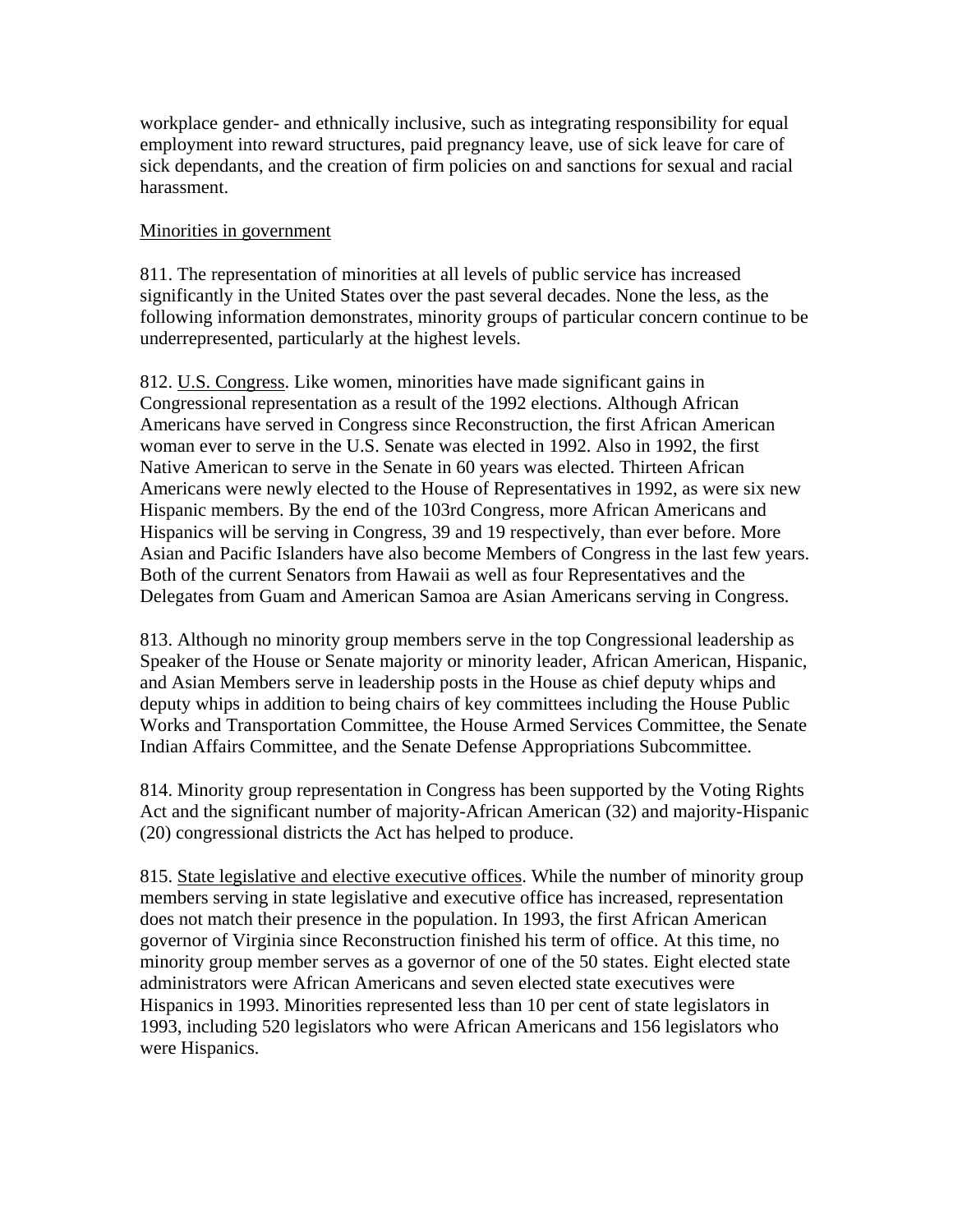816. Municipal officials. Minority group members make significant contributions to local government as mayors and other elected officials. In 1993, more than 350 of the nation's mayors were African Americans as were over 3,500 other municipal elected officials. While information on Hispanic mayors was not readily available, almost 1,500 municipal elected officials in 1993 were of Hispanic origin.

817. Judiciary. As of 1 July 1994, there were 746 members of the federal judiciary of whom approximately 10 per cent were members of a minority group. In addition to one African American Supreme Court Justice, 60 African Americans served on the lower federal courts, with 35 Hispanics, 5 Asian Americans, and 1 Native American. At the state court level, 12 African Americans served on a state supreme court in addition to more than 580 in other judicial offices. More than 630 Hispanics served in judicial offices in 1993.

818. National executive offices. A number of minority group members served as Cabinet secretaries and at other senior levels of the Administration. Cabinet officials include Commerce Secretary Ronald Brown, Energy Secretary Hazel O'Leary, Housing and Urban Development Secretary Henry Cisneros, Transportation Secretary Federico Pena, and Veteran's Affairs Secretary Jesse Brown.

819. Minorities in public service. More than 600,000 of the 3 million federal government employees are minority group members. These include more than 480,000 minorities in white-collar jobs. Of these employees, approximately 290,000 are African Americans, 94,000 are Hispanics, 65,000 are Asians, or Pacific Islanders, and 34,000 are Native American. The average annual white-collar salary for all white-collar workers in the federal government in 1993 was approximately \$36,000. Members of minority groups earn less on average. African Americans earned an average of approximately \$29,000, Hispanics \$32,000, Asians and Pacific Islanders \$37,000, and Native Americans \$28,000. A significant legal framework of statutes and executive orders serves to protect minority rights and encourage minority advancement in the federal workforce as discussed in the section on Women in Government.

# Article 26 - Equality before the law

820. As indicated in the discussion of the previous 25 articles, all persons in the United States are equal before the law. Subject to certain exceptions, such as the reservation of the right to vote to citizens, they are equally entitled to all the rights specified in the Covenant.

821. In addition, as discussed at length under article 2, all persons in the United States enjoy the equal protection of the laws. Any distinction must at minimum be rationally related to a legitimate governmental objective, and certain distinctions such as race can be justified only by a compelling governmental interest, a standard that is almost never met.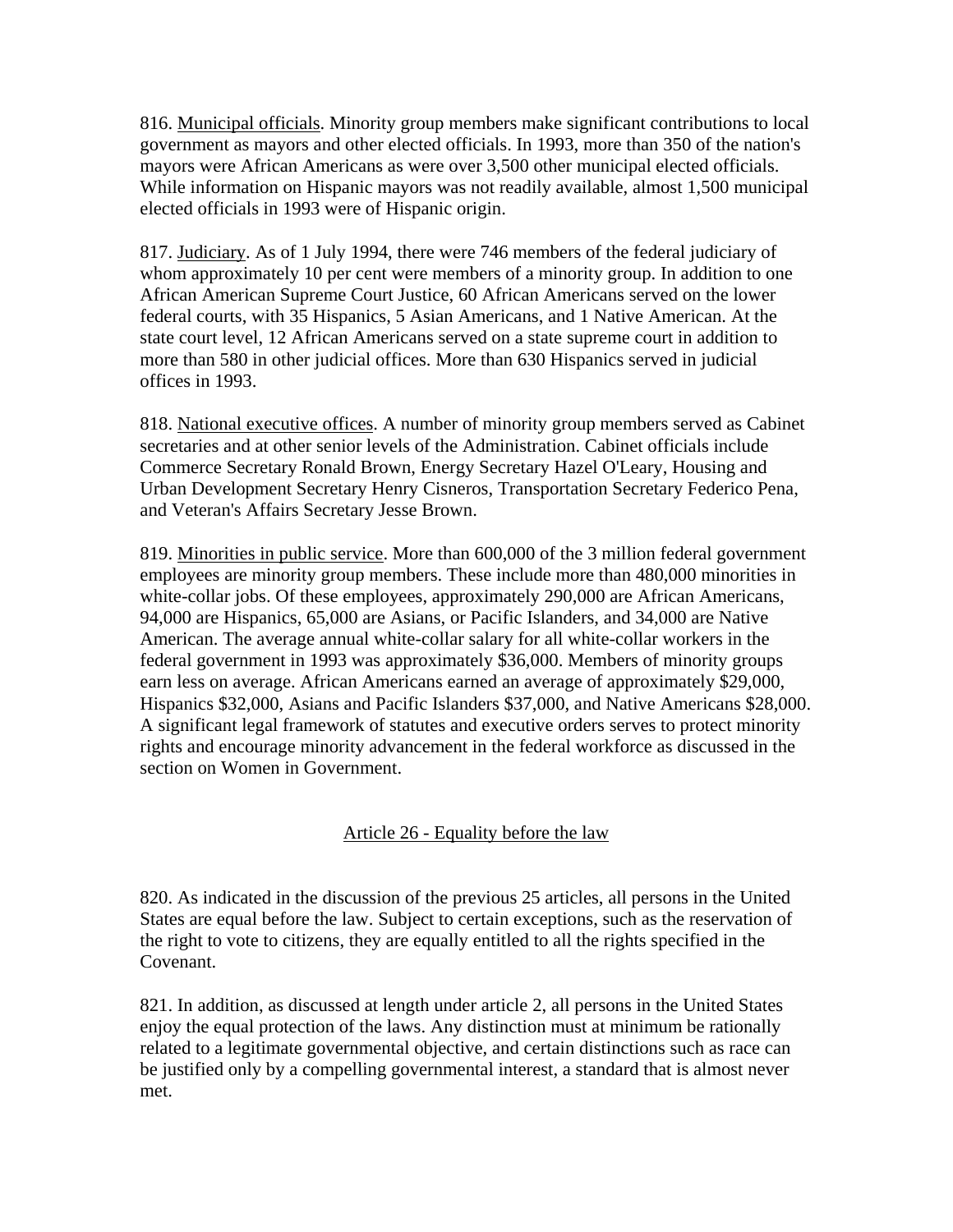822. U.S. understanding. Because not all distinctions are absolutely prohibited under the U.S. Constitution and U.S. laws, the United States stated the following understanding in ratifying the Covenant:

> "That the Constitution and laws of the United States guarantee all persons equal protection of the law and provide extensive protections against discrimination. The United States understands distinctions based upon race, colour, sex, language, religion, political or other opinion, national or social origin, property, birth or any other status - as those terms are used in Article 2, paragraph 1 and Article 26 - to be permitted when such distinctions are, at minimum, rationally related to a legitimate governmental objective."

## Article 27 - The rights of minorities to culture, religion and language

823. Religion and culture. As discussed under article 18, the U.S. Constitution guarantees the right of all persons, members of minority groups or otherwise, to practise their own religion. The right to practise one's own culture, although not an explicit constitutional guarantee, is also embodied in the protection of civil and political rights in the U.S. Constitution. For example, the guarantee to practise one's culture is a subset of religious freedom, where religion is determined by culture. The issue of culture may be an element of self-determination, as political status and the pursuit of social and economic development often reflects cultural values. Further, the issue is related to the freedoms of association and assembly. Finally, the issue can encompass freedom of expression, opinion, thought, and conscience, where one chooses to express cultural beliefs and traditions.

824. Linguistic freedom. The First Amendment to the Constitution guarantees all persons in the United States the right to converse or correspond in any language they wish. Virtually every major language or dialect is spoken somewhere in the U.S., and there are no restrictions on the use of foreign language in the print or electronic media.

825. Although there is no official language in the United States, 19 States have passed statutes, constitutional amendments, or resolutions declaring English to be the official language of the state. The exact impact of these enactments is not yet settled or clear. One federal court struck down a local law requiring one half the space of a foreign language sign to be devoted to English alphabetical characters. Asian American Business Group v. City of Pomona, 716 F. Supp. 1328 (C.D. Calif. 1989); another invalidated as too broad under the First Amendment a state constitutional amendment requiring state employees to speak English while performing official duties, Yniguez v. Mofford, 730 F. Supp. 309 (D. Ariz. 1990). As for the private settings, a U.S. court recently ruled that employers may enact rules requiring English to be spoken in the workplace. Garcia v. Spun Steak Co., 998 F.2d 1480 (9th Cir. 1993) (holding that plaintiffs failed to meet disparate-impact standards and establish a prima facie showing of discrimination where certain assemblyline workers were required to converse in English).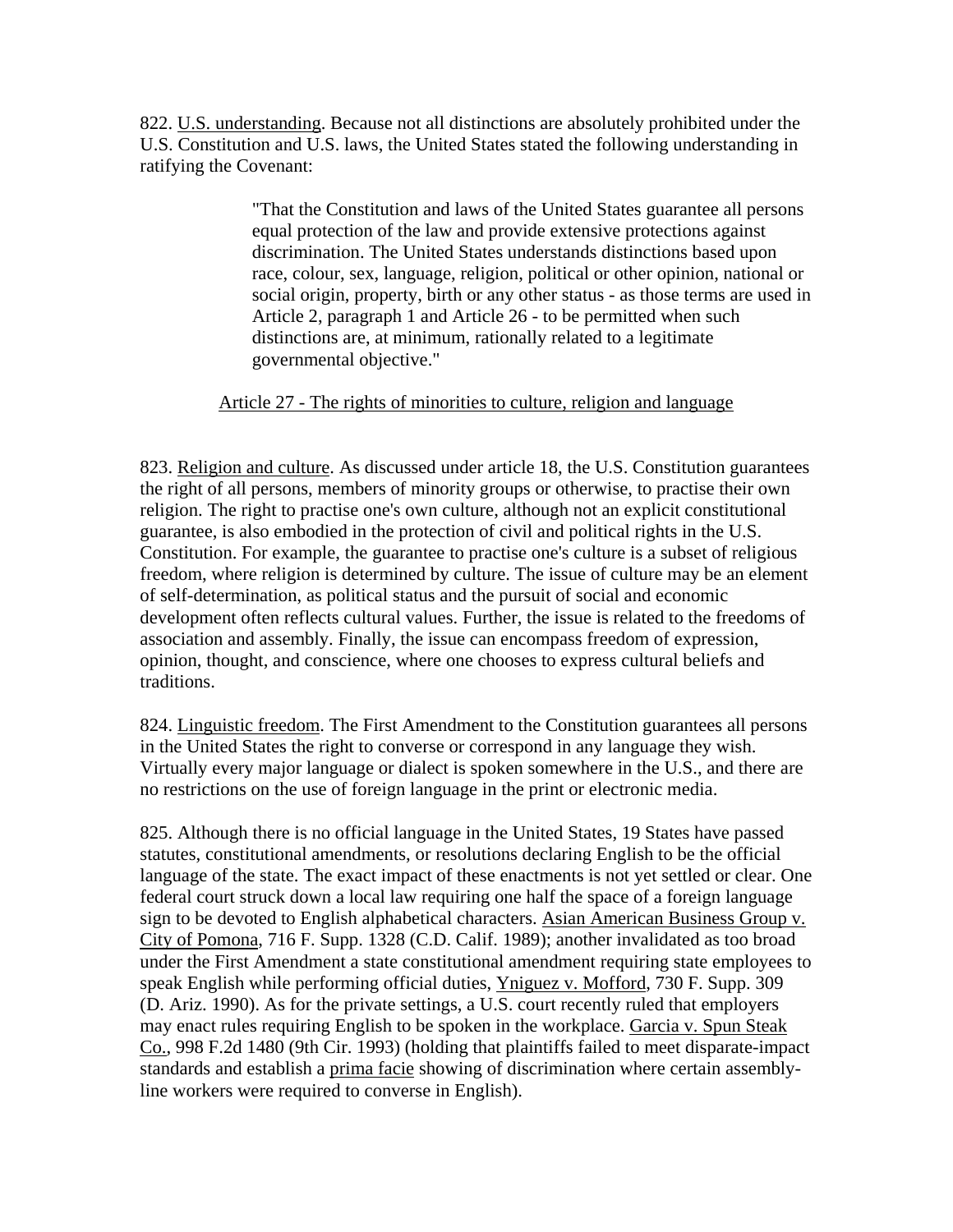826. In the field of education, however, the U.S. Supreme Court has articulated clear protections for linguistic minorities. In 1974, the Court concluded that under Title VI of the Civil Rights Act of 1964, language minority students are entitled to educational opportunities equal to those of other students. Lau v. Nichols, 414 U.S. 563 (1974). Accordingly, schools are required to conduct programmes which meet the needs of their language minority students. In addition, the Bilingual Education Act, administered by the Department of Education, provides assistance to schools and other eligible grantees in the development and support of instructional programmes for students with limited English proficiency. The Act also supports the collection of data on the number of limited English proficient persons in the United States and the educational services available to them, the evaluation of the effectiveness of programmes under the Act, research on improving those programmes, and the training of teachers and other educational personnel to provide educational services to limited English proficient students.

827. Under the Voting Rights Act, the federal government and the states are required to provide multilingual election services for all elections in those jurisdictions in which persons with limited English proficiency constitute more than 5 per cent of the voting age population.

828. As a requirement for naturalization as a U.S. citizen, applicants are required to demonstrate an understanding of the English language including an ability to read, write, and speak words in ordinary usage in the English language. 8 C.F.R. section 312.1. Exceptions are provided for persons physically unable to take an English literary test such as blind or deaf persons - and long-time residents of the U.S. over a certain age. Persons exempt from the literacy test or who have passed the literacy test but who cannot take the United States history/government exam in English may employ an interpreter in their native language.

829. Protection of Native American culture. The fundamental civil and political rights discussed elsewhere in this report are generally sufficient to ensure that members of minority groups have the right to practise their own culture. In the case of Native Americans, however, additional special protections have been thought warranted in view of their particular circumstances. Accordingly, the protections afforded by article 27 are strongly implicated in principles of Native American self-governance discussed with regard to article 1. Policies adopted by the United States over the last 60 years, and particularly in the last 25 years, have sought to protect Native American linguistic, religious and cultural freedoms.

830. Religious freedom. Historically, policies of the federal government did not favour the practice of Native American religions. Beginning in the 1930s, however, the Bureau of Indian Affairs began to remove restraints on Indian religious practice. In 1962, recognizing the importance of eagle feathers to Native American religions, Congress amended the Bald and Golden Eagle Protection Act of 1940 to provide an exception for the taking of bald eagles for Native American religious purposes. 16 U.S.C. section 668a.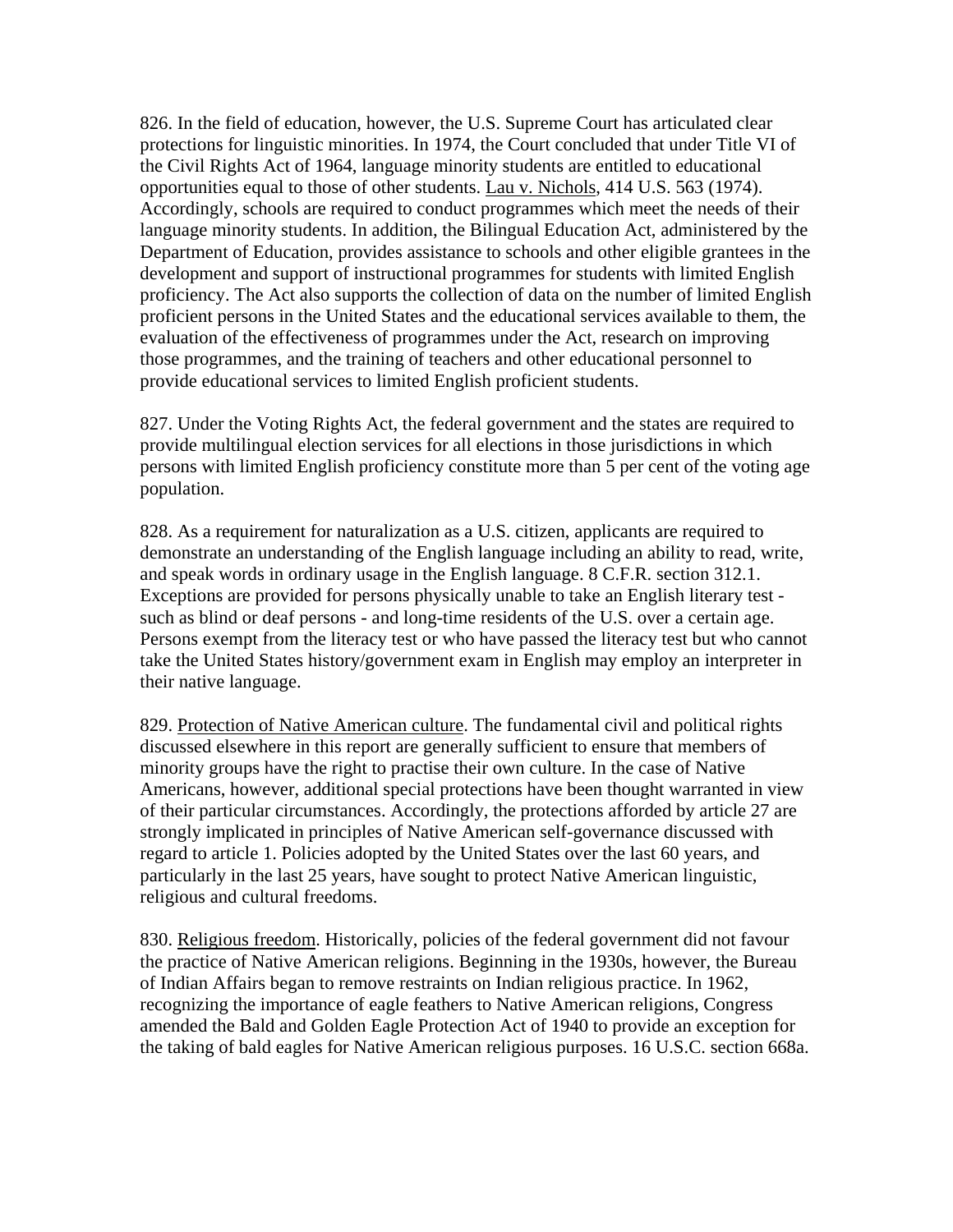831. In 1968, Congress enacted the Indian Civil Rights Act (ICRA), which requires Native American tribes to respect the civil rights of persons living in their jurisdictions. 25 U.S.C. sections 1301-03. Among other things, the ICRA provides that "[n]o Indian tribe in exercising its powers of self-government shall ... make or enforce any law prohibiting the free exercise of religion ...". 25 U.S.C. Section 1302.

832. In 1978, Congress enacted the American Indian Religious Freedom Act (AIRFA), 42 U.S.C. section 1996, which requires the federal government to respect and promote the religious rights of Native Americans. Recognizing that Native American religions had often been misunderstood or disregarded by the majority culture, AIRFA established the following policy for the United States:

> "... to protect and preserve for American Indians their inherent right of freedom to believe, express, and exercise the traditional religions of the American Indian, Eskimo, Aleut, and Native Hawaiians, including but not limited to access to sites, use and possession of sacred objects, and the freedom to worship through ceremonies and traditional rites."

42 U.S.C. section 1996.

833. As discussed under article 18, the right to free exercise of religion in the United States is not absolute, and the government is not required to accommodate the religious practices of all persons in every instance. Accordingly, the U.S. Supreme Court has found that Native American religious rights are not unqualified, but must be appropriately balanced against other public and private rights and interests. For example, in Lyng v. Northwest Indian Cemetery Protective Ass'n, the Court held that the federal government could not be prohibited from building a timber road across federal lands, which had traditionally been considered sacred for purposes of Native American religious practices. In reaching this decision, the Court found that AIRFA did not establish judicially enforceable rights. 485 U.S. 439 (1988). Two years later, the Court upheld a generally applicable state law which effectively prohibited the use of peyote by Native American Church practitioners. Employment Div., Dep't of Human Resources of Oregon v. Smith, 494 U.S. 872, reh'g denied 496 U.S. 913 (1990).

834. As discussed under article 18, disapproving of the **Smith** decision on peyote, the U.S. Congress enacted the Religious Freedom Restoration Act of 1993, 42 U.S.C. section 2000bb, which seeks to guarantee application of the "compelling interest" test in free exercise cases. It remains to be seen how the rights of Native Americans to believe, express, and exercise their traditional religion, including access to sacred sites, use and possession of sacred objects such as peyote and eagle feathers, and the freedom to worship through ceremonial and traditional rites, will be affected by this legislation.

835. The Native American Graves Protection and Repatriation Act (NAGPRA) of 1990, 25 U.S.C. sections 3001-13, requires federal agencies and federally-funded museums to inventory their holdings of human remains, funerary and sacred objects, and objects of cultural patrimony. The agencies and museums must work with Native American tribes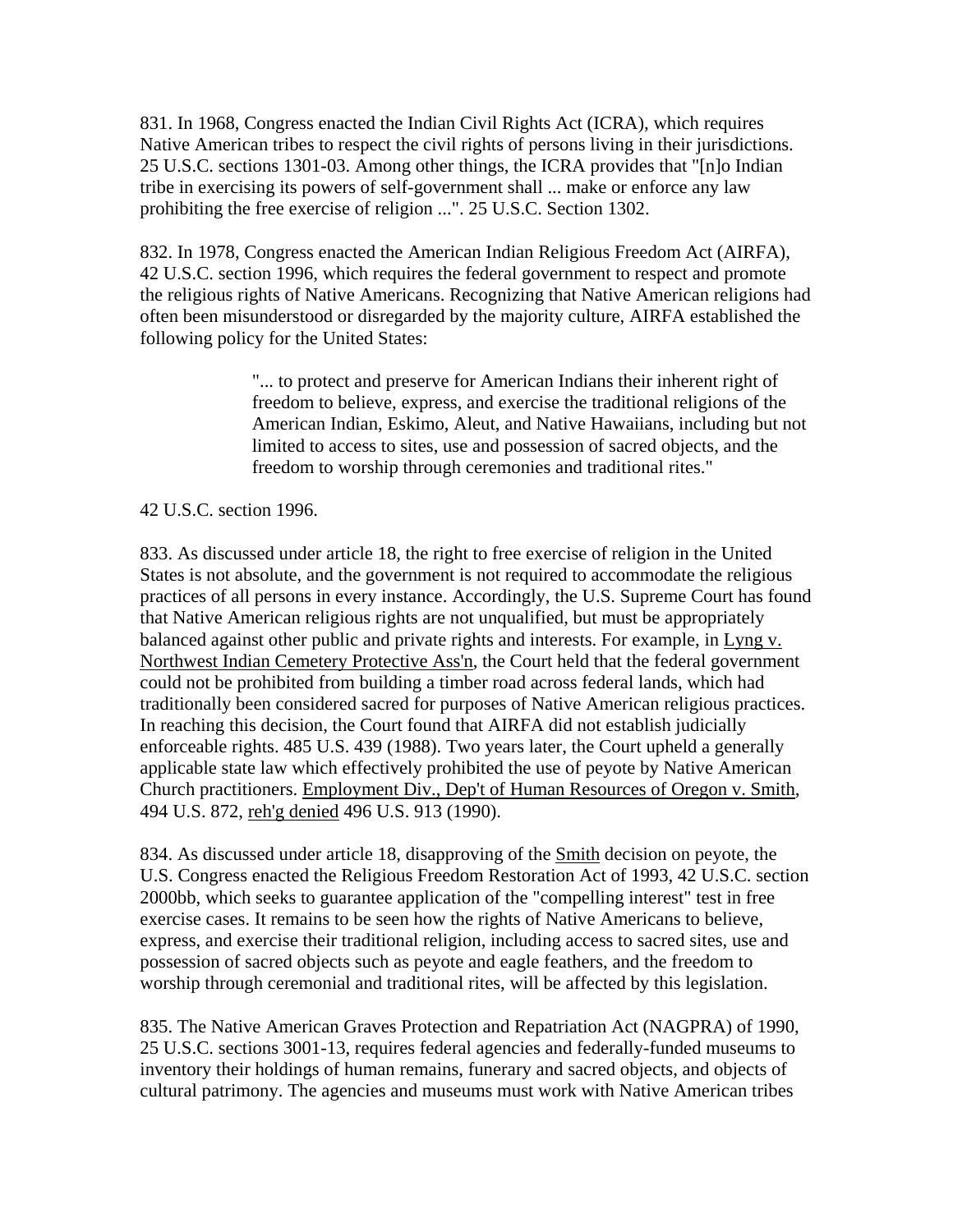and Native Hawaiian organizations to reach agreements on the repatriation or other disposition of these remains and objects. The Act also protects Native American burial sites and controls the removal of objects on federal, Indian, and Native Hawaiian lands.

836. Native languages. Scholars estimate more than 600 Native American languages were spoken in North America prior to contact with the Europeans. In 1991, 187 of the 600 remained as "living" languages. However, only 38 of these languages were being taught to children in organized educational programmes.

837. Congress addressed the issue of native languages in the Native American Languages Act of 1990, 25 U.S.C. sections 2901, et seq. The Act contains the following legislative findings:

> "(1) the status of the cultures and languages of Native Americans is unique and the United States has the responsibility to act together with Native Americans to ensure the survival of these unique cultures and languages ... (3) the traditional languages of Native Americans are an integral part of their cultures and identities and form the basic integral part of their cultures and form the basic medium for the transmission, and thus survival, of Native American cultures, literatures, histories, religions, political institutions, and values ... (8) acts of suppression and extermination directed against Native American languages and cultures are in conflict with the United States policy of self-determination for Native Americans ... (9) languages are the means of communication for the full range of human experiences and are critical to the survival of cultural and political integrity of any people. ..."

838. The Act provides that the right of Native Americans to express themselves through the use of native languages shall not be restricted in any public proceeding, including publicly supported education programmes, and requires the President to direct the heads of federal agencies to evaluate their policies and procedures in order to determine and implement or propose changes needed to preserve, protect and promote native languages. 25 U.S.C. sections 2904-05.

839. The Indian Native Languages Act of 1992, 42 U.S.C. sections 2991, et seq., gives grant authority to the Secretary of the Department of Health and Human Services to award grants to eligible organizations that establish language projects bringing younger and older Native Americans together, to train native speakers to teach others, to develop materials, to produce television and radio programmes in Native American languages, to record and preserve Native American languages and to purchase equipment.

840. Arts and crafts. In 1990, the Indian arts and crafts industry was estimated to have a market value of \$400 to \$800 million annually. It was also estimated that \$40 to \$80 million is lost annually by unmarked imitations, imported and domestic. As much as 50 per cent of items sold as authentic Zuni, Navajo and Hopi designs, many of which are religious symbols, were in fact imported.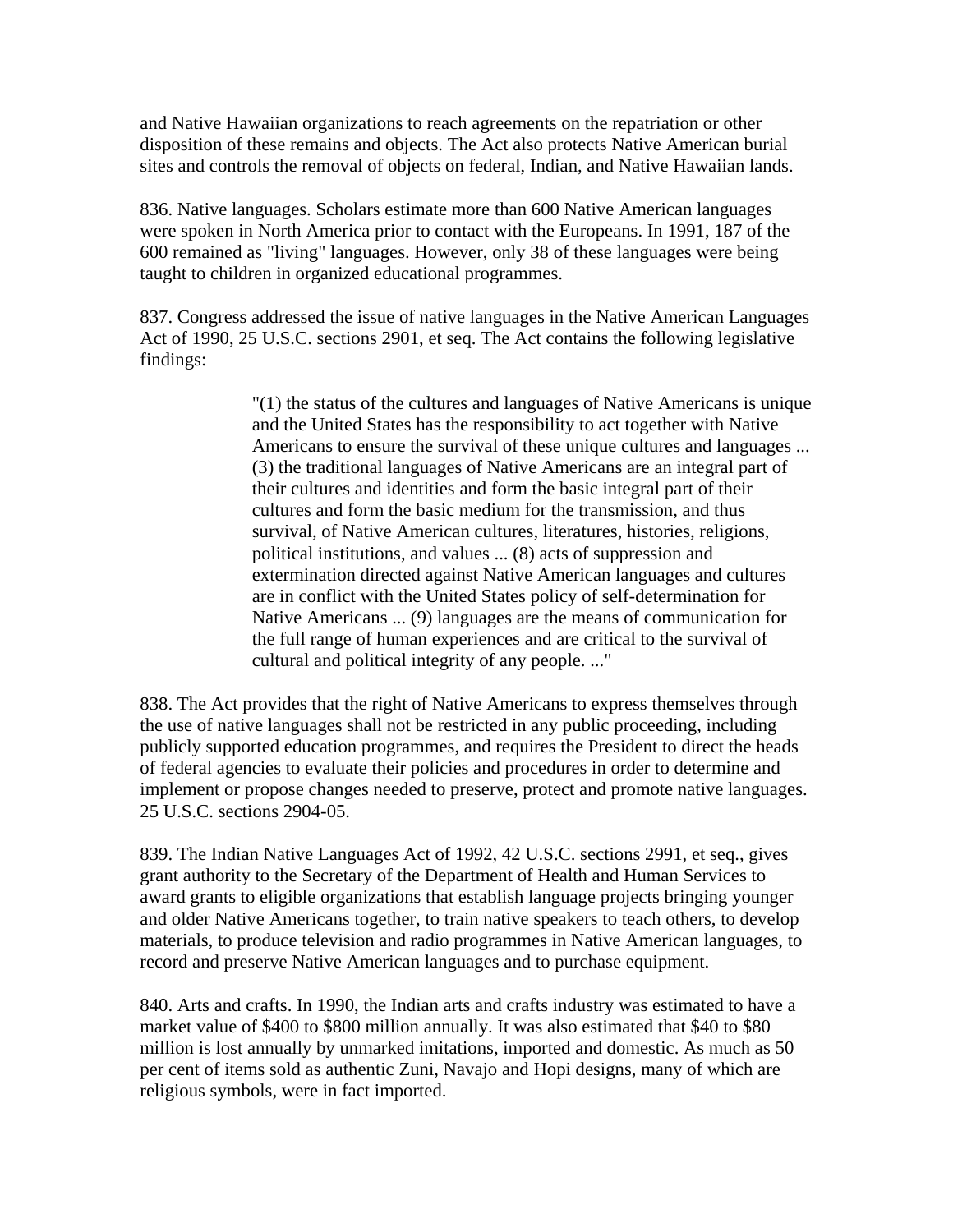841. The 1990 Amendments to the Indian Arts and Crafts Act, 25 U.S.C. sections 305, et seq., provide Native Americans with legal recourse against imitations of arts and crafts, including jewellery, beadwork, pottery, baskets, and other items, being marketed as "Indian Made". In addition, the Act allows Native American tribes to certify artists who are members of the tribe or who are otherwise linked to the tribe. Also, the Act established a Board whose mandate is to promote the development of Indian arts and crafts and to assist Native American tribes in the development of a framework to support the "preservation and evolution" of tribal cultural activities.

842. Education. Throughout the first half of the nineteenth century, the federal government provided only limited educational services to Native Americans, leaving educational programmes to tribes themselves and to Christian religious organizations. Beginning in the 1870s, federal educational services were greatly expanded. The focus of these services was on assimilation and education to suppress aboriginal ways. Offreservation boarding schools were established to educate and promote assimilation among the Indians. Students who attended federally operated boarding schools and day schools were forbidden to speak their own language, forced to cut their hair, and disciplined to reject their Indian cultures and heritage in line with the policy of assimilation.

843. Federal policy shifted somewhat during the 1930s, as the Bureau of Indian Affairs (BIA) adopted curricular policies that sought to relate the instruction in Bureau schools to the needs and interests of the children with an emphasis on community day schools rather than boarding schools. Enrolment in off-reservation boarding schools decreased.

844. At the same time, the federal government began to encourage attendance of Native American students in public schools. The Johnson-O'Malley Act of 1934, 25 U.S.C. sections 452-57, provided for federal-state cooperation in funding the education of Indian students who attended public schools. In the 1950s, many BIA schools were closed as part of the general policy of termination.

845. As of 1993, 43,700 students are enrolled in grades K through 12 basic instruction programmes operated by the Bureau of Indian Affairs or by tribes under BIA contracts or grants. This represents about 11 per cent of Indian students enrolled in elementary and secondary programmes in the United States. Another 245,102 Native American students attend public schools that receive funds from the BIA under the Johnson-O'Malley Act. Under BIA regulations, these funds are to be used to meet the specialized and unique educational needs of eligible Native American students. 25 C.F.R. 273.1 (1992).

846. In 1978, Congress enacted legislation to provide for greater Native American control over education in BIA schools. 25 U.S.C. sections 2001-19. The legislation calls for minimum academic and dormitory standards or alternative tribal standards, a standardized formula to determine the minimum annual funding necessary to sustain each government-operated and tribally operated contract school, a process for renovating and repairing Indian school facilities, and a more flexible personnel system for educators and staff employed in government and tribal schools.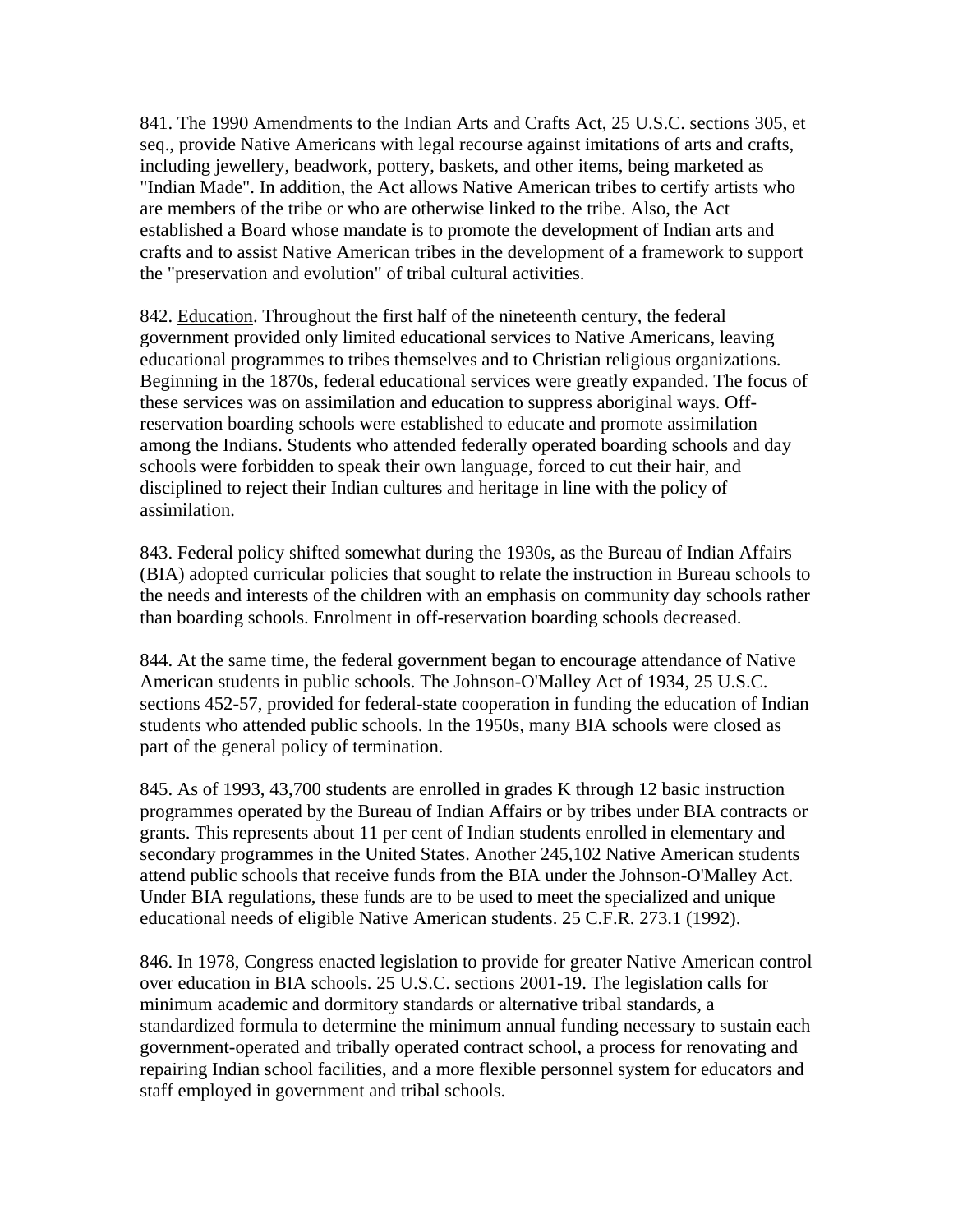847. In 1988, the Tribally Controlled Schools Act of 1988, 25 U.S.C. sections 2501-11, set forth findings that the federal administration and domination of the contracting process in Indian education matters under the Indian Self-Determination Act had not provided Indian people leadership opportunities or an effective voice in planning and implementing of programmes for the benefit of Indians. To remedy these concerns, the statute offered tribes and tribal organizations the option to receive grants for the total operation of tribal schools. Under these grants, tribes or tribal organizations are given total tribal control of funds and personnel, limited federal reporting requirements, and the ability to invest federal funds received under this programme for the schools' benefit.

848. Indian child welfare. In 1978, Congress passed the Indian Child Welfare Act, 25 U.S.C. sections 1902, et seq., to promote the placement of Native American children in foster and adoptive homes reflective of their unique cultural environment and heritage. The policy was designed to increase involvement by tribal governments and other Native American organizations in the planning and delivery of child welfare-related services, and as a result, there has been a significant increase in child welfare personnel who are familiar with tribal customs and values.

849. The Act resolves conflicts between federal, state and tribal governments in such a way that tribal governments have primary jurisdiction over the placement of Native American children. The Act vests initial authority for Native American child placements with tribal courts and provides that full faith and credit be accorded to the laws and court orders of Indian tribes in child placement matters. The statute also authorizes the federal government to provide grants to tribes and tribal organizations to establish tribal codes and family development programmes on and off Native American reservations.

### Annex I

### ABBREVIATIONS

ACA: American Corrections Association

BHRHA: Bureau of Human Rights and Humanitarian Affairs

BIA: Board of Immigration Appeals or Bureau of Indian Affairs

BOP: Bureau of Prisons

CCC: Community corrections centres

CFR: Code of Federal Regulations

Cir.: Circuit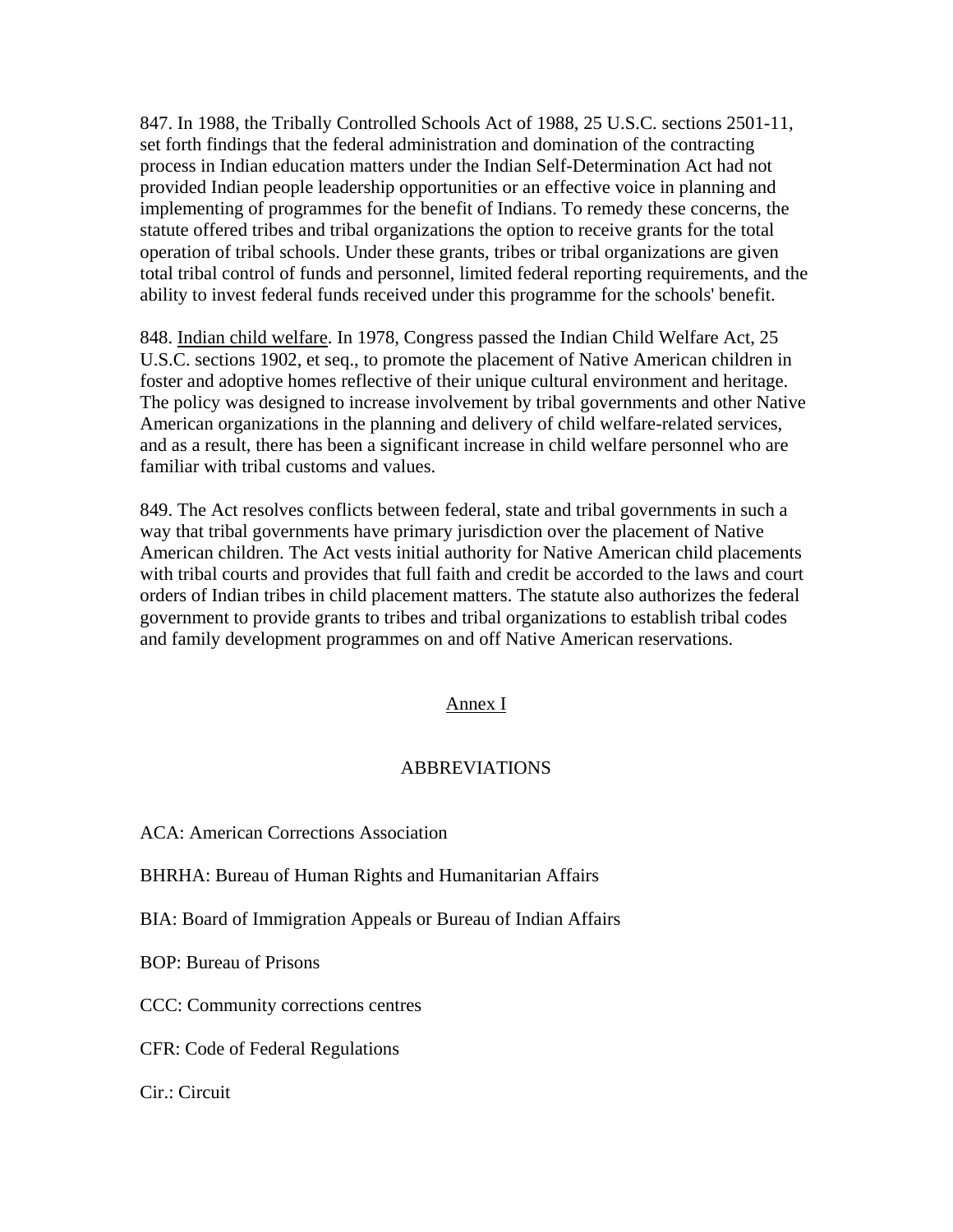cl.: clause

- DOD: Department of Defense
- DOJ: Department of Justice
- F. Supp.: Federal Supplement
- F.2d: Federal Reporter Second Edition
- FEMA: Federal Emergency Management Agency
- F.R.: Federal Register
- Fed. R. Civ. P.: Federal Rules of Civil Procedure
- Fed. R. Crim. P.: Federal Rules of Criminal Procedure
- GDP: Gross Domestic Product
- ICC: Indian Claims Commission
- INS: Immigration and Naturalization Service
- IRCA: Immigrant Reform and Control Act of 1986
- N.E.2d: Northeastern Reporter second edition
- N.W.2d: Northwestern Reporter second edition
- P.2d: Pacific Reporter second edition
- Pub. L. No.: Public Law Number
- S.Ct.: Supreme Court Reporter
- UCMJ: Uniform Code of Military Justice
- U.S.: United States Reporter
- U.S.C.: United States Code

## Annex II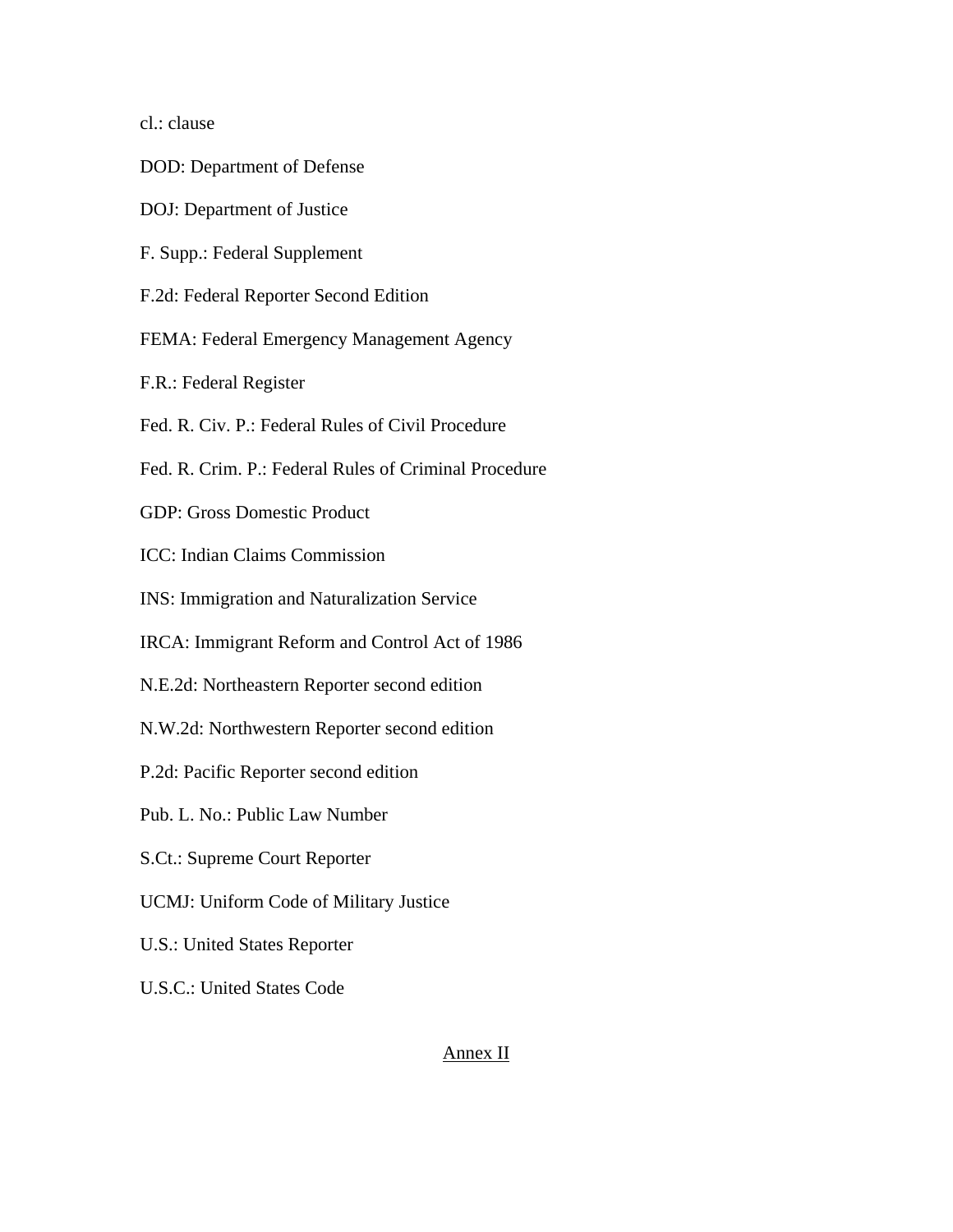## GLOSSARY

appearance bond: type of bail bond required to insure presence of defendant in criminal case

arraignment: procedure whereby accused is brought before the court to hear

crime with which he is charged and to plead guilty or not guilty

bail: in a criminal case, surety provided to obtain release of person under arrest; surety, frequently money, is retained by the court if defendant fails to appear at designated future time in court or leaves the jurisdiction of the court

bail bondsman: one who is in the business of providing surety bail bonds for arrested persons

boot camp: usually a training camp for military personnel; with regard to convicted criminals, "boot camp" is used to describe alternative to traditional incarceration in which prisoners live, work, and train in an environment similar to military boot camps

breach: the breaking or violating of a law, obligation, engagement, or duty, particularly "breach of contract" or the breaking of one's contractual obligations

burden of proof: the necessity or duty of one party to affirmatively prove a fact in dispute; the obligation of a party to establish by evidence the requisite degree of belief concerning a fact in the mind of the trier of fact or the court

cert. denied: refusal by the United States Supreme Court to grant a writ of

certiorari: e.g., to hear a case

citizen: one who under the Constitution and laws of the United States, or of a particular State, is a member of the political community, owing allegiance and being entitled to the enjoyment of full civil rights including all persons born or naturalized in the United **States** 

Code of Federal Regulations (C.F.R.): the annual cumulation of federal executive agency regulations including those published in the daily Federal Register and regulations issued previously; contains the general body of regulatory or administrative law

commonwealth: the official title of certain political units which have a self-governing, autonomous, voluntary relationship with a larger political unit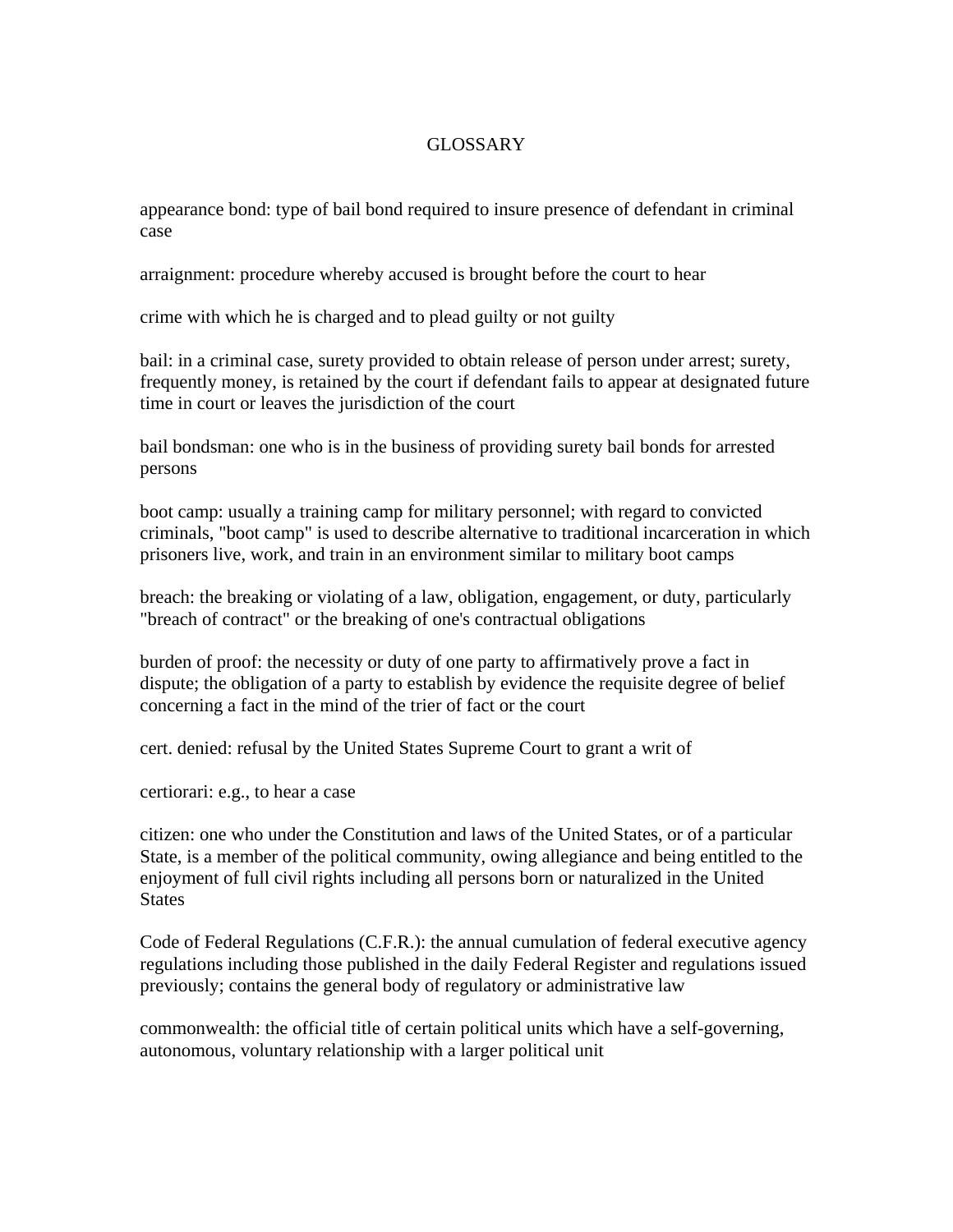complaint: in criminal cases, a written statement of the essential facts supporting a claim that a named (or unnamed) person committed a crime; a complaint must be made before a magistrate and if the magistrate finds that probable cause exists that the named person committed the alleged crime, a warrant for his arrest is issued

contempt of court: any wilful act disregarding or disobeying a court in its administration of justice, including acts calculated to lessen the dignity of the court as well as violations of lawful court orders

court martial: a military court; to bring an individual before a military court

custody: the care or control of a thing or person including the custody of a child which may be ordered by a court as part of a divorce or separation proceeding

de novo: anew, afresh, a second time

deposition: the testimony of a witness taken upon interrogatories, not in open court, that is reduced to a writing and duly authenticated; a discovery device by which one party asks oral questions of another party or a witness for the other party; may be used in a civil or criminal trial

discretionary relief: relief which is not a matter of right but rather of discretion

et seq.: an abbreviation meaning "and the following"

ex post facto: after the fact; an "ex post facto law" provides for punishment of a person for an act which when committed was innocent

Federal Register: daily publication making available to the public, often for comment, federal agency regulations and other executive branch documents

Federal Rules of Civil Procedure: body of procedural rules which govern all civil actions in U.S. District Courts

Federal Rules of Criminal Procedure: body of procedural rules which govern all criminal proceedings in U.S. District Courts and where specified before U.S. magistrates

felony: a grave or serious crime, frequently any offence punishable by death or imprisonment for more than one year

first degree: phrase used to describe the most serious of a type of crime as in first degree murder

grand jury: a jury of between 12 and 23 people (16 and 23 in federal court) impanelled to receive complaints in criminal cases, hear the State's evidence, and issue indictments where probable cause exists to bring a case to trial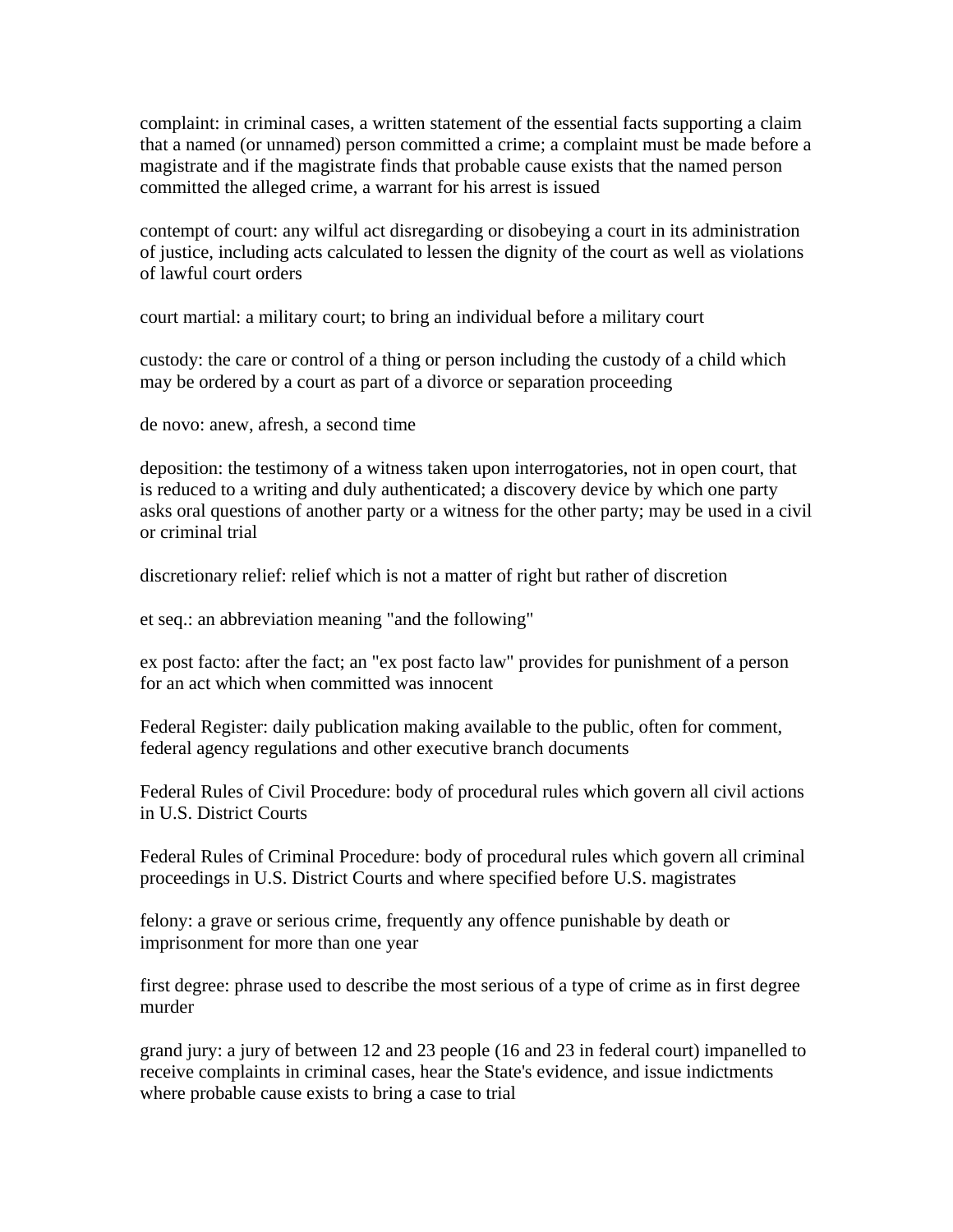halfway house: loosely structured institution designed to rehabilitate persons, particularly by assisting former prisoners in the transition from prison to civilian life

immunity: exemption from performing duties the law usually requires including exemption from prosecution usually in exchange for offering inculpatory evidence against another individual

in absentia proceeding: proceeding conducted in the absence of usually a defendant in a case

indictment: written accusation by a grand jury to the court charging a person with doing an act or being guilty of an omission which by law is a public offence

informed consent: a person's agreement to allow something to happen where the agreement is based on a full disclosure of facts needed to make the decision intelligently including facts regarding risks and alternatives

injunction: a prohibitive, equitable remedy, issued or granted by a court forbidding a party to do some act or restraining a party from continuing some act

jail: a building used for the confinement of persons held in lawful custody usually persons either convicted of misdemeanours or persons awaiting trial

jury of one's peers: jury composed of defendant's fellow citizens

magistrate: in federal court a judicial officer appointed by the judges of federal district courts having some but not all the powers of a judge; magistrates usually conduct many of the preliminary or pre-trial civil and criminal proceedings

mandamus: a writ issuing from a court of competent jurisdiction commanding an inferior tribunal, board, corporation, or person to perform a particular act specified and belonging to his public, official, or ministerial duty, or directing the restoration of the complainant to rights or privileges of which he has been illegally deprived

material witness: a person who can give testimony that no one or almost no one else can give, such as a victim or an eyewitness

misdemeanour: an offence other than a felony, usually one that results in a fine or short imprisonment in a jail

motion: an application to a court or judge in order to obtain a ruling or order in favour of the applicant

nationals: persons - including but not limited to citizens - who owe allegiance to a country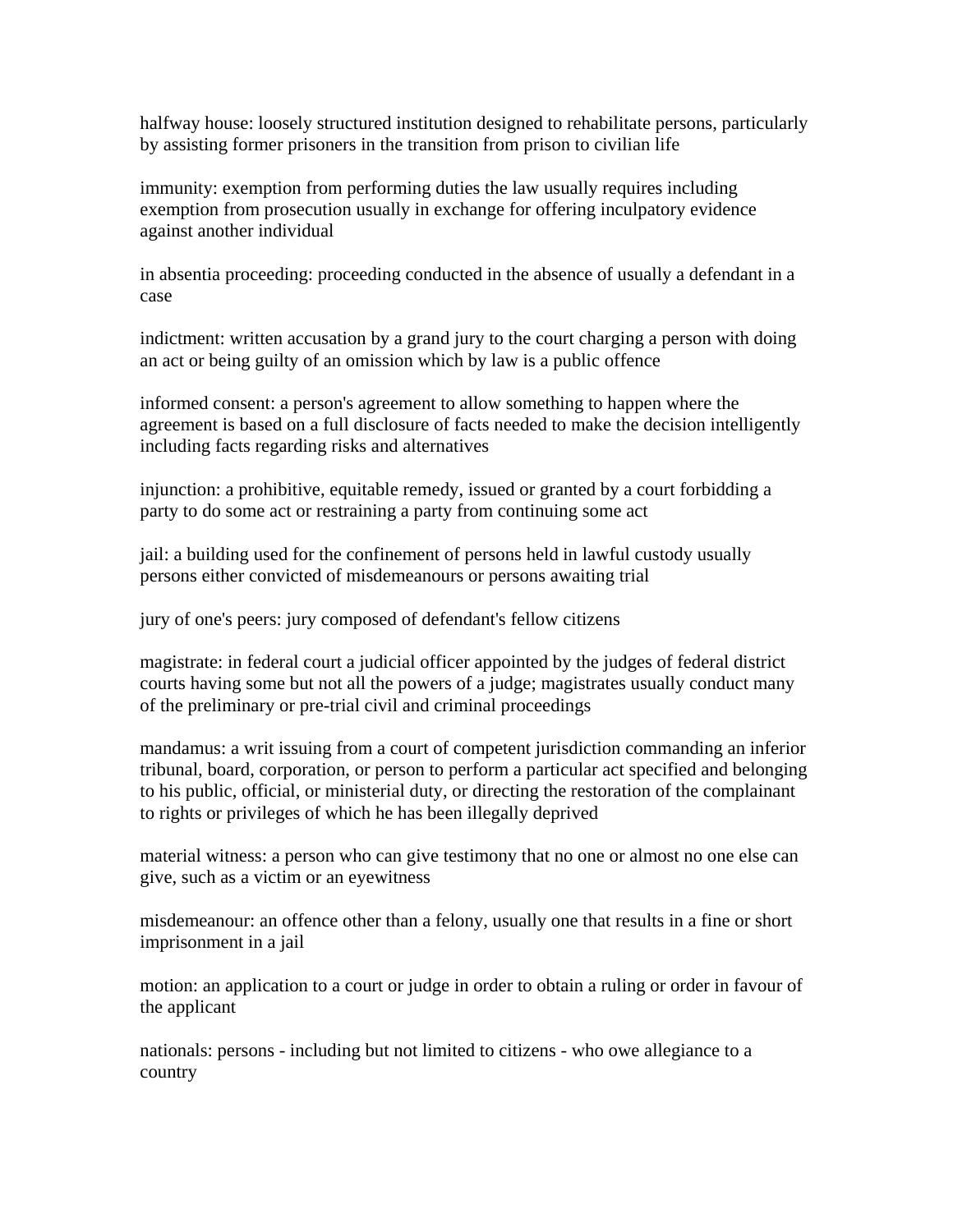parole: release from jail, prison, or other confinement after having served some portion of the sentence, usually is conditional and may be revoked upon violation of any of the conditions

perfect the appeal: to complete or finish an appeal such that it may be submitted to the court

petit jury: the ordinary jury of usually between 6 and 12 persons who decide questions of fact in civil and criminal trials; "petit" distinguishes this jury from "grand" jury

preliminary hearing: hearing by a judge or magistrate to determine whether a

person charged with a crime should be held for trial; held in felony cases prior to indictment; requires the State to establish probable cause that a crime was committed and the defendant committed it

prison: a building used for the confinement of persons usually convicted of more serious crimes, such as felonies; synonym is penitentiary

probable cause: reasonable cause for belief; more evidence for than against; a reasonable ground for belief in the existence of facts warranting the proceedings complained of (such as warrant, indictment, arrest)

probation: a sentence releasing a prisoner into the community under the supervision of a public officer (probation officer)

restitution: act of making good or giving equivalent for any loss, damage, or injury suffered; puts plaintiff in the position he would have been in if no action had occurred

second degree: phrase used to describe a lesser crime among a type of crimes as in second degree murder

See: citation signal indicating that the following supports the proposition stated

State action: phrase used usually in due process and civil rights claims where a private citizen claims improper governmental intrusion in his life

subpoena: command to appear at a certain time and place to give testimony upon a certain matter

summary judgment: motion of a party in a civil action requesting the court to find that there is no genuine issue of material fact and the party is entitled to prevail as a matter of law

supra: above; usually directs the reader to a previous citation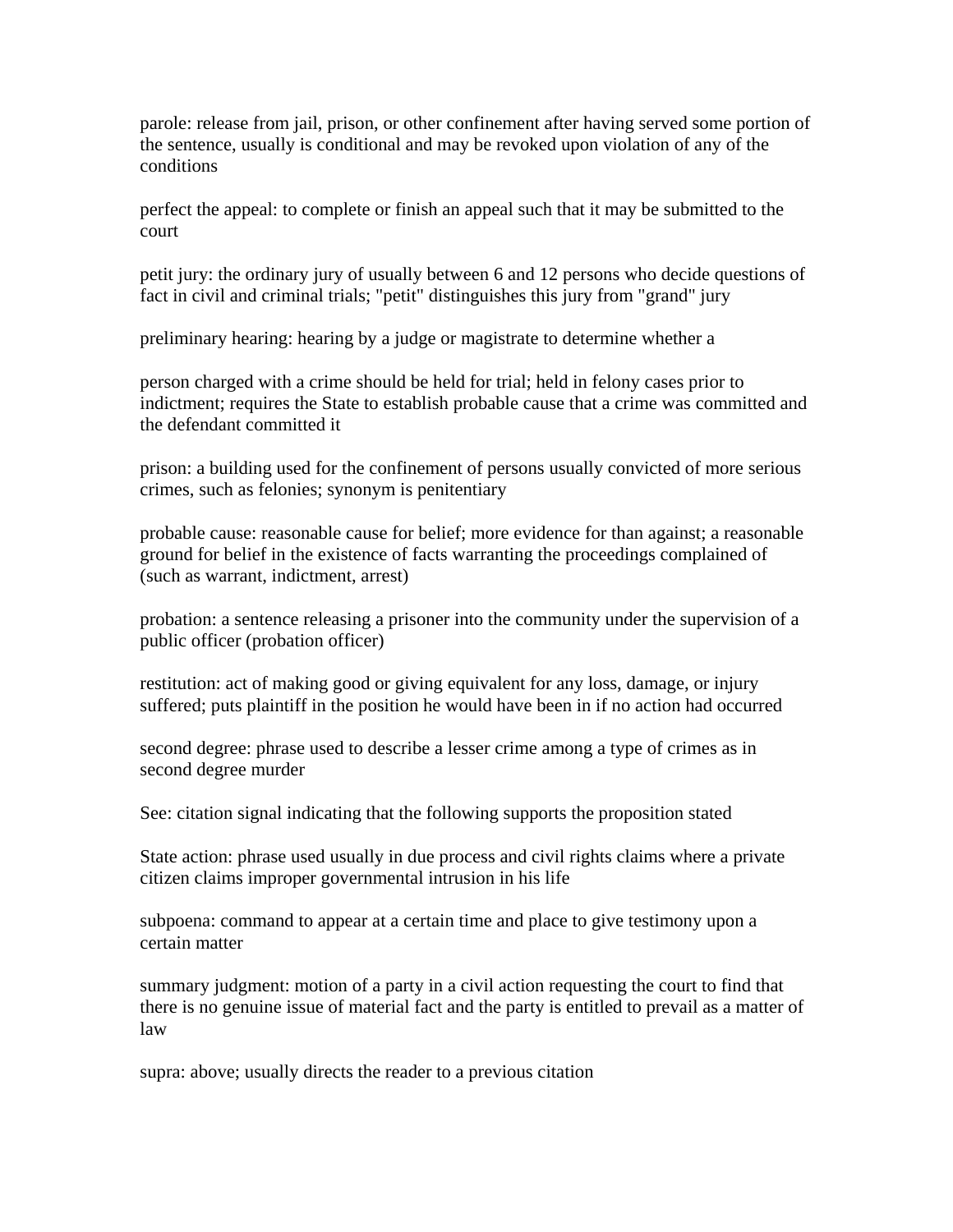territory: the land and waters under the jurisdiction of a State, nation, or sovereign

tort: a private or civil wrong or injury other than a breach of contract for which the court will provide a damages remedy

warrant: a written order on behalf of the State based upon a complaint that directs a law enforcement officer to arrest a person and bring him before a magistrate

whistleblower: person, usually within an organization such as a business or the government, who reports fraud or other offence occurring within the organization

writ of habeas corpus: an order requiring a party to be brought before the court; usually used to test the legality of the detention or imprisonment of a person

writ: an order issued by a court requiring the performance of a certain act

## Annex III

# RATIFICATION OF THE COVENANT BY THE U.S. SENATE

# SENATE OF THE UNITED STATES

# IN EXECUTIVE SESSION

2 April 1992

Resolved, (*two thirds of the Senators present concurring therein*), That the Senate advise and consent to the ratification of the International Covenant on Civil and Political Rights, adopted by the United Nations General Assembly on 16 December 1966, and signed on behalf of the United States on 5 October 1977, (Executive E, 95-2), subject to the following Reservations, Understandings, Declarations and Proviso:

I. The Senate's advice and consent is subject to the following reservations:

(1) That Article 20 does not authorize or require legislation or other action by the United States that would restrict the right of free speech and association protected by the Constitution and laws of the United States.

(2) That the United States reserves the right, subject to its constitutional constraints, to impose capital punishment on any person (other than a pregnant woman) duly convicted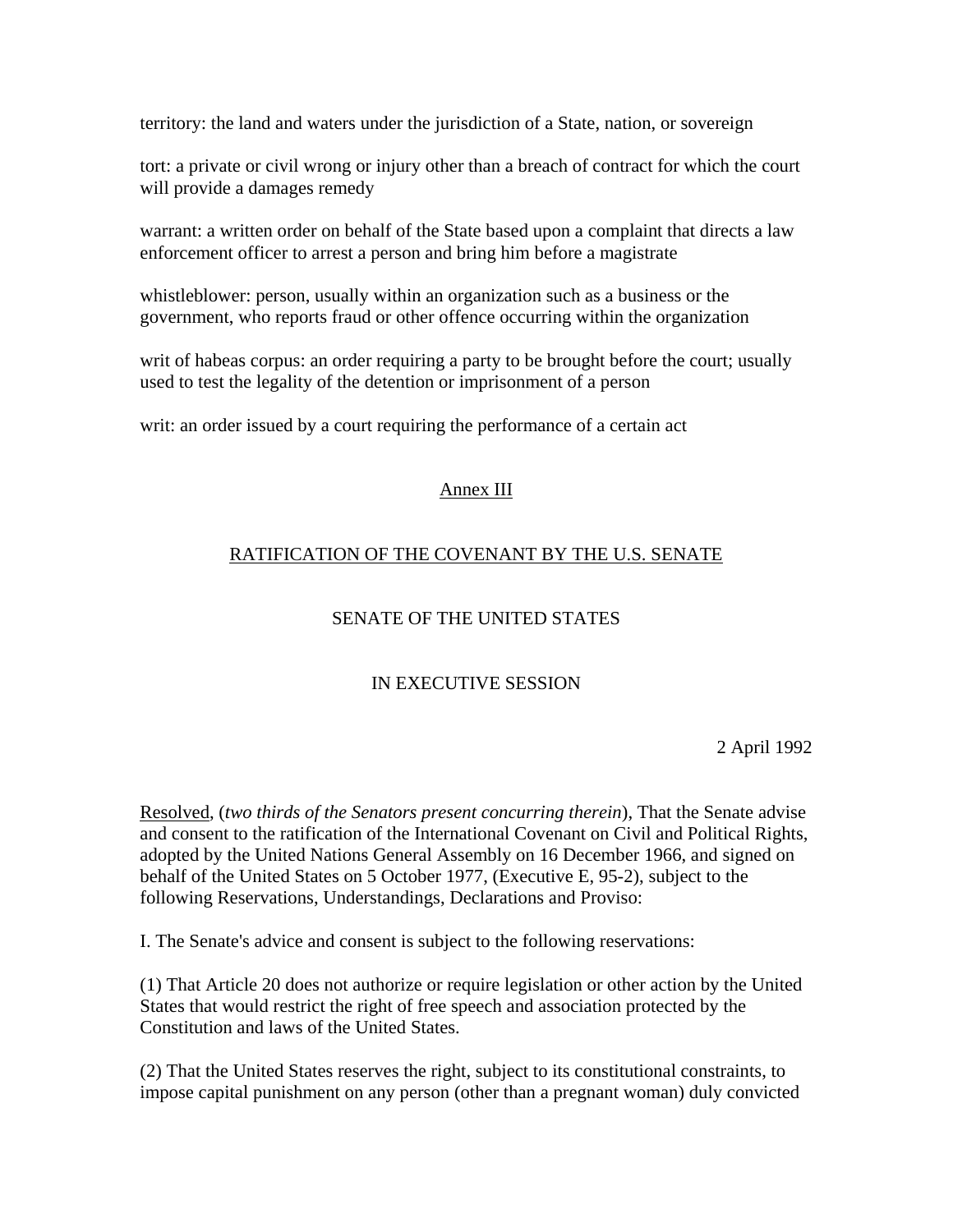under existing or future laws permitting the imposition of capital punishment, including such punishment for crimes committed by persons below 18 years of age.

(3) That the United States considers itself bound by Article 7 to the extent that "cruel, inhuman or degrading treatment or punishment" means the cruel and unusual treatment or punishment prohibited by the Fifth, Eighth and/or Fourteenth Amendments to the constitution of the United States.

(4) That because U.S. law generally applies to an offender the penalty in force at the time the offence was committed, the United States does not adhere to the third clause of paragraph 1 of article 15.

(5) That the policy and practice of the United States are generally in compliance with and supportive of the Covenant's provisions regarding treatment of juveniles in the criminal justice system. Nevertheless, the United States reserves the right, in exceptional circumstances, to treat juveniles as adults, notwithstanding paragraphs 2 (b) and 3 of Article 10 and paragraph 4 of Article 14. The United States further reserves to these provisions with respect to individuals who volunteer for military service prior to age 18.

II. The Senate's advice and consent is subject to the following understandings, which shall apply to the obligations of the United States under this Covenant:

(1) That the Constitution and laws of the United States guarantee all persons equal protection of the law and provide extensive protections against discrimination. The United States understands distinctions based upon race, colour, sex, language, religion, political or other opinion, national or social origin, property, birth or any other status - as those terms are used in article 2, paragraph 1 and article 26 - to be permitted when such distinctions are, at minimum, rationally related to a legitimate governmental objective. The United States further understands the prohibition in paragraph 1 of Article 4 upon discrimination, in time of public emergency, based "solely" on the status of race, colour, sex, language, religion or social origin not to bar distinctions that may have a disproportionate effect upon persons of a particular status.

(2) That the United States understands the right to compensation referred to in Articles 9 (5) and 14 (6) to require the provision of effective and enforceable mechanisms by which a victim of an unlawful arrest or detention or a miscarriage of justice may seek and, where justified, obtain compensation from either the responsible individual or the appropriate governmental entity. Entitlement to compensation may be subject to the reasonable requirements of domestic law.

(3) That the United States understands the reference to "exceptional circumstances" in paragraph 2 (a) of Article 10 to permit the imprisonment of an accused person with convicted persons where appropriate in light of an individual's overall dangerousness, and to permit accused persons to waive their right to segregation from convicted persons. The United States further understands that paragraph 3 of Article 10 does not diminish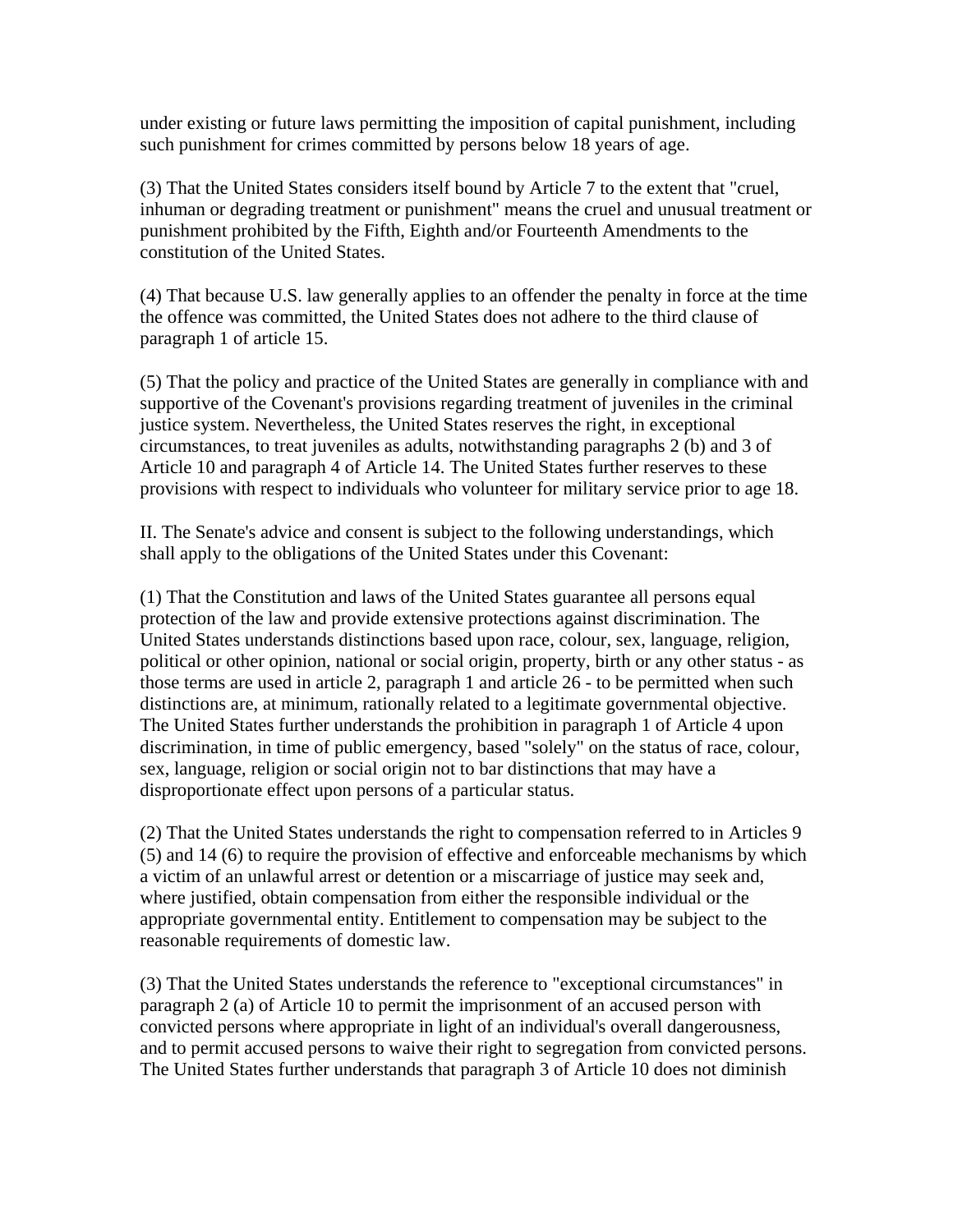the goals of punishment, deterrence, and incapacitation as additional legitimate purposes for a penitentiary system.

(4) That the United States understands that subparagraphs 3 (b) and (d) of Article 14 do not require the provision of a criminal defendant's counsel of choice when the defendant is provided with court-appointed counsel on grounds of indigence, when the defendant is financially able to retain alternative counsel, or when imprisonment is not imposed. The United States further understands that paragraph 3 (e) does not prohibit a requirement that the defendant make a showing that any witness whose attendance he seeks to compel is necessary for his defence. The United States understands the prohibition upon double jeopardy in paragraph 7 to apply only when the judgment of acquittal has been rendered by a court of the same governmental unit, whether the Federal Government or a constituent unit, as is seeking a new trial for the same cause.

(5) That the United States understand that this Covenant shall be implemented by the Federal Government to the extent that it exercises legislative and judicial jurisdiction over the matters covered therein, and otherwise by the state and local governments; to the extent that state and local governments exercise jurisdiction over such matters, the Federal Government shall take measures appropriate to the Federal system to the end that the competent authorities of the state or local governments may take appropriate measures for the fulfilment of the Covenant.

III. The Senate's advice and consent is subject to the following declarations:

(1) That the United States declares that the provisions of Articles 1 through 27 of the Covenant are not self-executing.

(2) That it is the view of the United States that States Party to the Covenant should wherever possible refrain from imposing any restrictions or limitations on the exercise of the rights recognized and protected by the Covenant, even when such restrictions and limitations are permissible under the terms of the Covenant. For the United States, Article 5, paragraph 2, which provides that fundamental human rights existing in any State Party may not be diminished on the pretext that the Covenant recognizes them to a lesser extent, has particular relevance to Article 19, paragraph 3, which would permit certain restrictions on the freedom of expression. The United States declares that it will continue to adhere to the requirements and constraints of its Constitution in respect to all such restrictions and limitations.

(3) That the United States declares that it accepts the competence of the Human Rights Committee to receive and consider communications under Article 41 in which a State Party claims that another State Party is not fulfilling its obligations under the Covenant.

(4) That the United States declares that the right referred to in Article 47 may be exercised only in accordance with international law.